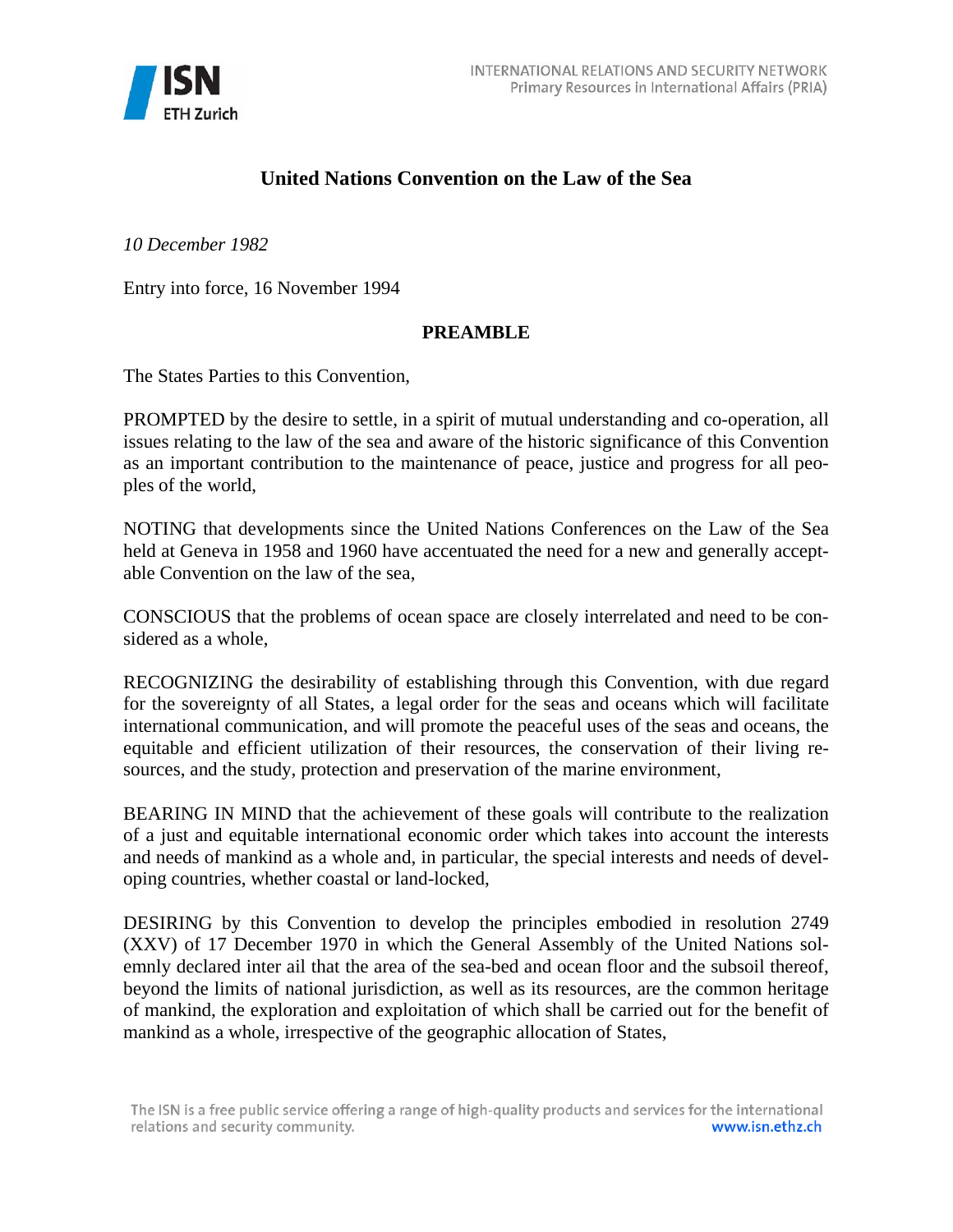BELIEVING that the codification and progressive development of the law of the sea achieved in this Convention will contribute to the strengthening of peace, security, cooperation and friendly relations among all nations in conformity with the principles of justice and equal rights and will promote the economic and social advancement of all peoples of the world, in accordance with the Purposes and Principles of the United Nations as set forth in the Charter,

AFFIRMING that matters not regulated by this Convention continue to be governed by the rules and principles of general international law,

Have agreed as follows:

# **PART I**

## **INTRODUCTION**

### **Article 1**

### **USE OF TERMS AND SCOPE**

1. For the purposes of this Convention:

(1) "Area" means the sea-bed and ocean floor and subsoil thereof beyond the limits of national jurisdiction;

(2) "Authority" means the International Sea-Bed Authority;

(3) "activities in the Area" means all activities of exploration for, and exploitation of, the resources of the Area;

(4) "pollution of the marine environment" means the introduction by man, directly or indirectly, of substances or energy into the marine environment, including estuaries, which results or is likely to result in such deleterious effects as harm to living resources and marine life, hazards to human health, hindrance to marine activities, including fishing and other legitimate uses of the sea, impairment of quality for use of sea water and reduction of amenities;

(5) (a) "dumping" means:

(i) any deliberate disposal of wastes or other matter from vessels, aircraft, platforms or other man-made structures at sea;

(ii) any deliberate disposal of vessels, aircraft, platforms or other man-made structures at sea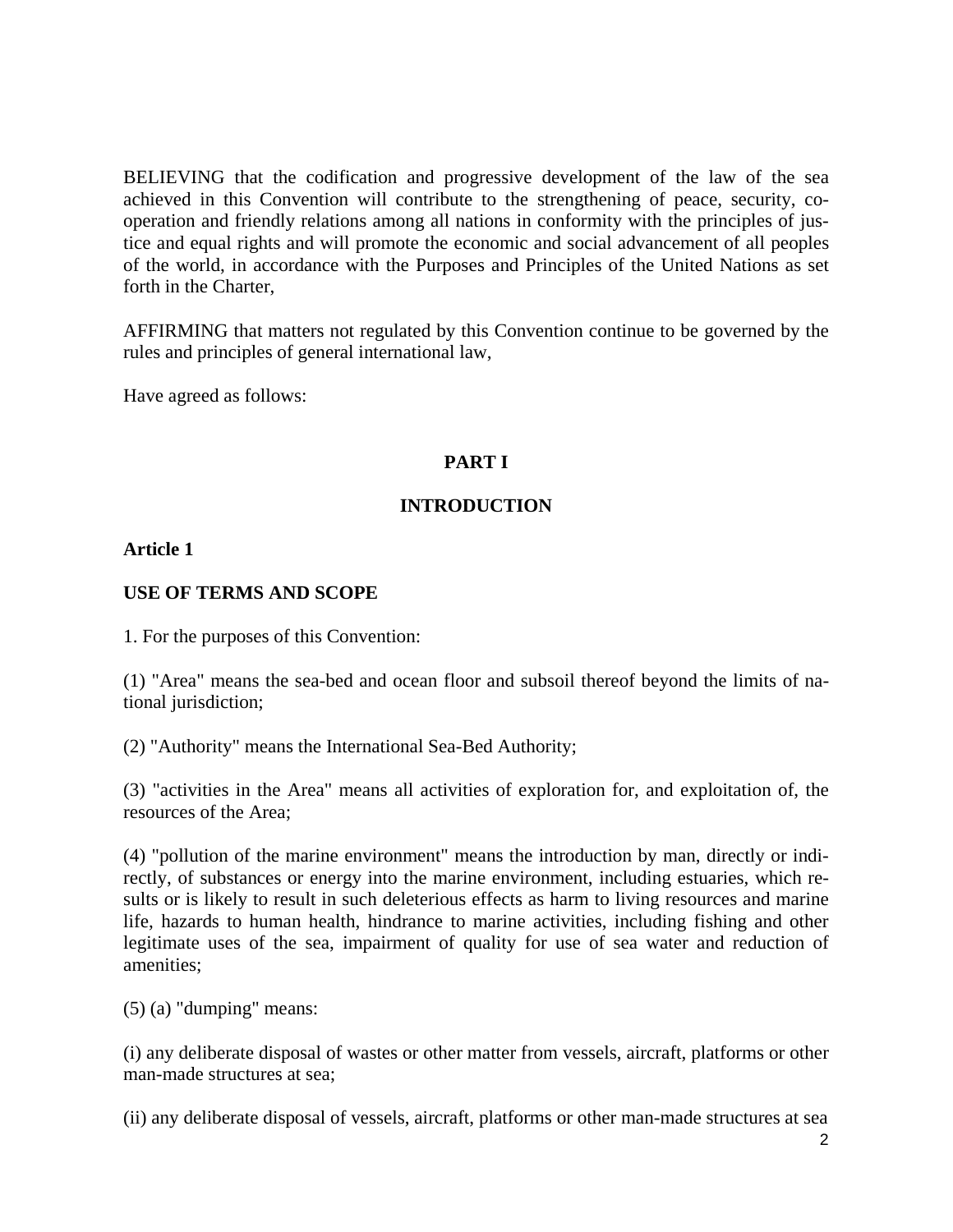(b) "dumping" does not include:

(i) the disposal of wastes or other matter incidental to, or derived from the normal operations of vessels, aircraft, platforms or other man-made structures at sea and their equipment, other than wastes or other matter transported by or to vessels, aircraft, platforms or other man-made structures at sea, operating for the purpose of disposal of such matter or derived from the treatment of such wastes or other matter on such vessels, aircraft, platforms or structures;

(ii) placement of matter for a purpose other than the mere disposal thereof, provided that such placement is not contrary to the aims of this Convention.

2. (1) "States Parties" means States which have consented to be bound by this Convention and for which this Convention is in force.

(2) This Convention applies mutatis mutandis to the entities referred to in article 305, paragraph 1(b), (c), (d), (e) and (f), which become Parties to this Convention in accordance with the conditions relevant to each, and to that extent "States Parties" refers to those entities.

#### **PART II**

#### **TERRITORIAL SEA AND CONTIGUOUS ZONE**

#### **SECTION 1. GENERAL PROVISIONS**

#### **Article 2**

### **LEGAL STATUS OF THE TERRITORIAL SEA, OF THE AIR SPACE OVER THE TERRITORIAL SEA AND OF ITS BED AND SUBSOIL**

1. The sovereignty of a coastal State extends, beyond its land territory and internal waters and, in the case of an archipelagic State, its archipelagic waters, to an adjacent belt of sea, described as the territorial sea.

2. This sovereignty extends to the air space over the territorial sea as well as to Its bed and subsoil.

3. The sovereignty over the territorial sea is exercised subject to this Convention and to other rules of international law.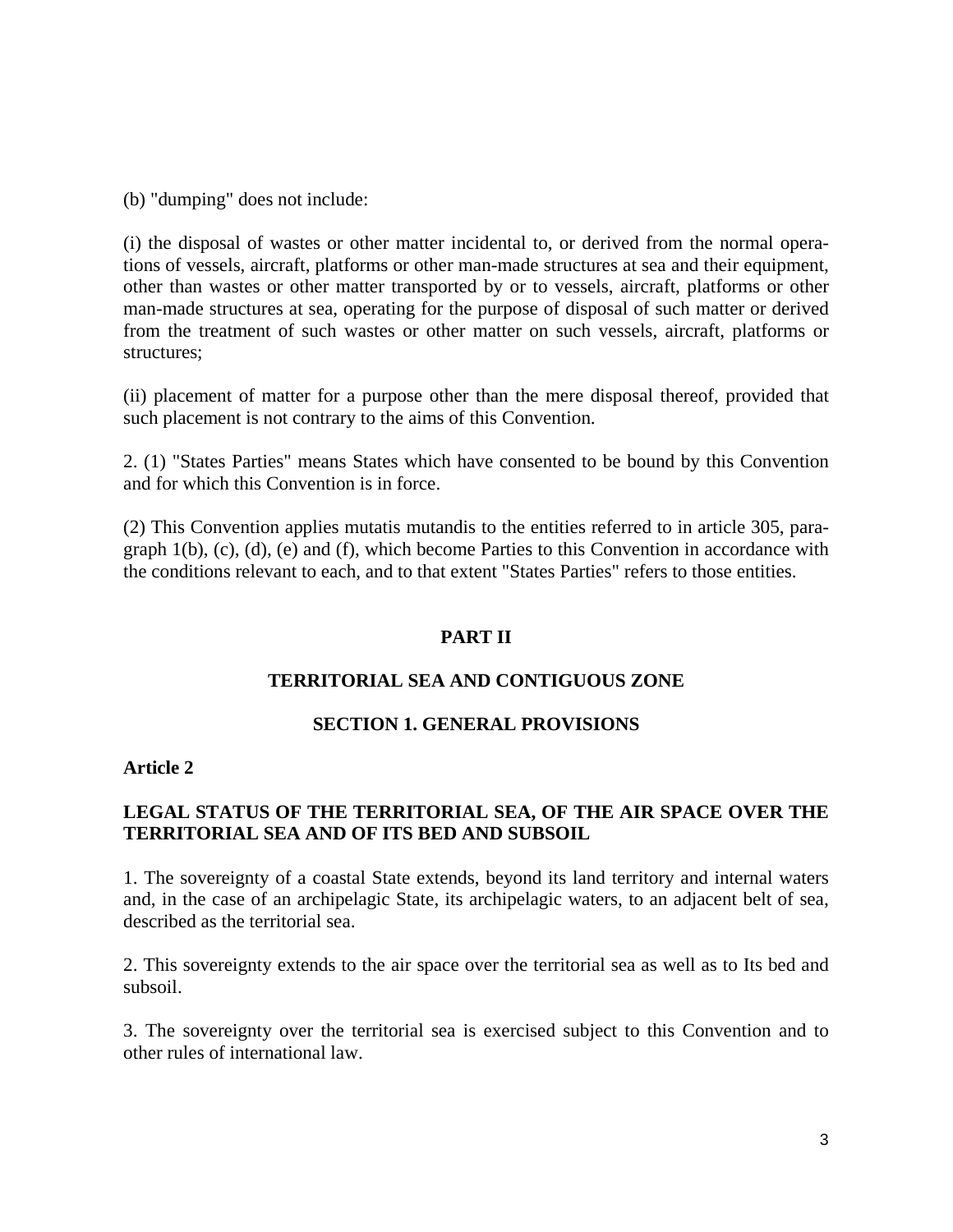## **SECTION 2. LIMITS OF THE TERRITORIAL SEA**

#### **Article 3**

## **BREADTH OF THE TERRITORIAL SEA**

Every State has the right to establish the breadth of its territorial sea up to a limit not exceeding 12 nautical miles, measured from baselines determined in accordance with this Convention.

#### **Article 4**

## **OUTER LIMIT OF THE TERRITORIAL SEA**

The outer limit of the territorial sea is the line every point of which is at a distance from the nearest point of the baseline equal to the breadth of the territorial sea.

### **Article 5**

### **NORMAL BASELINE**

Except where otherwise provided in this Convention, the normal baseline for measuring the breadth of the territorial sea is the low-water line along the coast as marked on large-scale charts officially recognized by the coastal State.

#### **Article 6**

#### **REEFS**

In the case of islands situated on atolls or of islands having fringing reefs, the baseline for measuring the breadth of the territorial sea is these award low-water line of the reef, as shown by the appropriate symbol on charts officially recognized by the coastal State.

## **Article 7**

## **STRAIGHT BASELINES**

1. In localities where the coastline is deeply indented and cut into, or if there is a fringe of islands along the coast in its immediate vicinity, the method of straight baselines joining appropriate points may be employed in drawing the baseline from which the breadth of the territorial sea is measured.

2. Where because of the presence of a delta and other natural conditions the coastline is highly unstable, the appropriate points may be selected along the furthest seaward extent of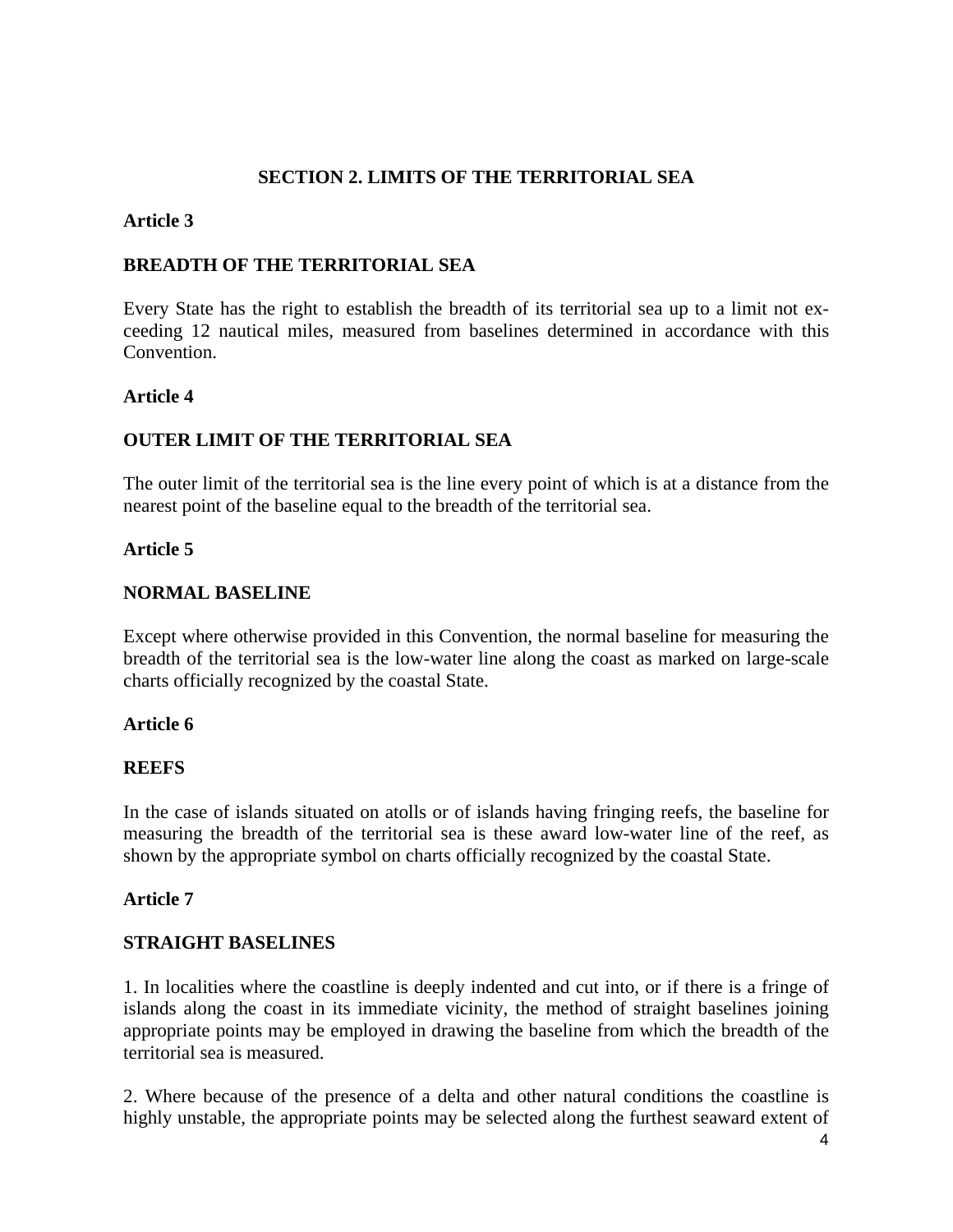the low-water line and, notwithstanding subsequent regression of the low-water line, the straight baselines shall remain effective until changed by the coastal State in accordance with this Convention.

3. The drawing of straight baselines must not depart to any appreciable extent from the general direction of the coast, and the sea areas lying within the lines must be sufficiently closely linked to the land domain to be subject to the regime of internal waters.

4. Straight baselines shall not be drawn to and from low-tide elevations, unless lighthouses or similar installations which are permanently above sea level have been built on them or except in instances where the drawing of baselines to and from such elevations has received general international recognition.

5. Where the method of straight baselines is applicable under paragraph 1, account may be taken, in determining particular baselines, of economic interests peculiar to the region concerned, the reality and the importance of which are clearly evidenced by long usage.

6. The system of straight baselines may not be applied by a State in such a manner as to cut off the territorial sea of another State from the high seas or an exclusive economic zone.

## **Article 8**

## **INTERNAL WATERS**

1. Except as provided in Part IV, waters on the land ward side of the baseline of the territorial sea form part of the internal waters of the State.

2. Where the establishment of a straight baseline in accordance with the method set forth in article 7 has the effect of enclosing as internal waters areas which had not previously been considered as such, a right of innocent passage as provided in this Convention shall exist in those waters.

## **Article 9**

## **MOUTHS OF RIVERS**

If a river flows directly into the sea, the baseline shall be a straight line across the mouth of the river between points on the low-water line of its banks.

## **Article 10**

## **BAYS**

1. This article relates only to bays the coasts of which belong to a single State.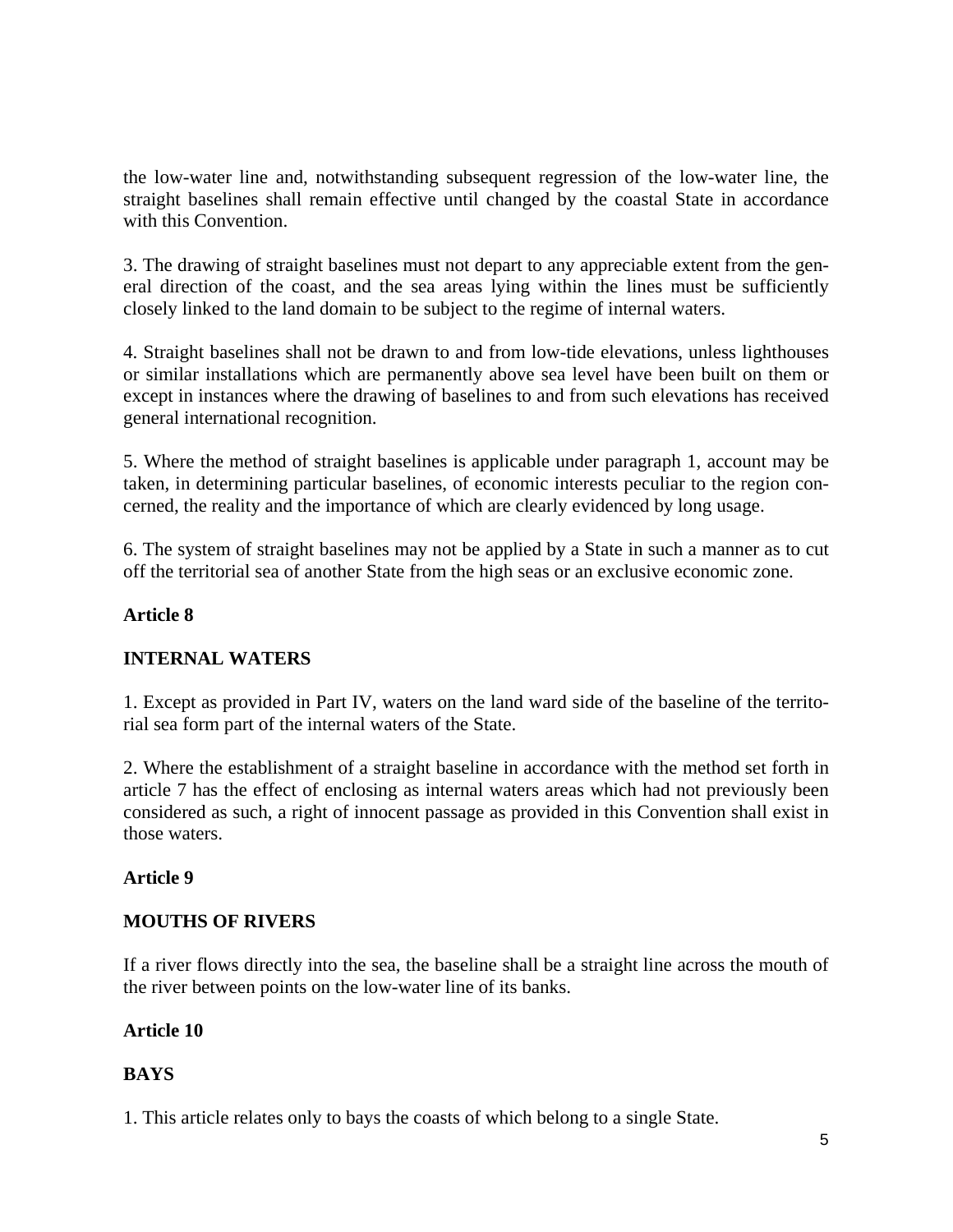2. For the purposes of this Convention, a bay is a well-marked indentation whose penetration is in such proportion to the width of its mouth as to contain land-locked waters and constitute more than a mere curvature of the coast. An indentation shall not, however, be regarded as a bay unless its area is as large as, or larger than, that of the semi-circle whose diameter is a line drawn across the mouth of that indentation.

3. For the purpose of measurement, the area of an indentation is that lying between the lowwater mark around the shore of the indentation and a line joining the low-water mark of its natural entrance points. Where, because of the presence of islands, an indentation has more than one mouth, the semicircle shall be drawn on a line as long as the sum total of the lengths of the lines across the different mouths. Islands within an indentation shall be included as if they were part of the water area of the indentation.

4. If the distance between the low-water marks of the natural entrance points of a bay does not exceed 24 nautical miles, a closing line may be drawn between these two low-water marks, and the waters enclosed thereby shall be considered as internal waters.

5. Where the distance between the low-water marks of the natural entrance points of a bay exceeds 24 nautical miles, a straight baseline of 24 nautical miles shall be drawn within the bay in such a manner as to enclose the maximum area of water that is possible with a line of that length.

6. The foregoing provisions do not apply to so-called "historic" bays, or in any case where the system of straight baselines provided for in article 7 is applied.

## **Article 11**

## **PORTS**

For the purpose of delimiting the territorial sea, the outermost permanent harbour works which form an integral part of the harbour system are regarded as forming part of the coast. Off-shore installations and artificial islands shall not be considered as permanent harbour works.

#### **Article 12**

## **ROADSTEADS**

Roadsteads which are normally used for the loading, unloading and anchoring of ships, and which would otherwise be situated wholly or partly outside the outer limit of the territorial sea, are included in the territorial sea.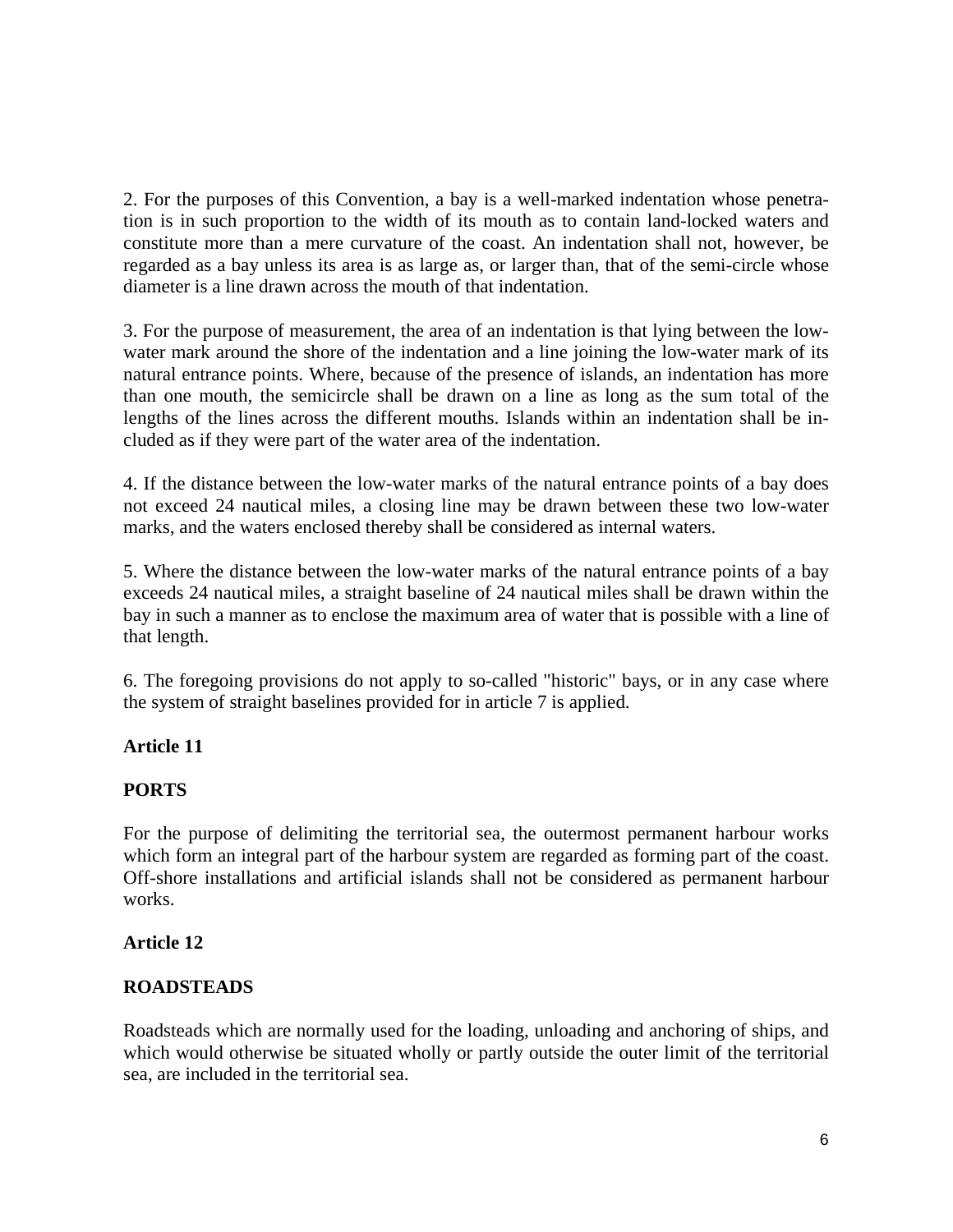## **LOW-TIDE ELEVATIONS**

1. A low-tide elevation is a naturally formed area of land which is surrounded by and above water at low tide but submerged at high tide. Where a low-tide elevation is situated wholly or partly at a distance not exceeding the breadth of the territorial sea from the mainland or an island, the low-water line on that elevation may be used as the baseline for measuring the breadth of the territorial sea.

2. Where a low-tide elevation is wholly situated at a distance exceeding the breadth of the territorial sea from the mainland or an island, it has no territorial sea of its own.

### **Article 14**

## **COMBINATION OF METHODS FOR DETERMINING BASELINES**

The coastal State may determine baselines in turn by any of the methods provided for in the foregoing articles to suit different conditions.

### **Article 15**

## **DELIMITATION OF THE TERRITORIAL SEA BETWEEN STATES WITH OP-POSITE OR ADJACENT COASTS**

Where the coasts of two States are opposite or adjacent to each other, neither of the two States is entitled, failing agreement between them to the contrary, to extend its territorial sea beyond the median line every point of which is equidistant from the nearest points on the baselines from which the breadth of the territorial seas of each of the two States is measured. The above provision does not apply, however, where it is necessary by reason of historic title or other special circumstances to delimit the territorial seas of the two States in a way which is at variance therewith.

#### **Article 16**

## **CHARTS AND LISTS OF GEOGRAPHICAL CO-ORDINATES**

1. The baselines for measuring the breadth of the territorial sea determined in accordance with articles 7, 9 and 10, or the limits derived therefrom, and the lines of delimitation drawn in accordance with articles 12 and 15 shall be shown on charts of a scale or scales adequate for ascertaining their position. Alternatively, a list of geographical co-ordinates of points, specifying the geodetic datum, may be substituted.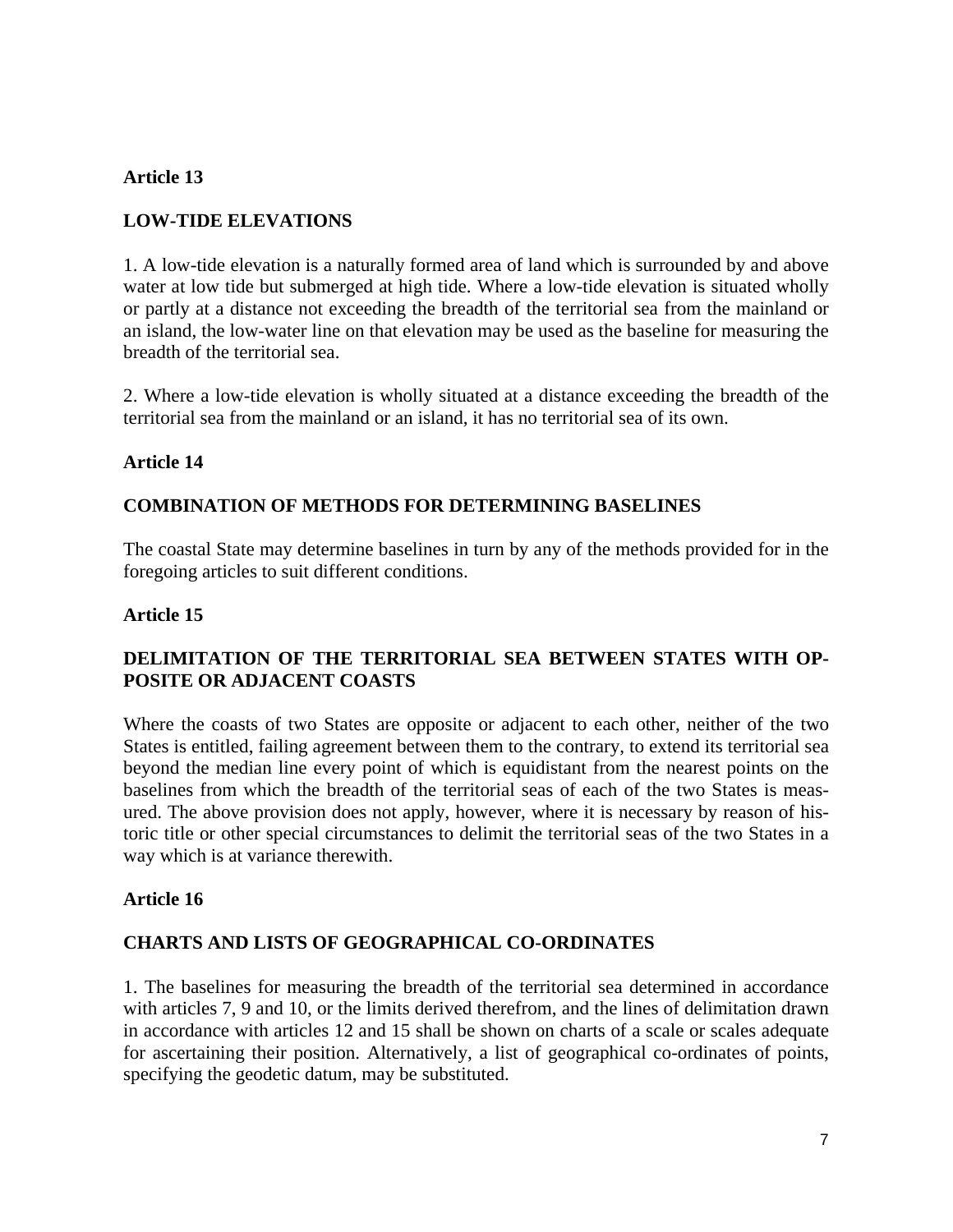2. The coastal State shall give due publicity to such charts or lists of geographical coordinates and shall deposit a copy of each such chart or list with the Secretary-General of the United Nations.

## **SECTION 3. INNOCENT PASSAGE IN THE TERRITORIAL SEA**

## **SUBSECTION A. RULES APPLICABLE TO ALL SHIPS**

### **Article 17**

### **RIGHT OF INNOCENT PASSAGE**

Subject to this Convention, ships of all States, whether coastal or land-locked, enjoy the right of innocent passage through the territorial sea.

### **Article 18**

### **MEANING OF PASSAGE**

1. Passage means navigation through the territorial sea for the purpose of: (a) traversing that sea without entering internal waters or calling at a roadstead or port facility outside internal waters; or (b) proceeding to or from internal waters or a call at such road stead or port facility.

2. Passage shall be continuous and expeditious. However, passage includes stopping and anchoring, but only in so far as the same are incidental to ordinary navigation or are rendered necessary by force majeure or distress or for the purpose of rendering assistance to persons, ships or aircraft in danger or distress.

#### **Article 19**

#### **MEANING OF INNOCENT PASSAGE**

1. Passage is innocent so long as it is not prejudicial to the peace, good order or security of the coastal State. Such passage shall take place in conformity with this Convention and with other rules of international law.

2. Passage of a foreign ship shall be considered to be prejudicial to the peace, good order or security of the coastal State if in the territorial sea it engages in any of the following activities: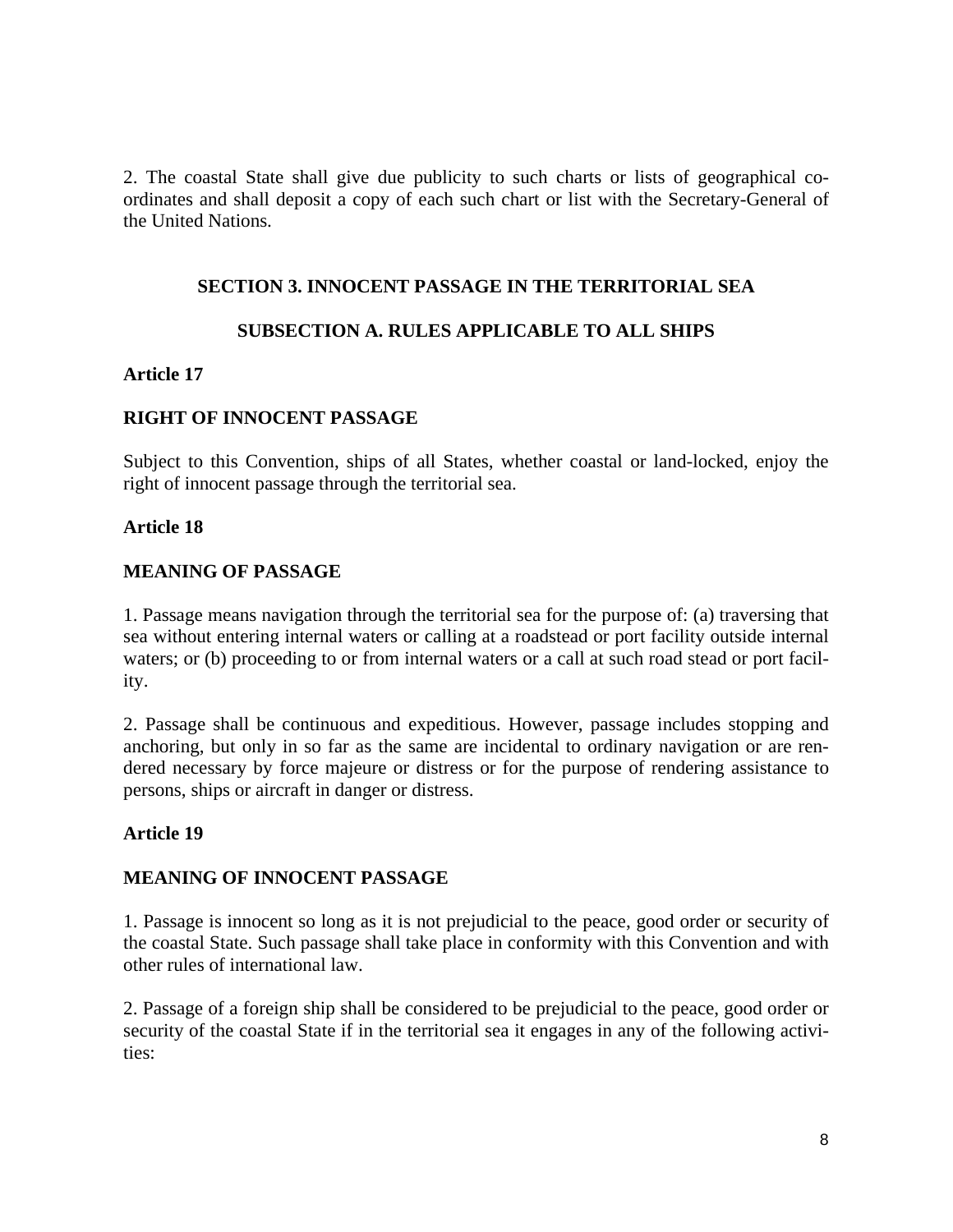(a) any threat or use of force against the sovereignty, territorial integrity or political independence of the coastal State, or in any other manner in violation of the principles of international law embodied in the Charter of the United Nations;

(b) any exercise or practice with weapons of any kind;

(c) any act aimed at collecting information to the prejudice of the defence or security of the coastal State;

(d) any act of propaganda aimed at affecting the defence or security of the coastal State; (e) the launching, landing or taking on board of any aircraft;

(f) the launching, landing or taking on board of any military device;

(g) the loading or unloading of any commodity, currency or person contrary to the customs, fiscal, immigration or sanitary laws and regulations of the coastal State;

(h) any act of wilful and serious pollution contrary to this Convention;

(i) any fishing activities;

(j) the carrying out of research or survey activities;

(k) any act aimed at interfering with any systems of communication or any other facilities or installations of the coastal State;

(l) any other activity not having a direct bearing on passage.

## **Article 20**

## **SUBMARINES AND OTHER UNDERWATER VEHICLES**

In the territorial sea, submarines and other underwater vehicles are required to navigate on the surface and to show their flag.

#### **Article 21**

## **LAWS AND REGULATIONS OF THE COASTAL STATE RELATING TO INNO-CENT PASSAGE**

1. The coastal State may adopt laws and regulations, in conformity with the provisions of this Convention and other rules of international law, relating to innocent passage through the territorial sea, in respect of all or any of the following: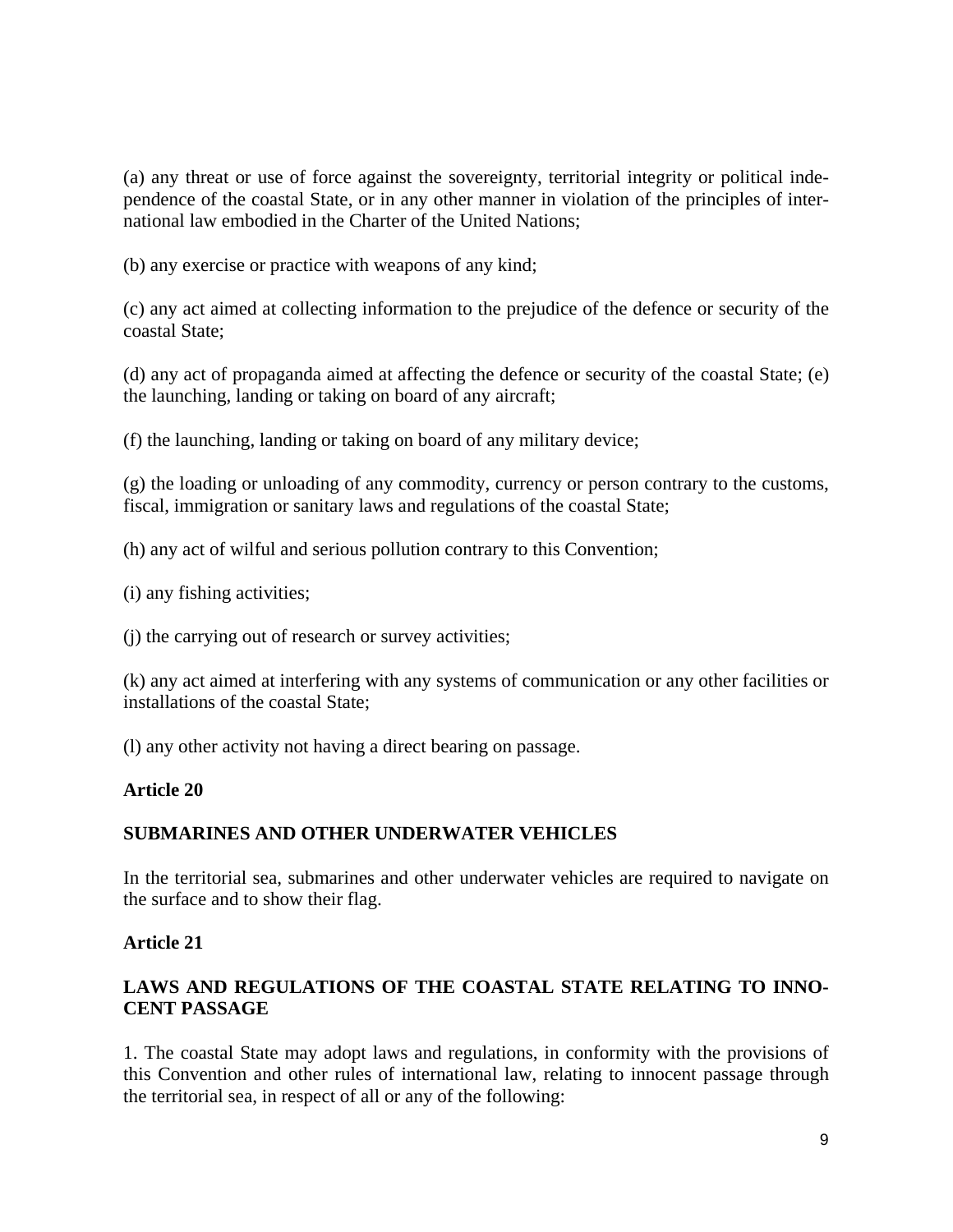(a) the safety of navigation and the regulation of maritime traffic;

(b) the protection of navigational aids and facilities and other facilities or installations;

(c) the protection of cables and pipelines;

(d) the conservation of the living resources of the sea;

(e) the prevention of infringement of the fisheries laws and regulations of the coastal State;

(f) the preservation of the environment of the coastal State and the prevention, reduction and control of pollution thereof;

(g) marine scientific research and hydrographic surveys;

(h) the prevention of infringement of the customs, fiscal, immigration or sanitary laws and regulations of the coastal State.

2. Such laws and regulations shall not apply to the design, construction, manning or equipment of foreign ships unless they are giving effect to generally accepted international rules or standards.

3. The coastal State shall give due publicity to all such laws and regulations.

4. Foreign ships exercising the right of innocent passage through the territorial sea shall comply with all such laws and regulations and all generally accepted international regulations relating to the prevention of collisions at sea.

# **Article 22**

# **SEA LANES AND TRAFFIC SEPARATION SCHEMES IN THE TERRITORIAL SEA**

1. The coastal State may, where necessary having regard to the safety of navigation, require foreign ships exercising the right of innocent passage through its territorial sea to use such sea lanes and traffic separation schemes as it may designate or prescribe for the regulation of the passage of ships.

2. In particular, tankers, nuclear-powered ships and ships carrying nuclear or other inherently dangerous or noxious substances or materials may be required to confine their passage to such sea lanes.

3. In the designation of sea lanes and the prescription of traffic separation schemes under this article, the coastal State shall take into account: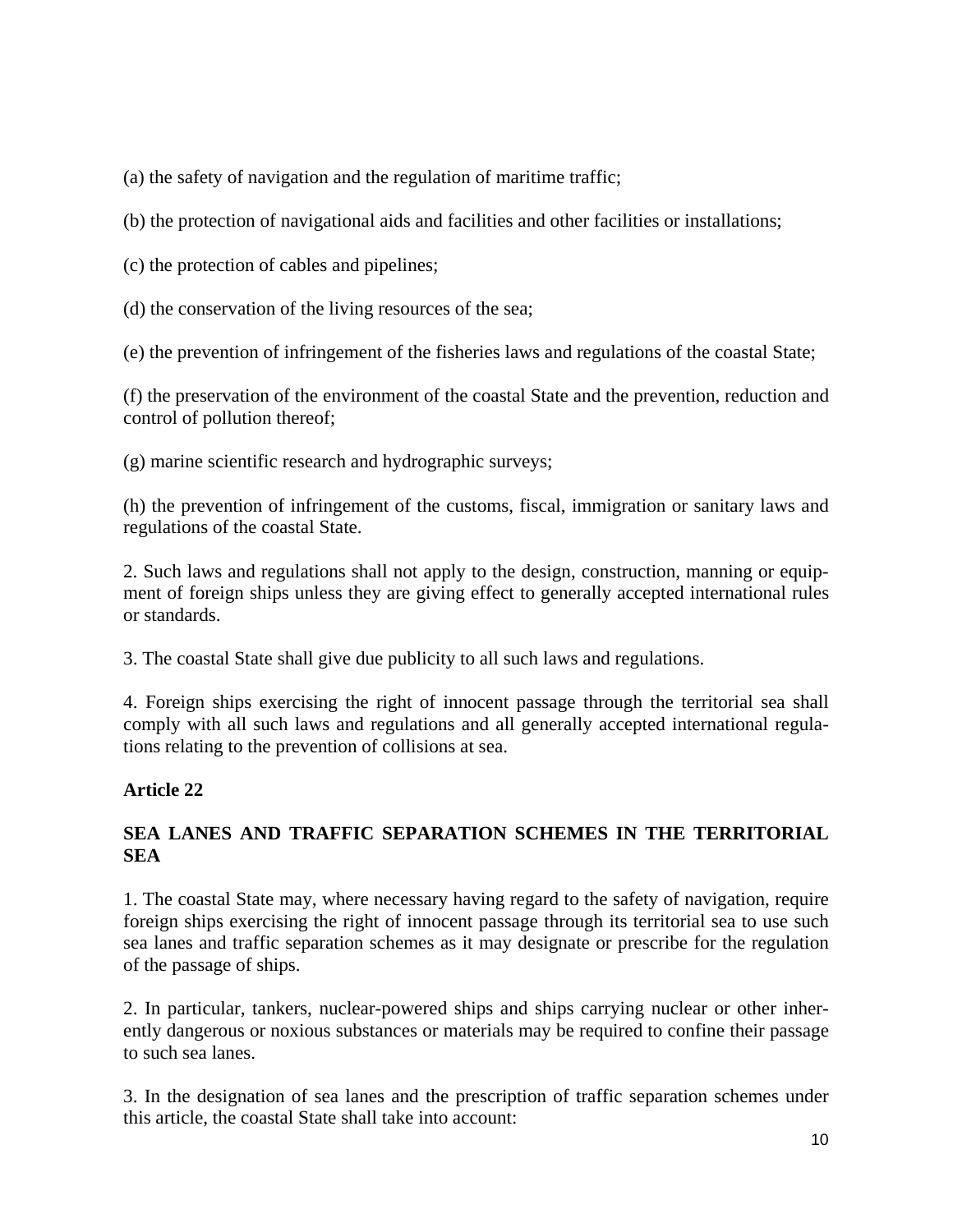(a) the recommendations of the competent international organization;

- (b) any channels customarily used for international navigation;
- (c) the special characteristics of particular ships and channels; and

(d) the density of traffic.

4. The coastal State shall clearly indicate such sea lanes and traffic separation schemes on charts to which due publicity shall be given.

### **Article 23**

## **FOREIGN NUCLEAR-POWERED SHIPS AND SHIPS CARRYING NUCLEAR OR OTHER INHERENTLY DANGEROUS OR NOXIOUS SUBSTANCES**

Foreign nuclear-powered ships and ships carrying nuclear or other inherently dangerous or noxious substances shall, when exercising the right of innocent passage through the territorial sea, carry documents and observe special precautionary measures established for such ships by international agreements.

## **Article 24**

## **DUTIES OF THE COASTAL STATE**

1. The coastal State shall not hamper the innocent passage of foreign ships through the territorial sea except in accordance with this Convention. In particular, in the application of this Convention or of any laws or regulations adopted in conformity with this Convention, the coastal State shall not:

(a) impose requirements on foreign ships which have the practical effect of denying or impairing the right of innocent passage; or

(b) discriminate in form or in fact against the ships of any State or against ships carrying cargoes to, from or on behalf of any State.

2. The coastal State shall give appropriate publicity to any danger to navigation, of which it has knowledge, within its territorial sea.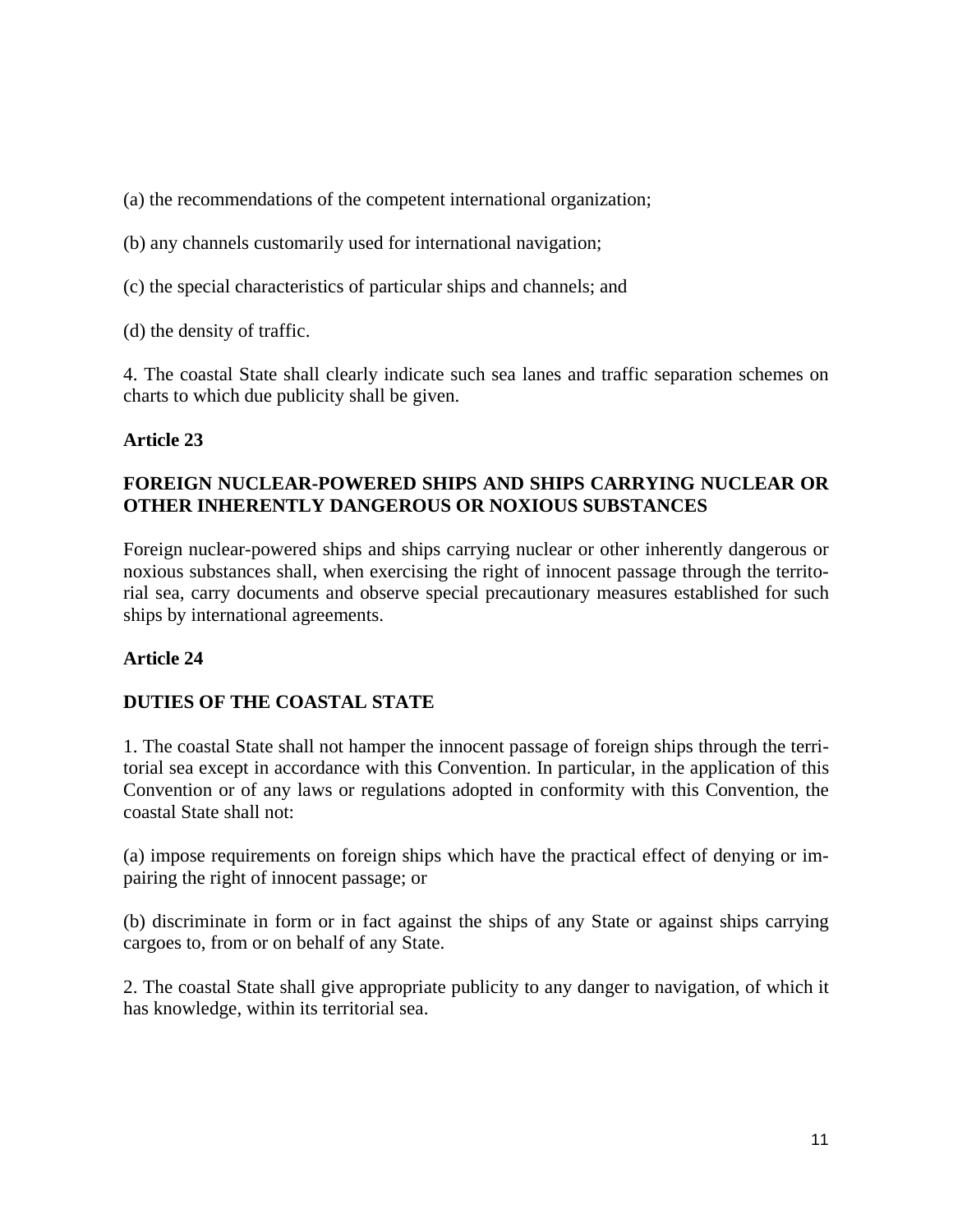## **RIGHTS OF PROTECTION OF THE COASTAL STATE**

1. The coastal State may take the necessary steps in its territorial sea to prevent passage which is not innocent.

2. In the case of ships proceeding to internal waters or a call at a port facility outside internal waters, the coastal State also has the right to take the necessary steps to prevent any breach of the conditions to which admission of those ships to internal waters or such a call is subject.

3. The coastal State may, without discrimination in form or in fact among foreign ships, suspend temporarily in specified areas of its territorial sea the innocent passage of foreign ships if such suspension is essential for the protection of its security, including weapons exercises. Such suspension shall take effect only after having been duly published.

### **Article 26**

## **CHARGES WHICH MAY BE LEVIED UPON FOREIGN SHIPS**

1. No charge may be levied upon foreign ships by reason only of their passage through the territorial sea.

2. Charges may be levied upon a foreign ship passing through the territorial sea as payment only for specific services rendered to the ship. These charges shall be levied without discrimination.

## **SUBSECTION B. RULES APPLICABLE TO MERCHANT SHIPS AND GOVERN-MENT SHIPS OPERATED FOR COMMERCIAL PURPOSES**

#### **Article 27**

## **CRIMINAL JURISDICTION ON BOARD A FOREIGN SHIP**

1. The criminal jurisdiction of the coastal State should not be exercised on board a foreign ship passing through the territorial sea to arrest any person or to conduct any investigation in connection with any crime committed on board the ship during its passage, save only in the following cases:

(a) if the consequences of the crime extend to the coastal State;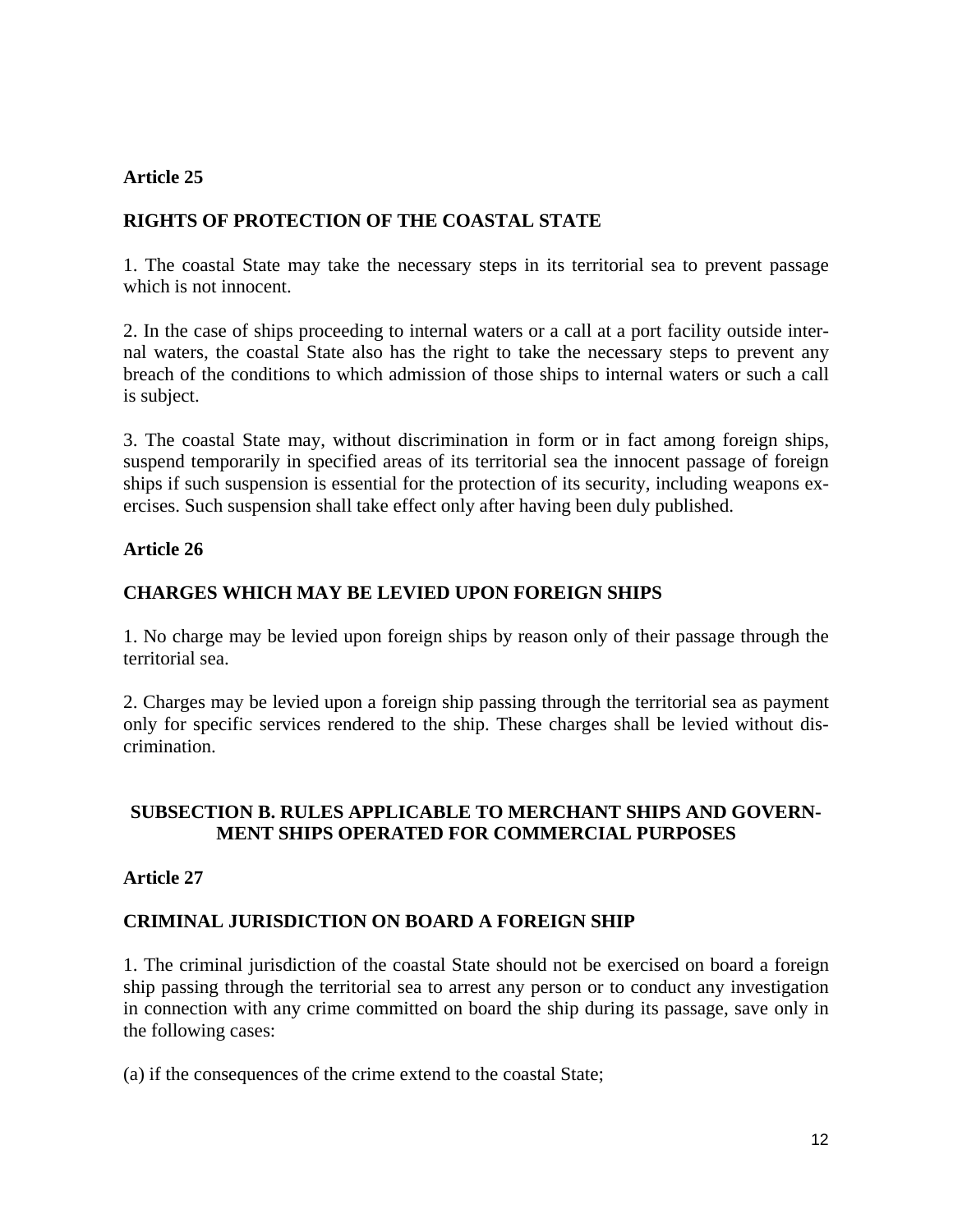(b) if the crime is of a kind to disturb the peace of the country or the good order of the territorial sea;

(c) if the assistance of the local authorities has been requested by the master of the ship or by a diplomatic agent or consular officer of the flag State; or

(d) if such measures are necessary for the suppression of illicit traffic in narcotic drugs or psychotropic substances.

2. The above provisions do not affect the right of the coastal State to take any steps authorized by its laws for the purpose of an arrest or investigation on board a foreign ship passing through the territorial sea after leaving internal waters.

3. In the cases provided for in paragraphs 1 and 2, the coastal State shall, if the master so requests, notify a diplomatic agent or consular officer of the flag State before taking any steps, and shall facilitate contact between such agent or officer and the ship's crew. In cases of emergency this notification may be communicated while the measures are being taken.

4. In considering whether or in what manner an arrest should be made, the local authorities shall have due regard to the interests of navigation.

5. Except as provided in Part XII or with respect to violations of laws and regulations adopted in accordance with Part V, the coastal State may not take any steps on board a foreign ship passing through the territorial sea to arrest any person or to conduct any investigation in connection with any crime committed before the ship entered the territorial sea, if the ship, proceeding from a foreign port, is only passing through the territorial sea without entering internal waters.

# **Article 28**

# **CIVIL JURISDICTION IN RELATION TO FOREIGN SHIPS**

1. The coastal State should not stop or divert a foreign ship passing through the territorial sea for the purpose of exercising civil jurisdiction in relation to a person on board the ship.

2. The coastal State may not levy execution against or arrest the ship for the purpose of any civil proceedings, save only in respect of obligations or liabilities assumed or incurred by the ship itself in the course or for the purpose of its voyage through the waters of the coastal State.

3. Paragraph 2 is without prejudice to the right of the coastal State, in accordance with its laws, to levy execution against or to arrest, for the purpose of any civil proceedings, a foreign ship lying in the territorial sea, or passing through the territorial sea after leaving internal waters.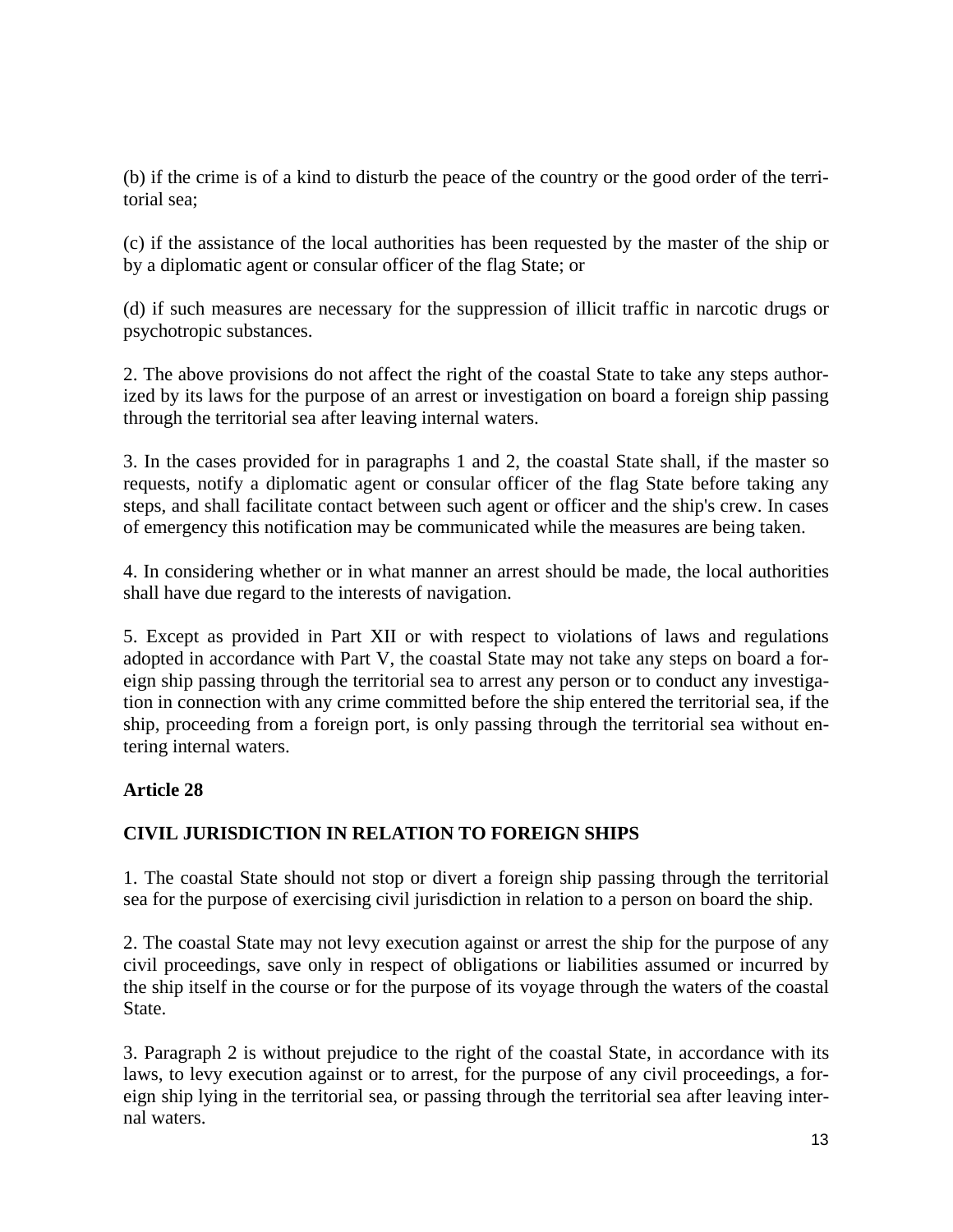## **SUBSECTION C. RULES APPLICABLE TO WARSHIPS AND OTHER GOV-ERNMENT SHIPS OPERATED FOR NON-COMMERCIAL PURPOSES**

## **Article 29**

## **DEFINITION OF WARSHIPS**

For the purposes of this Convention, "warship" means a ship belonging to the armed forces of a State bearing the external marks distinguishing such ships of its nationality, under the command of an officer duly commissioned by the government of the State and whose name appears in the appropriate service list or its equivalent, and manned by a crew which is under regular armed forces discipline.

## **Article 30**

# **NON-COMPLIANCE BY WARSHIPS WITH THE LAWS AND REGULATIONS OF THE COASTAL STATE**

If any warship does not comply with the laws and regulations of the coastal State concerning passage through the territorial sea and disregards any request for compliance therewith which is made to it, the coastal State may require it to leave the territorial sea immediately.

## **Article 31**

## **RESPONSIBILITY OF THE FLAG STATE FOR DAMAGE CAUSED BY A WAR-SHIP OR OTHER GOVERNMENT SHIP OPERATED FOR NON-COMMERCIAL PURPOSES**

The flag State shall bear international responsibility for any loss or damage to the coastal State resulting from the non-compliance by a warship or other government ship operated for non-commercial purposes with the laws and regulations of the coastal State concerning passage through the territorial sea or with the provisions of this Convention or other rules of international law.

## **Article 32**

# **IMMUNITIES OF WARSHIPS AND OTHER GOVERNMENT SHIPS OPERATED FOR NON-COMMERCIAL PURPOSES**

With such exceptions as are contained in subsection A and in articles 30 and 31, nothing in this Convention affects the immunities of warships and other government ships operated for non-commercial purposes.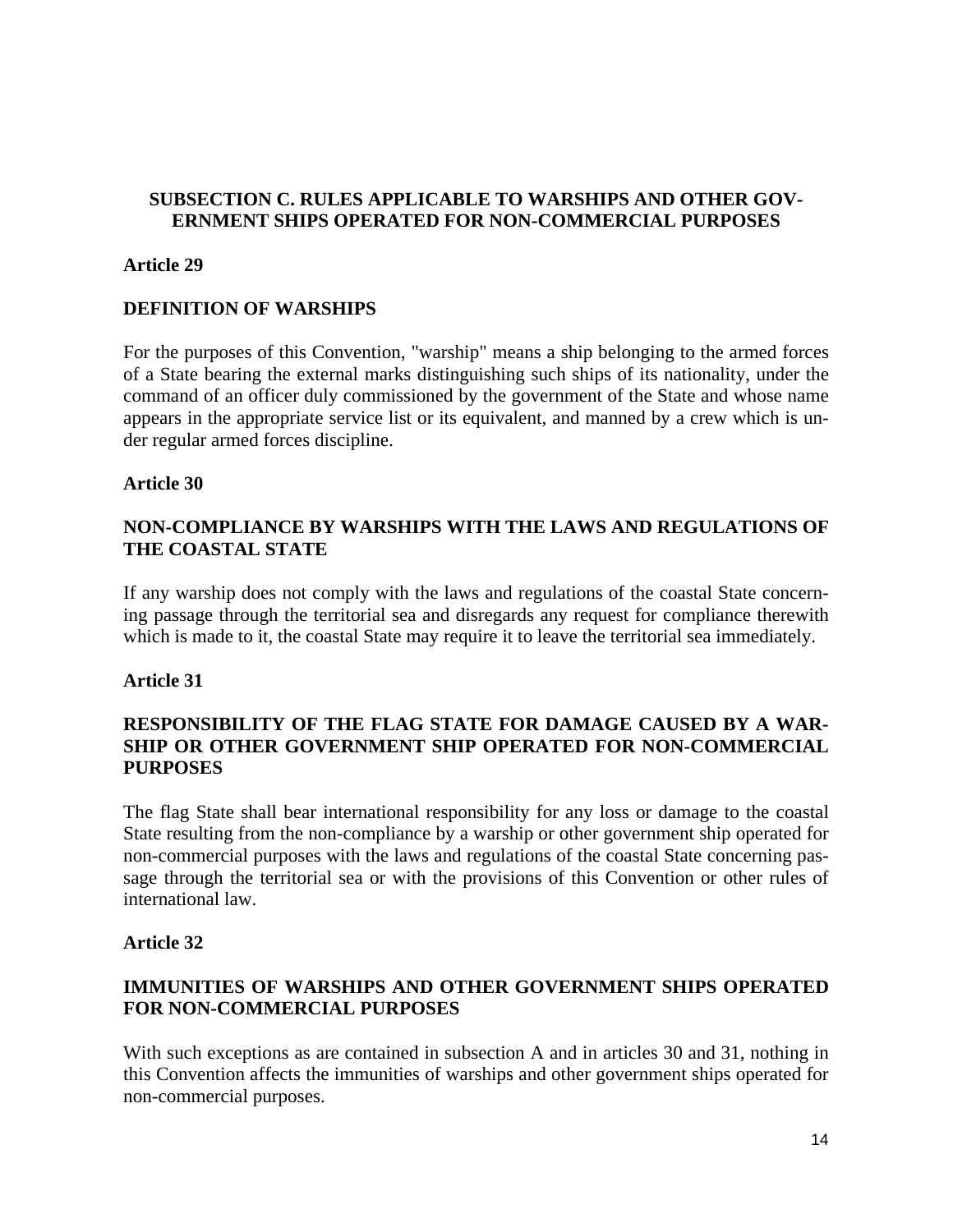## **SECTION 4. CONTIGUOUS ZONE**

### **Article 33**

### **CONTIGUOUS ZONE**

1. In a zone contiguous to its territorial sea, described as the contiguous zone, the coastal State may exercise the control necessary to: (a) prevent infringement of its customs, fiscal, immigration or sanitary laws and regulations within its territory or territorial sea; (b) punish infringement of the above laws and regulations committed within its territory or territorial sea.

2. The contiguous zone may riot extend beyond 24 nautical miles from the baselines from which the breadth of the territorial sea is measured.

## **PART III**

## **STRAITS USED FOR INTERNATIONAL NAVIGATION**

## **SECTION 1. GENERAL PROVISIONS**

#### **Article 34**

## **LEGAL STATUS OF WATERS FORMING STRAITS USED FOR INTERNA-TIONAL NAVIGATION**

1. The regime of passage through straits used for international navigation established in this Part shall not in other respects affect the legal status of the waters forming such straits or the exercise by the States bordering the straits of their sovereignty or jurisdiction over such waters and their air space, bed and subsoil.

2. The sovereignty or jurisdiction of the States bordering the straits is exercised subject to this Part and to other rules of international law.

#### **Article 35**

#### **SCOPE OF THIS PART**

Nothing in this Part affects:

(a) any areas of internal waters within a strait, except where the establishment of a straight baseline in accordance with the method set forth in article 7 has the effect of enclosing as internal waters areas which had not previously been considered as such;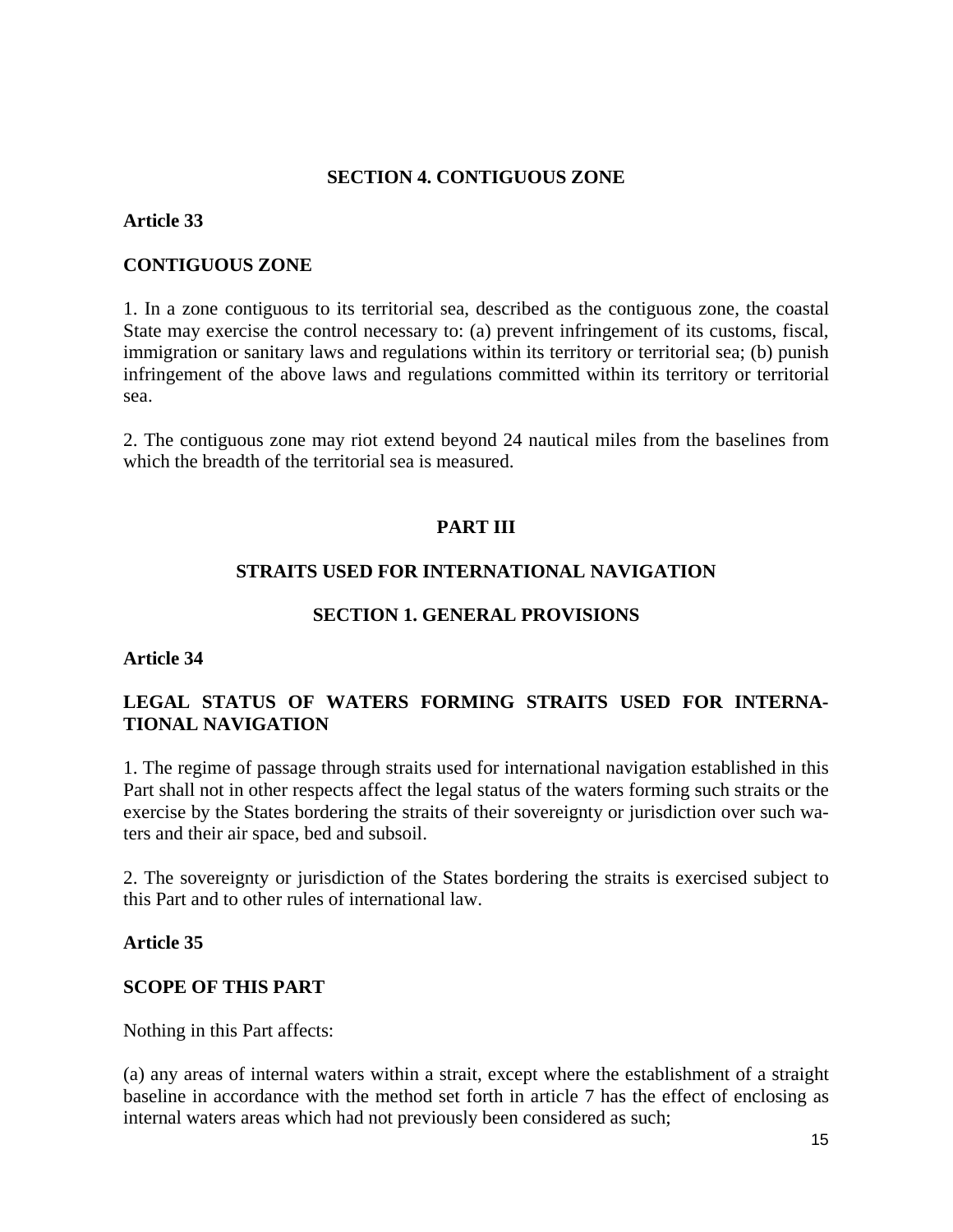(b) the legal status of the waters beyond the territorial seas of States bordering straits as exclusive economic zones or high seas; or

(c) the legal regime in straits in which passage is regulated in whole or in part by longstanding international conventions in force specifically relating to such straits.

### **Article 36**

# **HIGH SEAS ROUTES OR ROUTES THROUGH EXCLUSIVE ECONOMIC ZONES THROUGH STRAITS USED FOR INTERNATIONAL NAVIGATION**

This Part does not apply to a strait used for international navigation if there exists through the strait a route through the high seas or through an exclusive economic zone of similar convenience with respect to navigational and hydrographical characteristics; in such routes, the other relevant Parts of this Convention, including the provisions regarding the freedoms of navigation and overflight, apply.

### **SECTION 2. TRANSIT PASSAGE**

#### **Article 37**

## **SCOPE OF THIS SECTION**

This section applies to straits which are used for international navigation between one part of the high seas or an exclusive economic zone and another part of the high seas or an exclusive economic zone.

#### **Article 38**

#### **RIGHT OF TRANSIT PASSAGE**

1. In straits referred to in article 37, all ships and aircraft enjoy the right of transit passage, which shall not be impeded; except that, if the strait is formed by an island of a State bordering the strait and its mainland, transit passage shall not apply if there exists seaward of the island a route through the high seas or through an exclusive economic zone of similar convenience with respect to navigational and hydrographical characteristics.

Transit passage means the exercise in accordance with this Part of the freedom of navigation and overflight solely for the purpose of continuous and expeditious transit of the strait between one part of the high seas or an exclusive economic zone and another part of the high seas or an exclusive economic zone. However, the requirement of continuous and expedi-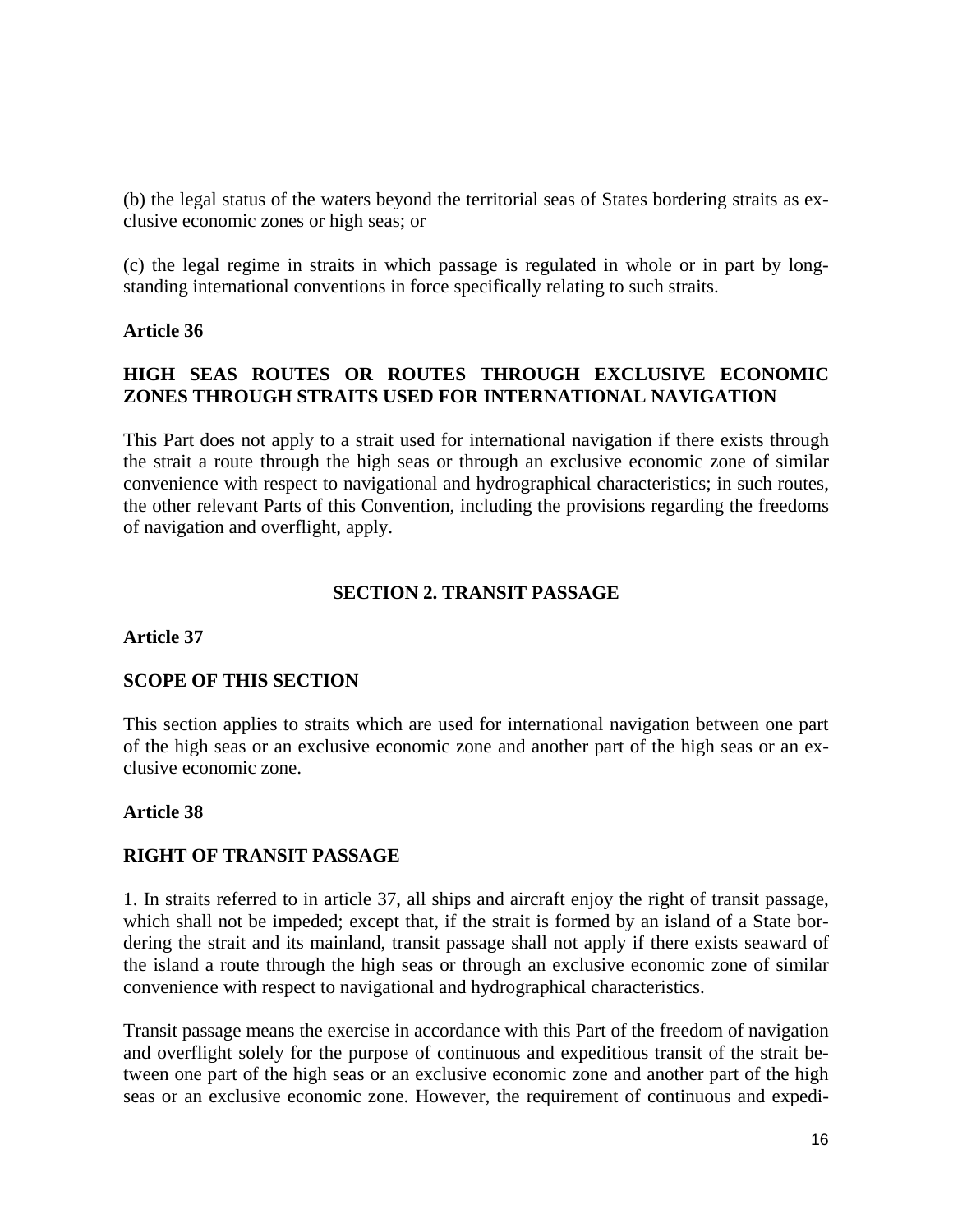tious transit does not preclude passage through the strait for the purpose of entering, leaving or returning from a State bordering the strait, subject to the conditions of entry to that State.

3. Any activity which is not an exercise of the right of transit passage through a strait remains subject to the other applicable provisions of this Convention.

## **Article 39**

# **DUTIES OF SHIPS AND AIRCRAFT DURING TRANSIT PASSAGE**

1. Ships and aircraft, while exercising the right of transit passage, shall:

(a) proceed without delay through or over the strait;

(b) refrain from any threat or use of force against the sovereignty, territorial integrity or political independence of States bordering the strait, or in any other manner in violation of the principles of international law embodied in the Charter of the United Nations;

(c) refrain from any activities other than those incident to their normal modes of continuous and expeditious transit unless rendered necessary by force majeure or by distress;

(d) comply with other relevant provisions of this Part.

2. Ships in transit passage shall:

(a) comply with generally accepted international regulations, procedures and practices for safety at sea, including the International Regulations for Preventing Collisions at Sea;

(b) comply with generally accepted international regulations, procedures and practices for the prevention, reduction and control of pollution from ships.

3. Aircraft in transit passage shall:

(a) observe the Rules of the Air established by the International Civil Aviation Organization as they apply to civil aircraft; state aircraft will normally comply with such safety measures and will at all times operate with due regard for the safety of navigation; (b) at all times monitor the radio frequency assigned by the competent internationally designated air traffic control authority or the appropriate international distress radio frequency.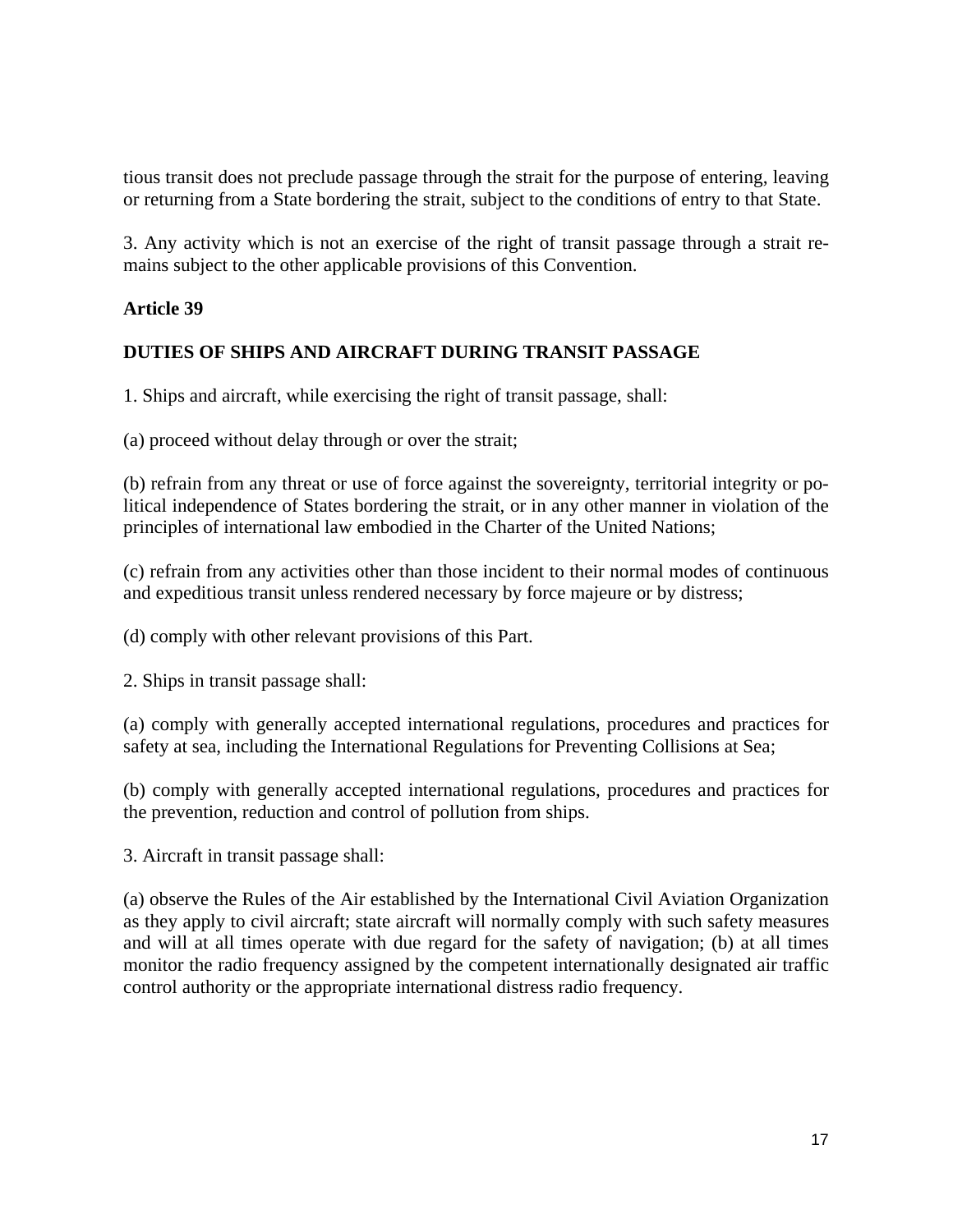## **RESEARCH AND SURVEY ACTIVITIES**

During transit passage, foreign ships, including marine scientific research and hydrographic survey ships, may not carry out any research or survey activities without the prior authorization of the States bordering straits.

### **Article 41**

## **SEA LANES AND TRAFFIC SEPARATION SCHEMES IN STRAITS USED FOR INTERNATIONAL NAVIGATION**

1. In conformity with this Part, States bordering straits may designate sea lanes and prescribe traffic separation schemes for navigation in straits where necessary to promote the safe passage of ships.

2. Such States may, when circumstances require, and after giving due publicity thereto, substitute other sea lanes or traffic separation schemes for any sea lanes or traffic separation schemes previously designated or prescribed by them.

3. Such sea lanes and traffic separation schemes shall conform to generally accepted international regulations.

4. Before designating or substituting sea lanes or prescribing or substituting traffic separation schemes, States bordering straits shall refer proposals to the competent international organization with a view to their adoption. The organization may adopt only such sea lanes and traffic separation schemes as may be agreed with the States bordering the straits, after which the States may designate, prescribe or substitute them.

5. In respect of a strait where sea lanes or traffic separation schemes through the waters of two or more States bordering the strait are being proposed, the States concerned shall cooperate in formulating proposals in consultation with the competent international organization.

6. States bordering straits shall clearly indicate all sea lanes and traffic separation schemes designated or prescribed by them on charts to which due publicity shall be given.

7. Ships in transit passage shall respect applicable sea lanes and traffic separation schemes established in accordance with this article.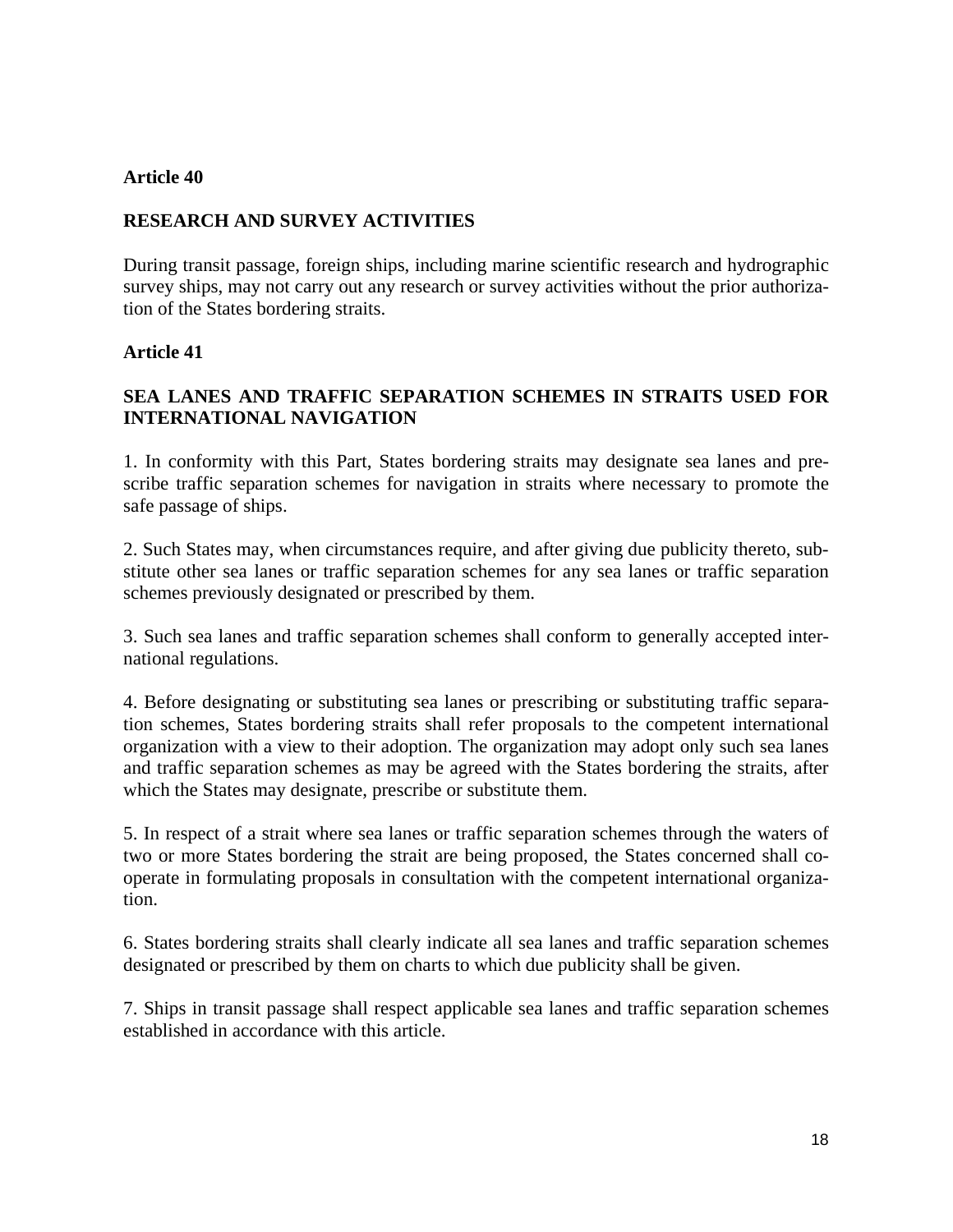# **LAWS AND REGULATIONS OF STATES BORDERING STRAITS RELATING TO TRANSIT PASSAGE**

1. Subject to the provisions of this section, States bordering straits may adopt laws and regulations relating to transit passage through straits, in respect of all or any of the following:

(a) the safety of navigation and the regulation of maritime traffic, as provided in article 41;

(b) the prevention, reduction and control of pollution, by giving effect to applicable international regulations regarding the discharge of oil, oily wastes and other noxious substances in the strait;

(c) with respect to fishing vessels, the prevention of fishing, including the stowage of fishing gear;

(d) the loading or unloading of any commodity, currency or person in contravention of the customs, fiscal, immigration or sanitary laws and regulations of States bordering straits.

2. Such laws and regulations shall not discriminate in form or in fact among foreign ships or in their application have the practical effect of denying, hampering or impairing the right of transit passage as defined in this section.

3. States bordering straits shall give due publicity to all such laws and regulations.

4. Foreign ships exercising the right of transit passage shall comply with such laws and regulations.

5. The flag State of a ship or the State of registry of an aircraft entitled to sovereign immunity which acts in a manner contrary to such laws and regulations or other provisions of this Part shall bear international responsibility for any loss or damage which results to States bordering straits.

#### **Article 43**

## **NAVIGATIONAL AND SAFETY AIDS AND OTHER IMPROVEMENTS AND THE PREVENTION, REDUCTION AND CONTROL OF POLLUTION**

User States and States bordering a strait should by agreement co-operate:

(a) in the establishment and maintenance in a strait of necessary navigational and safety aids or other improvements in aid of international navigation; and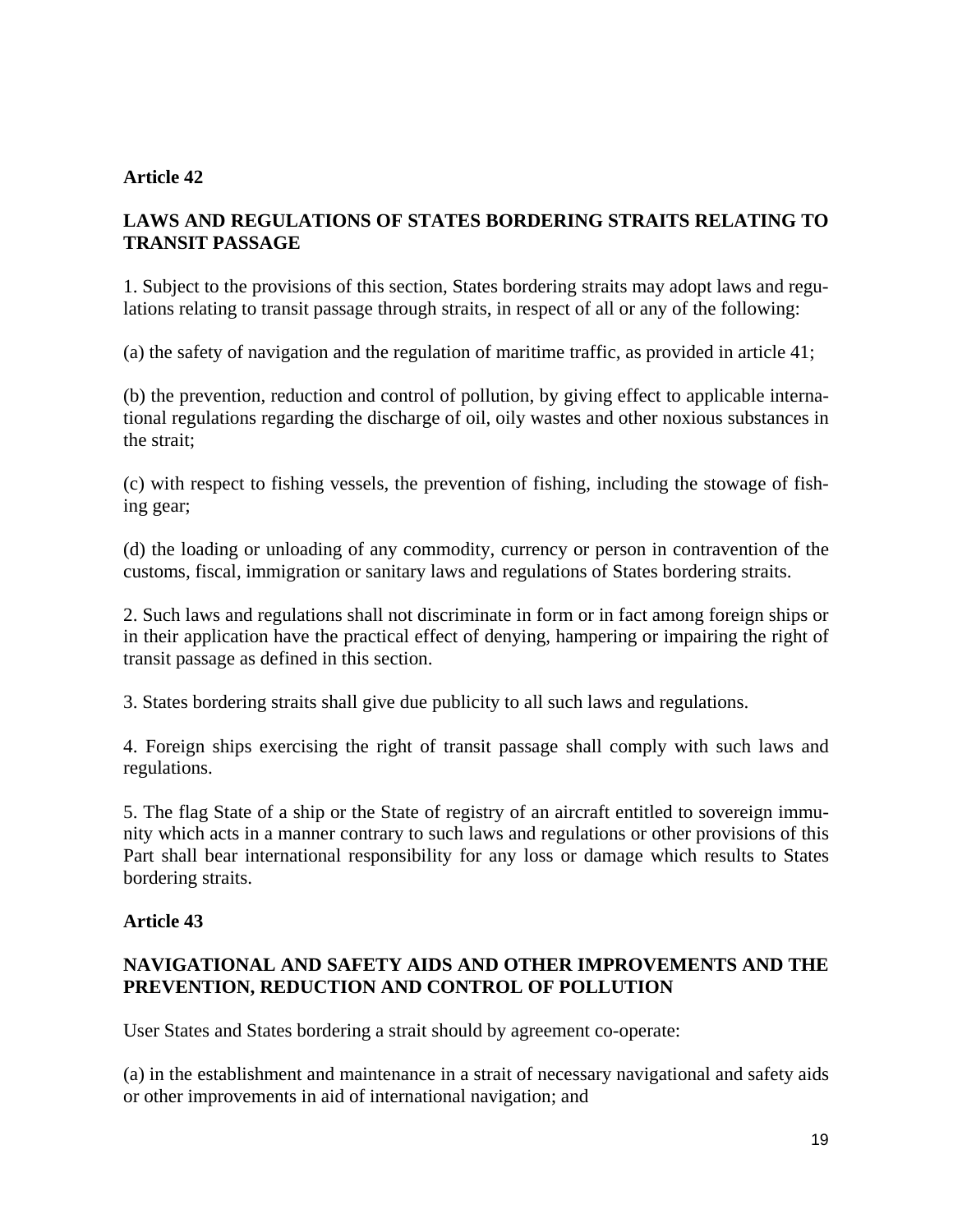(b) for the prevention, reduction and control of pollution from ships.

## **Article 44**

## **DUTIES OF STATES BORDERING STRAITS**

States bordering straits shall not hamper transit passage and shall give appropriate publicity to any danger to navigation or overflight within or over the strait of which they have knowledge. There shall be no suspension of transit passage.

## **SECTION 3. INNOCENT PASSAGE**

### **Article 45**

### **INNOCENT PASSAGE**

1. The regime of innocent passage, in accordance with Part II, section 3 shall apply in straits used for international navigation:

(a) excluded from the application of the regime of transit passage under article 38, paragraph 1; or

(b) between a part of the high seas or an exclusive economic zone and the territorial sea of a foreign State.

2. There shall be no suspension of innocent passage through such straits.

## **PART IV**

## **ARCHIPELAGIC STATES**

**Article 46** 

#### **USE OF TERMS**

For the purposes of this Convention:

(a) "archipelagic State" means a State constituted wholly by one or more archipelagos and may include other islands;

(b) "archipelago" means a group of islands, including parts of islands, interconnecting waters and other natural features which are so closely interrelated that such islands, waters and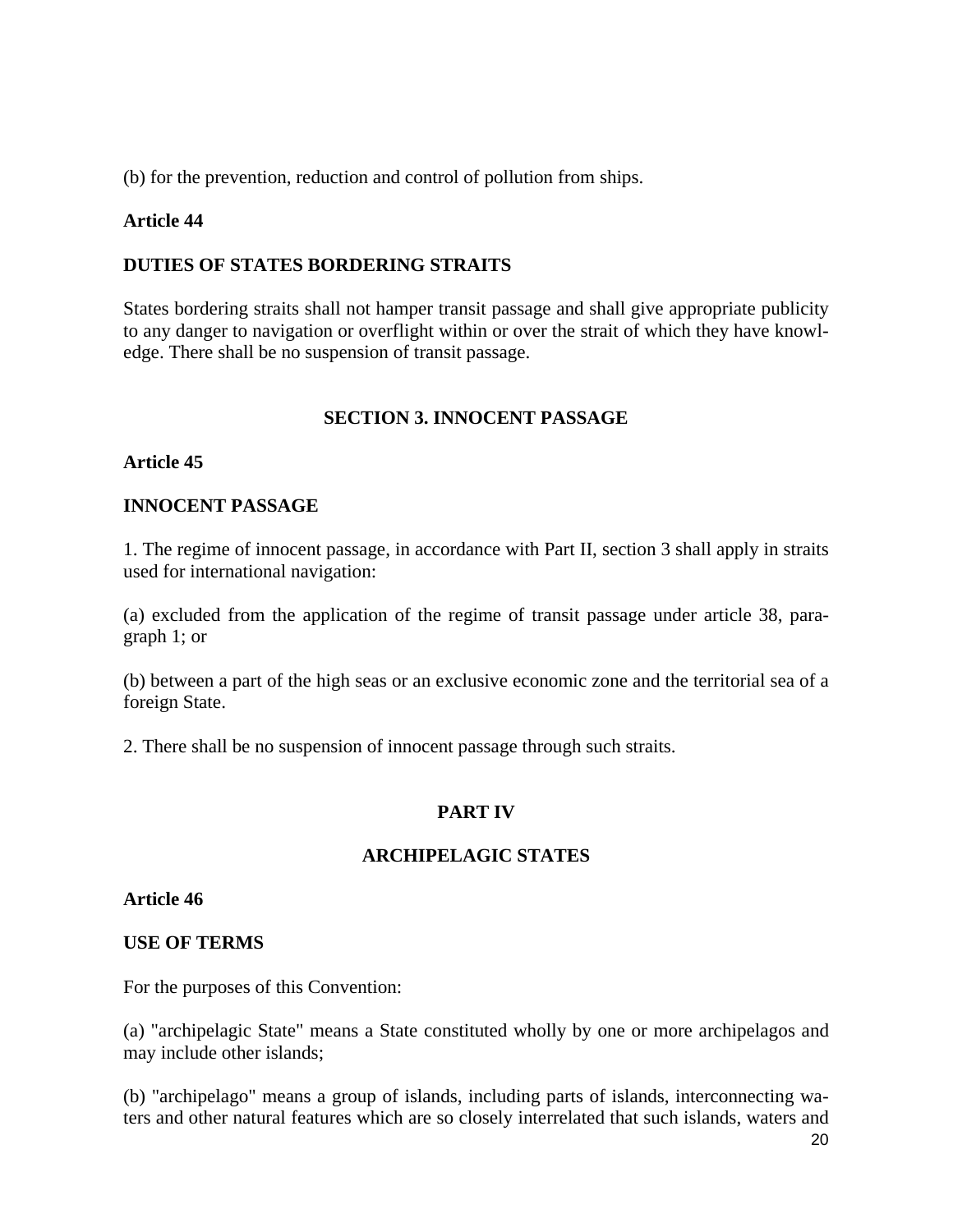other natural features form an intrinsic geographical, economic and political entity, or which historically have been regarded as such.

## **Article 47**

## **ARCHIPELAGIC BASELINES**

1. An archipelagic State may draw straight archipelagic baselines joining the outermost points of the outermost islands and drying reefs of the archipelago provided that within such baselines are included the main islands and an area in which the ratio of the area of the water to the area of the land, including atolls, is between 1 to 1 and 9 to 1.

2. The length of such baselines shall not exceed 100 nautical miles, except that up to 3 per cent of the total number of baselines enclosing any archipelago may exceed that length, up to a maximum length of 125 nautical miles.

3. The drawing of such baselines shall not depart to any appreciable extent from the general configuration of the archipelago.

4. Such baselines shall not be drawn to and from low-tide elevations, unless lighthouses or similar installations which are permanently above sea level have been built on them or where a low-tide elevation is situated wholly or partly at a distance not exceeding the breadth of the territorial sea from the nearest island.

5. The system of such baselines shall not be applied by an archipelagic State in such a manner as to cut off from the high seas or the exclusive economic zone the territorial sea of another State.

6. If a part of the archipelagic waters of an archipelagic State lies between two parts of an immediately adjacent neighbouring State, existing rights and all other legitimate interests which the latter State has traditionally exercised in such waters and all rights stipulated by agreement between those States shall continue and be respected.

7. For the purpose of computing the ratio of water to land under paragraph 1, land areas may include waters lying within the fringing reefs of islands and atolls, including that part of a steep-sided oceanic plateau which is enclosed or nearly enclosed by a chain of limestone islands and drying reefs lying on the perimeter of the plateau.

8. The baselines drawn in accordance with this article shall be shown on charts of a scale or scales adequate for ascertaining their position. Alternatively, lists of geographical coordinates of points, specifying the geodetic datum, may be substituted.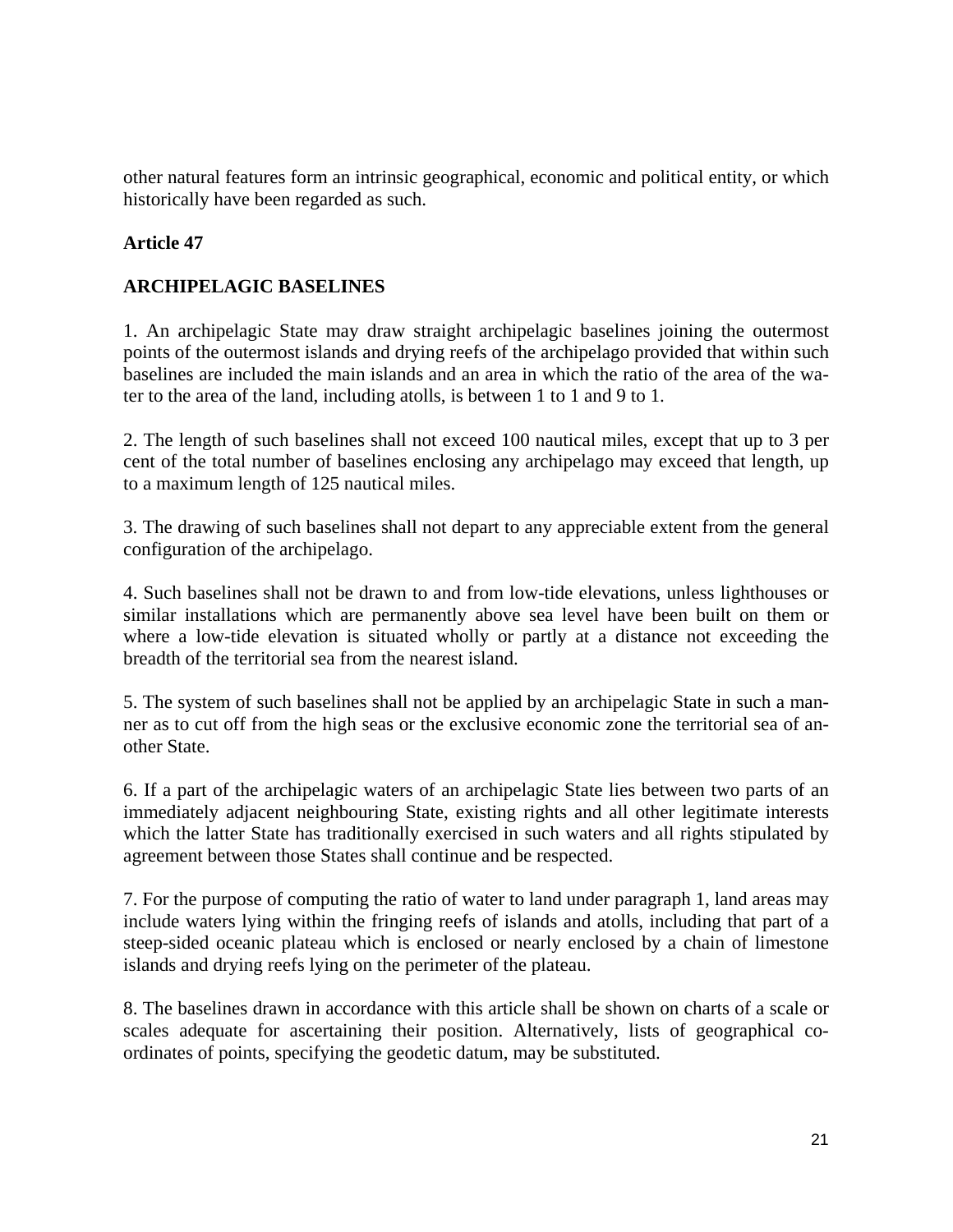9. The archipelagic State shall give due publicity to such charts or lists of geographical coordinates and shall deposit a copy of each such chart or list with the Secretary-General of the United Nations.

## **Article 48**

## **MEASUREMENT OF THE BREADTH OF THE TERRITORIAL SEA, THE CON-TIGUOUS ZONE, THE EXCLUSIVE ECONOMIC ZONE AND THE CONTINEN-TAL SHELF**

The breadth of the territorial sea, the contiguous zone, the exclusive economic zone and the continental shelf shall be measured from archipelagic baselines drawn in accordance with article 47.

### **Article 49**

# **LEGAL STATUS OF ARCHIPELAGIC WATERS, OF THE AIR SPACE OVER ARCHIPELAGIC WATERS AND OF THEIR BED AND SUBSOIL**

1. The sovereignty of an archipelagic State extends to the waters enclosed by the archipelagic baselines drawn in accordance with article 47, described as archipelagic waters, regardless of their depth or distance from the coast.

2. This sovereignty extends to the air space over the archipelagic waters, as well as to their bed and subsoil, and the resources contained therein.

3. This sovereignty is exercised subject to this Part.

4. The regime of archipelagic sea lanes passage established in this Part shall not in other respects affect the status of the archipelagic waters, including the sea lanes, or the exercise by the archipelagic State of its sovereignty over such waters and their air space, bed and subsoil, and the resources contained therein.

## **Article 50**

## **DELIMITATION OF INTERNAL WATERS**

Within its archipelagic waters, the archipelagic State may draw closing lines for the delimitation of internal waters, in accordance with articles 9, 10 and 11.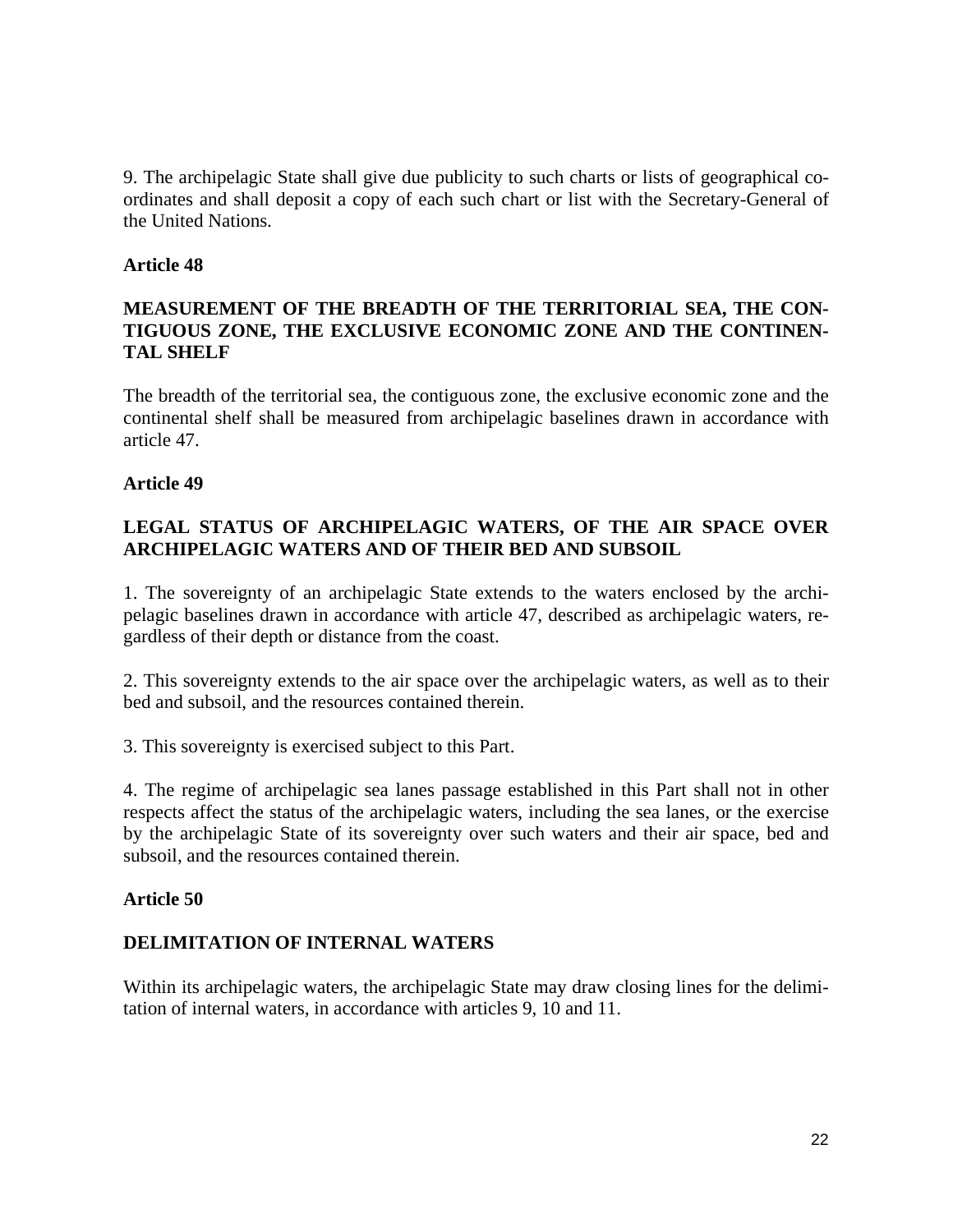# **EXISTING AGREEMENTS, TRADITIONAL FISHING RIGHTS AND EXISTING SUBMARINE CABLES**

1. Without prejudice to article 49, an archipelagic State shall respect existing agreements with other States and shall recognize traditional fishing rights and other legitimate activities of the immediately adjacent neighbouring States in certain areas falling within archipelagic waters. The terms and conditions for the exercise of such rights and activities, including the nature, the extent and the areas to which they apply, shall, at the request of any of the States concerned, be regulated by bilateral agreements between them. Such rights shall not be transferred to or shared with third States or their nationals.

2. An archipelagic State shall respect existing submarine cables laid by other States and passing through its waters without making a landfall. An archipelagic State shall permit the maintenance and replacement of such cables upon receiving due notice of their location and the intention to repair or replace them.

### **Article 52**

## **RIGHT OF INNOCENT PASSAGE**

1. Subject to article 53 and without prejudice to article 50, ships of all States enjoy the right of innocent passage through archipelagic waters, in accordance with Part II, section 3.

2. The archipelagic State may, without discrimination in form or in fact among foreign ships, suspend temporarily in specified areas of its archipelagic waters the innocent passage of foreign ships if such suspension is essential for the protection of its security. Such suspension shall take effect only after having been duly published.

## **Article 53**

## **RIGHT OF ARCHIPELAGIC SEA LANES PASSAGE**

1. An archipelagic State may designate sea lanes and air routes thereabove, suitable for the continuous and expeditious passage of foreign ships and aircraft through or over its archipelagic waters and the adjacent territorial sea.

2. All ships and aircraft enjoy the right of archipelagic sea lanes passage in such sea lanes and air routes.

3. Archipelagic sea lanes passage means the exercise in accordance with this Convention of the rights of navigation and over flight in the normal mode solely for the purpose of con-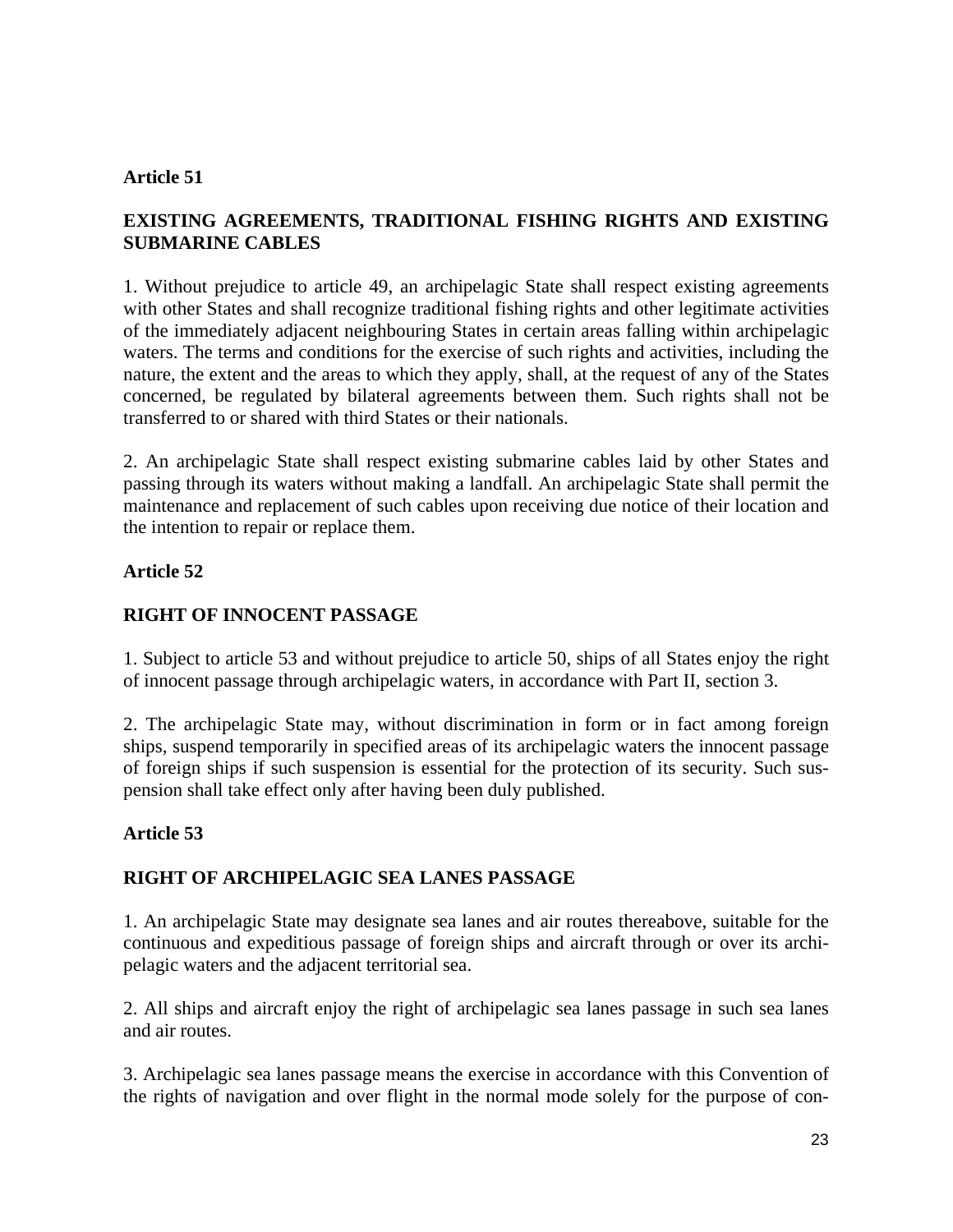tinuous, expeditious and unobstructed transit between one part of the high seas or an exclusive economic zone and another part of the high seas or an exclusive economic zone.

4. Such sea lanes and air routes shall traverse the archipelagic waters and the adjacent territorial sea and shall include all normal passage routes used as routes for international navigation or over flight through or over archipelagic waters and, within such routes, so far as ships are concerned, all normal navigational channels, provided that duplication of routes of similar convenience between the same entry and exit points shall not be necessary.

5. Such sea lanes and air routes shall be defined by a series of continuous axis lines from the entry points of passage routes to the exit points. Ships and aircraft in archipelagic sea lanes passage shall not deviate more than 25 nautical miles to either side of such axis lines during passage, provided that such ships and aircraft shall not navigate closer to the coasts than 10 per cent of the distance between the nearest points on islands bordering the sea lane.

6. An archipelagic State which designates sea lanes under this article may also prescribe traffic separation schemes for the safe passage of ships through narrow channels in such sea lanes.

7. An archipelagic State may, when circumstances require, after giving due publicity thereto, substitute other sea lanes or traffic separation schemes for any sea lanes or traffic separation schemes previously designated or prescribed by it.

8. Such sea lanes and traffic separation schemes shall conform to generally accepted international regulations.

9. In designating or substituting sea lanes or prescribing or substituting traffic separation schemes, an archipelagic State shall refer proposals to the competent international organization with a view to their adoption. The organization may adopt only such sea lanes and traffic separation schemes as may be agreed with the archipelagic State, after which the archipelagic State may designate, prescribe or substitute them.

10. The archipelagic State shall clearly indicate the axis of the sea lanes and the traffic separation schemes designated or prescribed by it on charts to which due publicity shall be given.

11. Ships in archipelagic sea lanes passage shall respect applicable sea planes and traffic separation schemes established in accordance with this article.

12. If an archipelagic State does not designate sea lanes or air routes, the right of archipelagic sea lanes passage may be exercised through the routes normally used for internal navigation.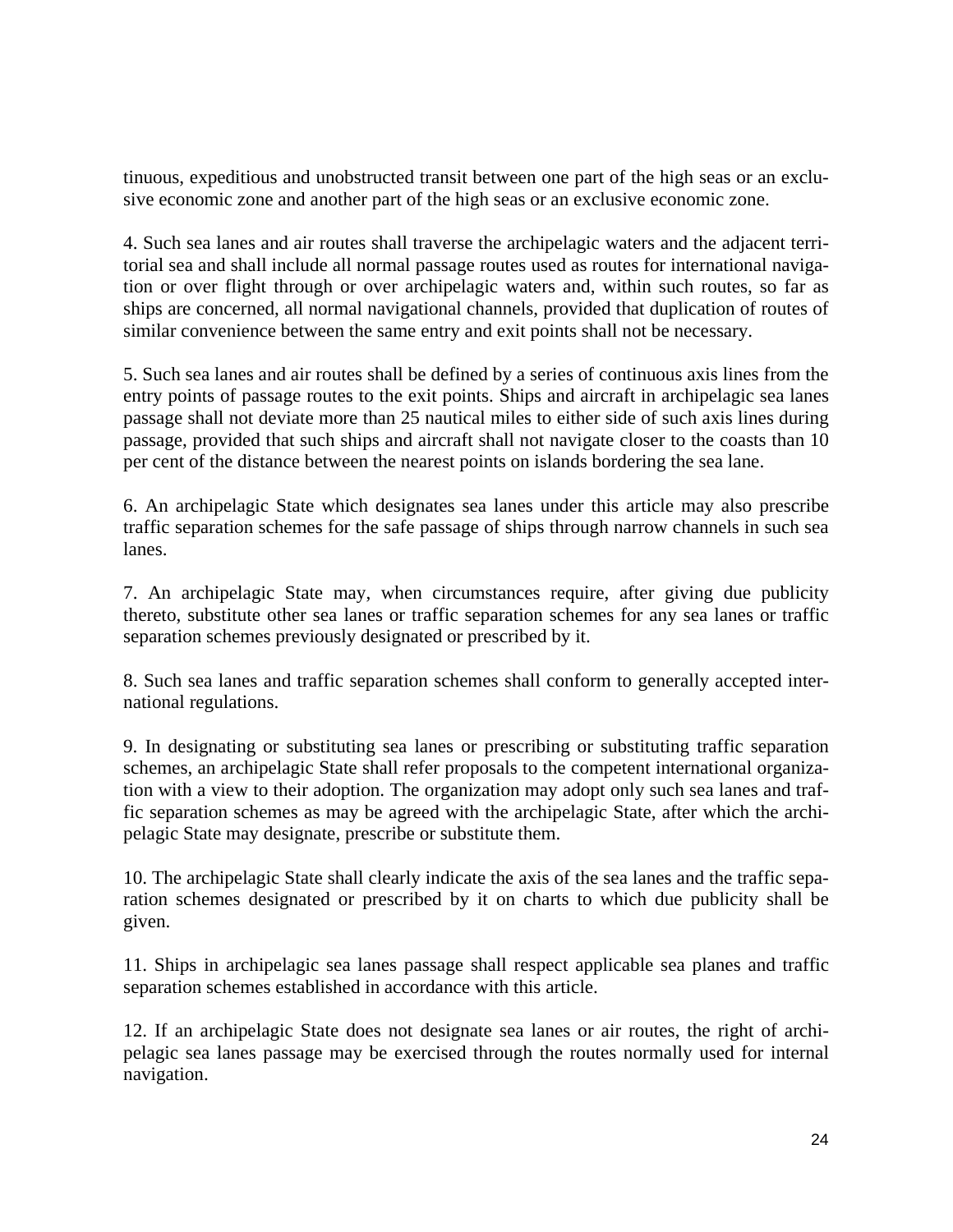## **DUTIES OF SHIPS AND AIRCRAFT DURING THEIR PASSAGE, RESEARCH AND SURVEY ACTIVITIES, DUTIES OF THE ARCHIPELAGIC STATE AND LAWS AND REGULATIONS OF THE ARCHIPELAGIC STATE RELATING TO ARCHIPELAGIC SEA LANES PASSAGE**

Articles 39, 40, 42 and 44 apply mutatis mutandis to archipelagic sea lanes passage.

#### **PART V**

#### **EXCLUSIVE ECONOMIC ZONE**

#### **Article 55**

### **SPECIFIC LEGAL REGIME OF THE EXCLUSIVE ECONOMIC ZONE**

The exclusive economic zone is an area beyond and adjacent to the territorial sea, subject to the specific legal regime established in this Part, under which the rights and jurisdiction of the coastal State and the rights and freedoms of other States are governed by the relevant provisions of this Convention.

#### **Article 56**

## **RIGHTS, JURISDICTION AND DUTIES OF THE COASTAL STATE IN THE EX-CLUSIVE ECONOMIC ZONE**

1. In the exclusive economic zone, the coastal State has:

(a) sovereign rights for the purpose of exploring and exploiting, conserving and managing the natural resources, whether living or non-living, of the waters superjacent to the sea-bed and of the sea-bed and its subsoil, and with regard to other activities for the economic exploitation and exploration of the zone, such as the production of energy from the water, currents and winds;

(b) jurisdiction as provided for in the relevant provisions of this Convention with regard to:

(i) the establishment and use of artificial islands, installations and structures;

(ii) marine scientific research;

(iii) the protection and preservation of the marine environment;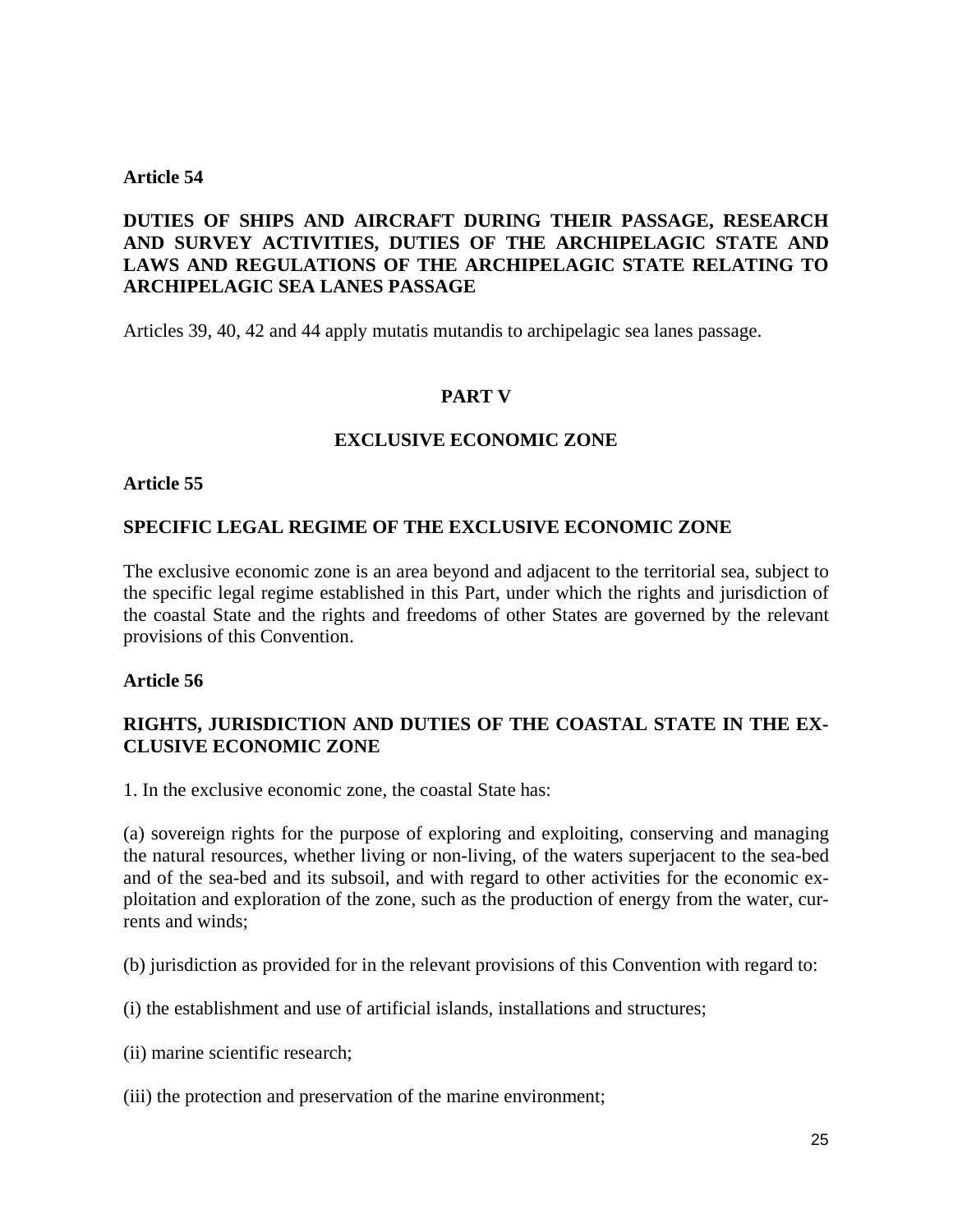(c) other rights and duties provided for in this Convention.

2. In exercising its rights and performing its duties under this Convention in the exclusive economic zone, the coastal State shall have due regard to the rights and duties of other States and shall act in a manner compatible with the provisions of this Convention.

3. The rights set out in this article with respect to the sea-bed and subsoil shall be exercised in accordance with Part VI.

## **Article 57**

## **BREADTH OF THE EXCLUSIVE ECONOMIC ZONE**

The exclusive economic zone shall not extend beyond 200 nautical miles from the baselines from which the breadth of the territorial sea is measured.

## **Article 58**

## **RIGHTS AND DUTIES OF OTHER STATES IN THE EXCLUSIVE ECONOMIC ZONE**

1. In the exclusive economic zone all States, whether coastal or land-locked, enjoy, subject to the relevant provisions of this Convention, the freedoms referred to in article 87 of navigation and over flight and of the laying of submarine cables and pipelines, and other internationally lawful uses of the sea related to these freedoms, such as those associated with the operation of ships, aircraft and submarine cables and pipelines, and compatible with the other provisions of this Convention.

2. Articles 88 to 115 and other pertinent rules of international law apply to the exclusive economic zone in so far as they are not incompatible with this Part.

3. In exercising their rights and performing their duties under this Convention in the exclusive economic zone, States shall have due regard to the rights and duties of the coastal State and shall comply with the laws and regulations adopted by the coastal State in accordance with the provisions of this Convention and other rules of international law in so far as they are not incompatible with this Part.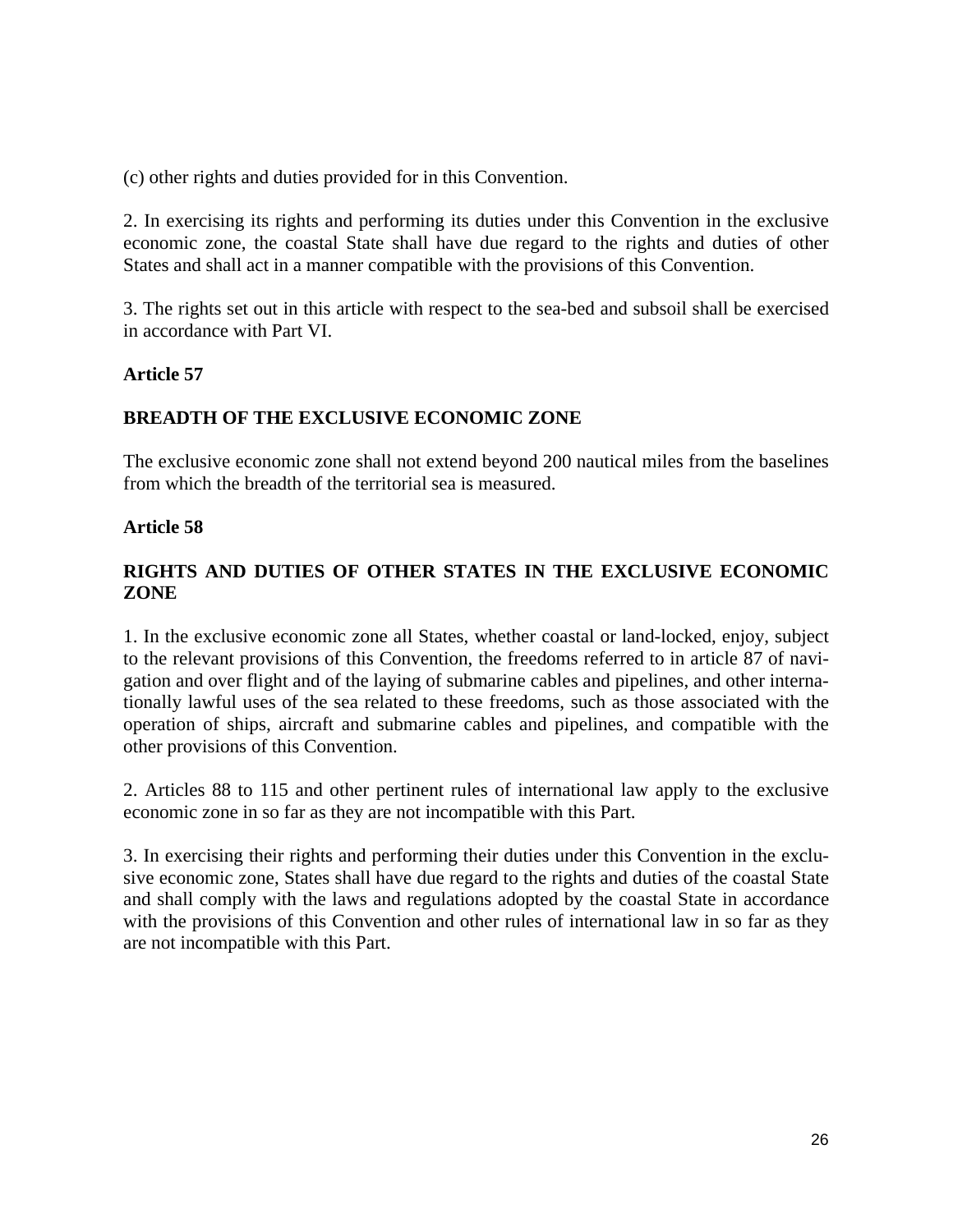## **BASIS FOR THE RESOLUTION OF CONFLICTS REGARDING THE ATTRIBU-TION OF RIGHTS AND JURISDICTION IN THE EXCLUSIVE ECONOMIC ZONE**

In cases where this Convention does not attribute rights or jurisdiction to the coastal State or to other States within the exclusive economic zone, and a conflict arises between the interests of the coastal State and any other State or States, the conflict should be resolved on the basis of equity and in the light of all the relevant circumstances, taking into account the respective importance of the interests involved to the parties as well as to the international community as a whole.

#### **Article 60**

## **ARTIFICIAL ISLANDS, INSTALLATIONS AND STRUCTURES IN THE EXCLU-SIVE ECONOMIC ZONE**

1. In the exclusive economic zone, the coastal State shall have the exclusive right to construct and to authorize and regulate the construction, operation and use of:

(a) artificial islands;

(b) installations and structures for the purposes provided for in article 56 and other economic purposes;

(c) installations and structures which may interfere with the exercise of the rights of the coastal State in the zone.

2. The coastal State shall have exclusive jurisdiction over such artificial islands installations and structures, including jurisdiction with regard to customs fiscal health, safety and immigration laws and regulations.

3. Due notice must be given of the construction of such artificial islands, installations or structures, and permanent means for giving warning of their presence must be maintained. Any installations or structures which are abandoned or disused shall be removed to ensure safety of navigation, taking into account any generally accepted international standards established in this regard by the competent international organization. Such removal shall also have due regard to fishing, the protection of the marine environment and the rights and duties of other States. Appropriate publicity shall be given to the depth, position and dimensions of any installations or structures not entirely removed.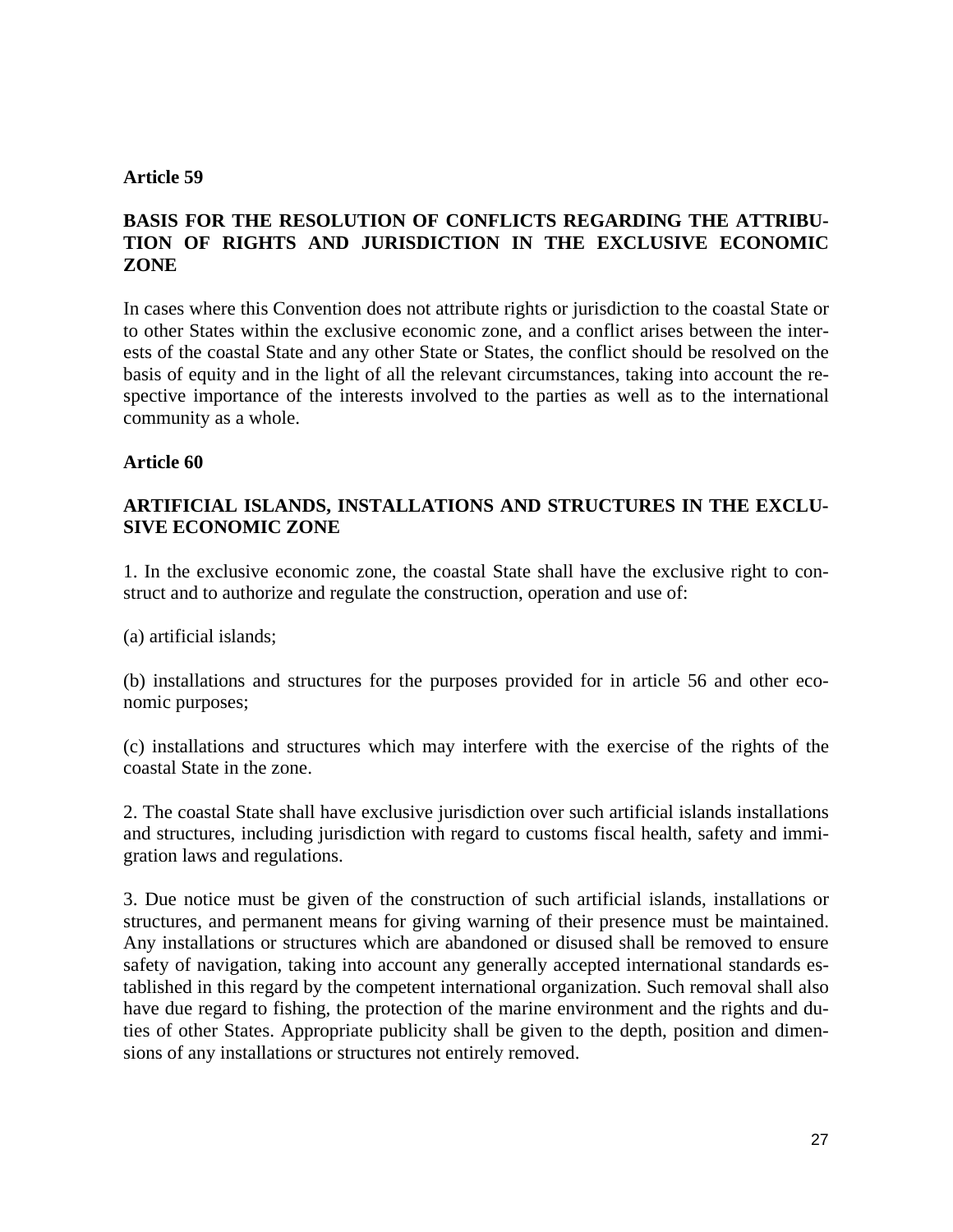4. The coastal State may, where necessary, establish reasonable safety zones around such artificial islands, installations and structures in which it may take appropriate measures to ensure the safety both of navigation and of the artificial islands, installations and structures.

5. The breadth of the safety zones shall be determined by the coastal State, taking into account applicable international standards. Such zones shall be designed to ensure that they are reasonably related to the nature and function of the artificial islands, installations or structures, and shall not exceed a distance of 500 metres around them, measured from each point of their outer edge, except as authorized by generally accepted international standards or as recommended by the competent international organization. Due notice shall be given of the extent of safety zones.

6. All ships must respect these safety zones and shall comply with generally accepted international standards regarding navigation in the vicinity of artificial islands, installations, structures and safety zones.

7. Artificial islands, installations and structures and the safety zones around them may not be established where interference may be caused to the use of recognized sea lanes essential to international navigation.

8. Artificial islands, installations and structures do not possess the status of islands. They have no territorial sea of their own, and their presence does not affect the delimitation of the territorial sea, the exclusive economic zone or the continental shelf.

# **Article 61**

# **CONSERVATION OF THE LIVING RESOURCES**

1. The coastal State shall determine the allowable catch of the living resources in its exclusive economic zone.

2. The coastal State, taking into account the best scientific evidence available to it, shall ensure through proper conservation and management measures that the maintenance of the living resources in the exclusive economic zone is not endangered by over-exploitation. As appropriate, the coastal State and competent international organizations, whether subregional, regional or global, shall co-operate to this end.

3. Such measures shall also be designed to maintain or restore populations of harvested species at levels which can produce the maximum sustainable yield, as qualified by relevant environmental and economic factors, including the economic needs of coastal fishing communities and the special requirements of developing States, and taking into account fishing patterns, the interdependence of stocks and any generally recommended international minimum standards, whether subregional, regional or global.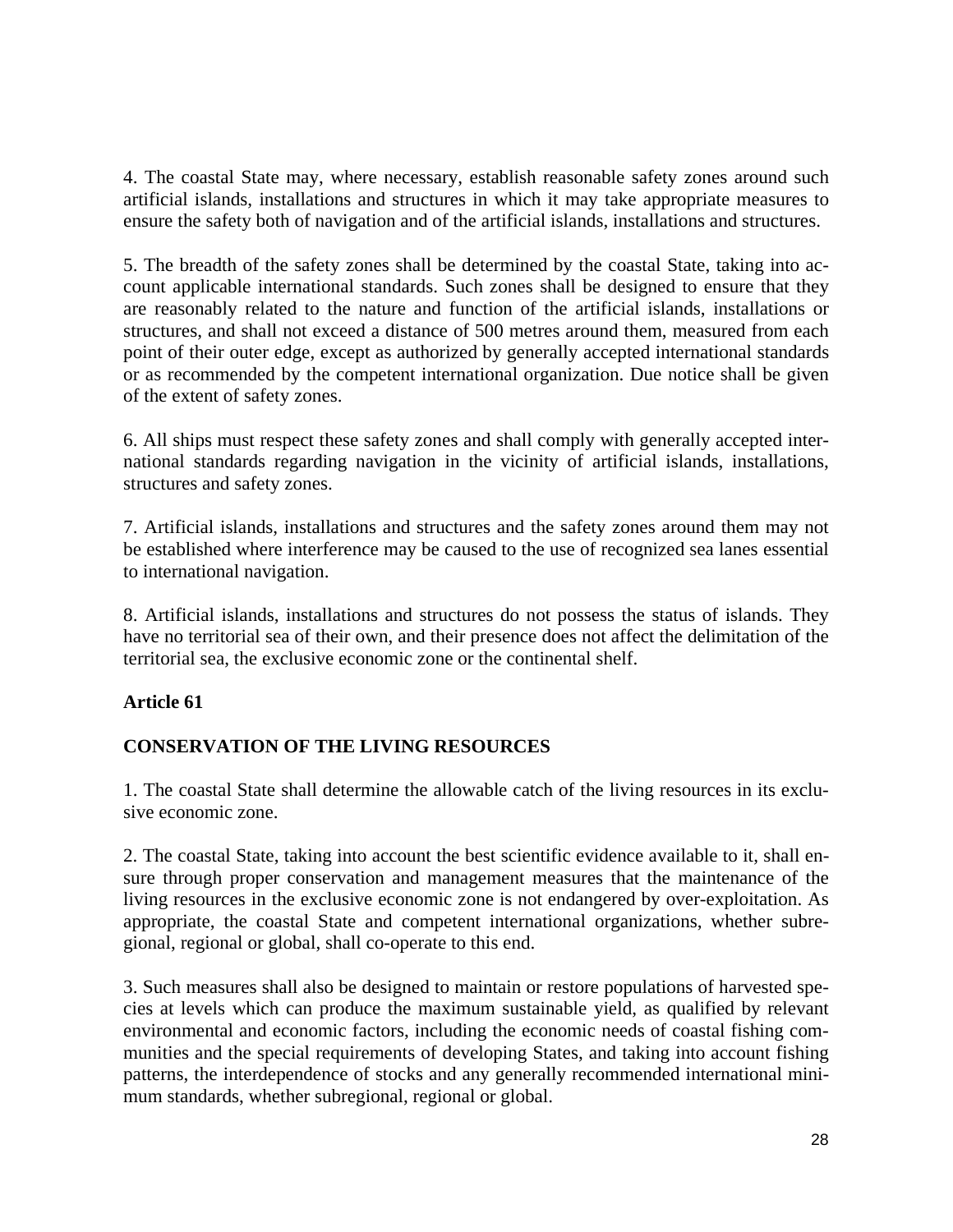4. In taking such measures the coastal State shall take into consideration the effects on species associated with or dependent upon harvested species with a view to maintaining or restoring populations of such associated or dependent species above levels at which their reproduction may become seriously threatened.

5. Available scientific information, catch and fishing effort statistics, and other data relevant to the conservation of fish stocks shall be contributed and exchanged on a regular basis through competent international organizations, whether subregional, regional or global, where appropriate and with participation by all States concerned, including States whose nationals are allowed to fish in the exclusive economic zone.

## **Article 62**

# **UTILIZATION OF THE LIVING RESOURCES**

1. The coastal State shall promote the objective of optimum utilization of the living resources in the exclusive economic zone without prejudice to article 61.

2. The coastal State shall determine its capacity to harvest the living resources of the exclusive economic zone. Where the coastal State does not have the capacity to harvest the entire allowable catch, it shall, through agreements or other arrangements and pursuant to the terms, conditions, laws and regulations referred to in paragraph 4, give other States access to the surplus of the allowable catch, having particular regard to the provisions of articles 69 and 70, especially in relation to the developing States mentioned therein.

3. In giving access to other States to its exclusive economic zone under this article the coastal State shall take into account all relevant factors, including, inter alia, the significance of the living resources of the area to the economy of the coastal State concerned and its other national interests, the provisions of articles 69 and 70, the requirements of developing States in the subregion or region in harvesting part of the surplus and the need to minimize economic dislocation in States whose nationals have habitually fished in the zone or which have made substantial efforts in research and identification of stocks.

4. Nationals of other States fishing in the exclusive economic zone shall comply with the conservation measures and with the other terms and conditions established in the laws and regulations of the coastal State. These laws and regulations shall be consistent with this Convention and may relate, inter alia, to the following:

(a) licensing of fishermen, fishing vessels and equipment, including payment of fees and other forms of remuneration, which, in the case of developing coastal States, may consist of adequate compensation in the field of financing, equipment and technology relating to the fishing industry;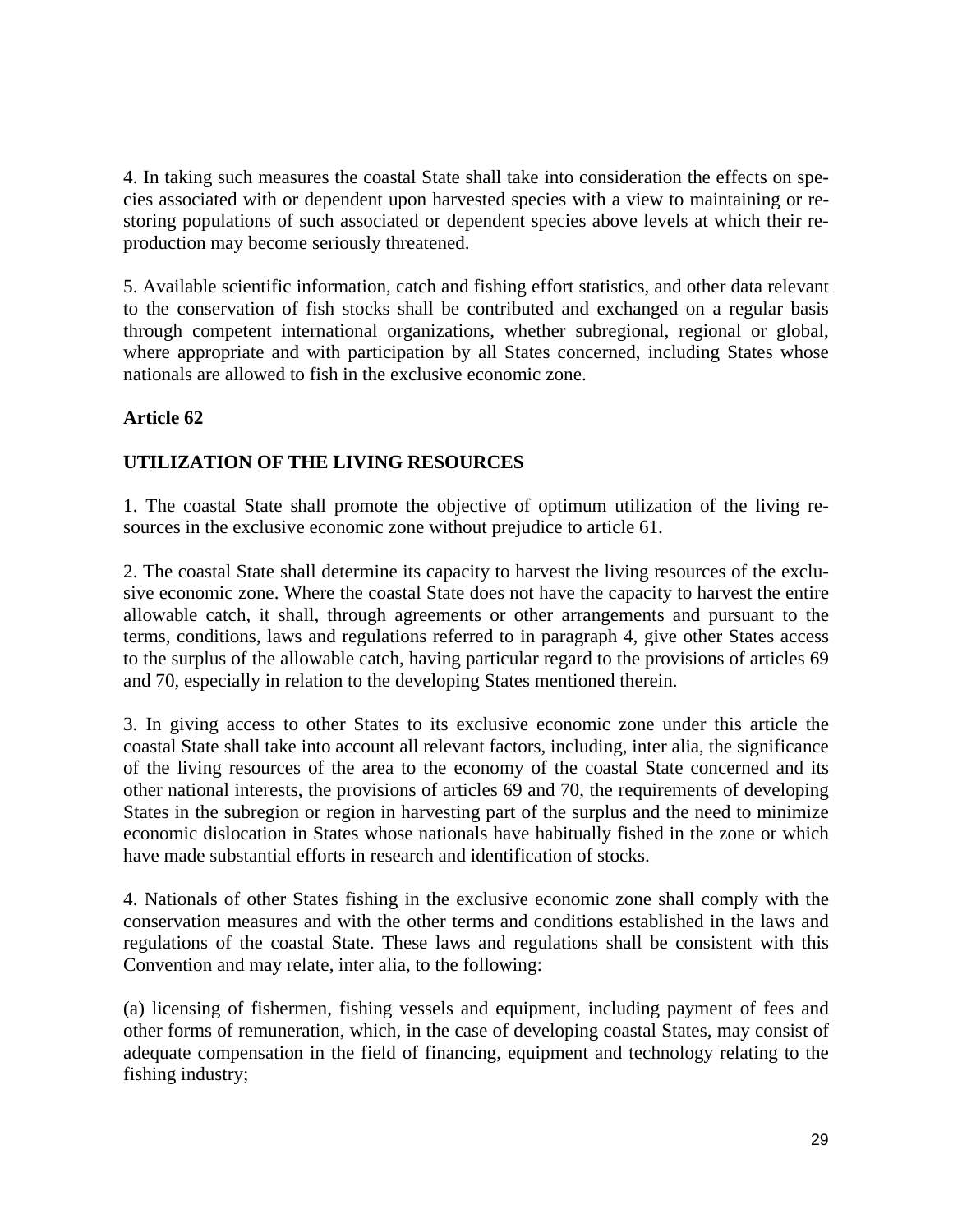(b) determining the species which may be caught, and fixing quotas of catch, whether in relation to particular stocks or groups of stocks or catch per vessel over a period of time or to the catch by nationals of any State during a specified period;

(c) regulating seasons and areas of fishing, the types, sizes and amount of gear, and the types, sizes and number of fishing vessels that may be used;

(d) fixing the age and size of fish and other species that may be caught;

(e) specifying information required of fishing vessels, including catch and effort statistics and vessel position reports;

(f) requiring, under the authorization and control of the coastal State, the conduct of specified fisheries research programmes and regulating the conduct of such research, including the sampling of catches, disposition of samples and reporting of associated scientific data;

(g) the placing of observers or trainees on board such vessels by the coastal State;

(h) the landing of all or any part of the catch by such vessels in the ports of the coastal State;

(I) terms and conditions relating to joint ventures or other co-operative arrangements;

(j) requirements for the training of personnel and the transfer of fisheries technology, including enhancement of the coastal State's capability of undertaking fisheries research;

(k) enforcement procedures.

5. Coastal States shall give due notice of conservation and management laws and regulations.

## **Article 63**

## **STOCKS OCCURRING WITHIN THE EXCLUSIVE ECONOMIC ZONES OF TWO OR MORE COASTAL STATES OR BOTH WITHIN THE EXCLUSIVE ECONOMIC ZONE AND IN AN AREA BEYOND AND ADJACENT TO IT**

1. Where the same stock or stocks of associated species occur within the exclusive economic zones of two or more coastal States, these States shall seek, either directly or through appropriate sub regional or regional organizations, to agree upon the measures necessary to co-ordinate and ensure the conservation and development of such stocks without prejudice to the other provisions of this Part.

2. Where the same stock or stocks of associated species occur both within the exclusive economic zone and in an area beyond and adjacent to the zone, the coastal State and the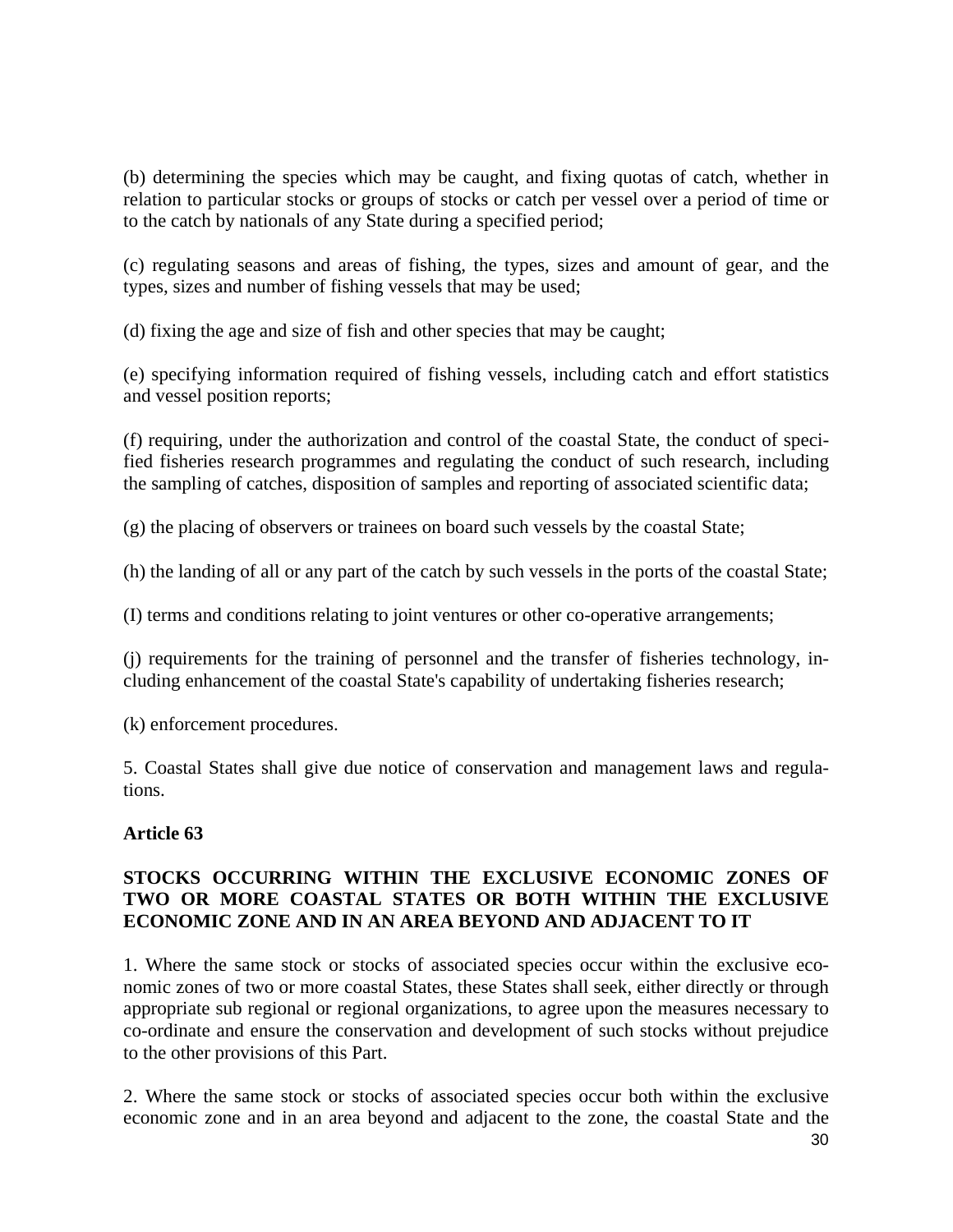States fishing for such stocks in the adjacent area shall seek, either directly or through appropriate sub regional or regional organizations, to agree upon the measures necessary for the conservation of these stocks in the adjacent area.

## **Article 64**

# **HIGHLY MIGRATORY SPECIES**

1. The coastal State and other States whose nationals fish in the region for the highly migratory species listed in Annex I shall co-operate directly or through appropriate international organizations with a view to ensuring conservation and promoting the objective of optimum utilization of such species throughout the region, both within and beyond the exclusive economic zone. In regions for which no appropriate international organization exists, the coastal State and other States whose nationals harvest these species in the region shall cooperate to establish such an organization and participate in its work.

2. The provisions of paragraph 1 apply in addition to the other provisions of this Part.

### **Article 65**

## **MARINE MAMMALS**

Nothing in this Part restricts the right of a coastal State or the competence of an international organization, as appropriate, to prohibit, limit or regulate the exploitation of marine mammals more strictly than provided for in this Part. States shall co-operate with a view to the conservation of marine mammals and in the case of cetaceans shall in particular work through the appropriate international organizations for their conservation, management and study.

## **Article 66**

# **ANADROMOUS STOCKS**

1. States in whose rivers anadromous stocks originate shall have the primary interest in and responsibility for such stocks.

2. The State of origin of anadromous stocks shall ensure their conservation by the establishment of appropriate regulatory measures for fishing in all waters landward of the outer limits of its exclusive economic zone and for fishing provided for in paragraph 3(b). The State of origin may, after consultations with the other States referred to in paragraphs 3 and 4 fishing these stocks, establish total allowable catches for stocks originating in its rivers.

3. (a) Fisheries for anadromous stocks shall be conducted only in waters landward of the outer limits of exclusive economic zones, except in cases where this provision would result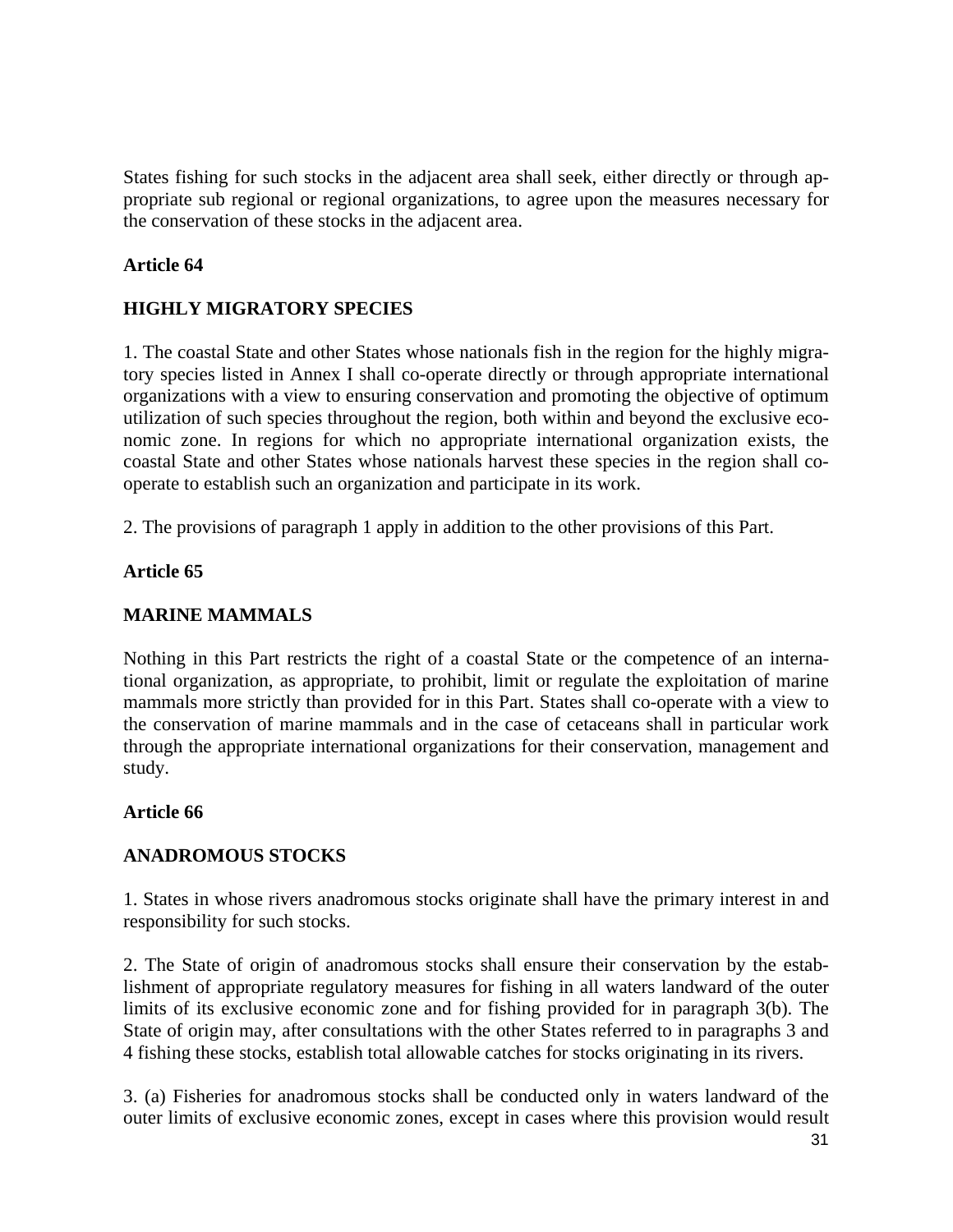in economic dislocation for a State other than the State of origin. With respect to such fishing beyond the outer limits of the exclusive economic zone, States concerned shall maintain consultations with a view to achieving agreement on terms and conditions of such fishing giving due regard to the conservation requirements and the needs of the State of origin in respect of these stocks.

(b) The State of origin shall co-operate in minimizing economic dislocation in such other States fishing these stocks, taking into account the normal catch and the mode of operations of such States, and all the areas in which such fishing has occurred.

(c) States referred to in subparagraph (b), participating by agreement with the State of origin in measures to renew anadromous stocks, particularly by expenditures for that purpose, shall be given special consideration by the State of origin in the harvesting of stocks originating in its rivers.

(d) Enforcement of regulations regarding anadromous stocks beyond the exclusive economic zone shall be by agreement between the State of origin and the other States concerned.

4. In cases where anadromous stocks migrate into or through the waters landward of the outer limits of the exclusive economic zone of a State other than the State of origin, such State shall co-operate with the State of origin with regard to the conservation and management of such stocks.

5. The State of origin of anadromous stocks and other States fishing these stocks shall make arrangements for the implementation of the provisions of this article, where appropriate, through regional organizations.

## **Article 67**

# **CATADROMOUS SPECIES**

1. A coastal State in whose waters catadromous species spend the greater part of their life cycle shall have responsibility for the management of these species and shall ensure the ingress and egress of migrating fish.

2. Harvesting of catadromous species shall be conducted only in waters landward of the outer limits of exclusive economic zones. When conducted in exclusive economic zones, harvesting shall be subject to this article and the other provisions of this Convention concerning fishing in these zones.

3. In cases where catadromous fish migrate through the exclusive economic zone of another State, whether as juvenile or maturing fish, the management, including harvesting, of such fish shall be regulated by agreement between the State mentioned in paragraph 1 and the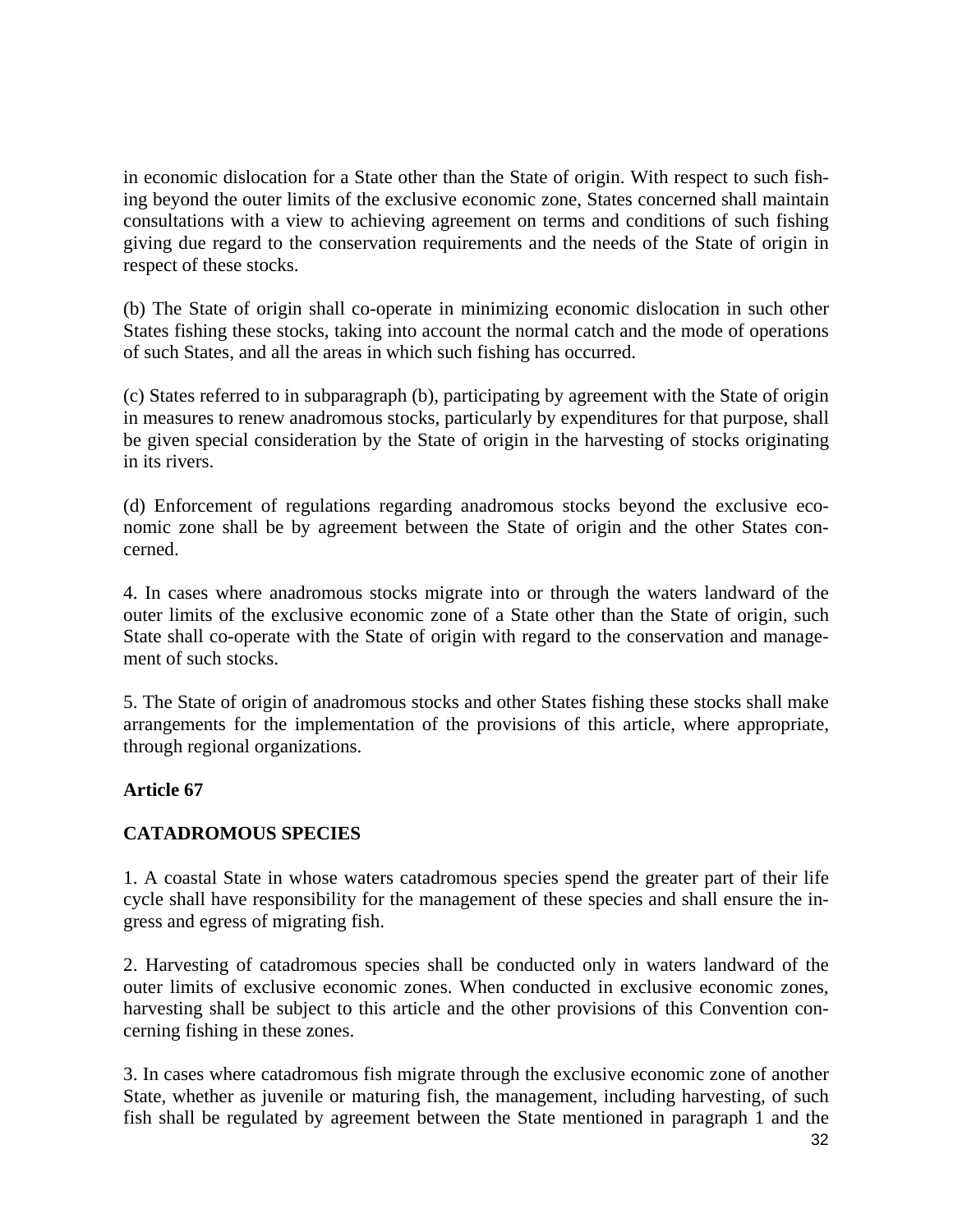other State concerned. Such agreement shall ensure the rational management of the species and take into account the responsibilities of the State mentioned in paragraph I for the maintenance of these species.

## **Article 68**

## **SEDENTARY SPECIES**

This Part does not apply to sedentary species as defined in article 77, paragraph 4.

## **Article 69**

# **RIGHT OF LAND-LOCKED STATES**

1. Land-locked States shall have the right to participate, on an equitable basis, in the exploitation of an appropriate part of the surplus of the living resources of the exclusive economic zones of coastal States of the same subregion or region, taking into account the relevant economic and geographical circumstances of all the States concerned and in conformity with the provisions of this article and of articles 61 and 62.

2. The terms and modalities of such participation shall be established by the States concerned through bilateral, sub regional or regional agreements taking into account, inter alia:

(a) the need to avoid effects detrimental to fishing communities or fishing industries of the coastal State;

(b) the extent to which the land-locked State, in accordance with the provisions of this article, is participating or is entitled to participate under existing bilateral, sub regional or regional agreements in the exploitation of living resources of the exclusive economic zones of other coastal States;

(c) the extent to which other land-locked States and geographically disadvantaged States are participating in the exploitation of the living resources of the exclusive economic zone of the coastal State and the consequent need to avoid a particular burden for any single coastal State or a part of it;

(d) the nutritional needs of the populations of the respective States.

3. When the harvesting capacity of a coastal State approaches a point which would enable it to harvest the entire allowable catch of the living resources in its exclusive economic zone, the coastal State and other States concerned shall co-operate in the establishment of equitable arrangements on a bilateral, sub regional or regional basis to allow for participation of developing land-locked States of the same subregion or region in the exploitation of the living resources of the exclusive economic zones of coastal States of the subregion or region,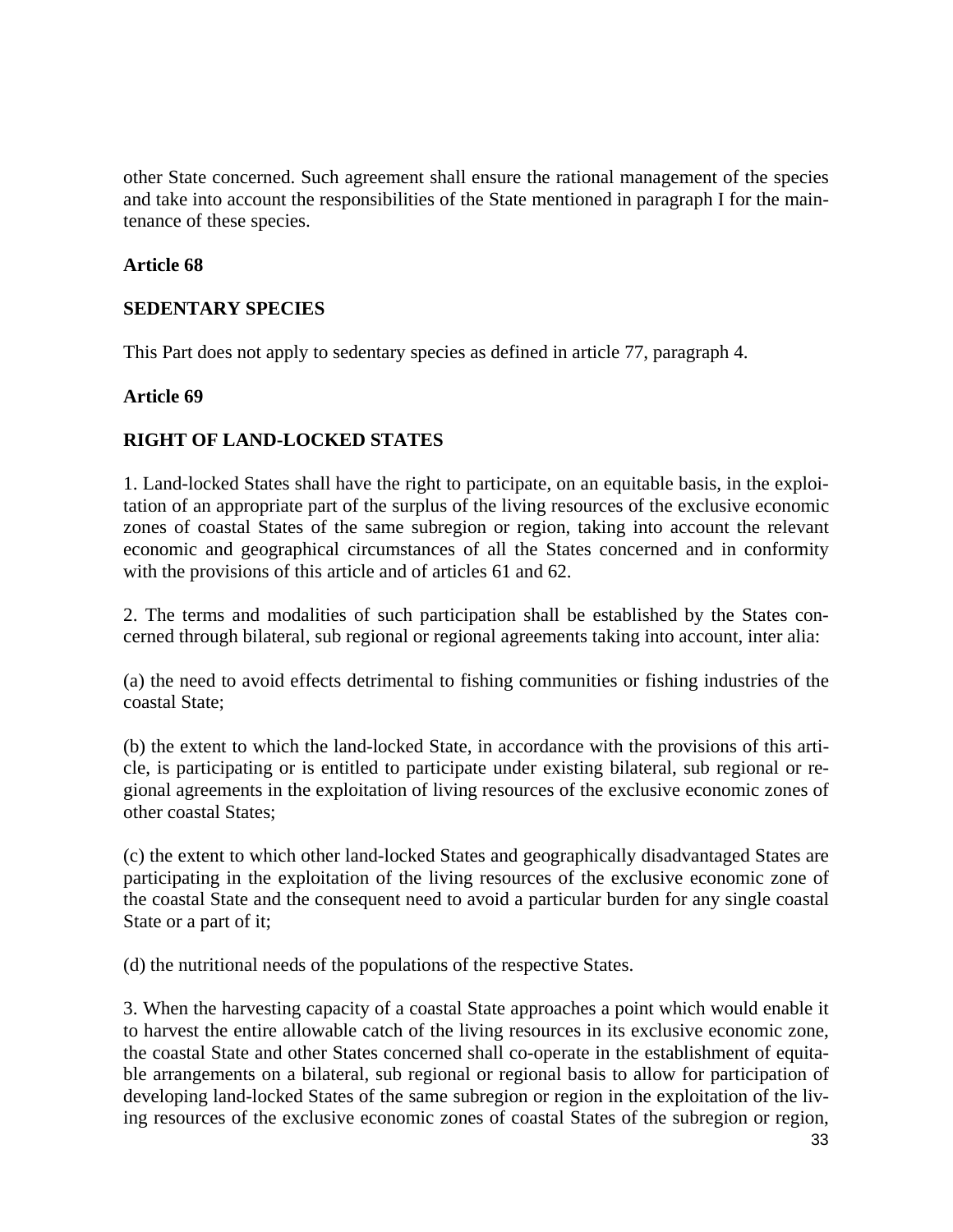as may be appropriate in the circumstances and on terms satisfactory to all parties. In the implementation of this provision the factors mentioned in paragraph 2 shall also be taken into account.

4. Developed land-locked States shall, under the provisions of this article, be entitled to participate in the exploitation of living resources only in the exclusive economic zones of developed coastal States of the same subregion or region having regard to the extent to which the coastal State, in giving access to other States to the living resources of its exclusive economic zone, has taken into account the need to minimize detrimental effects on fishing communities and economic dislocation in states whose nationals have habitually fished in the zone.

5. The above provisions are without prejudice to arrangements agreed upon in sub regions or regions where the coastal States may grant to land-locked States of the same subregion or region equal or preferential rights for the exploitation of the living resources in the exclusive economic zones.

# **Article 70**

# **RIGHT OF GEOGRAPHICALLY DISADVANTAGED STATES**

1. Geographically disadvantaged States shall have the right to participate, on an equitable basis, in the exploitation of an appropriate part of the surplus of the living resources of the exclusive economic zones of coastal States of the same subregion or region, taking into account the relevant economic and geographical circumstances of all the States concerned and in conformity with the provisions of this article and of articles 61 and 62.

2. For the purposes of this Part, "geographically disadvantaged States" means coastal States, including States bordering enclosed or semi-enclosed seas, whose geographical situation makes them dependent upon the exploitation of the living resources of the exclusive economic zones of other States in the subregion or region for adequate supplies of fish for the nutritional purposes of their populations or parts thereof, and coastal States which can claim no exclusive economic zones of their own.

3. The terms and modalities of such participation shall be established by the States concerned through bilateral, sub regional or regional agreements taking into account, inter alia:

(a) the need to avoid effects detrimental to fishing communities or fishing industries of the coastal State;

(b) the extent to which the geographically disadvantaged State, in accordance with the provisions of this article, is participating or is entitled to participate under existing bilateral, sub regional or regional agreements in the exploitation of living resources of the exclusive economic zones of other coastal States;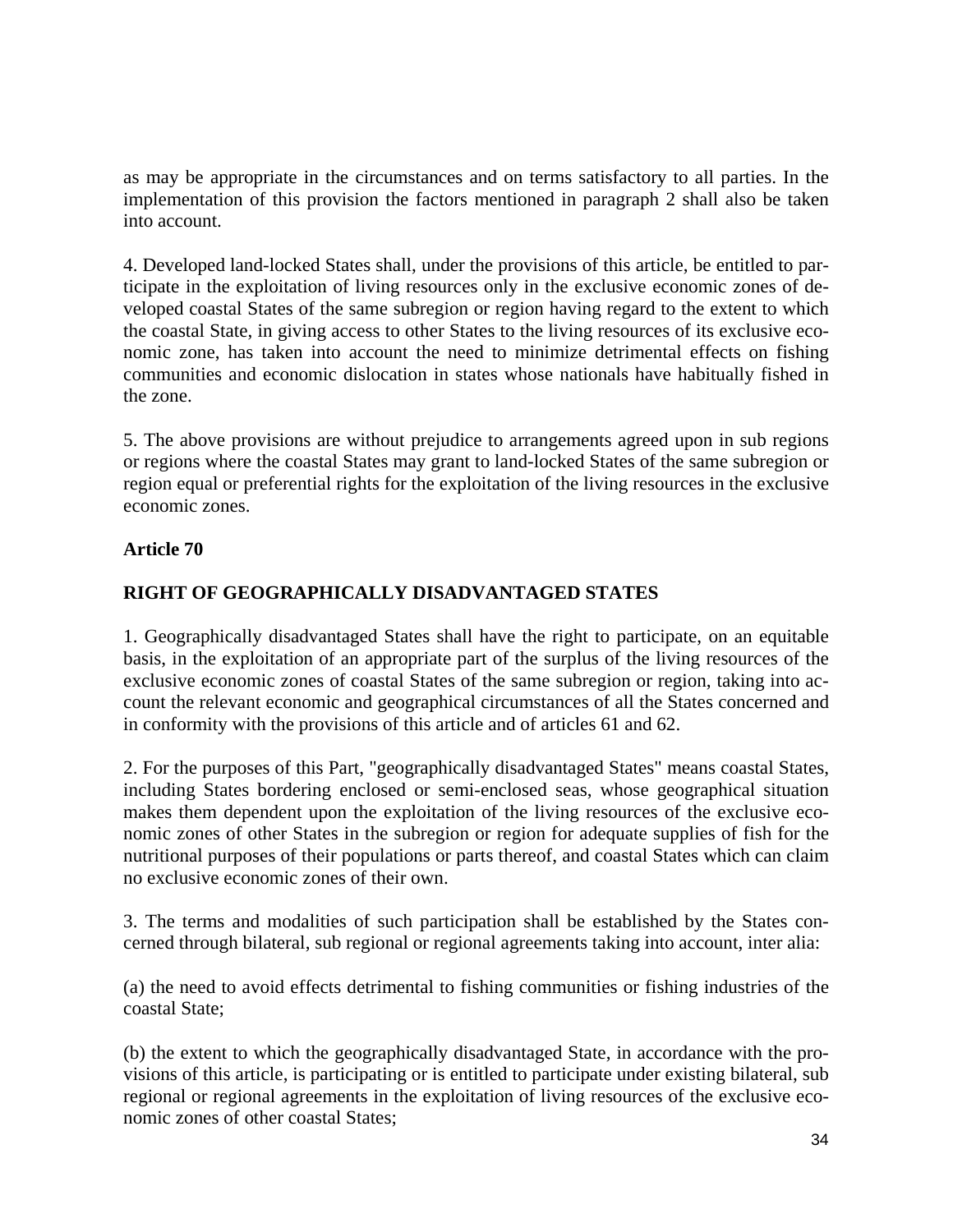(c) the extent to which other geographically disadvantaged States and landlocked States are participating in the exploitation of the living resources of the exclusive economic zone of the coastal State and the consequent need to avoid a particular burden for any single coastal State or a part of it;

(d) the nutritional needs of the populations of the respective States.

4. When the harvesting capacity of a coastal State approaches a point which would enable it to harvest the entire allowable catch of the living resources in its exclusive economic zone, the coastal State and other States concerned shall co-operate in the establishment of equitable arrangements on a bilateral, sub regional or regional basis to allow for participation of developing geographically disadvantaged States of the same subregion or region in the exploitation of the living resources of the exclusive economic zones of coastal States of the subregion or region, as may be appropriate in the circumstances and on terms satisfactory to all parties. In the implementation of this provision the factors mentioned in paragraph 3 shall also be taken into account.

5. Developed geographically disadvantaged States shall, under the provisions of this article, be entitled to participate in the exploitation of living resources only in the exclusive economic zones of developed coastal States of the same subregion or region having regard to the extent to which the coastal State, in giving access to other States to the living resources of its exclusive economic zone, has taken into account the need to minimize detrimental effects on fishing communities and economic dislocation in States whose nationals have habitually fished in the zone.

6. The above provisions are without prejudice to arrangements agreed upon in sub regions or regions where the coastal States may grant to geographically disadvantaged States of the same subregion or region equal or preferential rights for the exploitation of the living resources in the exclusive economic zones.

# **Article 71**

# **NON-APPLICABILITY OF ARTICLES 69 AND 70**

The provisions of articles 69 and 70 do not apply in the case of a coastal State whose economy is overwhelmingly dependent on the exploitation of the living resources of its exclusive economic zone.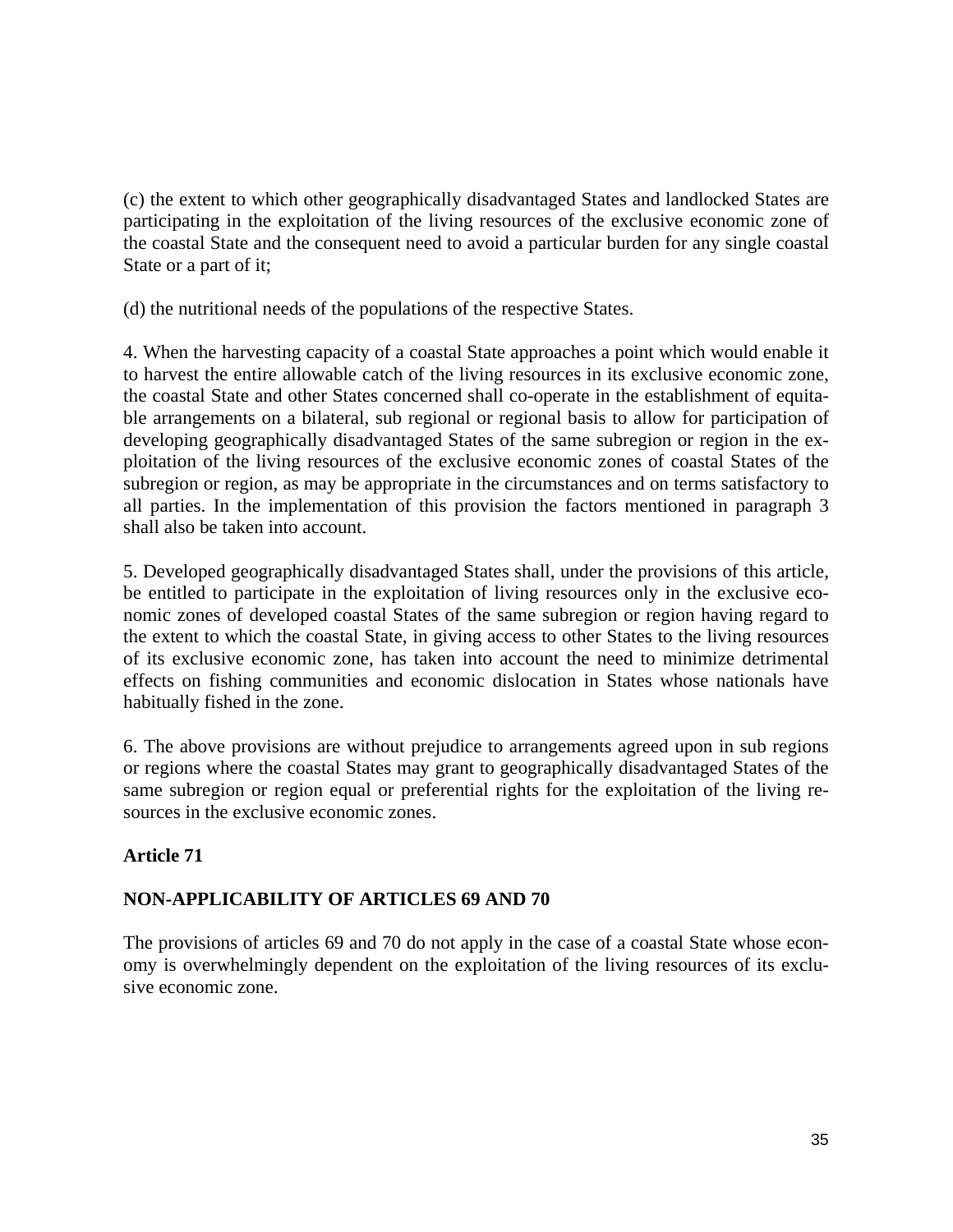# **RESTRICTIONS ON TRANSFER OF RIGHTS**

1. Rights provided under articles 69 and 70 to exploit living resources shall not be directly or indirectly transferred to third States or their nationals by lease or licence, by establishing joint ventures or in any other manner which has the effect of such transfer unless otherwise agreed by the States concerned.

2. The foregoing provision does not preclude the States concerned from obtaining technical or financial assistance from third States or international organizations in order to facilitate the exercise of the rights pursuant to articles 69 and 70, provided that it does not have the effect referred to in paragraph 1.

## **Article 73**

## **ENFORCEMENT OF LAWS AND REGULATIONS OF THE COASTAL STATE**

1. The coastal State may, in the exercise of its sovereign rights to explore, exploit, conserve and manage the living resources in the exclusive economic zone, take such measures, including boarding, inspection, arrest and judicial proceedings, as may be necessary to ensure compliance with the laws and regulations adopted by it in conformity with this Convention.

2. Arrested vessels and their crews shall be promptly released upon the posting of reasonable bond or other security.

3. Coastal State penalties for violations of fisheries laws and regulations in the exclusive economic zone may not include imprisonment, in the absence of agreements to the contrary by the States concerned, or any other form of corporal punishment.

4. In cases of arrest or detention of foreign vessels the coastal State shall promptly notify the flag State, through appropriate channels, of the action taken and of any penalties subsequently imposed.

#### **Article 74**

## **DELIMITATION OF THE EXCLUSIVE ECONOMIC ZONE BETWEEN STATES WITH OPPOSITE OR ADJACENT COASTS**

1. The delimitation of the exclusive economic zone between States with opposite or adjacent coasts shall be effected by agreement on the basis of international law, as referred to in Article 38 of the Statute of the International Court of Justice, in order to achieve an equitable solution.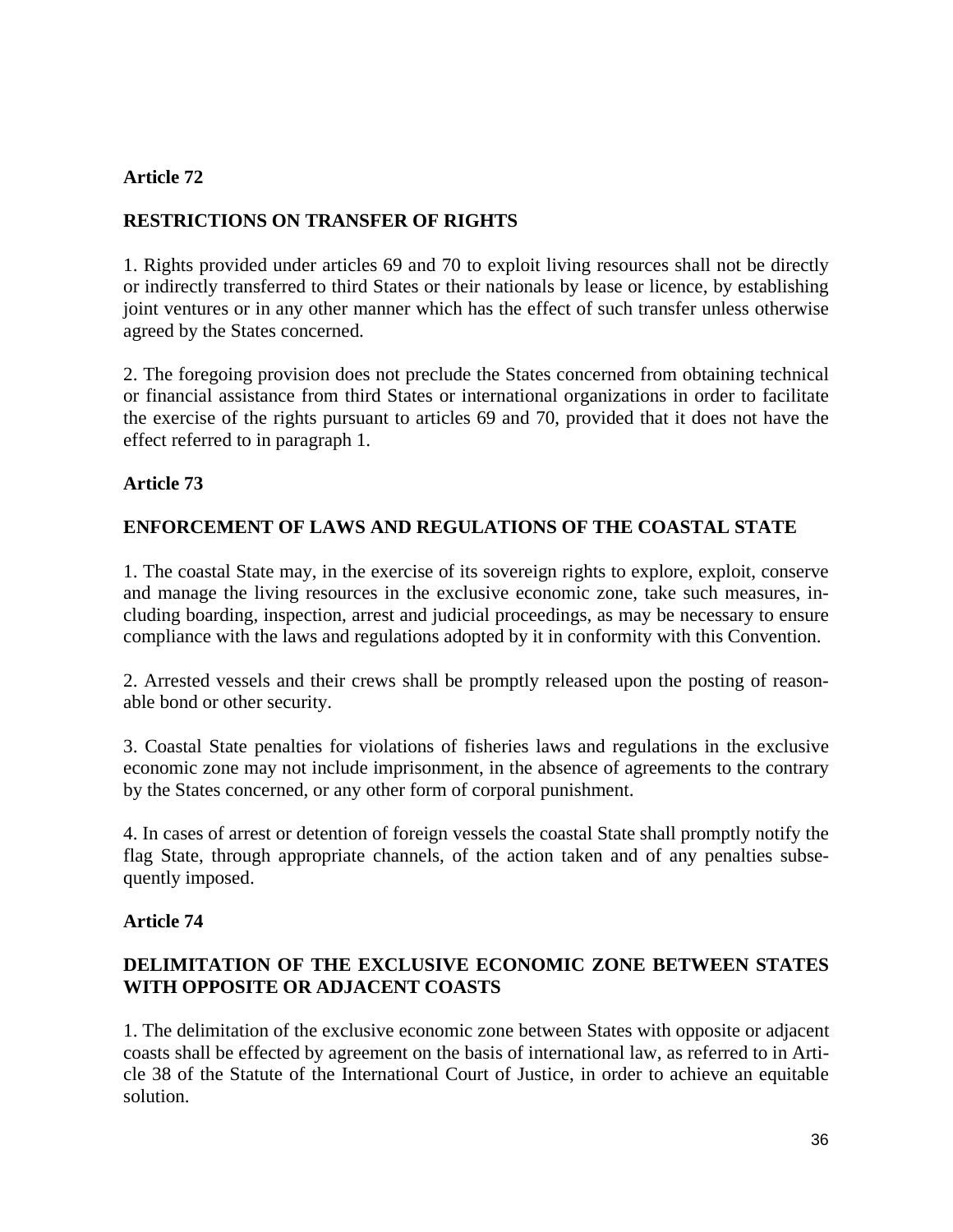2. If no agreement can be reached within a reasonable period of time, the States concerned shall resort to the procedures provided for in Part XV.

3. Pending agreement as provided for in paragraph 1, the States concerned, in a spirit of understanding and co-operation, shall make every effort to enter into provisional arrangements of a practical nature and, during this transitional period, not to jeopardize or hamper the reaching of the final agreement. Such arrangements shall be without prejudice to the final delimitation.

4. Where there is an agreement in force between the States concerned, questions relating to the delimitation of the exclusive economic zone shall be determined in accordance with the provisions of that agreement.

# **Article 75**

# **CHARTS AND LISTS OF GEOGRAPHICAL CO-ORDINATES**

1. Subject to this Part, the outer limit lines of the exclusive and the lines of delimitation drawn in accordance with article 74 shall be shown on charts of a scale or scales adequate for ascertaining their position. Where appropriate, lists of geographical co-ordinates of points, specifying the geodetic datum, may be substituted for such outer limit lines or lines of delimitation.

2. The coastal State shall give due publicity to such charts or lists of geographical coordinates and shall deposit a copy of each such chart or list with the Secretary-General of the United Nations.

# **PART VI**

# **CONTINENTAL SHELF**

### **Article 76**

### **DEFINITION OF THE CONTINENTAL SHELF**

1. The continental shelf of a coastal State comprises the sea-bed and subsoil of the submarine areas that extend beyond its territorial sea throughout the natural prolongation of its land territory to the outer edge of the continental margin, or to a distance of 200 nautical miles from the baselines from which the breadth of the territorial sea is measured where the outer edge of the continental margin does not extend up to that distance.

2. The continental shelf of a coastal State shall not extend beyond the limits provided for in paragraphs 4 to 6.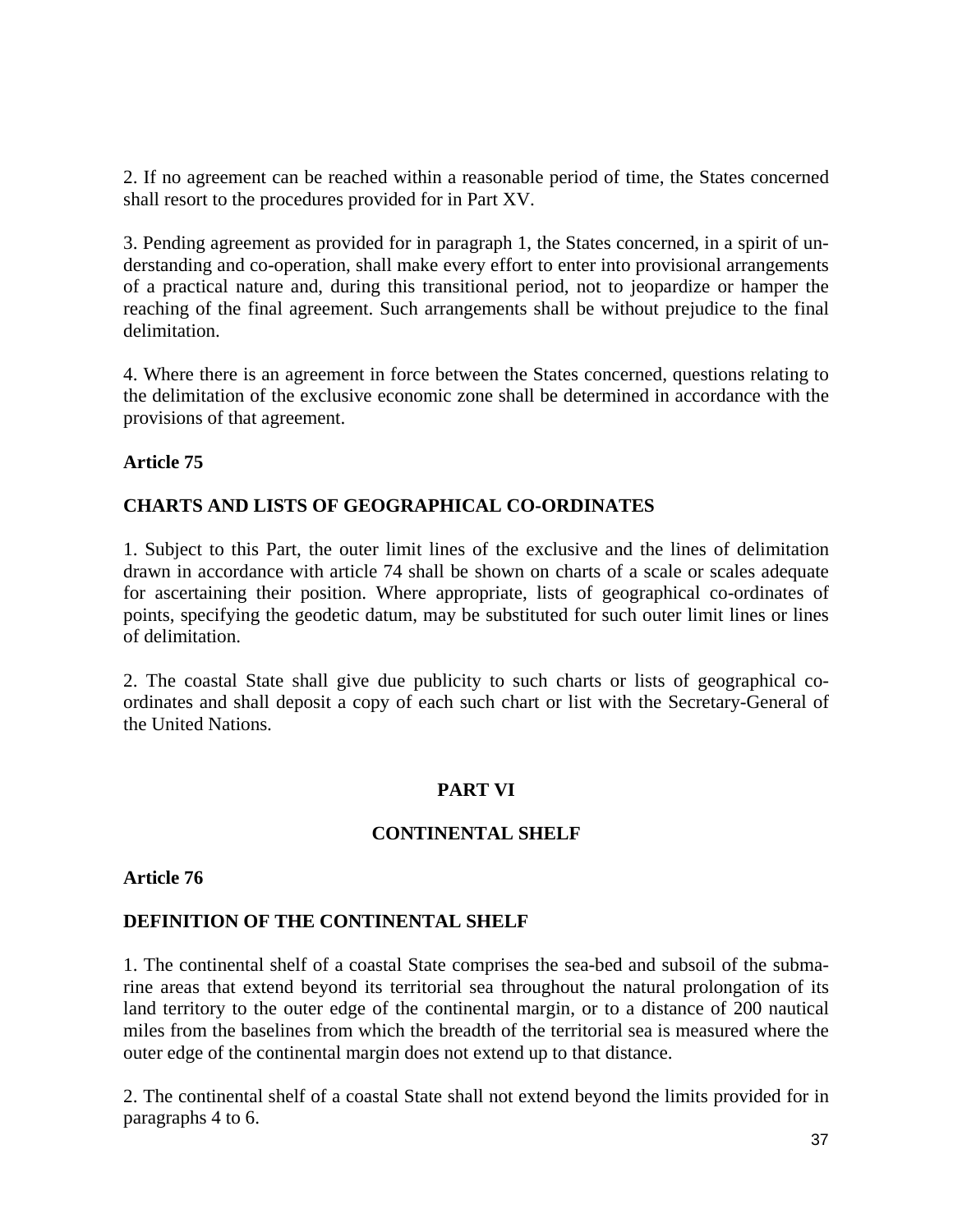3. The continental margin comprises the submerged prolongation of the land mass of the coastal State, and consists of the sea-bed and subsoil of the shelf the slope and the rise. It does not include the deep ocean floor with its oceanic ridges or the subsoil thereof.

4. (a) For the purposes of this Convention, the coastal State shall establish the outer edge of the continental margin wherever the margin extends beyond 200 nautical miles from the baselines from which the breadth of the territorial sea is measured, by either:

(i) a line delineated in accordance with paragraph 7 by reference to the outermost fixed points at each of which the thickness of sedimentary rocks is at least 1 per cent of the shortest distance from such point to the foot of the continental slope; or

(ii) a line delineated in accordance with paragraph 7 by reference to fixed points not more than 60 nautical miles from the foot of the continental slope.

(b) In the absence of evidence to the contrary, the foot of the continental slope shall be determined as the point of maximum change in the gradient at its base.

5. The fixed points comprising the line of the outer limits of the continental shelf on the seabed, drawn in accordance with paragraph 4(a)(I) and (ii), either shall not exceed 350 nautical miles from the baselines from which the breadth of the territorial sea is measured or shall not exceed 100 nautical miles from the 2,500 metre isobath, which is a line connecting the depth of 2,500 metres.

6. Notwithstanding the provisions of paragraph 5, on submarine ridges, the outer limit of the continental shelf shall not exceed 350 nautical miles from the baselines from which the breadth of the territorial sea is measured. This paragraph does not apply to submarine elevations that are natural components of the continental margin, such as its plateaux, rises, caps, banks and spurs.

7. The coastal State shall delineate the outer limits of its continental shelf, where that shelf extends beyond 200 nautical miles from the baselines from which the breadth of the territorial sea is measured, by straight lines not exceeding 60 nautical miles in length, connecting fixed points, defined by coordinates of latitude and longitude.

8. Information on the limits of the continental shelf beyond 200 nautical miles from the baselines from which the breadth of the territorial sea is measured shall be submitted by the coastal State to the Commission on the Limits of the Continental Shelf set up under Annex II on the basis of equitable geographical representation. The Commission shall make recommendations to coastal States on matters related to the establishment of the outer limits of their continental shelf. The limits of the shelf established by a coastal State on the basis of these recommendations shall be final and binding.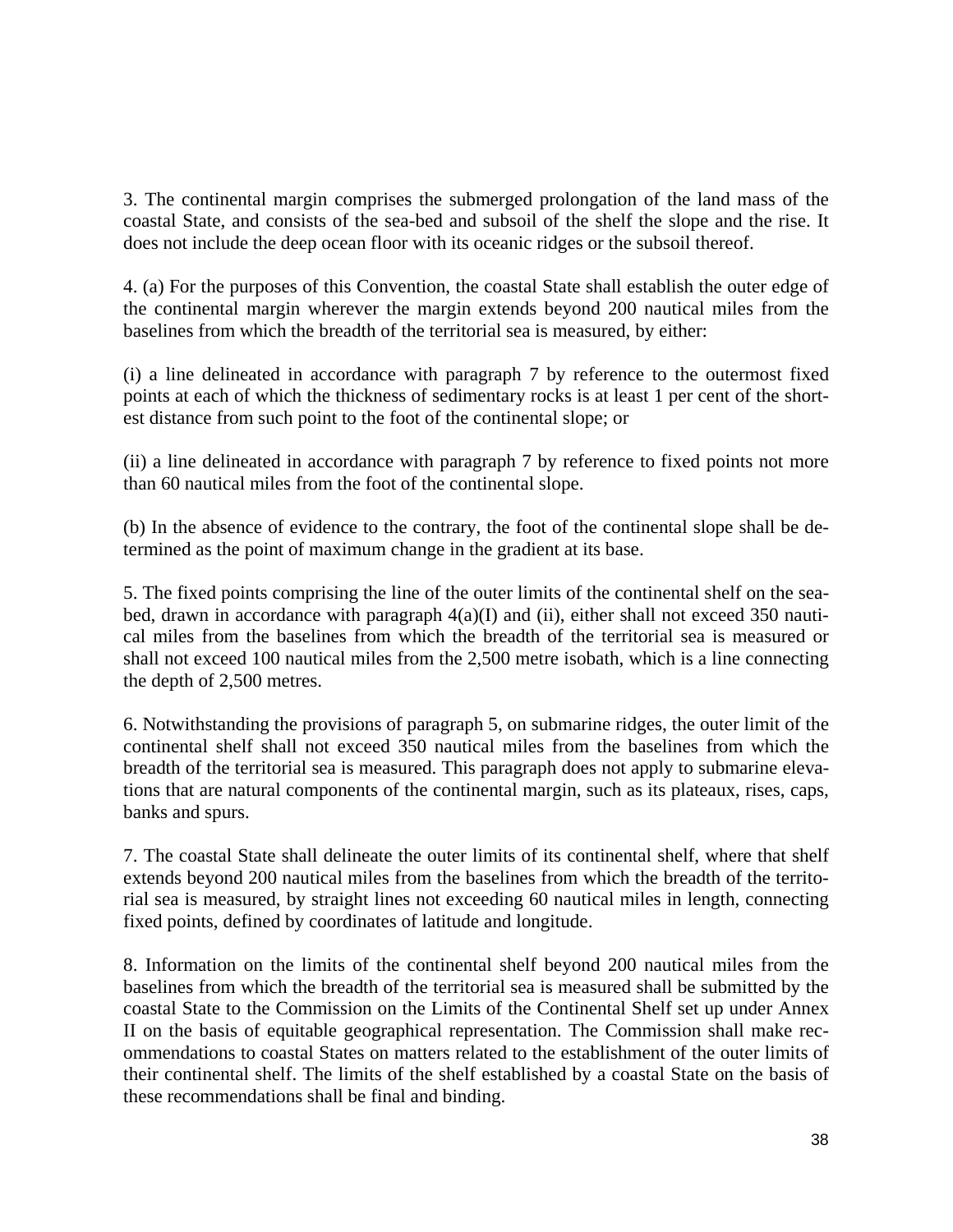9. The coastal State shall deposit with the Secretary-General of the United Nations charts and relevant information, including geodetic data, permanently describing the outer limits of its continental shelf. The Secretary-General shall give due publicity thereto.

10. The provisions of this article are without prejudice to the question of delimitation of the continental shelf between States with opposite or adjacent coasts.

# **Article 77**

# **RIGHTS OF THE COASTAL STATE OVER THE CONTINENTAL SHELF**

1. The coastal State exercises over the continental shelf sovereign rights for the purpose of exploring it and exploiting its natural resources.

2. The rights referred to in paragraph 1 are exclusive in the sense that if the coastal State does not explore the continental shelf or exploit its natural resources, no one may undertake these activities without the express consent of the coastal State.

3. The rights of the coastal State over the continental shelf do not depend on occupation, effective or notional, or on any express proclamation.

4. The natural resources referred to in this Part consist of the mineral and other non-living resources of the sea-bed and subsoil together with living organisms belonging to sedentary species, that is to say, organisms which, at the harvestable stage, either are immobile on or under these a-bed or are unable to move except in constant physical contact with these a-bed or the subsoil.

# **Article 78**

# **LEGAL STATUS OF THE SUPERJACENT WATERS AND AIR SPACE AND THE RIGHTS AND FREEDOMS OF OTHER STATES**

1. The rights of the coastal State over the continental shelf do not affect the legal status of the superjacent waters or of the air space above those waters.

2. The exercise of the rights of the coastal State over the continental shelf must not infringe or result in any unjustifiable interference with navigation and other rights and freedoms of other States as provided for in this Convention.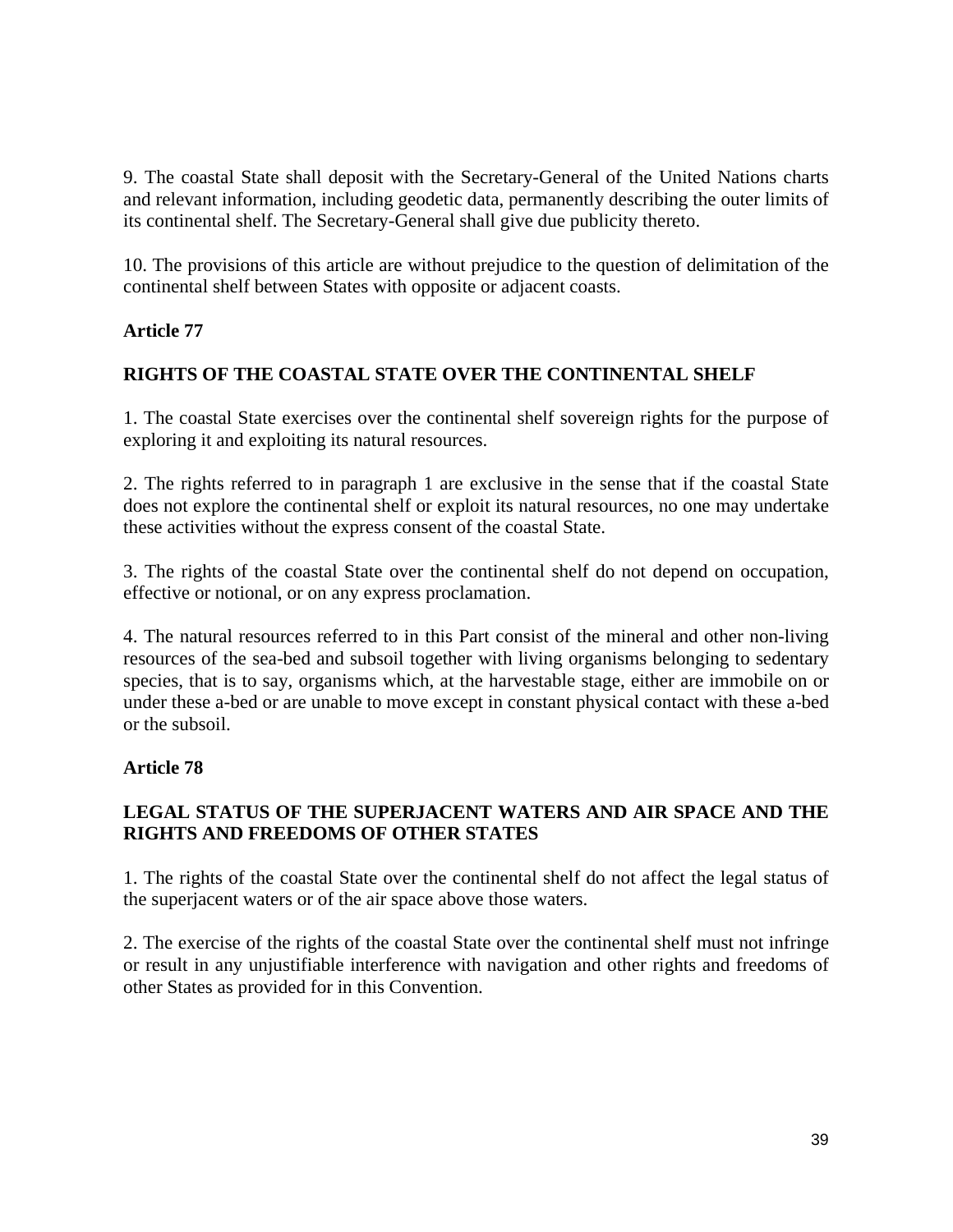## **SUBMARINE CABLES AND PIPELINES ON THE CONTINENTAL SHELF**

1. All States are entitled to lay submarine cables and pipelines on the continental shelf, in accordance with the provisions of this article.

2. Subject to its right to take reasonable measures for the exploration of the continental shelf, the exploitation of its natural resources and the prevention, reduction and control of pollution from pipelines, the coastal State may not impede the laying or maintenance of such cables or pipelines.

3. The delineation of the course for the laying of such pipelines on the continental shelf is subject to the consent of the coastal State.

4. Nothing in this Part affects the right of the coastal State to establish conditions for cables or pipelines entering its territory or territorial sea, or its jurisdiction over cables and pipelines constructed or used in connection with the exploration of its continental shelf or exploitation of its resources or the operations of artificial islands, installations and structures under its jurisdiction.

5. When laying submarine cables or pipelines, States shall have due regard to cables or pipelines already in position. In particular, possibilities of repairing existing cables or pipelines shall not be prejudiced.

### **Article 80**

# **ARTIFICIAL ISLANDS, INSTALLATIONS AND STRUCTURES ON THE CONTI-NENTAL SHELF**

Article 60 applies mutatis mutandis to artificial islands, installations and structures on the continental shelf.

### **Article 81**

### **DRILLING ON THE CONTINENTAL SHELF**

The coastal State shall have the exclusive right to authorize and regulate drilling on the continental shelf for all purposes.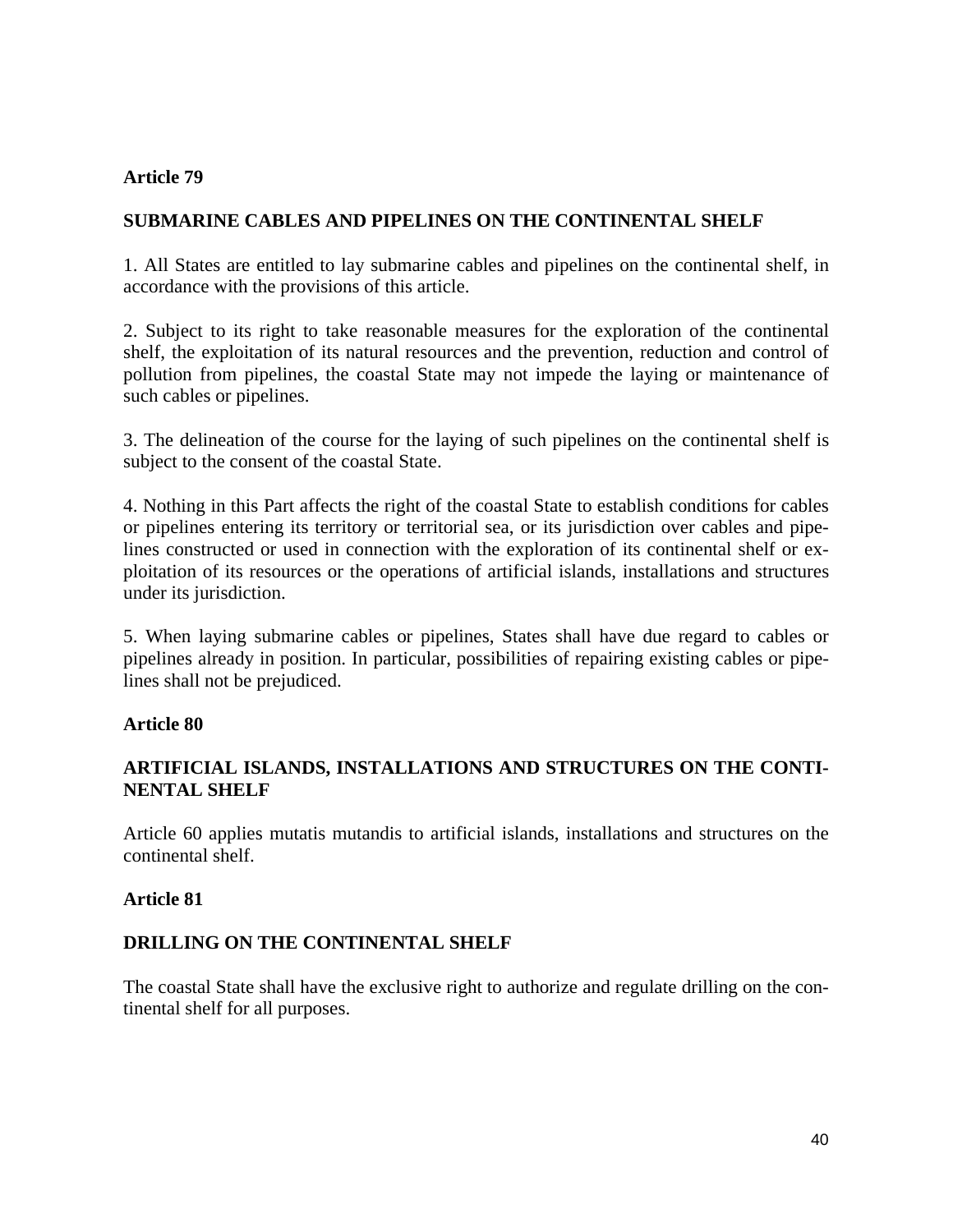# **PAYMENTS AND CONTRIBUTIONS WITH RESPECT TO THE EXPLOITATION OF THE CONTINENTAL SHELF BEYOND 200 NAUTICAL MILES**

1. The coastal State shall make payments or contributions in kind in respect of the exploitation of the non-living resources of the continental shelf beyond 200 nautical miles from the baselines from which the breadth of the territorial sea is measured.

2. The payments and contributions shall be made annually with respect to all production at a site after the first five years of production at that site. For the sixth year, the rate of payment or contribution shall be 1 per cent of the value or volume of production at the site. The rate shall increase by 1 per cent for each subsequent year until the twelfth year and shall remain at 7 per cent thereafter. Production does not include resources used in connection with exploitation.

3. A developing State which is a net importer of a mineral resource produced from its continental shelf is exempt from making such payments or contributions in respect of that mineral resource.

4. The payments or contributions shall be made through the Authority, which shall distribute them to States Parties to this Convention, on the basis of equitable sharing criteria, taking into account the interests and needs of developing States, particularly the least developed and the land-locked among them.

# **Article 83**

# **DELIMITATION OF THE CONTINENTAL SHELF BETWEEN STATES WITH OPPOSITE OR ADJACENT COASTS**

1. The delimitation of the continental shelf between States with opposite or adjacent coasts shall be effected by agreement on the basis of international law, as referred to in Article 38 of the Statute of the International Court of Justice, in order to achieve an equitable solution.

2. If no agreement can be reached within a reasonable period of time, the States concerned shall resort to the procedures provided for in Part XV.

3. Pending agreement as provided for in paragraph 1, the States concerned, in a spirit of understanding and co-operation, shall make every effort to enter into provisional arrangements of a practical nature and, during this transitional period, not to jeopardize or hamper the reaching of the final agreement. Such arrangements shall be without prejudice to the final delimitation.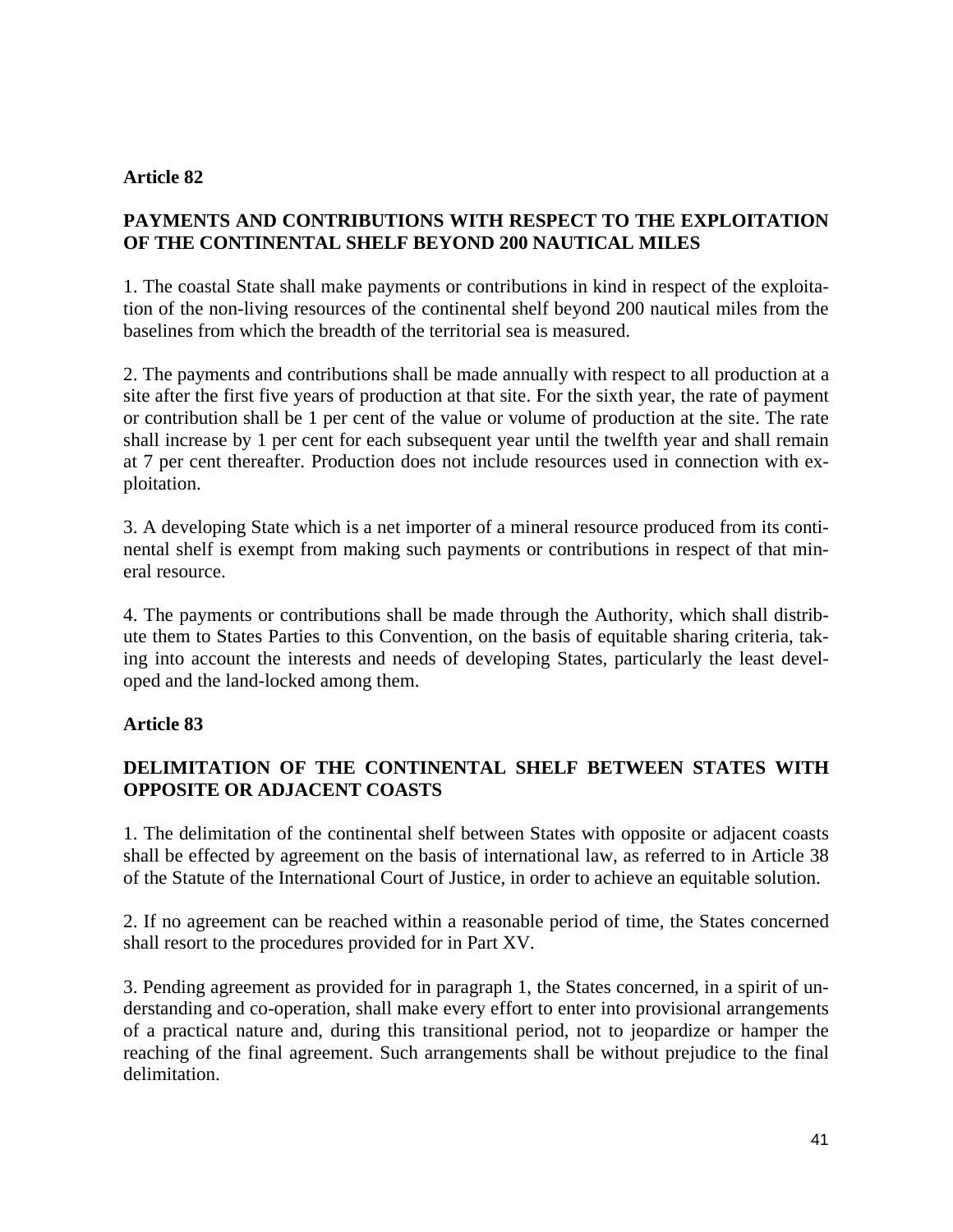4. Where there is an agreement in force between the States concerned, questions relating to the delimitation of the continental shelf shall be determined in accordance with the provisions of that agreement.

# **Article 84**

# **CHARTS AND LISTS OF GEOGRAPHICAL CO-ORDINATES**

1. Subject to this Part, the outer limit lines of the continental shelf and the lines of delimitation drawn in accordance with article 83 shall be shown on charts of a scale or scales adequate for ascertaining their position. Where appropriate, lists of geographical co-ordinates of points, specifying the geodetic datum, may be substituted for such outer limit lines or lines of delimitation.

2. The coastal State shall give due publicity to such charts or lists of graphical co-ordinates and shall deposit a copy of each such chart or list with the Secretary-General of the United Nations and, in the case of those showing the outer limit lines of the continental shelf, with the Secretary-General of the Authority.

## **Article 85**

### **TUNNELLING**

This Part does not prejudice the right of the coastal State to exploit the subsoil by means of tunnelling, irrespective of the depth of water above the subsoil.

# **PART VII**

# **HIGH SEAS**

## **SECTION 1. GENERAL PROVISIONS**

### **Article 86**

### **APPLICATION OF THE PROVISIONS OF THIS PART**

The provisions of this Part apply to all parts of the sea that are not included in the exclusive economic zone, in the territorial sea or in the internal waters of a State, or in the archipelagic waters of an archipelagic State. This article does not entail any abridgement of the freedoms enjoyed by all States in the exclusive economic zone in accordance with article 58.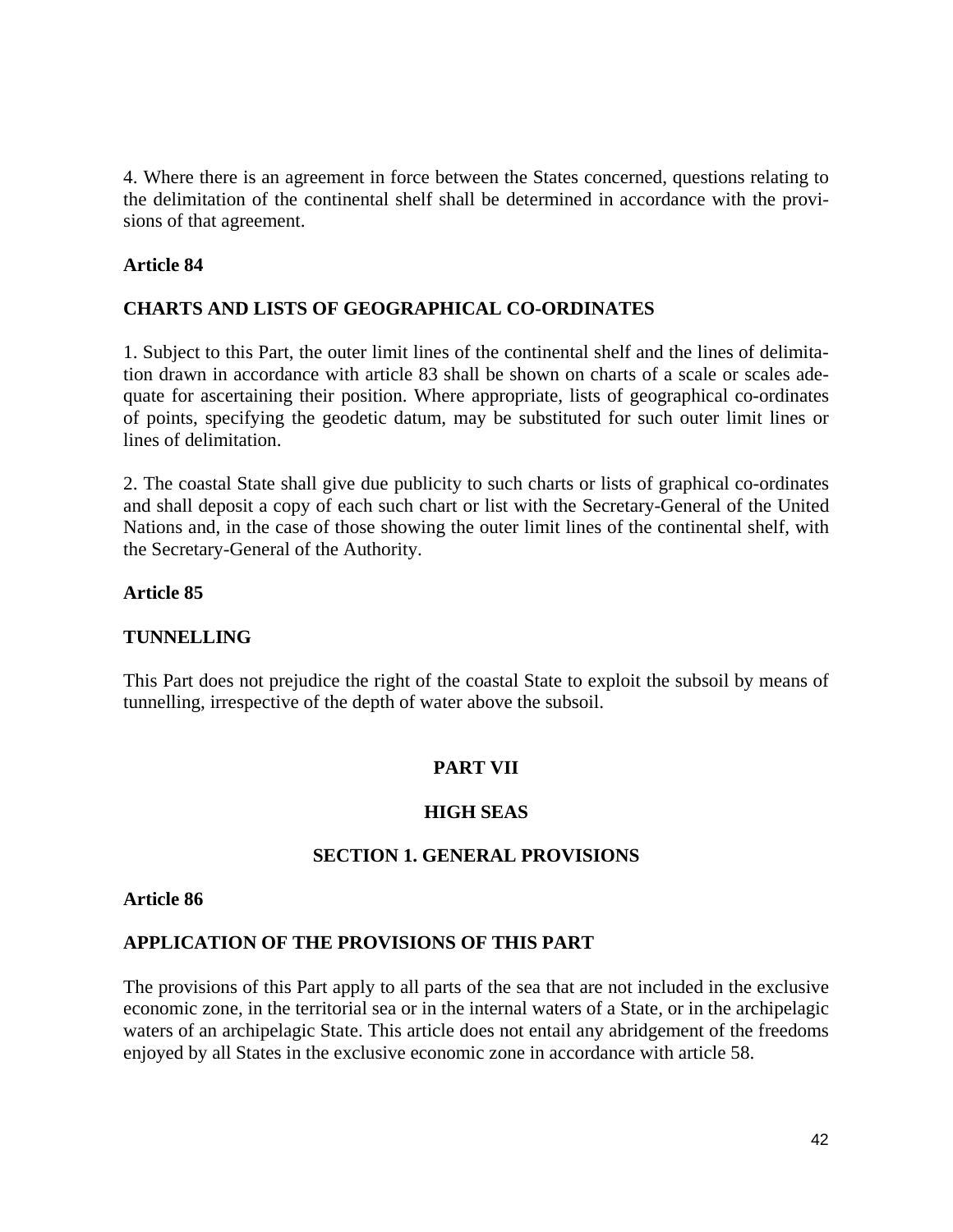# **FREEDOM OF THE HIGH SEAS**

1. The high seas are open to all States, whether coastal or land-locked. Freedom of the high seas is exercised under the conditions laid down by this Convention and by other rules of international law. It comprises, inter alia, both for coastal and land-locked States:

(a) freedom of navigation;

(b) freedom of over flight;

(c) freedom to lay submarine cables and pipelines, subject to Part VI;

(d) freedom to construct artificial islands and other installations permitted under international law, subject to Part VI;

(e) freedom of fishing, subject to the conditions laid down in section 2;

(f) freedom of scientific research, subject to Parts VI and XIII.

2. These freedoms shall be exercised by all States with due regard for the interests of other States in their exercise of the freedom of the high seas, and also with due regard for the rights under this Convention with respect to activities in the Area.

### **Article 88**

# **RESERVATION OF THE HIGH SEAS FOR PEACEFUL PURPOSES**

The high seas shall be reserved for peaceful purposes.

### **Article 89**

# **INVALIDITY OF CLAIMS OF SOVEREIGNTY OVER THE HIGH SEAS**

No State may validly purport to subject any part of the high seas to its sovereignty.

### **Article 90**

# **RIGHT OF NAVIGATION**

Every State, whether coastal or land-locked, has the right to sail ships flying its flag on the high seas.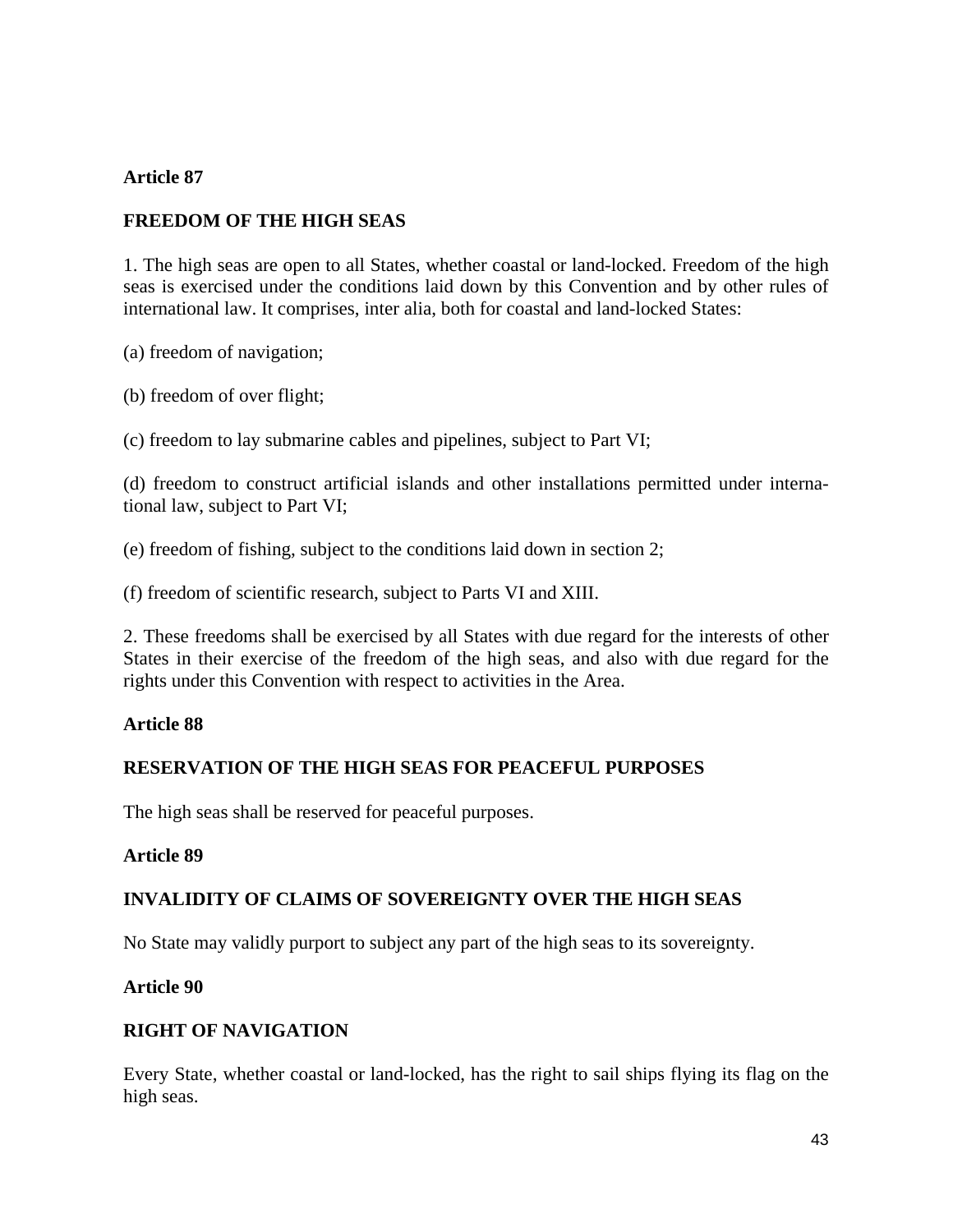# **NATIONALITY OF SHIPS**

1. Every State shall fix the conditions for the grant of its nationality to ships, for the registration of ships in its territory, and for the right to fly its flag. Ships have the nationality of the State whose flag they are entitled to fly. There must exist a genuine link between the State and the ship.

2. Every State shall issue to ships to which it has granted the right to fly its flag documents to that effect.

## **Article 92**

# **STATUS OF SHIPS**

1. Ships shall sail under the flag of one State only and, save in exceptional cases expressly provided for in international treaties or in this Convention, shall be subject to its exclusive jurisdiction on the high seas. A ship may not change its flag during a voyage or while in a port of call, save in the case of a real transfer of ownership or change of registry.

2. A ship which sails under the flags of two or more States, using them according to convenience, may not claim any of the nationalities in question with respect to any other State, and may be assimilated to a ship without nationality.

### **Article 93**

# **SHIPS FLYING THE FLAG OF THE UNITED NATIONS, ITS SPECIALIZED AGENCIES AND THE INTERNATIONAL ATOMIC ENERGY AGENCY**

The preceding articles do not prejudice the question of ships employed on the official service of the United Nations, its specialized agencies or the International Atomic Energy Agency, flying the flag of the organization.

### **Article 94**

# **DUTIES OF THE FLAG STATE**

1. Every State shall effectively exercise its jurisdiction and control in administrative, technical and social matters over ships flying its flag.

2. In particular every State shall: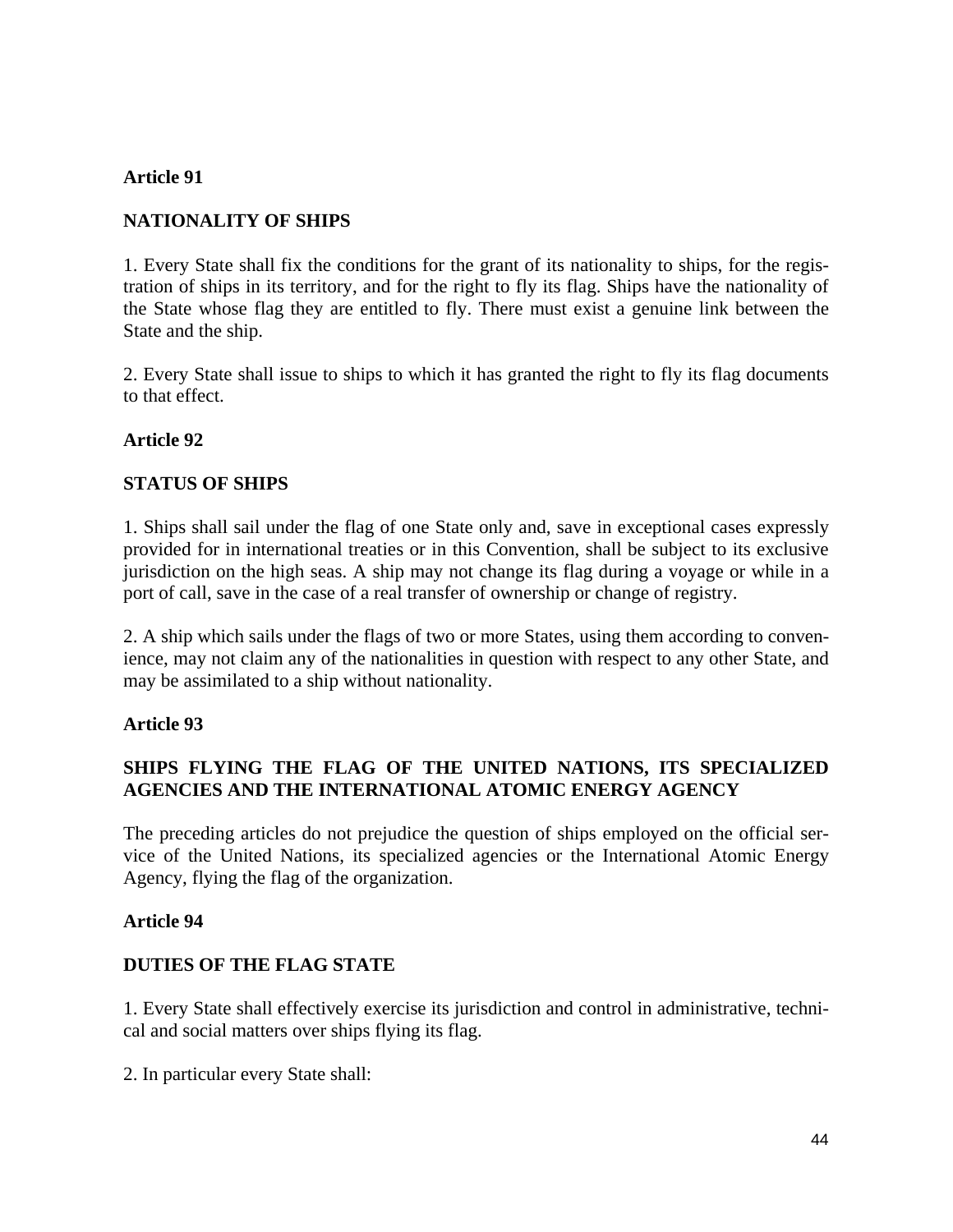(a) maintain a register of ships containing the names and particulars of ships flying its flag, except those which are excluded from generally accepted international regulations on account of their small size; and

(b) assume jurisdiction under its internal law over each ship flying its nag and its master, officers and crew in respect of administrative, technical and social matters concerning the ship.

3. Every State shall take such measures for ships flying its flag as are necessary to ensure safety at sea with regard, inter alia, to:

(a) the construction, equipment and seaworthiness of ships;

(b) the manning of ships, labour conditions and the training of crews, taking into account the applicable international instruments;

(c) the use of signals, the maintenance of communications and the prevention of collisions.

4. Such measures shall include those necessary to ensure:

(a) that each ship, before registration and thereafter at appropriate intervals, is surveyed by a qualified surveyor of ships, and has on board such charts, nautical publications and navigational equipment and instruments as are appropriate for the safe navigation of the ship;

(b) that each ship is in the charge of a master and officers who possess appropriate qualifications, in particular in seamanship, navigation, communications and marine engineering, and that the crew is appropriate in qualification and numbers for the type, size, machinery and equipment of the ship;

(c) that the master, officers and, to the extent appropriate, the crew are fully conversant with and required to observe the applicable international regulations concerning the safety of life at sea, the prevention of collisions, the prevention, reduction and control of marine pollution, and the maintenance of communications by radio.

5. In taking the measures called for in paragraphs 3 and 4 each State is required to conform to generally accepted international regulations, procedures and practices and to take any steps which may be necessary to secure their observance.

6. A State which has clear grounds to believe that proper jurisdiction and control with respect to a ship have not been exercised may report the facts to the flag State. Upon receiving such a report, the flag State shall investigate the matter and, if appropriate, take any action necessary to remedy the situation.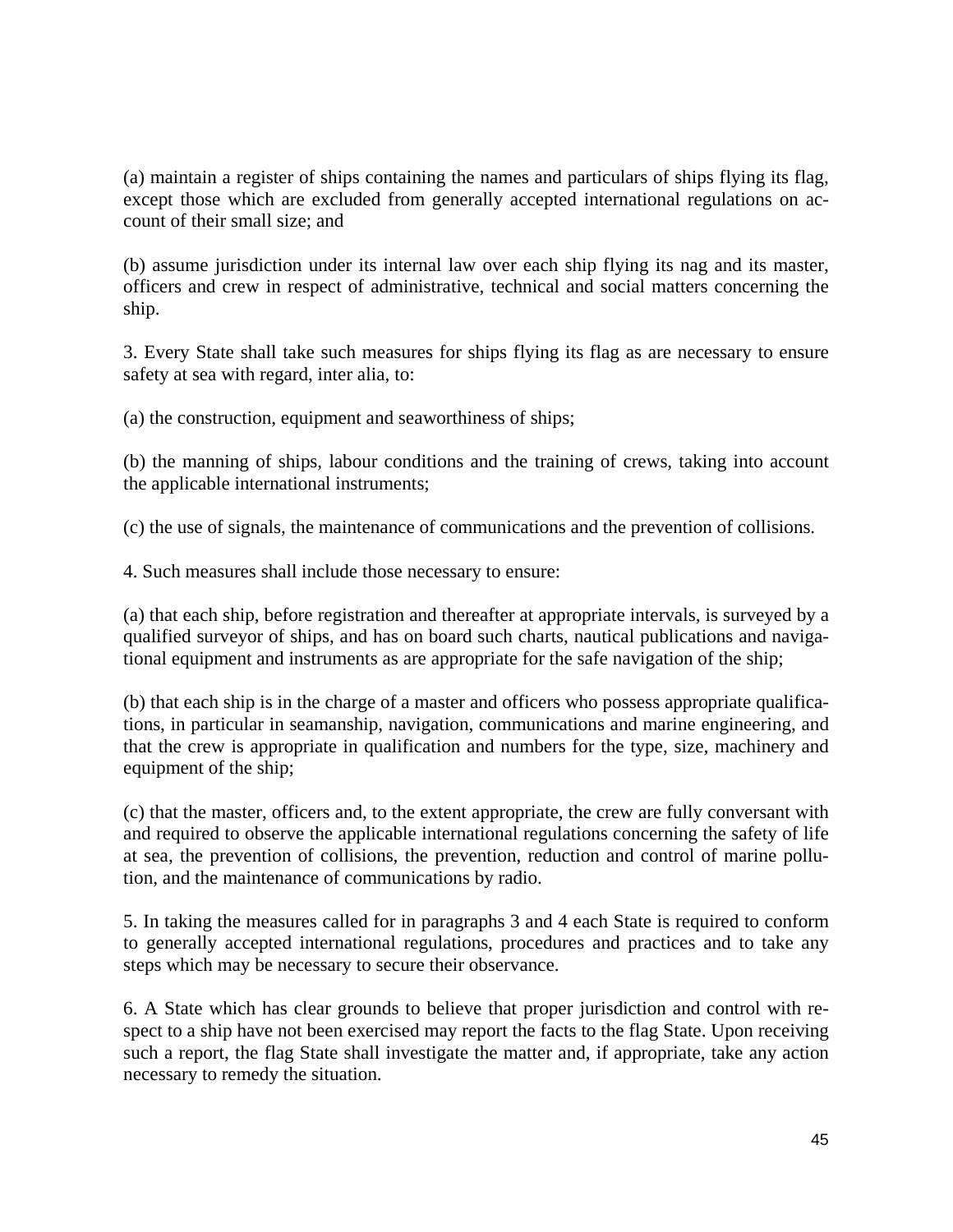7. Each State shall cause an inquiry to be held by or before a suitably qualified person or persons into every marine casualty or incident of navigation on the high seas involving a ship flying its flag and causing loss of life or serious injury to nationals of another State or serious damage to ships or installations of another State or to the marine environment. The flag State and the other State shall co-operate in the conduct of any inquiry held by that other State into any such marine casualty or incident of navigation.

## **Article 95**

# **IMMUNITY OF WARSHIPS ON THE HIGH SEAS**

Warships on the high seas have complete immunity from the jurisdiction of any State other than the flag State.

### **Article 96**

# **IMMUNITY OF SHIPS USED ONLY ON GOVERNMENT NON-COMMERCIAL SERVICE.**

Ships owned or operated by a State and used only on government non-commercial service shall, on the high seas, have complete immunity from the jurisdiction of any State other than the flag State.

### **Article 97**

# **PENAL JURISDICTION IN MATTERS OF COLLISION OR ANY OTHER INCI-DENT OF NAVIGATION**

1. In the event of a collision or any other incident of navigation concerning a ship on the high seas, involving the penal or disciplinary responsibility of the master or of any other person in the service of the ship, no penal or disciplinary proceedings may be instituted against such person except before the judicial or administrative authorities either of the flag State or of the State of which such person is a national.

2. In disciplinary matters, the State which has issued a master's certificate or a certificate of competence or licence shall alone be competent, after due legal process, to pronounce the withdrawal of such certificates, even if the holder is not a national of the State which issued them.

3. No arrest or detention of the ship, even as a measure of investigation, shall be ordered by any authorities other than those of the flag State.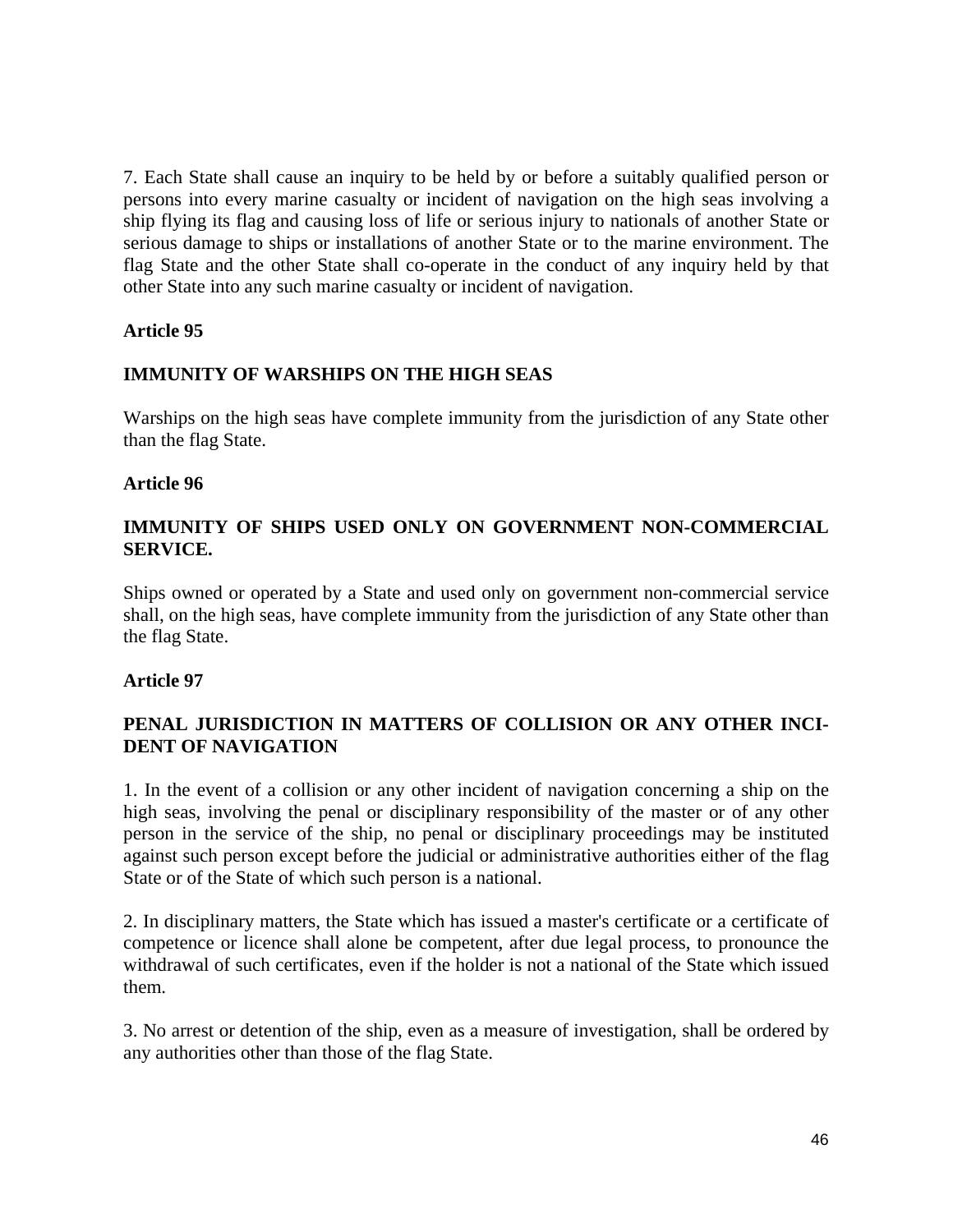# **DUTY TO RENDER ASSISTANCE**

1. Every State shall require the master of a ship flying its flag, in so far as he can do so without serious danger to the ship, the crew or the passengers:

(a) to render assistance to any person found at sea in danger of being lost;

(b) to proceed with all possible speed to the rescue of persons in distress, if informed of their need of assistance, in so far as such action may reasonably be expected of him;

(c) after a collision, to render assistance to the other ship, its crew and its passengers and, where possible, to inform the other ship of the name of his own ship, its port of registry and the nearest port at which it will call.

2. Every coastal State shall promote the establishment, operation and maintenance of an adequate and effective search and rescue service regarding safety on and over the sea and, where circumstances so require, by way of mutual regional arrangements co-operate with neighbouring States for this purpose.

# **Article 99**

# **PROHIBITION OF THE TRANSPORT OF SLAVES**

Every State shall take effective measures to prevent and punish the transport of slaves in ships authorized to fly its flag and to prevent the unlawful use of its flag for that purpose. Any slave taking refuge on board any ship, whatever its flag, shall ipso facto be free.

### **Article 100**

# **DUTY TO CO-OPERATE IN THE REPRESSION OF PIRACY**

All States shall co-operate to the fullest possible extent in the repression of piracy on the high seas or in any other place outside the jurisdiction of any State.

# **Article 101**

# **DEFINITION OF PIRACY**

Piracy consists of any of the following acts:

(a) any illegal acts of violence or detention, or any act of depredation, committed for private ends by the crew or the passengers of a private ship or a private aircraft, and directed: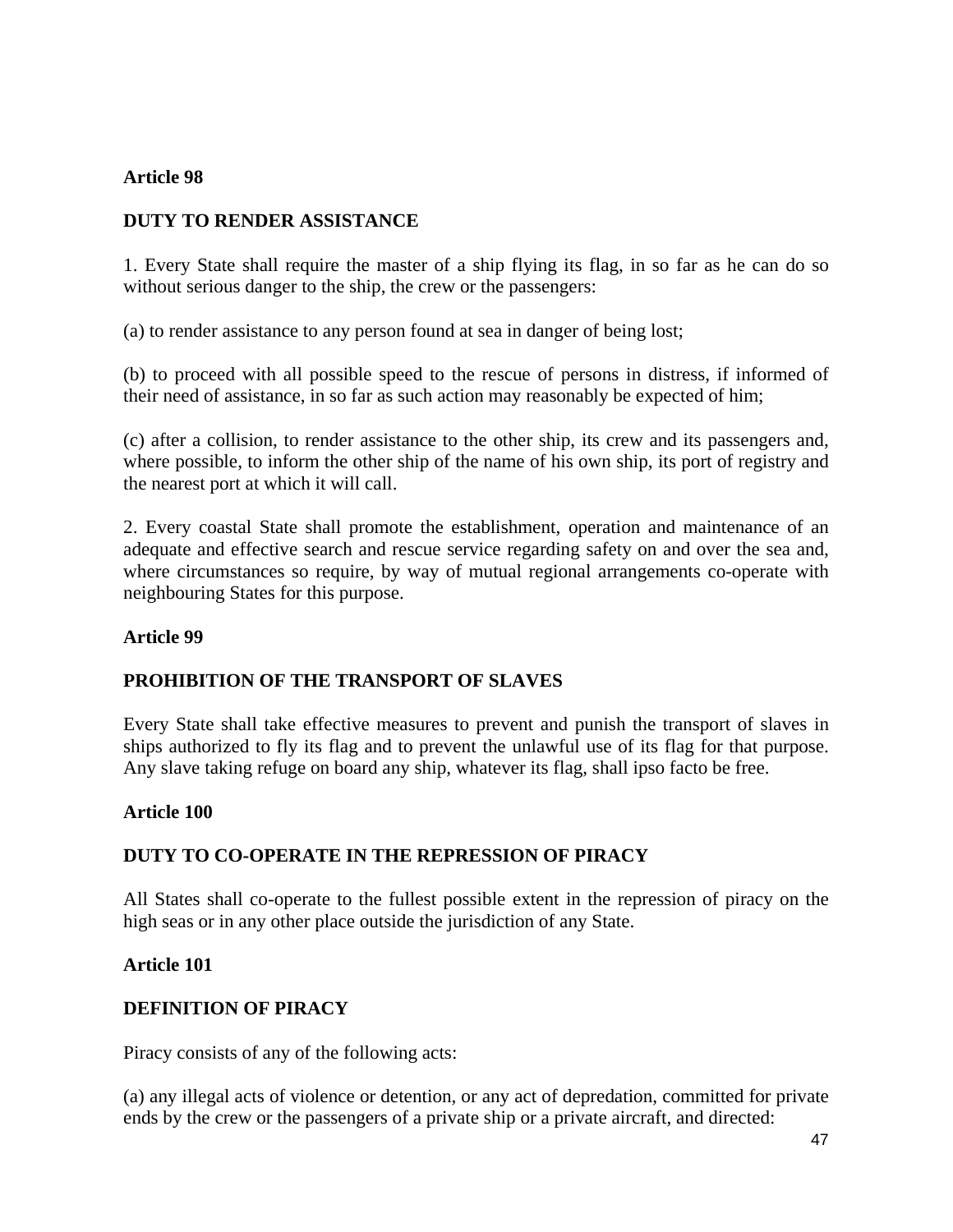(i) on the high seas, against another ship or aircraft, or against persons or property on board such ship or aircraft;

(ii) against a ship, aircraft, persons or property in a place outside the jurisdiction of any State;

(b) any act of voluntary participation in the operation of a ship or of an aircraft with knowledge of facts making it a pirate ship or aircraft;

(c) any act of inciting or of intentionally facilitating an act described in subparagraph (a) or (b).

## **Article 102**

# **PIRACY BY A WARSHIP, GOVERNMENT SHIP OR GOVERNMENT AIRCRAFT WHOSE CREW HAS MUTINIED**

The acts of piracy, as defined in article 101, committed by a warship, government ship or government aircraft whose crew has mutinied and taken control of the ship or aircraft are assimilated to acts committed by a private ship or aircraft.

### **Article 103**

# **DEFINITION OF A PIRATE SHIP OR AIRCRAFT**

A ship or aircraft is considered a pirate ship or aircraft if it is intended by the persons in dominant control to be used for the purpose of committing one of the acts referred to in article 101. The same applies if the ship or aircraft has been used to commit any such act, so long as it remains under the control of the persons guilty of that act.

### **Article 104**

# **RETENTION OR LOSS OF THE NATIONALITY OF A PIRATE SHIP OR AIR-CRAFT**

A ship or aircraft may retain its nationality although it has become a pirate ship or aircraft. The retention or loss of nationality is determined by the law of the State from which such nationality was derived.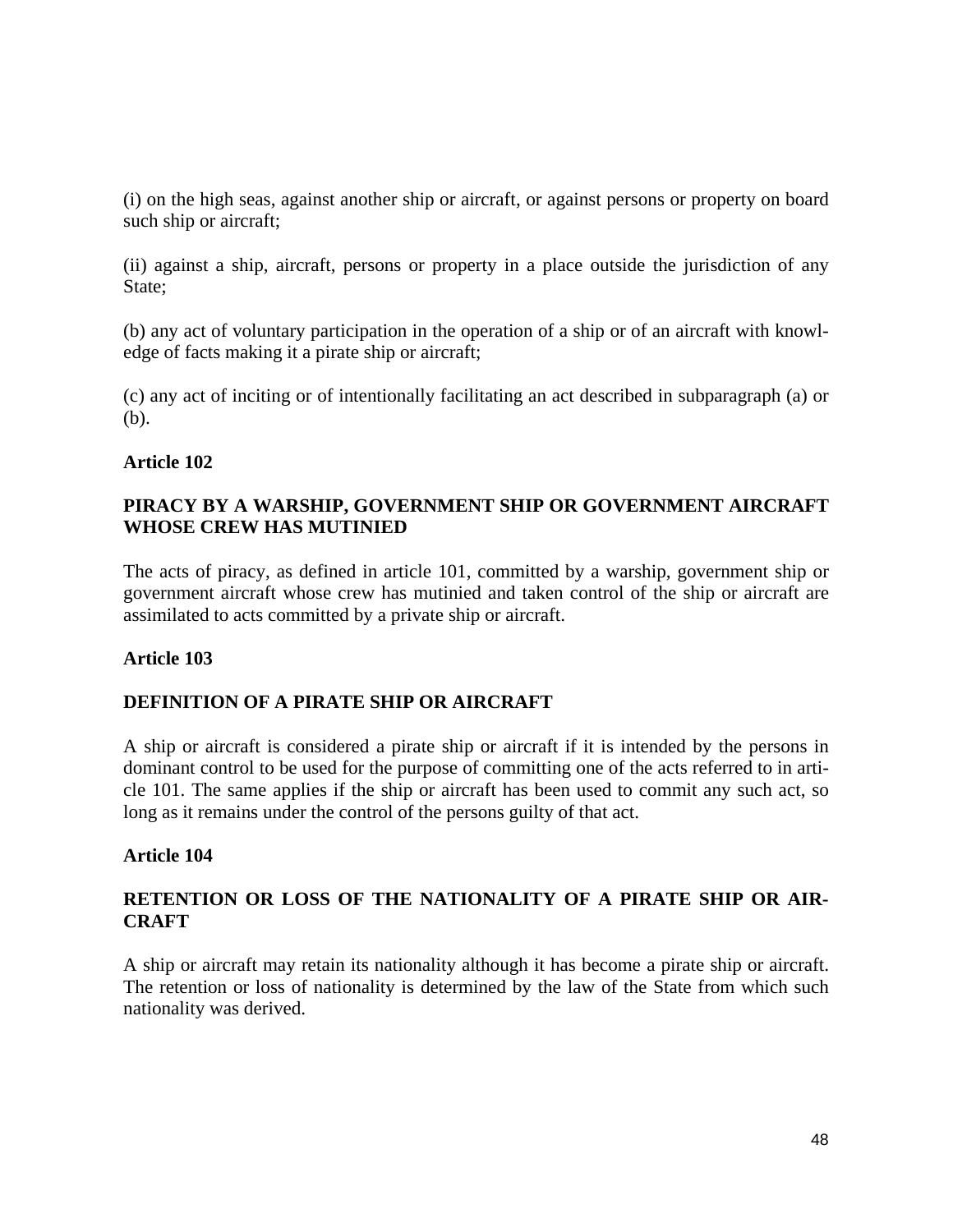# **SEIZURE OF A PIRATE SHIP OR AIRCRAFT**

On the high seas, or in any other place outside the jurisdiction of any State, every State may seize a pirate ship or aircraft, or a ship or aircraft taken by piracy and under the control of pirates, and arrest the persons and seize the property on board. The courts of the State which carried out the seizure may decide upon the penalties to be imposed, and may also determine the action to be taken with regard to the ships, aircraft or property, subject to the rights of third parties acting in good faith.

## **Article 106**

# **LIABILITY FOR SEIZURE WITHOUT ADEQUATE GROUNDS**

Where the seizure of a ship or aircraft on suspicion of piracy has been effected without adequate grounds, the State making the seizure shall be liable to the State the nationality of which is possessed by the ship or aircraft for any loss or damage caused by the seizure.

### **Article 107**

# **SHIPS AND AIRCRAFT WHICH ARE ENTITLED TO SEIZE ON ACCOUNT OF PIRACY**

A seizure on account of piracy may be carried out only by warships or military aircraft, or other ships or aircraft clearly marked and identifiable as being on government service and authorized to that effect.

### **Article 108**

# **ILLICIT TRAFFIC IN NARCOTIC DRUGS OR PSYCHOTROPIC SUBSTANCES**

1. All States shall co-operate in the suppression of illicit traffic in narcotic drugs and psychotropic substances engaged in by ships on the high seas contrary to international conventions.

2. Any State which has reasonable grounds for believing that a ship flying its flag is engaged in illicit traffic in narcotic drugs or psychotropic substances may request the cooperation of other States to suppress such traffic.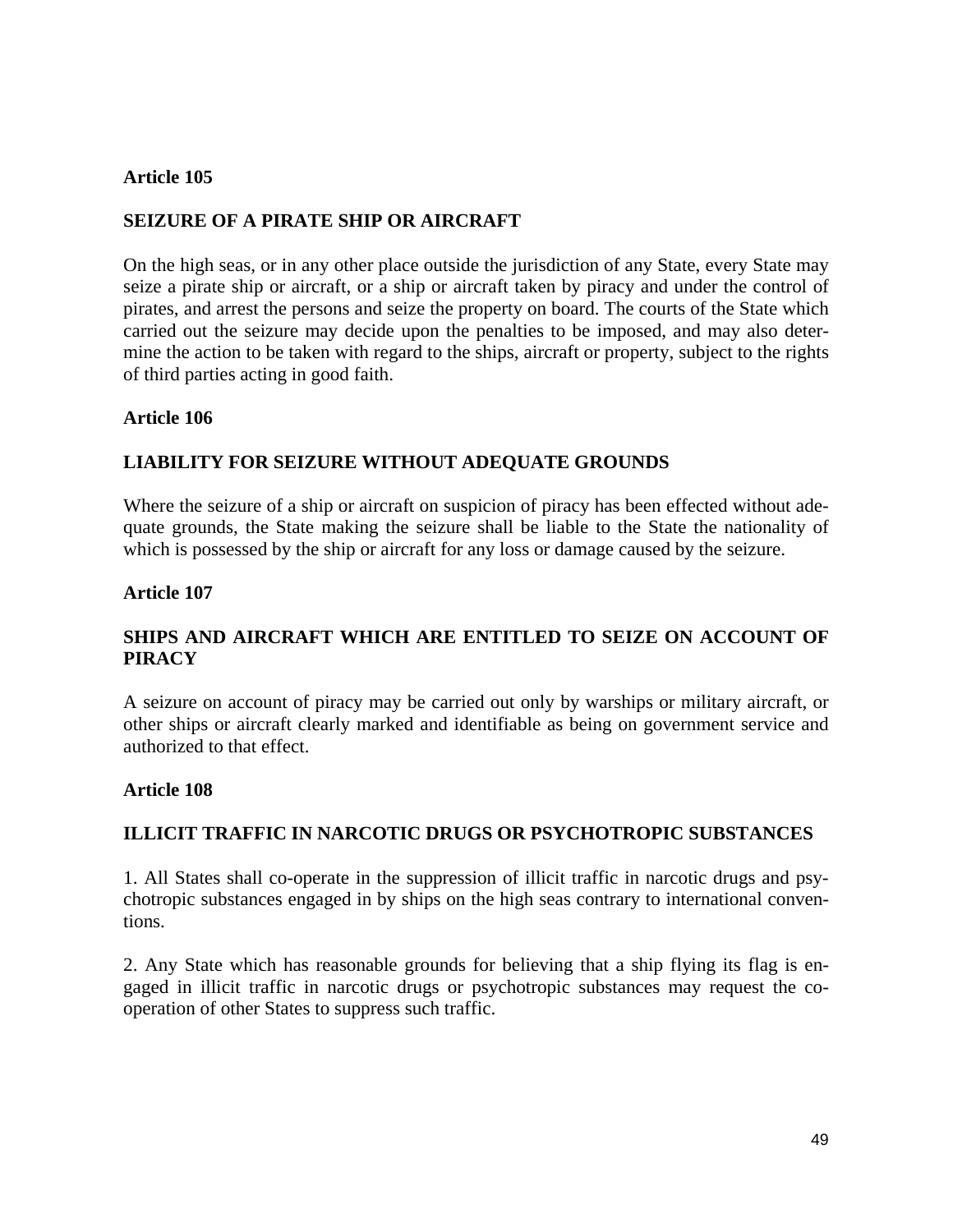# **UNAUTHORIZED BROADCASTING FROM THE HIGH SEAS**

1. All States shall co-operate in the suppression of unauthorized broadcasting from the high seas.

2. For the purposes of this Convention, "unauthorized broadcasting" means the transmission of sound radio or television broadcasts from a ship or installation on the high seas intended for reception by the general public contrary to international regulations, but excluding the transmission of distress calls.

3. Any person engaged in unauthorized broadcasting may be prosecuted before the court of:

- (a) the flag State of the ship;
- (b) the State of registry of the installation;
- (c) the State of which the person is a national;
- (d) any State where the transmissions can be received; or
- (e) any State where authorized radio communication is suffering interference.

4. On the high seas, a State having jurisdiction in accordance with paragraph 3 may, in conformity with article 110, arrest any person or ship engaged in unauthorized broadcasting and seize the broadcasting apparatus.

# **Article 110**

### **RIGHT OF VISIT**

1. Except where acts of interference derive from powers conferred by treaty, a warship which encounters on the high seas a foreign ship, other than a ship entitled to complete immunity in accordance with articles 95 and 96, is not justified in boarding it unless there is reasonable ground for suspecting that:

- (a) the ship is engaged in piracy;
- (b) the ship is engaged in the slave trade;

(c) the ship is engaged in unauthorized broadcasting and the flag State of the warship has jurisdiction under article 109;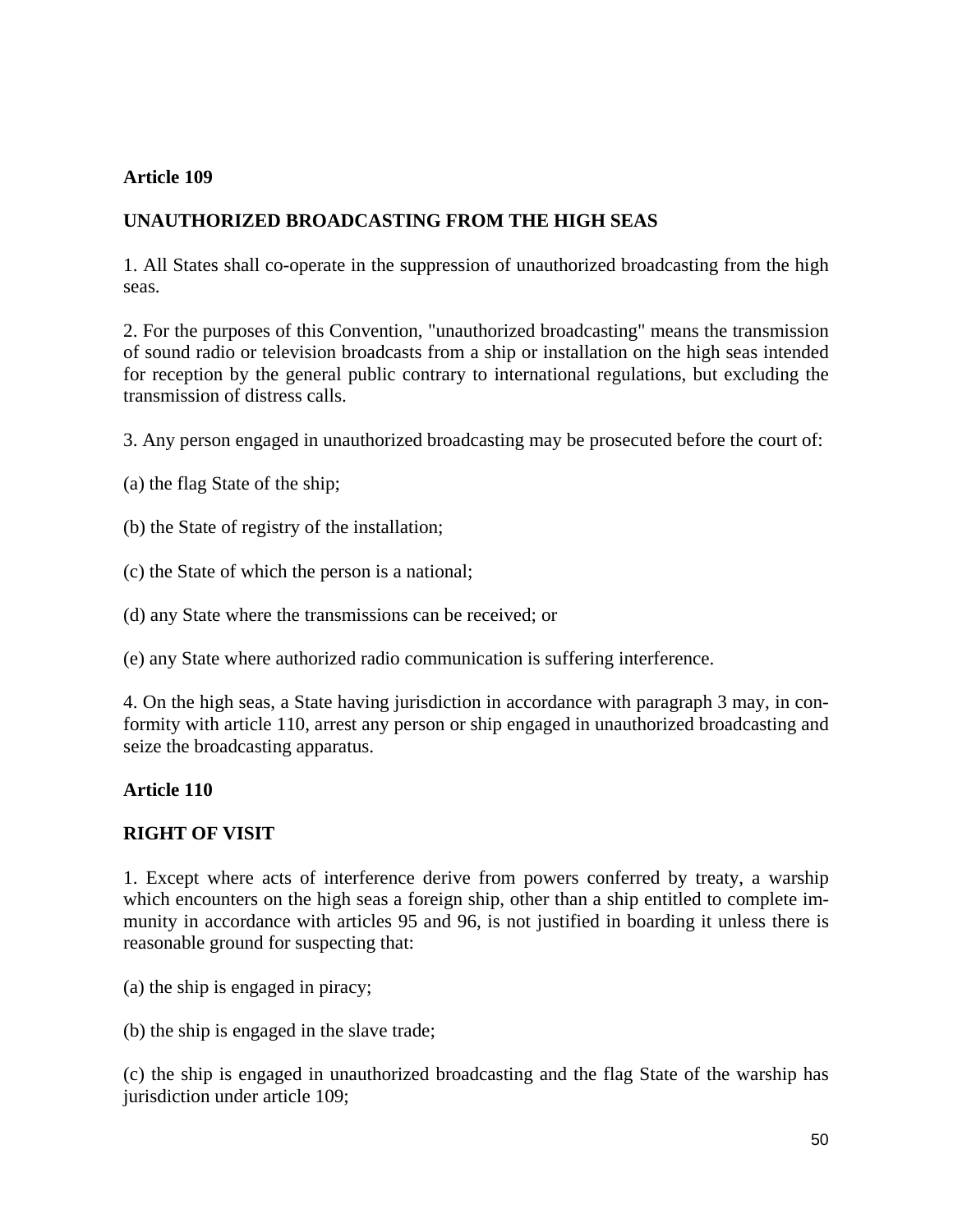(d) the ship is without nationality; or

(e) though flying a foreign flag or refusing to show its flag, the ship is, in reality, of the same nationality as the warship.

2. In the cases provided for in paragraph 1, the warship may proceed to verify the ship's right to fly its flag. To this end, it may send a boat under the command of an officer to the suspected ship. If suspicion remains after the documents have been checked, it may proceed to a further examination on board the ship, which must be carried out with all possible consideration.

3. If the suspicions prove to be unfounded, and provided that the ship boarded has not committed any act justifying them, it shall be compensated for any loss or damage that may have been sustained.

4. These provisions apply mutatis mutandis to military aircraft.

5. These provisions also apply to any other duly authorized ships or aircraft clearly marked and identifiable as being on government service.

# **Article 111**

# **RIGHT OF HOT PURSUIT**

1. The hot pursuit of a foreign ship may be undertaken when the competent authorities of the coastal State have good reason to believe that the ship has violated the laws and regulations of that State. Such pursuit must be commenced when the foreign ship or one of its boats is within the internal waters, the archipelagic waters, the territorial sea or the contiguous zone of the pursuing State, and may only be continued outside the territorial sea or the contiguous zone if the pursuit has not been interrupted. It is not necessary that, at the time when the foreign ship within the territorial sea or the contiguous zone receives the order to stop, the ship giving the order should likewise be within the territorial sea or the contiguous zone. If the foreign ship is within a contiguous zone, as defined in article 33, the pursuit may only be undertaken if there has been a violation of the rights for the protection of which the zone was established.

2. The right of hot pursuit shall apply mutatis mutandis to violations in the exclusive economic zone or on the continental shelf, including safety zones around continental shelf installations, of the laws and regulations of the coastal State applicable in accordance with this Convention to the exclusive economic zone or the continental shelf, including such safety zones.

3. The right of hot pursuit ceases as soon as the ship pursued enters the territorial sea of its own State or of a third State.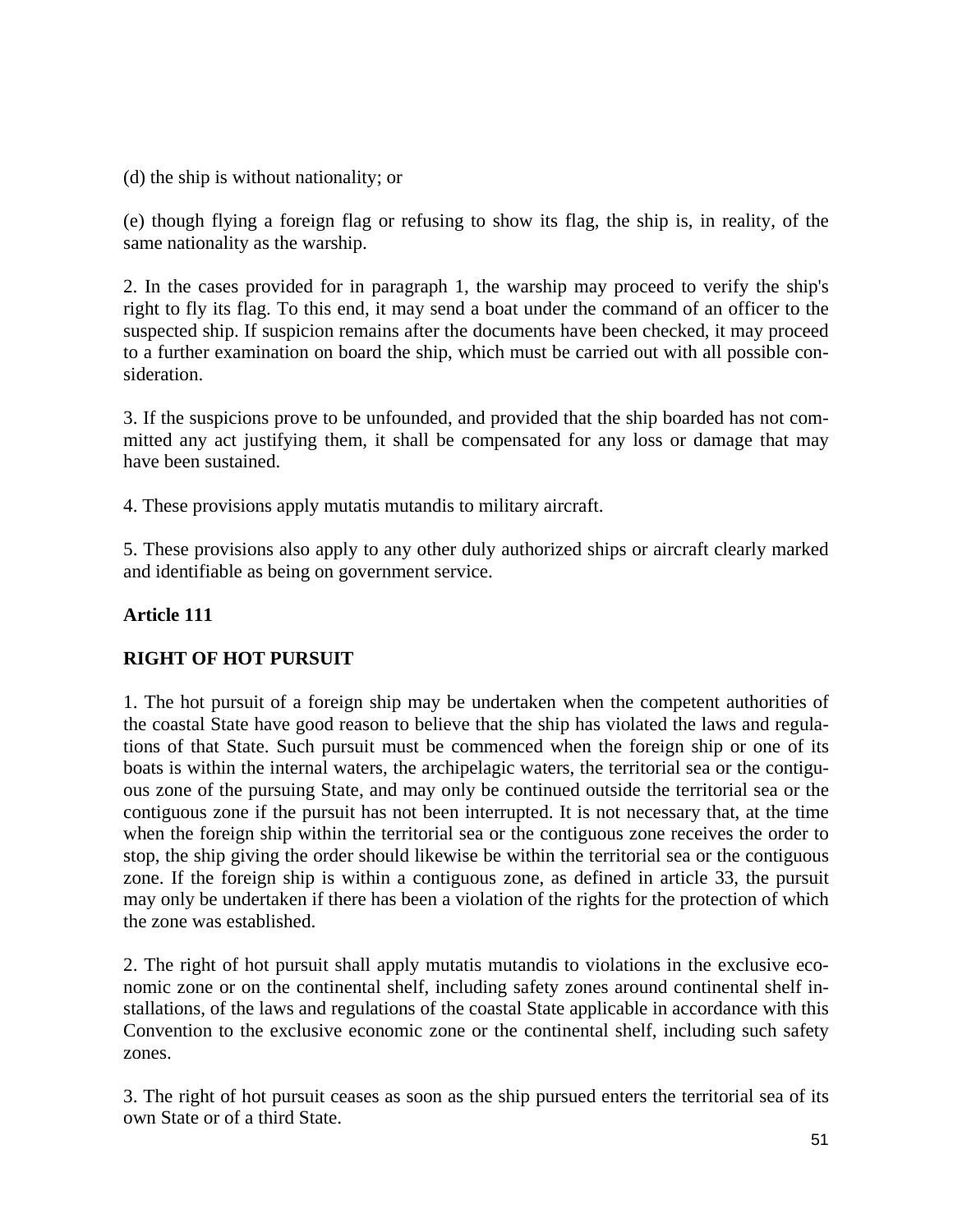4. Hot pursuit is not deemed to have begun unless the pursuing ship has satisfied itself by such practicable means as may be available that the ship pursued or one of its boats or other craft working as a team and using the ship pursued as a mother ship is within the limits of the territorial sea, or, as the case may be, within the contiguous zone or the exclusive economic zone or above the continental shelf. The pursuit may only be commenced after a visual or auditory signal to stop has been given at a distance which enables it to be seen or heard by the foreign ship.

5. The right of hot pursuit may be exercised only by warships or military aircraft, or other ships or aircraft clearly marked and identifiable as being on government service and authorized to that effect.

6. Where hot pursuit is effected by an aircraft:

(a) the provisions of paragraphs 1 to 4 shall apply mutatis mutandis,

(b) the aircraft giving the order to stop must itself actively pursue the ship until a ship or another aircraft of the coastal State, summoned by the aircraft, arrives to take over the pursuit, unless the aircraft is itself able to arrest the ship. It does not suffice to justify an arrest outside the territorial sea that the ship was merely sighted by the aircraft as an offender or suspected offender, if it was not both ordered to stop and pursued by the aircraft itself or other aircraft or ships which continue the pursuit without interruption.

7. The release of a ship arrested within the jurisdiction of a State and escorted to a port of that State for the purposes of an inquiry before the competent authorities may not be claimed solely on the ground that the ship, in the course of its voyage, was escorted across a portion of the exclusive economic zone or the high seas, if the circumstances rendered this necessary.

8. Where a ship has been stopped or arrested outside the territorial sea in circumstances which do not justify the exercise of the right of hot pursuit, it shall be compensated for any loss or damage that may have been thereby sustained.

# **Article 112**

# **RIGHT TO LAY SUBMARINE CABLES AND PIPELINES**

1. All States are entitled to lay submarine cables and pipelines on the bed of the high seas beyond the continental shelf.

2. Article 79, paragraph 5, applies to such cables and pipelines.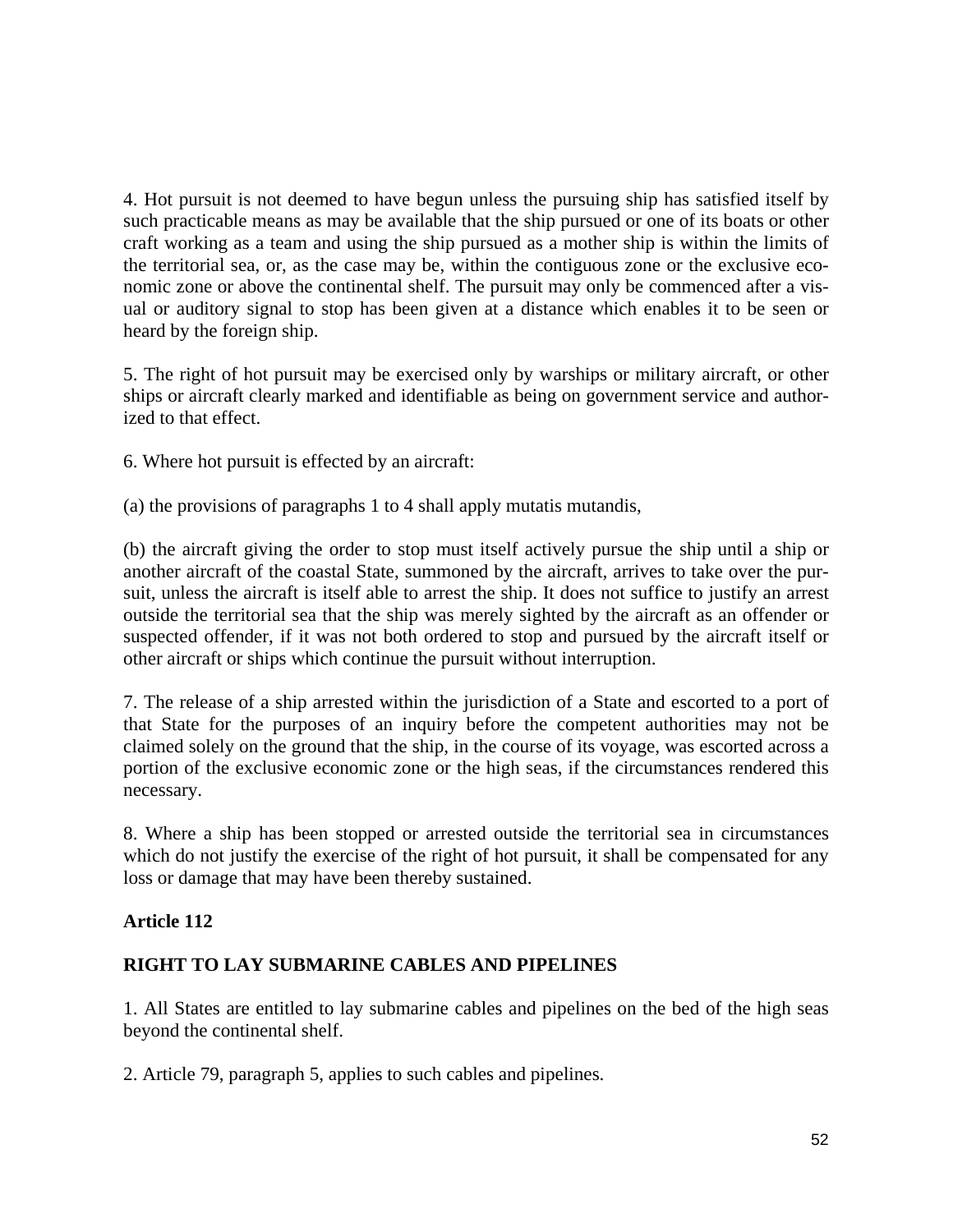## **BREAKING OR INJURY OF A SUBMARINE CABLE OR PIPELINE**

Every State shall adopt the laws and regulations necessary to provide that the breaking or injury by a ship flying its flag or by a person subject to its jurisdiction of a submarine cable beneath the high seas done willfully or through culpable negligence, in such a manner as to be liable to interrupt or obstruct telegraphic or telephonic communications, and similarly the breaking or injury of a submarine pipeline or high-voltage power cable, shall be a punishable offence. This provision shall apply also to conduct calculated or likely to result in such breaking or injury. However, it shall not apply to any break or injury caused by persons who acted merely with the legitimate object of saving their lives or their ships, after having taken all necessary precautions to avoid such break or injury .

### **Article 114**

# **BREAKING OR INJURY BY OWNERS OF A SUBMARINE CABLE OR PIPELINE OF ANOTHER SUBMARINE CABLE OR PIPELINE**

Every State shall adopt the laws and regulations necessary to provide that, if persons subject to its jurisdiction who are the owners of a submarine cable or pipeline beneath the high seas, in laying or repairing that cable or pipeline, cause a break in or injury to another cable or pipeline, they shall bear the cost of the repairs.

### **Article 115**

# **INDEMNITY FOR LOSS INCURRED IN AVOIDING INJURY TO A SUBMARINE CABLE OR PIPELINE**

Every State shall adopt the laws and regulations necessary to ensure that the owners of ships who can prove that they have sacrificed an anchor, a net or any other fishing gear, in order to avoid injuring a submarine cable or pipeline, shall be indemnified by the owner of the cable or pipeline, provided that the owner of the ship has taken all reasonable precautionary measures beforehand.

## **SECTION 2. CONSERVATION AND MANAGEMENT OF THE LIVING RE-SOURCES OF THE HIGH SEAS**

### **Article 116**

### **RIGHT TO FISH ON THE HIGH SEAS**

All States have the right for their nationals to engage in fishing on the high seas subject to: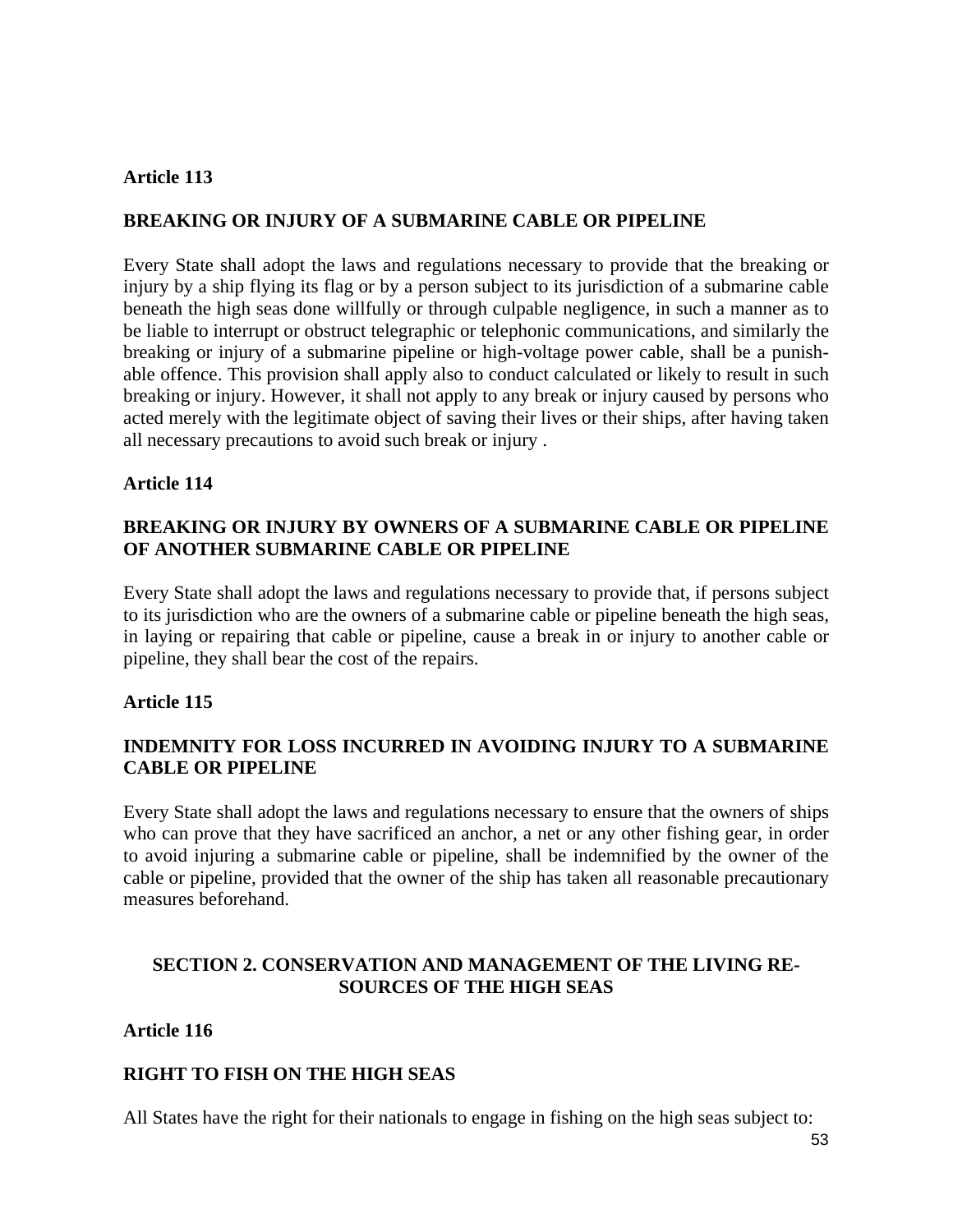(a) their treaty obligations;

(b) the rights and duties as well as the interests of coastal States provided for, inter alia, in article 63, paragraph 2, and articles 64 to 67; and

(c) the provisions of this section.

### **Article 117**

## **DUTY OF STATES TO ADOPT WITH RESPECT TO THEIR NATIONALS MEAS-URES FOR THE CONSERVATION OF THE LIVING RESOURCES OF THE HIGH SEAS**

All States have the duty to take, or to co-operate with other States in taking, such measures for their respective nationals as may be necessary for the conservation of the living resources of the high seas.

#### **Article 118**

# **CO-OPERATION OF STATES IN THE CONSERVATION AND MANAGEMENT OF LIVING RESOURCES**

States shall co-operate with each other in the conservation and management of living resources in the areas of the high seas. States whose nationals exploit identical living resources, or different living resources in the same area, shall enter into negotiations with a view to taking the measures necessary for the conservation of the living resources concerned. They shall, as appropriate, cooperate to establish sub regional or regional fisheries organizations to this end.

### **Article 119**

### **CONSERVATION OF THE LIVING RESOURCES OF THE HIGH SEAS**

1. In determining the allowable catch and establishing other conservation measures for the living resources in the high seas, States shall:

(a) take measures which are designed, on the best scientific evidence available to the States concerned, to maintain or restore populations of harvested species at levels which can produce the maximum sustainable yield, as qualified by relevant environmental and economic factors, including the special requirements of developing States, and taking into account fishing patterns, the interdependence of stocks and any generally recommended international minimum standards, whether sub regional, regional or global;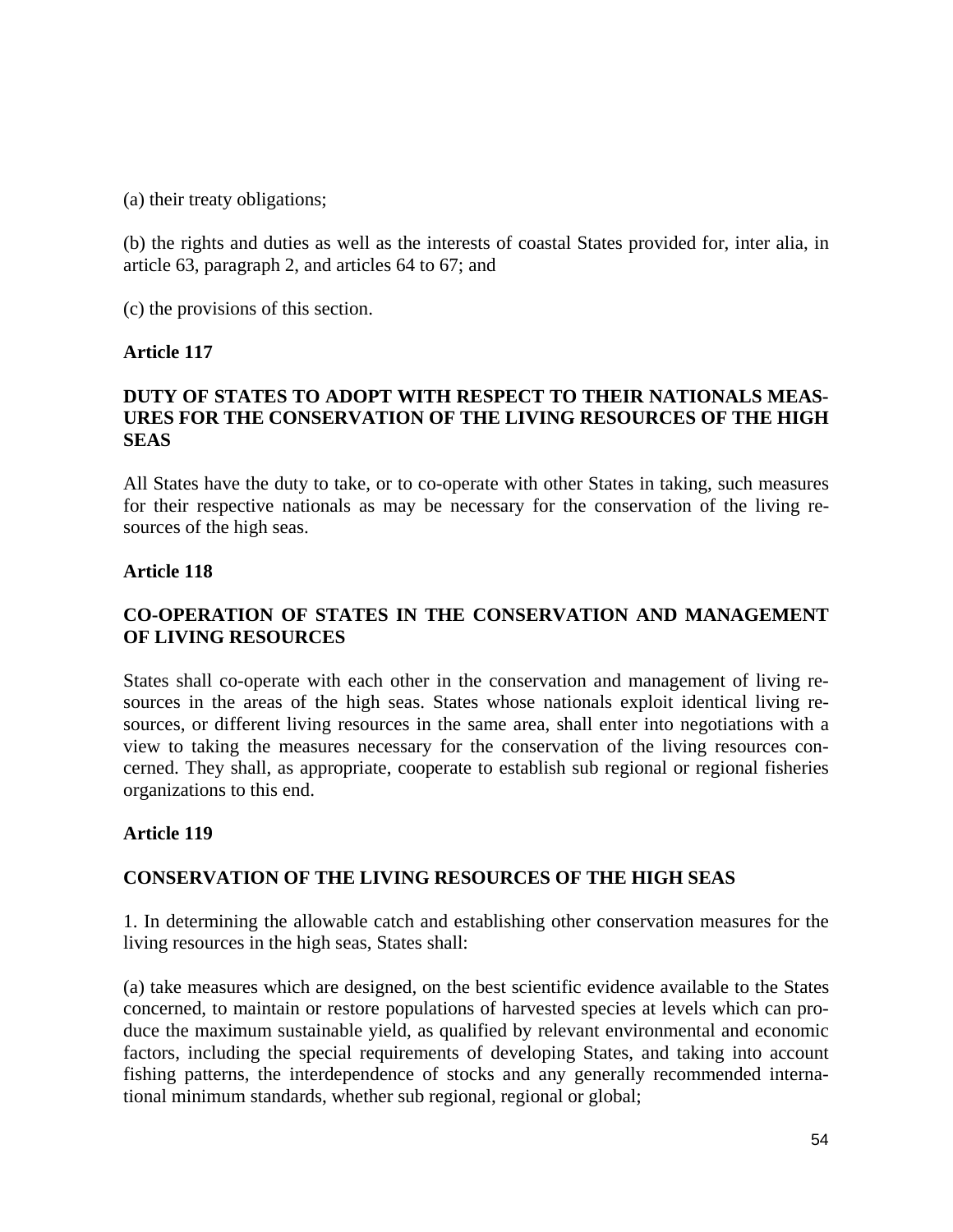(b) take into consideration the effects on species associated with or dependent upon harvested species with a view to maintaining or restoring populations of such associated or dependent species above levels at which their reproduction may become seriously threatened.

2. Available scientific information, catch and fishing effort statistics, and other data relevant to the conservation of fish stocks shall be contributed and exchanged on a regular basis through competent international organizations, whether sub regional, regional or global, where appropriate and with participation by all States concerned.

3. States concerned shall ensure that conservation measures and their implementation do not discriminate in form or in fact against the fishermen of any State.

# **Article 120**

## **MARINE MAMMALS**

Article 65 also applies to the conservation and management of marine mammals in the high seas.

## **PART VIII**

### **REGIME OF ISLANDS**

### **Article 121**

### **REGIME OF ISLANDS**

1. An island is a naturally formed area of land, surrounded by water, which is above water at high tide.

2. Except as provided for in paragraph 3, the territorial sea, the contiguous zone, the exclusive economic zone and the continental shelf of an island are determined in accordance with the provisions of this Convention applicable to other land territory.

3. Rocks which cannot sustain human habitation or economic life of their own shall have no exclusive economic zone or continental shelf.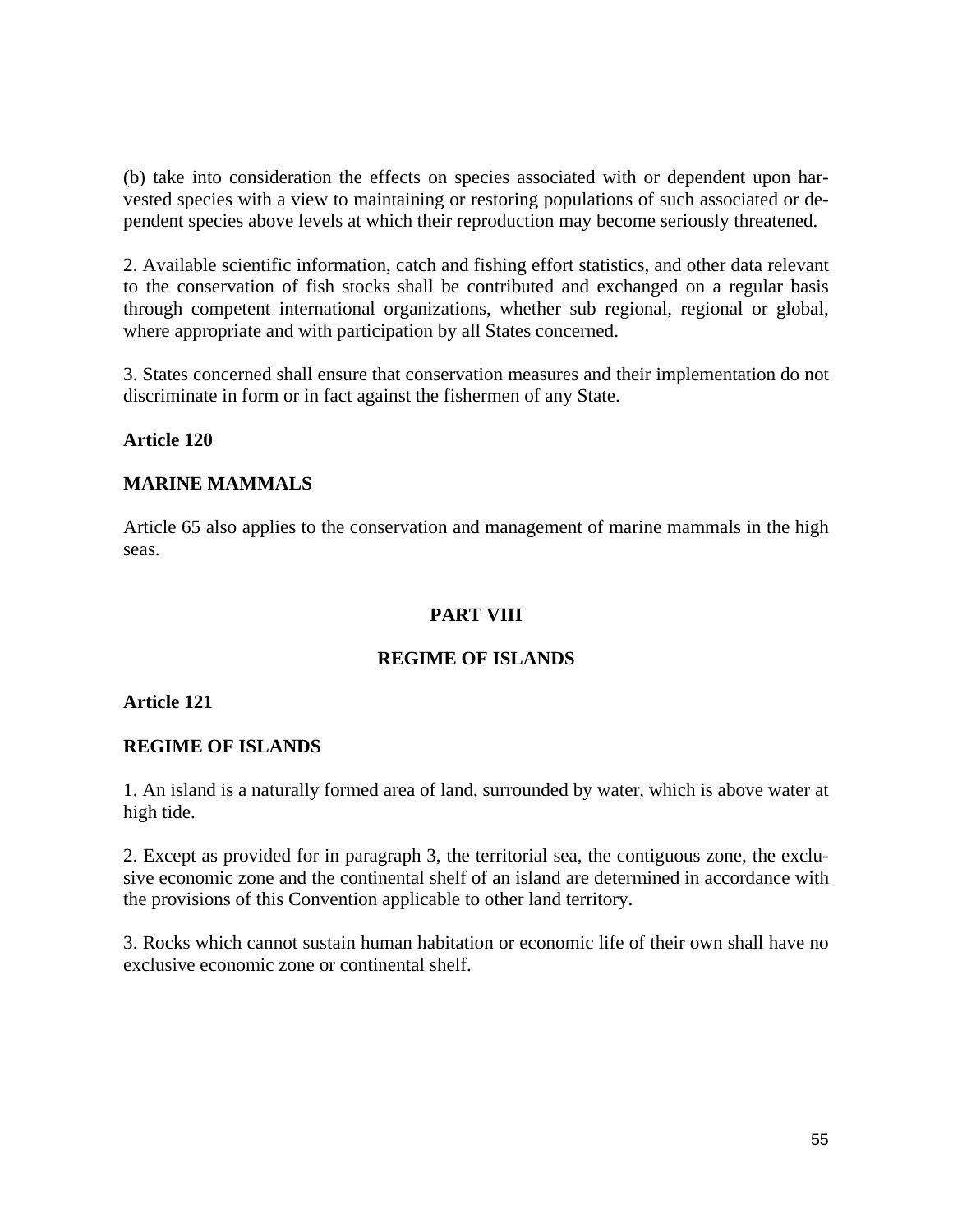# **PART IX**

# **ENCLOSED OR SEMI-ENCLOSED SEAS**

# **Article 122**

# **DEFINITION**

For the purposes of this Convention, "enclosed or semi-enclosed sea" means a gulf, basin or sea surrounded by two or more States and connected to another sea or the ocean by a narrow outlet or consisting entirely or primarily of the territorial seas and exclusive economic zones of two or more coastal States.

# **Article 123**

# **CO-OPERATION OF STATES BORDERING ENCLOSED OR SEMI-ENCLOSED SEAS**

States bordering an enclosed or semi-enclosed sea should co-operate with each other in the exercise of their rights and in the performance of their duties under this Convention. To this end they shall endeavour, directly or through an appropriate regional organization:

(a) to co-ordinate the management, conservation, exploration and exploitation of the living resources of the sea;

(b) to co-ordinate the implementation of their rights and duties with respect to the protection and preservation of the marine environment;

(c) to co-ordinate their scientific research policies and undertake where appropriate joint programmes of scientific research in the area;

(d) to invite, as appropriate, other interested States or international organizations to cooperate with them in furtherance of the provisions of this article.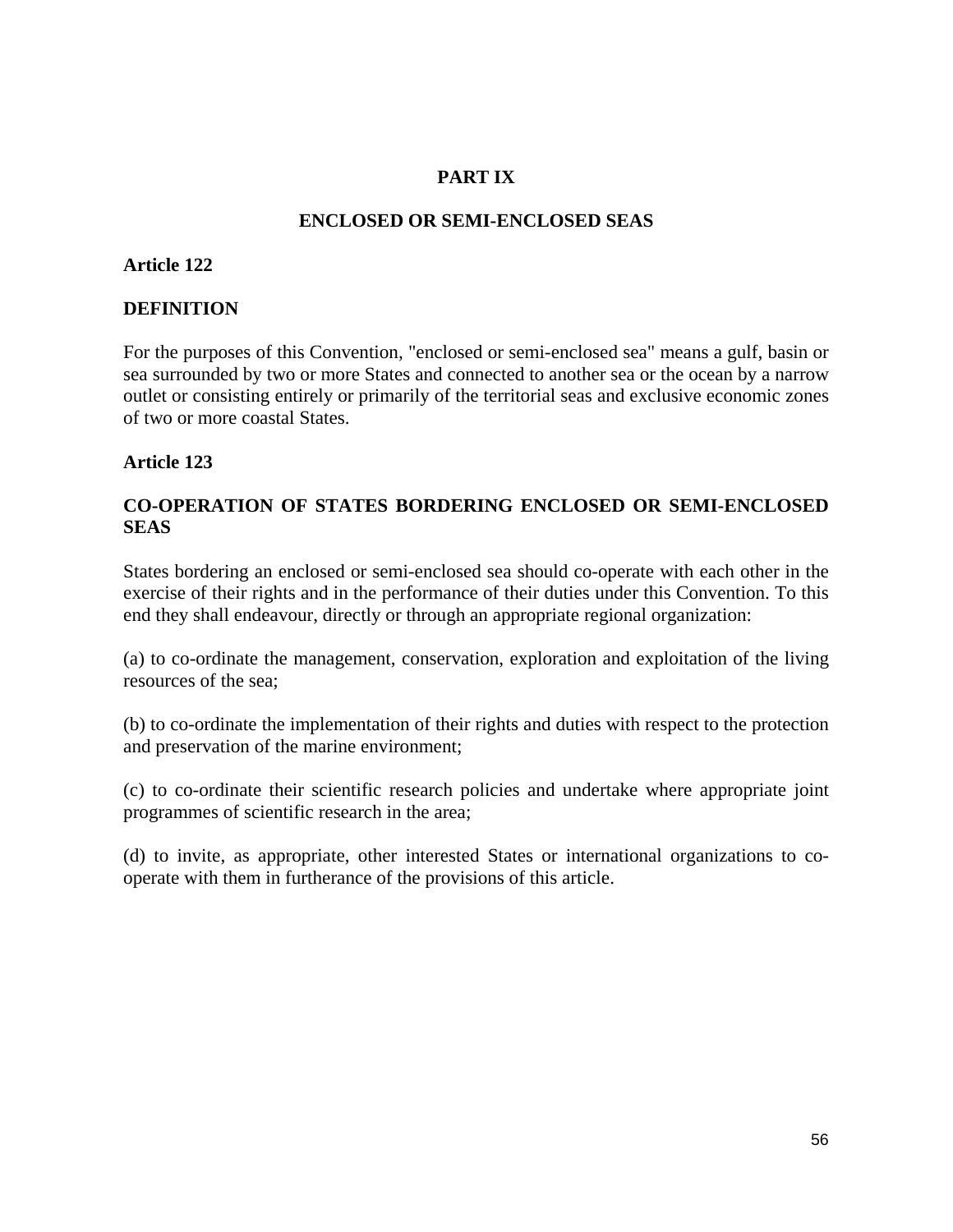# **PART X**

# **RIGHT OF ACCESS OF LAND-LOCKED STATES TO AND FROM THE SEA AND FREEDOM OF TRANSIT**

## **Article 124**

## **USE OF TERMS**

1. For the purposes of this Convention:

(a) "land-locked State" means a State which has no sea-coast;

(b) "transit State" means a State, with or without a sea-coast, situated between a land-locked State and the sea, through whose territory traffic in transit passes;

(c) "traffic in transit" means transit of persons, baggage, goods and means of transport across the territory of one or more transit States, when the passage across such territory, with or without trans-shipment, warehousing, breaking bulk or change in the mode of transport, is only a portion of a complete journey which begins or terminates within the territory of the land-locked State; (d) "means of transport" means: (i) railway rolling stock, sea, lake and river craft and road vehicles; (ii) where local conditions so require, porters and pack animals.

2. Land-locked States and transit States may, by agreement between them, include as means of transport pipelines and gas lines and means of transport other than those included in paragraph 1.

# **Article 125**

# **RIGHT OF ACCESS TO AND FROM THE SEA AND FREEDOM OF TRANSIT**

1. Land-locked States shall have the right of access to and from the sea for the purpose of exercising the rights provided for in this Convention including those relating to the freedom of the high seas and the common heritage of mankind. To this end, land-locked States shall enjoy freedom of transit through the territory of transit States by all means of transport.

2. The terms and modalities for exercising freedom of transit shall be agreed between the land-locked States and transit States concerned through bilateral, sub regional or regional agreements.

3. Transit States, in the exercise of their full sovereignty over their territory, shall have the right to take all measures necessary to ensure that the rights and facilities provided for in this Part for land-locked States shall in no way infringe their legitimate interests.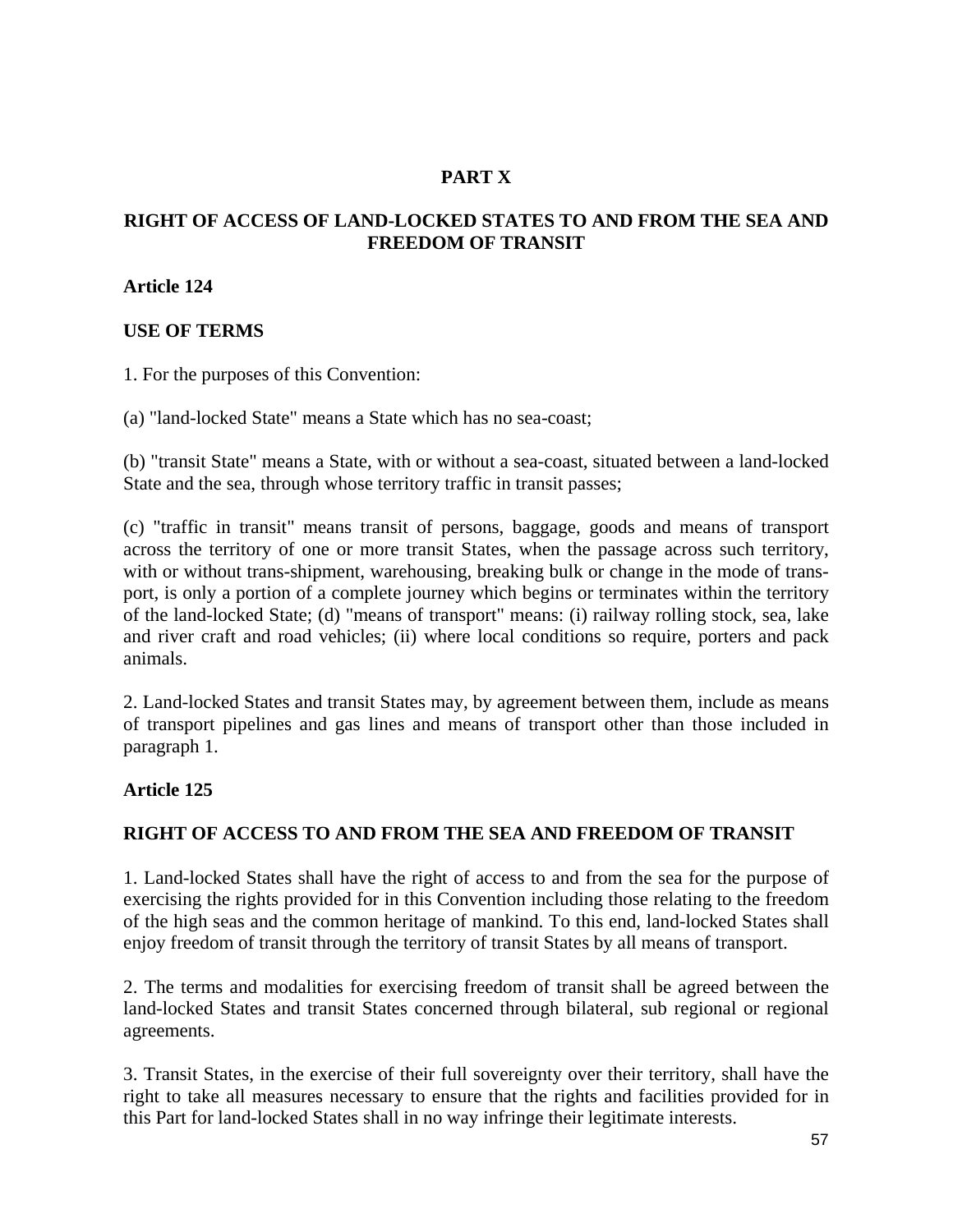# **EXCLUSION OF APPLICATION OF THE MOST-FAVOURED-NATION CLAUSE**

The provisions of this Convention, as well as special agreements relating to the exercise of the right of access to and from the sea, establishing rights and facilities on account of the special geographical position of land-locked States are excluded from the application of the most-favoured-nation clause.

## **Article 127**

# **CUSTOMS DUTIES, TAXES AND OTHER CHARGES**

1. Traffic in transit shall not be subject to any customs duties, taxes or other charges except charges levied for specific services rendered in connection with such traffic.

2. Means of transport in transit and other facilities provided for and used by land-locked States shall not be subject to taxes or charges higher than those levied for the use of means of transport of the transit State.

# **Article 128**

# **FREE ZONES AND OTHER CUSTOMS FACILITIES**

For the convenience of traffic in transit, free zones or other customs facilities may be provided at the ports of entry and exit in the transit States, by agreement between those States and the land-locked States.

### **Article 129**

# **CO-OPERATION IN THE CONSTRUCTION AND IMPROVEMENT OF MEANS OF TRANSPORT**

Where there are no means of transport in transit States to give effect to the freedom of transit or where the existing means, including the port installations and equipment, are inadequate in any respect, the transit States and land-locked States concerned may co-operate in constructing or improving them.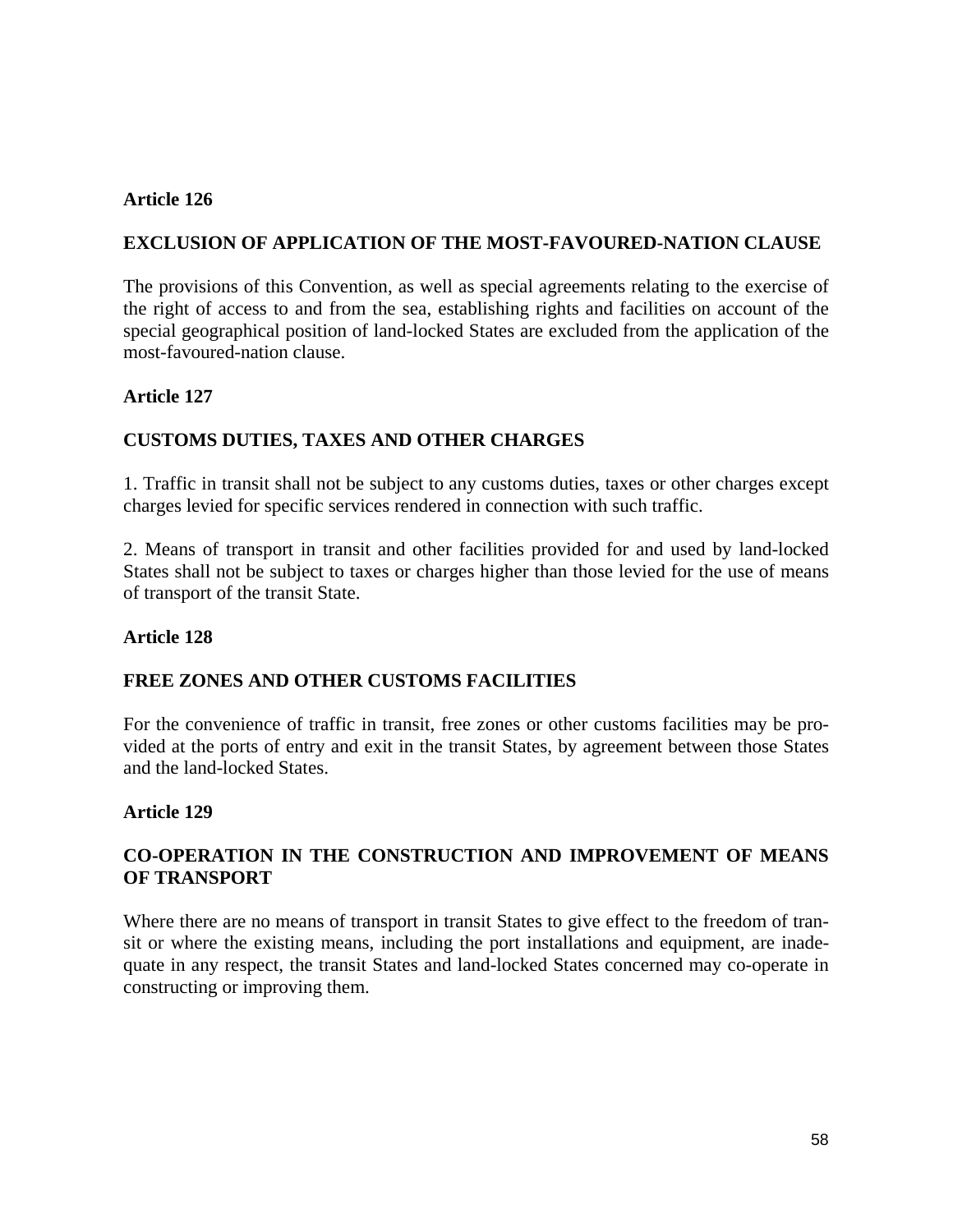# **MEASURES TO AVOID OR ELIMINATE DELAYS OR OTHER DIFFICULTIES OF A TECHNICAL NATURE IN TRAFFIC IN TRANSIT**

1. Transit States shall take all appropriate measures to avoid delays or other difficulties of a technical nature in traffic in transit.

2. Should such delays or difficulties occur, the competent authorities of the transit States and land-locked States concerned shall co-operate towards their expeditious elimination.

### **Article 131**

## **EQUAL TREATMENT IN MARITIME PORTS**

Ships flying the flag of land-locked States shall enjoy treatment equal to that accorded to other foreign ships in maritime ports.

#### **Article 132**

#### **GRANT OF GREATER TRANSIT FACILITIES**

This Convention does not entail in any way the withdrawal of transit facilities which are greater than those provided for in this Convention and which are agreed between States Parties to this Convention or granted by a State Party. This Convention also does not preclude such grant of greater facilities in the future.

### **PART XI**

### **THE AREA**

#### **SECTION 1. GENERAL PROVISIONS**

#### **Article 133**

#### **USE OF TERMS**

For the purposes of this Part:

(a) "resources" means all solid, liquid or gaseous mineral resources in situ in the Area at or beneath the sea-bed, including polymetallic nodules;

(b) resources, when recovered from the Area, are referred to as "minerals".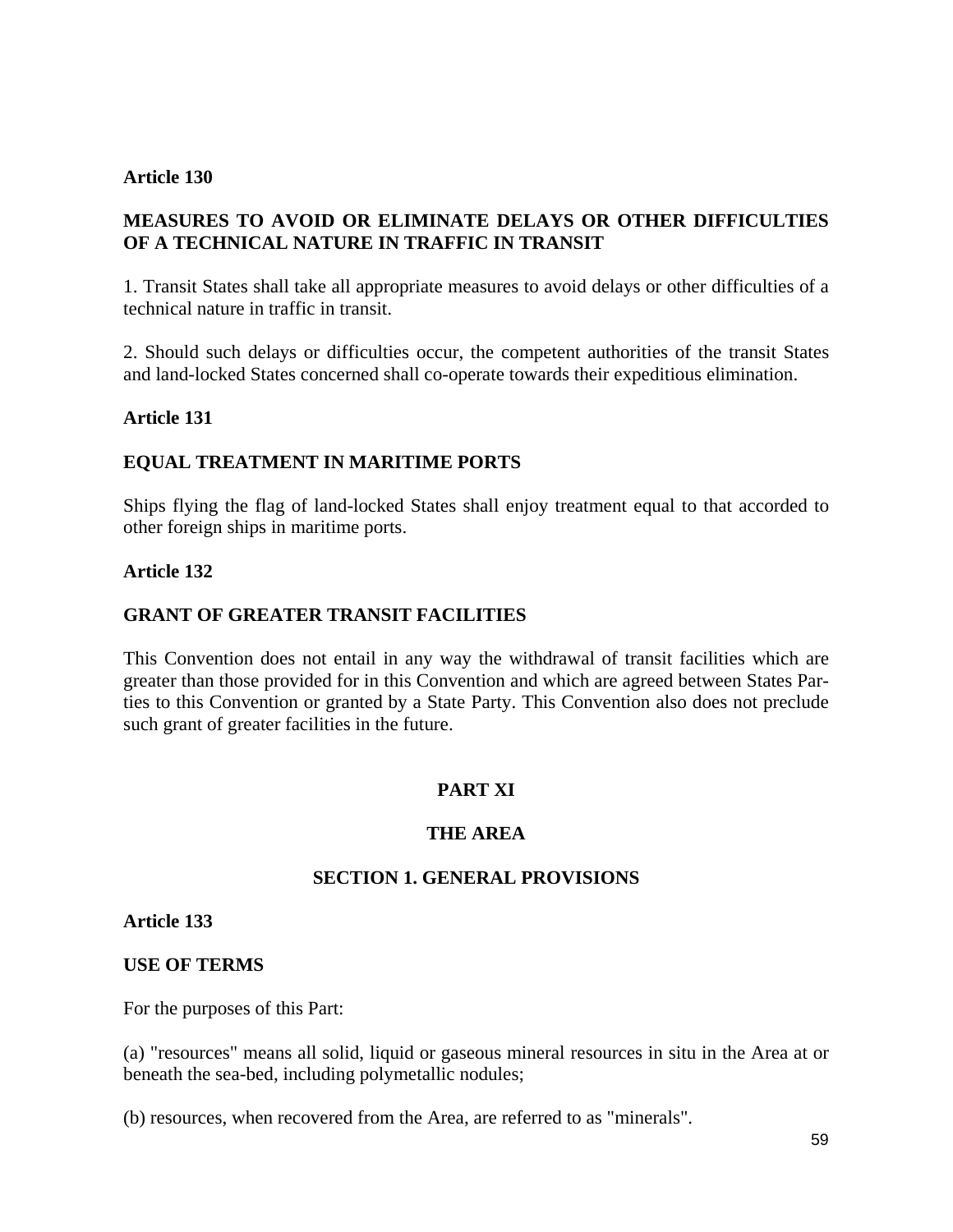# **SCOPE OF THIS PART**

1. This Part applies to the Area.

2. Activities in the Area shall be governed by the provisions of this Part.

3. The requirements concerning deposit of, and publicity to be given to, the charts or lists of geographical co-ordinates showing the limits referred to in article 1, paragraph 1 (1), are set forth in Part VI.

4. Nothing in this article affects the establishment of the outer limits of the continental shelf in accordance with Part VI or the validity of agreements relating to delimitation between States with opposite or adjacent coasts.

# **Article 135**

# **LEGAL STATUS OF THE SUPERJACENT WATERS AND AIR SPACE**

Neither this Part nor any rights granted or exercised pursuant there to shall affect the legal status of the waters superjacent to the Area or that of the air space above those waters.

# **SECTION 2. PRINCIPLES GOVERNING THE AREA**

### **Article 136**

# **COMMON HERITAGE OF MANKIND**

The Area and its resources are the common heritage of mankind.

### **Article 137**

# **LEGAL STATUS OF THE AREA AND ITS RESOURCES**

1. No State shall claim or exercise sovereignty or sovereign rights over any part of the Area or its resources, nor shall any State or natural or juridical person appropriate any part thereof. No such claim or exercise of sovereignty or sovereign rights nor such appropriation shall be recognized.

2. All rights in the resources of the Area are vested in mankind as a whole on whose behalf the Authority shall act. These resources are not subject to alienation. The minerals recov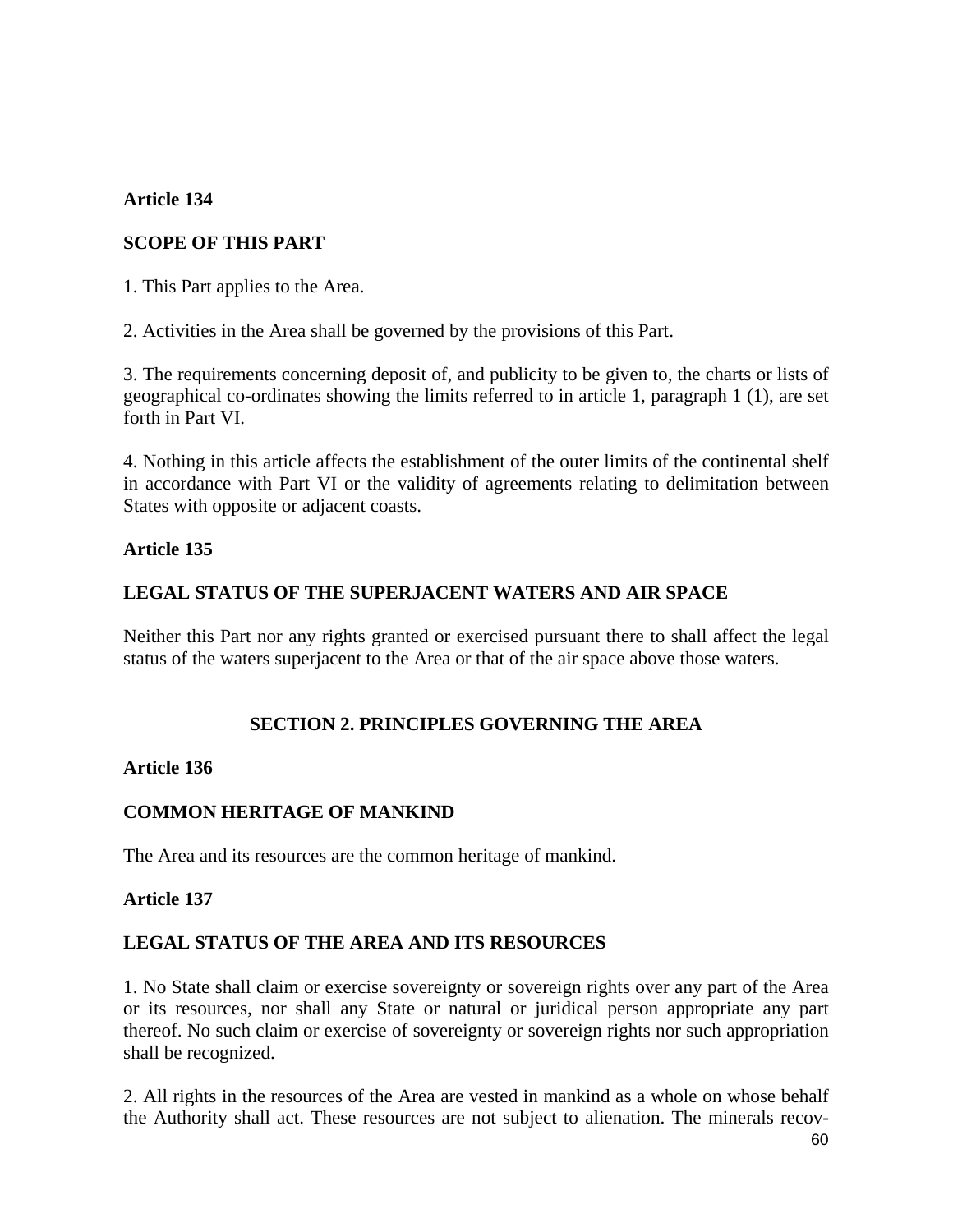ered from the Area, however, may only be alienated in accordance with this Part and the rules, regulations and procedures of the Authority.

3. No State or natural or juridical person shall claim, acquire or exercise rights with respect to the minerals recovered from the Area except in accordance with this Part. Otherwise, no such claim, acquisition or exercise of such rights shall be recognized.

## **Article 138**

## **GENERAL CONDUCT OF STATES IN RELATION TO THE AREA**

The general conduct of States in relation to the Area shall be in accordance with the provisions of this Part, the principles embodied in the Charter of the United Nations and other rules of international law in the interests of maintaining peace and security and promoting international co-operation and mutual understanding .

### **Article 139**

## **RESPONSIBILITY TO ENSURE COMPLIANCE AND LIABILITY FOR DAMAGE**

1. States Parties shall have the responsibility to ensure that activities in the Area, whether carried out by States Parties, or state enterprises or natural or juridical persons which possess the nationality of States Parties or are effectively controlled by them or their nationals, shall be carried out in conformity with this Part. The same responsibility applies to international organizations for activities in the Area carried out by such organizations.

2. Without prejudice to the rules of international law and Annex III, article 22, damage caused by the failure of a State Party or international organization to carry out its responsibilities under this Part shall entail liability, States Parties or international organizations acting together shall bear joint and several liability. A State Party shall not however be liable for damage caused by any failure to comply with this Part by a person whom it has sponsored under article 153, paragraph 2(b), if the State Party has taken all necessary and appropriate measures to secure effective compliance under article 153, paragraph 4, and Annex III, article 4, paragraph 4.

3. States Parties that are members of international organizations shall take appropriate measures to ensure the implementation of this article with respect to such organizations.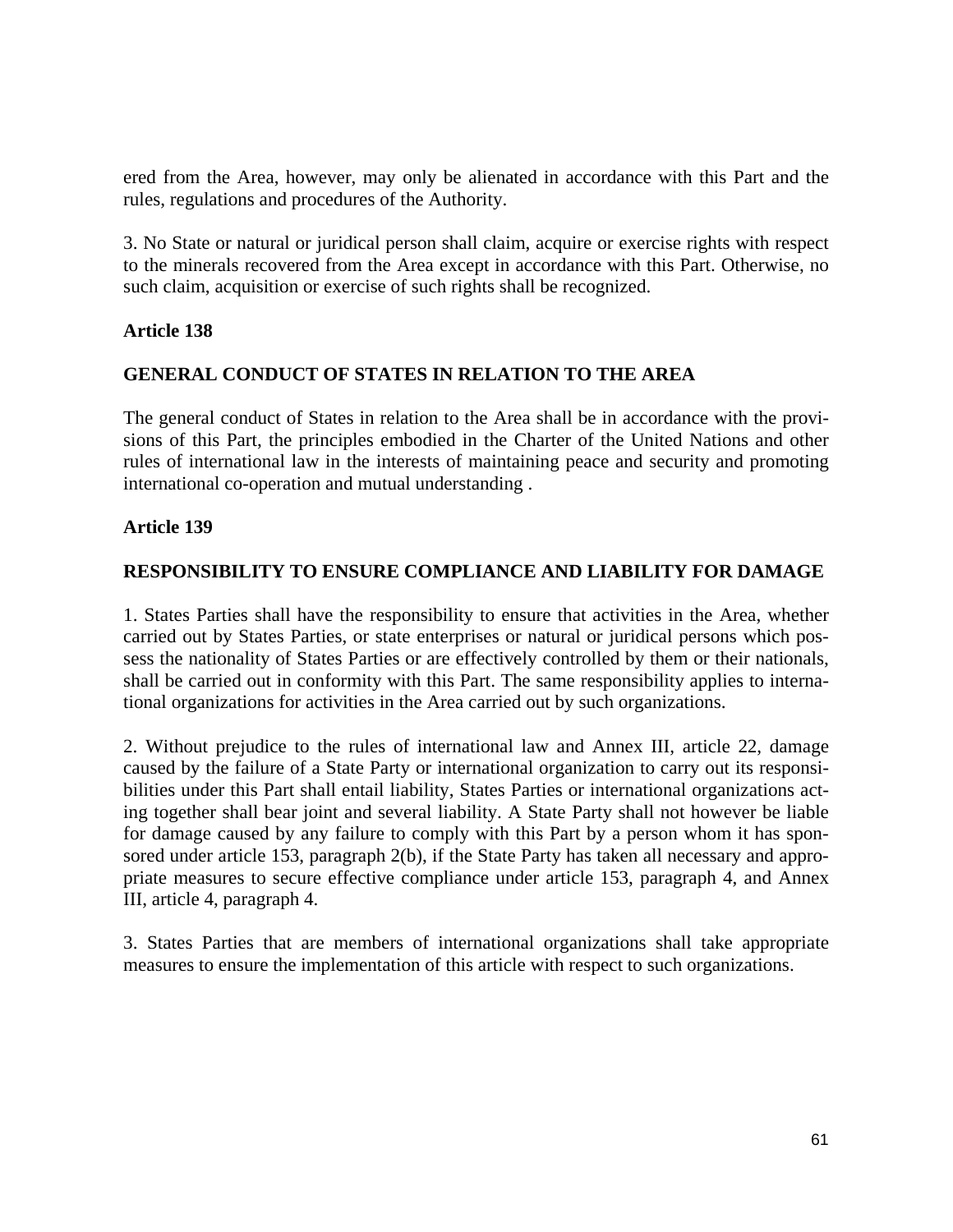## **BENEFIT OF MANKIND**

1. Activities in the Area shall, as specifically provided for in this Part, be carried out for the benefit of mankind as a whole, irrespective of the geographical location of States, whether coastal or land-locked, and taking into particular consideration the interests and needs of developing States and of peoples who have not attained full independence or other selfgoverning status recognized by the United Nations in accordance with General Assembly resolution 1514 (XV) and other relevant General Assembly resolutions.

2. The Authority shall provide for the equitable sharing of financial and other economic benefits derived from activities in the Area through any appropriate mechanism on a nondiscriminatory basis, in accordance with article 160, paragraph 2 (f) (i).

### **Article 141**

## **USE OF THE AREA EXCLUSIVELY FOR PEACEFUL PURPOSES**

The Area shall be open to use exclusively for peaceful purposes by all States, whether coastal or land-locked, without discrimination and without prejudice to the other provisions of this Part.

### **Article 142**

# **RIGHTS AND LEGITIMATE INTERESTS OF COASTAL STATES**

1. Activities in the Area, with respect to resource deposits in the Area which lie across limits of national jurisdiction, shall be conducted with due regard to the rights and legitimate interests of any coastal State across whose jurisdiction such deposits lie.

2. Consultations, including a system of prior notification, shall be maintained with the State concerned, with a view to avoiding infringement of such rights and interests. In cases where activities in the Area may result in the exploitation of resources lying within national jurisdiction, the prior consent of the coastal State concerned shall be required.

3. Neither this Part nor any rights granted or exercised pursuant there to shall affect the rights of coastal States to take such measures consistent with the relevant provisions of Part XII as may be necessary to prevent, mitigate or eliminate grave and imminent danger to their coastline, or related interests from pollution or threat thereof or from other hazardous occurrences resulting from or caused by any activities in the Area.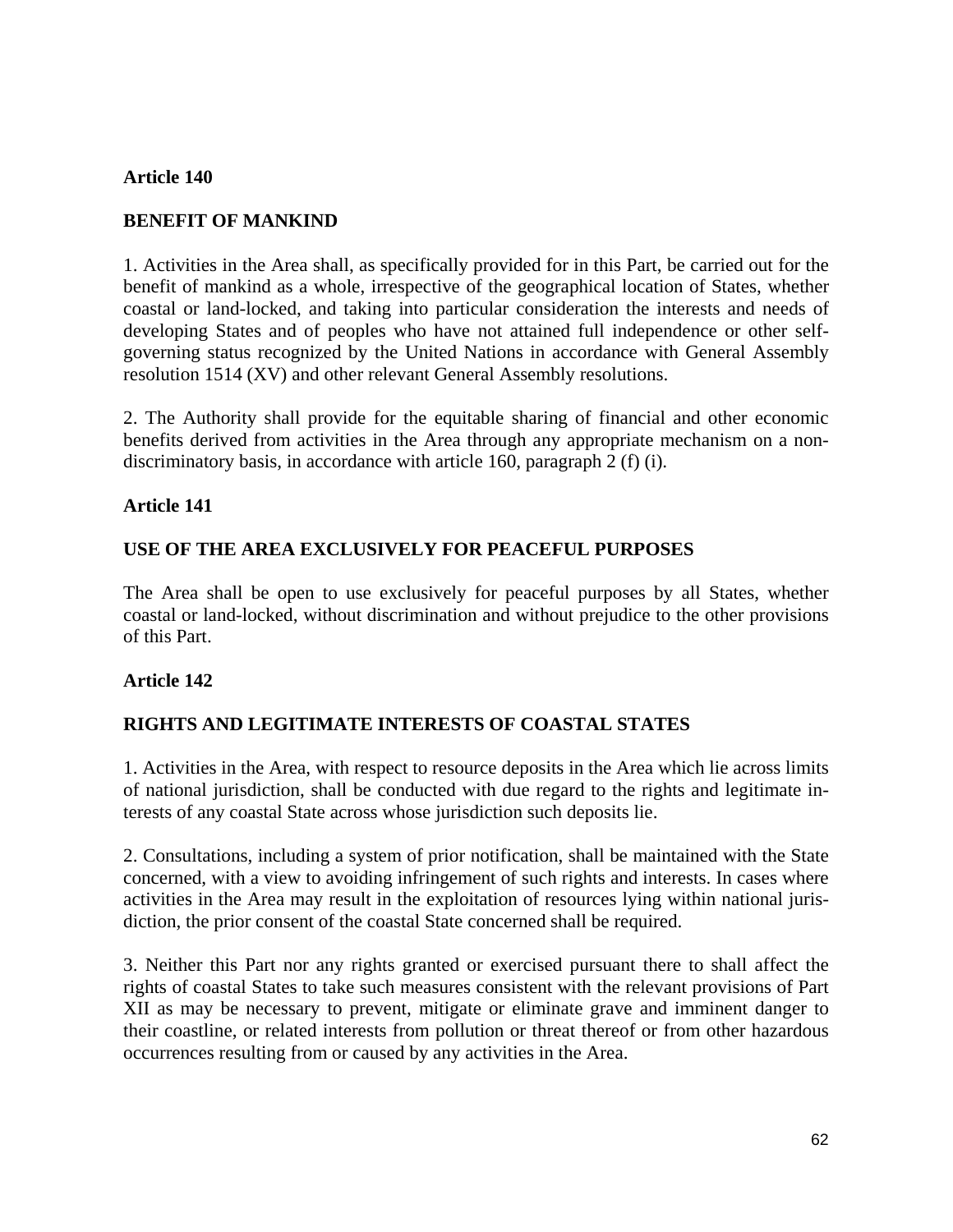## **MARINE SCIENTIFIC RESEARCH**

1. Marine scientific research in the Area shall be carried out exclusively for peaceful purposes and for the benefit of mankind as a whole in accordance with Part XIII.

2. The Authority may carry out marine scientific research concerning the Area and its resources, and may enter into contracts for that purpose. The Authority shall promote and encourage the conduct of marine scientific research in the Area, and shall co-ordinate and disseminate the results of such research and analysis when available.

3. States Parties may carry out marine scientific research in the Area. States Parties shall promote international co-operation in marine scientific research in the Area by:

(a) participating in international programmes and encouraging co-operation in marine scientific research by personnel of different countries and of the Authority;

(b) ensuring that programmes are developed through the Authority or other international organizations as appropriate for the benefit of developing States and technologically less developed States with a view to:

(i) strengthening their research capabilities;

(ii) training their personnel and the personnel of the Authority in the techniques and applications of research;

(iii) fostering the employment of their qualified personnel in research in the Area;

(c) effectively disseminating the results of research and analysis when available, through the Authority or other international channels when appropriate.

### **Article 144**

### **TRANSFER OF TECHNOLOGY**

1. The Authority shall take measures in accordance with this Convention:

(a) to acquire technology and scientific knowledge relating to activities in the Area; and (b) to promote and encourage the transfer to developing States of such technology and scientific knowledge so that all States Parties benefit therefrom.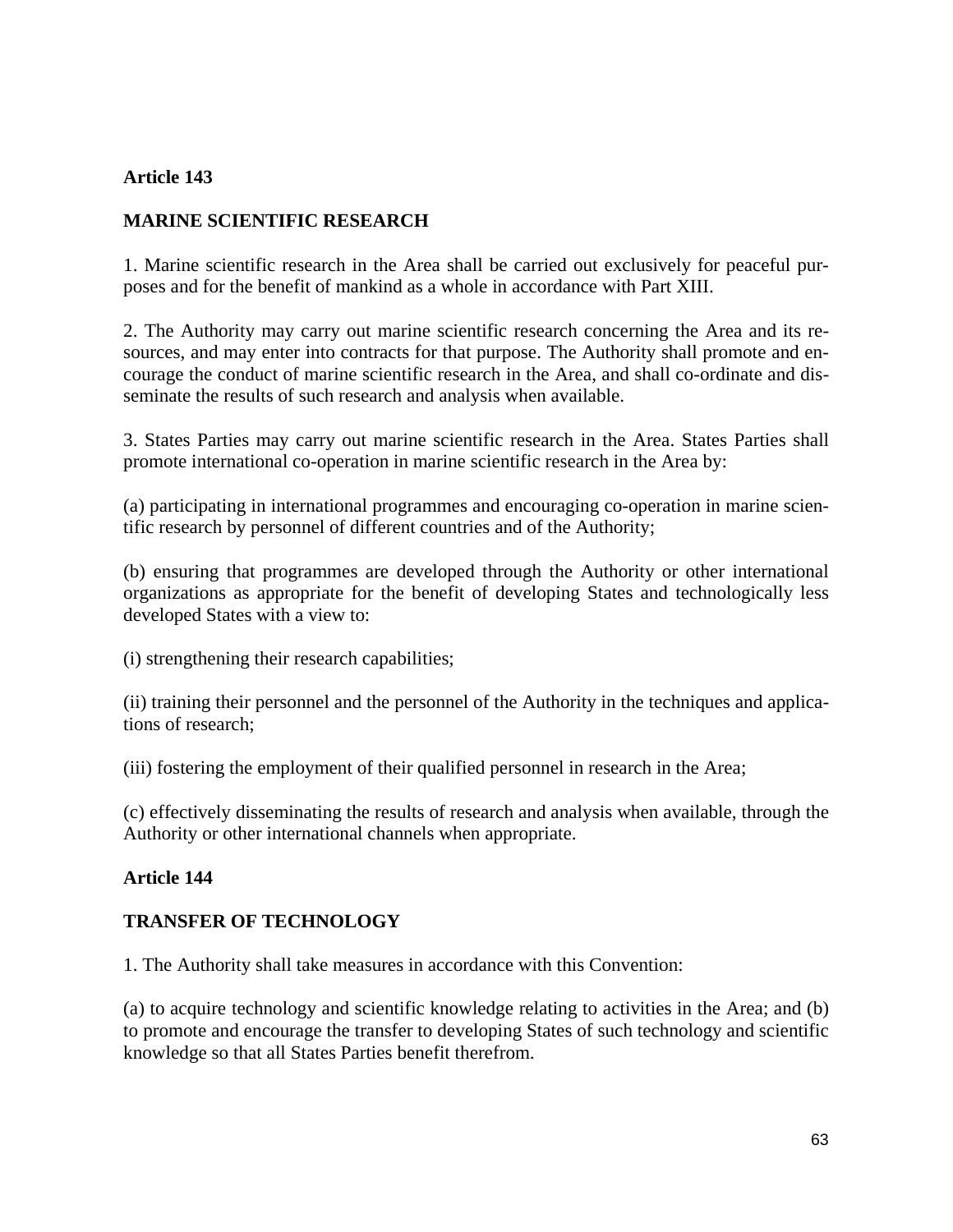2. To this end the Authority and States Parties shall cooperate in promoting the transfer of technology and scientific knowledge relating to activities in the Area so that the Enterprise and all States Parties may benefit therefrom. In particular they shall initiate and promote:

(a) programmes for the transfer of technology to the Enterprise and to developing States with regard to activities in the Area, including, inter alia, facilitating the access of the Enterprise and of developing States to the relevant technology, under fair and reasonable terms and conditions;

(b) measures directed towards the advancement of the technology of the Enterprise and the domestic technology of developing States, particularly by providing opportunities to personnel from the Enterprise and from developing States for training in marine science and technology and for their full participation in activities in the Area.

# **Article 145**

# **PROTECTION OF THE MARINE ENVIRONMENT**

Necessary measures shall be taken in accordance with this Convention with respect to activities in the Area to ensure effective protection for the marine environment from harmful effects which may arise from such activities. To this end the Authority shall adopt appropriate rules, regulations and procedures for inter alia:

(a) the prevention, reduction and control of pollution and other hazards to the marine environment, including the coastline, and of interference with the ecological balance of the marine environment, particular attention being paid to the need for protection from harmful effects of such activities as drilling, dredging, excavation, disposal of waste, construction and operation or maintenance of installations, pipelines and other devices related to such activities;

(b) the protection and conservation of the natural resources of the Area and the prevention of damage to the flora and fauna of the marine environment.

# **Article 146**

# **PROTECTION OF HUMAN LIFE**

With respect to activities in the Area, necessary measures shall be taken to ensure effective protection of human life. To this end the Authority shall adopt appropriate rules, regulations and procedures to supplement existing international law as embodied in relevant treaties.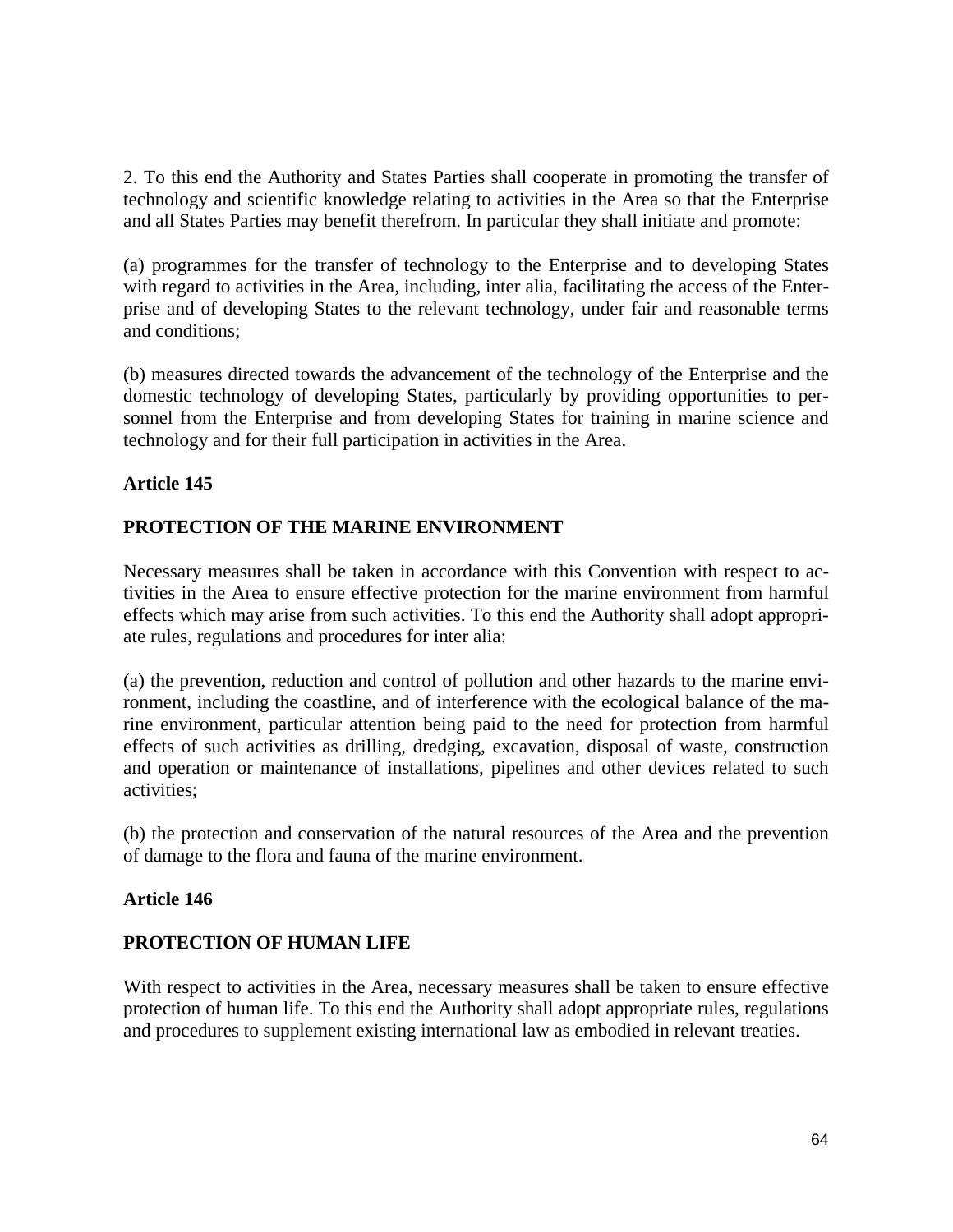# **ACCOMMODATION OF ACTIVITIES IN THE AREA AND IN THE MARINE ENVIRONMENT**

1. Activities in the Area shall be carried out with reasonable regard for other activities in the marine environment.

2. Installations used for carrying out activities in the Area shall be subject to the following conditions:

(a) such installations shall be erected, emplaced and removed solely in accordance with this Part and subject to the rules, regulations and procedures of the Authority. Due notice must be given of the erection, emplacement and removal of such installations, and permanent means for giving warning of their presence must be maintained;

(b) such installations may not be established where interference may be caused to the use of recognized sea lanes essential to international navigation or in areas of intense fishing activity;

(c) safety zones shall be established around such installations with appropriate markings to ensure the safety of both navigation and the installations. The configuration and location of such safety zones shall not be such as to form a belt impeding the lawful access of shipping to particular maritime zones or navigation along international sea lanes;

(d) such installations shall be used exclusively for peaceful purposes;

(e) such installations do not possess the status of islands. They have no territorial sea of their own, and their presence does not affect the delimitation of the territorial sea, the exclusive economic zone or the continental shelf.

3. Other activities in the marine environment shall be conducted with reasonable regard for activities in the Area.

# **Article 148**

# **PARTICIPATION OF DEVELOPING STATES IN ACTIVITIES IN THE AREA**

The effective participation of developing States in activities in the Area shall be promoted as specifically provided for in this Part, having due regard to their special interests and needs, and in particular to the special need of the landlocked and geographically disadvantaged among them to overcome obstacles arising from their disadvantaged location, including remoteness from the Area and difficulty of access to and from it.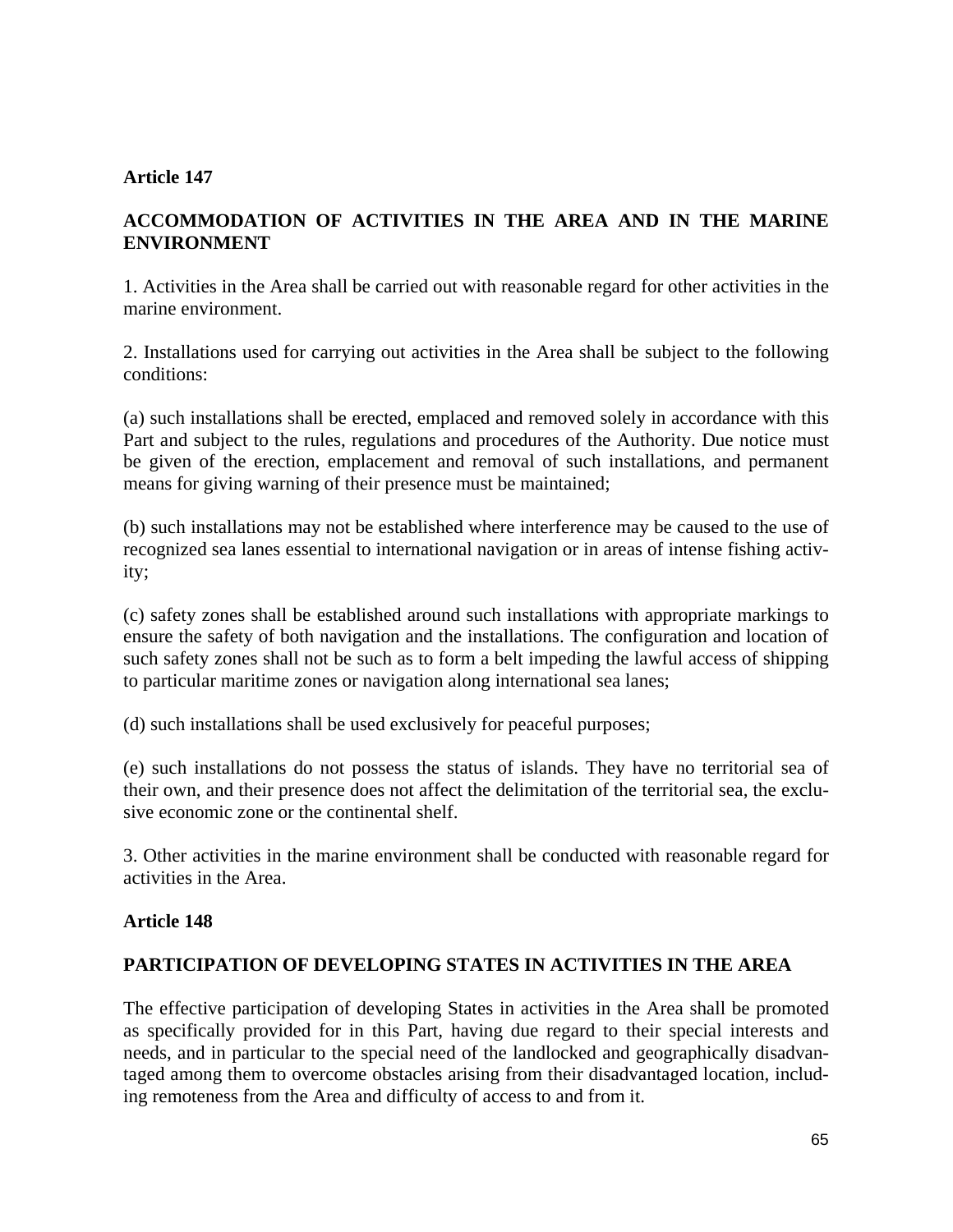# **ARCHAEOLOGICAL AND HISTORICAL OBJECTS**

All objects of an archaeological and historical nature found in the Area shall be preserved or disposed of for the benefit of mankind as a whole, particular regard being paid to the preferential rights of the State or country of origin, or the State of cultural origin, or the State of historical and archaeological origin.

## **SECTION 3. DEVELOPMENT OF RESOURCES OF THE AREA**

### **Article 150**

# **POLICIES RELATING TO ACTIVITIES IN THE AREA**

Activities in the Area shall, as specifically provided for in this Part, be carried out in such a manner as to foster healthy development of the world economy and balanced growth of international trade, and to promote international cooperation for the over-all development of all countries, especially developing States, and with a view to ensuring:

(a) the development of the resources of the Area;

(b) orderly, safe and rational management of the resources of the Area, including the efficient conduct of activities in the Area and, in accordance with sound principles of conservation, the avoidance of unnecessary waste;

(c) the expansion of opportunities for participation in such activities consistent in particular with articles 144 and 148;

(d) participation in revenues by the Authority and the transfer of technology to the Enterprise and developing States as provided for in this Convention;

(e) increased availability of the minerals derived from the Area as needed in conjunction with minerals derived from other sources, to ensure supplies to consumers of such minerals;

(f) the promotion of just and stable prices remunerative to producers and fair to consumers for minerals derived both from the Area and from other sources, and the promotion of longterm equilibrium between supply and demand;

(g) the enhancement of opportunities for all States Parties, irrespective of their social and economic systems or geographical location, to participate in the development of the resources of the Area and the prevention of monopolization of activities in the Area;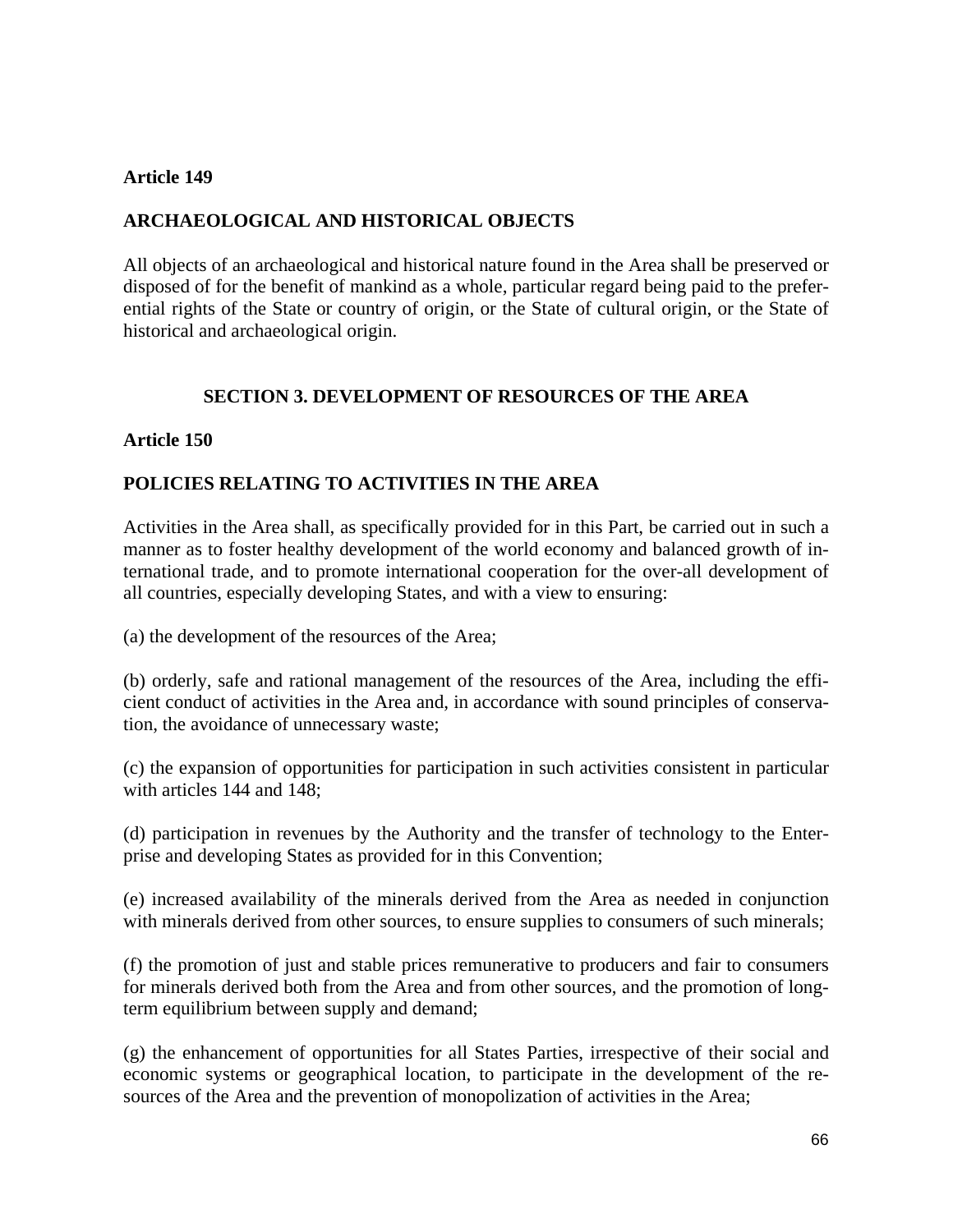(h) the protection of developing countries from adverse effects on their economies or on their export earnings resulting from a reduction in the price of an affected mineral, or in the volume of exports of that mineral, to the extent that such reduction is caused by activities in the Area, as provided in article 151;

(i) the development of the common heritage for the benefit of mankind as a whole; and

(j) conditions of access to markets for the imports of minerals produced from the resources of the Area and for imports of commodities produced from such minerals shall not be more favourable than the most favourable applied to imports from other sources.

# **Article 151**

# **PRODUCTION POLICIES**

1. (a) Without prejudice to the objectives set forth in article 150 and for the purpose of implementing subparagraph (h) of that article, the Authority, acting through existing forums or such new arrangements or agreements as may be appropriate, in which all interested parties, including both producers and consumers, participate, shall take measures necessary to promote the growth, efficiency and stability of markets for those commodities produced from the minerals derived from the Area, at prices remunerative to producers and fair to consumers. All States Parties shall co-operate to this end.

(b) The Authority shall have the right to participate in any commodity conference dealing with those commodities and in which all interested parties including both producers and consumers participate. The Authority shall have the right to become a party to any arrangement or agreement resulting from such conferences. Participation of the Authority in any organs established under those arrangements or agreements shall be in respect of production in the Area and in accordance with the relevant rules of those organs.

(c) The Authority shall carry out its obligations under the arrangements or agreements referred to in this paragraph in a manner which assures a uniform and non-discriminatory implementation in respect of all production in the Area of the minerals concerned. In doing so, the Authority shall act in a manner consistent with the terms of existing contracts and approved plans of work of the Enterprise.

2. (a) During the interim period specified in paragraph 3, commercial production shall not be undertaken pursuant to an approved plan of work until the operator has applied for and has been issued a production authorization by the Authority. Such production authorizations may not be applied for or issued more than five years prior to the planned commencement of commercial production under the plan of work unless, having regard to the nature and timing of project development, the rules, regulations and procedures of the Authority prescribe another period.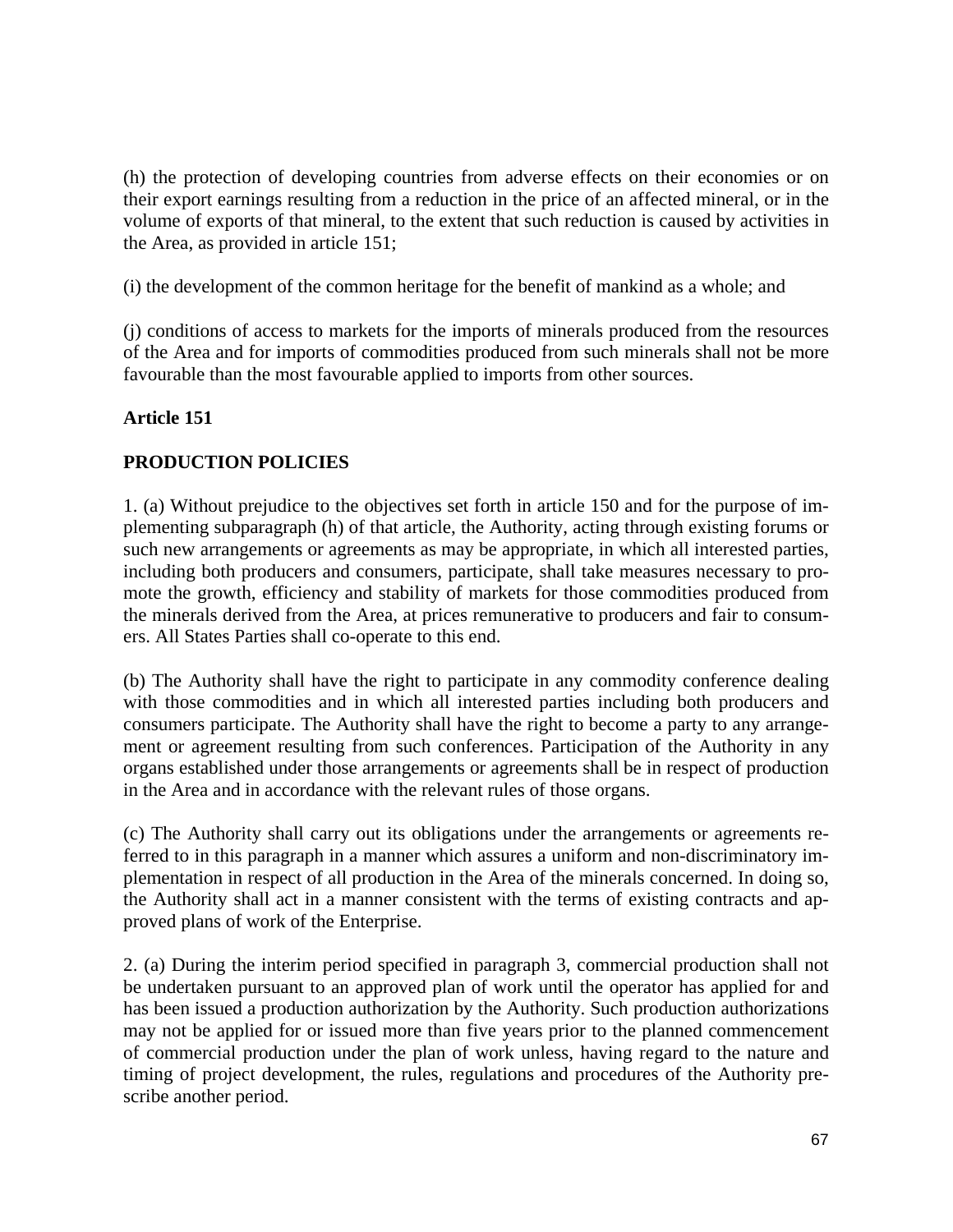(b) In the application for the production authorization, the operator shall specify the annual quantity of nickel expected to be recovered under the approved plan of work. The application shall include a schedule of expenditures to be made by the operator after he has received the authorization which are reasonably calculated to allow him to begin commercial production on the date planned.

(c) For the purposes of subparagraphs (a) and (b), the Authority shall establish appropriate performance requirements in accordance with Annex III, article 17.

(d) The Authority shall issue a production authorization for the level of production applied for unless the sum of that level and the levels already authorized exceeds the nickel production ceiling, as calculated pursuant to paragraph 4 in the year of issuance of the authorization, during any year of planned production falling within the interim period. (e) When issued, the production authorization and approved application shall become a part of the approved plan of work.

(f) If the operator's application for a production authorization is denied pursuant to subparagraph (d), the operator may apply again to the Authority at any time.

3. The interim period shall begin five years prior to 1 January of the year in which the earliest commercial production is planned to commence under an approved plan of work. If the earliest commercial production is delayed beyond the year originally planned, the beginning of the interim period and the production ceiling originally calculated shall be adjusted accordingly. The interim period shall last 25 years or until the end of the Review Conference referred to in article 155 or until the day when such new arrangements or agreements as are referred to in paragraph 1 enter into force, whichever is earliest. The Authority shall resume the power provided in this article for the remainder of the interim period if the said arrangements or agreements should lapse or become ineffective for any reason whatsoever.

4. (a) The production ceiling for any year of the interim period shall be the sum of:

(i) the difference between the trend line values for nickel consumption as calculated pursuant to subparagraph (b), for the year immediately prior to the year of the earliest commercial production and the year immediately prior to the commencement of the interim period; and

(ii) sixty per cent of the difference between the trend line values for nickel consumption, as calculated pursuant to subparagraph (b), for the year for which the production authorization is being applied for and the year immediately prior to the year of the earliest commercial production.

(b) For the purposes of subparagraph (a):

(i) trend line values used for computing the nickel production ceiling shall be those annual nickel consumption values on a trend line computed during the year in which a production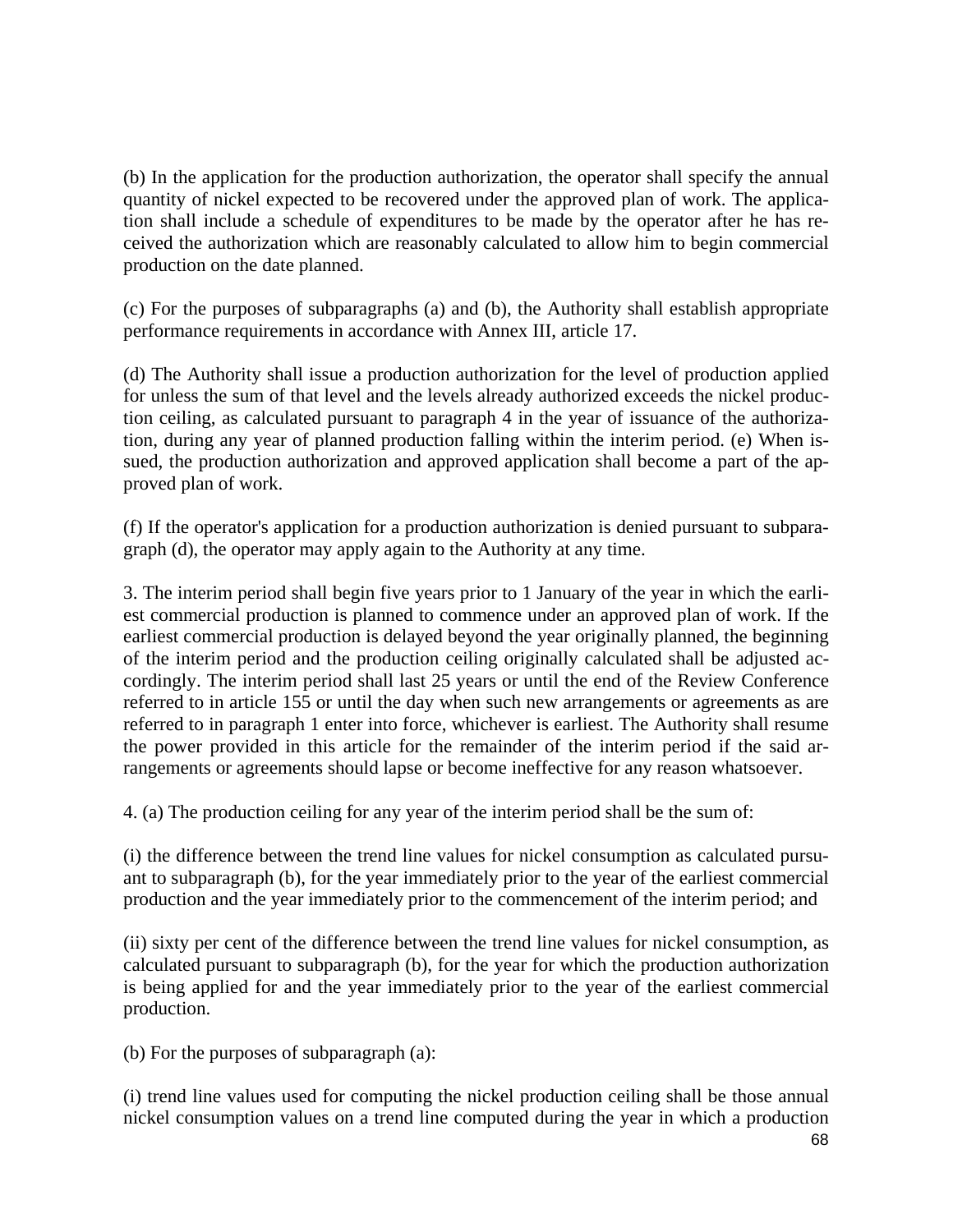authorization is issued. The trend line shall be derived from a linear regression of the logarithms of actual nickel consumption for the most recent 15-year period for which such data are available, time being the independent variable. This trend line shall be referred to as the original trend line;

(ii) if the annual rate of increase of the original trend line is less than 3 per cent, then the trend line used to determine the quantities referred to in subparagraph (a) shall instead be one passing through the original trend line at the value for the first year of the relevant 15 year period, and increasing at 3 per cent annually; provided however that the production ceiling established for any year of the interim period may not in any case exceed the difference between the original trend line value for that year and the original trend line value for the year immediately prior to the commencement of the interim period.

5. The Authority shall reserve to the Enterprise for its initial production a quantity of 38,000 metric tonnes of nickel from the available production ceiling calculated pursuant to paragraph 4.

6. (a) An operator may in any year produce less than or up to 8 per cent more than the level of annual production of minerals from polymetallic nodules specified in his production authorization, provided that the over-all amount of production shall not exceed that specified in the authorization. Any excess over 8 per cent and up to 20 per cent in any year, or any excess in the first and subsequent years following two consecutive years in which excesses occur, shall be negotiated with the Authority, which may require the operator to obtain a supplementary production authorization to cover additional production.

(b) Applications for such supplementary production authorizations shall be considered by the Authority only after all pending applications by operators who have not yet received production authorizations have been acted upon and due account has been taken of other likely applicants. The Authority shall be guided by the principle of not exceeding the total production allowed under the production ceiling in any year of the interim period. It shall not authorize the production under any plan of work of a quantity in excess of 46,500 metric tonnes of nickel per year.

7. The levels of production of other metals such as copper, cobalt and manganese extracted from the polymetallic nodules that are recovered pursuant to a production authorization should not be higher than those which would have been produced had the operator produced the maximum level of nickel from those nodules pursuant to this article. The Authority shall establish rules, regulations and procedures pursuant to Annex III, article 17, to implement this paragraph.

8. Rights and obligations relating to unfair economic practices under relevant multilateral trade agreements shall apply to the exploration for and exploitation of minerals from the Area. In the settlement of disputes arising under this provision, States Parties which are Par-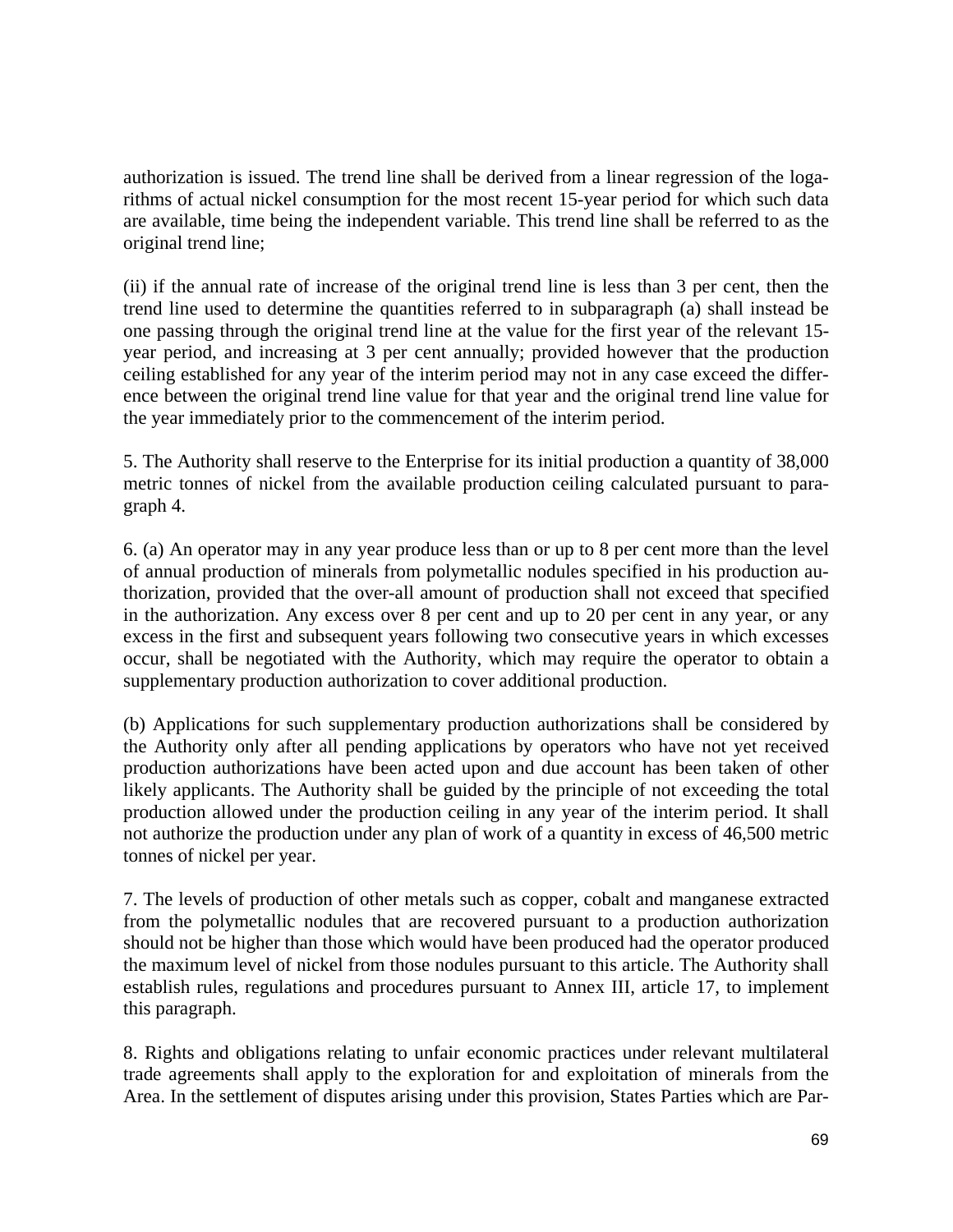ties to such multilateral trade agreements shall have recourse to the dispute settlement procedures of such agreements.

9. The Authority shall have the power to limit the level of production of minerals from the Area, other than minerals from polymetallic nodules, under such conditions and applying such methods as may be appropriate by adopting regulations in accordance with article 161, paragraph 8.

10. Upon the recommendation of the Council on the basis of advice from the Economic Planning Commission, the Assembly shall establish a system of compensation or take other measures of economic adjustment assistance including co-operation with specialized agencies and other international organizations to assist developing countries which suffer serious adverse effects on their export earnings or economies resulting from a reduction in the price of an affected mineral or in the volume of exports of that mineral, to the extent that such reduction is caused by activities in the Area. The Authority on request shall initiate studies on the problems out house States which are likely to be most seriously affected with a view to minimizing their difficulties and assisting them in their economic adjustment.

# **Article 152**

# **EXERCISE OF POWERS AND FUNCTIONS BY THE AUTHORITY**

1. The Authority shall avoid discrimination in the exercise of its powers and functions, including the granting of opportunities for activities in the Area.

2. Nevertheless, special consideration for developing States, including particular consideration for the land-locked and geographically disadvantaged among them, specifically provided for in this Part shall be permitted.

# **Article 153**

# **SYSTEM OF EXPLORATION AND EXPLOITATION**

1. Activities in the Area shall be organized, carried out and controlled by the Authority on behalf of mankind as a whole in accordance with this article as well as other relevant provisions of this Part and the relevant Annexes, and the rules, regulations and procedures of the Authority.

2. Activities in the Area shall be carried out as prescribed in paragraph

3:

(a) by the Enterprise, and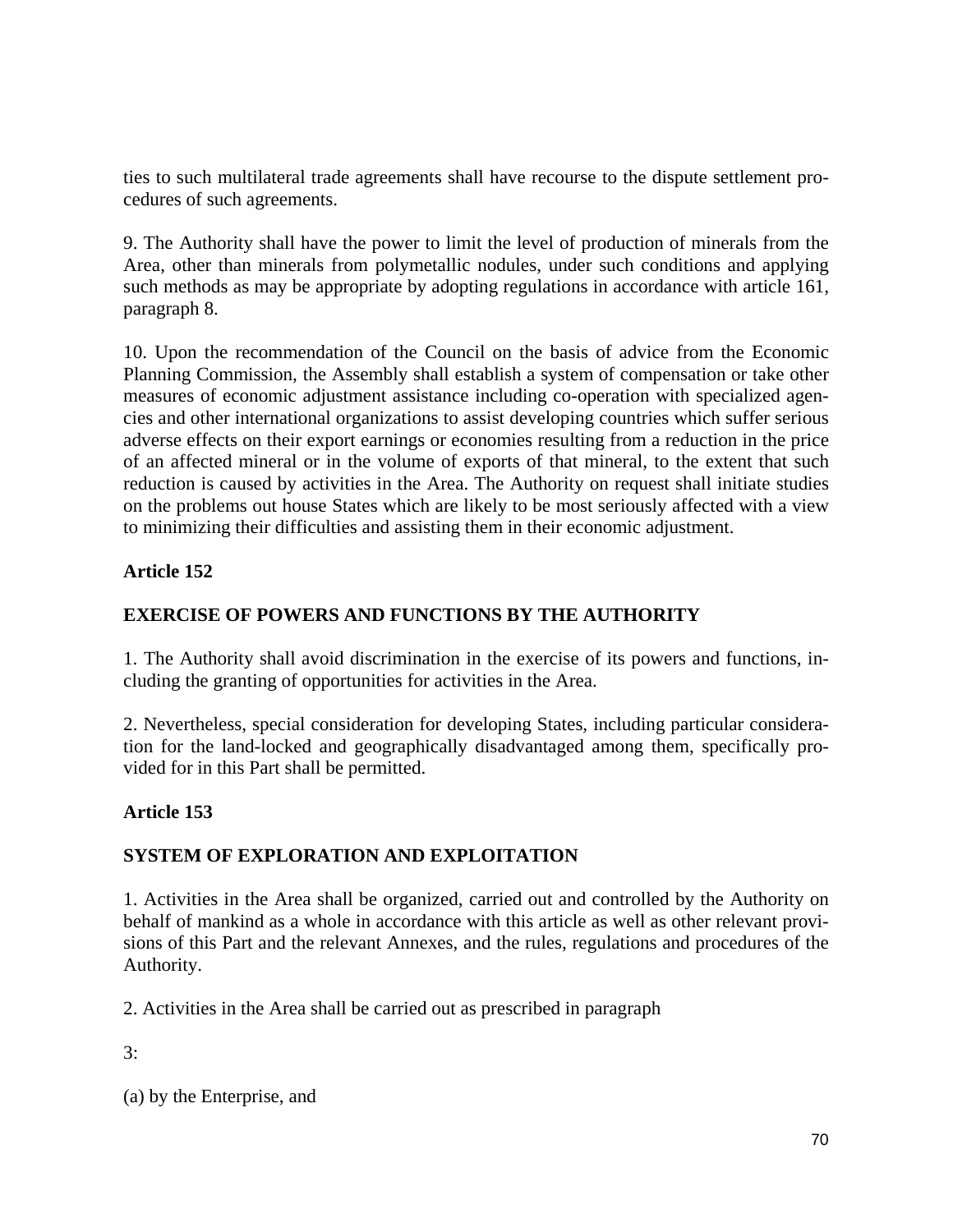(b) in association with the Authority by States Parties, or state enterprises or natural or juridical persons which possess the nationality of States Parties or are effectively controlled by them or their nationals, when sponsored by such States, or any group of the foregoing which meets the requirements provided in this Part and in Annex III.

3. Activities in the Area shall be carried out in accordance with a formal written plan of work drawn up in accordance with Annex III and approved by the Council after review by the Legal and Technical Commission. In the cast off activities in the Area carried out as authorized by the Authority by the entities specified in paragraph 2(b), the plan of work shall, in accordance with Annex III, article 3, be in the form of a contract. Such contracts may provide for joint arrangements in accordance with Annex III, article 11.

4. The Authority shall exercise such control over activities in the Area as is necessary for the purpose of securing compliance with the relevant provisions of this Part and the Annexes relating thereto, and the rules, regulations and procedures of the Authority, and the plans of work approved in accordance with paragraph 3. States Parties shall assist the Authority by taking all measures necessary to ensure such compliance in accordance with article 139.

5. The Authority shall have the right to take at any time any measures provided for under this Part to ensure compliance with its provisions and the exercise of the functions of control and regulation assigned to it there under or under any contract. The Authority shall have the right to inspect all installations in the Area used in connection with activities in the Area.

6. A contract under paragraph 3 shall provide for security of tenure. Accordingly, the contract shall not be revised, suspended or terminated except in accordance with Annex III, articles 18 and 19.

# **Article 154**

# **PERIODIC REVIEW**

Every five years from the entry into force of this Convention, the Assembly shall undertake a general and systematic review of the manner in which the international regime of the Area established in this Convention has operated in practice. In the light of this review the Assembly may take, or recommend that other organs take, measures in accordance with the provisions and procedures of this Part and the Annexes relating there to which will lead to the improvement of the operation of the regime.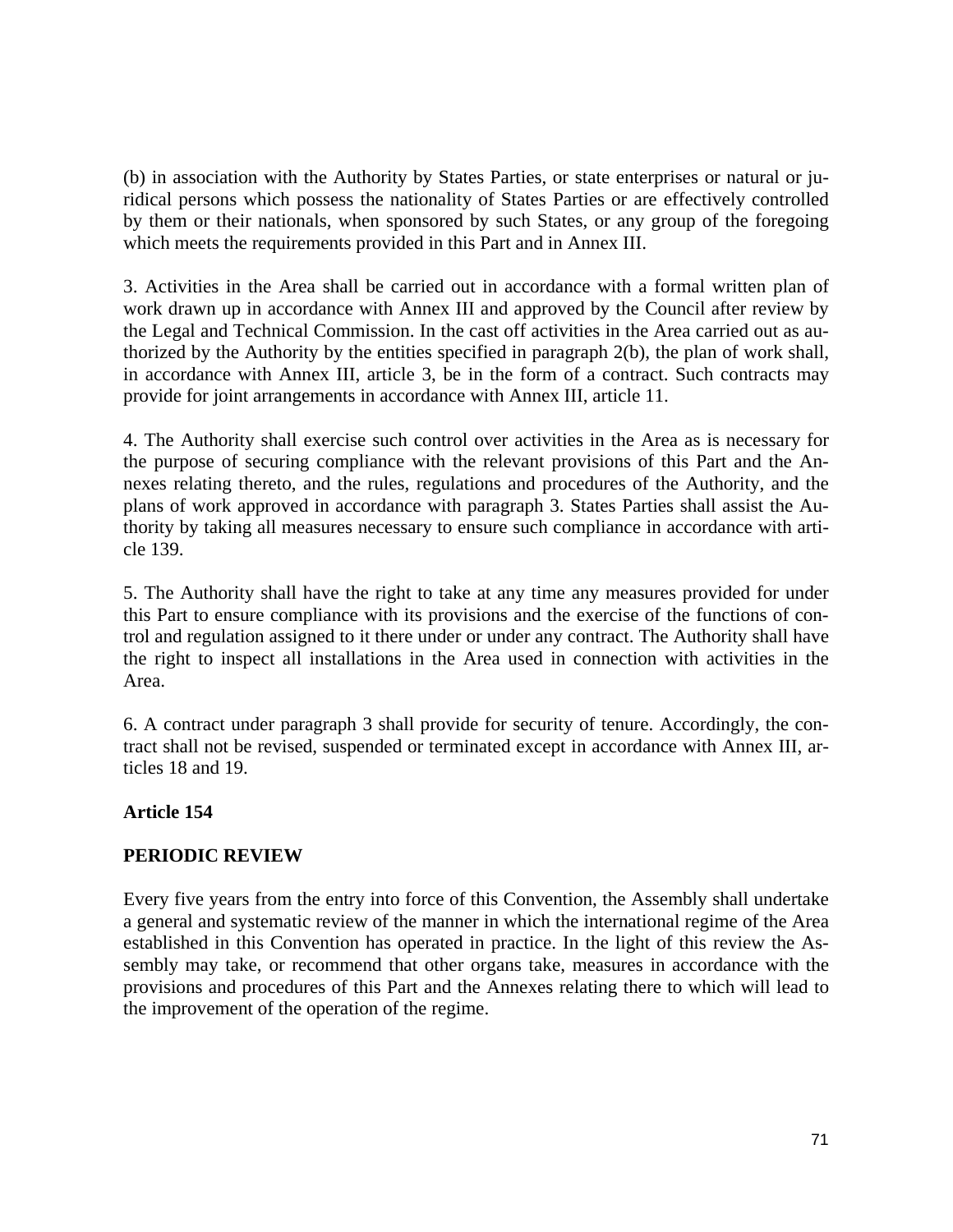## **THE REVIEW CONFERENCE**

1. Fifteen years from 1 January of the year in which the earliest commercial production commences under an approved plan of work, the Assembly shall convene a conference for the review of those provisions of this Part and the relevant Annexes which govern the system of exploration and exploitation of the resources of the Area. The Review Conference shall consider in detail, in the light of the experience acquired during that period:

(a) whether the provisions of this Part which govern the system of exploration and exploitation of the resources of the Area have achieved their aims in all respects, including whether they have benefited mankind as a whole;

(b) whether, during the 15-year period, reserved areas have been exploited in an effective and balanced manner in comparison with non-reserved areas;

(c) whether the development and use of the Area and its resources have been undertaken in such a manner as to foster healthy development of the world economy and balanced growth of international trade;

(d) whether monopolization of activities in the Area has been prevented;

(e) whether the policies set forth in articles 150 and 151 have been fulfilled; and

(f) whether the system has resulted in the equitable sharing of benefits derived from activities in the Area, taking into particular consideration the interests and needs of the developing States.

2. The Review Conference shall ensure the maintenance of the principle of the common heritage of mankind, the international regime designed to ensure equitable exploitation of the resources of the Area for the benefit of all countries, especially the developing States, and an Authority to organize, conduct and control activities in the Area. It shall also ensure the maintenance of the principles laid down in this Part with regard to the exclusion of claims or exercise of sovereignty over any part of the Area, the rights of States and their general conduct in relation to the Area, and their participation in activities in the Area in conformity with this Convention, the prevention of monopolization of activities in the Area, the use of the Area exclusively for peaceful purposes, economic aspects of activities in the Area, marine scientific research, transfer of technology, protection of the marine environment, protection of human life, rights of coastal States, the legal status of the waters superjacent to the Area and that of the air space above those waters and accommodation between activities in the Area and other activities in the marine environment.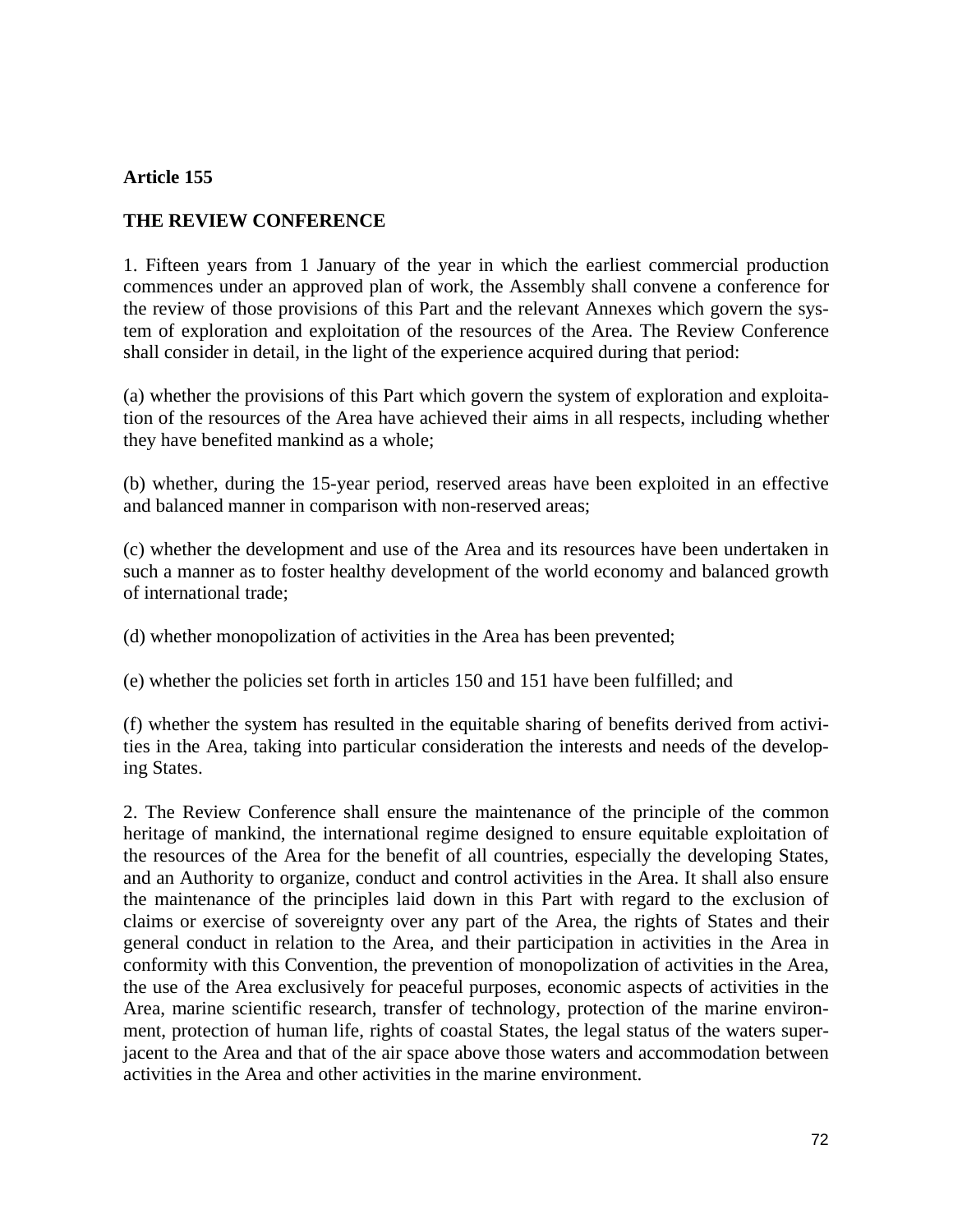3. The decision-making procedure applicable at the Review Conference shall be the same as that applicable at the Third United Nations Conference on the Law of the Sea. The Conference shall make every effort to reach agreement on any amendments by way of consensus and there should be no voting on such matters until all efforts at achieving consensus have been exhausted.

4. If, five years after its commencement, the Review Conference has not reached agreement on the system of exploration and exploitation of the resources of the Area, it may decide during the ensuing 12 months, by a three-fourths majority of the States Parties, to adopt and submit to the States Parties for ratification or accession such amendments changing or modifying the system as it determines necessary and appropriate. Such amendments shall enter into force for all States Parties 12 months after the deposit of instruments of ratification or accession by three fourths of the States Parties.

5. Amendments adopted by the Review Conference pursuant to this article shall not affect rights acquired under existing contracts.

## **SECTION 4. THE AUTHORITY**

## **SUBSECTION A. GENERAL PROVISIONS**

## **Article 156**

## **ESTABLISHMENT OF THE AUTHORITY**

1. There is hereby established the International Sea-Bed Authority, which shall function in accordance with this Part.

2. All States Parties are ipso facto members of the Authority.

3. Observers at the Third United Nations Conference on the Law of the Sea who have signed the Final Act and who are not referred to in article 305, paragraph 1 (c), (d), (e) or (f), shall have the right to participate in the Authority as observers, in accordance with its rules, regulations and procedures.

4. The seat of the Authority shall be in Jamaica.

5. The Authority may establish such regional centres or offices as it deems necessary for the exercise of its functions.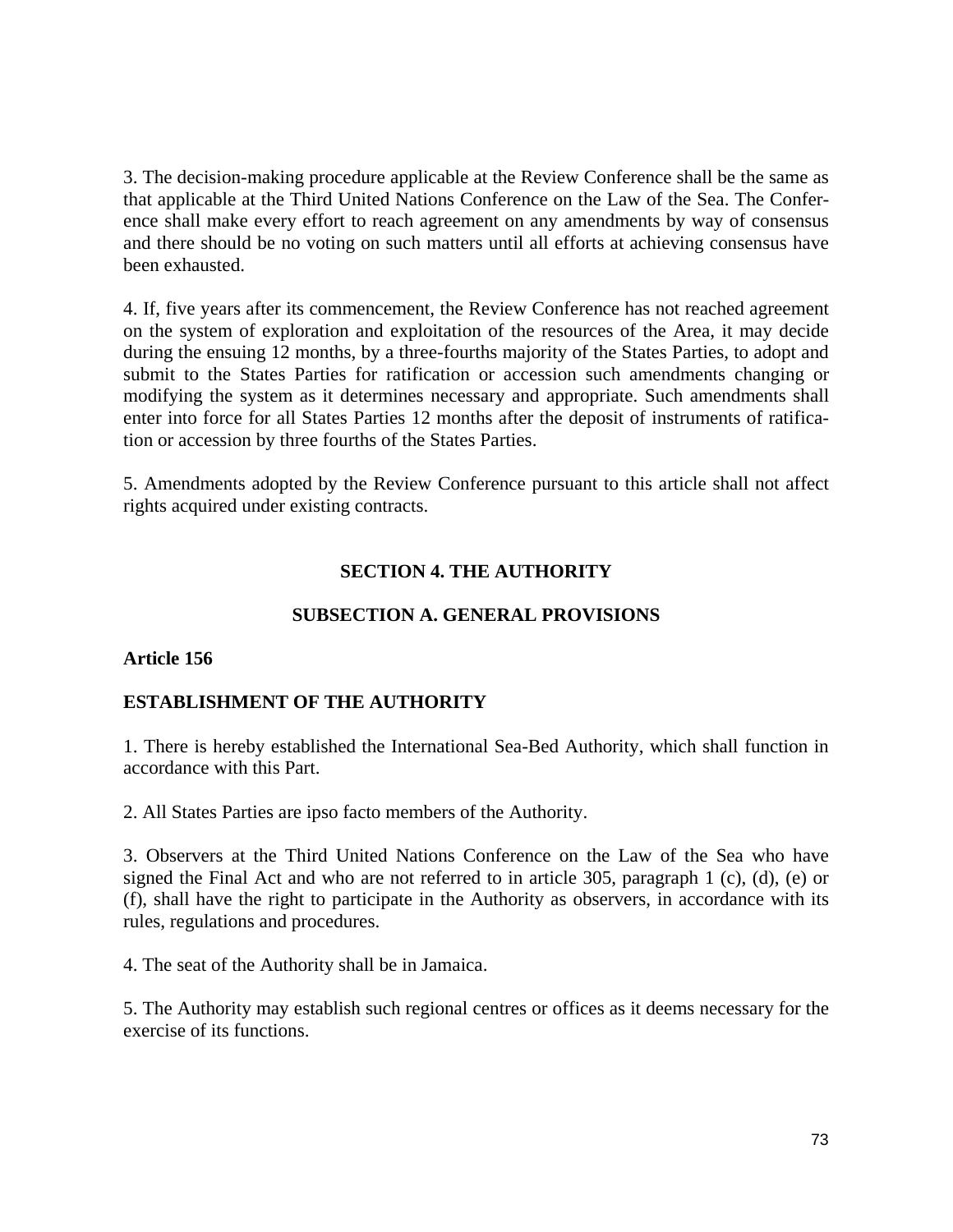## **Article 157**

## **NATURE AND FUNDAMENTAL PRINCIPLES OF THE AUTHORITY**

1. The Authority is the organization through which States Parties shall, in accordance with this Part, organize and control activities in the Area, particularly with a view to administering the resources of the Area.

2. The powers and functions of the Authority shall be those expressly conferred upon it by this Convention. The Authority shall have such incidental powers, consistent with this Convention, as are implicit in and necessary for the exercise of those powers and functions with respect to activities in the Area.

3. The Authority is based on the principle of the sovereign equality of all its members.

4. All members of the Authority shall fulfil in good faith the obligations assumed by them in accordance with this Part in order to ensure to all of them the rights and benefits resulting from membership.

### **Article 158**

## **ORGANS OF THE AUTHORITY**

1. There are hereby established, as the principal organs of the Authority, an Assembly, a Council and a Secretariat.

2. There is hereby established the Enterprise, the organ through which the Authority shall carry out the functions referred to in article 170, paragraph 1.

3. Such subsidiary organs as may be found necessary may be established in accordance with this Part.

4. Each principal organ of the Authority and the Enterprise shall be responsible for exercising those powers and functions which are conferred upon it. In exercising such powers and functions each organ shall avoid taking any action which may derogate from or impede the exercise of specific powers and functions conferred upon another organ.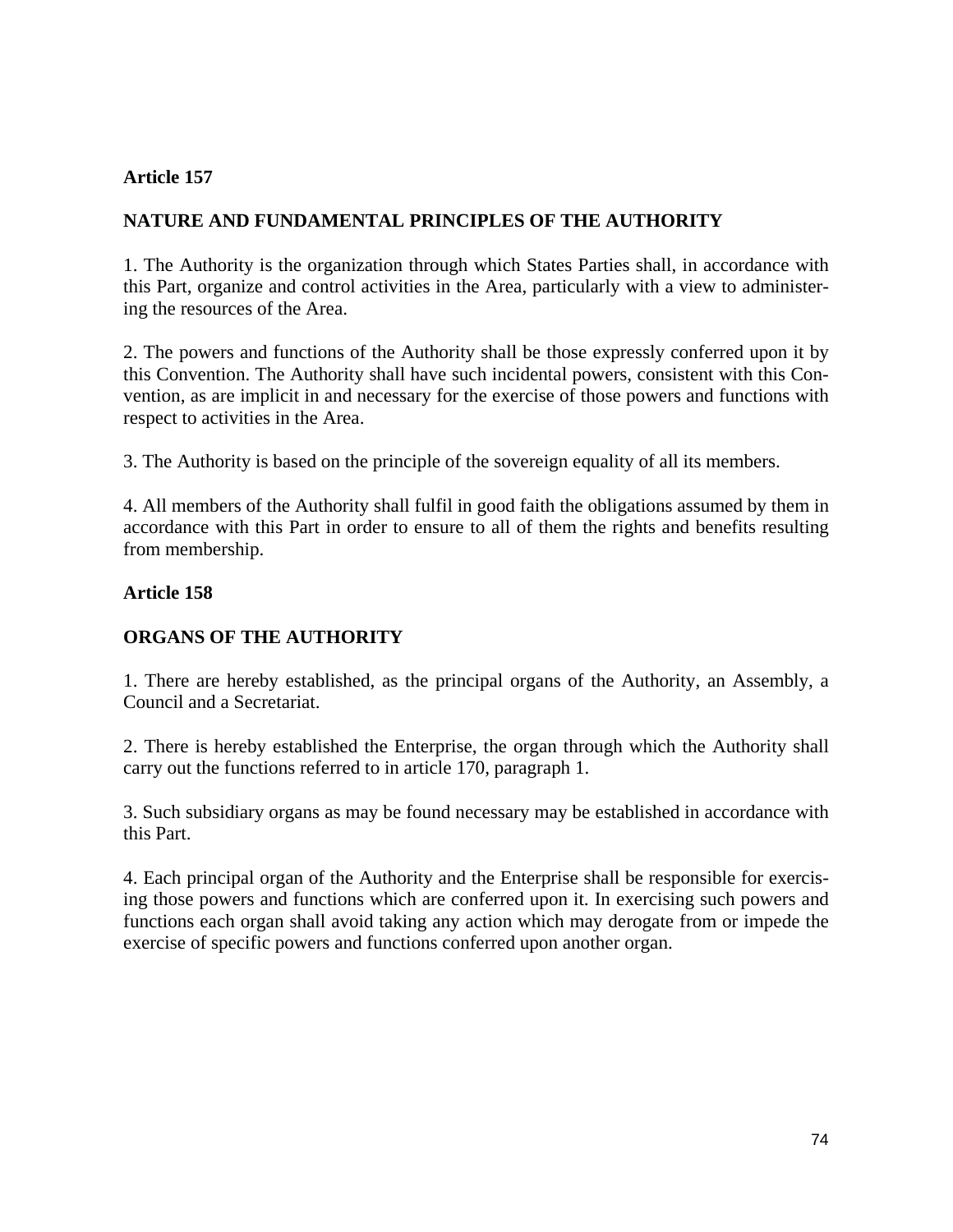## **SUBSECTION B. THE ASSEMBLY**

### **Article 159**

### **COMPOSITION, PROCEDURE AND VOTING**

1. The Assembly shall consist of all the members of the Authority. Each member shall have one representative in the Assembly, who may be accompanied by alternates and advisers.

2. The Assembly shall meet in regular annual sessions and in such special sessions as may be decided by the Assembly, or convened by the Secretary-General at the request of the Council or of a majority of the members of the Authority.

3. Sessions shall take place at the seat of the Authority unless otherwise decided by the Assembly.

4. The Assembly shall adopt its rules of procedure. At the beginning of each regular session, it shall elect its President and such other officers as may be required. They shall hold office until a new President and other officers are elected at the next regular session.

5. A majority of the members of the Assembly shall constitute a quorum.

6. Each member of the Assembly shall have one vote.

7. Decisions on questions of procedure, including decisions to convene special sessions of the Assembly, shall be taken by a majority of the members present and voting.

8. Decisions on questions of substance shall be taken by a two-thirds majority of the members present and voting, provided that such majority includes a majority of the members participating in the session. When the issue arises as to whether a question is one of substance or not, that question shall be treated as one of substance unless otherwise decided by the Assembly by the majority required for decisions on questions of substance.

9. When a question of substance comes up for voting for the first time, the President may, and shall, if requested by at least one fifth of the members of the Assembly, defer the issue of taking a vote on that question for a period not exceeding five calendar days. This rule may be applied only once to any question, and shall not be applied so as to defer the question beyond the end of the session.

10. Upon a written request addressed to the President and sponsored by at least one fourth of the members of the Authority for an advisory opinion on the conformity with this Convention of a proposal before the Assembly on any matter, the Assembly shall request the Sea-Bed Disputes Chamber of the International Tribunal for the Law of the Sea to give an advisory opinion thereon and shall defer voting on that proposal pending receipt of the advi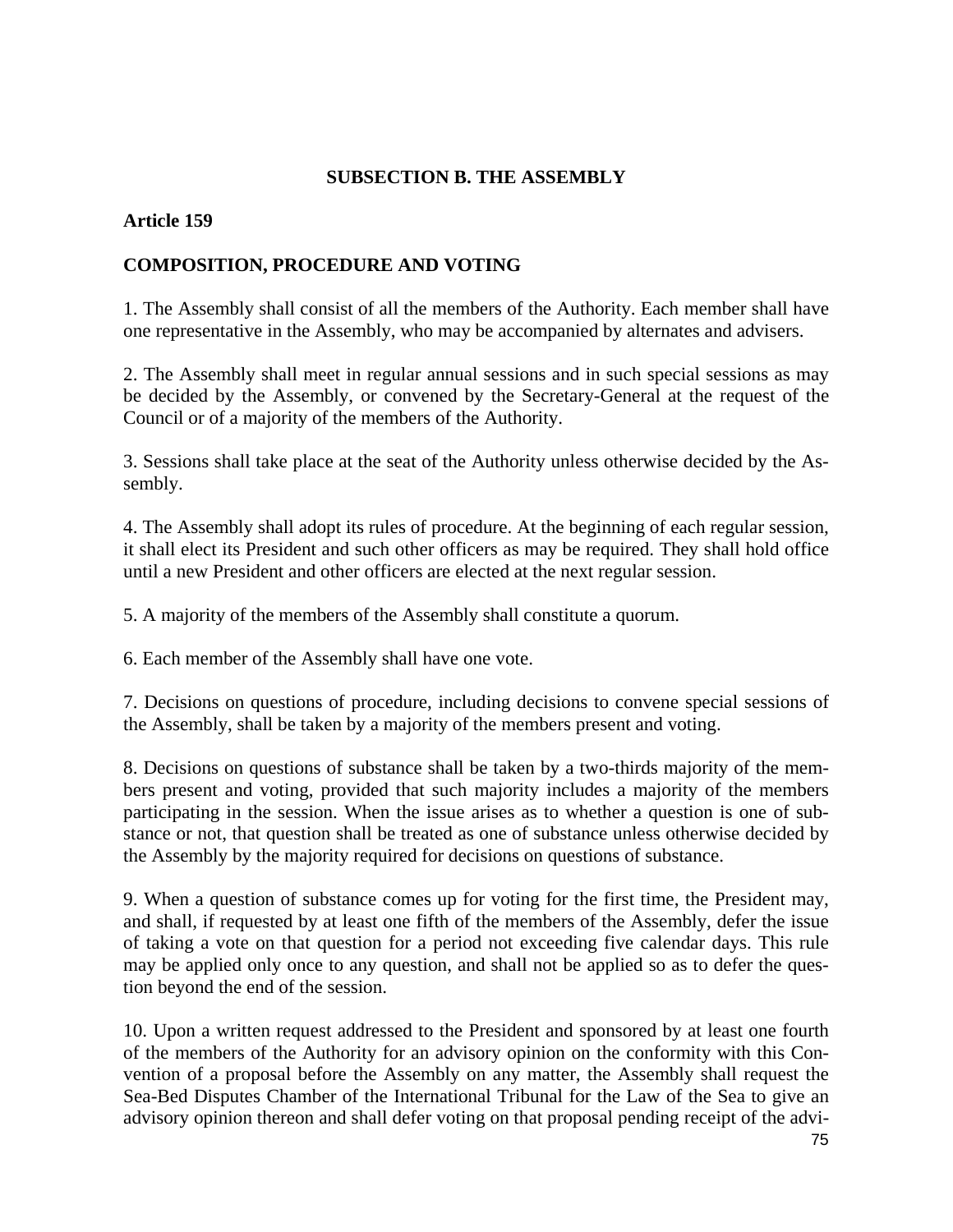sory opinion by the Chamber. If the advisory opinion is not received before the final week of the session in which it is requested, the Assembly shall decide when it will meet to vote upon the deferred proposal.

# **Article 160**

## **POWERS AND FUNCTIONS**

1. The Assembly, as the sole organ of the Authority consisting of all the members, shall be considered the supreme organ of the Authority to which the other principal organs shall be accountable as specifically provided for in this Convention. The Assembly shall have the power to establish general policies in conformity with the relevant provisions of this Convention on any question or matter within the competence of the Authority.

2. In addition, the powers and functions of the Assembly shall be:

(a) to elect the members of the Council in accordance with article 161;

(b) to elect the Secretary-General from among the candidates proposed by the Council; (c) to elect, upon the recommendation of the Council, the members of the Governing Board of the Enterprise and the Director-General of the Enterprise;

(d) to establish such subsidiary organs as it finds necessary for the exercise of its functions in accordance with this Part. In the composition of these subsidiary organs due account shall be taken of the principle of equitable geographical distribution and of special interests and the need for members qualified and competent in the relevant technical questions dealt with by such organs;

(e) to assess the contributions of members to the administrative budget of the Authority in accordance with an agreed scale of assessment based upon the scale used for the regular budget of the United Nations until the Authority shall have sufficient income from other sources to meet its administrative expenses;

(f) (i) to consider and approve, upon the recommendation of the Council the rules, regulations and procedures on the equitable sharing of financial and other economic benefits derived from activities in the Area and the payments and contributions made pursuant to article 82, taking into particular consideration the interests and needs of developing States and peoples who have not attained full independence or other self-governing status. If the Assembly does not approve the recommendations of the Council, the Assembly shall return them to the Council for reconsideration in the light of the views expressed by the Assembly;

(ii) to consider and approve the rules, regulations and procedures of the Authority, and any amendments thereto, provisionally adopted by the Council pursuant to article 162, paragraph 2 (o)(ii). These rules, regulations and procedures shall relate to prospecting, explora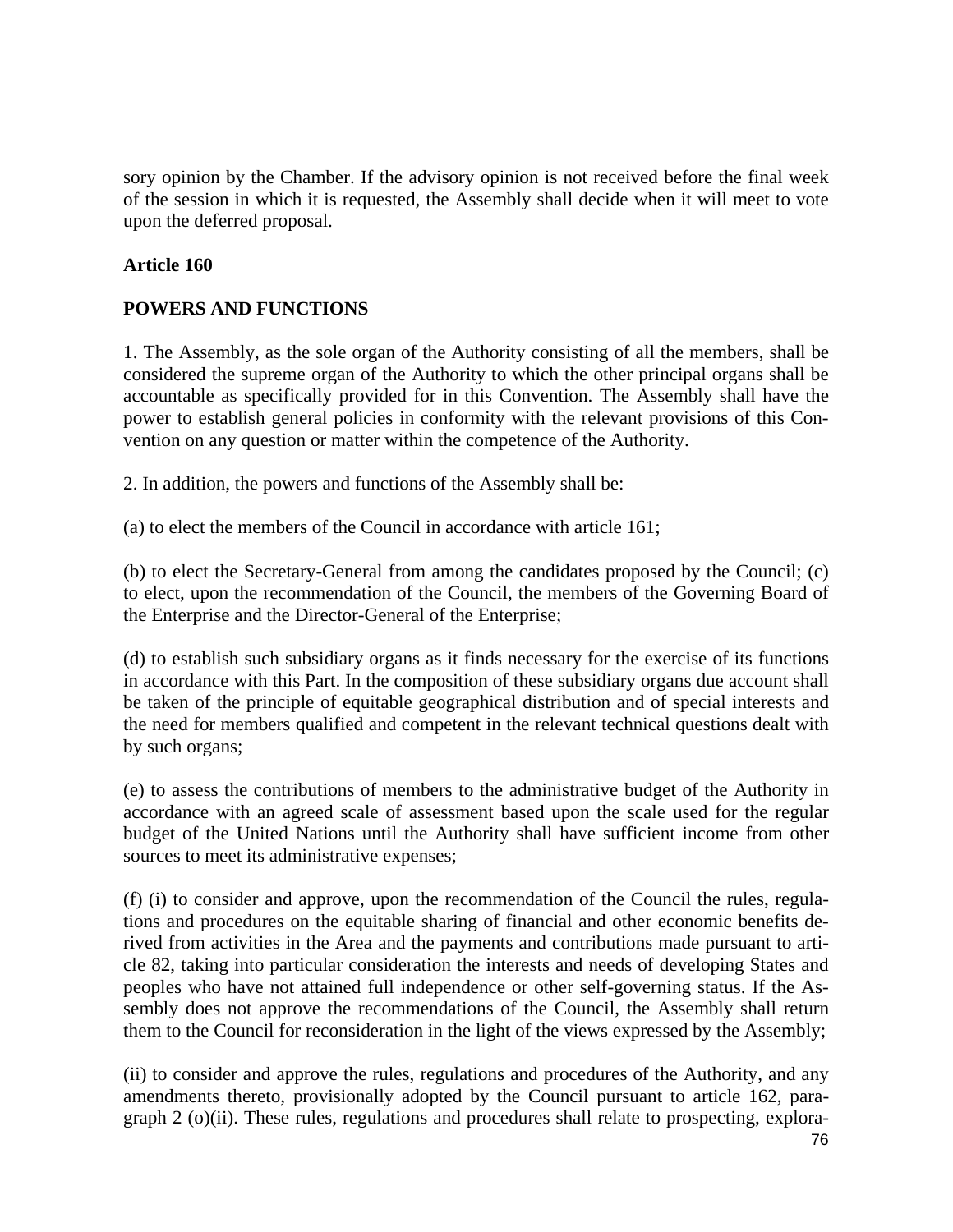tion and exploitation in the Area, the financial management and internal administration of the Authority, and, upon the recommendation of the Governing Board of the Enterprise, to the transfer of funds from the Enterprise to the Authority;

(g) to decide upon the equitable sharing of financial and other economic benefits derived from activities in the Area, consistent with this Convention and the rules, regulations and procedures of the Authority;

(h) to consider and approve the proposed annual budget of the Authority submitted by the Council;

(i) to examine periodic reports from the Council and from the Enterprise and special reports requested from the Council or any other organ of the Authority;

(j) to initiate studies and make recommendations for the purpose of promoting international co-operation concerning activities in the Area and encouraging the progressive development of international law relating thereto and its codification;

(k) to consider problems of a general nature in connection with activities in the Area arising in particular for developing States, as well as those problems for States in connection with activities in the Area that are due to their geographical location, particularly for land-locked and geographically disadvantaged States;

(l) to establish, upon the recommendation of the Council, on the basis of advice from the Economic Planning Commission, a system of compensation or other measures of economic adjustment assistance as provided in article 151, paragraph 10;

(m) to suspend the exercise of rights and privileges of membership pursuant to article 185;

(n) to discuss any question or matter within the competence of the Authority and to decide as to which organ of the Authority shall deal with any such question or matter not specifically entrusted to a particular organ, consistent with the distribution of powers and functions among the organs of the Authority.

## **SUBSECTION C. THE COUNCIL**

## **Article 161**

## **COMPOSITION, PROCEDURE AND VOTING**

1. The Council shall consist of 36 members of the Authority elected by the Assembly in the following order: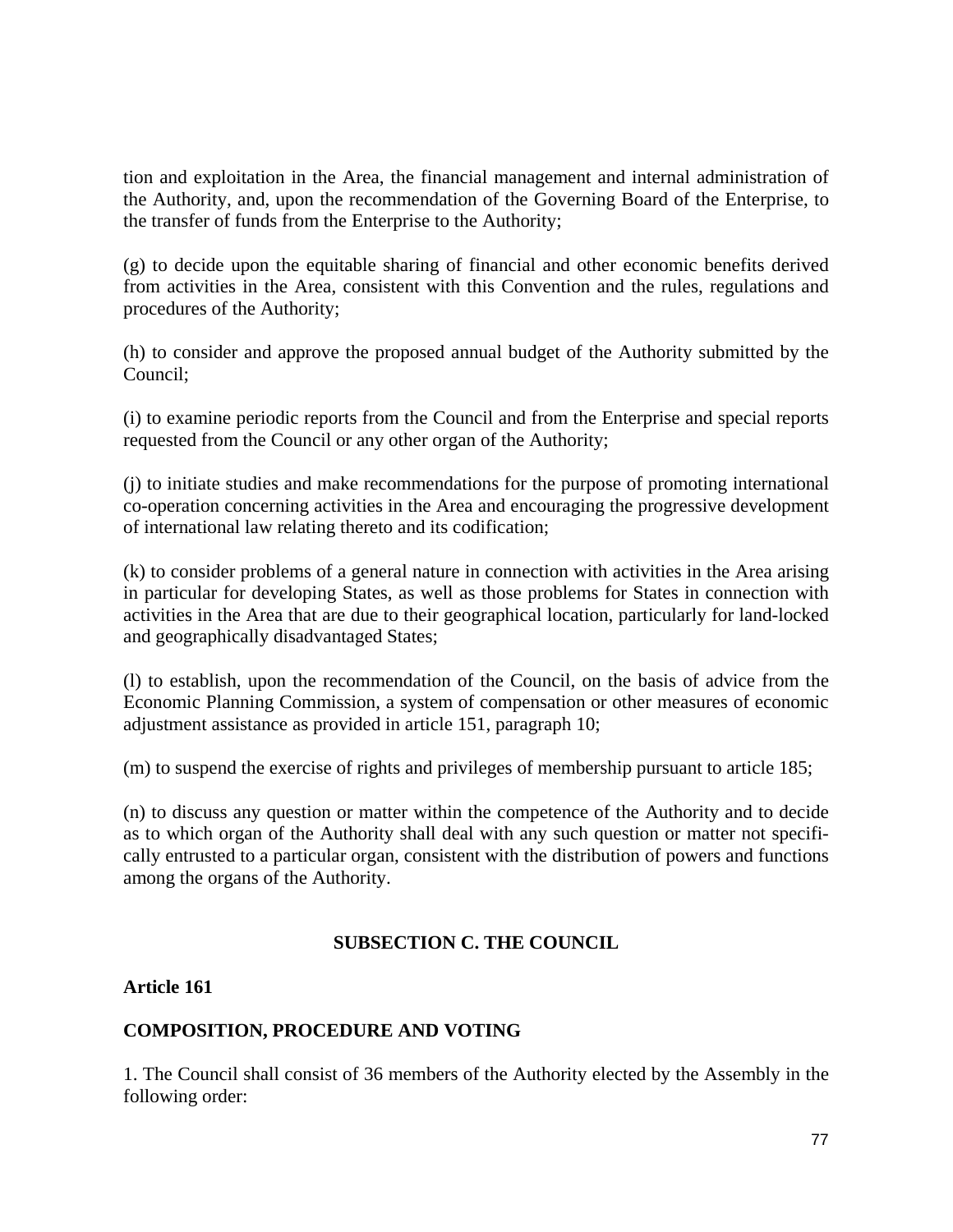(a) four members from among those States Parties which, during the last five years for which statistics are available, have either consumed more than 2 per cent of total world consumption or have had net imports of more than 2 per cent of total world imports of the commodities produced from the categories of minerals to be derived from the Area, and in any case one State from the Eastern European (Socialist) region, as well as the largest consumer;

(b) four members from among the eight States Parties which have the largest investments in preparation for and in the conduct of activities in the Area, either directly or through their nationals, including at least one State from the Eastern European (Socialist) region; (c) four members from among States Parties which on the basis of production in areas under their jurisdiction are major net exporters of the categories of minerals to be derived from the Area, including at least two developing States whose exports of such minerals have a substantial bearing upon their economies;

(d) six members from among developing States Parties, representing special interests. The special interests to be represented shall include those of States with large populations, States which are land-locked or geographically disadvantaged, States which are major importers of the categories of minerals to be derived from the Area, States which are potential producers of such minerals, and least developed States;

(e) eighteen members elected according to the principle of ensuring an equitable geographical distribution of seats in the Council as a whole, provided that each geographical region shall have at least one member elected under this subparagraph. For this purpose, the geographical regions shall be Africa, Asia, Eastern European (Socialist), Latin America and Western European and Others.

2. In electing the members of the Council in accordance with paragraph 1, the Assembly shall ensure that:

(a) land-locked and geographically disadvantaged States are represented to a degree which is reasonably proportionate to their representation in the Assembly;

(b) coastal States, especially developing States, which do not qualify under paragraph 1 (a), (b), (c) or (d) are represented to a degree which is reasonably proportionate to their representation in the Assembly;

(c) each group of States Parties to be represented on the Council is represented by those members, if any, which are nominated by that group.

3. Elections shall take place at regular sessions of the Assembly. Each member of the Council shall be elected for four years. At the first election, however, the term of one half of the members of each group referred to in paragraph 1 shall be two years.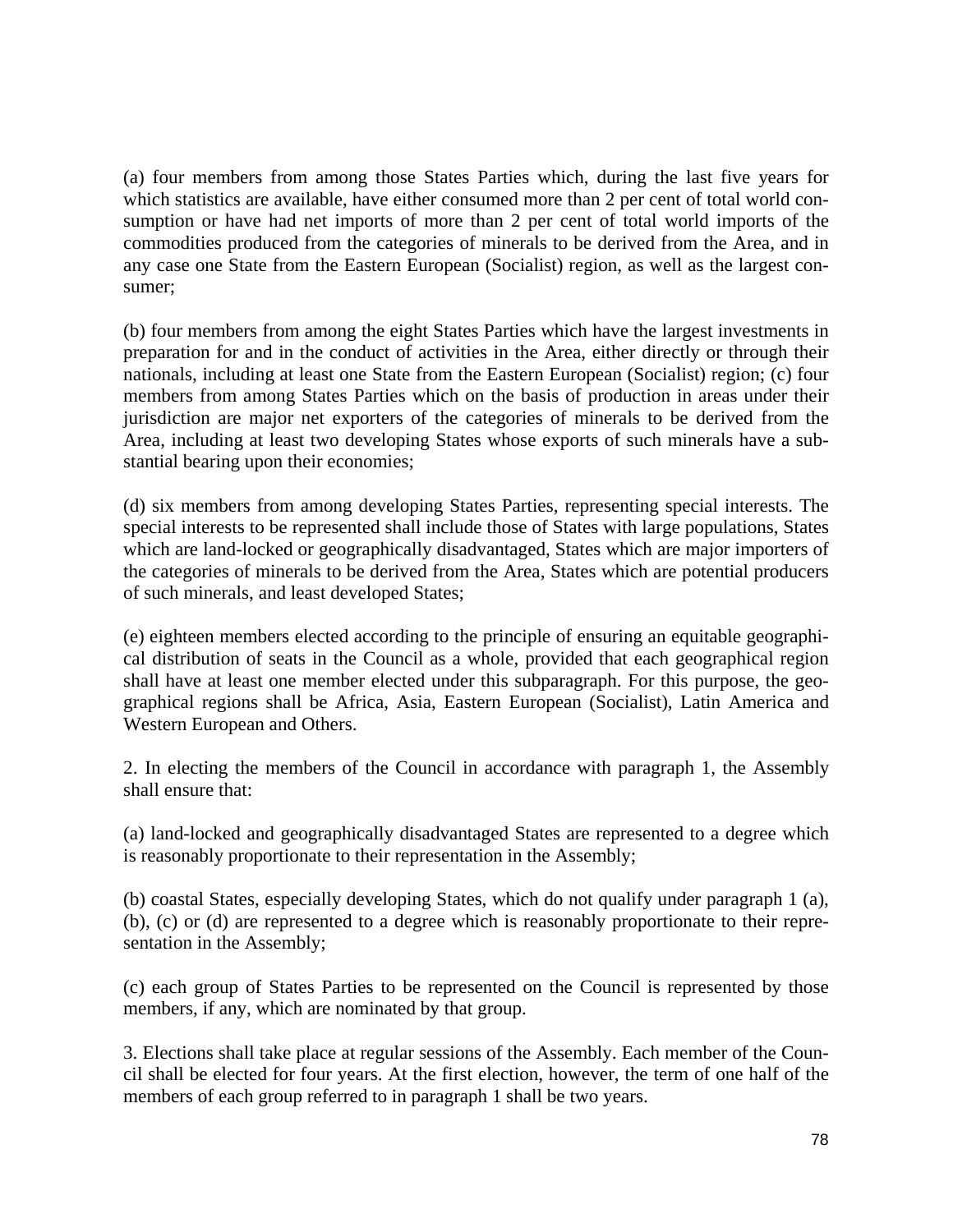4. Members of the Council shall be eligible for re-election, but due regard should be paid to the desirability of rotation of membership.

5. The Council shall function at the seat of the Authority, and shall meet as often as the business of the Authority may require, but not less than three times a year.

6. A majority of the members of the Council shall constitute a quorum.

7. Each member of the Council shall have one vote.

8. (a) Decisions on questions of procedure shall be taken by a majority of the members present and voting.

(b) Decisions on questions of substance arising under the following provisions shall be taken by a two-thirds majority of the members present and voting, provided that such majority includes a majority of the members of the Council: article 162, paragraph 2, subparagraphs (f); (g); (h); (i); (n); (p); (v); article 191.

(c) Decisions on questions of substance arising under the following provisions shall be taken by a three-fourths majority of the members present and voting, provided that such majority includes a majority of the members of the Council: article 162, paragraph 1; article 162, paragraph 2, subparagraphs (a); (b); (c); (d); (e); (I); (q); (r); (s); (t); (u) in cases of non-compliance by a contractor or a sponsor; (w) provided that orders issued thereunder may be binding for not more than 30 days unless confirmed by a decision taken in accordance with subparagraph (d); article 162, paragraph 2, subparagraphs  $(x)$ ;  $(y)$ ;  $(z)$ ; article 163, paragraph 2; article 174, paragraph 3; Annex IV, article 11.

(d) Decisions on questions of substance arising under the following provisions shall be taken by consensus: article 162, paragraph 2(m) and (o); adoption of amendments to Part XI.

(e) For the purposes of subparagraphs (d), (f) and (g), "consensus" means the absence of any formal objection. Within 14 days of the submission of a proposal to the Council, the President of the Council shall determine whether there would be a formal objection to the adoption of the proposal. If the President determines that there would be such an objection, the President shall establish and convene, within three days following such determination, a conciliation committee consisting of not more than nine members of the Council, with the President as chairman, for the purpose of reconciling the differences and producing a proposal which can be adopted by consensus. The committee shall work expeditiously and report to the Council within 14 days following its establishment. If the committee is unable to recommend a proposal which can be adopted by consensus, it shall set out in its report the grounds on which the proposal is being opposed.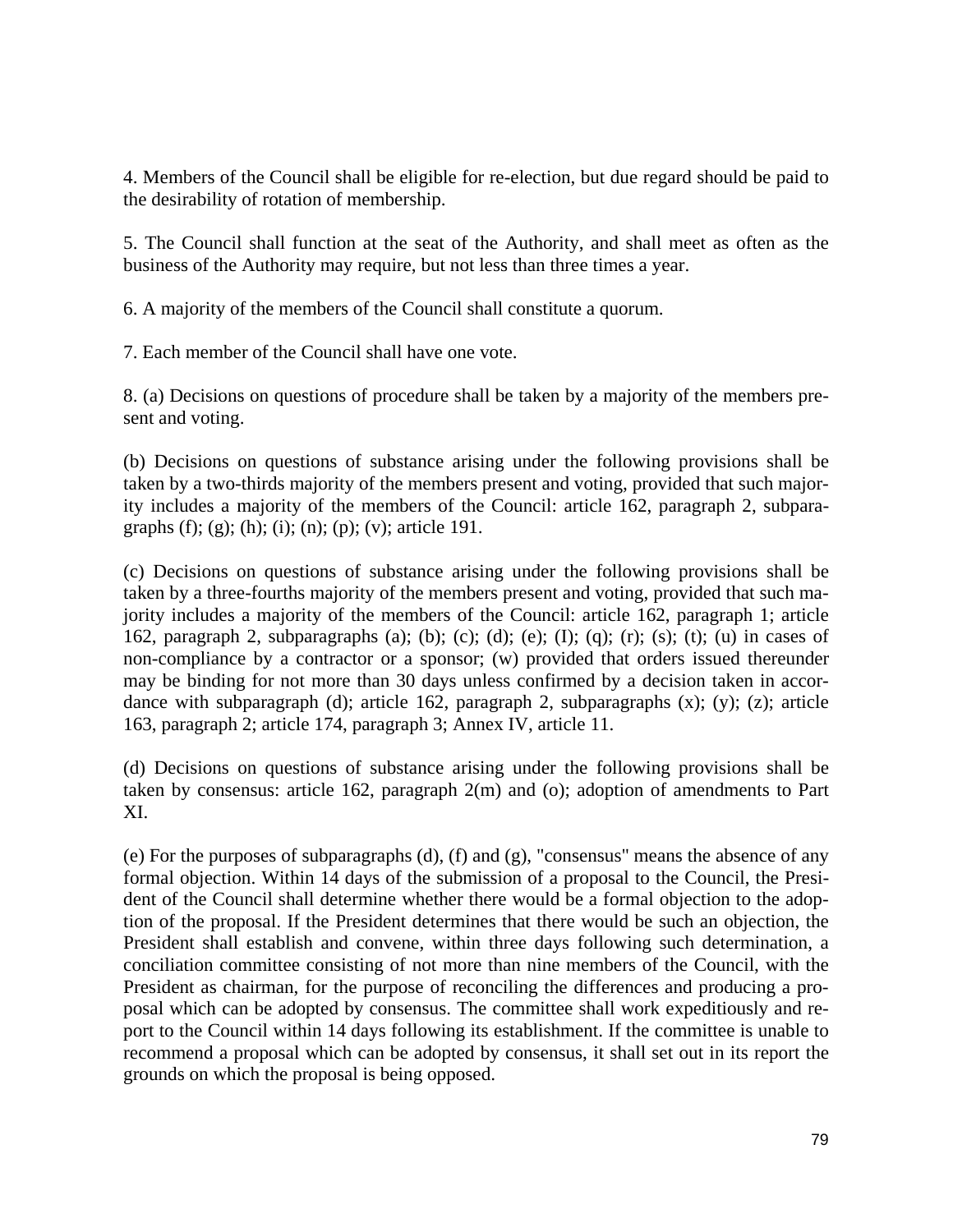(f) Decisions on questions not listed above which the Council is authorized to take by the rules, regulations and procedures of the Authority or otherwise shall be taken pursuant to the subparagraphs of this paragraph specified in the rules, regulations and procedures or, if not specified therein, then pursuant to the subparagraph determined by the Council if possible in advance, by consensus.

 $(g)$  When the issue arises as to whether a question is within subparagraph (a), (b), (c) or (d), the question shall be treated as being within the subparagraph requiring the higher or highest majority or consensus as the case may be, unless otherwise decided by the Council by the said majority or by consensus.

9. The Council shall establish a procedure whereby a member of the Authority not represented on the Council may send a representative to attend a meeting of the Council when a request is made by such member, or a matter particularly affecting it is under consideration. Such a representative shall be entitled to participate in the deliberations but not to vote.

## **Article 162**

## **POWERS AND FUNCTIONS**

1. The Council is the executive organ of the Authority. The Council shall have the power to establish, in conformity with this Convention and the general policies established by the Assembly, the specific policies to be pursued by the Authority on any question or matter within the competence of the Authority.

2. In addition, the Council shall:

(a) supervise and co-ordinate the implementation of the provisions of this Part on all questions and matters within the competence of the Authority and invite the attention of the Assembly to cases of non-compliance;

(b) propose to the Assembly a list of candidates for the election of the Secretary-General; (c) recommend to the Assembly candidates for the election of the members of the Governing Board of the Enterprise and the Director-General of the Enterprise;

(d) establish, as appropriate, and with due regard to economy and efficiency, such subsidiary organs as it finds necessary for the exercise of its functions in accordance with this Part. In the composition of subsidiary organs, emphasis shall be placed on the need for members qualified and competent in relevant technical matters dealt with by those organs provided that due account shall be taken of the principle of equitable geographical distribution and of special interests;

(e) adopt its rules of procedure including the method of selecting its president;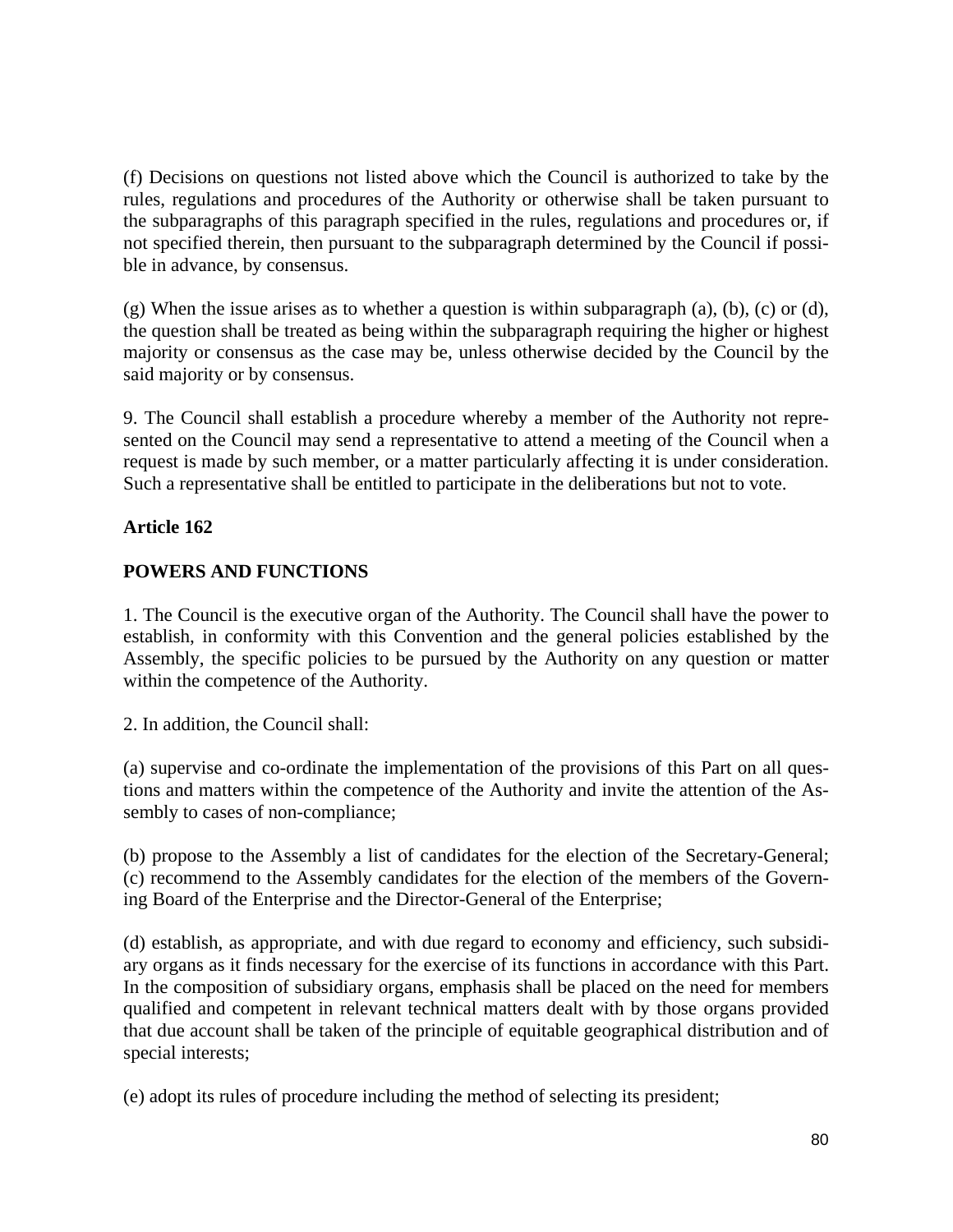(f) enter into agreements with the United Nations or other international organizations on behalf of the Authority and within its competence, subject to approval by the Assembly; (g) consider the reports of the Enterprise and transmit them to the Assembly with its recommendations;

(h) present to the Assembly annual reports and such special reports as the Assembly may request;

(i) issue directives to the Enterprise in accordance with article 170;

(j) approve plans of work in accordance with Annex III, article 6. The Council shall act upon each plan of work within 60 days of its submission by the Legal and Technical Commission at a session of the Council in accordance with the following procedures:

(i) if the Commission recommends the approval of a plan of work, it shall be deemed to have been approved by the Council if no member of the Council submits in writing to the President within 14 days a specific objection alleging non-compliance with the requirements of Annex III, article 6. If there is an objection, the conciliation procedure set forth in article 161, paragraph 8(e), shall apply. If, at the end of the conciliation procedure, the objection is still maintained, the plan of work shall be deemed to have been approved by the Council unless the Council disapproves it by consensus among its members excluding any State or States making the application or sponsoring the applicant;

(ii) if the Commission recommends the disapproval of a plan of work or does not make a recommendation, the Council may approve the plan of work by a three-fourths majority of the members present and voting, provided that such majority includes a majority of the members participating in the session;

(k) approve plans of work submitted by the Enterprise in accordance with Annex IV, article 12, applying, mutatis mutandis, the procedures set forth in subparagraph (j);

(l) exercise control over activities in the Area in accordance with article 153, paragraph 4, and the rules, regulations and procedures of the Authority;

(m) take, upon the recommendation of the Economic Planning Commission, necessary and appropriate measures in accordance with article 150, subparagraph (h), to provide protection from the adverse economic effects specified therein;

(n) make recommendations to the Assembly, on the basis of advice from the Economic Planning Commission, for a system of compensation or other measures of economic adjustment assistance as provided in article 151, paragraph 10;

(o) (i) recommend to the Assembly rules, regulations and procedures on the equitable sharing of financial and other economic benefits derived from activities in the Area and the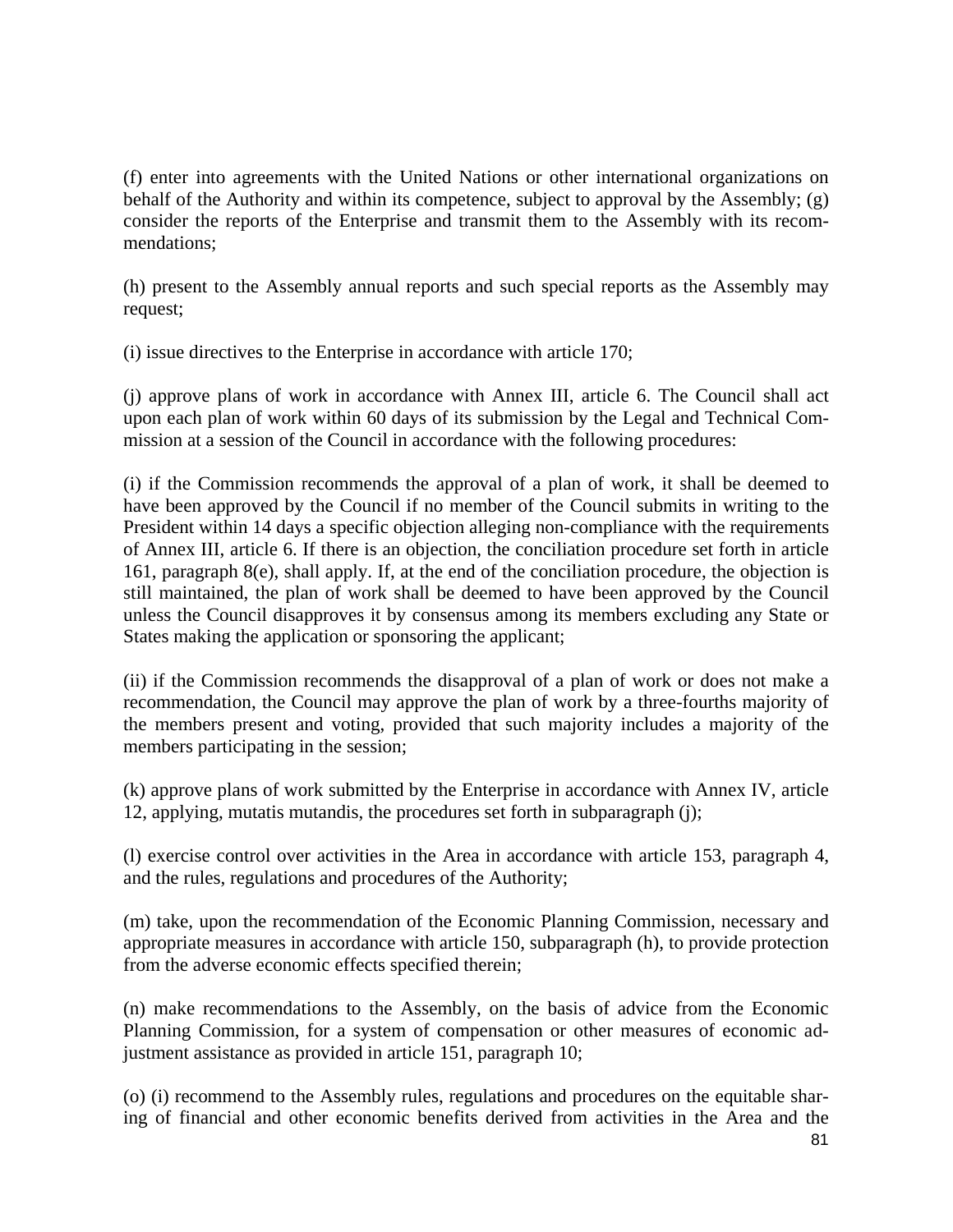payments and contributions made pursuant to article 82, taking into particular consideration the interests and needs of the developing States and peoples who have not attained full independence or other self-governing status;

(ii) adopt and apply provisionally, pending approval by the Assembly, the rules, regulations and procedures of the Authority, and any amendments thereto, taking into account the recommendations of the Legal and Technical Commission or other subordinate organ concerned. These rules, regulations and procedures shall relate to prospecting, exploration and exploitation in the Area and the financial management and internal administration of the Authority. Priority shall be given to the adoption of rules, regulations and procedures for the exploration for and exploitation of polymetallic nodules. Rules, regulations and procedures for the exploration for and exploitation of any resource other than polymetallic nodules shall be adopted within three years from the date of a request to the Authority by any of its members to adopt such rules, regulations and procedures in respect of such resource. All rules, regulations and procedures shall remain in effect on a provisional basis until approved by the Assembly or until amended by the Council in the light of any views expressed by the Assembly;

(p) review the collection of all payments to be made by or to the Authority in connection with operations pursuant to this Part;

(q) make the selection from among applicants for production authorizations pursuant to Annex III, article 7, where such selection is required by that provision;

(r) submit the proposed annual budget of the Authority to the Assembly for its approval; (s) make recommendations to the Assembly concerning policies on any question or matter within the competence of the Authority;

(t) make recommendations to the Assembly concerning suspension of the exercise of the rights and privileges of membership pursuant to article 185;

(u) institute proceedings on behalf of the Authority before the Sea-Bed Disputes Chamber in cases of non-compliance;

(v) notify the Assembly upon a decision by the Sea-Bed Disputes Chamber in proceedings instituted under subparagraph

(u), and make any recommendations which it may find appropriate with respect to measures to be taken;

(w) issue emergency orders, which may include orders for the suspension or adjustment of operations, to prevent serious harm to the marine environment arising out of activities in the Area;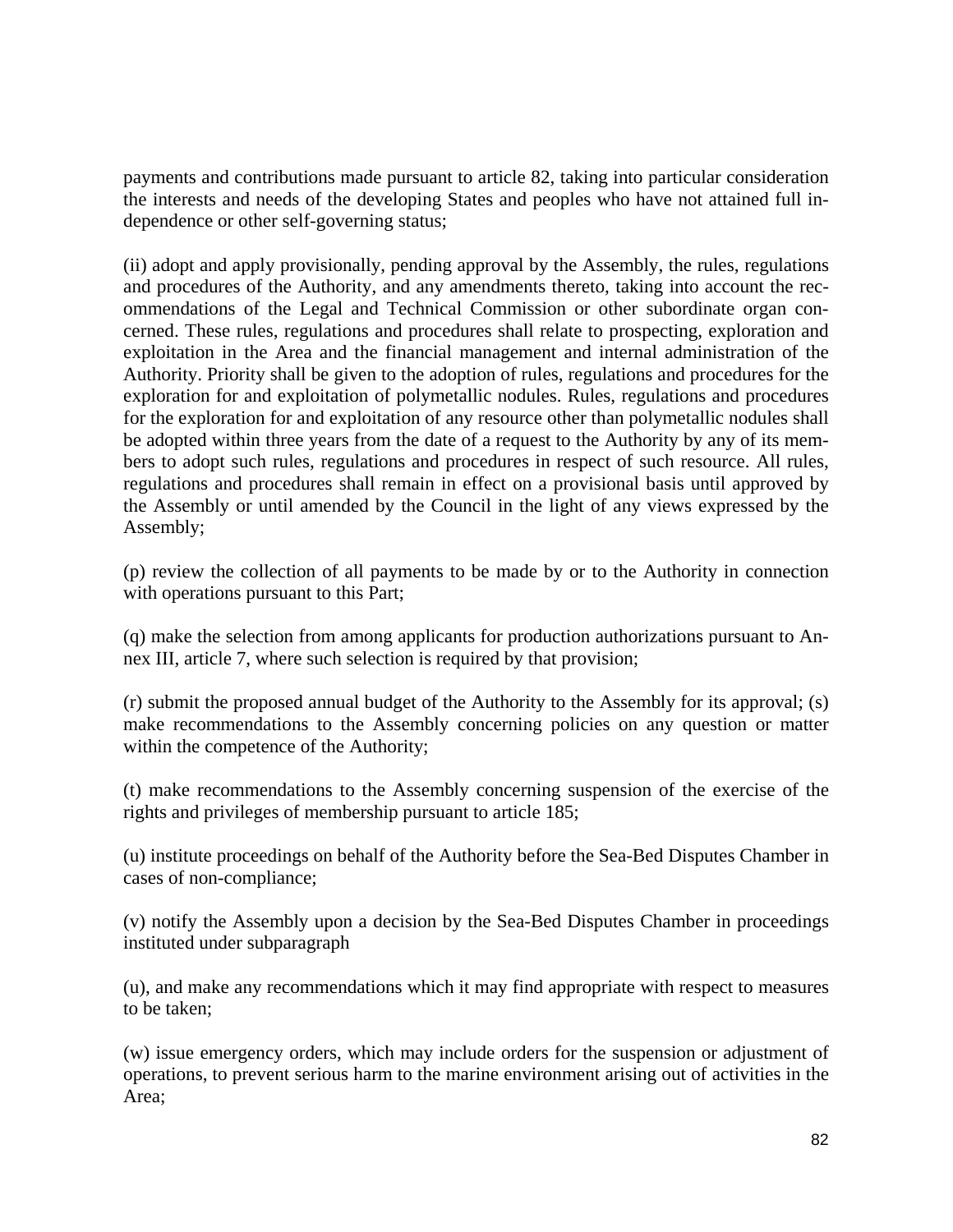(x) disapprove areas for exploitation by contractors or the Enterprise in cases where substantial evidence indicates the risk of serious harm to the marine environment;

(y) establish a subsidiary organ for the elaboration of draft financial rules, regulations and procedures relating to:

(i) financial management in accordance with articles 171 to 175; and

(ii) financial arrangements in accordance with Annex III, article 13 and article 17, paragraph  $1$  (c);

(z) establish appropriate mechanisms for directing and supervising a staff of inspectors who shall inspect activities in the Area to determine whether this Part, the rules, regulations and procedures of the Authority, and the terms and conditions of any contract with the Authority are being complied with.

## **Article 163**

## **ORGANS OF THE COUNCIL**

1. There are hereby established the following organs of the Council:

(a) an Economic Planning Commission;

(b) a Legal and Technical Commission.

2. Each Commission shall be composed of 15 members, elected by the Council from among the candidates nominated by the States Parties. However, if necessary, the Council may decide to increase the size of either Commission having due regard to economy and efficiency.

3. Members of a Commission shall have appropriate qualifications in the area of competence of that Commission. States Parties shall nominate candidates of the highest standards of competence and integrity with qualifications in relevant fields so as to ensure the effective exercise of the functions of the Commissions.

4. In the election of members of the Commissions, due account shall betaken of the need for equitable geographical distribution and the representation of special interests.

5. No State Party may nominate more than one candidate for the same Commission. No person shall be elected to serve on more than one Commission.

6. Members of the Commissions shall hold office for a term of five years. They shall be eligible for re-election for a further term.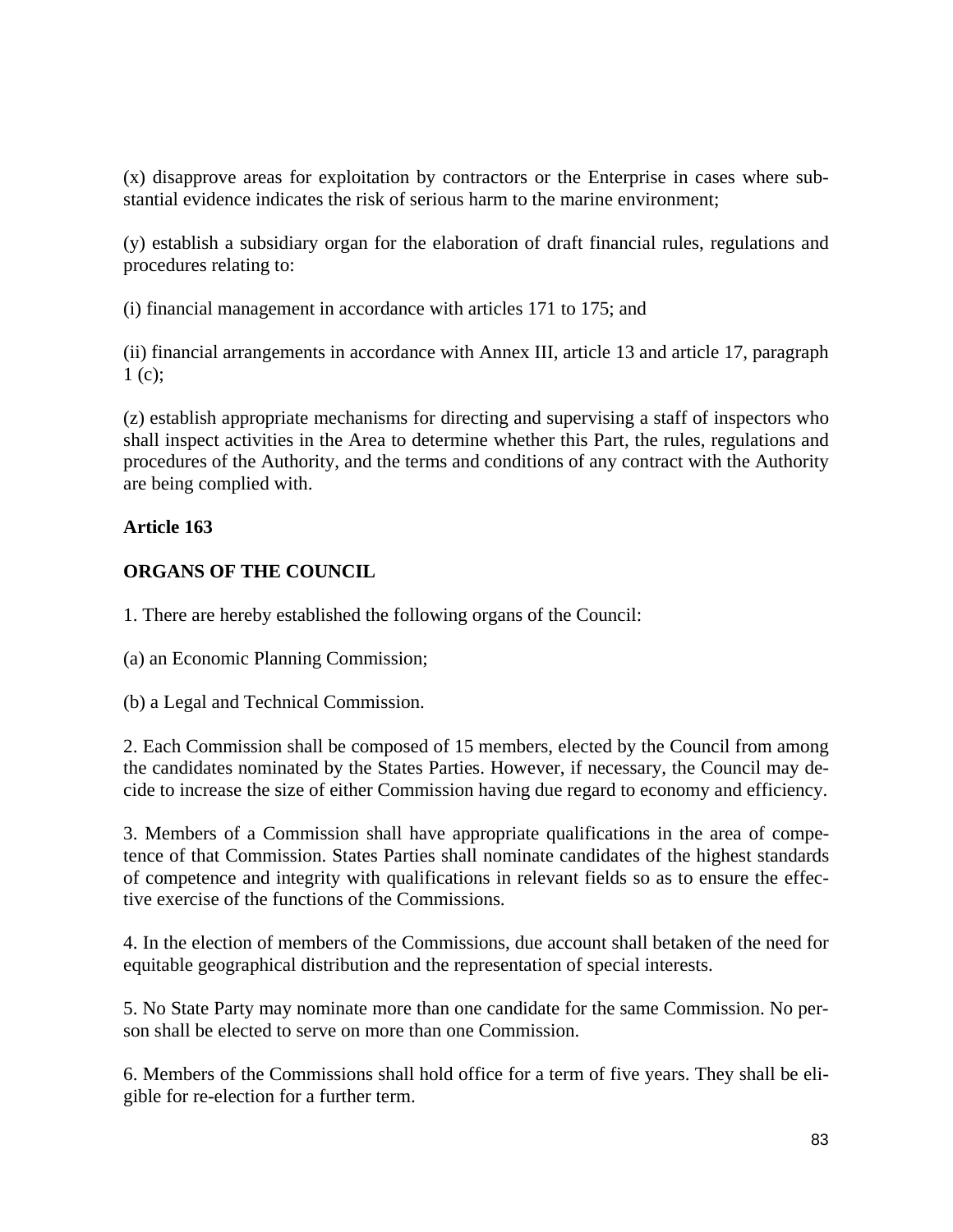7. In the event of the death, incapacity or resignation of a member of a Commission prior to the expiration of the term of office, the Council shall elect for the remainder of the term, a member from the same geographical region or area of interest.

8. Members of Commissions shall have no financial interest in any activity relating to exploration and exploitation in the Area. Subject to their responsibilities to the Commissions upon which they serve, they shall not disclose, even after the termination of their functions, any industrial secret, proprietary data which are transferred to the Authority in accordance with Annex III, article 14, or any other confidential information coming to their knowledge by reason of their duties for the Authority.

9. Each Commission shall exercise its functions in accordance with such guidelines and directives as the Council may adopt.

10. Each Commission shall formulate and submit to the Council for approval such rules and regulations as may be necessary for the efficient conduct of the Commission's functions.

11. The decision-making procedures of the Commissions shall be established by the rules, regulations and procedures of the Authority. Recommendations to the Council shall, where necessary, be accompanied by a summary on the divergencies of opinion in the Commission.

12. Each Commission shall normally function at the seat of the Authority and shall meet as often as is required for the efficient exercise of its functions.

13. In the exercise of its functions, each Commission may, where appropriate, consult another commission, any competent organ of the United Nations or of its specialized agencies or any international organizations with competence in the subject-matter of such consultation.

## **Article 164**

## **THE ECONOMIC PLANNING COMMISSION**

1. Members of the Economic Planning Commission shall have appropriate qualifications such as those relevant to mining, management of mineral resource activities, international trade or international economics. The Council shall endeavour to ensure that the membership of the Commission reflects all appropriate qualifications. The Commission shall include at least two members from developing States whose exports of the categories of minerals to be derived from the Area have a substantial bearing upon their economies.

2. The Commission shall: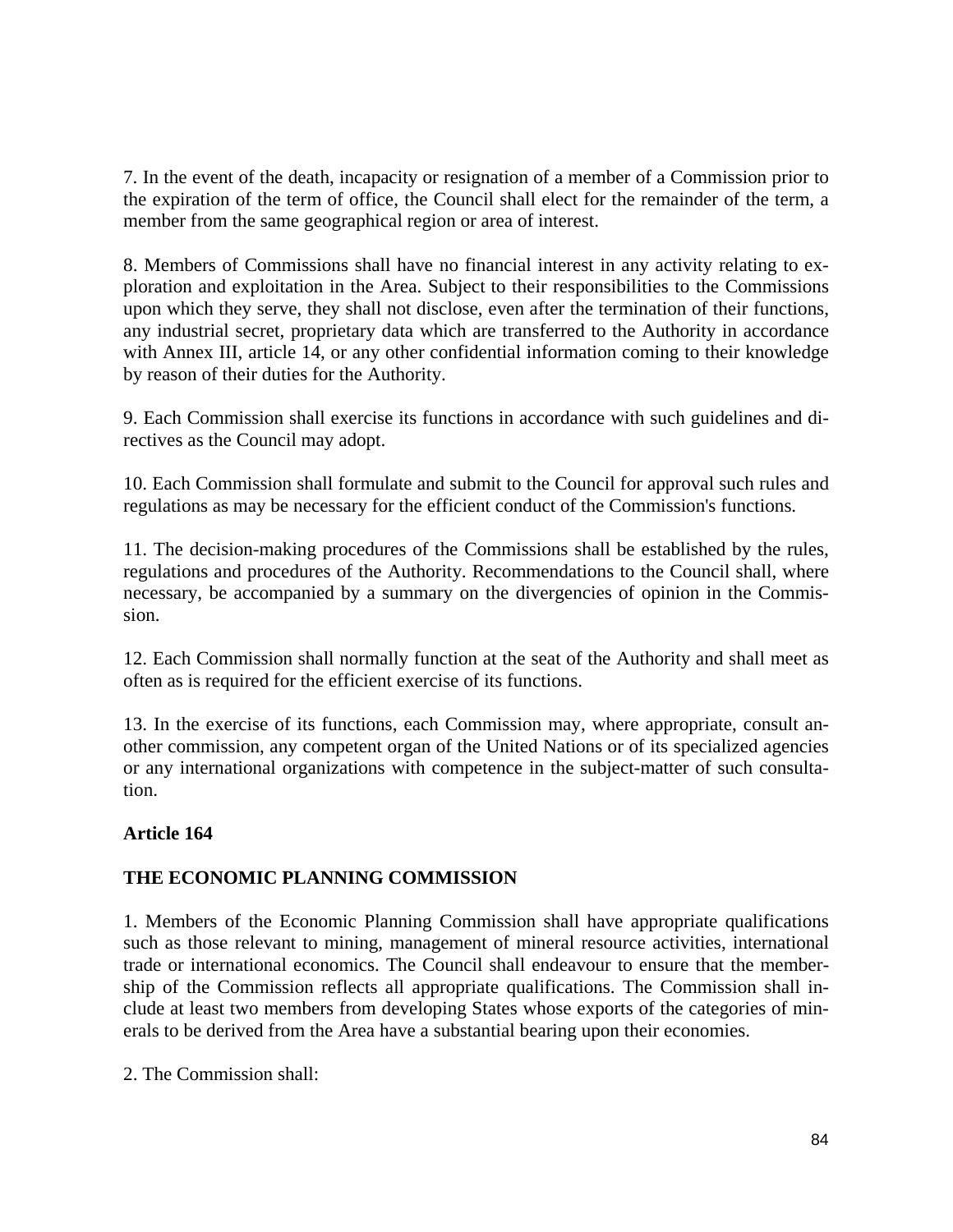(a) propose, upon the request of the Council, measures to implement decisions relating to activities in the Area taken in accordance with this Convention;

(b) review the trends of and the factors affecting supply, demand and prices of materials which may be derived from the Area, bearing in mind the interests of both importing and exporting countries, and in particular of the developing States among them;

(c) examine any situation likely to lead to the adverse effects referred to in article 150, subparagraph (h), brought to its attention by the State Party or States Parties concerned, and make appropriate recommendations to the Council;

(d) propose to the Council for submission to the Assembly, as provided in article 151, paragraph 10, a system of compensation or other measures of economic adjustment assistance for developing States which suffer adverse effects caused by activities in the Area. The Commission shall make the recommendations to the Council that are necessary for the application of the system or other measures adopted by the Assembly in specific cases.

## **Article 165**

# **THE LEGAL AND TECHNICAL COMMISSION**

1. Members of the Legal and Technical Commission shall have appropriate qualifications such as those relevant to exploration for and exploitation and processing of mineral resources, oceanology, protection of the marine environment, or economic or legal matters relating to ocean mining and related fields of expertise. The Council shall endeavour to ensure that the membership of the Commission reflects all appropriate qualifications.

2. The Commission shall:

(a) make recommendations with regard to the exercise of the Authority's functions upon the request of the Council

(b) review formal written plans of work for activities in the Area in accordance with article 153, paragraph 3, and submit appropriate recommendations to the Council. The Commission shall base its recommendations solely on the grounds stated in Annex III and shall report fully thereon to the Council;

(c) supervise, upon the request of the Council, activities in the Area, where appropriate, in consultation and collaboration with any entity carrying out such activities or State or States concerned and report to the Council;

(d) prepare assessments of the environmental implications of activities in the Area;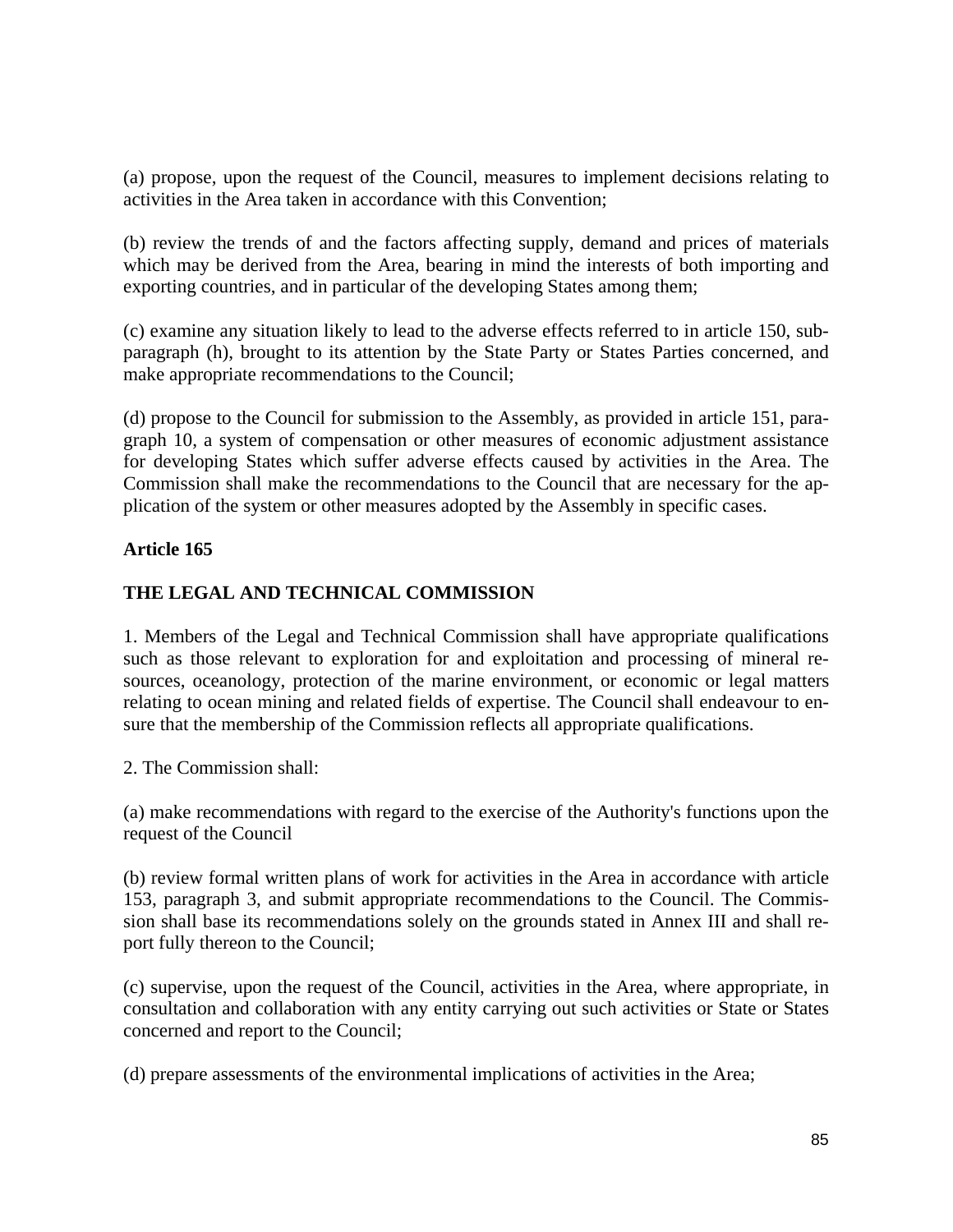(e) make recommendations to the Council on the protection of the marine environment, taking into account the views of recognized experts in that field;

(f) formulate and submit to the Council the rules regulations and procedures referred to in article 162, paragraph 2(o) taking into account all relevant factors including assessments of the environmental implications of activities in the Area;

(g) keep such rules, regulations and procedures under review and recommend to the Council from time to time such amendments thereto as it may deem necessary or desirable;

(h) make recommendations to the Council regarding the establishment of a monitoring programme to observe, measure evaluate and analyse by recognized scientific methods, on a regular basis, the risks or effects of pollution of the marine environment resulting from activities in the Area, ensure that existing regulations are adequate and are complied with and co-ordinate the implementation of the monitoring programme approved by the Council;

(i) recommend to the Council that proceedings be instituted on behalf of the Authority before the Sea-Bed Disputes Chamber, in accordance with this Part and the relevant Annexes taking into account particularly article 187;

(j) make recommendations to the Council with respect to measures to be taken, upon a decision by the Sea-Bed Disputes Chamber in proceedings instituted in accordance with subparagraph (i);

(k) make recommendations to the Council to issue emergency orders, which may include orders for the suspension or adjustment of operations, to prevent serious harm to the marine environment arising out of activities in the Area. Such recommendations shall be taken up by the Council on a priority basis;

(l) make recommendations to the Council to disapprove areas for exploitation by contractors or the Enterprise in cases where substantial evidence indicates the risk of serious harm to the marine environment;

(m) make recommendations to the Council regarding the direction and supervision of a staff of inspectors who shall inspect activities in the Area to determine whether the provisions of this Part, the rules, regulations and procedures of the Authority and the terms and conditions of any contract with the Authority are being complied with;

(n) calculate the production ceiling and issue production authorizations on behalf of the Authority pursuant to article 151, paragraphs 2 to 7, following any necessary selection among applicants for production authorizations by the Council in accordance with Annex III, article 7.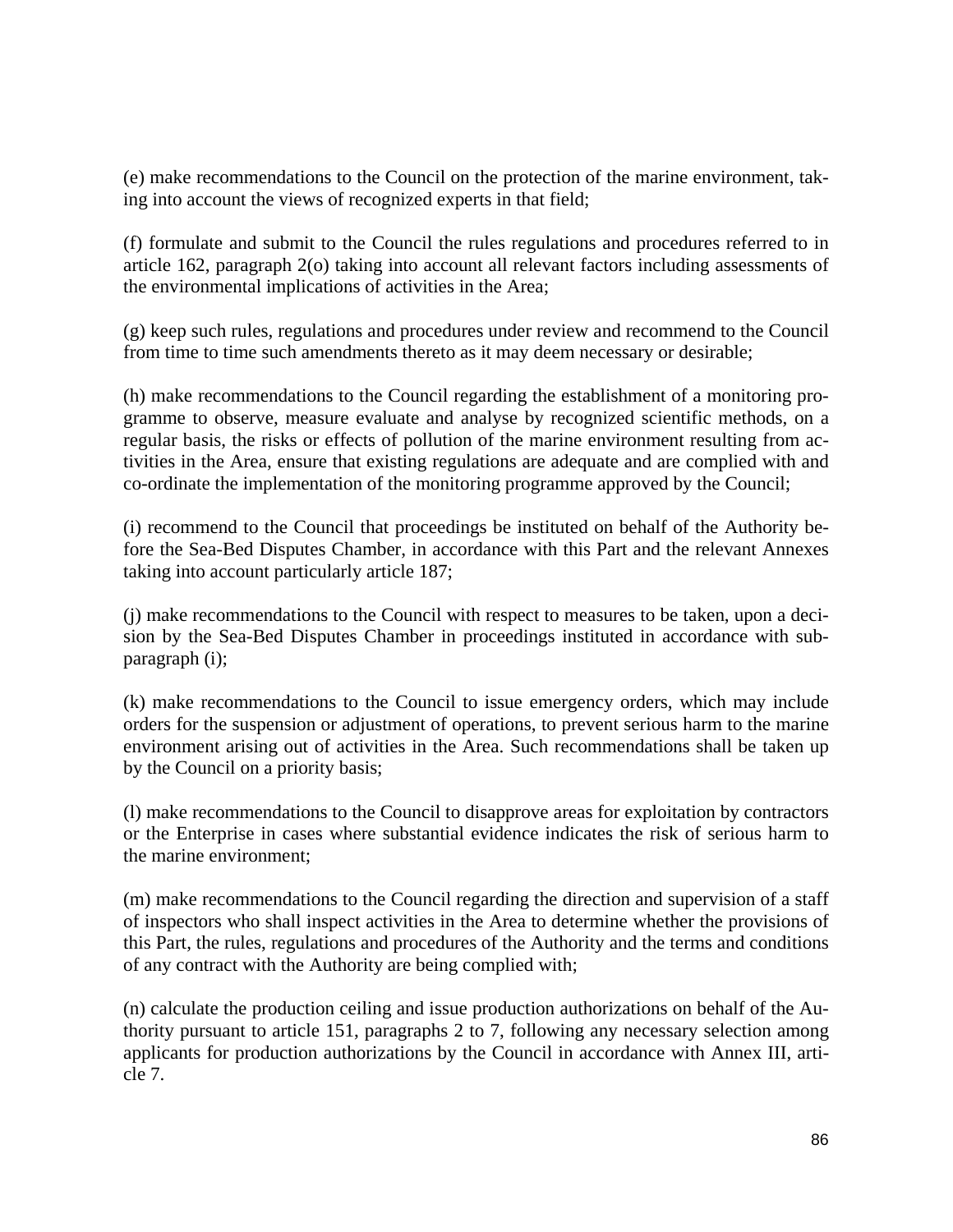3. The members of the Commission shall, upon request by any State Party or other party concerned, be accompanied by a representative of such State or other party concerned when carrying out their function of supervision and inspection.

# **SECTION 4. THE AUTHORITY**

## **SUBSECTION D. THE SECRETARIAT**

### **Article 166**

## **THE SECRETARIAT**

1. The Secretariat of the Authority shall comprise a Secretary-General and such staff as the Authority may require.

2. The Secretary-General shall be elected for four years by the Assembly from among the candidates proposed by the Council and may be re-elected.

3. The Secretary-General shall be the chief administrative officer of the Authority, and shall act in that capacity in all meetings of the Assembly, of the Council and of any subsidiary organ, and shall perform such other administrative functions as are entrusted to the Secretary-General by these organs.

4. The Secretary-General shall make an annual report to the Assembly on the work of the Authority.

## **Article 167**

## **THE STAFF OF THE AUTHORITY**

1. The staff of the Authority shall consist of such qualified scientific and technical and other personnel as may be required to fulfil the administrative functions of the Authority.

2. The paramount consideration in the recruitment and employment of the staff and in the determination of their conditions of service shall be the necessity of securing the highest standards of efficiency, competence and integrity. Subject to this consideration, due regard shall be paid to the importance of recruiting the staff on as wide a geographical basis as possible.

3. The staff shall be appointed by the Secretary-General. The terms and conditions on which they shall be appointed, remunerated and dismissed shall be in accordance with the rules, regulations and procedures of the Authority.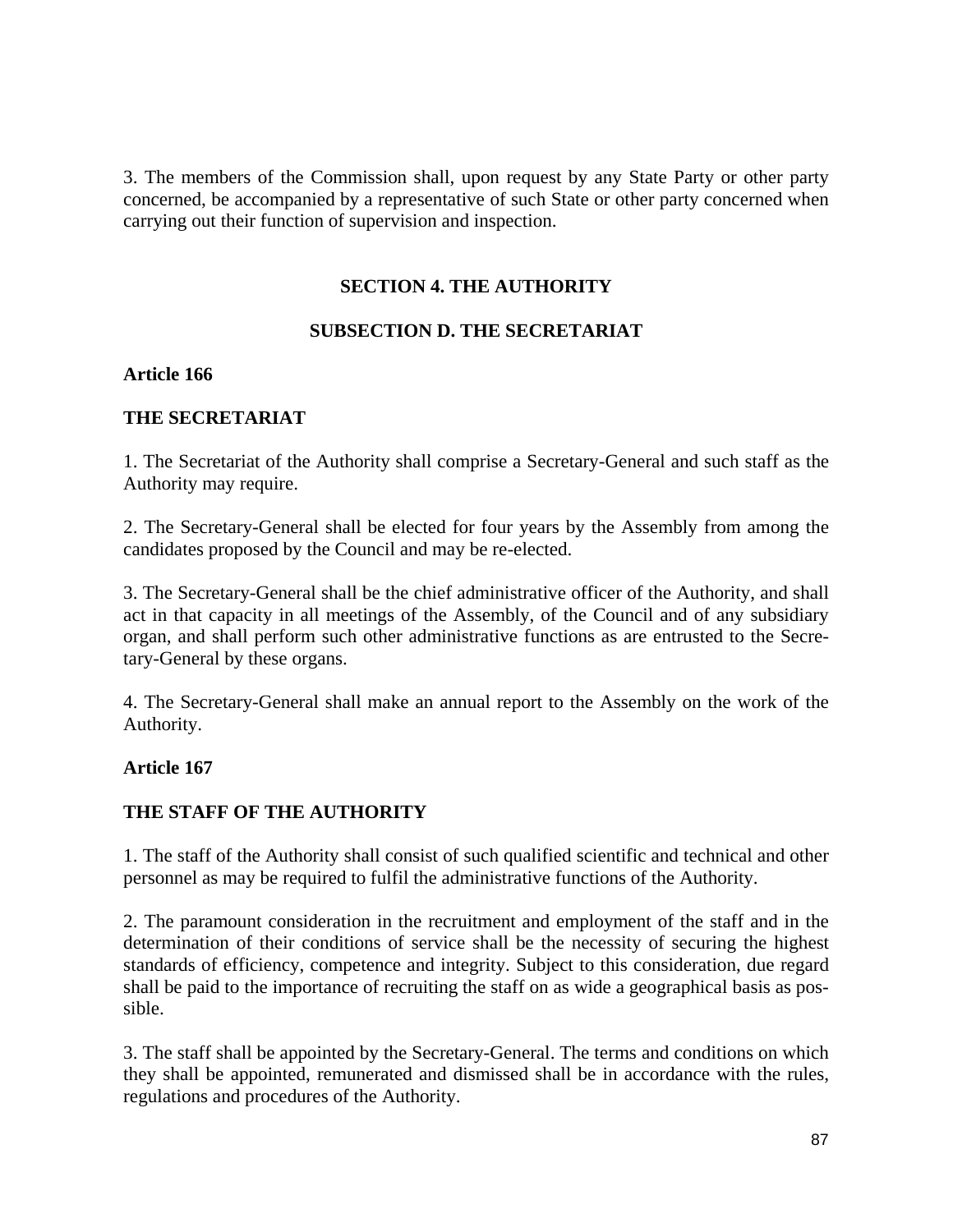### **Article 168**

## **INTERNATIONAL CHARACTER OF THE SECRETARIAT**

1. In the performance of their duties the Secretary-General and the staff shall not seek or receive instructions from any government or from any other source external to the Authority. They shall refrain from any action which might reflect on their position as international officials responsible only to the Authority. Each State Party undertakes to respect the exclusively international character of the responsibilities of the Secretary-General and the staff and not to seek to influence them in the discharge of their responsibilities. Any violation of responsibilities by a staff member shall be submitted to the appropriate administrative tribunal as provided in the rules, regulations and procedures of the Authority.

2. The Secretary-General and the staff shall have no financial interest in any activity relating to exploration and exploitation in the Area. Subject to their responsibilities to the Authority, they shall not disclose, even after the termination of their functions, any industrial secret, proprietary data which are transferred to the Authority in accordance with Annex III, article 14, or any other confidential information coming to their knowledge by reason of their employment with the Authority.

3. Violations of the obligations of a staff member of the Authority set forth in paragraph 2 shall, on the request of a State Party affected by such violation, or a natural or juridical person, sponsored by a State Party as provided in article 153, paragraph 2(b), and affected by such violation, be submitted by the Authority against the staff member concerned to a tribunal designated by the rules, regulations and procedures of the Authority. The Party affected shall have the right to take part in the proceedings. If the tribunal so recommends, the Secretary-General shall dismiss the staff member concerned.

4. The rules, regulations and procedures of the Authority shall contain such provisions as are necessary to implement this article.

## **Article 169**

## **CONSULTATION AND CO-OPERATION WITH INTERNATIONAL AND NON-GOVERNMENTAL ORGANIZATIONS**

1. The Secretary-General shall, on matters within the competence of the Authority, make suitable arrangements, with the approval of the Council, for consultation and co-operation with international and non-governmental organizations recognized by the Economic and Social Council of the United Nations.

2. Any organization with which the Secretary-General has entered into an arrangement under paragraph 1 may designate representatives to attend meetings of the organs of the Au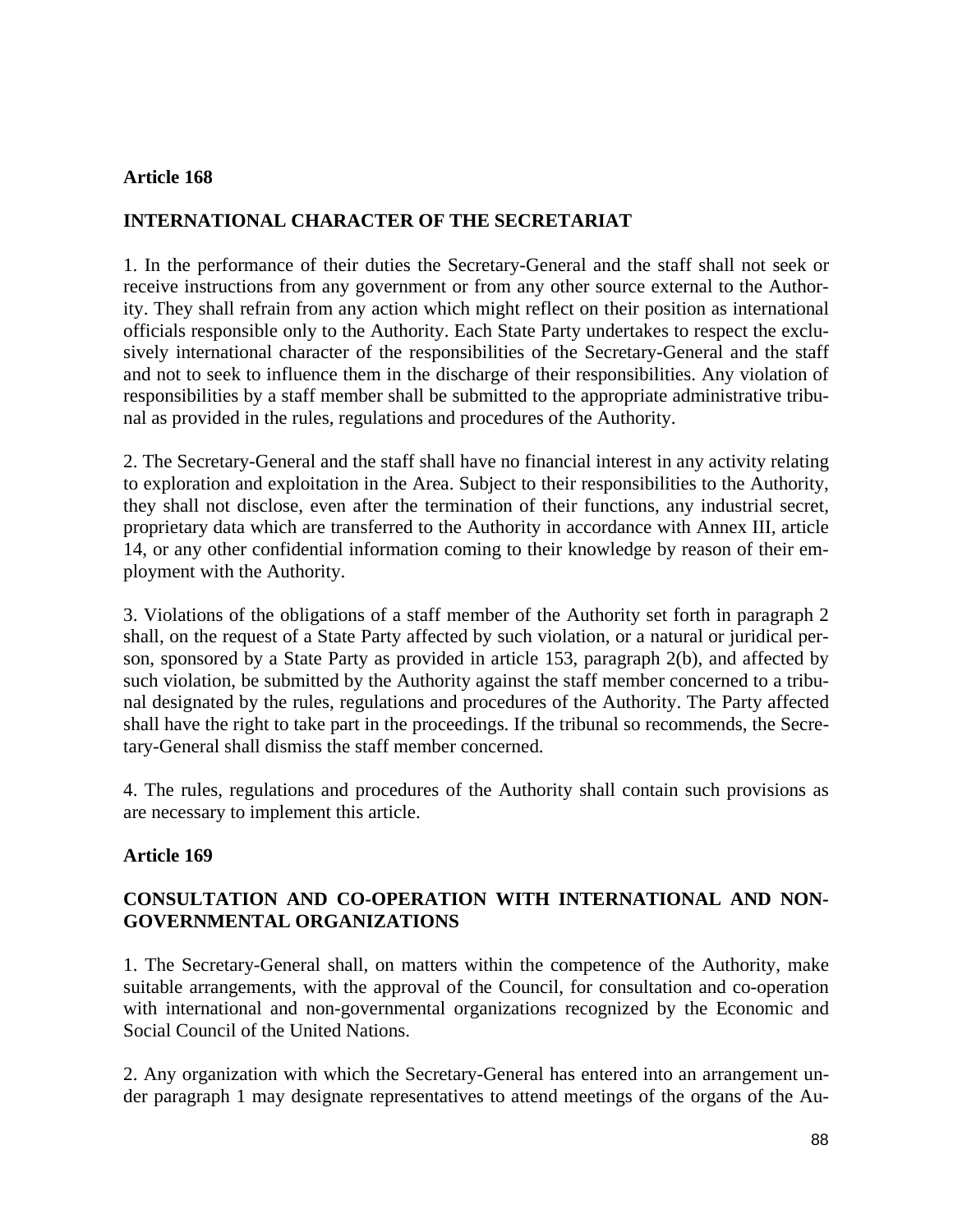thority as observers in accordance with the rules of procedure of these organs. Procedures shall be established for obtaining the views of such organizations in appropriate cases.

3. The Secretary-General may distribute to States Parties written reports submitted by the non-governmental organizations referred to in paragraph 1 on subjects in which they have special competence and which are related to the work of the Authority.

## **SUBSECTION E. THE ENTERPRISE**

### **Article 170**

### **THE ENTERPRISE**

1. The Enterprise shall be the organ of the Authority which shall carry out activities in the Area directly, pursuant to article 153, paragraph 2(a),as well as the transporting, processing and marketing of minerals recovered from the Area.

2. The Enterprise shall, within the framework of the international legal personality of the Authority, have such legal capacity as is provided for in the Statute set forth in Annex IV. The Enterprise shall act in accordance with this Convention and the rules, regulations and procedures of the Authority, as well as the general policies established by the Assembly, and shall be subject to the directives and control of the Council.

3. The Enterprise shall have its principal place of business at the seat of the Authority.

4. The Enterprise shall, in accordance with article 173, paragraph 2, and Annex IV, article 11, be provided with such funds as it may require to carry out its functions, and shall receive technology as provided in article 144 and other relevant provisions of this Convention.

## **SUBSECTION F. FINANCIAL ARRANGEMENTS OF THE AUTHORITY**

### **Article 171**

### **FUNDS OF THE AUTHORITY**

The funds of the Authority shall include:

(a) assessed contributions made by members of the Authority in accordance with article 160, paragraph 2(e);

(b) funds received by the Authority pursuant to Annex III, article 13, in connection with activities in the Area;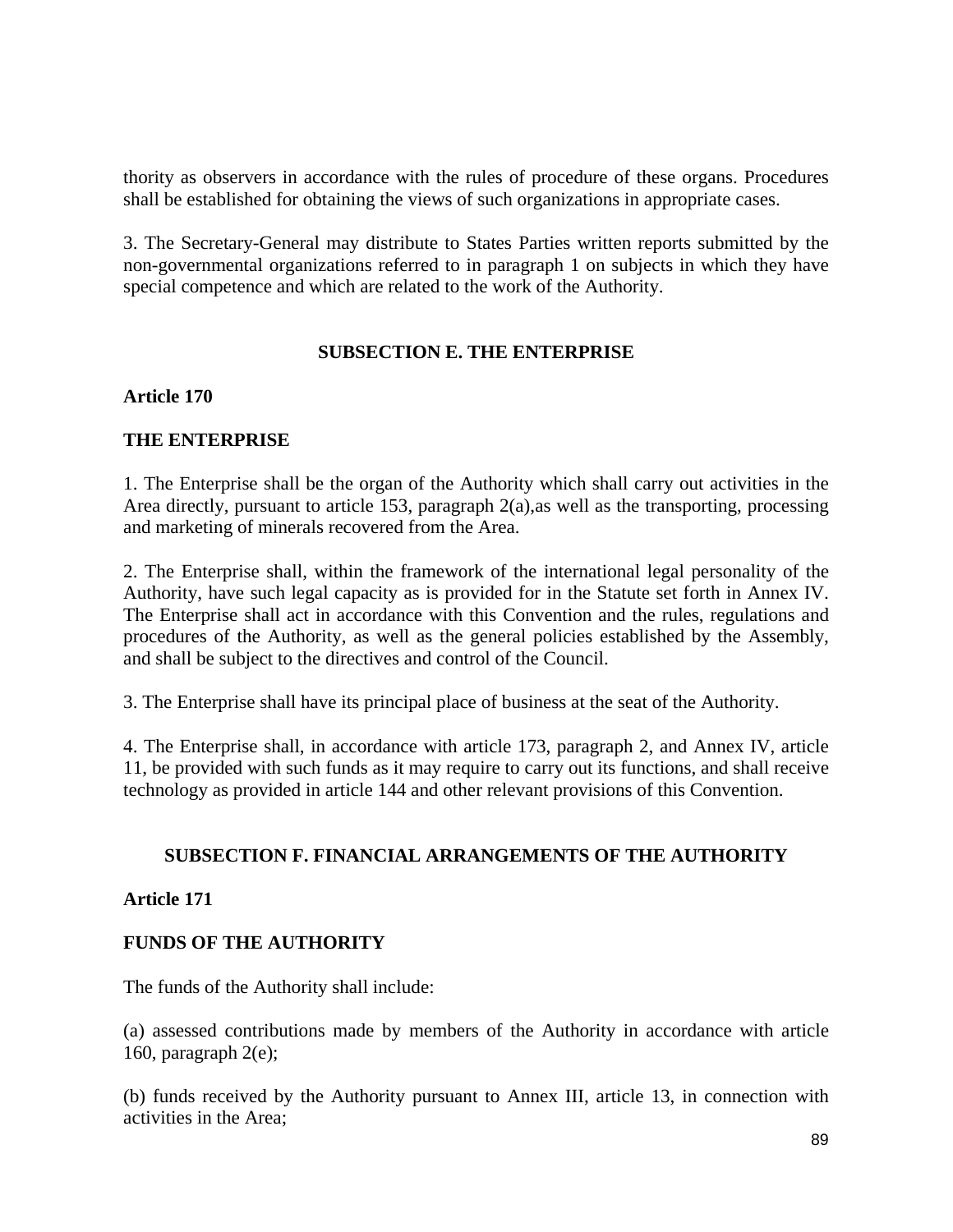(c) funds transferred from the Enterprise in accordance with Annex IV, article 10; (d) funds borrowed pursuant to article 174;

(e) voluntary contributions made by members or other entities; and

(f) payments to a compensation fund, in accordance with article 151, paragraph 10, whose sources are to be recommended by the Economic Planning Commission.

## **Article 172**

## **ANNUAL BUDGET OF THE AUTHORITY**

The Secretary-General shall draft the proposed annual budget of the Authority and submit it to the Council. The Council shall consider the proposed annual budget and submit it to the Assembly, together with any recommendations thereon. The Assembly shall consider and approve the proposed annual budget in accordance with article 160, paragraph 2(h).

## **Article 173**

## **EXPENSES OF THE AUTHORITY**

1. The contributions referred to in article 171, subparagraph (a), shall be paid into a special account to meet the administrative expenses of the Authority until the Authority has sufficient funds from other sources to meet those expenses.

2. The administrative expenses of the Authority shall be a first call upon the funds of the Authority. Except for the assessed contributions referred to in article 171, subparagraph

(a), the funds which remain after payment of administrative expenses may, inter alia:

(a) be shared in accordance with article 140 and article 160, paragraph  $2(g)$ ;

(b) be used to provide the Enterprise with funds in accordance with article 170, paragraph 4;

(c) be used to compensate developing States in accordance with article 151, paragraph 10, and article 160, paragraph 2(1).

## **Article 174**

## **BORROWING POWER OF THE AUTHORITY**

1. The Authority shall have the power to borrow funds.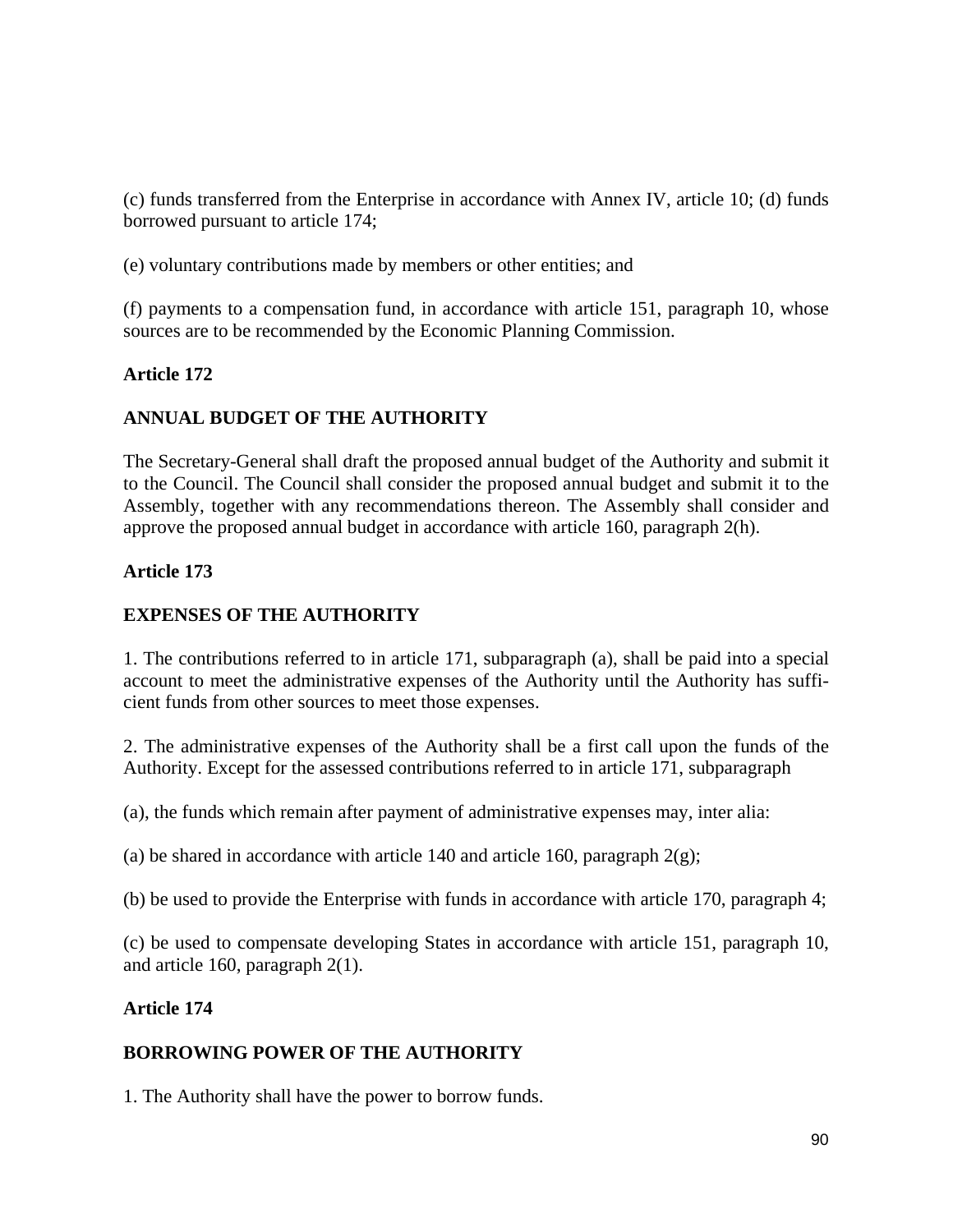2. The Assembly shall prescribe the limits on the borrowing power of the Authority in the financial regulations adopted pursuant to article 160, paragraph 2(f).

3. The Council shall exercise the borrowing power of the Authority.

4. States Parties shall not be liable for the debts of the Authority.

## **Article 175**

## **ANNUAL AUDIT**

The records, books and accounts of the Authority, including its annual financial statements, shall be audited annually by an independent audit or appointed by the Assembly.

## **SUBSECTION G. LEGAL STATUS, PRIVILEGES AND IMMUNITIES**

## **Article 176**

# **LEGAL STATUS**

The Authority shall have international legal personality and such legal capacity as may be necessary for the exercise of its functions and the fulfillment of its purposes.

## **Article 177**

## **PRIVILEGES AND IMMUNITIES**

To enable the Authority to exercise its functions, it shall enjoy in the territory of each State Party the privileges and immunities set forth in this subsection. The privileges and immunities relating to the Enterprise shall be those set forth in Annex IV, article 13.

## **Article 178**

## **IMMUNITY FROM LEGAL PROCESS**

The Authority, its property and assets, shall enjoy immunity from legal process except to the extent that the Authority expressly waives this immunity in a particular case.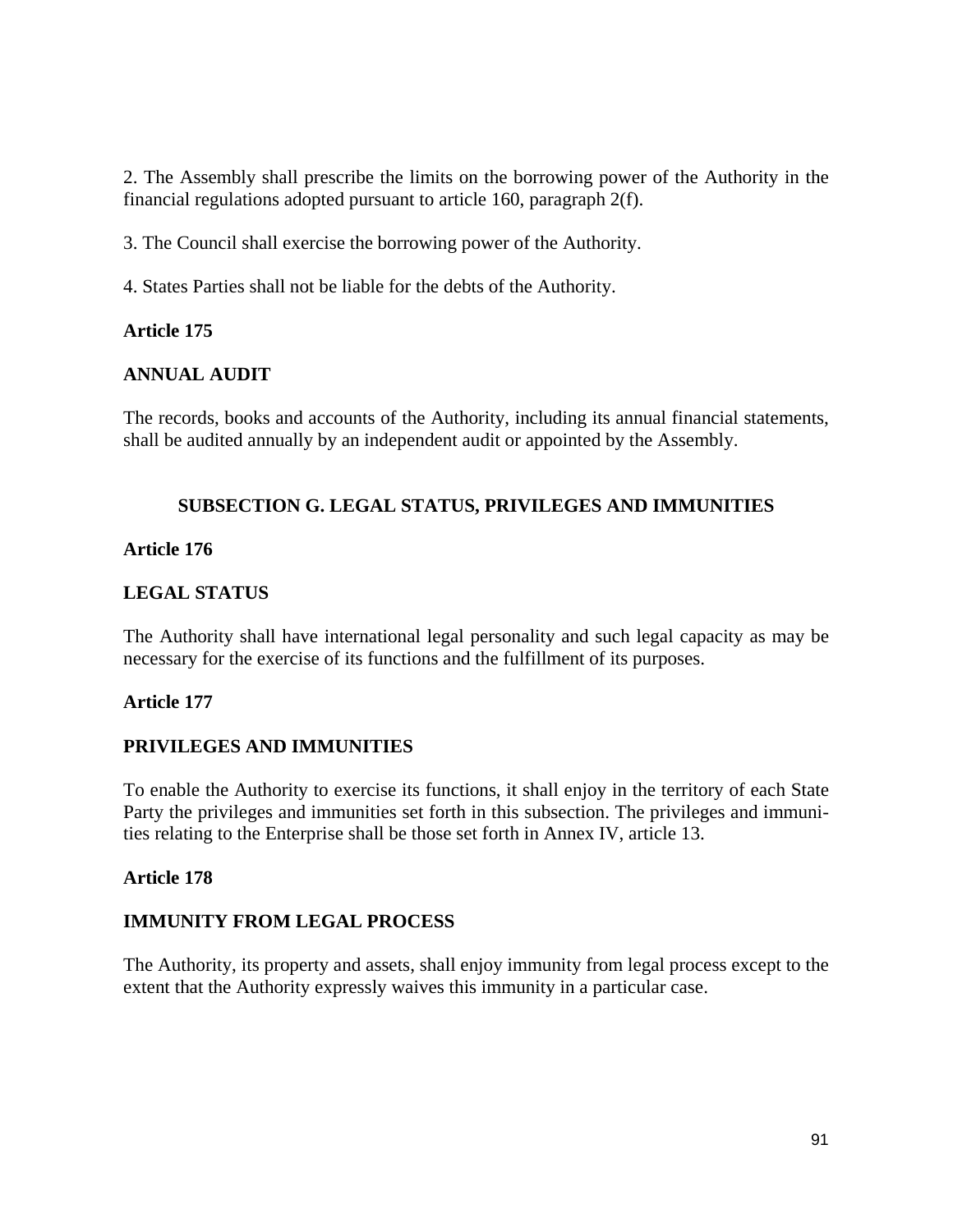### **Article 179**

### **IMMUNITY FROM SEARCH AND ANY FORM OF SEIZURE**

The property and assets of the Authority, wherever located and by whomsoever held, shall be immune from search, requisition, confiscation, expropriation or any other form of seizure by executive or legislative action.

### **Article 180**

## **EXEMPTION FROM RESTRICTIONS, REGULATIONS, CONTROLS AND MORATORIA**

The property and assets of the Authority shall be exempt from restrictions, regulations, controls and moratoria of any nature.

#### **Article 181**

### **ARCHIVES AND OFFICIAL COMMUNICATIONS OF THE AUTHORITY**

1. The archives of the Authority, wherever located, shall be inviolable.

2. Proprietary data, industrial secrets or similar information and personnel records shall not be placed in archives which are open to public inspection.

3. With regard to its official communications, the Authority shall be accorded by each State Party treatment no less favourable than that accorded by that State to other international organizations.

### **Article 182**

## **PRIVILEGES AND IMMUNITIES OF CERTAIN PERSONS CONNECTED WITH THE AUTHORITY**

Representatives of States Parties attending meetings of the Assembly, the Council or organs of the Assembly or the Council, and the Secretary-General and staff of the Authority, shall enjoy in the territory of each State Party:

(a) immunity from legal process with respect to acts performed by them in the exercise of their functions, except to the extent that the State which they represent or the Authority, as appropriate, expressly waives this immunity in a particular case;

(b) if they are not nationals of that State Party, the same exemptions from immigration restrictions, alien registration requirements and national service obligations, the same facilities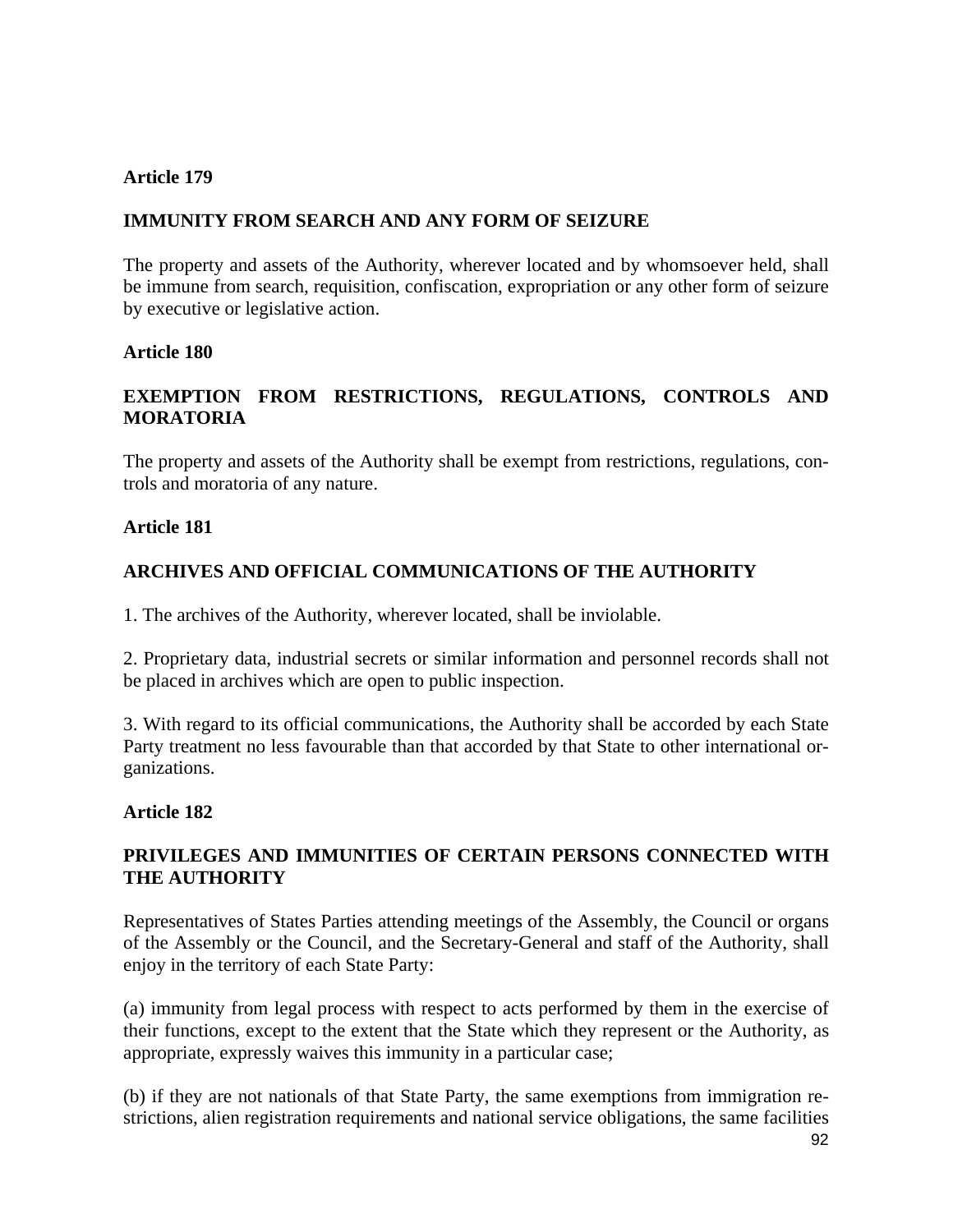as regards exchange restrictions and the same treatment in respect of travelling facilities as are accorded by that State to the representatives, officials and employees of comparable rank of other States Parties.

## **Article 183**

## **EXEMPTION FROM TAXES AND CUSTOMS DUTIES**

1. Within the scope of its official activities, the Authority, its assets and property, its income, and its operations and transactions, authorized by this Convention, shall be exempt from all direct taxation and goods imported or exported for its official use shall be exempt from all customs duties. The Authority shall not claim exemption from taxes which are no more than charges for services rendered.

2. When purchases of goods or services of substantial value necessary for the official activities of the Authority are made by or on behalf of the Authority, and when the price of such goods or services includes taxes or duties, appropriate measures shall, to the extent practicable, be taken by States Parties to grant exemption from such taxes or duties or provide for their reimbursement. Goods imported or purchased under an exemption provided for in this article shall not be sold or otherwise disposed of in the territory of the State Party which granted the exemption, except under conditions agreed with that State Party.

3. No tax shall be levied by States Parties on or in respect of salaries and emoluments paid or any other form of payment made by the Authority to the Secretary-General and staff of the Authority, as well as experts performing missions for the Authority, who are not their nationals.

## **SUBSECTION H. SUSPENSION OF THE EXERCISE OF RIGHTS AND PRIVI-LEGES OF MEMBERS**

## **Article 184**

## **SUSPENSION OF THE EXERCISE OF VOTING RIGHTS**

A State Party which is in arrears in the payment of its financial contributions to the Authority shall have no vote if the amount of its arrears equals or exceeds the amount of the contributions due from it for the preceding two full years. The Assembly may, nevertheless, permit such a member to vote if it is satisfied that the failure to pay is due to conditions beyond the control of the member.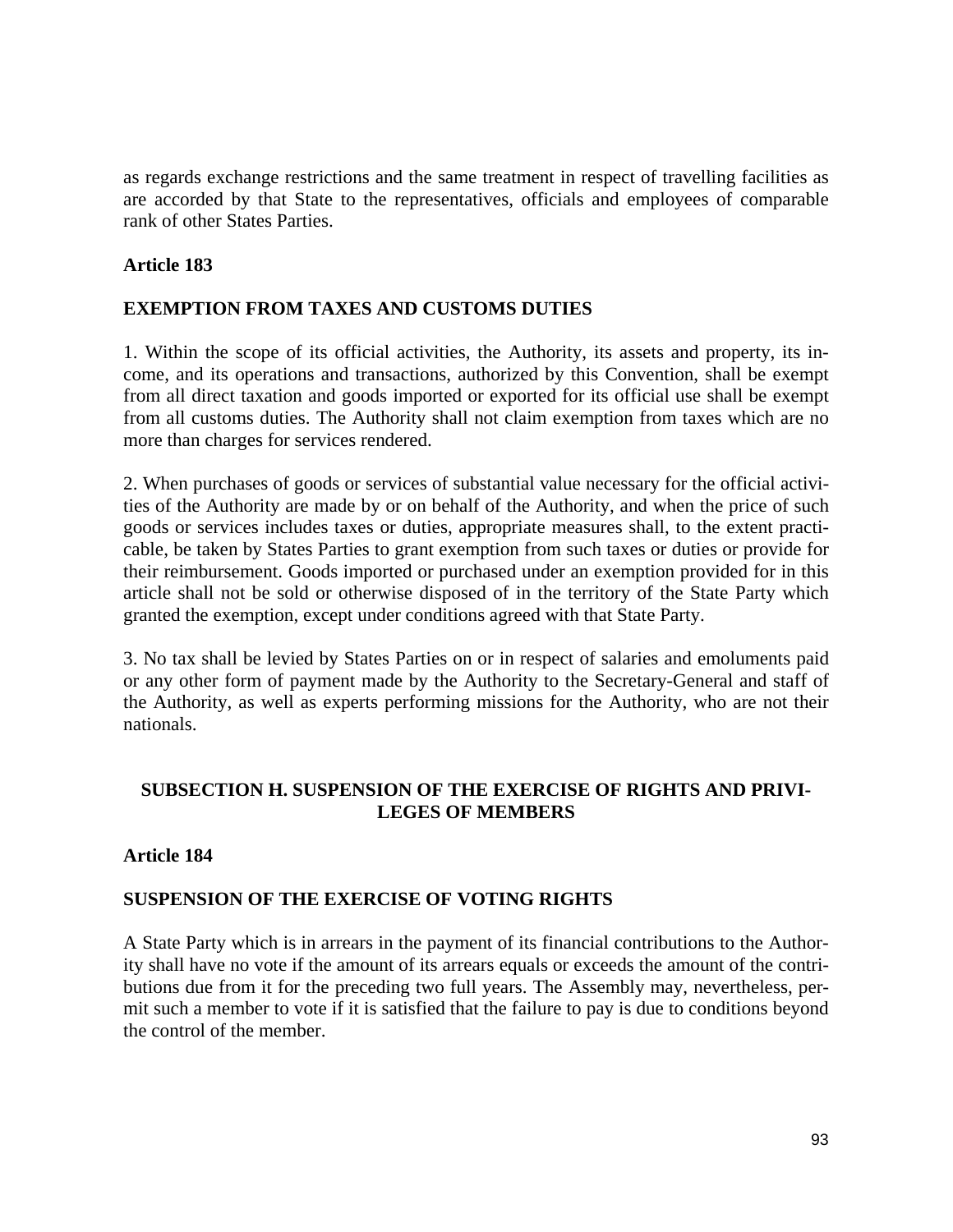## **Article 185**

### **SUSPENSION OF EXERCISE OF RIGHTS AND PRIVILEGES OF MEMBERSHIP**

1. A State Party which has grossly and persistently violated the provisions of this Part may be suspended from the exercise of the rights and privileges of membership by the Assembly upon the recommendation of the Council.

2. No action may be taken under paragraph 1 until the Sea-Bed Disputes Chamber has found that a State Party has grossly and persistently violated the provisions of this Part.

## **SECTION 5. SETTLEMENT OF DISPUTES AND ADVISORY OPINIONS**

### **Article 186**

## **SEA-BED DISPUTES CHAMBER OF THE INTERNATIONAL TRIBUNAL FOR THE LAW OF THE SEA**

The establishment of the Sea-Bed Disputes Chamber and the manner in which it shall exercise its jurisdiction shall be governed by the provisions of this section, of Part XV and of Annex VI.

### **Article 187**

## **JURISDICTION OF THE SEA-BED DISPUTES CHAMBER**

The Sea-Bed Disputes Chamber shall have jurisdiction under this Part and the Annexes relating thereto in disputes with respect to activities in the Area falling within the following categories:

(a) disputes between States Parties concerning the interpretation or application of this Part and the Annexes relating thereto;

(b) disputes between a State Party and the Authority concerning:

(i) acts or omissions of the Authority or of a State Party alleged to be in violation of this Part or the Annexes relating thereto or of rules, regulations and procedures of the Authority adopted in accordance therewith; or

(ii) acts of the Authority alleged to be in excess of jurisdiction or a misuse of power;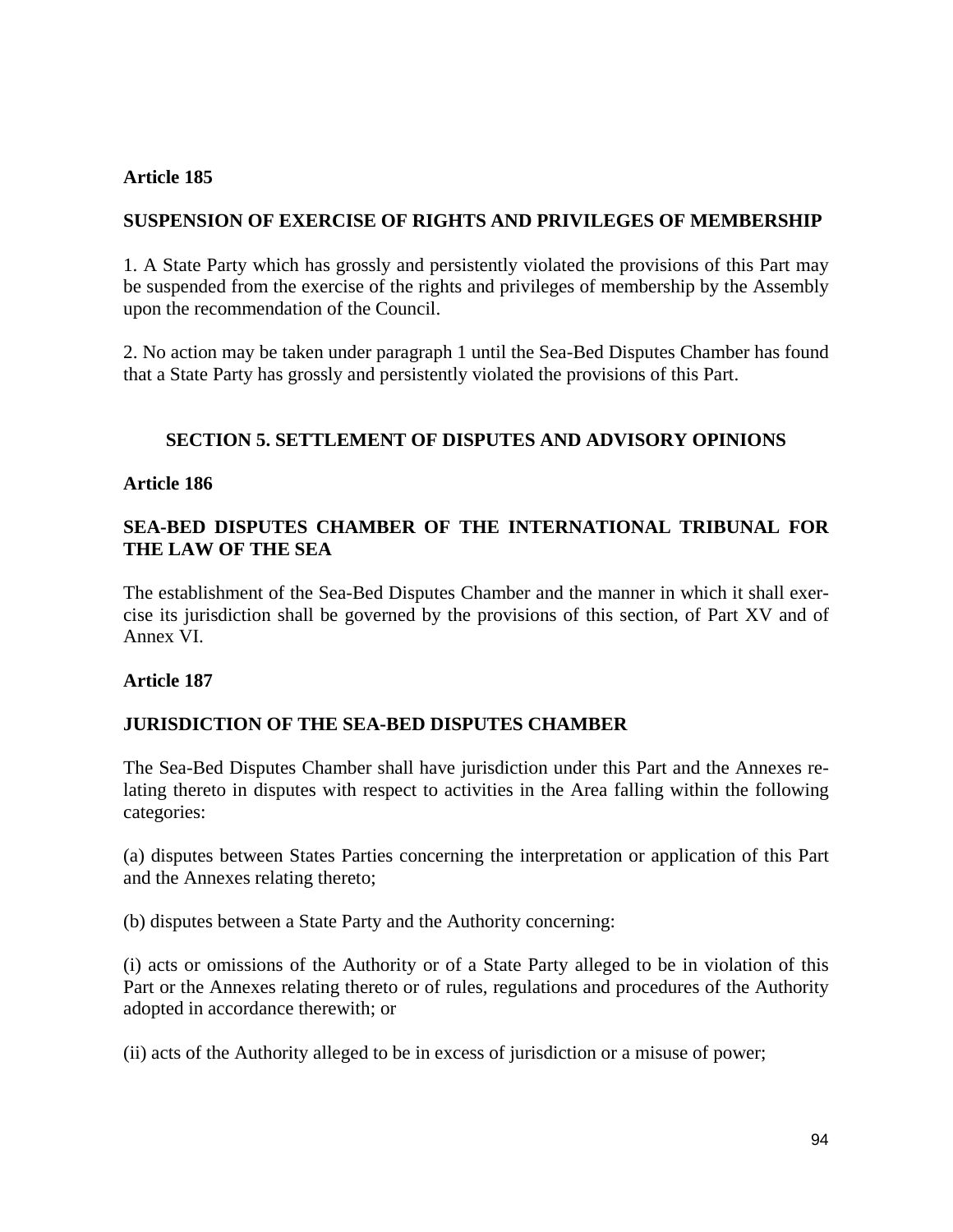(c) disputes between parties to a contract, being States Parties, the Authority or the Enterprise, state enterprises and natural or juridical persons referred to in article 153, paragraph 2 (b), concerning:

(i) the interpretation or application of a relevant contract or a plan of work; or

(ii) acts or omissions of a party to the contract relating to activities in the Area and directed to the other party or directly affecting its legitimate interests;

(d) disputes between the Authority and a prospective contractor who has been sponsored by a State as provided in article 153, paragraph 2 (b), and has duly fulfilled the conditions referred to in Annex III, article 4, paragraph 6, and article 13, paragraph 2, concerning the refusal of a contract or a legal issue arising in the negotiation of the contract;

(e) disputes between the Authority and a State Party, a state enterprise or a natural or juridical person sponsored by a State Party as provided for in article 153, paragraph 2(b), where it is alleged that the Authority has incurred liability as provided in Annex III, article 22;

(f) any other disputes for which the jurisdiction of the Chamber is specifically provided in this Convention.

## **Article 188**

## **SUBMISSION OF DISPUTES TO A SPECIAL CHAMBER OF THE INTERNA-TIONAL TRIBUNAL FOR THE LAW OF THE SEA OR AN AD HOC CHAMBER OF THE SEA-BED DISPUTES CHAMBER OR TO BINDING COMMERCIAL AR-BITRATION**

1. Disputes between States Parties referred to in article 187, subparagraph(a), may be submitted:

(a) at the request of the parties to the dispute, to a special chamber of the International Tribunal for the Law of the Sea to be formed in accordance with Annex VI, articles 15 and 17; or

(b) at the request of any party to the dispute, to an ad hoc chamber of the Sea-Bed Disputes Chamber to be formed in accordance with Annex VI, article 36.

2. (a) Disputes concerning the interpretation or application of a contract referred to in article 187, subparagraph (c) (i), shall be submitted, at the request of any party to the dispute, to binding commercial arbitration, unless the parties otherwise agree. A commercial arbitral tribunal to which the dispute is submitted shall have no jurisdiction to decide any question of interpretation of this Convention. When the dispute also involves a question of the inter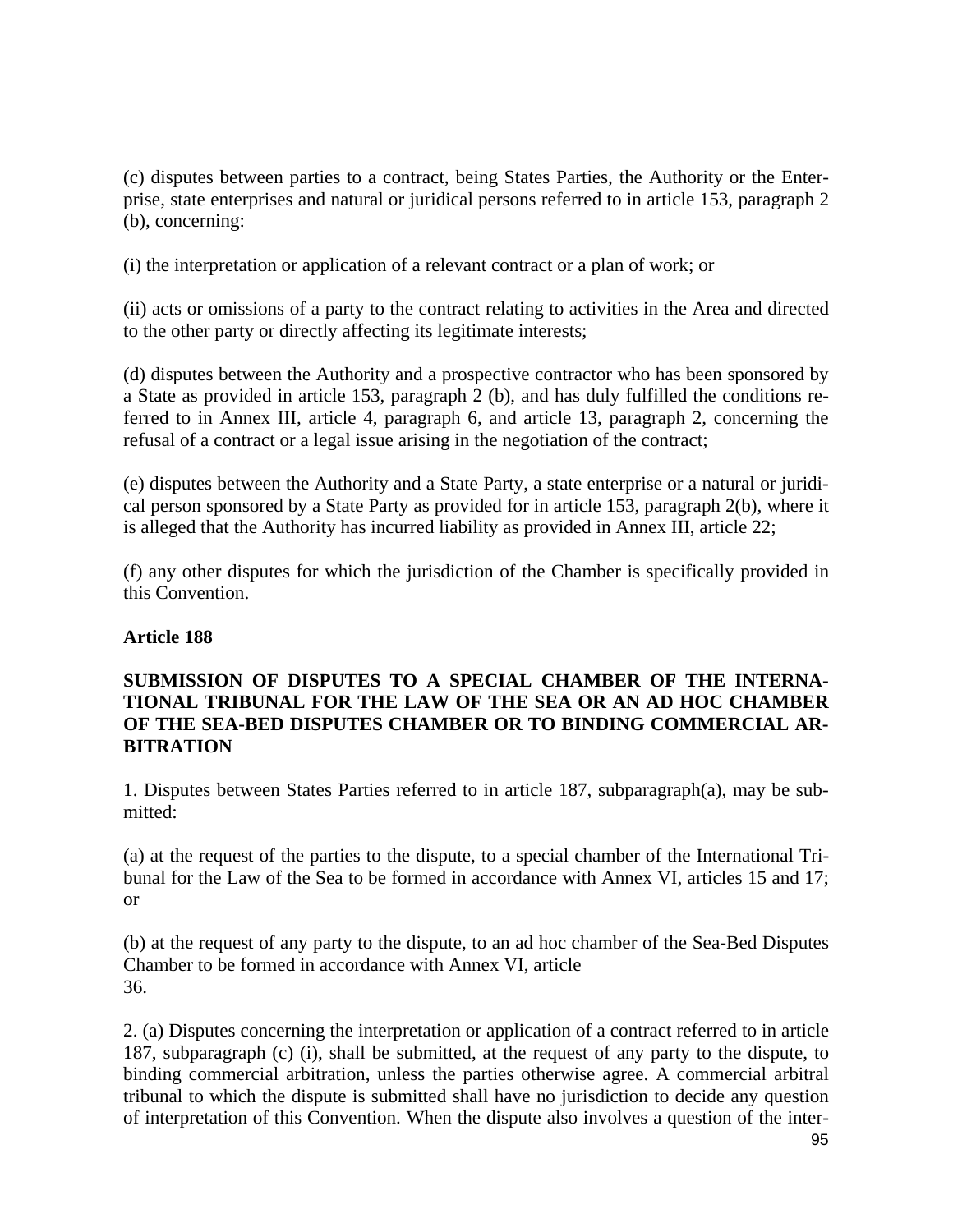pretation of Part XI and the Annexes relating thereto, with respect to activities in the Area, that question shall be referred to the Sea-Bed Disputes Chamber for a ruling.

(b) If, at the commencement of or in the course of such arbitration, the arbitral tribunal determines, either at the request of any party to the dispute or proprio motu, that its decision depends upon a ruling of the Sea-Bed Disputes Chamber, the arbitral tribunal shall refer such question to the Sea-Bed Disputes Chamber for such ruling. The arbitral tribunal shall then proceed to render its award in conformity with the ruling of the Sea Bed Disputes Chamber.

(c) In the absence of a provision in the contract on the arbitration procedure to be applied in the dispute, the arbitration shall be conducted in accordance with the UNCITRAL Arbitration Rules or such other arbitration rules as may be prescribed in the rules, regulations and procedures of the Authority, unless the parties to the dispute otherwise agree.

### **Article 189**

## **LIMITATION ON JURISDICTION WITH REGARD TO DECISIONS OF THE AUTHORITY**

The Sea-Bed Disputes Chamber shall have no jurisdiction with regard to the exercise by the Authority of its discretionary powers in accordance with this Part; in no case shall it substitute its discretion for that of the Authority. Without prejudice to article 191, in exercising its jurisdiction pursuant to article 187, the Sea-Bed Disputes Chamber shall not pronounce itself on the question of whether any rules, regulations and procedures of the Authority are in conformity with this Convention, nor declare invalid any such rules, regulations and procedures. Its jurisdiction in this regard shall be confined to deciding claims that the application of any rules, regulations and procedures of the Authority in individual cases would be in conflict with the contractual obligations of the parties to the dispute or their obligations under this Convention, claims concerning excess of jurisdiction or misuse of power, and to claims for damages to be paid or other remedy to be given to the party concerned for the failure of the other party to comply with its contractual obligations or its obligations under this Convention.

### **Article 190**

### **PARTICIPATION AND APPEARANCE OF SPONSORING STATES PARTIES IN PROCEEDINGS**

1. If a natural or juridical person is a party to a dispute referred to in article 187, the sponsoring State shall be given notice thereof and shall have the right to participate in the proceedings by submitting written or oral statements.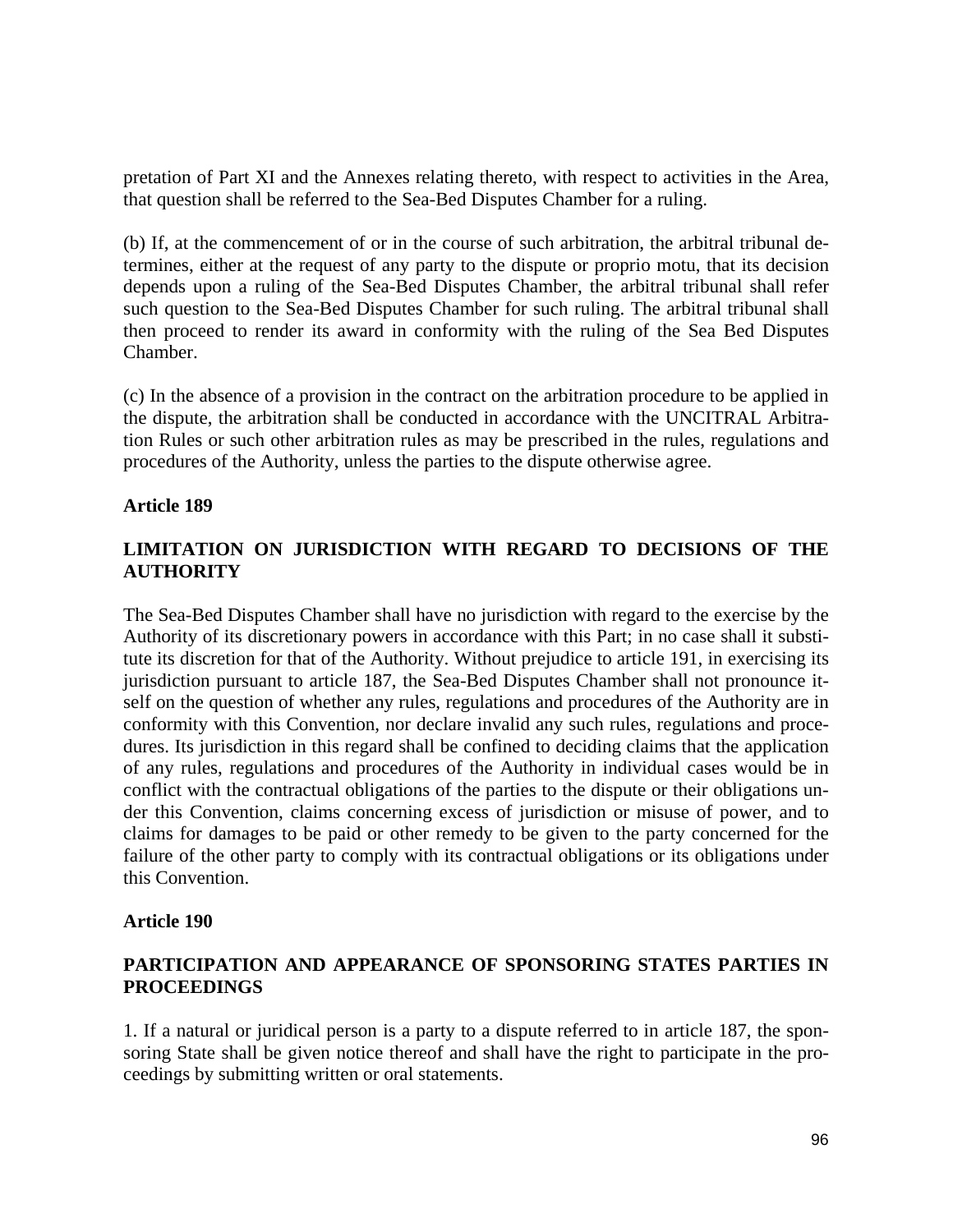2. If an action is brought against a State Party by a natural or juridical person sponsored by another State Party in a dispute referred to in article 187, subparagraph (c), the respondent State may request the State sponsoring that person to appear in the proceedings on behalf of that person. Failing such appearance, the respondent State may arrange to be represented by a juridical person of its nationality.

### **Article 191**

### **ADVISORY OPINIONS**

The Sea-Bed Disputes Chamber shall give advisory opinions at the request of the Assembly or the Council on legal questions arising within the scope of their activities. Such opinions shall be given as a matter of urgency.

## **PART XII**

## **PROTECTION AND PRESERVATION OF THE MARINE ENVIRONMENT**

### **SECTION 1. GENERAL PROVISIONS**

### **Article 192**

### **GENERAL OBLIGATION**

States have the obligation to protect and preserve the marine environment.

### **Article 193**

### **SOVEREIGN RIGHT OF STATES TO EXPLOIT THEIR NATURAL RESOURCES**

States have the sovereign right to exploit their natural resources pursuant to their environmental policies and in accordance with their duty to protect and preserve the marine environment.

### **Article 194**

## **MEASURES TO PREVENT, REDUCE AND CONTROL POLLUTION OF THE MARINE ENVIRONMENT**

1. States shall take, individually or jointly as appropriate, all measures consistent with this Convention that are necessary to prevent, reduce and control pollution of the marine environment from any source, using for this purpose the best practicable means at their disposal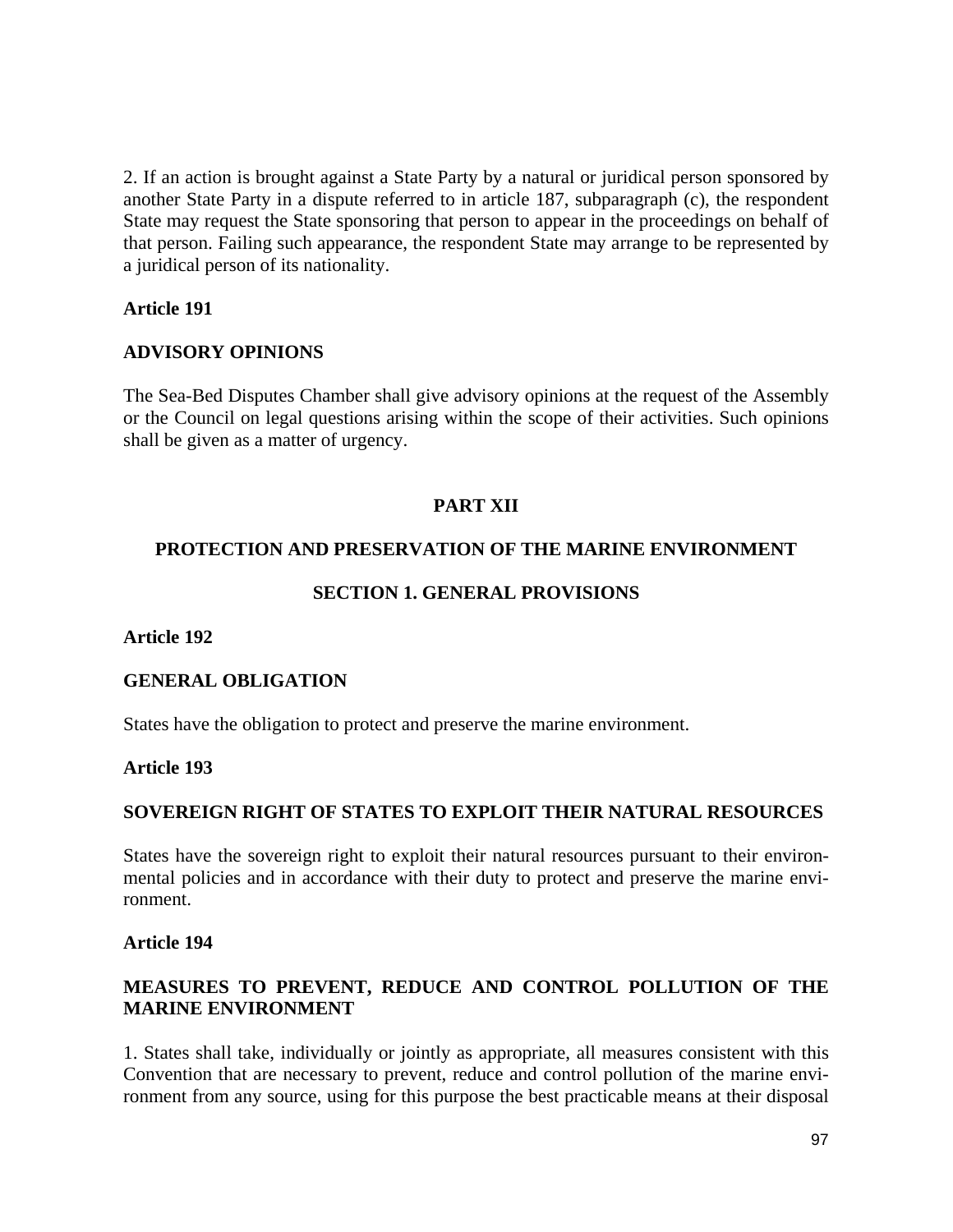and in accordance with their capabilities, and they shall endeavour to harmonize their policies in this connection.

2. States shall take all measures necessary to ensure that activities under their jurisdiction or control are so conducted as not to cause damage by pollution to other States and their environment, and that pollution arising from incidents or activities under their jurisdiction or control does not spread beyond the areas where they exercise sovereign rights in accordance with this Convention.

3. The measures taken pursuant to this Part shall deal with all sources of pollution of the marine environment. These measures shall include, inter alia, those designed to minimize to the fullest possible extent:

(a) the release of toxic, harmful or noxious substances, especially those which are persistent, from land-based sources, from or through the atmosphere or by dumping;

(b) pollution from vessels, in particular measures for preventing accidents and dealing with emergencies, ensuring the safety of operations at sea, preventing intentional and unintentional discharges, and regulating the design, construction, equipment, operation and manning of vessels;

(c) pollution from installations and devices used in exploration or exploitation of the natural resources of the sea-bed and subsoil, in particular measures for preventing accidents and dealing with emergencies, ensuring the safety of operations at sea, and regulating the design, construction, equipment, operation and manning of such installations or devices;

(d) pollution from other installations and devices operating in the marine environment, in particular measures for preventing accidents and dealing with emergencies, ensuring the safety of operations at sea, and regulating the design, construction, equipment, operation and manning of such installations or devices.

4. In taking measures to prevent, reduce or control pollution of the marine environment, States shall refrain from unjustifiable interference with activities carried out by other States in the exercise of their rights and in pursuance of their duties in conformity with this Convention.

5. The measures taken in accordance with this Part shall include those necessary to protect and preserve rare or fragile ecosystems as well as the habitat of depleted, threatened or endangered species and other forms of marine life.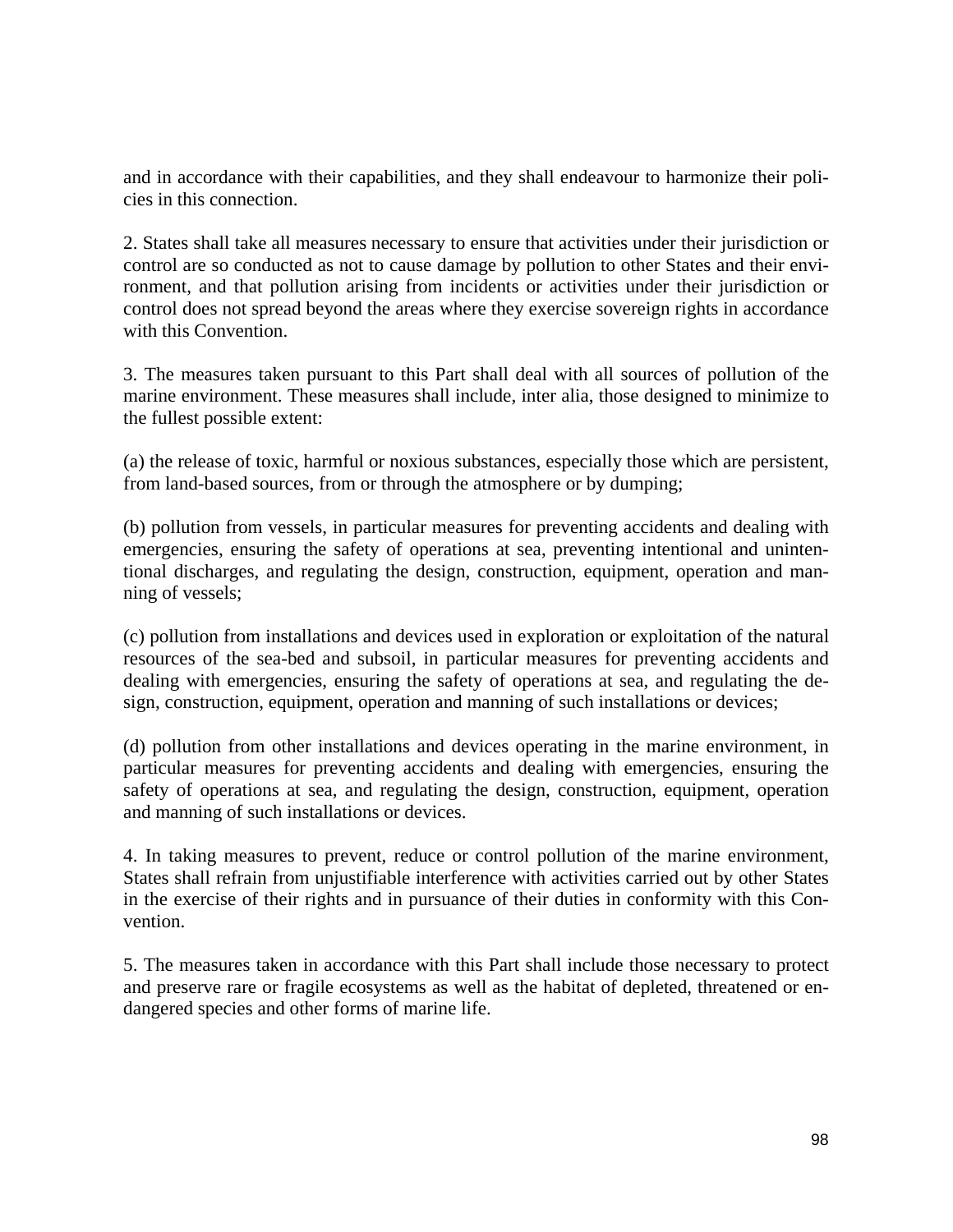#### **Article 195**

## **DUTY NOT TO TRANSFER DAMAGE OR HAZARDS OR TRANSFORM ONE TYPE OF POLLUTION INTO ANOTHER**

In taking measures to prevent, reduce and control pollution of the marine environment, States shall act so as not to transfer, directly or indirectly, damage or hazards from one area to another or transform one time of pollution into another.

#### **Article 196**

### **USE OF TECHNOLOGIES OR INTRODUCTION OF ALIEN OR NEW SPECIES**

1. States shall take all measures necessary to prevent, reduce and control pollution of the marine environment resulting from the use of technologies under their jurisdiction or control, or the intentional or accidental introduction of species, alien or new, to a particular part of the marine environment, which may cause significant and harmful changes thereto.

2. This article does not affect the application of this Convention regarding the prevention, reduction and control of pollution of the marine environment.

## **SECTION 2. GLOBAL AND REGIONAL CO-OPERATION**

#### **Article 197**

### **CO-OPERATION ON A GLOBAL OR REGIONAL BASIS**

States shall co-operate on a global basis and, as appropriate, on a regional basis, directly or through competent international organizations, in formulating and elaborating international rules, standards and recommended practices and procedures consistent with this Convention, for the protection and preservation of the marine environment, taking into account characteristic regional features.

#### **Article 198**

### **NOTIFICATION OF IMMINENT OR ACTUAL DAMAGE**

When a State becomes aware of cases in which the marine environment is in imminent danger of being damaged or has been damaged by pollution, it shall immediately notify other States it deems likely to be affected by such damage, as well as the competent international organizations.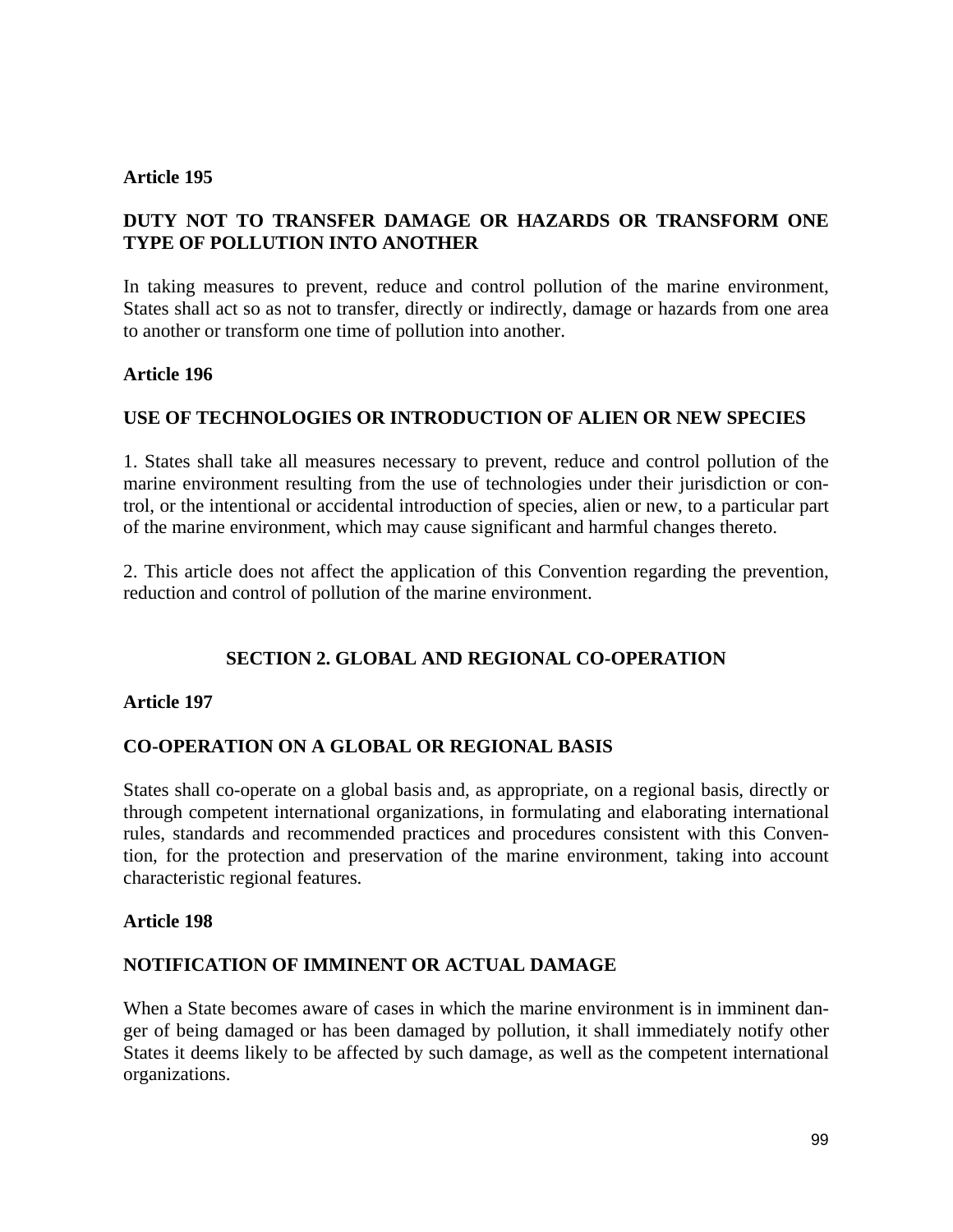### **Article 199**

### **CONTINGENCY PLANS AGAINST POLLUTION**

In the cases referred to in article 198, States in the area affected, in accordance with their capabilities, and the competent international organizations shall co-operate, to the extent possible, in eliminating the effects of pollution and preventing or minimizing the damage. To this end, States shall jointly develop and promote contingency plans for responding to pollution incidents in the marine environment.

#### **Article 200**

## **STUDIES, RESEARCH PROGRAMMES AND EXCHANGE OF INFORMATION AND DATA**

States shall co-operate, directly or through competent international organizations, for the purpose of promoting studies, undertaking programmes of scientific research and encouraging the exchange of information and data acquired about pollution of the marine environment. They shall endeavour to participate actively in regional and global programmes to acquire knowledge for the assessment of the nature and extent of pollution, exposure to it, and its pathways, risks and remedies.

### **Article 201**

### **SCIENTIFIC CRITERIA FOR REGULATIONS**

In the light of the information and data acquired pursuant to article 200, States shall cooperate, directly or through competent international organizations, in establishing appropriate scientific criteria for the formulation and elaboration of rules, standards and recommended practices and procedures for the prevention, reduction and control of pollution of the marine environment.

### **SECTION 3. TECHNICAL ASSISTANCE**

#### **Article 202**

### **SCIENTIFIC AND TECHNICAL ASSISTANCE TO DEVELOPING STATES**

States shall, directly or through competent international organizations:

(a) promote programmes of scientific, educational, technical and other assistance to developing States for the protection and preservation of the marine environment and the prevention, reduction and control of marine pollution. Such assistance shall include, inter alia: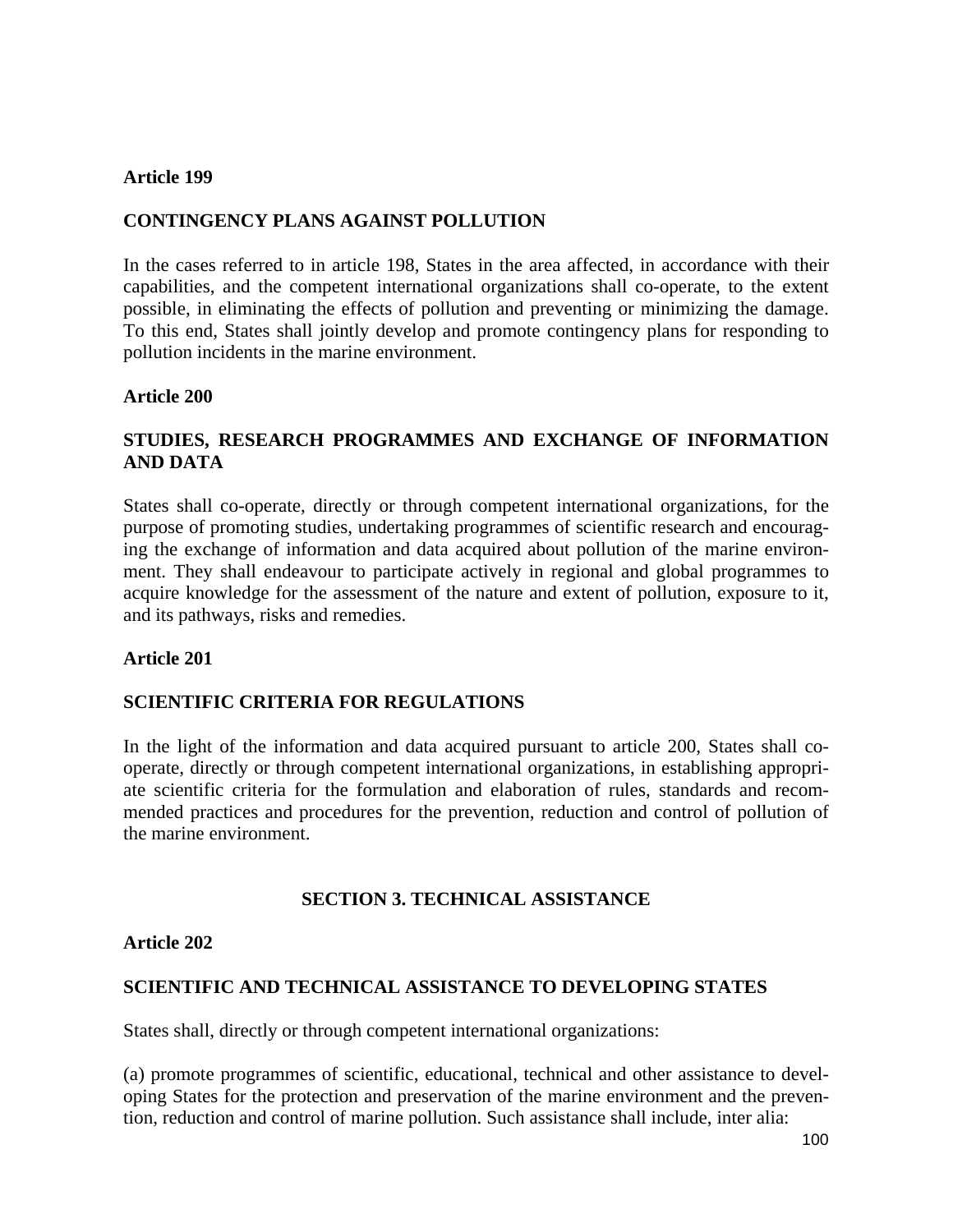(i) training of their scientific and technical personnel;

(ii) facilitating their participation in relevant international programmes;

(iii) supplying them with necessary equipment and facilities;

(iv) enhancing their capacity to manufacture such equipment;

(v) advice on and developing facilities for research, monitoring, educational and other programmes;

(b) provide appropriate assistance, especially to developing States, for the minimization of the effects of major incidents which may cause serious pollution of the marine environment;

(c) provide appropriate assistance, especially to developing States, concerning the preparation of environmental assessments.

### **Article 203**

### **PREFERENTIAL TREATMENT FOR DEVELOPING STATES**

Developing States shall, for the purposes of prevention, reduction and control of pollution of the marine environment or minimization of its effects, be granted preference by international organizations in:

(a) the allocation of appropriate funds and technical assistance; and (b) the utilization of their specialized services.

## **SECTION 4. MONITORING AND ENVIRONMENTAL ASSESSMENT**

### **Article 204**

### **MONITORING OF THE RISKS OR EFFECTS OF POLLUTION**

1. States shall, consistent with the rights of other States, endeavour, as far as practicable, directly or through the competent international organizations, to observe, measure, evaluate and analyse, by recognized scientific methods, the risks or effects of pollution of the marine environment.

2. In particular, States shall keep under surveillance the effects of any activities which they permit or in which they engage in order to determine whether these activities are likely to pollute the marine environment.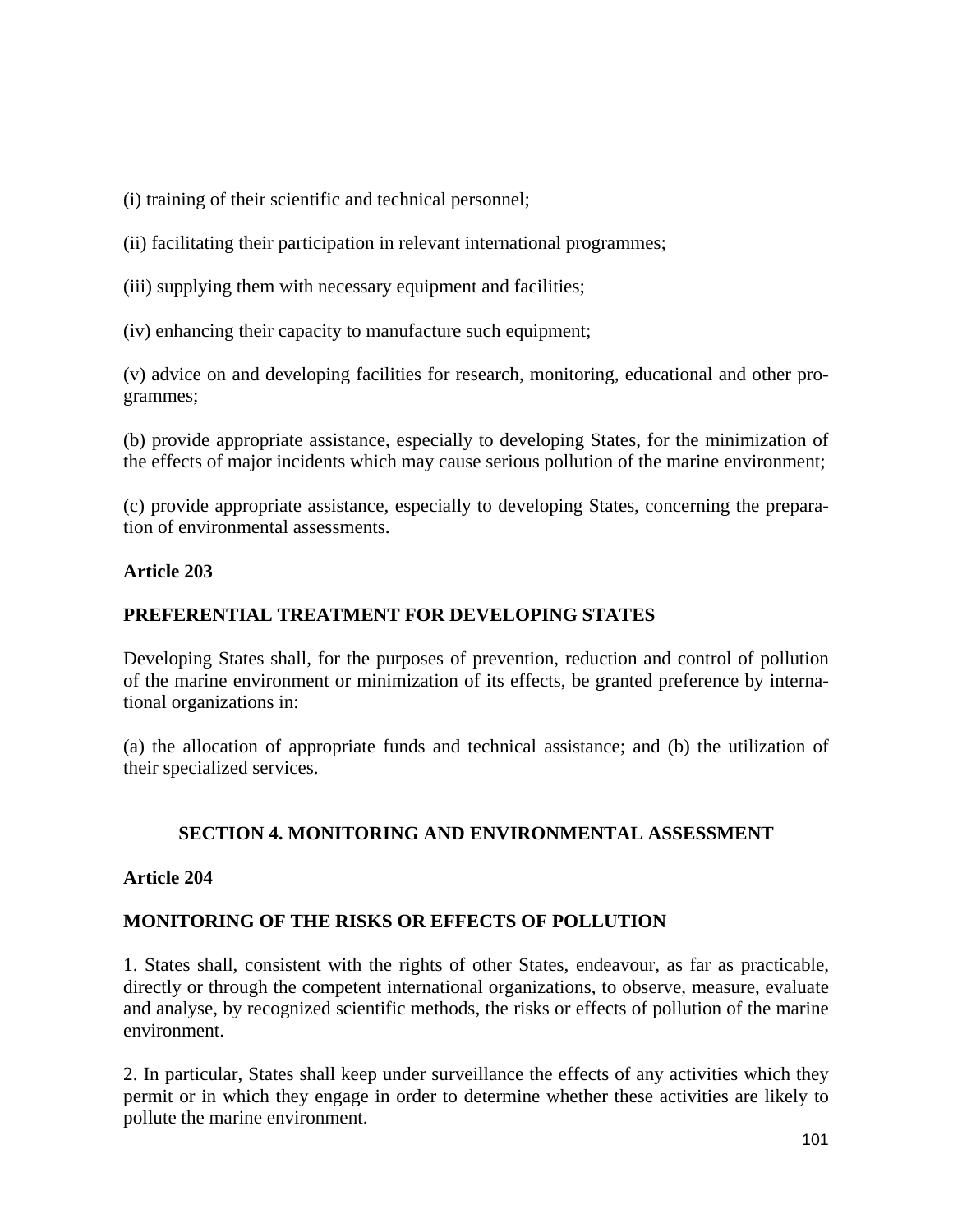### **Article 205**

## **PUBLICATION OF REPORTS**

States shall publish reports of the results obtained pursuant to article 204 or provide such reports at appropriate intervals to the competent international organizations, which should make them available to all States.

### **Article 206**

### **ASSESSMENT OF POTENTIAL EFFECTS OF ACTIVITIES**

When States have reasonable grounds for believing that planned activities under their jurisdiction or control may cause substantial pollution of or significant and harmful changes to the marine environment, they shall, as far as practicable, assess the potential effects of such activities on the marine environment and shall communicate reports of the results of such assessments in the manner provided in article 205.

## **SECTION 5. INTERNATIONAL RULES AND NATIONAL LEGISLATION TO PREVENT, REDUCE AND CONTROL POLLUTION OF THE MARINE ENVI-RONMENT**

**Article 207** 

### **POLLUTION FROM LAND-BASED SOURCES**

1. States shall adopt laws and regulations to prevent, reduce and control pollution of the marine environment from land-based sources, including rivers, estuaries, pipelines and out fall structures, taking into account internationally agreed rules, standards and recommended practices and procedures.

2. States shall take other measures as may be necessary to prevent, reduce and control such pollution.

3. States shall endeavour to harmonize their policies in this connection at the appropriate regional level.

4. States, acting especially through competent international organizations or diplomatic conference, shall endeavour to establish global and regional rules, standards and recommended practices and procedures to prevent, reduce and control pollution of the marine environment from land-based sources, taking into account characteristic regional features, the economic capacity of developing States and their need for economic development. Such rules, stan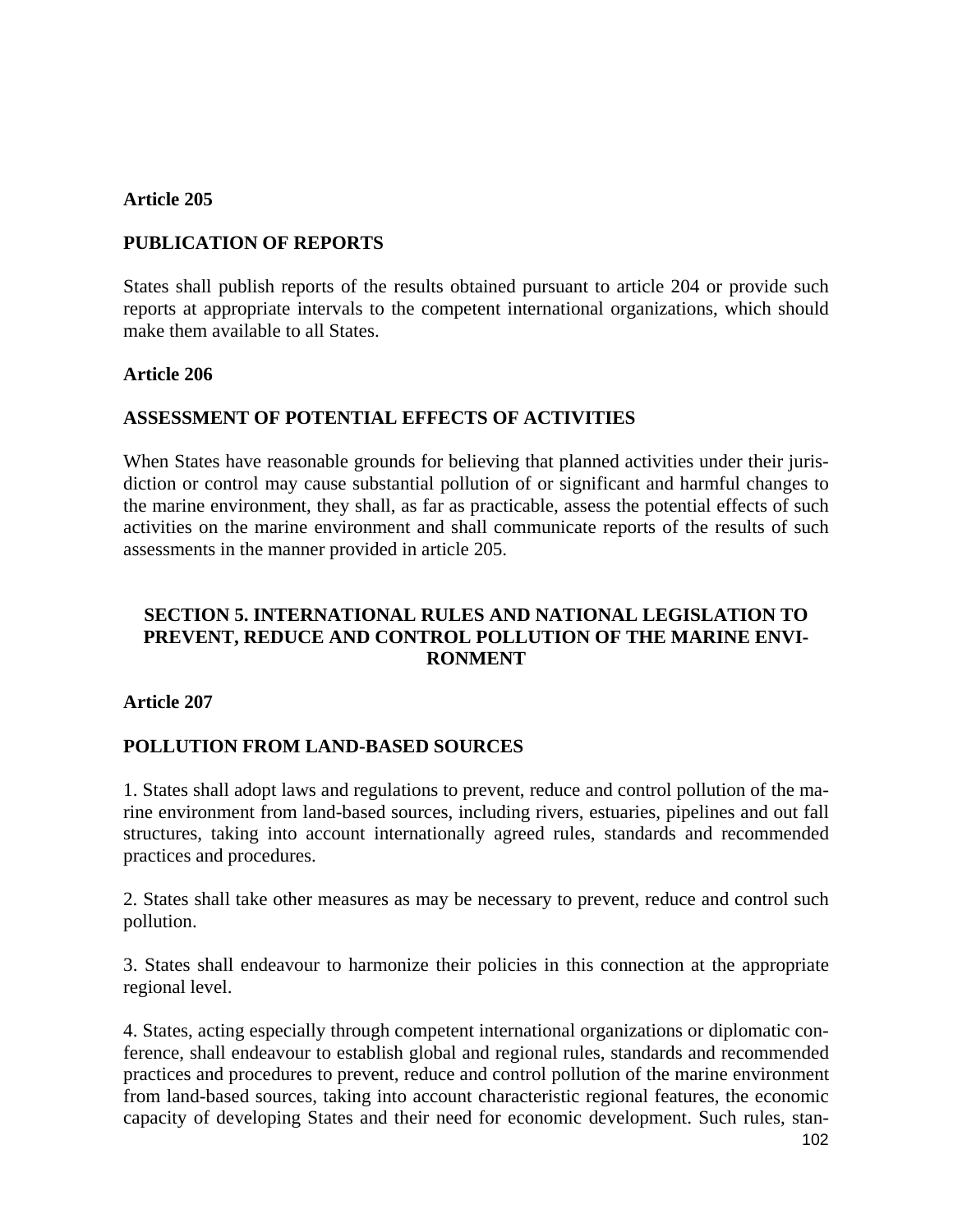dards and recommended practices and procedures shall be reexamined from time to time as necessary.

5. Laws, regulations, measures, rules, standards and recommended practices and procedures referred to in paragraphs 1, 2 and 4 shall include those designed to minimize, to the fullest extent possible, the release of toxic, harmful or noxious substances, especially those which are persistent, into the marine environment.

### **Article 208**

## **POLLUTION FROM SEA-BED ACTIVITIES SUBJECT TO NATIONAL JURIS-DICTION**

1. Coastal States shall adopt laws and regulations to prevent, reduce and control pollution of the marine environment arising from or in connection with seabed activities subject to their jurisdiction and from artificial islands, installations and structures under their jurisdiction, pursuant to articles 60 and 80.

2. States shall take other measures as may be necessary to prevent, reduce and control such pollution.

3. Such laws, regulations and measures shall be no less effective than international rules, standards and recommended practices and procedures.

4. States shall endeavour to harmonize their policies in this connection at the appropriate regional level.

5. States, acting especially through competent international organizations or diplomatic conference, shall establish global and regional rules, standards and recommended practices and procedures to prevent, reduce and control pollution of the marine environment referred to in paragraph 1. Such rules, standards and recommended practices and procedures shall be reexamined from time to time as necessary.

### **Article 209**

## **POLLUTION FROM ACTIVITIES IN THE AREA**

1. International rules, regulations and procedures shall be established in accordance with Part XI to prevent, reduce and control pollution of the marine environment from activities in the Area. Such rules, regulations and procedures shall be re-examined from time to time as necessary.

2. Subject to the relevant provisions of this section, States shall adopt laws and regulations to prevent, reduce and control pollution of the marine environment from activities in the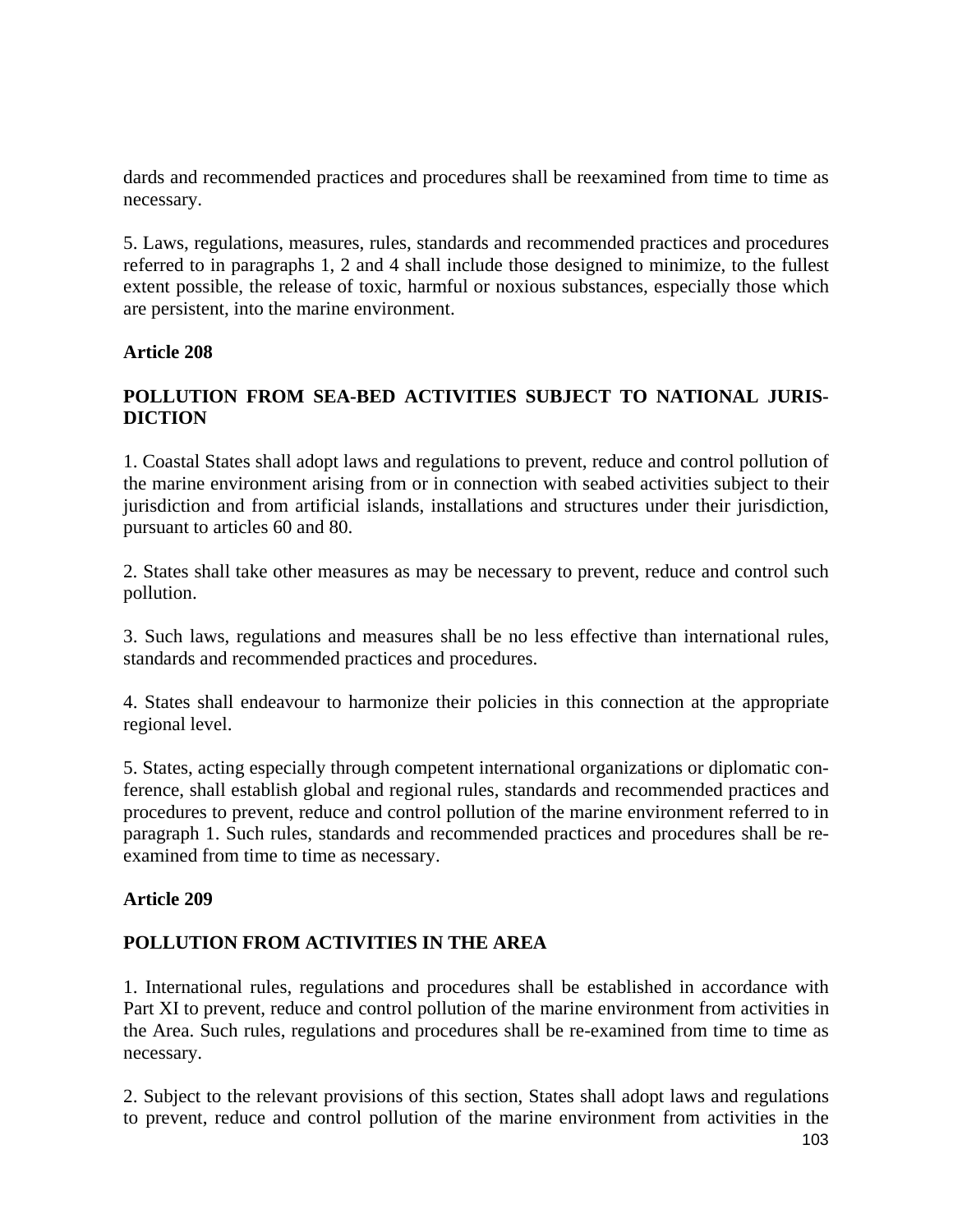Area undertaken by vessels, installations, structures and other devices flying their flag or of the irregistry or operating under their authority, as the case may be. The requirements of such laws and regulations shall be no less effective than the international rules, regulations and procedures referred to in paragraph 1.

## **Article 210**

## **POLLUTION BY DUMPING**

1. States shall adopt laws and regulations to prevent, reduce and control pollution of the marine environment by dumping.

2. States shall take other measures as may be necessary to prevent, reduce and control such pollution.

3. Such laws, regulations and measures shall ensure that dumping is not carried out without the permission of the competent authorities of States.

4. States, acting especially through competent international organizations or diplomatic conference, shall endeavour to establish global and regional rules, standards and recommended practices and procedures to prevent, reduce and control such pollution. Such rules, standards and recommended practices and procedures shall be re-examined from time to time as necessary.

5. Dumping within the territorial sea and the exclusive economic zone or onto the continental shelf shall not be carried out without the express prior approval of the coastal State, which has the right to permit, regulate and control such dumping after due consideration of the matter with other States which by reason of their geographical situation may be adversely affected thereby.

6. National laws, regulations and measures shall be no less effective in preventing, reducing and controlling such pollution than the global rules and standards.

## **Article 211**

## **POLLUTION FROM VESSELS**

1. States, acting through the competent international organization or general diplomatic conference, shall establish international rules and standards to prevent, reduce and control pollution of the marine environment from vessels and promote the adoption, in the same manner, wherever appropriate, of routing systems designed to minimize the threat of accidents which might cause pollution of the marine environment, including the coastline, and pollution damage to the related interests of coastal States. Such rules and standards shall, in the same manner, be re-examined from time to time as necessary.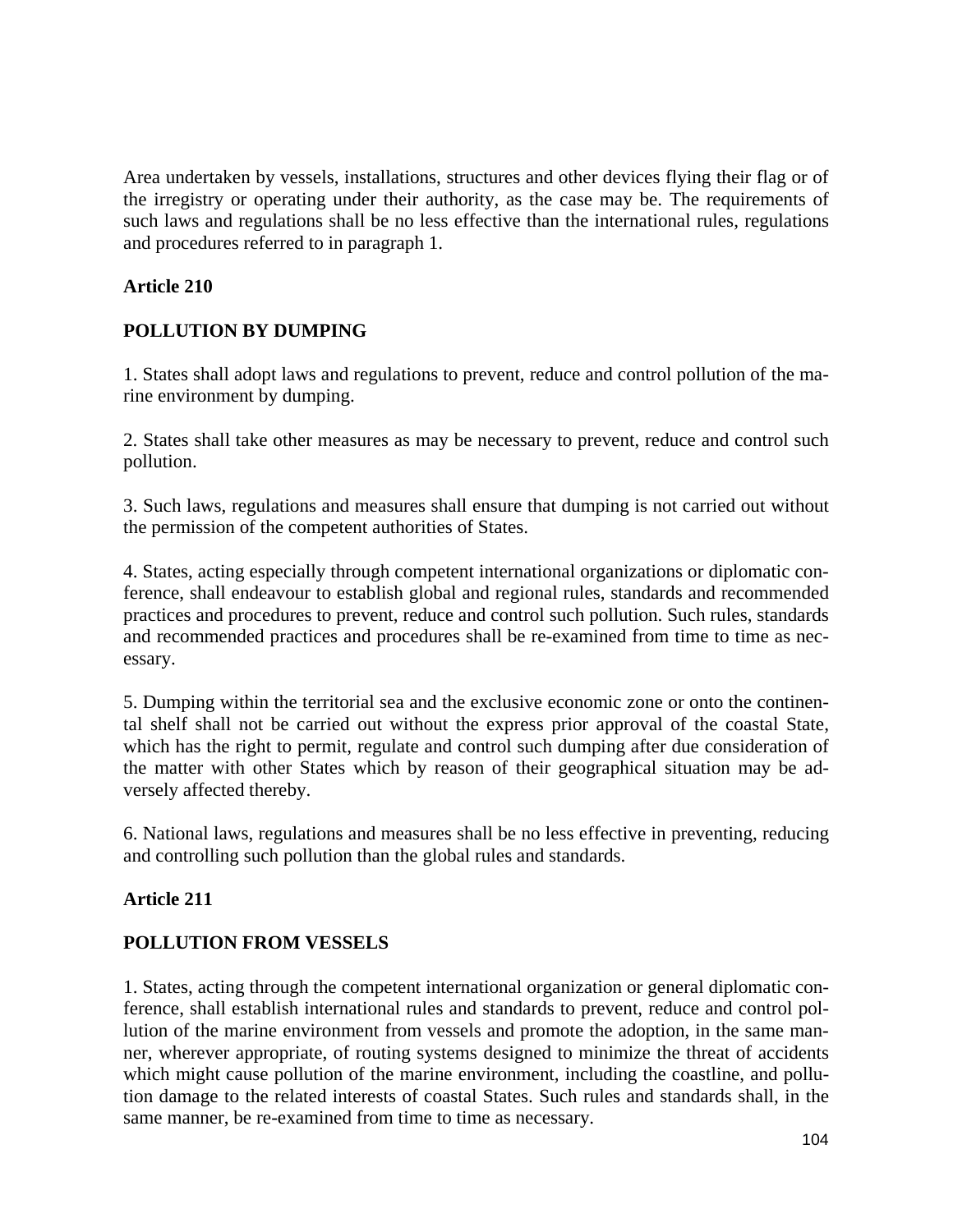2. States shall adopt laws and regulations for the prevention, reduction and control of pollution of the marine environment from vessels flying their flag or of their registry. Such laws and regulations shall at least have the same effect as that of generally accepted international rules and standards established through the competent international organization or general diplomatic conference.

3. States which establish particular requirements for the prevention, reduction and control of pollution of the marine environment as a condition for the entry of foreign vessels into their ports or internal waters or for a call at their off-shore terminals shall give due publicity to such requirements and shall communicate them to the competent international organization. Whenever such requirements are established in identical form by two or more coastal States in an endeavour to harmonize policy, the communication shall indicate which States are participating in such co-operative arrangements. Every State shall require the master of a vessel flying its flag or of its registry, when navigating within the territorial sea of a State participating in such co-operative arrangements, to furnish, upon the request of that State, information as to whether it is proceeding to a State of the same region participating in such cooperative arrangements and, if so, to indicate whether it complies with the port entry requirements of that State. This article is without prejudice to the continued exercise by a vessel of its right of innocent passage or to the application of article 25, paragraph 2.

4. Coastal States may, in the exercise of their sovereignty within their territorial sea, adopt laws and regulations for the prevention, reduction and control of marine pollution from foreign vessels, including vessels exercising the right of innocent passage. Such laws and regulations shall, in accordance with Part 11, section 3, not hamper innocent passage of foreign vessels.

5. Coastal States, for the purpose of enforcement as provided for in section 6, may in respect of their exclusive economic zones adopt laws and regulations for the prevention, reduction and control of pollution from vessels conforming to and giving effect to generally accepted international rules and standards established through the competent international organization or general diplomatic conference.

6. (a) Where the international rules and standards referred to in paragraph 1 are inadequate to meet special circumstances and coastal States have reasonable grounds for believing that a particular, clearly defined area of their respective exclusive economic zones is an area where the adoption of special mandatory measures for the prevention of pollution from vessels is required for recognized technical reasons in relation to its oceanographical and ecological conditions, as well as its utilization or the protection of its resources and the particular character of its traffic, the coastal States, after appropriate consultations through the competent international organization with any other States concerned, may, for that area, direct a communication to that organization, submitting scientific and technical evidence in support and information on necessary reception facilities. Within 12 months after receiving such a communication, the organization shall determine whether the conditions in that area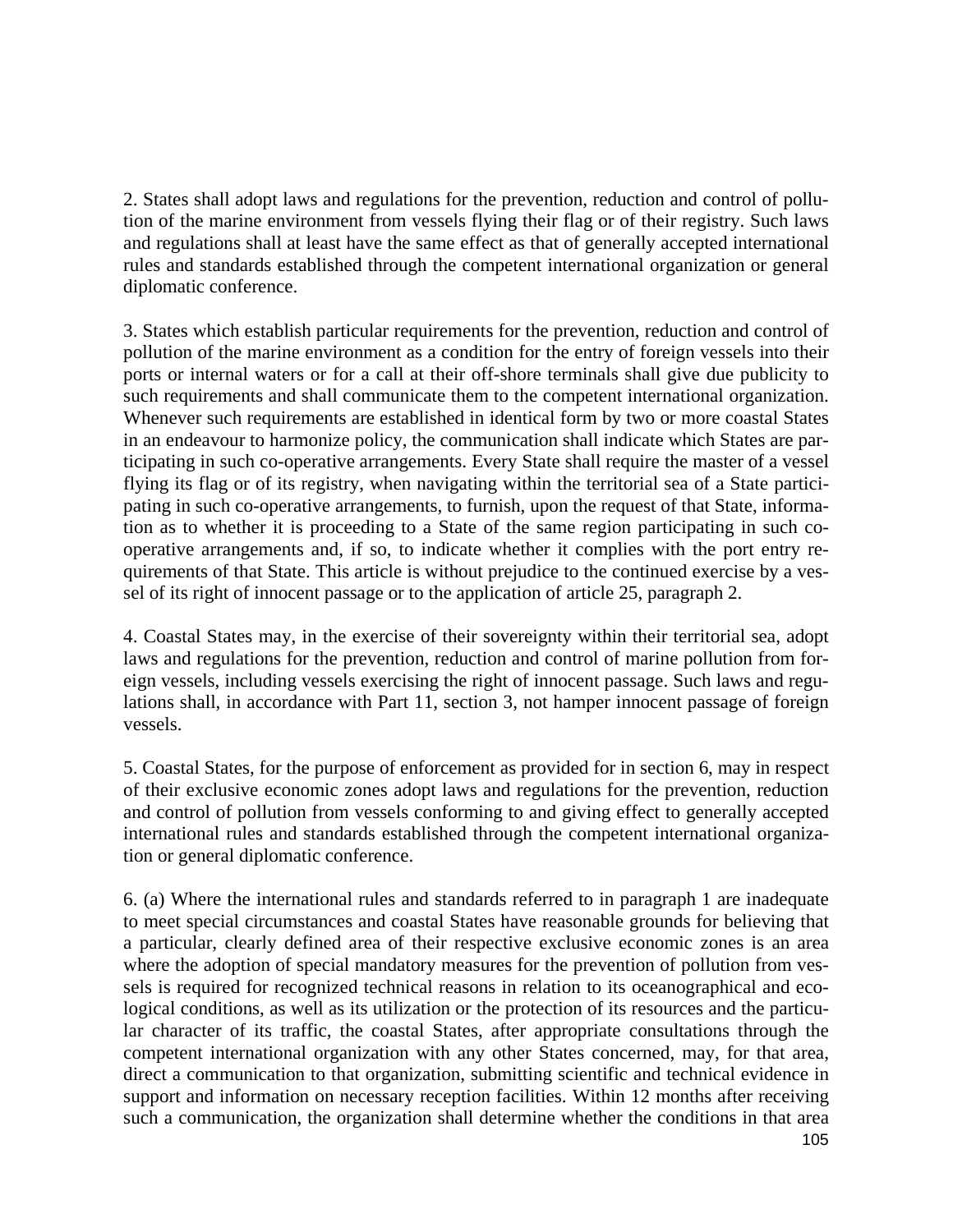correspond to the requirements set out above. If the organization so determines, the coastal States may, for that area, adopt laws and regulations for the prevention, reduction and control of pollution from vessels implementing such international rules and standards or navigational practices as are made applicable, through the organization, for special areas. These laws and regulations shall not become applicable to foreign vessels until 15 months after the submission of the communication to the organization.

(b) The coastal States shall publish the limits of any such particular, clearly defined area. (c) If the coastal States intend to adopt additional laws and regulations for the same area for the prevention, reduction and control of pollution from vessels, they shall, when submitting the aforesaid communication, at the same time notify the organization thereof. Such additional laws and regulations may relate to discharges or navigational practices but shall not require foreign vessels to observe design, construction, manning or equipment standards other than generally accepted international rules and standards; they shall become applicable to foreign vessels 15 months after the submission of the communication to the organization, provided that the organization agrees within 12 months after the submission of the communication.

7. The international rules and standards referred to in this article should include inter alia those relating to prompt notification to coastal States, whose coastline or related interests may be affected by incidents, including maritime casualties, which involve discharges or probability of discharges.

# **Article 212**

# **POLLUTION FROM OR THROUGH THE ATMOSPHERE**

1. States shall adopt laws and regulations to prevent, reduce and control pollution of the marine environment from or through the atmosphere, applicable to the air space under their sovereignty and to vessels flying their flag or vessels or aircraft of their registry, taking into account internationally agreed rules standards and recommended practices and procedures and the safety of air navigation.

2. States shall take other measures as may be necessary to prevent, reduce and control such pollution.

3. States, acting especially through competent international organizations or diplomatic conference, shall endeavour to establish global and regional rules, standards and recommended practices and procedures to prevent, reduce and control such pollution.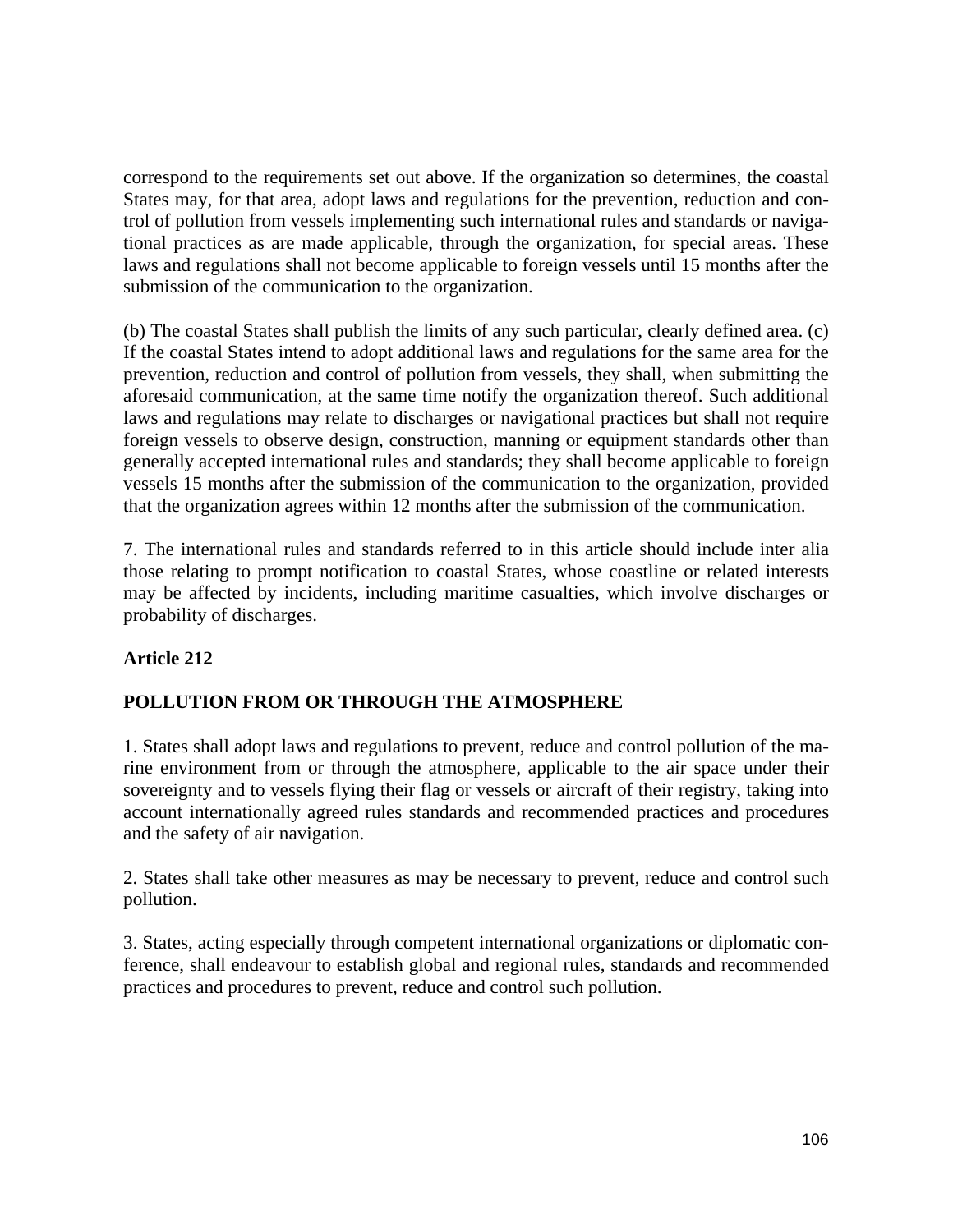### **SECTION 6. ENFORCEMENT**

### **Article 213**

## **ENFORCEMENT WITH RESPECT TO POLLUTION FROM LAND-BASED SOURCES**

States shall enforce their laws and regulations adopted in accordance with article 207 and shall adopt laws and regulations and take other measures necessary to implement applicable international rules and standards established through competent international organizations or diplomatic conference to prevent, reduce and control pollution of the marine environment from land-based sources.

### **Article 214**

## **ENFORCEMENT WITH RESPECT TO POLLUTION FROM SEA-BED ACTIVI-TIES**

States shall enforce their laws and regulations adopted in accordance with article 208 and shall adopt laws and regulations and take other measures necessary to implement applicable international rules and standards established through competent international organizations or diplomatic conference to prevent, reduce and control pollution of the marine environment arising from or in connection with sea-bed activities subject to their jurisdiction and from artificial islands, installations and structures under their jurisdiction, pursuant to articles 60 and 80.

### **Article 215**

## **ENFORCEMENT WITH RESPECT TO POLLUTION FROM ACTIVITIES IN THE AREA**

Enforcement of international rules, regulations and procedures established in accordance with Part XI to prevent, reduce and control pollution of the marine environment from activities in the Area shall be governed by that Part.

### **Article 216**

### **ENFORCEMENT WITH RESPECT TO POLLUTION BY DUMPING**

1. Laws and regulations adopted in accordance with this Convention and applicable international rules and standards established through competent international organizations or diplomatic conference for the prevention, reduction and control of pollution of the marine environment by dumping shall be enforced: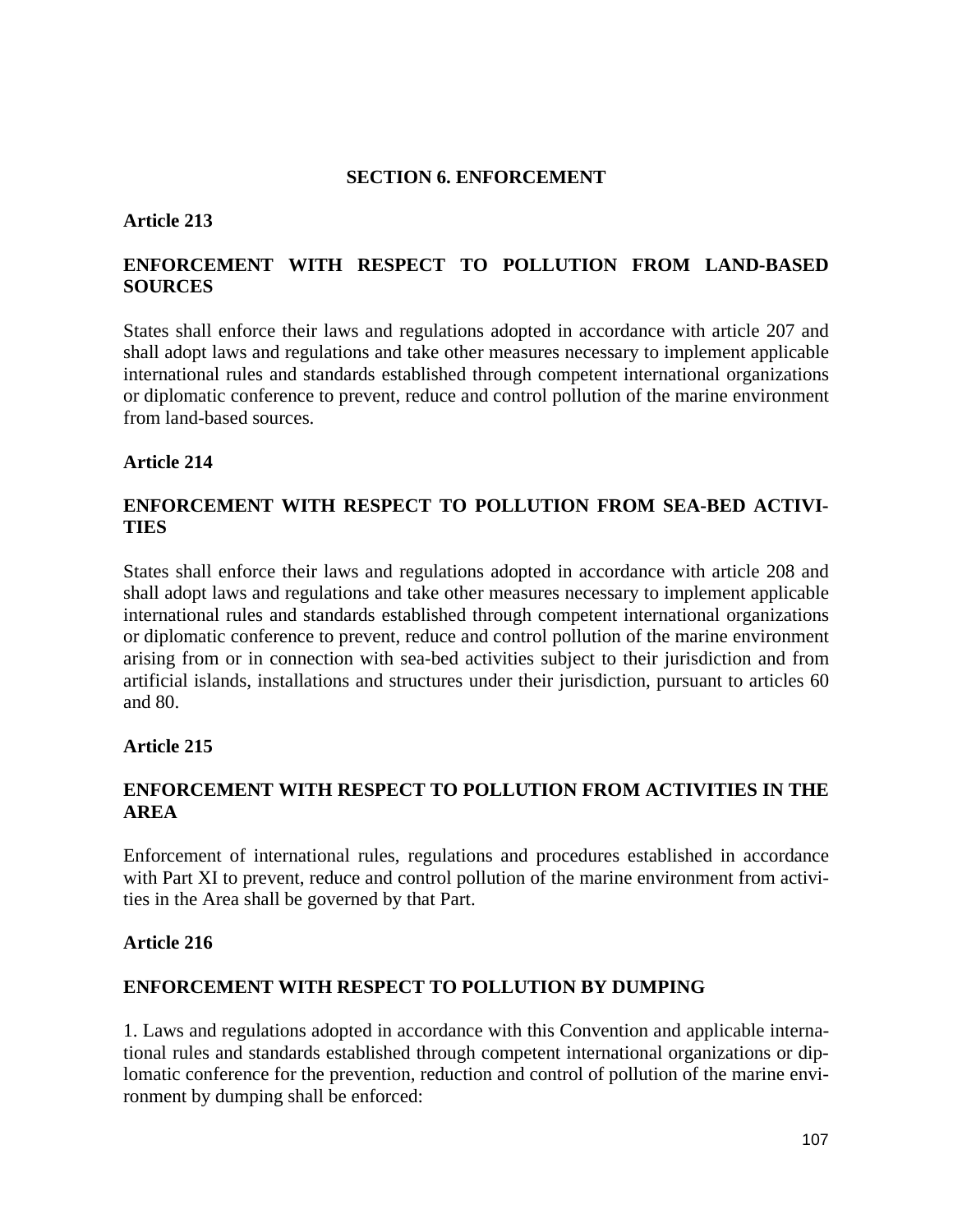(a) by the coastal State with regard to dumping within its territorial sea or its exclusive economic zone or onto its continental shelf;

(b) by the flag State with regard to vessels flying its flag or vessels or aircraft of its registry;

(c) by any State with regard to acts of loading of wastes or other matter occurring within its territory or at its off-shore terminals.

2. No State shall be obliged by virtue of this article to institute proceedings when another State has already instituted proceedings in accordance with this article.

## **Article 217**

## **ENFORCEMENT BY FLAG STATES**

1. States shall ensure compliance by vessels flying their flag or of the irregistry with applicable international rules and standards, established through the competent international organization or general diplomatic conference, and with their laws and regulations adopted in accordance with this Convention for the prevention, reduction and control of pollution of the marine environment from vessels and shall accordingly adopt laws and regulations and take other measures necessary for their implementation. Flag States shall provide for the effective enforcement of such rules, standards, laws and regulations, irrespective of where a violation occurs.

2. States shall, in particular, take appropriate measures in order to ensure that vessels flying their flag or of their registry are prohibited from sailing, until they can proceed to sea in compliance with the requirements of the international rules and standards referred to in paragraph I, including requirements in respect of design, construction, equipment and manning of vessels.

3. States shall ensure that vessels flying their flag or of their registry carry on board certificates required by and issued pursuant to international rules and standards referred to in paragraph 1. States shall ensure that vessels flying their flag are periodically inspected in order to verify that such certificates are in conformity with the actual condition of the vessels. These certificates shall be accepted by other States as evidence of the condition of the vessels and shall be regarded as having the same force as certificates issued by them, unless there are clear grounds for believing that the condition of the vessel does not correspond substantially with the particulars of the certificates.

4. If a vessel commits a violation of rules and standards established through the competent international organization or general diplomatic conference, the flag State, without prejudice to articles 218, 220 and 228, shall provide for immediate investigation and where appropriate institute proceedings in respect of the alleged violation irrespective of where the viola-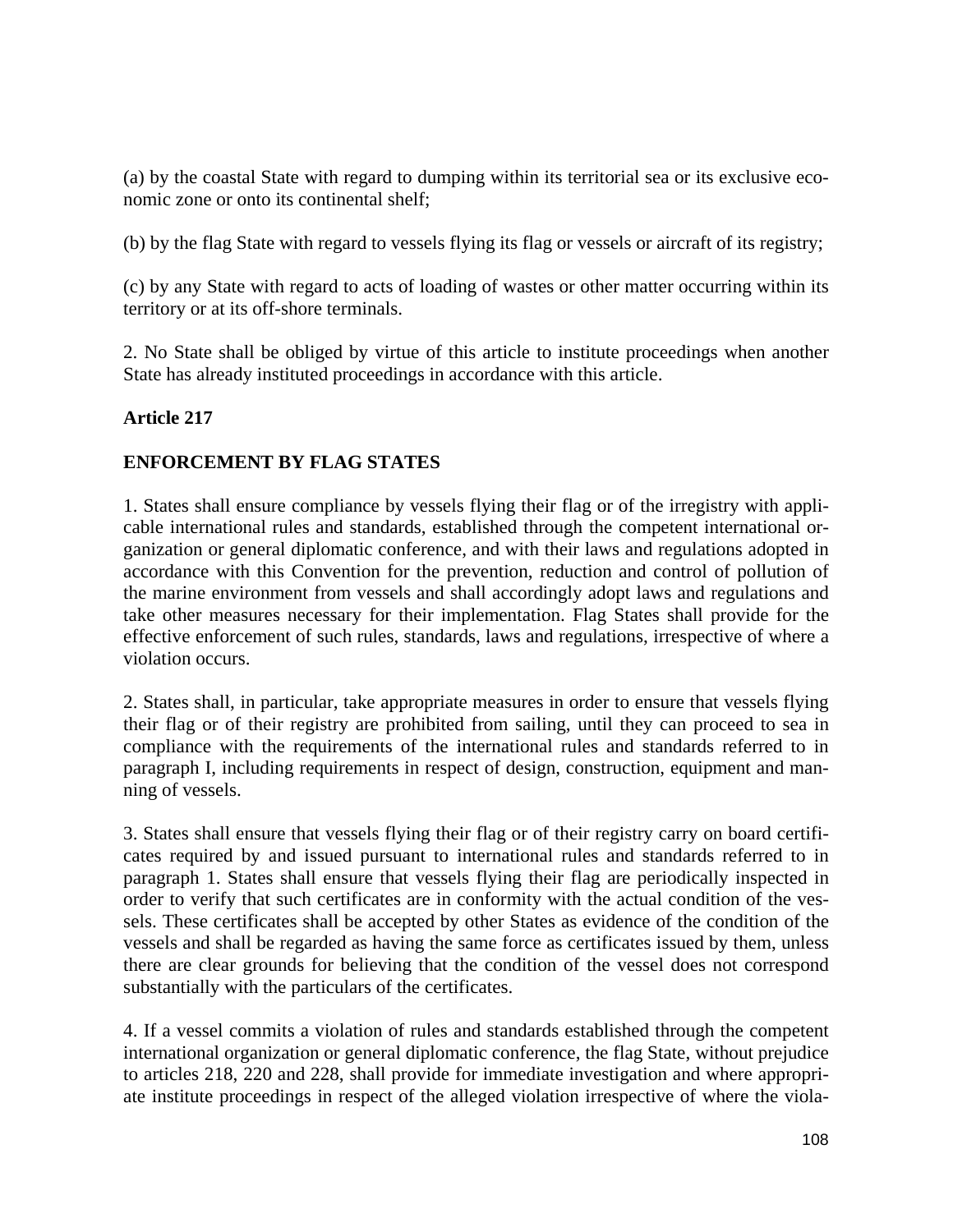tion occurred or where the pollution caused by such violation has occurred or has been spotted.

5. Flag States conducting an investigation of the violation may request the assistance of any other State whose co-operation could be useful in clarifying the circumstances of the case. States shall endeavour to meet appropriate requests of flag States.

6. States shall, at the written request of any State, investigate any violation alleged to have been committed by vessels flying their flag. If satisfied that sufficient evidence is available to enable proceedings to be brought in respect of the alleged violation, flag States shall without delay institute such proceedings in accordance with their laws.

7. Flag States shall promptly inform the requesting State and the competent international organization of the action taken and its outcome. Such information shall be available to all States.

8. Penalties provided for by the laws and regulations of States for vessels flying their flag shall be adequate in severity to discourage violations wherever they occur.

# **Article 218**

# **ENFORCEMENT BY PORT STATES**

1. When a vessel is voluntarily within a port or at an off-shore terminal of a State, that State may undertake investigations and, where the evidence so warrants, institute proceedings in respect of any discharge from that vessel outside the internal waters, territorial sea or exclusive economic zone of that State in violation of applicable international rules and standards established through the competent international organization or general diplomatic conference.

2. No proceedings pursuant to paragraph 1 shall be instituted in respect of a discharge violation in the internal waters, territorial sea or exclusive economic zone of another State unless requested by that State, the flag State, or a State damaged or threatened by the discharge violation, or unless the violation has caused or is likely to cause pollution in the internal waters, territorial sea or exclusive economic zone of the State instituting the proceedings.

3. When a vessel is voluntarily within a port or at an off-shore terminal of a State, that State shall, as far as practicable, comply with requests from any State for investigation of a discharge violation referred to in paragraph 1, believed to have occurred in, caused, or threatened damage to the internal waters, territorial sea or exclusive economic zone of the requesting State. It shall likewise, as far as practicable, comply with requests from the flag State for investigation of such a violation, irrespective of where the violation occurred.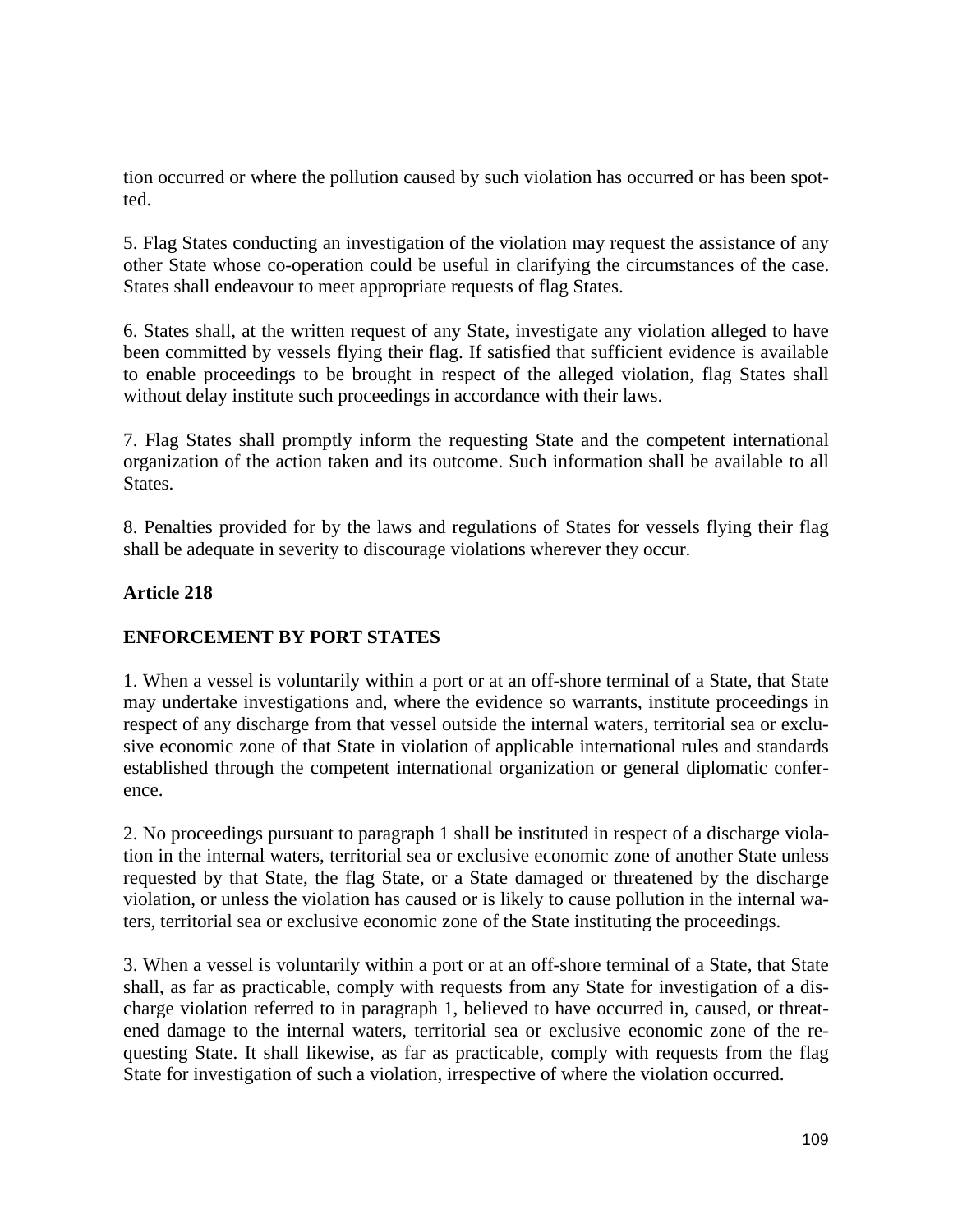4. The records of the investigation carried out by a port State pursuant to this article shall be transmitted upon request to the flag State or to the coastal State. Any proceedings instituted by the port State on the basis off set an investigation may, subject to section 7, be suspended at the request of the coastal State when the violation has occurred within its internal waters, territorial sea or exclusive economic zone. The evidence and records of the case, together with any bond or other financial security posted with the authorities of the port State, shall in that event be transmitted to the coastal State. Such transmittal shall preclude the continuation of proceedings in the port State.

# **Article 219**

# **MEASURES RELATING TO SEAWORTHINESS OF VESSELS TO AVOID POL-LUTION**

Subject to section 7, States which, upon request or on their own initiative, have ascertained that a vessel within one of their ports or atone of their offshore terminals is in violation of applicable international rules and standards relating to seaworthiness of vessels and thereby threatens damage to the marine environment shall, as far as practicable, take administrative measures to prevent the vessel from sailing. Such States may permit the vessel to proceed only to the nearest appropriate repair yard and, upon removal of the causes of the violation, shall permit the vessel to continue immediately.

## **Article 220**

# **ENFORCEMENT BY COASTAL STATES**

1. When a vessel is voluntarily within a port or at an off-shore terminal of a State, that State may, subject to section 7, institute proceedings in respect of any violation of its laws and regulations adopted in accordance with this Convention or applicable international rules and standards for the prevention, reduction and control of pollution from vessels when the violation has occurred within the territorial sea or the exclusive economic zone of that State.

2. Where there are clear grounds for believing that a vessel navigating in the territorial sea of a State has, during its passage therein, violated laws and regulations of that State adopted in accordance with this Convention or applicable international rules and standards for the prevention, reduction and control of pollution from vessels, that State, without prejudice to the application of the relevant provisions of Part II, section 3, may undertake physical inspection of the vessel relating to the violation and may, where the evidence so warrants institute proceedings, including detention of the vessel, in accordance with its laws, subject to the provisions of section 7.

3. Where there are clear grounds for believing that a vessel navigating in the exclusive economic zone or the territorial sea of a State has, in the exclusive economic zone, committed a violation of applicable international rules and standards for the prevention, reduction and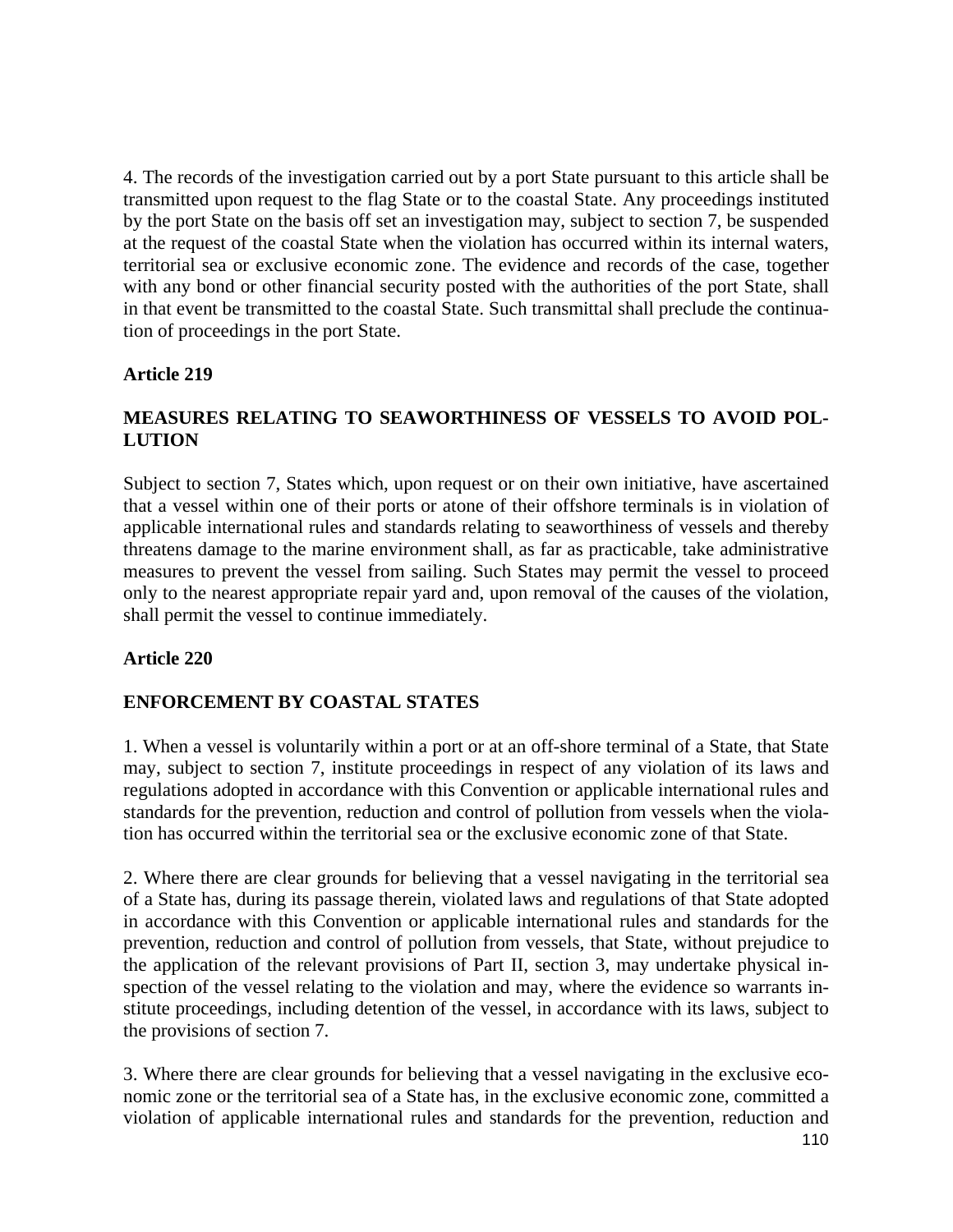control of pollution from vessels or laws and regulations of that State conforming and giving effect to such rules and standards, that State may require the vessel to give information regarding its identity and port of registry, its last ant is next port of call and other relevant information required to establish whether a violation has occurred.

4. States shall adopt laws and regulations and take other measures so that vessels flying their flag comply with requests for information pursuant to paragraph 3.

5. Where there are clear grounds for believing that a vessel navigating in the exclusive economic zone or the territorial sea of a State has, in the exclusive economic zone, committed a violation referred to in paragraph 3 resulting in a substantial discharge causing or threatening significant pollution of the marine environment, that State may undertake physical inspection of the vessel for matters relating to the violation if the vessel has refused to give information or if the information supplied by the vessel is manifestly at variance with the evident factual situation and if the circumstances of the case justify such inspection.

6. Where there is clear objective evidence that a vessel navigating in the exclusive economic zone or the territorial sea of a State has, in the exclusive economic zone, committed a violation referred to in paragraph 3 resulting in a discharge causing major damage or threat of major damage to the coastline or related interests of the coastal State, or to any resources of its territorial sea or exclusive economic zone, that State may, subject to section 7, provided that the evidence so warrants, institute proceedings, including detention of the vessel, in accordance with its laws.

7. Notwithstanding the provisions of paragraph 6, whenever appropriate procedures have been established, either through the competent international organization or as otherwise agreed, whereby compliance with requirements for bonding or other appropriate financial security has been assured, the coastal State if bound by such procedures shall allow the vessel to proceed.

8. The provisions of paragraphs 3, 4, 5, 6 and 7 also apply in respect of national laws and regulations adopted pursuant to article 211, paragraph 6.

# **Article 221**

# **MEASURES TO AVOID POLLUTION ARISING FROM MARITIME CASUAL-TIES**

1. Nothing in this Part shall prejudice the right of States, pursuant to international law, both customary and conventional, to take and enforce measures beyond the territorial sea proportionate to the actual or threatened damage to protect their coastline or related interests, including fishing, from pollution or threat of pollution following upon a maritime casualty or acts relating to such a casualty, which may reasonably be expected to result in major harmful consequences.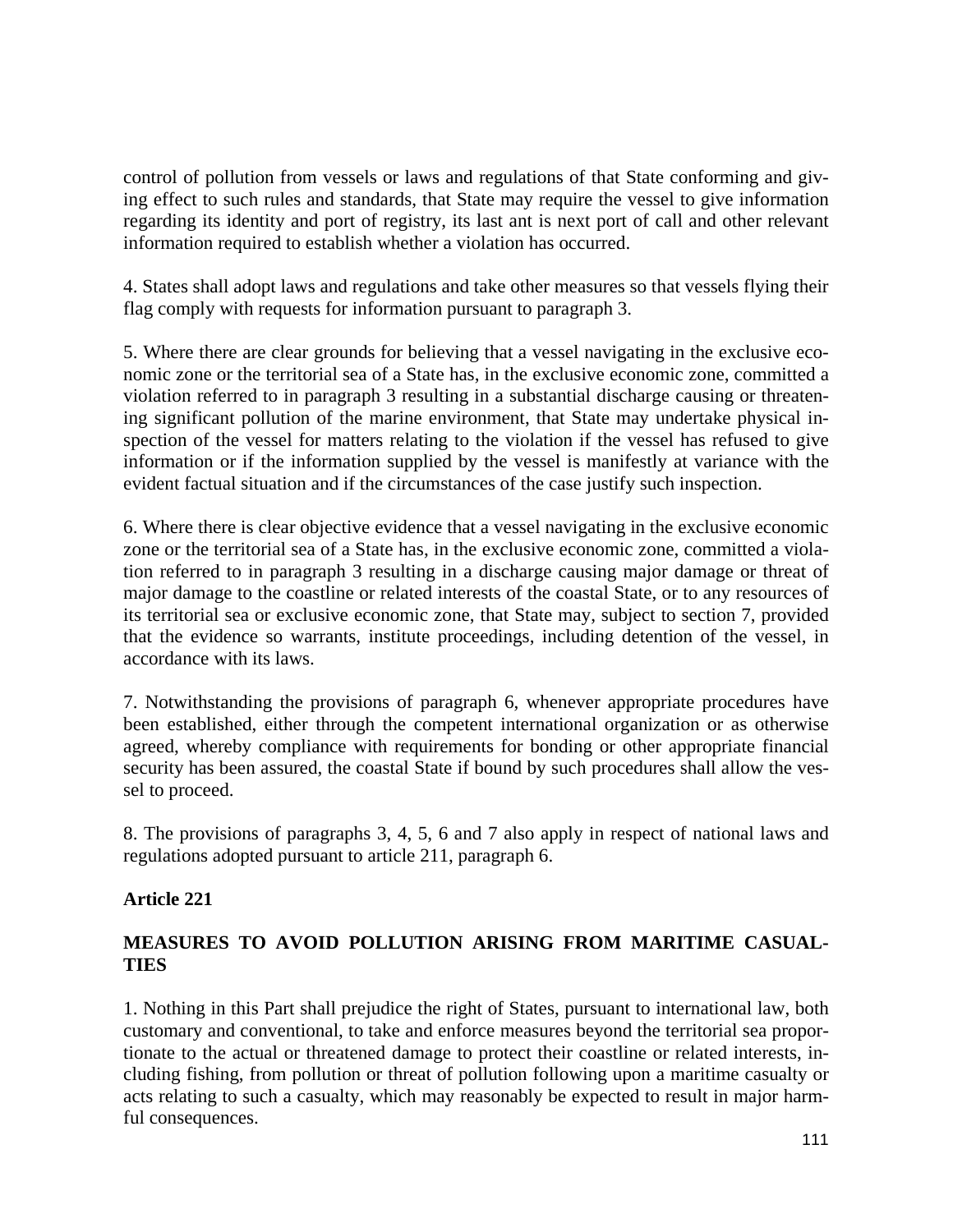2. For the purposes of this article, "maritime casualty" means a collision of vessels, stranding or other incident of navigation, or other occurrence on board a vessel or external to it resulting in material damage or imminent threat of material damage to a vessel or cargo.

## **Article 222**

# **ENFORCEMENT WITH RESPECT TO POLLUTION FROM OR THROUGH THE ATMOSPHERE**

States shall enforce, within the air space under their sovereignty or with regard to vessels flying their flag or vessels or aircraft of the irregistry, their laws and regulations adopted in accordance with article 212, paragraph 1, and with other provisions of this Convention and shall adopt laws and regulations and take other measures necessary to implement applicable international rules and standards established through competent international organizations or diplomatic conference to prevent, reduce and control pollution of the marine environment from or through the atmosphere, in conformity with all relevant international rules and standards concerning the safety of air navigation.

# **SECTION 7. SAFEGUARDS**

# **Article 223**

# **MEASURES TO FACILITATE PROCEEDINGS**

In proceedings instituted pursuant to this Part, States shall take measures to facilitate the hearing of witnesses and the admission of evidence submitted by authorities of another State, or by the organization, and shall facilitate the attendance at such proceedings of official representatives of the competent international organization, the flag State and any State affected by pollution arising out of any violation. The official representatives attending such proceedings shall have such rights and duties as may be provided under national laws and regulations or international law.

## **Article 224**

## **EXERCISE OF POWERS OF ENFORCEMENT**

The powers of enforcement against foreign vessels under this Part may only be exercised by officials or by warships, military aircraft, or other ships or aircraft clearly marked and identifiable as being on government service and authorized to that effect.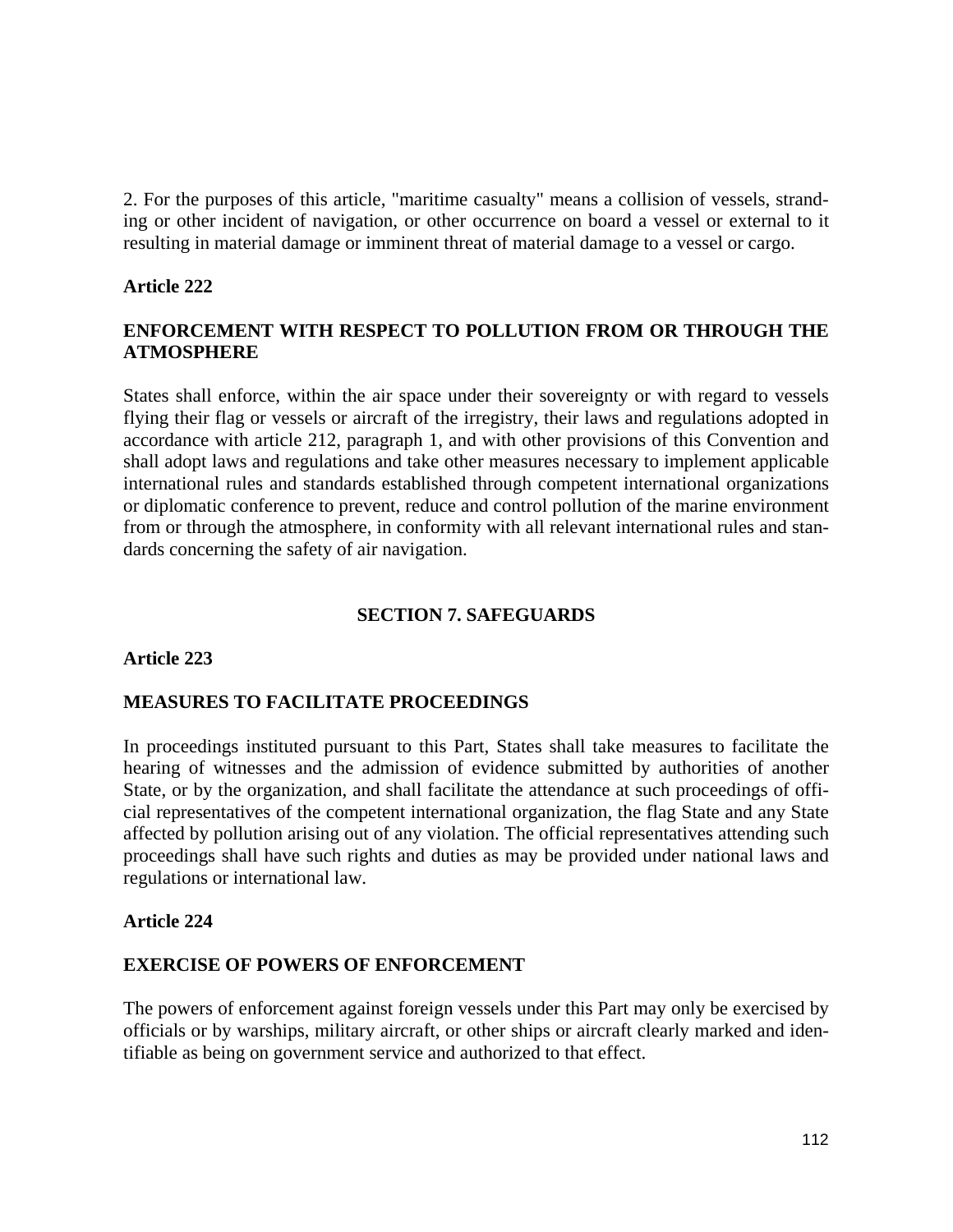# **DUTY TO AVOID ADVERSE CONSEQUENCES IN THE EXERCISE OF THE POWERS OF ENFORCEMENT**

In the exercise under this Convention of their powers of enforcement against foreign vessels, States shall not endanger the safety of navigation or otherwise create any hazard to a vessel, or bring it to an unsafe port or anchorage, or expose the marine environment to an unreasonable risk.

## **Article 226**

# **INVESTIGATION OF FOREIGN VESSELS**

1. (a) States shall not delay a foreign vessel longer than is essential for purposes of the investigations provided for in articles 216, 218 and 220. Any physical inspection of a foreign vessel shall be limited to an examination of such certificates, records or other documents as the vessel is required to carry by generally accepted international rules and standards or of any similar documents which it is carrying; further physical inspection of the vessel may be undertaken only after such an examination and only when:

(i) there are clear grounds for believing that the condition of the vessel or its equipment does not correspond substantially with the particulars of those documents;

(ii) the contents of such documents are not sufficient to confirm or verify a suspected violation; or

(iii) the vessel is not carrying valid certificates and records.

(b) If the investigation indicates a violation of applicable laws and regulations or international rules and standards for the protection and preservation of the marine environment, release shall be made promptly subject to reasonable procedures such as bonding or other appropriate financial security.

(c) Without prejudice to applicable international rules and standards relating to the seaworthiness of vessels, the release of a vessel may, whenever it would present an unreasonable threat of damage to the marine environment, be refused or made conditional upon proceeding to the nearest appropriate repair yard. Where release has been refused or made conditional, the flag State of the vessel must be promptly notified, and may seek release of the vessel in accordance with Part XV.

2. States shall co-operate to develop procedures for the avoidance of unnecessary physical inspection of vessels at sea.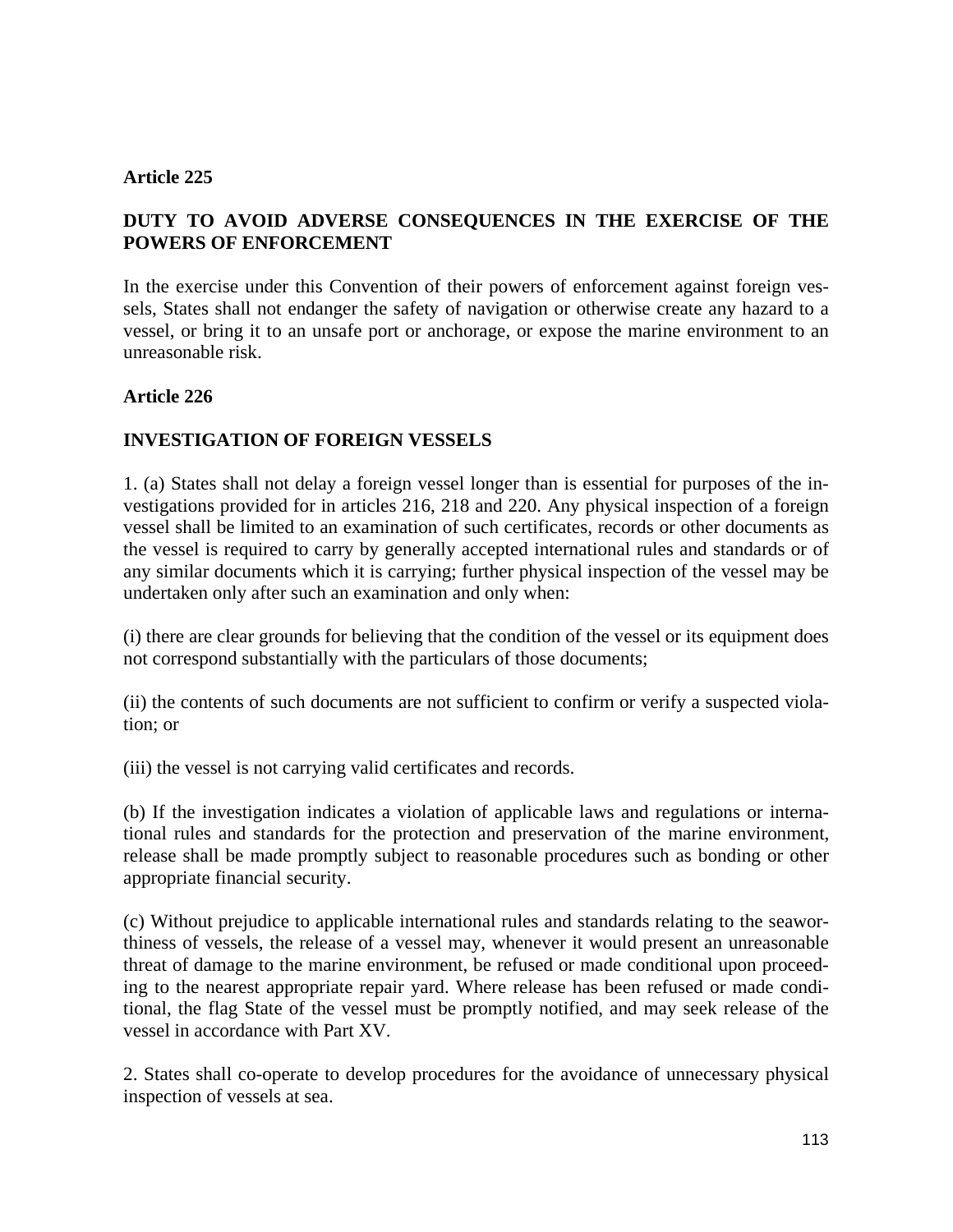## **NON-DISCRIMINATION WITH RESPECT TO FOREIGN VESSELS**

In exercising their rights and performing their duties under this Part, States shall not discriminate in form or in fact against vessels of any other State.

## **Article 228**

## **SUSPENSION AND RESTRICTIONS ON INSTITUTION OF PROCEEDINGS**

1. Proceedings to impose penalties in respect of any violation of applicable laws and regulations or international rules and standards relating to the prevention, reduction and control of pollution from vessels committed by a foreign vessel beyond the territorial sea of the State instituting proceedings shall be suspended upon the taking of proceedings to impose penalties in respect of corresponding charges by the flag State within six months of the date on which proceedings were first instituted, unless those proceedings relate to a case of major damage to the coastal State or the flag State in question has repeatedly disregarded its obligation to enforce effectively the applicable international rules and standards in respect of violations committed by its vessels. The flag State shall in due course make available to the State previously instituting proceedings a full dossier of the case and the records of the proceedings, whenever the flag State has requested the suspension of proceedings in accordance with this article. When proceedings instituted by the flag State have been brought to a conclusion, the suspended proceedings shall be terminated. Upon payment of costs incurred in respect of such proceedings, any bond posted or other financial security provided in connection with the suspended proceedings shall be released by the coastal State.

2. Proceedings to impose penalties on foreign vessels shall not be instituted after the expiry of three years from the date on which the violation was committed, and shall not be taken by any State in the event of proceedings having been instituted by another State subject to the provisions set out in paragraph 1.

3. The provisions of this article are without prejudice to the right of the flag State to take any measures, including proceedings to impose penalties, according to its laws irrespective of prior proceedings by another State.

## **Article 229**

## **INSTITUTION OF CIVIL PROCEEDINGS**

Nothing in this Convention affects the institution of civil proceedings in respect of any claim for loss or damage resulting from pollution of the marine environment.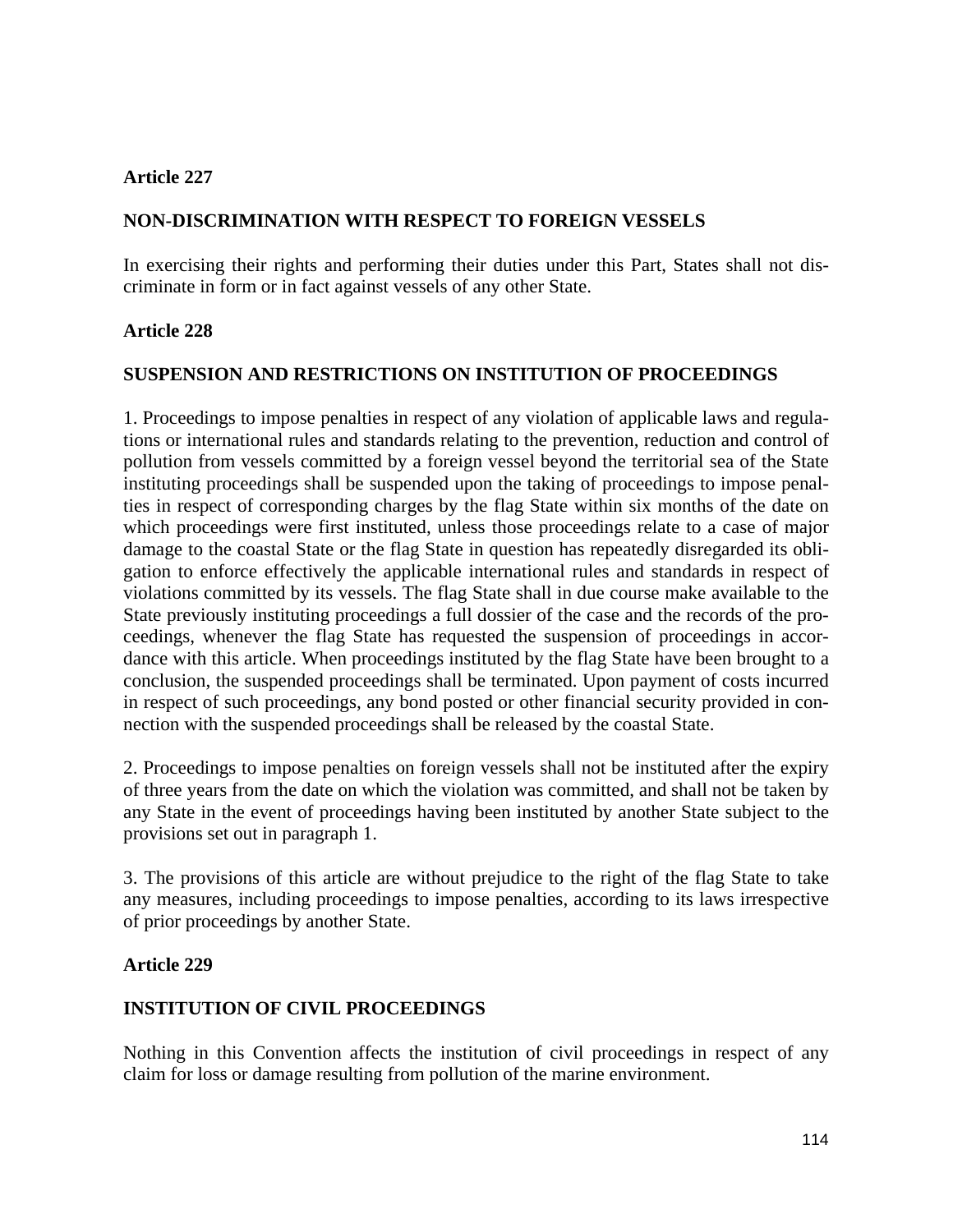# **MONETARY PENALTIES AND THE OBSERVANCE OF RECOGNIZED RIGHTS OF THE ACCUSED**

1. Monetary penalties only may be imposed with respect to violations of national laws and regulations or applicable international rules and standards for the prevention, reduction and control of pollution of the marine environment, committed by foreign vessels beyond the territorial sea.

2. Monetary penalties only may be imposed with respect to violations of national laws and regulations or applicable international rules and standards for the prevention, reduction and control of pollution of the marine environment, committed by foreign vessels in the territorial sea, except in the case of a wilful and serious act of pollution in the territorial sea.

3. In the conduct of proceedings in respect of such violations committed by a foreign vessel which may result in the imposition of penalties, recognized rights of the accused shall be observed.

## **Article 231**

# **NOTIFICATION TO THE FLAG STATE AND OTHER STATES CONCERNED**

States shall promptly notify the flag State and any other State concerned of any measures taken pursuant to section 6 against foreign vessels, and shall submit to the flag State all official reports concerning such measures. However, with respect to violations committed in the territorial sea, the foregoing obligations of the coastal State apply only to such measures as are taken in proceedings. The diplomatic agents or consular officers and where possible the maritime authority of the flag State, shall be immediately informed of any such measures taken pursuant to section 6 against foreign vessels.

# **Article 232**

# **LIABILITY OF STATES ARISING FROM ENFORCEMENT MEASURES**

States shall be liable for damage or loss attributable to them arising from measures taken pursuant to section 6 when such measures are unlawful or exceed those reasonably required in the light of available information. States shall provide for recourse in their courts for actions in respect off set damage or loss.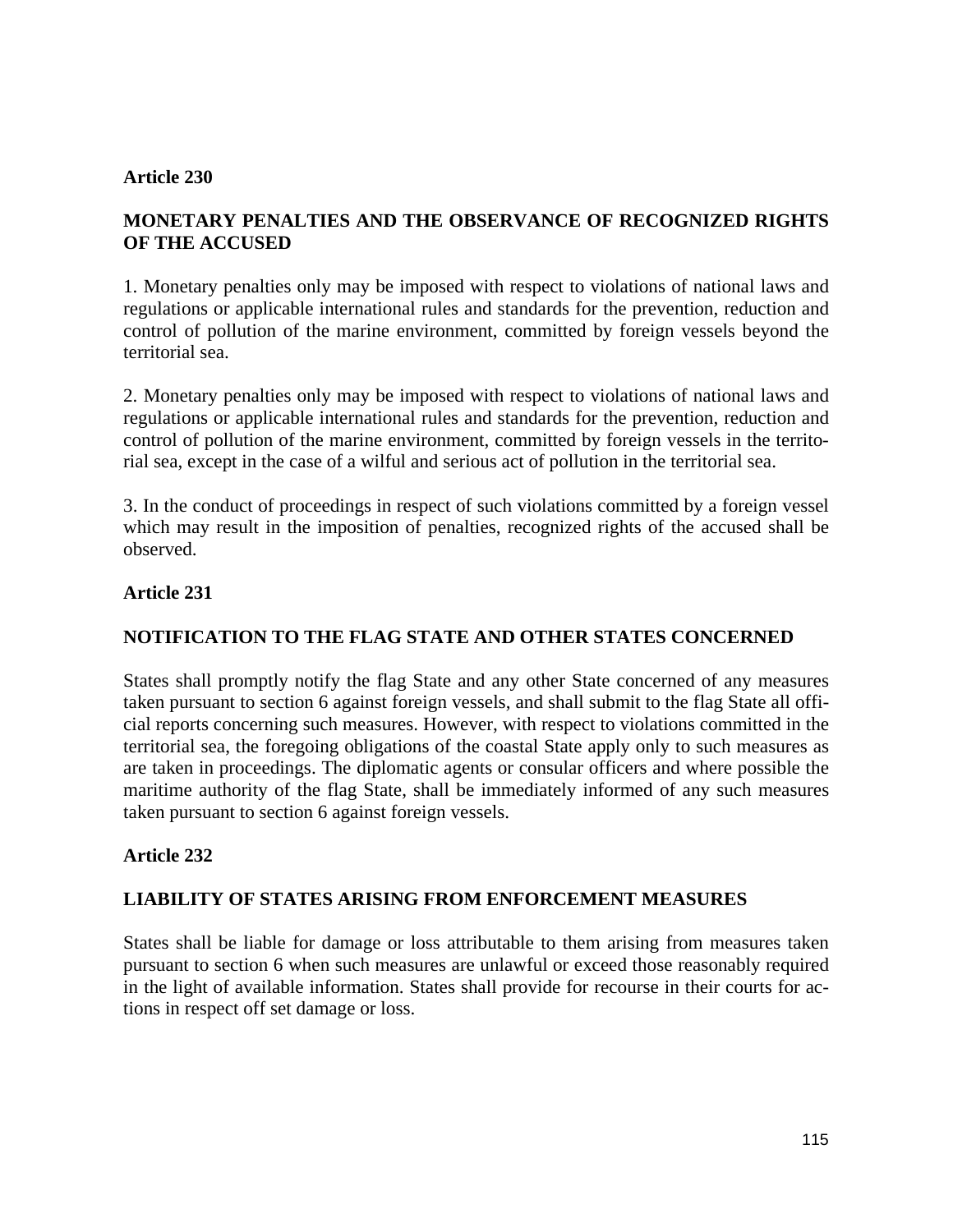## **SAFEGUARDS WITH RESPECT TO STRAITS USED FOR INTERNATIONAL NAVIGATION**

Nothing in sections 5, 6 and 7 affects the legal regime of straits used for international navigation. However, if a foreign ship other than those referred to in section 10 has committed a violation of the laws and regulations referred to in article 42, paragraph 1 (a) and (b), causing or threatening major damage to the marine environment of the straits, the States bordering the straits may take appropriate enforcement measures and if so shall respect mutatis mutandis the provisions of this section.

## **SECTION 8. ICE-COVERED AREAS**

#### **Article 234**

### **ICE-COVERED AREAS**

Coastal States have the right to adopt and enforce non-discriminatory laws and regulations for the prevention, reduction and control of marine pollution from vessels in ice-covered areas within the limits of the exclusive economic zone, where particularly severe climatic conditions and the presence of ice covering such areas for most of the year create obstructions or exceptional hazards to navigation, and pollution of the marine environment could cause major harm to or irreversible disturbance of the ecological balance. Such laws and regulations shall have due regard to navigation and the protection and preservation of the marine environment based on the best available scientific evidence.

#### **SECTION 9. RESPONSIBILITY AND LIABILITY**

#### **Article 235**

#### **RESPONSIBILITY AND LIABILITY**

1. States are responsible for the fulfilment of their international obligations concerning the protection and preservation of the marine environment. They shall be liable in accordance with international law.

2. States shall ensure that recourse is available in accordance with their legal systems for prompt and adequate compensation or other relief in respect of damage caused by pollution of the marine environment by natural or juridical persons under their jurisdiction.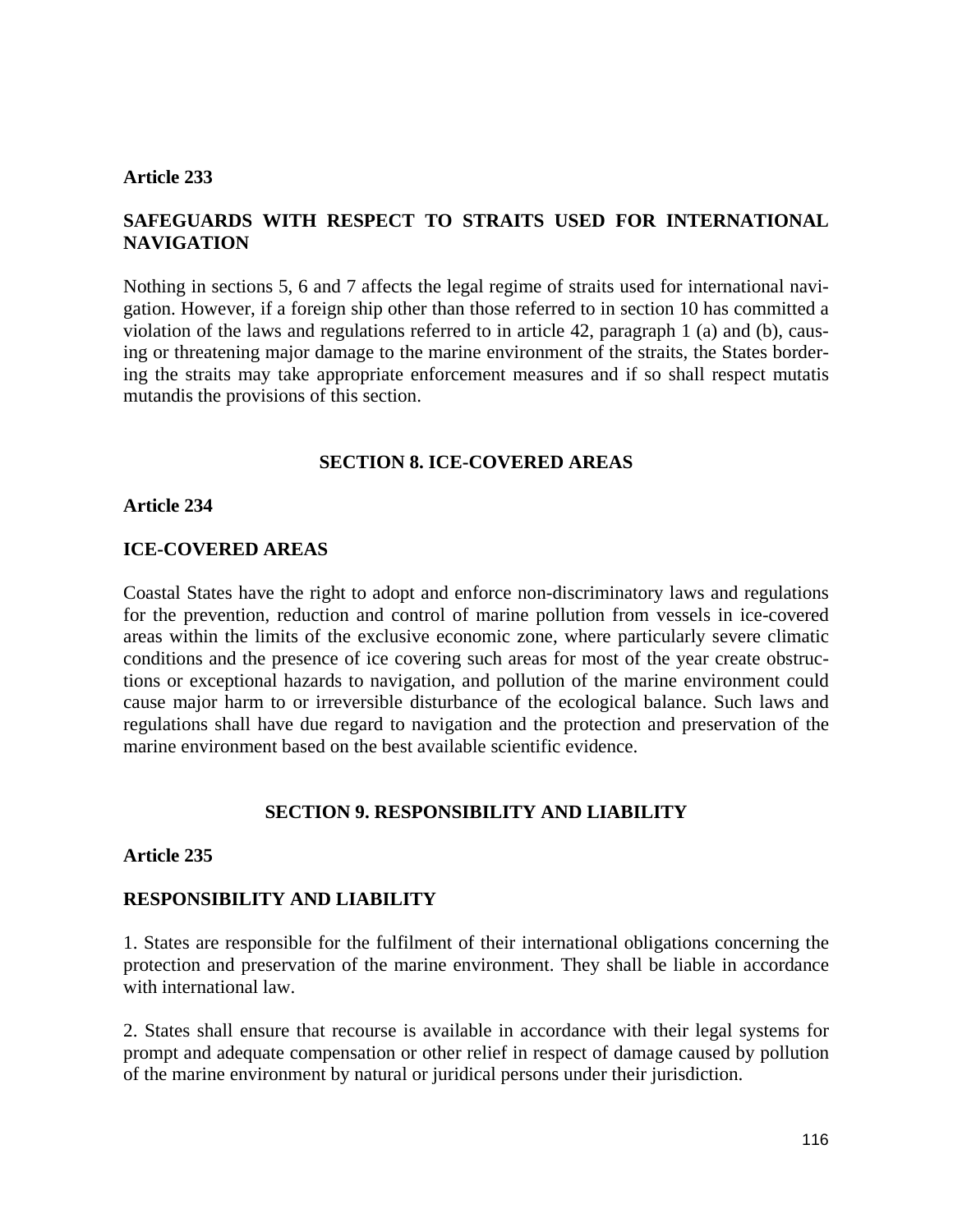3. With the objective of assuring prompt and adequate compensation in respect of all damage caused by pollution of the marine environment, States shall co-operate in the implementation of existing international law and the further development of international law relating to responsibility and liability for the assessment of and compensation for damage and the settlement of related disputes, as well as, where appropriate, development of criteria and procedures for payment of adequate compensation, such as compulsory insurance or compensation funds.

#### **SECTION 10. SOVEREIGN IMMUNITY**

#### **Article 236**

## **SOVEREIGN IMMUNITY**

The provisions of this Convention regarding the protection and preservation of the marine environment do not apply to any warship, naval auxiliary, other vessels or aircraft owned or operated by a State and used, for the time being only on government non-commercial service. However, each State shall ensure, by the adoption of appropriate measures not impairing operations or operational capabilities of such vessels or aircraft owned or operated by it, that such vessels or aircraft act in a manner consistent, so far as is reasonable and practicable, with this Convention.

## **SECTION 11. OBLIGATIONS UNDER OTHER CONVENTIONS ON THE PRO-TECTION AND PRESERVATION OF THE MARINE ENVIRONMENT**

## **Article 237**

# **OBLIGATIONS UNDER OTHER CONVENTIONS ON THE PROTECTION AND PRESERVATION OF THE MARINE ENVIRONMENT**

1. The provisions of this Part are without prejudice to the specific obligations assumed by States under special conventions and agreements concluded previously which relate to the protection and preservation of the marine environment and to agreements which may be concluded in furtherance of the general principles set forth in this Convention.

2. Specific obligations assumed by States under special conventions, with respect to the protection and preservation of the marine environment, should be carried out in a manner consistent with the general principles and objectives of this Convention.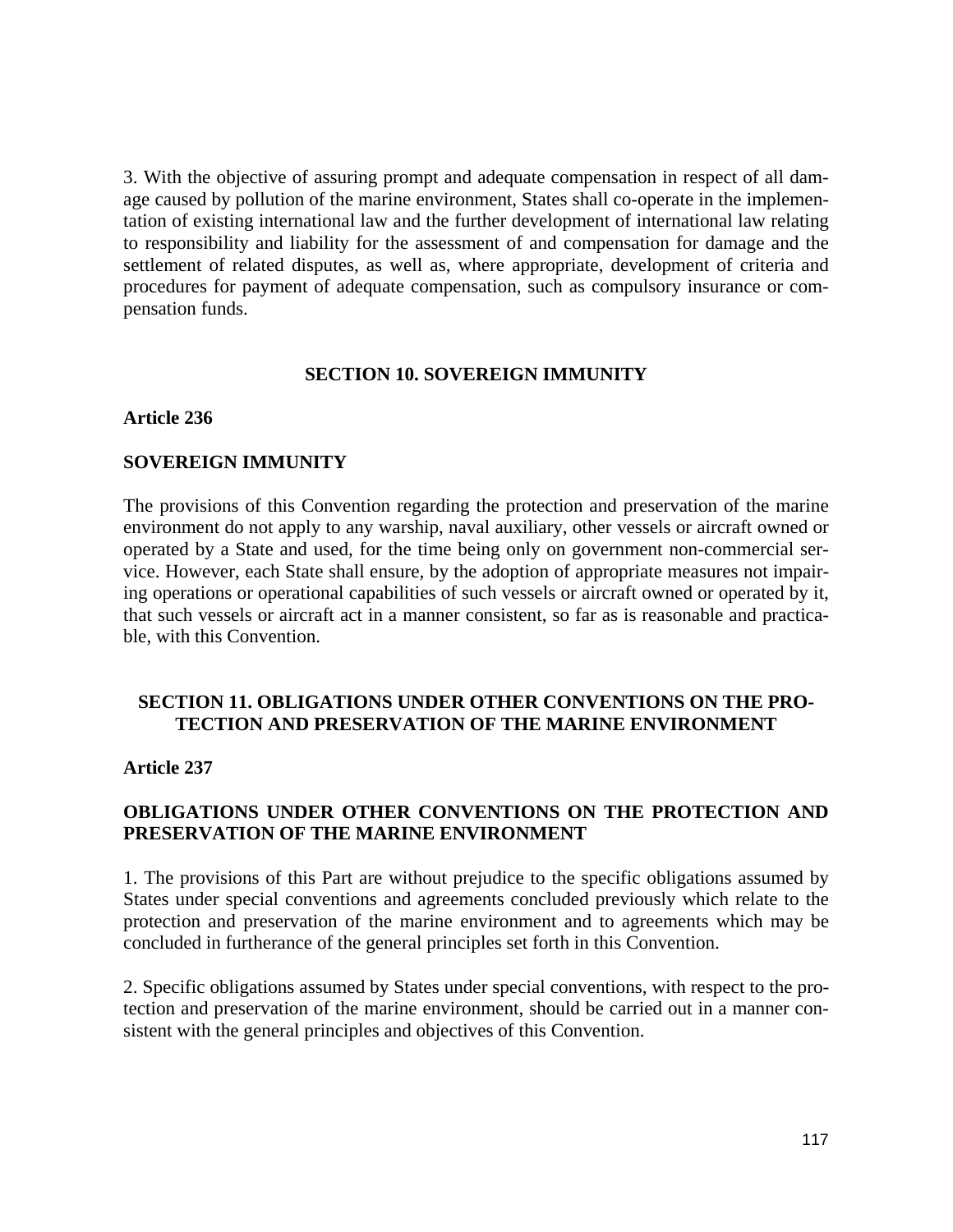## **PART XIII**

## **MARINE SCIENTIFIC RESEARCH**

## **SECTION 1. GENERAL PROVISIONS**

## **Article 238**

## **RIGHT TO CONDUCT MARINE SCIENTIFIC RESEARCH**

All States, irrespective of their geographical location, and competent international organizations have the right to conduct marine scientific research subject to the rights and duties of other States as provided for in this Convention.

## **Article 239**

# **PROMOTION OF MARINE SCIENTIFIC RESEARCH**

States and competent international organizations shall promote and facilitate the development and conduct of marine scientific research in accordance with this Convention.

## **Article 240**

# **GENERAL PRINCIPLES FOR THE CONDUCT OF MARINE SCIENTIFIC RE-SEARCH**

In the conduct of marine scientific research the following principles shall apply:

(a) marine scientific research shall be conducted exclusively for peaceful purposes;

(b) marine scientific research shall be conducted with appropriate scientific methods and means compatible with this Convention;

(c) marine scientific research shall not unjustifiably interfere with other legitimate uses of the sea compatible with this Convention and shall be duly respected in the course of such uses;

(d) marine scientific research shall be conducted in compliance with all relevant regulations adopted in conformity with this Convention including those for the protection and preservation of the marine environment.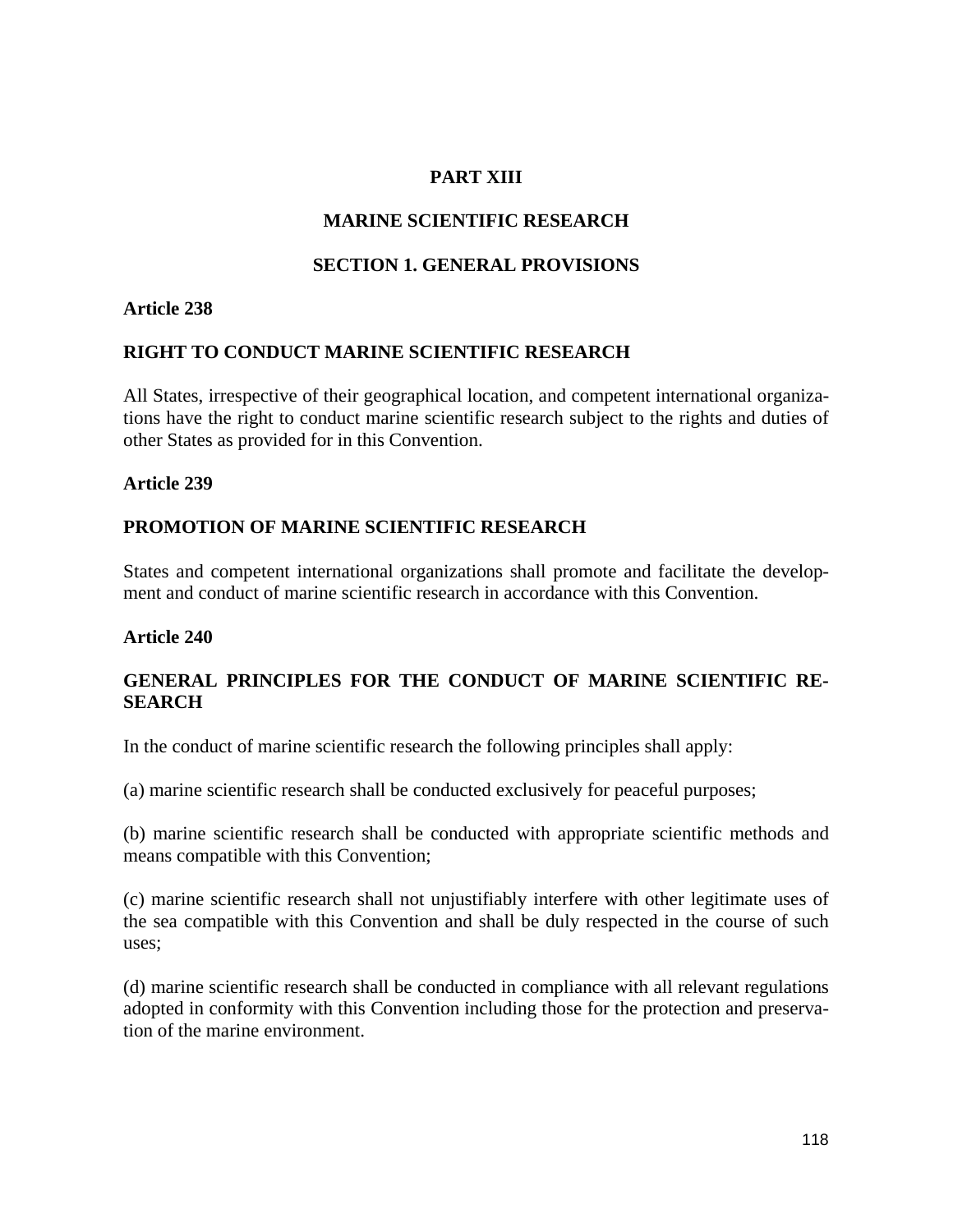# **NON-RECOGNITION OF MARINE SCIENTIFIC RESEARCH ACTIVITIES AS THE LEGAL BASIS FOR CLAIMS**

Marine scientific research activities shall not constitute the legal basis for any claim to any part of the marine environment or its resources.

## **SECTION 2. INTERNATIONAL CO-OPERATION**

## **Article 242**

# **PROMOTION OF INTERNATIONAL CO-OPERATION**

1. States and competent international organizations shall, in accordance with the principle of respect for sovereignty and jurisdiction and on the basis of mutual benefit, promote international co-operation in marine scientific research for peaceful purposes.

2. In this context, without prejudice to the rights and duties of States under this Convention, a State, in the application of this Part, shall provide, as appropriate, other States with a reasonable opportunity to obtain from it, or with its co-operation, information necessary to prevent and control damage to the health and safety of persons and to the marine environment.

# **Article 243**

# **CREATION OF FAVOURABLE CONDITIONS**

States and competent international organizations shall co-operate, through the conclusion of bilateral and multilateral agreements, to create favourable conditions for the conduct of marine scientific research in the marine environment and to integrate the efforts of scientists in studying the essence of phenomena and processes occurring in the marine environment and the interrelations between them.

## **Article 244**

## **PUBLICATION AND DISSEMINATION OF INFORMATION AND KNOWLEDGE**

1. States and competent international organizations shall, in accordance with this Convention, make available by publication and dissemination through appropriate channels information on proposed major programmes and their objectives as well as knowledge resulting from marine scientific research.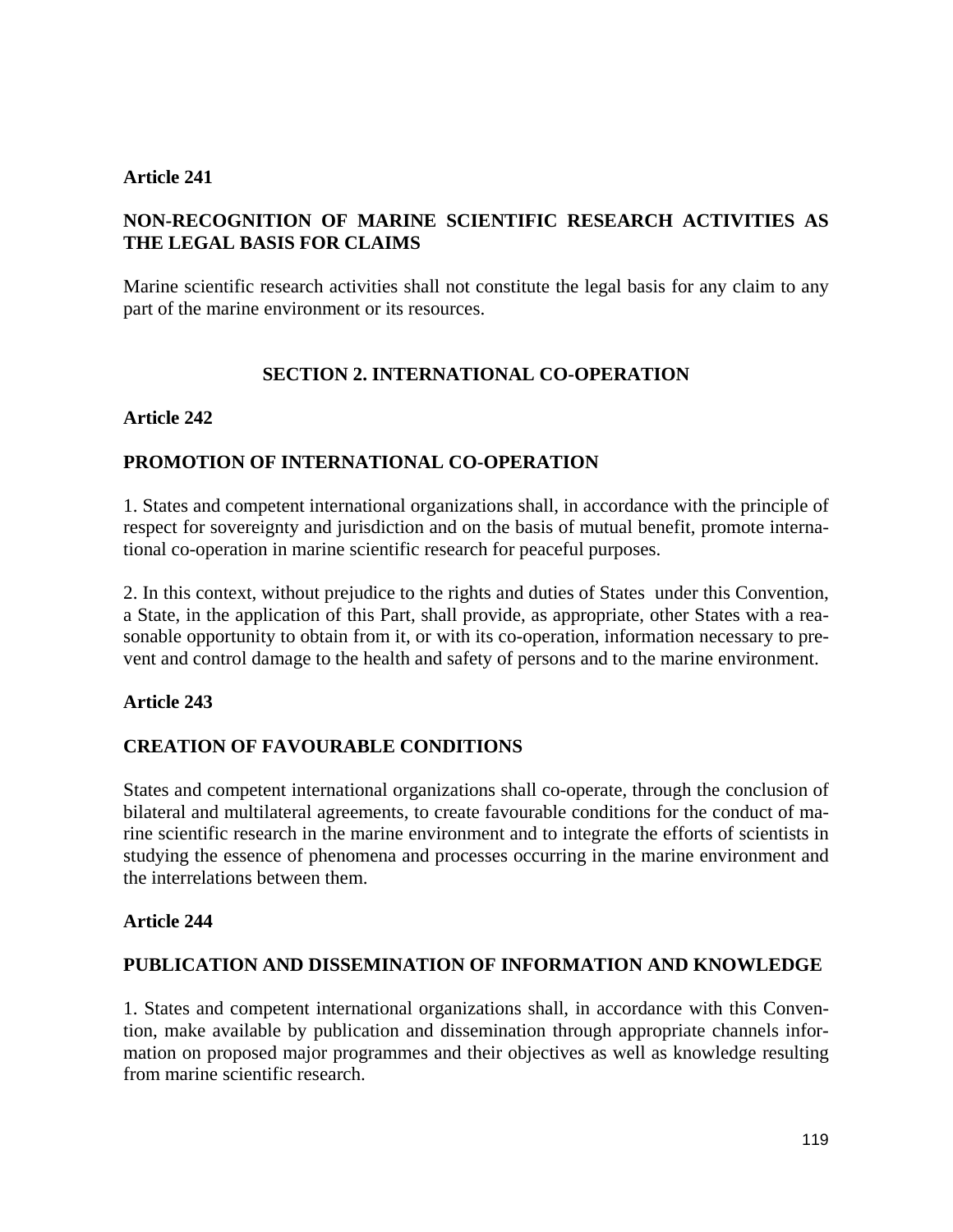2. For this purpose, States, both individually and in co-operation with other States and with competent international organizations, shall actively promote the flow of scientific data and information and the transfer of knowledge resulting from marine scientific research, especially to developing States, as well as the strengthening of the autonomous marine scientific research capabilities of developing States through, inter alia, programmes to provide adequate education and training of their technical and scientific personnel.

# **SECTION 3. CONDUCT AND PROMOTION OF MARINE SCIENTIFIC RE-SEARCH**

# **Article 245**

# **MARINE SCIENTIFIC RESEARCH IN THE TERRITORIAL SEA**

Coastal States, in the exercise of their sovereignty, have the exclusive right to regulate, authorize and conduct marine scientific research in their territorial sea. Marine scientific research therein shall be conducted only with the express consent of and under the conditions set forth by the coastal State.

## **Article 246**

# **MARINE SCIENTIFIC RESEARCH IN THE EXCLUSIVE ECONOMIC ZONE AND ON THE CONTINENTAL SHELF**

1. Coastal States, in the exercise of their jurisdiction, have the right to regulate, authorize and conduct marine scientific research in their exclusive economic zone and on their continental shelf in accordance with the relevant provisions of this Convention.

2. Marine scientific research in the exclusive economic zone and on the continental shelf shall be conducted with the consent of the coastal State.

3. Coastal States shall, in normal circumstances, grant their consent for marine scientific research projects by other States or competent international organizations in their exclusive economic zone or on their continental shelf to be carried out in accordance with this Convention exclusively for peaceful purposes and in order to increase scientific knowledge of the marine environment for the benefit of all mankind. To this end, coastal States shall establish rules and procedures ensuring that such consent will not be delayed or denied unreasonably.

4. For the purposes of applying paragraph 3, normal circumstances may exist in spite of the absence of diplomatic relations between the coastal State and the researching State.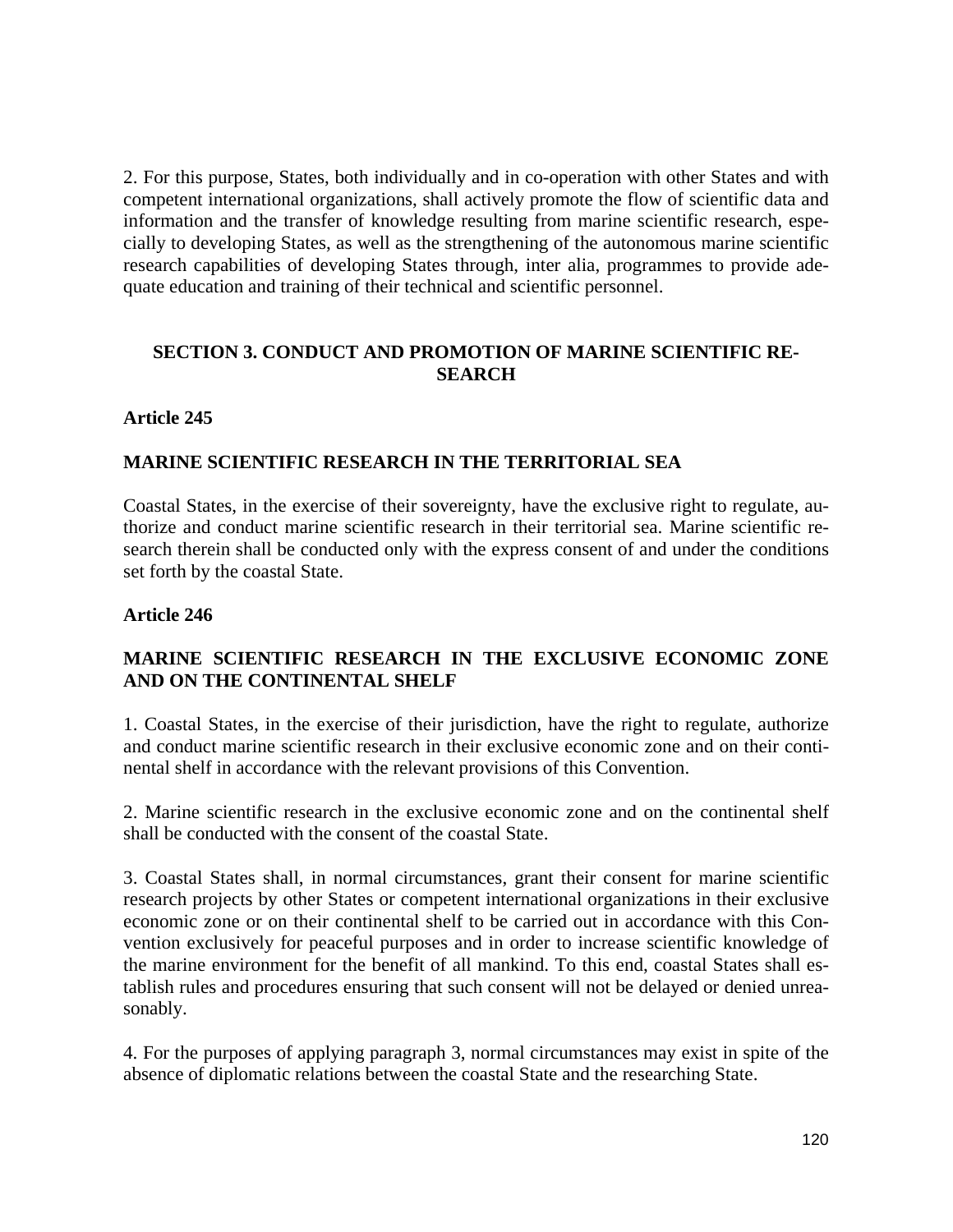5. Coastal States may however in their discretion withhold their consent to the conduct of a marine scientific research project of another State or competent international organization in the exclusive economic zone or on the continental shelf of the coastal State if that project:

(a) is of direct significance for the exploration and exploitation of natural resources, whether living or non-living;

(b) involves drilling into the continental shelf, the use of explosives or the introduction of harmful substances into the marine environment;

(c) involves the construction, operation or use of artificial islands, installations and structures referred to in articles 60 and 80;

(d) contains information communicated pursuant to article 248 regarding the nature and objectives of the project which is inaccurate or if the researching State or competent international organization has outstanding obligations to the coastal State from a prior research project.

6. Notwithstanding the provisions of paragraph 5, coastal States may not exercise their discretion to withhold consent under subparagraph

(a) of that paragraph in respect of marine scientific research projects to be undertaken in accordance with the provisions of this Part on the continental shelf, beyond 200 nautical miles from the baselines from which the breadth of the territorial sea is measured, outside those specific areas which coastal States may at any time publicly designate as areas in which exploitation or detailed exploratory operations focused on those areas are occurring or will occur within a reasonable period of time. Coastal States shall give reasonable notice of the designation of such areas, as well as any modifications thereto, but shall not be obliged to give details of the operations therein.

7. The provisions of paragraph 6 are without prejudice to the rights of coastal States over the continental shelf as established in article 77.

8. Marine scientific research activities referred to in this article shall not unjustifiably interfere with activities undertaken by coastal States in the exercise of their sovereign rights and jurisdiction provided for in this Convention.

# **Article 247**

# **MARINE SCIENTIFIC RESEARCH PROJECTS UNDERTAKEN BY OR UNDER THE AUSPICES OF INTERNATIONAL ORGANIZATIONS**

A coastal State which is a member of or has a bilateral agreement with an international organization, and in whose exclusive economic zone or on whose continental shelf that or-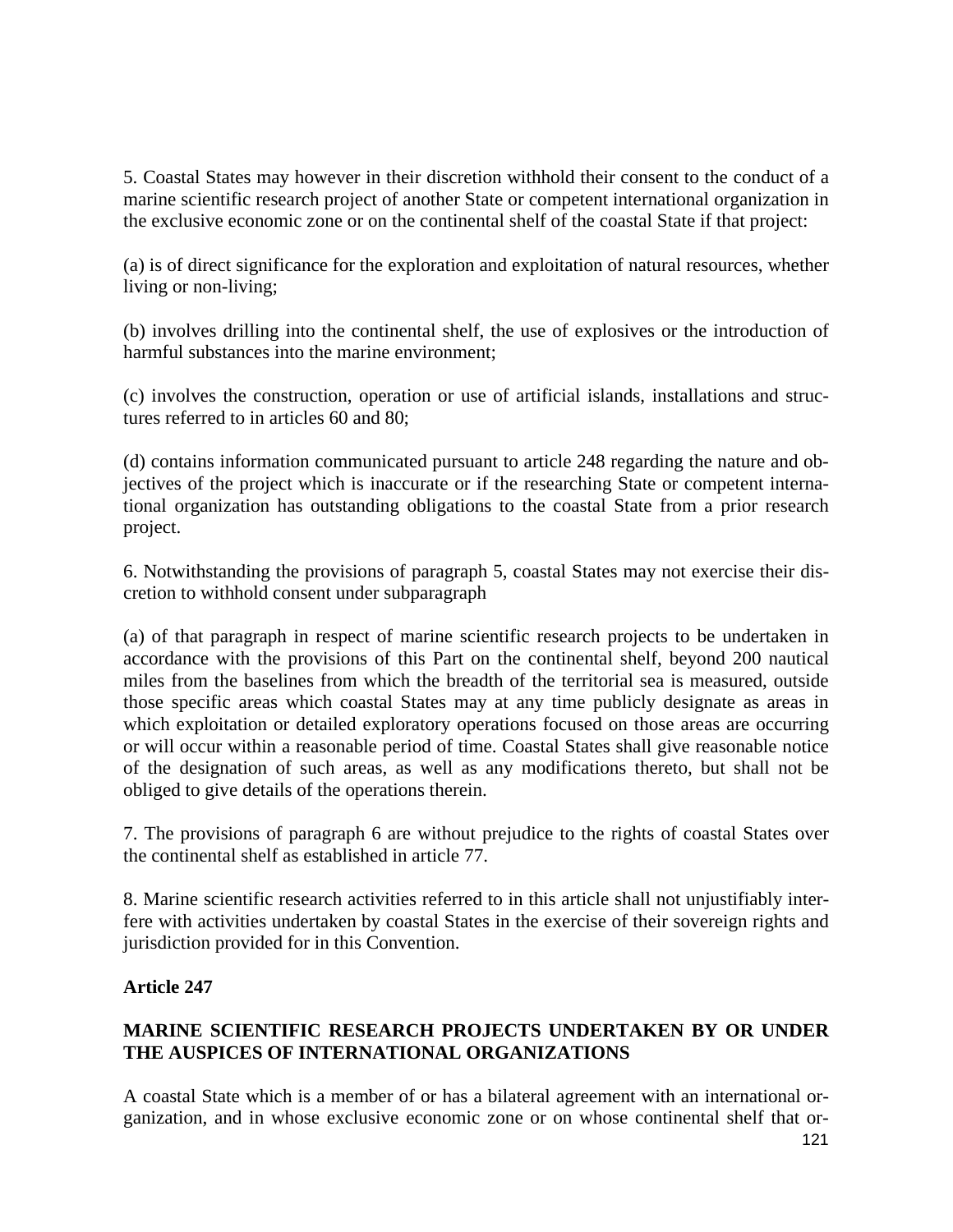ganization wants to carry out a marine scientific research project, directly or under its auspices, shall be deemed to have authorized the project to be carried out in conformity with the agreed specifications if that State approved the detailed project when the decision was made by the organization for the undertaking of the project, or is willing to participate in it, and has not expressed any objection within four months of notification of the project by the organization to the coastal State.

# **Article 248**

# **DUTY TO PROVIDE INFORMATION TO THE COASTAL STATE**

States and competent international organizations which intend to undertake marine scientific research in the exclusive economic zone or on the continental shelf of a coastal State shall, not less than six months in advance of the expected starting date of the marine scientific research project, provide that State with a full description of:

(a) the nature and objectives of the project;

(b) the method and means to be used, including name, tonnage, type and class of vessels and a description of scientific equipment;

(c) the precise geographical areas in which the project is to be conducted;

(d) the expected date of first appearance and final departure of the research vessels, or deployment of the equipment and its removal, as appropriate;

(e) the name of the sponsoring institution, its director, and the person in charge of the project; and

(f) the extent to which it is considered that the coastal State should be able to participate or to be represented in the project.

# **Article 249**

# **DUTY TO COMPLY WITH CERTAIN CONDITIONS**

1. States and competent international organizations when undertaking marine scientific research in the exclusive economic zone or on the continental shelf of a coastal State shall comply with the following conditions:

(a) ensure the right of the coastal State, if it so desires, to participate or be represented in the marine scientific research project, especially on board research vessels and other craft or scientific research installations, when practicable, without payment of any remuneration to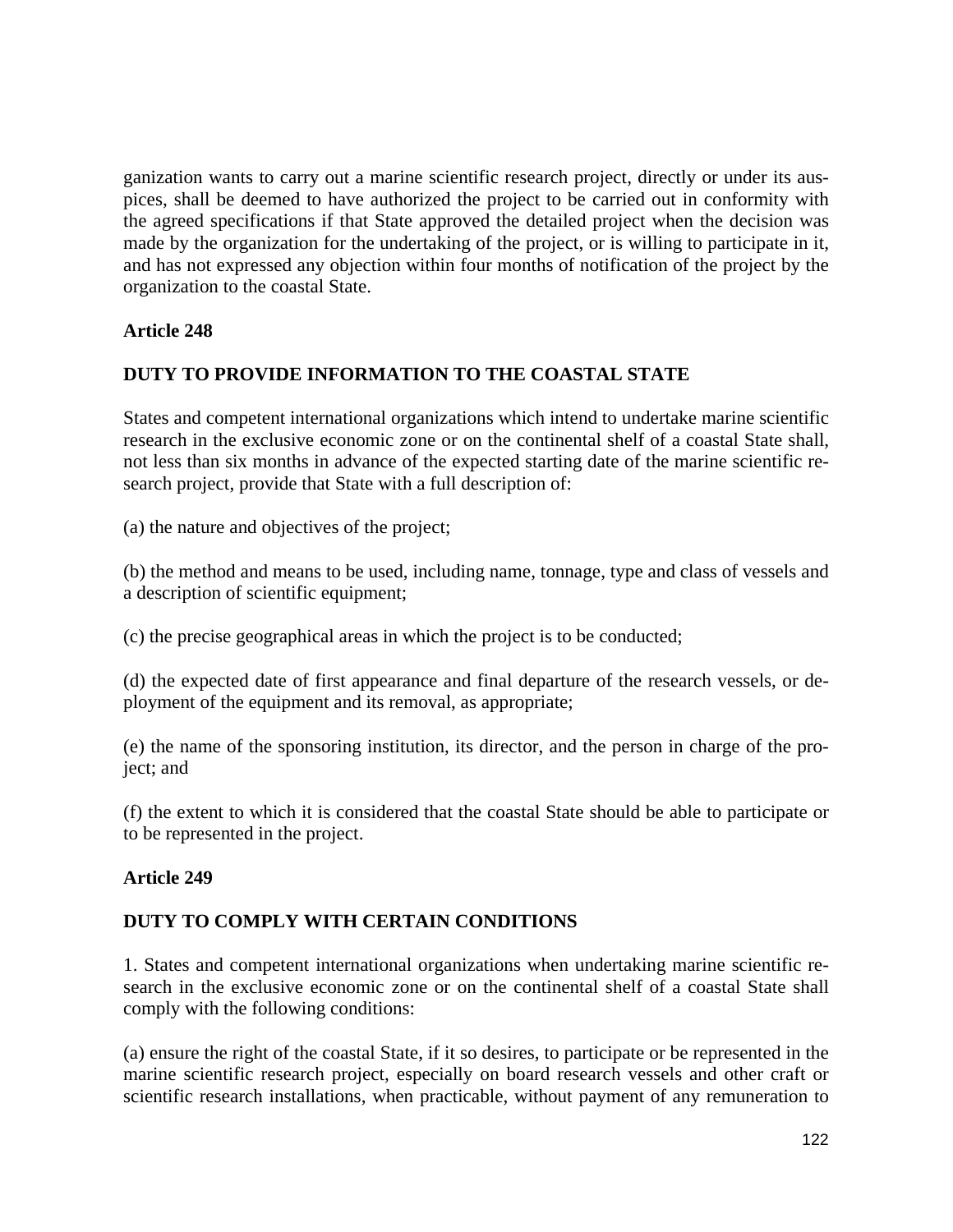the scientists of the coastal State and without obligation to contribute towards the costs of the project;

(b) provide the coastal State, at its request, with preliminary reports, as soon as practicable, and with the final results and conclusions after the completion of the research; (c) undertake to provide access for the coastal State, at its request, to all data and samples derived from the marine scientific research project and likewise to furnish it with data which may be copied and samples which may be divided without detriment to their scientific value;

(d) if requested, provide the coastal State with an assessment of such data, samples and research results or provide assistance in their assessment or interpretation;

(e) ensure, subject to paragraph 2, that the research results are made internationally available through appropriate national or international channels, as soon as practicable;

(f) inform the coastal State immediately of any major change in the research programme; (g) unless otherwise agreed, remove the scientific research installations or equipment once the research is completed.

2. This article is without prejudice to the conditions established by the laws and regulations of the coastal State for the exercise of its discretion to grant or withhold consent pursuant to article 246, paragraph 5, including requiring prior agreement for making internationally available the research results of a project of direct significance for the exploration and exploitation of natural resources.

# **Article 250**

# **COMMUNICATIONS CONCERNING MARINE SCIENTIFIC RESEARCH PRO-JECTS**

Communications concerning the marine scientific research projects shall be made through appropriate official channels, unless otherwise agreed.

## **Article 251**

## **GENERAL CRITERIA AND GUIDELINES**

States shall seek to promote through competent international organizations the establishment of general criteria and guidelines to assist States in ascertaining the nature and implications of marine scientific research.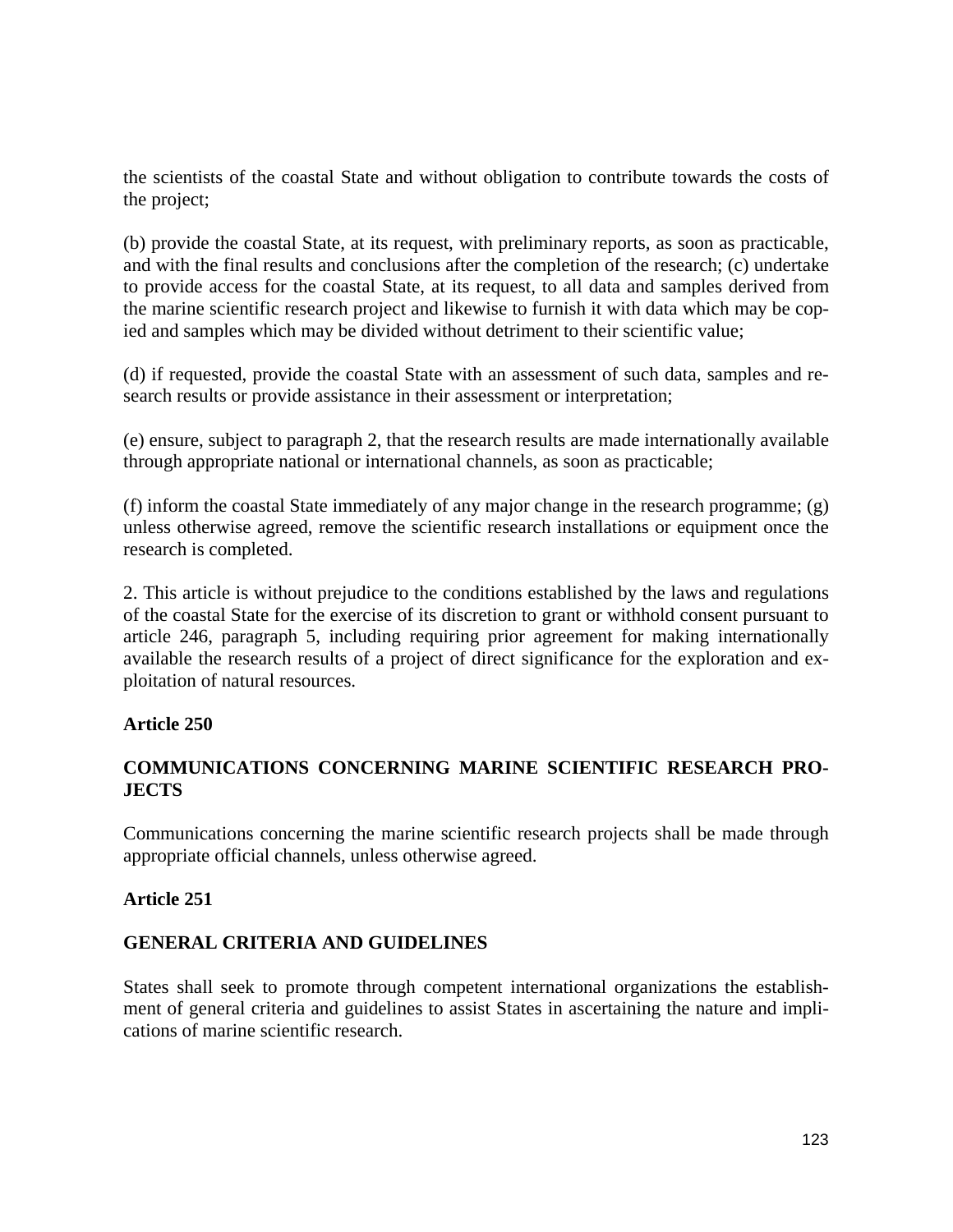# **IMPLIED CONSENT**

States or competent international organizations may proceed with a marine scientific research project six months after the date upon which the information required pursuant to article 248 was provided to the coastal State unless within four months of the receipt of the communication containing such information the coastal State has informed the State or organization conducting the research that:

(a) it has withheld its consent under the provisions of article 246; or

(b) the information given by that State or competent international organization regarding the nature or objectives of the project does not conform to the manifestly evident facts; or (c) it requires supplementary information relevant to conditions and the information provided for under articles 248 and 249; or

(d) outstanding obligations exist with respect to a previous marine scientific research project carried out by that State or organization, with regard to conditions established in article 249.

# **Article 253**

# **SUSPENSION OR CESSATION OF MARINE SCIENTIFIC RESEARCH ACTIVI-TIES**

1. A coastal State shall have the right to require the suspension of any marine scientific research activities in progress within its exclusive economic zone or on its continental shelf if:

(a) the research activities are not being conducted in accordance with the information communicated as provided under article 248 upon which the consent of the coastal State was based; or

(b) the State or competent international organization conducting the research activities fails to comply with the provisions of article 249 concerning the rights of the coastal State with respect to the marine scientific research project.

2. A coastal State shall have the right to require the cessation of any marine scientific research activities in case of any non-compliance with the provisions of article 248 which amounts to a major change in the research project or the research activities.

3. A coastal State may also require cessation of marine scientific research activities if any of the situations contemplated in paragraph 1 are not rectified within a reasonable period of time.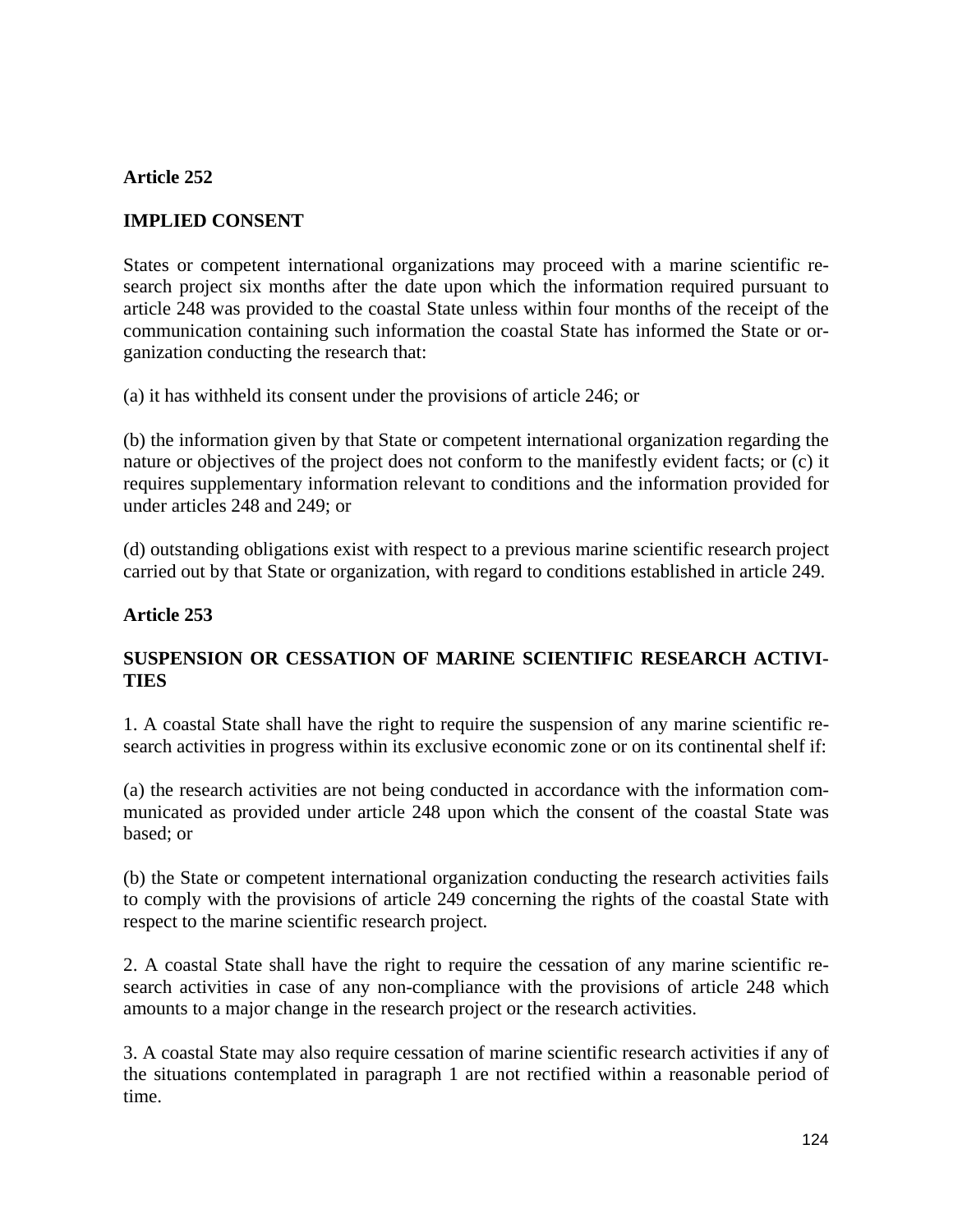4. Following notification by the coastal State of its decision to order suspension or cessation, States or competent international organizations authorized to conduct marine scientific research activities shall terminate the research activities that are the subject of such a notification.

5. An order of suspension under paragraph 1 shall be lifted by the coastal State and the marine scientific research activities allowed to continue once the researching State or competent international organization has complied with the conditions required under articles 248 and 249.

# **Article 254**

# **RIGHTS OF NEIGHBOURING LAND-LOCKED AND GEOGRAPHICALLY DIS-ADVANTAGED STATES**

1. States and competent international organizations which have submitted to a coastal State a project to undertake marine scientific research referred to in article 246, paragraph 3, shall give notice to the neighbouring land-locked and geographically disadvantaged States of the proposed research project, and shall notify the coastal State thereof.

2. After the consent has been given for the proposed marine scientific research project by the coastal State concerned, in accordance with article 246 and other relevant provisions of this Convention, States and competent international organizations undertaking such a project shall provide to the neighbouring land-locked and geographically disadvantaged States, at their request and when appropriate, relevant information as specified in article 248 and article 249, paragraph 1 (f).

3. The neighbouring land-locked and geographically disadvantaged States referred to above shall, at their request, be given the opportunity to participate, whenever feasible, in the proposed marine scientific research project through qualified experts appointed by them and not objected to by the coastal State, in accordance with the conditions agreed for the project, in conformity with the provisions of this Convention, between the coastal State concerned and the State or competent international organizations conducting the marine scientific research.

4. States and competent international organizations referred to in paragraph 1 shall provide to the above-mentioned land-locked and geographically disadvantaged States, at their request, the information and assistance specified in article 249, paragraph 1 (d), subject to the provisions of article 249, paragraph 2.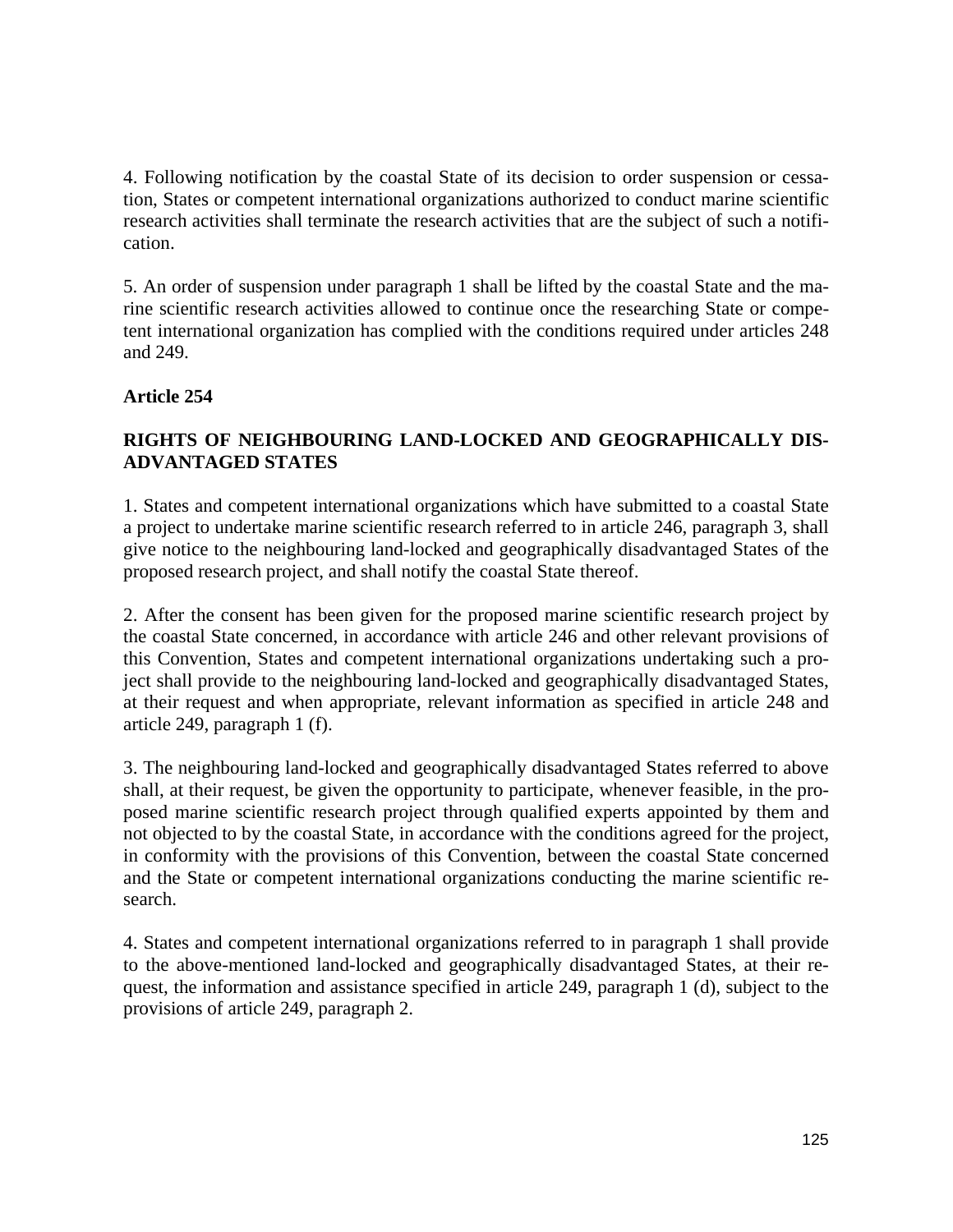# **MEASURES TO FACILITATE MARINE SCIENTIFIC RESEARCH AND ASSIST RESEARCH VESSELS**

States shall endeavour to adopt reasonable rules, regulations and procedures to promote and facilitate marine scientific research conducted in accordance with this Convention beyond their territorial sea and, as appropriate, to facilitate, subject to the provisions of their laws and regulations, access to their harbours and promote assistance for marine scientific research vessels which comply with the relevant provisions of this Part.

#### **Article 256**

## **MARINE SCIENTIFIC RESEARCH IN THE AREA**

All States, irrespective of their geographical location, and competent international organizations have the right, in conformity with the provisions of Part XI, to conduct marine scientific research in the Area.

### **Article 257**

# **MARINE SCIENTIFIC RESEARCH IN THE WATER COLUMN BEYOND THE EXCLUSIVE ECONOMIC ZONE**

All States, irrespective of their geographical location, and competent international organizations have the right, in conformity with this Convention, to conduct marine scientific research in the water column beyond the limits of the exclusive economic zone.

# **SECTION 4. SCIENTIFIC RESEARCH INSTALLATIONS OR EQUIPMENT IN THE MARINE ENVIRONMENT**

#### **Article 258**

## **DEPLOYMENT AND USE**

The deployment and use of any type of scientific research installations or equipment in any area of the marine environment shall be subject to the same conditions as are prescribed in this Convention for the conduct of marine scientific research in any such area.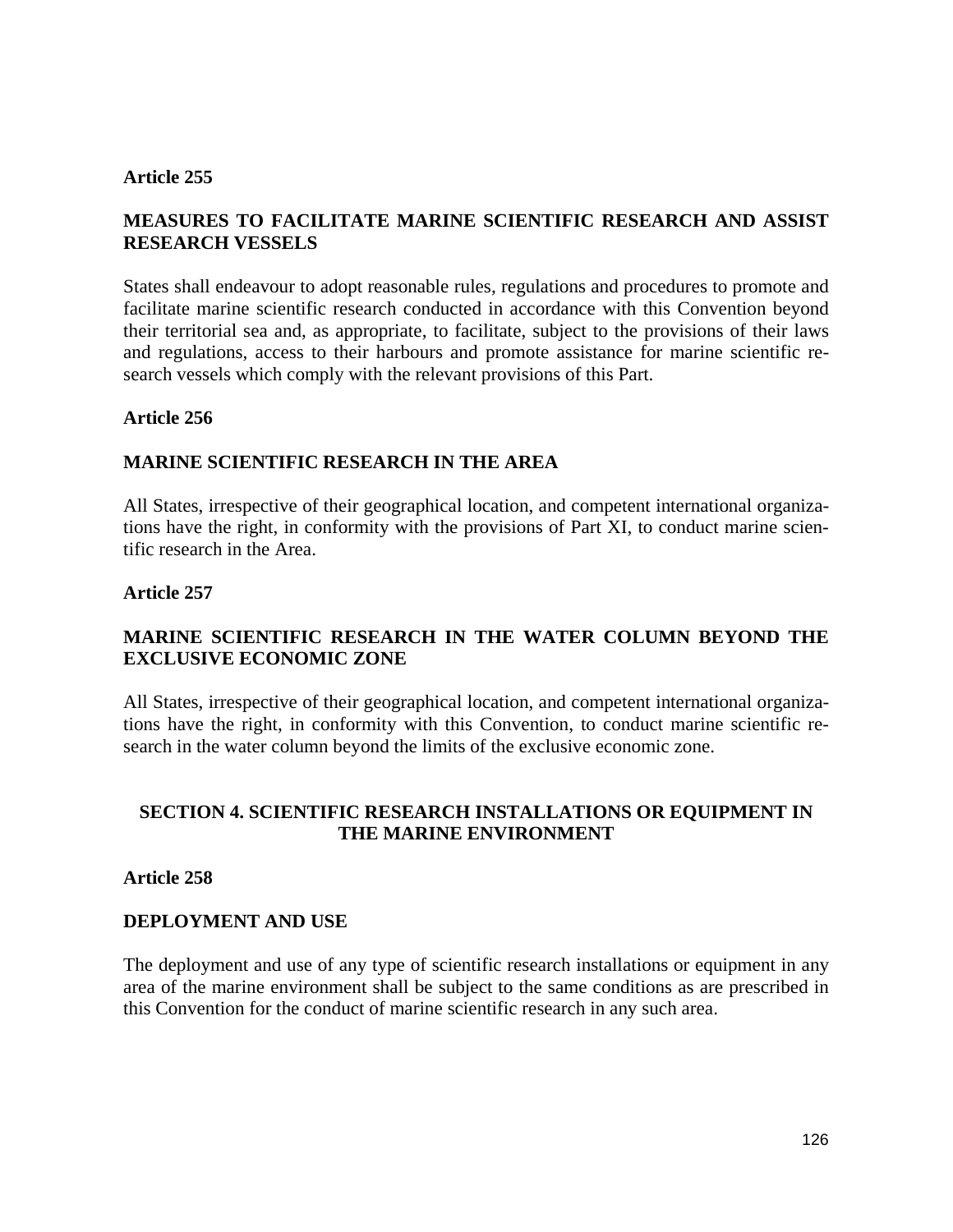## **LEGAL STATUS**

The installations or equipment referred to in this section do not possess the status of islands. They have no territorial sea of their own, and their presence does not affect the delimitation of the territorial sea, the exclusive economic zone or the continental shelf.

## **Article 260**

## **SAFETY ZONES**

Safety zones of a reasonable breadth not exceeding a distance of 500 metres may be created around scientific research installations in accordance with the relevant provisions of this Convention. All States shall ensure that such safety zones are respected by their vessels.

#### **Article 261**

## **NON-INTERFERENCE WITH SHIPPING ROUTES**

The deployment and use of any type of scientific research installations or equipment shall not constitute an obstacle to established international shipping routes.

## **Article 262**

## **IDENTIFICATION MARKINGS AND WARNING SIGNALS**

Installations or equipment referred to in this section shall bear identification markings indicating the State of registry or the international organization to which they belong and shall have adequate internationally agreed warning signals to ensure safety at sea and the safety of air navigation, taking into account rules and standards established by competent international organizations.

## **SECTION 5. RESPONSIBILITY AND LIABILITY**

#### **Article 263**

## **RESPONSIBILITY AND LIABILITY**

1. States and competent international organizations shall be responsible for ensuring that marine scientific research, whether undertaken by them or on their behalf, is conducted in accordance with this Convention.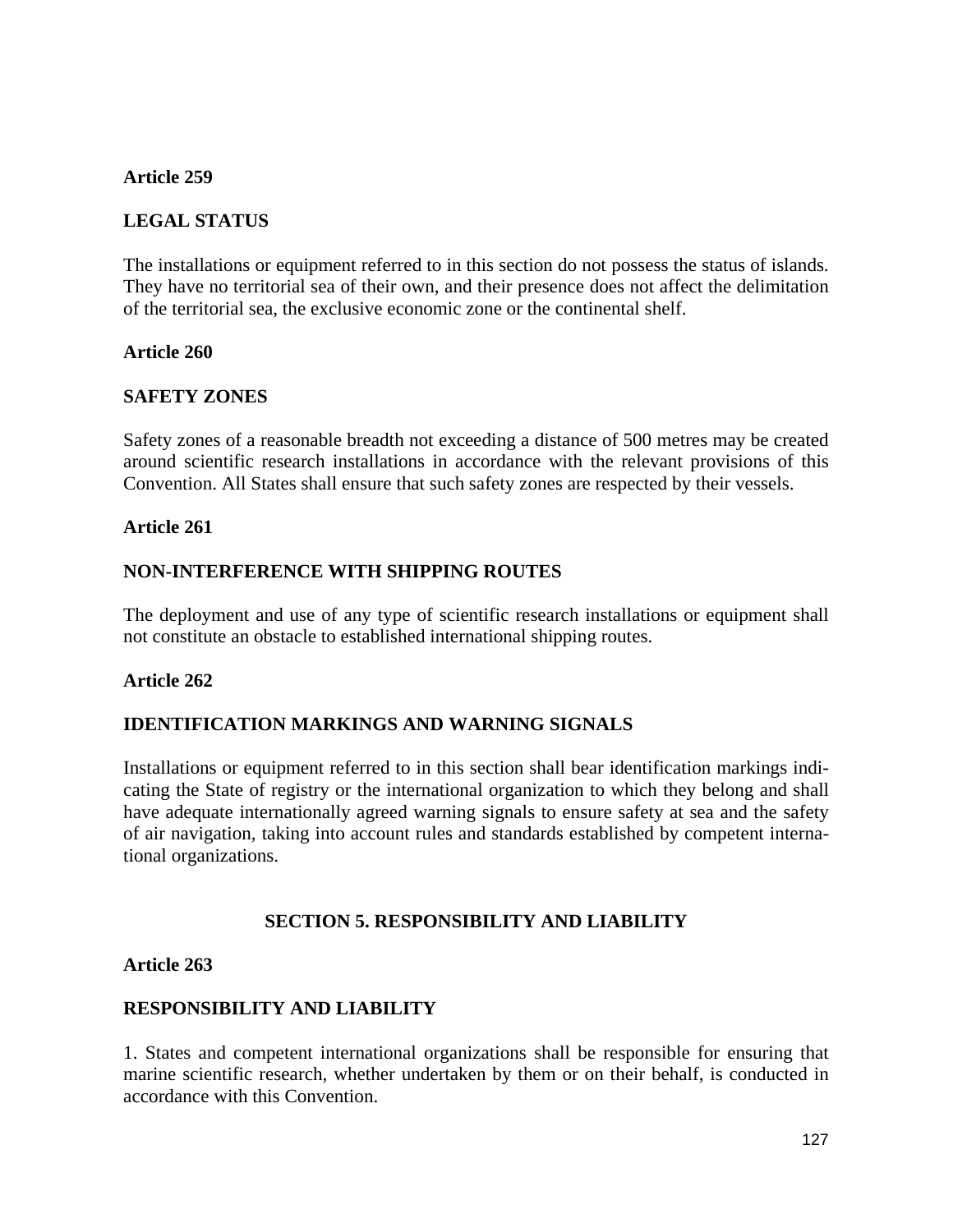2. States and competent international organizations shall be responsible and liable for the measures they take in contravention of this Convention in respect of marine scientific research conducted by other States, their natural or juridical persons or by competent international organizations, and shall provide compensation for damage resulting from such measures.

3. States and competent international organizations shall be responsible and liable pursuant to article 235 for damage caused by pollution of the marine environment arising out of marine scientific research undertaken by them or on their behalf.

# **SECTION 6. SETTLEMENT OF DISPUTES AND INTERIM MEASURES**

# **Article 264**

# **SETTLEMENT OF DISPUTES**

Disputes concerning the interpretation or application of the provisions of this Convention with regard to marine scientific research shall be settled in accordance with Part XV, sections 2 and 3.

# **Article 265**

# **INTERIM MEASURES**

Pending settlement of a dispute in accordance with Part XV, sections 2 and 3, the State or competent international organization authorized to conduct a marine scientific research project shall not allow research activities to commence or continue without the express consent of the coastal State concerned.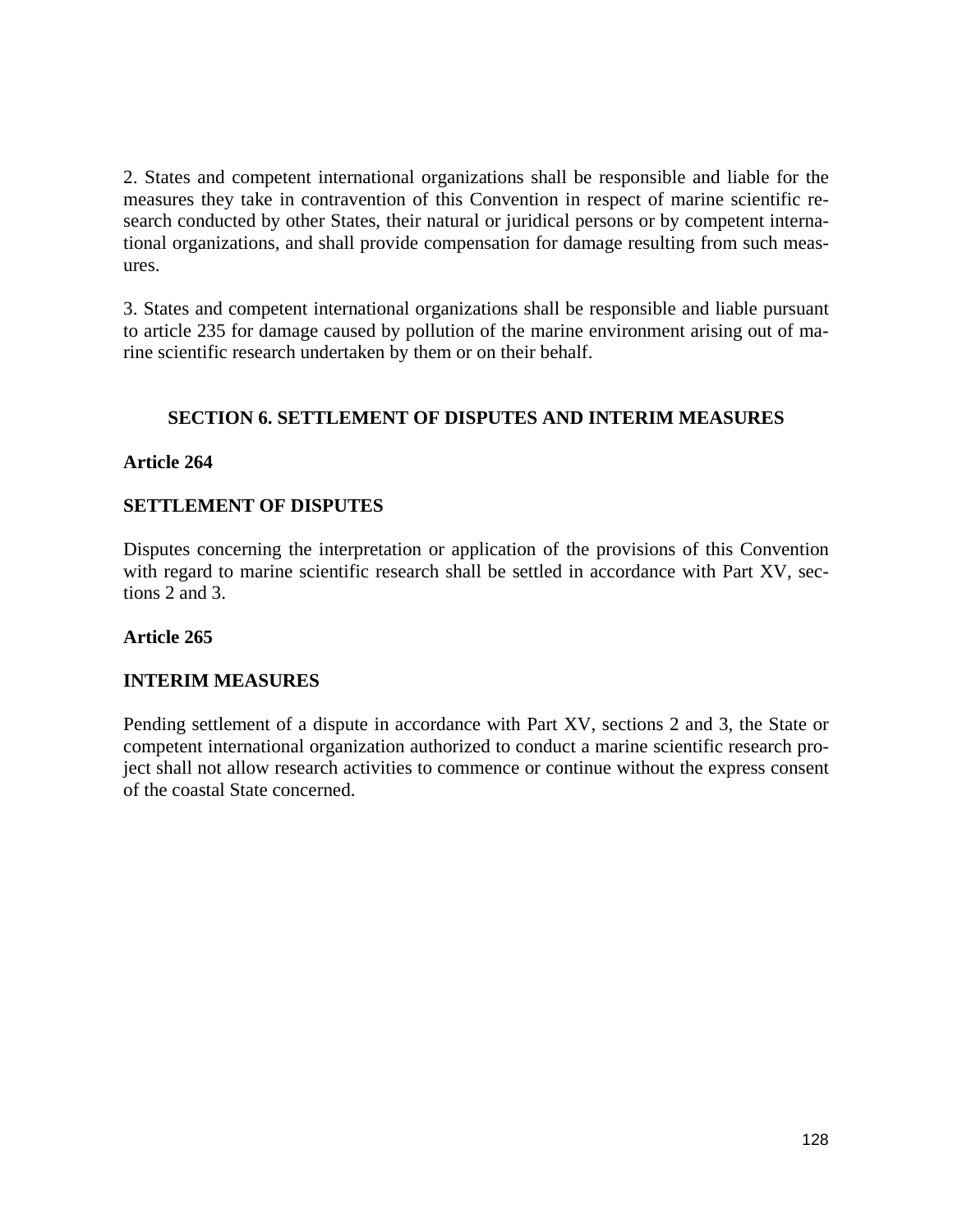# **PART XIV**

# **DEVELOPMENT AND TRANSFER OF MARINE TECHNOLOGY**

# **SECTION 1. GENERAL PROVISIONS**

# **Article 266**

# **PROMOTION OF THE DEVELOPMENT AND TRANSFER OF MARINE TECH-NOLOGY**

1. States, directly or through competent international organizations, shall cooperate in accordance with their capabilities to promote actively the development and transfer of marine science and marine technology on fair and reasonable terms and conditions.

2. States shall promote the development of the marine scientific and technological capacity of States which may need and request technical assistance in this field, particularly developing States, including land-locked and geographically disadvantaged States, with regard to the exploration, exploitation, conservation and management of marine resources, the protection and preservation of the marine environment, marine scientific research and other activities in the marine environment compatible with this Convention, with a view to accelerating the social and economic development of the developing States.

3. States shall endeavour to foster favourable economic and legal conditions for the transfer of marine technology for the benefit of all parties concerned on an equitable basis.

# **Article 267**

# **PROTECTION OF LEGITIMATE INTERESTS**

States, in promoting co-operation pursuant to article 266, shall have due regard for all legitimate interests including, inter alia, the rights and duties of holders, suppliers and recipients of marine technology.

# **Article 268**

# **BASIC OBJECTIVES**

States, directly or through competent international organizations, shall promote:

(a) the acquisition, evaluation and dissemination of marine technological knowledge and facilitate access to such information and data;

(b) the development of appropriate marine technology;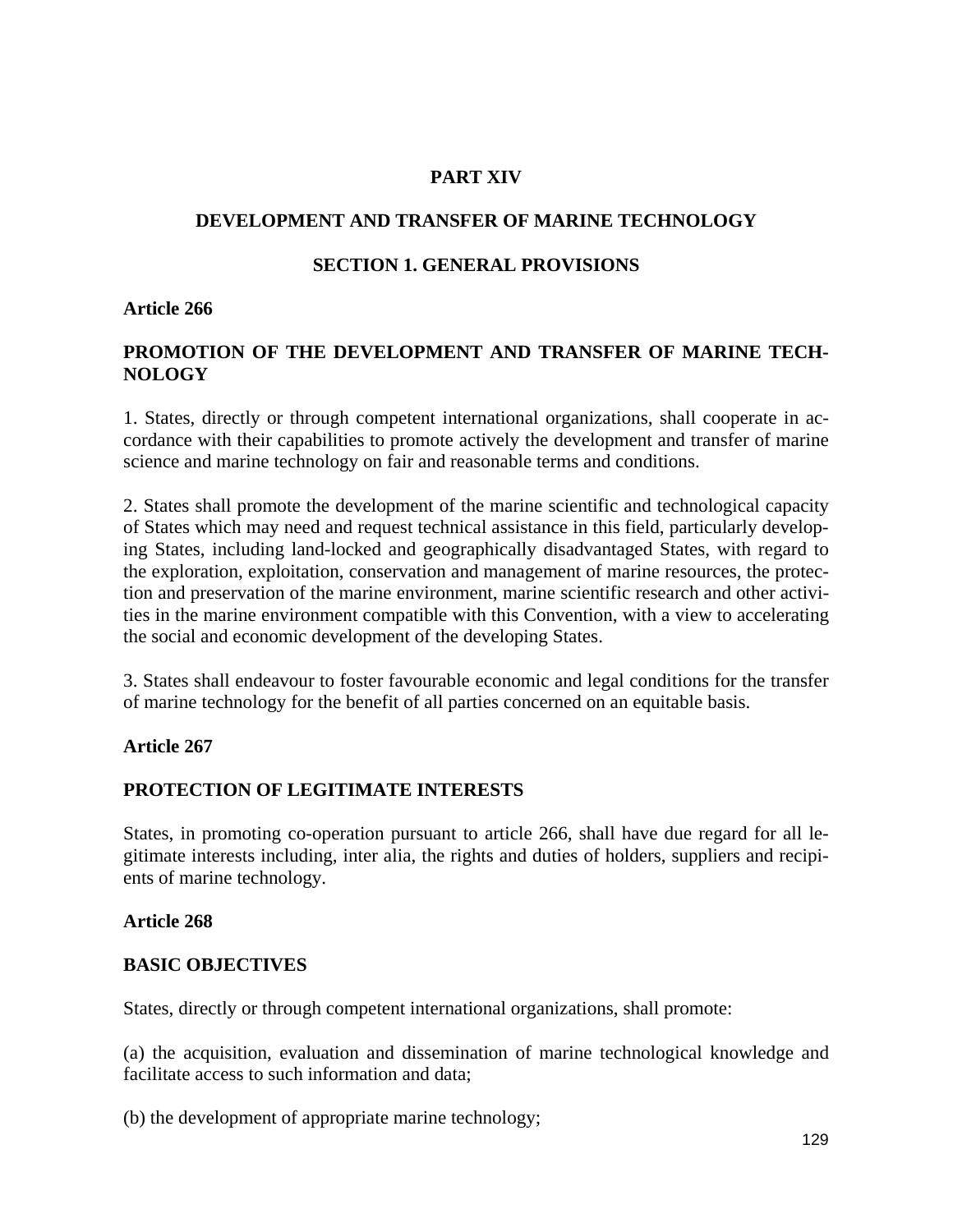(c) the development of the necessary technological infrastructure to facilitate the transfer of marine technology;

(d) the development of human resources through training and education of nationals of developing States and countries and especially the nationals of the least developed among them;

(e) international co-operation at all levels, particularly at the regional, sub regional and bilateral levels.

# **Article 269**

# **MEASURES TO ACHIEVE THE BASIC OBJECTIVES**

In order to achieve the objectives referred to in article 268, States, directly or through competent international organizations, shall endeavour, inter alia, to:

(a) establish programmes of technical co-operation for the effective transfer of all kinds of marine technology to States which may need and request technical assistance in this field, particularly the developing land-locked and geographically disadvantaged States, as well as other developing States which have not been able either to establish or develop their own technological capacity in marine science and in the exploration and exploitation of marine resources or to develop the infrastructure of such technology;

(b) promote favourable conditions for the conclusion of agreements, contracts and other similar arrangements, under equitable and reasonable conditions;

(c) hold conferences, seminars and symposia on scientific and technological subjects, in particular on policies and methods for the transfer of marine technology;

(d) promote the exchange of scientists and of technological and other experts;

(e) undertake projects and promote joint ventures and other forms of bilateral and multilateral co-operation.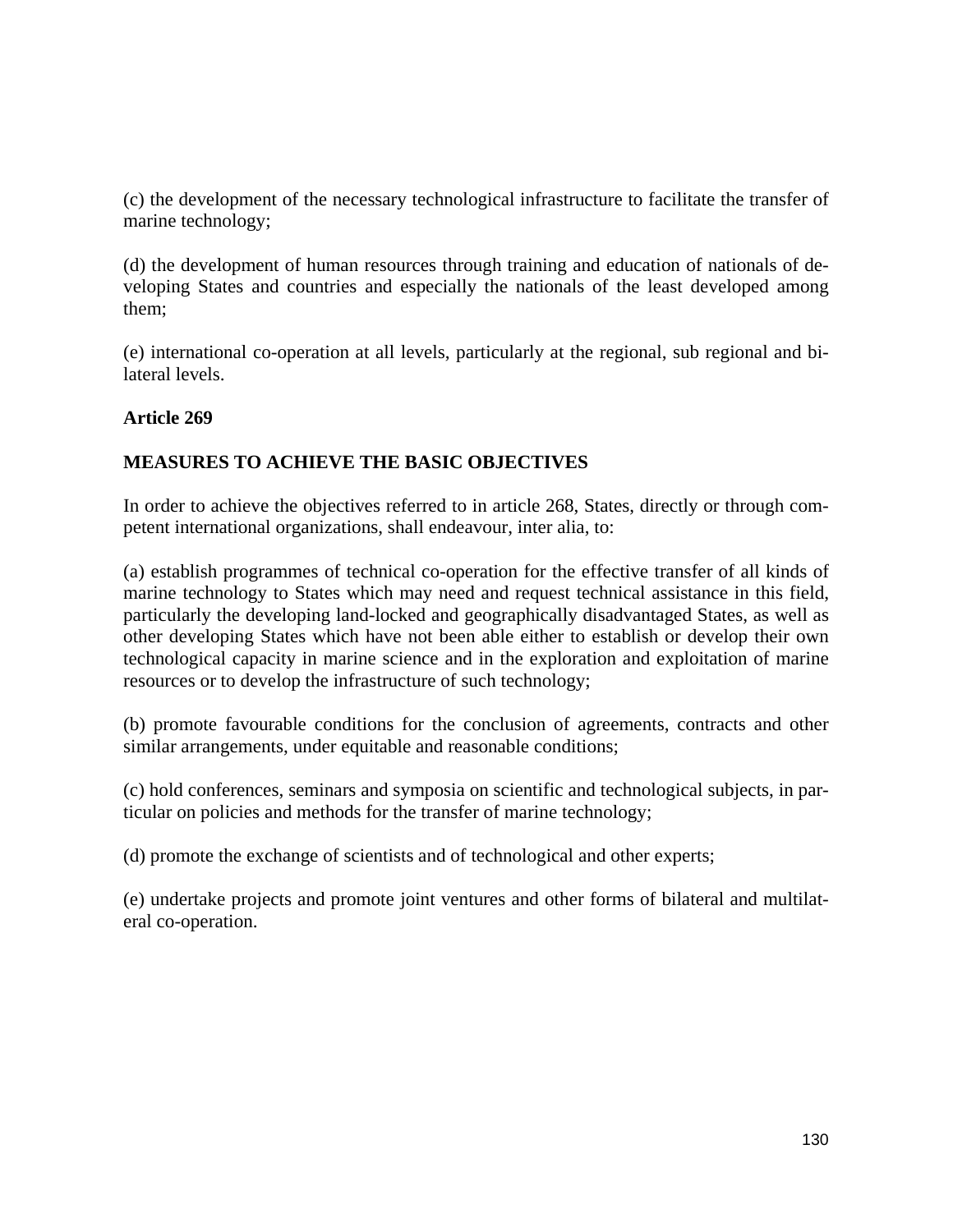## **SECTION 2. INTERNATIONAL CO-OPERATION**

## **Article 270**

## **WAYS AND MEANS OF INTERNATIONAL CO-OPERATION**

International co-operation for the development and transfer of marine technology shall be carried out, where feasible and appropriate, through existing bilateral, regional or multilateral programmes, and also through expanded and new programmes in order to facilitate marine scientific research, the transfer of marine technology, particularly in new fields, and appropriate international funding for ocean research and development.

## **Article 271**

# **GUIDELINES, CRITERIA AND STANDARDS**

States, directly or through competent international organizations, shall promote the establishment of generally accepted guidelines, criteria and standards for the transfer of marine technology on a bilateral basis or within the framework of international organizations and other for a, taking into account, in particular, the interests and needs of developing States.

## **Article 272**

## **CO-ORDINATION OF INTERNATIONAL PROGRAMMES**

In the field of transfer of marine technology, States shall endeavour to ensure that competent international organizations co-ordinate their activities, including any regional or global programmes, taking into account the interests and needs of developing States, particularly land-locked and geographically disadvantaged States.

## **Article 273**

# **CO-OPERATION WITH INTERNATIONAL ORGANIZATIONS AND THE AU-THORITY**

States shall co-operate actively with competent international organizations and the Authority to encourage and facilitate the transfer to developing States, their nationals and the Enterprise of skills and marine technology with regard to activities in the Area.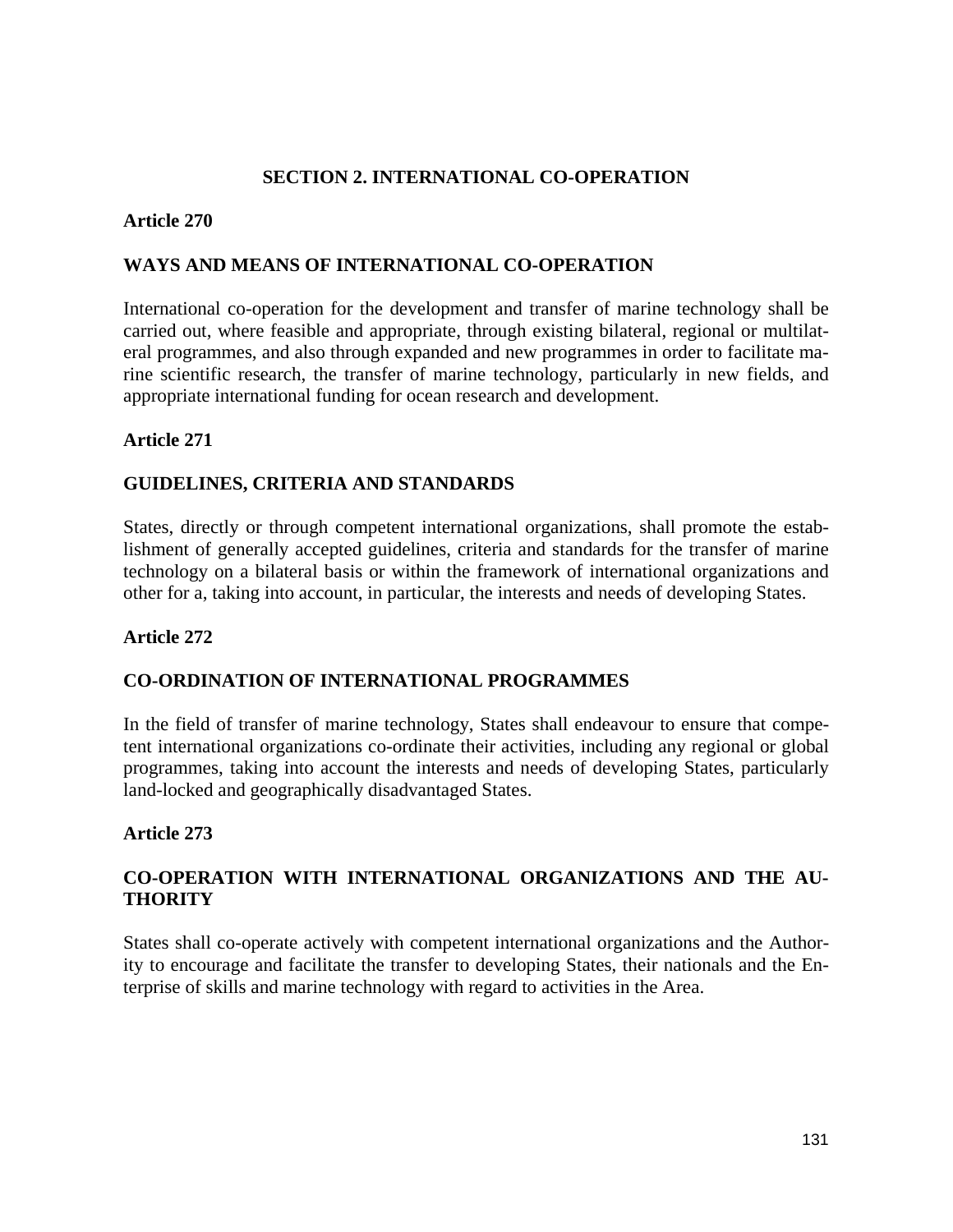# **OBJECTIVES OF THE AUTHORITY**

Subject to all legitimate interests including, inter alia, the rights and duties of holders, suppliers and recipients of technology, the Authority, with regard to activities in the Area, shall ensure that:

(a) on the basis of the principle of equitable geographical distribution, nationals of developing States, whether coastal, land-locked or geographically disadvantaged, shall be taken on for the purposes of training as members of the managerial, research and technical staff constituted for its undertakings;

(b) the technical documentation on the relevant equipment, machinery, devices and processes is made available to all States, in particular developing States which may need and request technical assistance in this field;

(c) adequate provision is made by the Authority to facilitate the acquisition of technical assistance in the field of marine technology by States which may need and request it, in particular developing States, and the acquisition by their nationals of the necessary skills and know-how, including professional training;

(d) States which may need and request technical assistance in this field, in particular developing States, are assisted in the acquisition of necessary equipment, processes, plant and other technical know-how through any financial arrangements provided for in this Convention.

# **SECTION 3. NATIONAL AND REGIONAL MARINE SCIENTIFIC AND TECH-NOLOGICAL CENTRES**

# **Article 275**

# **ESTABLISHMENT OF NATIONAL CENTRES**

1. States, directly or through competent international organizations and the Authority, shall promote the establishment, particularly in developing coastal States, of national marine scientific and technological research centres and the strengthening of existing national centres, in order to stimulate and advance the conduct of marine scientific research by developing coastal States and to enhance their national capabilities to utilize and preserve their marine resources for their economic benefit.

2. States, through competent international organizations and the Authority, shall give adequate support to facilitate the establishment and strengthening of such national centres so as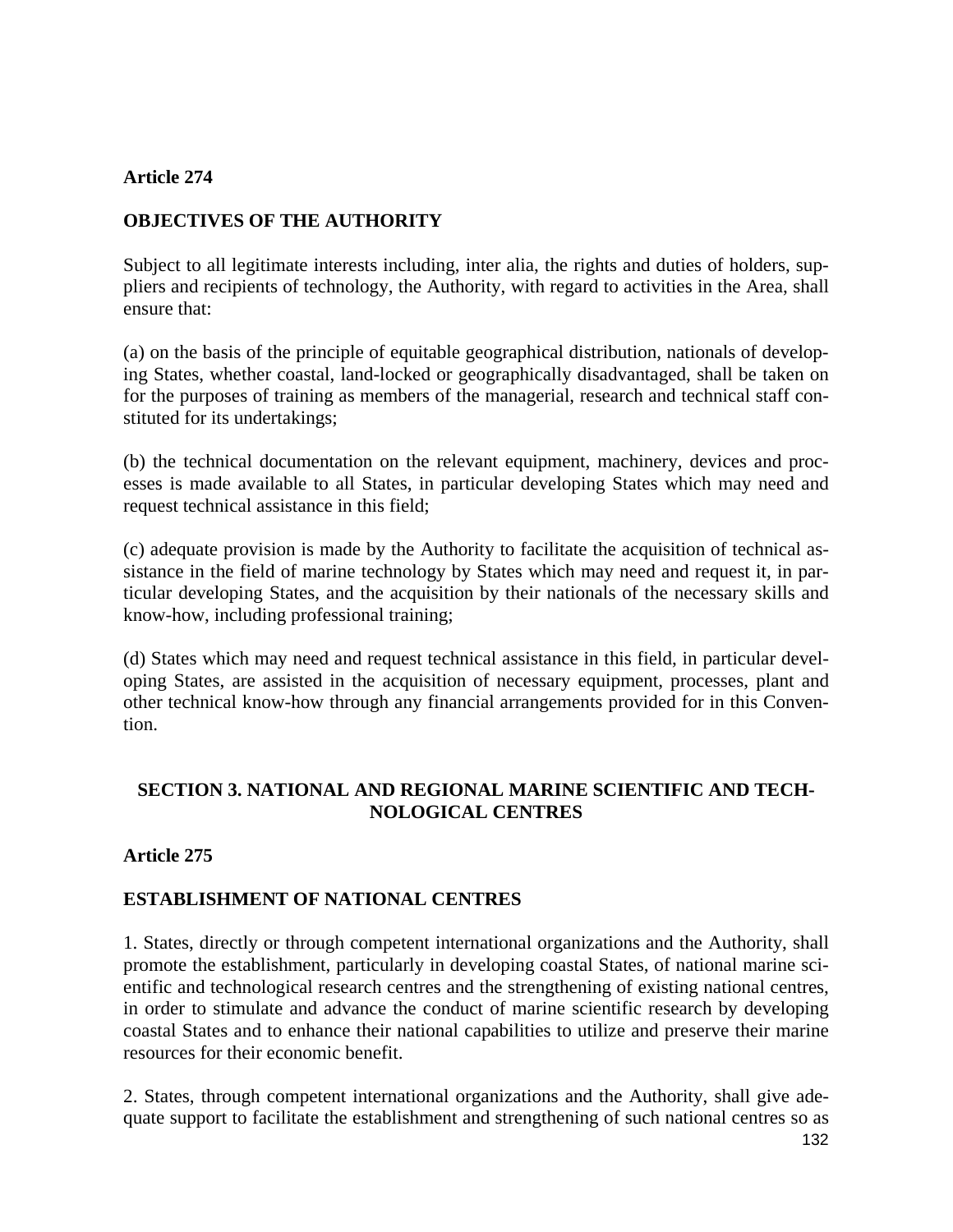to provide for advanced training facilities and necessary equipment, skills and know-how as well as technical experts to such States which may need and request such assistance.

# **Article 276**

# **ESTABLISHMENT OF REGIONAL CENTRES**

1. States, in co-ordination with the competent international organizations, the Authority and national marine scientific and technological research institutions, shall promote the establishment of regional marine scientific and technological research centres, particularly in developing States, in order to stimulate and advance the conduct of marine scientific research by developing States and foster the transfer of marine technology.

2. All States of a region shall co-operate with the regional centres therein to ensure the more effective achievement of their objectives.

## **Article 277**

# **FUNCTIONS OF REGIONAL CENTRES**

The functions of such regional centres shall include, inter alia:

(a) training and educational programmes at all levels on various aspects of marine scientific and technological research, particularly marine biology, including conservation and management of living resources, oceanography, hydrography, engineering, geological exploration of the sea-bed, mining and desalination technologies;

(b) management studies;

(c) study programmes related to the protection and preservation of the marine environment and the prevention, reduction and control of pollution;

(d) organization of regional conferences, seminars and symposia;

(e) acquisition and processing of marine scientific and technological data and information; (f) prompt dissemination of results of marine scientific and technological research in readily available publications;

(g) publicizing national policies with regard to the transfer of marine technology and systematic comparative study of those policies;

(h) compilation and systematization of information on the marketing of technology and on contracts and other arrangements concerning patents;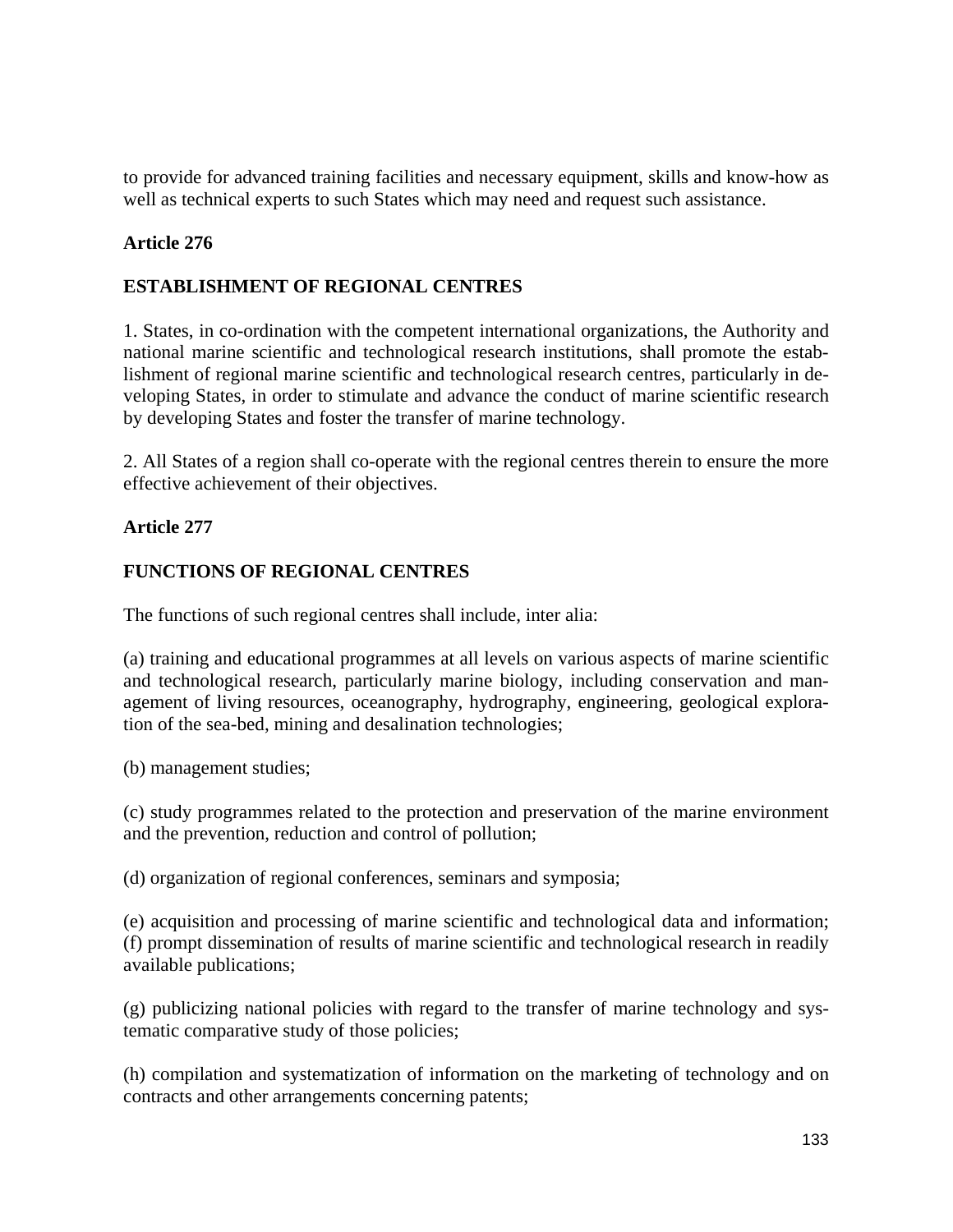(i) technical co-operation with other States of the region.

# **SECTION 4. CO-OPERATION AMONG INTERNATIONAL ORGANIZATIONS**

## **Article 278**

## **CO-OPERATION AMONG INTERNATIONAL ORGANIZATIONS**

The competent international organizations referred to in this Part and in Part XIII shall take all appropriate measures to ensure, either directly or in close cooperation among themselves, the effective discharge of their functions and responsibilities under this Part.

# **PART XV**

# **SETTLEMENT OF DISPUTES**

# **SECTION 1. GENERAL PROVISIONS**

## **Article 279**

# **OBLIGATION TO SETTLE DISPUTES BY PEACEFUL MEANS**

States Parties shall settle any dispute between them concerning the interpretation or application of this Convention by peaceful means in accordance with Article 2, paragraph 3, of the Charter of the United Nations and, to this end, shall seek a solution by the means indicated in Article 33, paragraph 1, of the Charter.

## **Article 280**

# **SETTLEMENT OF DISPUTES BY ANY PEACEFUL MEANS CHOSEN BY THE PARTIES**

Nothing in this Part impairs the right of any States Parties to agree at any time to settle a dispute between them concerning the interpretation or application of this Convention by any peaceful means of their own choice.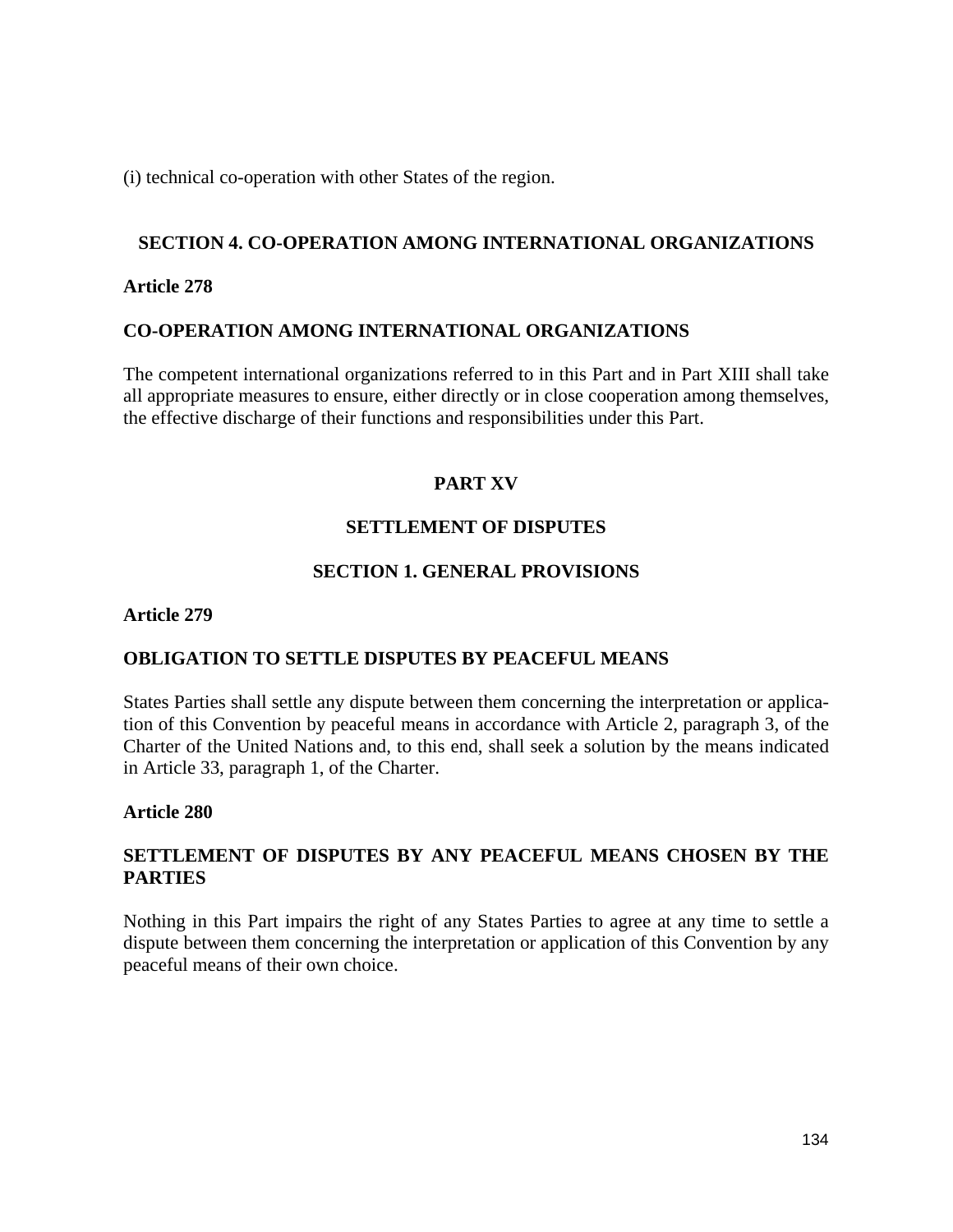# **PROCEDURE WHERE NO SETTLEMENT HAS BEEN REACHED BY THE PAR-TIES**

1. If the States Parties which are parties to a dispute concerning the interpretation or application of this Convention have agreed to seek settlement of the dispute by a peaceful means of their own choice, the procedures provided for in this Part apply only where no settlement has been reached by recourse to such means and the agreement between the parties does not exclude any further procedure.

2. If the parties have also agreed on a time-limit, paragraph 1 applies only upon the expiration of that time-limit.

## **Article 282**

# **OBLIGATIONS UNDER GENERAL, REGIONAL OR BILATERAL AGREE-MENTS**

If the States Parties which are parties to a dispute concerning the interpretation or application of this Convention have agreed, through a general, regional or bilateral agreement or otherwise, that such dispute shall, at the request of any party to the dispute, be submitted to a procedure that entails a binding decision, that procedure shall apply in lieu of the procedures provided for in this Part, unless the parties to the dispute otherwise agree.

## **Article 283**

# **OBLIGATION TO EXCHANGE VIEWS**

1. When a dispute arises between States Parties concerning the interpretation or application of this Convention, the parties to the dispute shall proceed expeditiously to an exchange of views regarding its settlement by negotiation or other peaceful means.

2. The parties shall also proceed expeditiously to an exchange of views where a procedure for the settlement of such a dispute has been terminated without a settlement or where a settlement has been reached and the circumstances require consultation regarding the manner of implementing the settlement.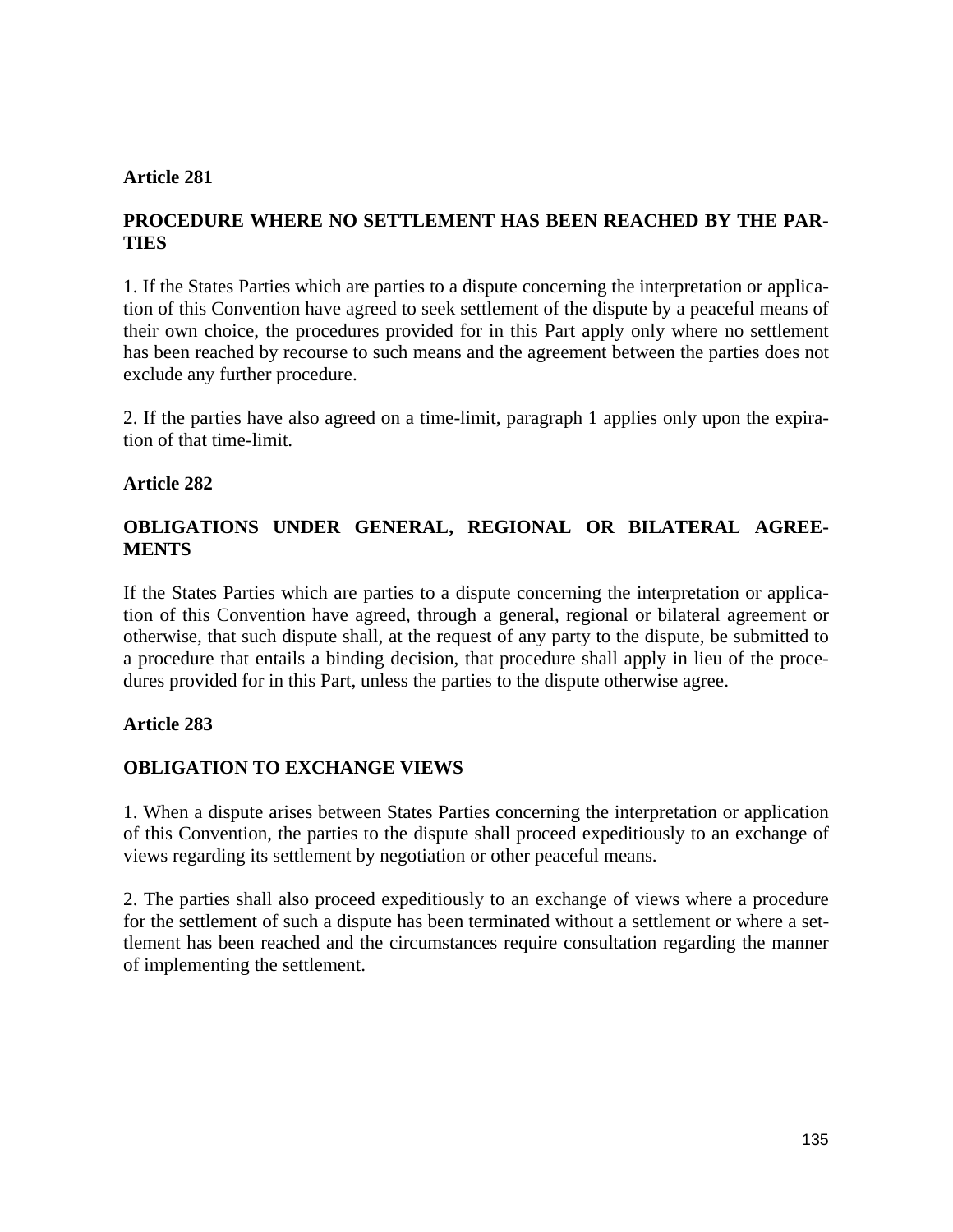# **CONCILIATION**

1. A State Party which is a party to a dispute concerning the interpretation or application of this Convention may invite the other party or parties to submit the dispute to conciliation in accordance with the procedure under Annex V, section 1, or another conciliation procedure.

2. If the invitation is accepted and if the parties agree upon the conciliation procedure to be applied, any party may submit the dispute to that procedure.

3. If the invitation is not accepted or the parties do not agree upon the procedure, the conciliation proceedings shall be deemed to be terminated.

4. Unless the parties otherwise agree, when a dispute has been submitted to conciliation, the proceedings may be terminated only in accordance with the agreed conciliation procedure.

## **Article 285**

## **Application of this section to disputes submitted pursuant to Part XI**

This section applies to any dispute which pursuant to Part XI, section 5, is to be settled in accordance with procedures provided for in this Part. If an entity other than a State Party is a party to such a dispute, this section applies mutatis mutandis.

## **SECTION 2. COMPULSORY PROCEDURES ENTAILING BINDING DECISIONS**

## **Article 286**

# **APPLICATION OF PROCEDURES UNDER THIS SECTION**

Subject to section 3, any dispute concerning the interpretation or application of this Convention shall, where no settlement has been reached by recourse to section 1, be submitted at the request of any party to the dispute to the court or tribunal having jurisdiction under this section.

## **Article 287**

## **CHOICE OF PROCEDURE**

1. When signing, ratifying or acceding to this Convention or at any time thereafter, a State shall be free to choose, by means of a written declaration, one or more of the following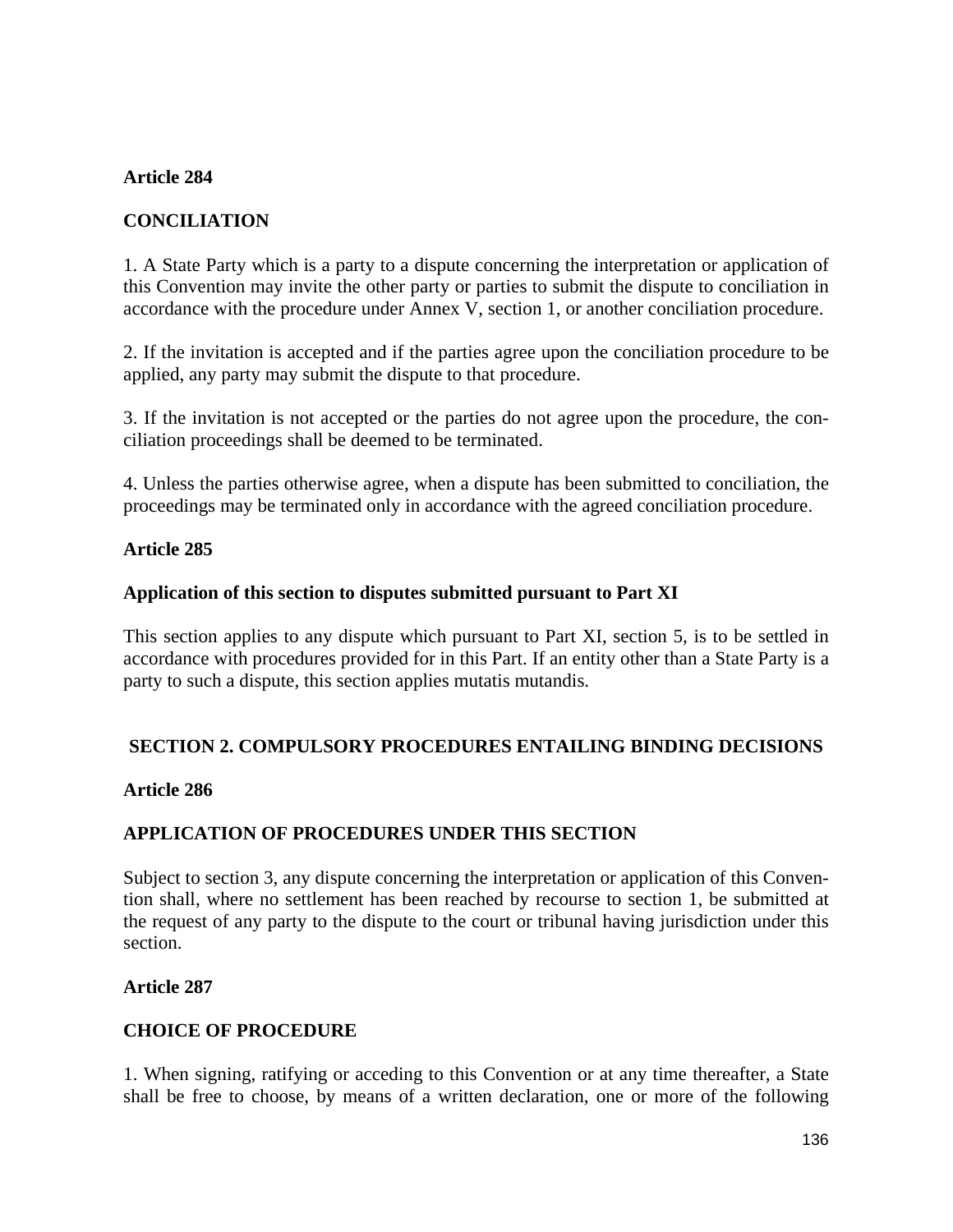means for the settlement of disputes concerning the interpretation or application of this Convention:

(a) the International Tribunal for the Law of the Sea established in accordance with Annex VI;

(b) the International Court of Justice;

(c) an arbitral tribunal constituted in accordance with Annex VII;

(d) a special arbitral tribunal constituted in accordance with Annex VIII for one or more of the categories of disputes specified therein.

2. A declaration made under paragraph 1 shall not affect or be affected by the obligation of a State Party to accept the jurisdiction of the Sea-Bed Disputes Chamber of the International Tribunal for the Law of the Sea to the extent and in the manner provided for in Part XI, section 5.

3. A State Party, which is a party to a dispute not covered by a declaration in force, shall be deemed to have accepted arbitration in accordance with Annex VII.

4. If the parties to a dispute have accepted the same procedure for the settlement of the dispute, it may be submitted only to that procedure, unless the parties otherwise agree.

5. If the parties to a dispute have not accepted the same procedure for the settlement of the dispute, it may be submitted only to arbitration in accordance with Annex VII, unless the parties otherwise agree.

6. A declaration made under paragraph 1 shall remain in force until three months after notice of revocation has been deposited with the Secretary-General of the United Nations.

7. A new declaration, a notice of revocation or the expiry of a declaration does not in any way affect proceedings pending before a court or tribunal having jurisdiction under this article, unless the parties otherwise agree.

8. Declarations and notices referred to in this article shall be deposited with the Secretary-General of the United Nations, who shall transmit copies thereof to the States Parties.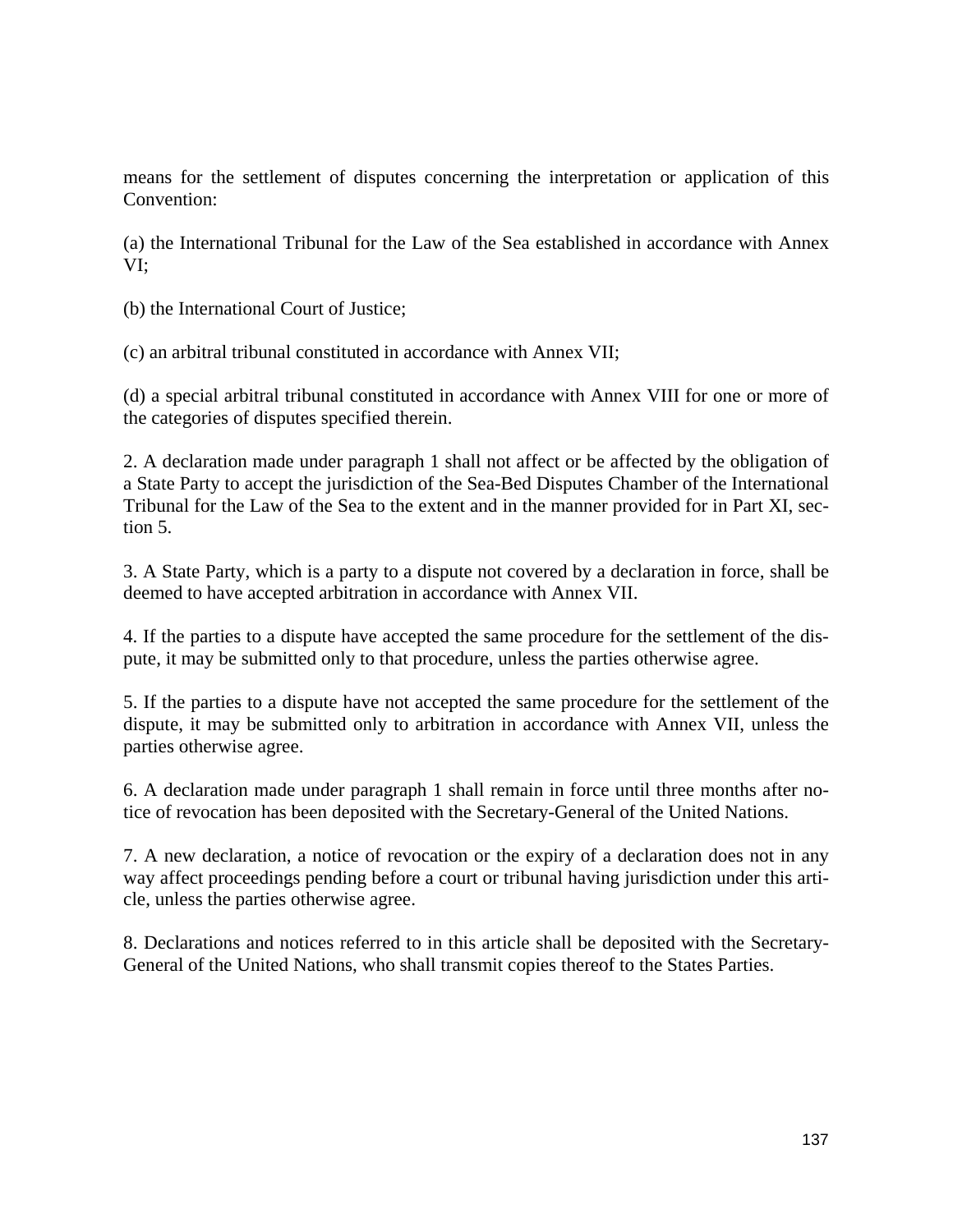## **JURISDICTION**

1. A court or tribunal referred to in article 287 shall have jurisdiction over any dispute concerning the interpretation or application of this Convention which is submitted to it in accordance with this Part.

2. A court or tribunal referred to in article 287 shall also have jurisdiction over any dispute concerning the interpretation or application of an international agreement related to the purposes of this Convention, which is submitted to it in accordance with the agreement.

3. The Sea-Bed Disputes Chamber of the International Tribunal for the Law of the Sea established in accordance with Annex VI, and any other chamber or arbitral tribunal referred to in Part XI, section 5, shall have jurisdiction in any matter which is submitted to it in accordance therewith.

4. In the event of a dispute as to whether a court or tribunal has jurisdiction, the matter shall be settled by decision of that court or tribunal.

## **Article 289**

# **EXPERTS**

In any dispute involving scientific or technical matters, a court or tribunal exercising jurisdiction under this section may, at the request of a party or proprio motu, select in consultation with the parties no fewer than two scientific or technical experts chosen preferably from the relevant list prepared in accordance with Annex VIII, article 2, to sit with the court or tribunal but without the right to vote.

## **Article 290**

# **PROVISIONAL MEASURES**

1. If a dispute has been duly submitted to a court or tribunal which considers that prima facie it has jurisdiction under this Part or Part XI, section 5, the court or tribunal may prescribe any provisional measures which it considers appropriate under the circumstances to preserve the respective rights of the parties to the dispute or to prevent serious harm to the marine environment, pending the final decision.

2. Provisional measures may be modified or revoked as soon as the circumstances justifying them have changed or ceased to exist.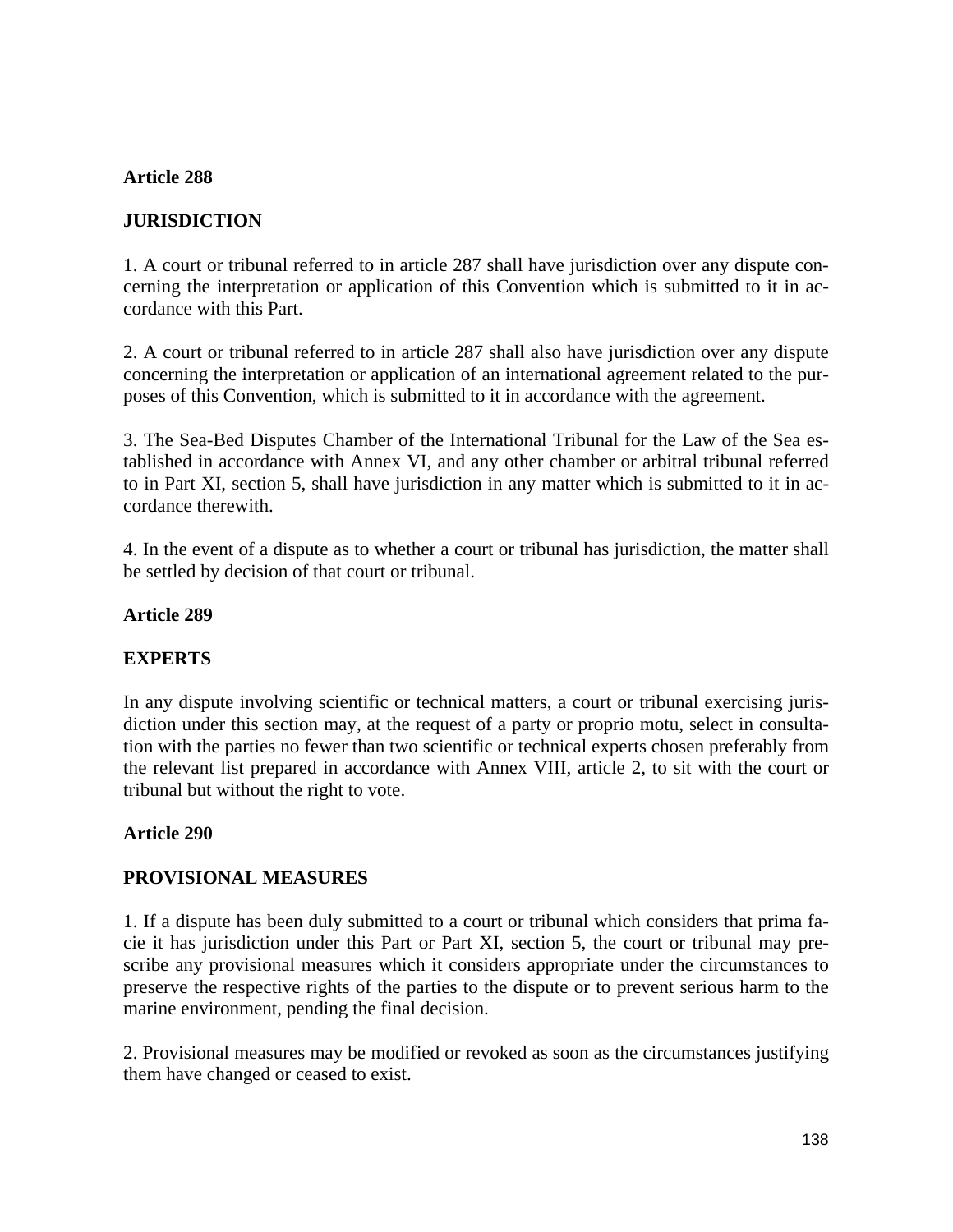3. Provisional measures may be prescribed, modified or revoked under this article only at the request of a party to the dispute and after the parties have been given an opportunity to be heard.

4. The court or tribunal shall forthwith give notice to the parties to the dispute, and to such other States Parties as it considers appropriate, of the prescription, modification or revocation of provisional measures.

5. Pending the constitution of an arbitral tribunal to which a dispute is being submitted under this section, any court or tribunal agreed upon by the parties or, failing such agreement within two weeks from the date of the request for provisional measures, the International Tribunal for the Law of the Sea or, with respect to activities in the Area, the Sea-Bed Disputes Chamber, may prescribe, modify or revoke provisional measures in accordance with this article if it considers that prima facie the tribunal which is to be constituted would have jurisdiction and that the urgency of the situation so requires. Once constituted, the tribunal to which the dispute has been submitted may modify, revoke or affirm those provisional measures, acting in conformity with paragraphs 1 to 4.

6. The parties to the dispute shall comply promptly with any provisional measures prescribed under this article.

# **Article 291**

# **ACCESS**

1. All the dispute settlement procedures specified in this Part shall be open to States Parties.

2. The dispute settlement procedures specified in this Part shall be open to entities other than States Parties only as specifically provided for in this Convention.

# **Article 292**

# **PROMPT RELEASE OF VESSELS AND CREWS**

1. Where the authorities of a State Party have detained a vessel flying the flag of another State Party and it is alleged that the detaining State has not complied with the provisions of this Convention for the prompt release of the vessel or its crew upon the posting of a reasonable bond or other financial security, the question of release from detention may be submitted to any court or tribunal agreed upon by the parties or, failing such agreement within 10 days from the time of detention, to a court or tribunal accepted by the detaining State under article 287 or to the International Tribunal for the Law of the Sea, unless the parties otherwise agree.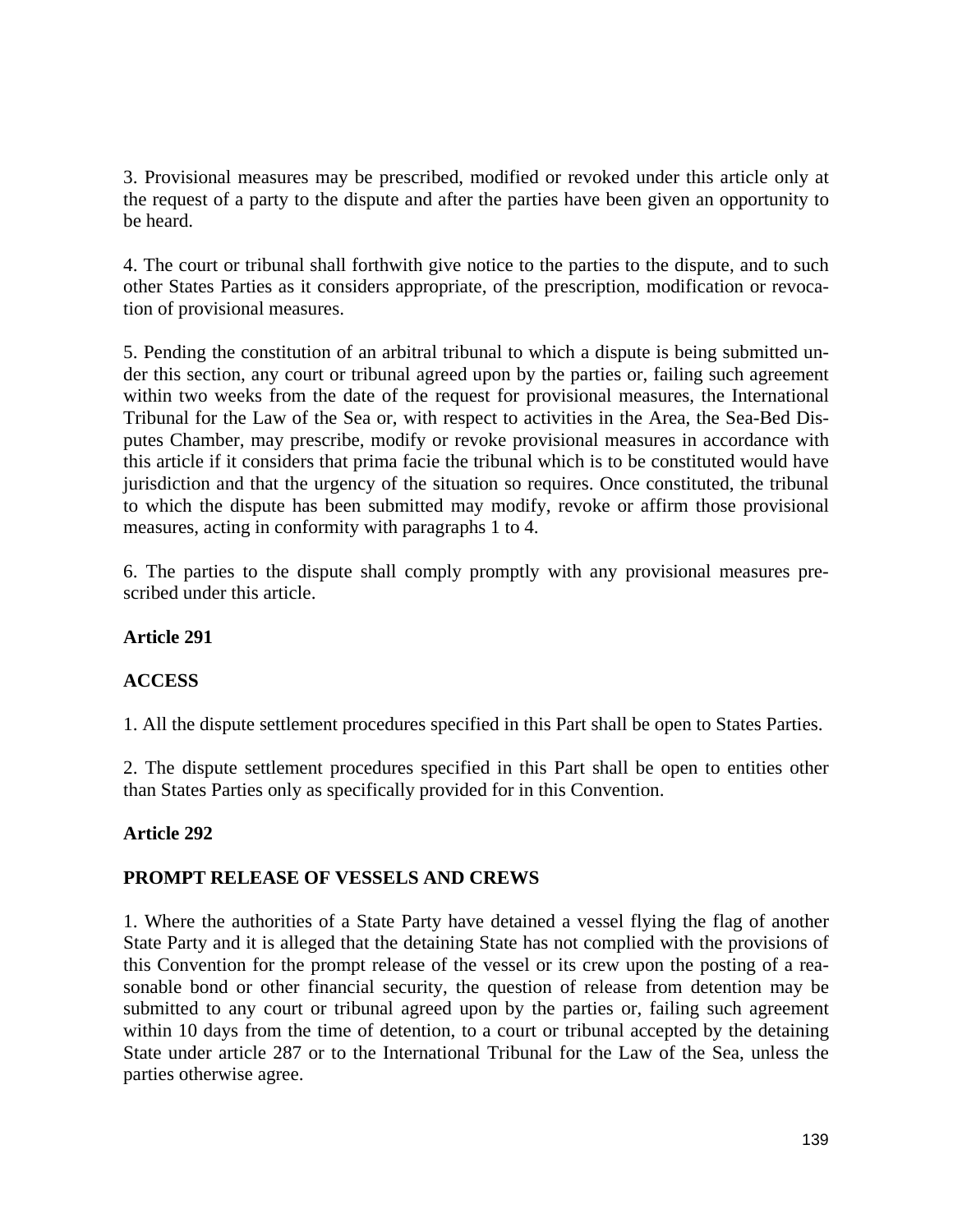2. The application for release may be made only by or on behalf of the Flag State of the vessel.

3. The court or tribunal shall deal without delay with the application for release and shall deal only with the question of release, without prejudice to the merits of any case before the appropriate domestic forum against the vessel, its owner or its crew. The authorities of the detaining State remain competent to release the vessel or its crew at any time.

4. Upon the posting of the bond or other financial security determined by the court or tribunal, the authorities of the detaining State shall comply promptly with the decision of the court or tribunal concerning the release of the vessel or its crew.

# **Article 293**

# **APPLICABLE LAW**

1. A court or tribunal having jurisdiction under this section shall apply this Convention and other rules of international law not incompatible with this Convention.

2. Paragraph 1 does not prejudice the power of the court or tribunal having jurisdiction under this section to decide a case ex aequo et bono, if the parties so agree.

# **Article 294**

# **PRELIMINARY PROCEEDINGS**

1. A court or tribunal provided for in article 287 to which an application is made in respect of a dispute referred to in article 297 shall determine at the request of a party, or may determine proprio motu, whether the claim constitutes an abuse of legal process or whether prima facie it is well founded. If the court or tribunal determines that the claim constitutes an abuse of legal process or is prima facie unfounded, it shall take no further action in the case.

2. Upon receipt of the application, the court or tribunal shall immediately notify the other party or parties of the application, and shall fix a reasonable time-limit within which they may request it to make a determination in accordance with paragraph 1.

3. Nothing in this article affects the right of any party to a dispute to make preliminary objections in accordance with the applicable rules of procedure.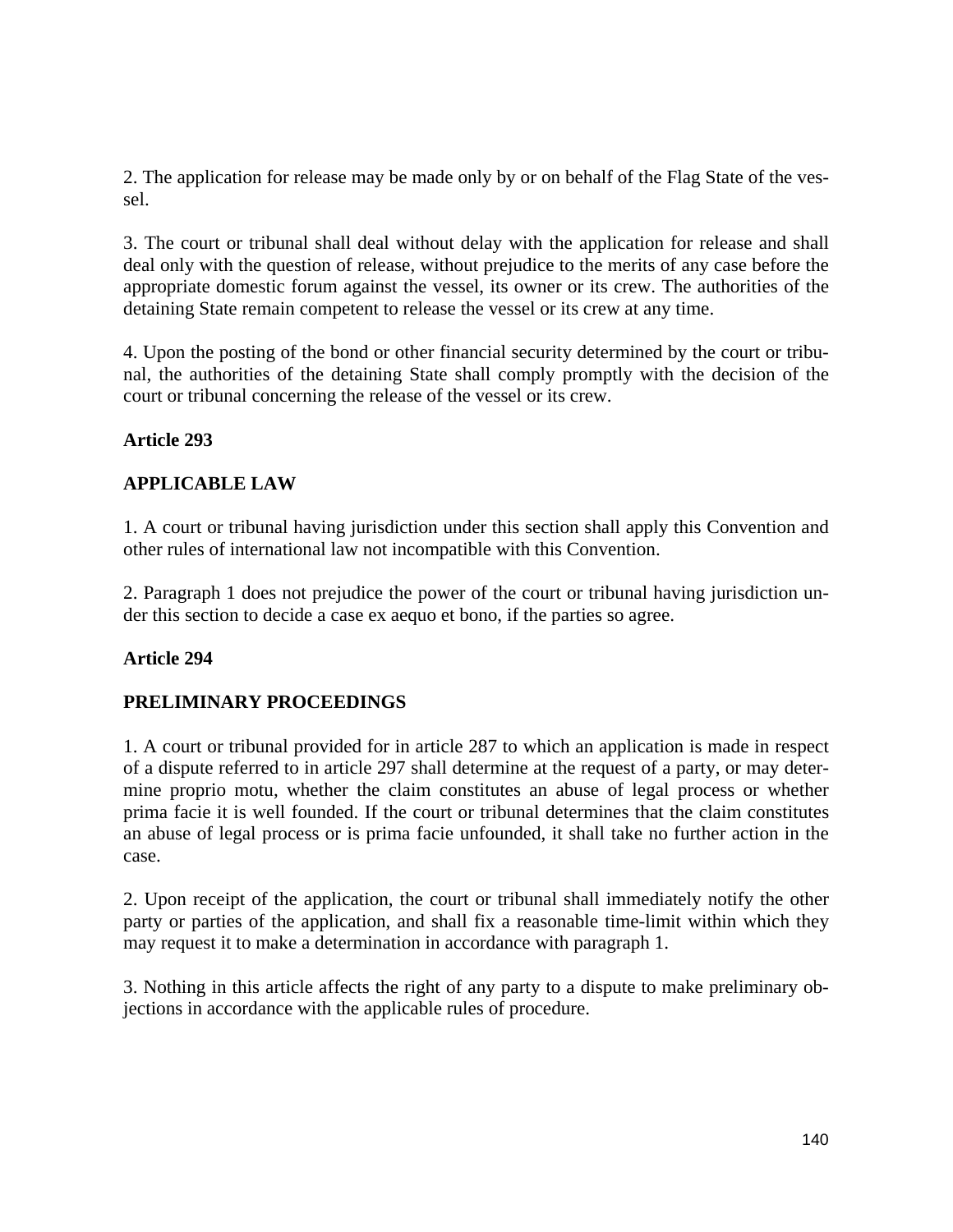# **EXHAUSTION OF LOCAL REMEDIES**

Any dispute between States Parties concerning the interpretation or application of this Convention may be submitted to the procedures provided for in this section only after local remedies have been exhausted where this is required by international law.

## **Article 296**

## **FINALITY AND BINDING FORCE OF DECISIONS**

1. Any decision rendered by a court or tribunal having jurisdiction under this section shall be final and shall be complied with by all the parties to the dispute.

2. Any such decision shall have no binding force except between the parties and in respect of that particular dispute.

# **SECTION 3. LIMITATIONS AND EXCEPTIONS TO APPLICABILITY OF SEC-TION 2**

**Article 297** 

# **LIMITATIONS ON APPLICABILITY OF SECTION 2**

1. Disputes concerning the interpretation or application of this Convention with regard to the exercise by a coastal State of its sovereign rights or jurisdiction provided for in this Convention shall be subject to the procedures provided for in section 2 in the following cases:

(a) when it is alleged that a coastal State has acted in contravention of the provisions of this Convention in regard to the freedoms and rights of navigation, overflight or the laying of submarine cables and pipelines, or in regard to other internationally lawful uses of the sea specified in article 58;

(b) when it is alleged that a State in exercising the aforementioned freedoms, rights or uses has acted in contravention of this Convention or of laws or regulations adopted by the coastal State in conformity with this Convention and other rules of international law not incompatible with this Convention; or

(c) when it is alleged that a coastal State has acted in contravention of specified international rules and standards for the protection and preservation of the marine environment which are applicable to the coastal State and which have been established by this Conven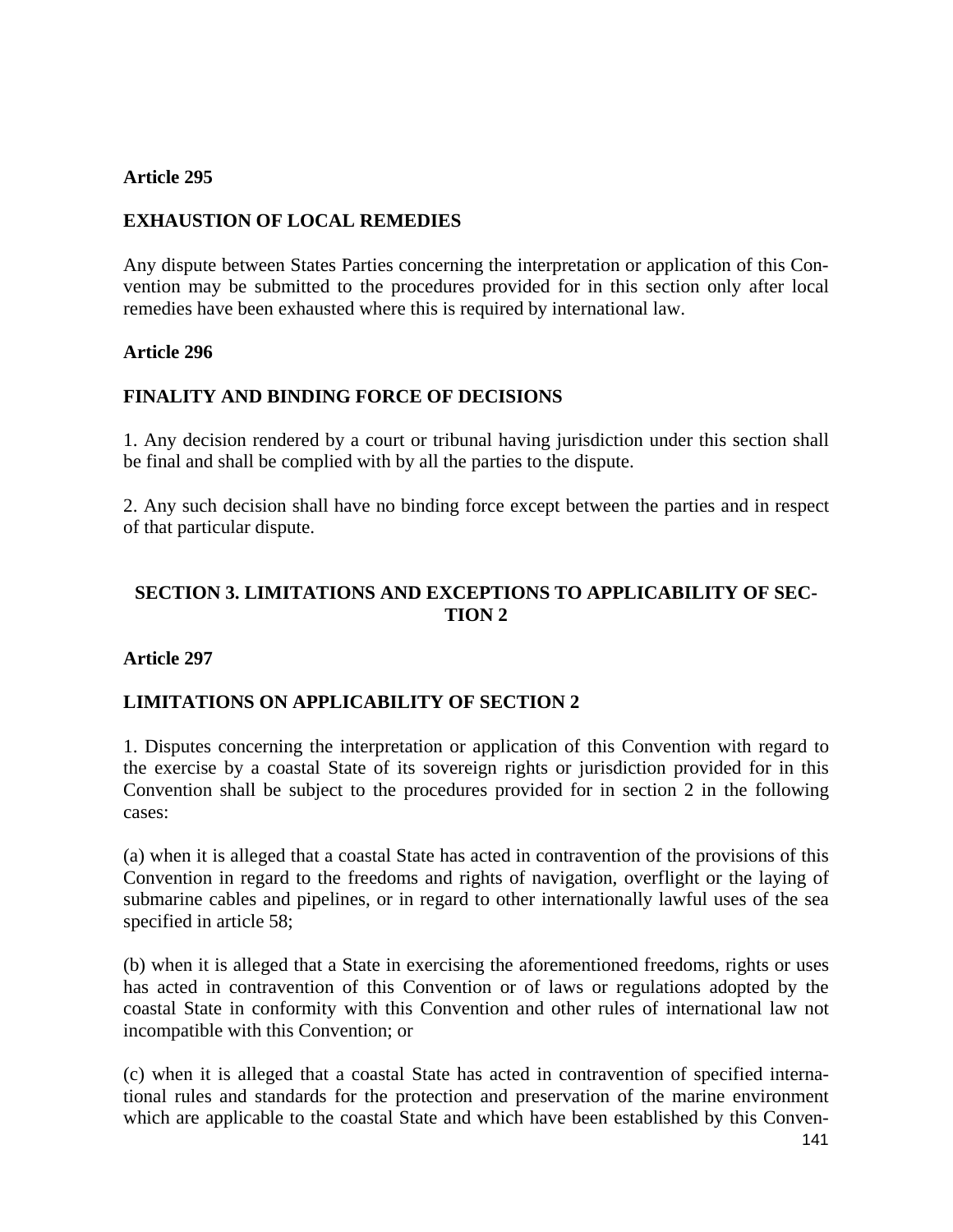tion or through a competent international organization or diplomatic conference in accordance with this Convention.

2. (a) Disputes concerning the interpretation or application of the provisions of this Convention with regard to marine scientific research shall be settled in accordance with section 2, except that the coastal State shall not be obliged to accept the submission to such settlement of any dispute arising out of:

(i) the exercise by the coastal State of a right or discretion in accordance with article 246, or

(ii) a decision by the coastal State to order suspension or cessation of a research project in accordance with article 253.

(b) A dispute arising from an allegation by the researching State that with respect to a specific project the coastal State is not exercising its rights under articles 246 and 253 in a manner compatible with this Convention shall be submitted, at the request of either party, to conciliation under Annex V, section 2, provided that the conciliation commission shall not call in question the exercise by the coastal State of its discretion to designate specific areas as referred to in article 246, paragraph 6, or of its discretion to withhold consent in accordance with article 246, paragraph 5.

3. (a) Disputes concerning the interpretation or application of the provisions of this Convention with regard to fisheries shall be settled in accordance with section 2, except that the coastal State shall not be obliged to accept the submission to such settlement of any dispute relating to its sovereign rights with respect to the living resources in the exclusive economic zone or their exercise, including its discretionary powers for determining the allowable catch, its harvesting capacity, the allocation of surpluses to other States and the terms and conditions established in its conservation and management laws and regulations.

(b) Where no settlement has been reached by recourse to section 1 of this Part, a dispute shall be submitted to conciliation under Annex V, section 2, at the request of any party to the dispute, when it is alleged that:

(i) a coastal State has manifestly failed to comply with its obligations to ensure through proper conservation and management measures that the maintenance of the living resources in the exclusive economic zone is not seriously endangered;

(ii) a coastal State has arbitrarily refused to determine, at the request of another State, the allowable catch and its capacity to harvest living resources with respect to stocks which that other State is interested in fishing, or

(iii) a coastal State has arbitrarily refused to allocate to any State, under articles 62, 69 and 70 and under the terms and conditions established by the coastal State consistent with this Convention, the whole or part of the surplus it has declared to exist.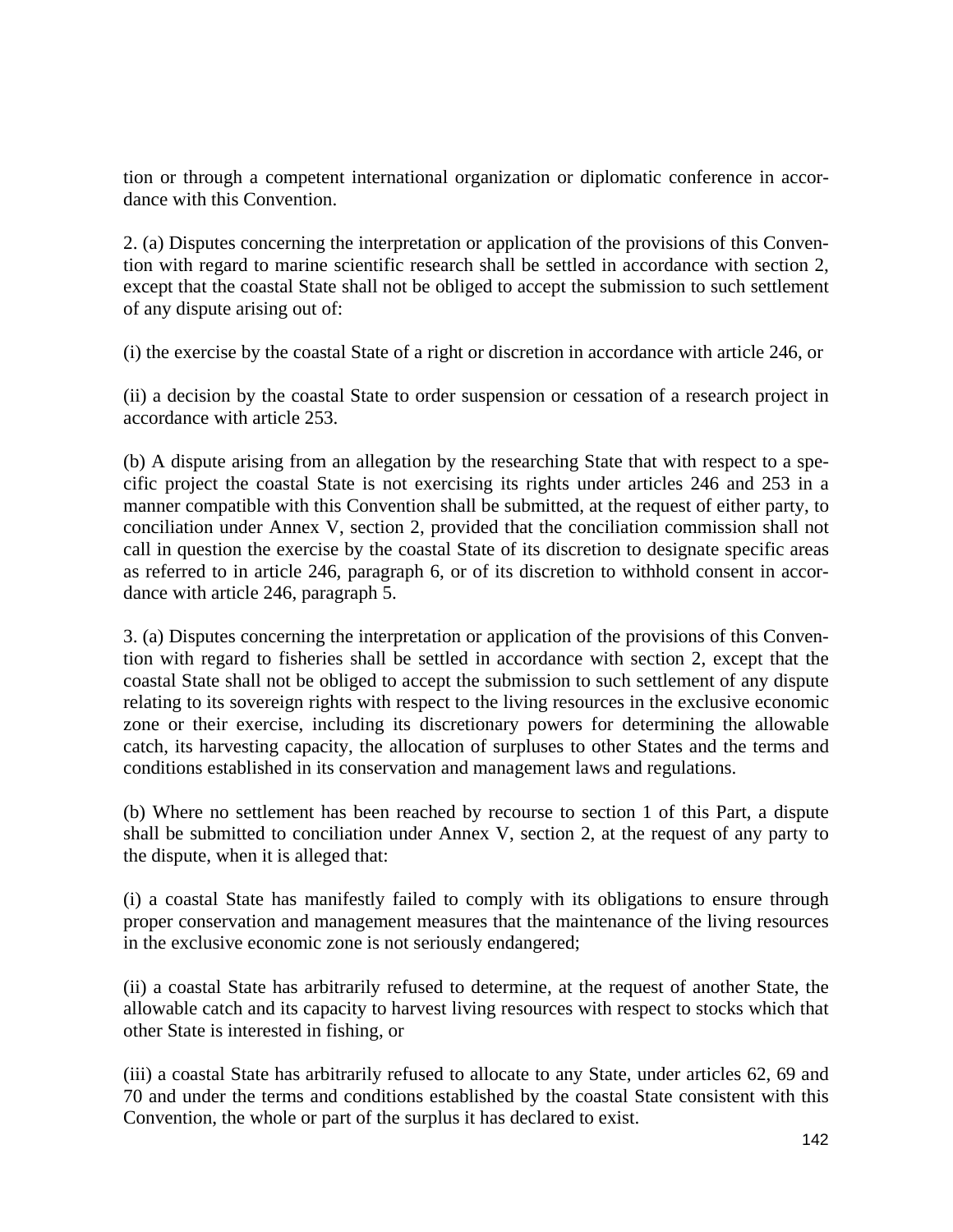(c) In no case shall the conciliation commission substitute its discretion for that of the coastal State.

(d) The report of the conciliation commission shall be communicated to the appropriate international organizations.

(e) In negotiating agreements pursuant to articles 69 and 70, States Parties, unless they otherwise agree, shall include a clause on measures which they shall take in order to minimize the possibility of a disagreement concerning the interpretation or application of the agreement, and on how they should proceed if a disagreement nevertheless arises.

# **Article 298**

# **OPTIONAL EXCEPTIONS TO APPLICABILITY OF SECTION 2**

1. When signing, ratifying or acceding to this Convention or at any time thereafter, a State may, without prejudice to the obligations arising under section 1, declare in writing that it does not accept any one or more of the procedures provided for in section 2 with respect to one or more of the following categories of disputes:

(a) (i) disputes concerning the interpretation or application of articles 15, 74 and 83 relating to sea boundary delimitations, or those involving historic bays or titles, provided that a State having made such a declaration shall, when such a dispute arises subsequent to the entry into force of this Convention and where no agreement within a reasonable period of time is reached in negotiations between the parties, at the request of any party to the dispute, accept submission of the matter to conciliation under Annex V, section 2; and provided further that any dispute that necessarily involves the concurrent consideration of any unsettled dispute concerning sovereignty or other rights over continental or insular land territory shall be excluded from such submission;

(ii) after the conciliation commission has presented its report, which shall state the reasons on which it is based, the parties shall negotiate an agreement on the basis of that report; if these negotiations do not result in an agreement, the parties shall, by mutual consent, submit the question to one of the procedures provided for in section 2, unless the parties otherwise agree;

(iii) this subparagraph does not apply to any sea boundary dispute finally settled by an arrangement between the parties, or to any such dispute which is to be settled in accordance with a bilateral or multilateral agreement binding upon those parties;

(b) disputes concerning military activities, including military activities by government vessels and aircraft engaged in non-commercial service, and disputes concerning law enforcement activities in regard to the exercise of sovereign rights or jurisdiction excluded from the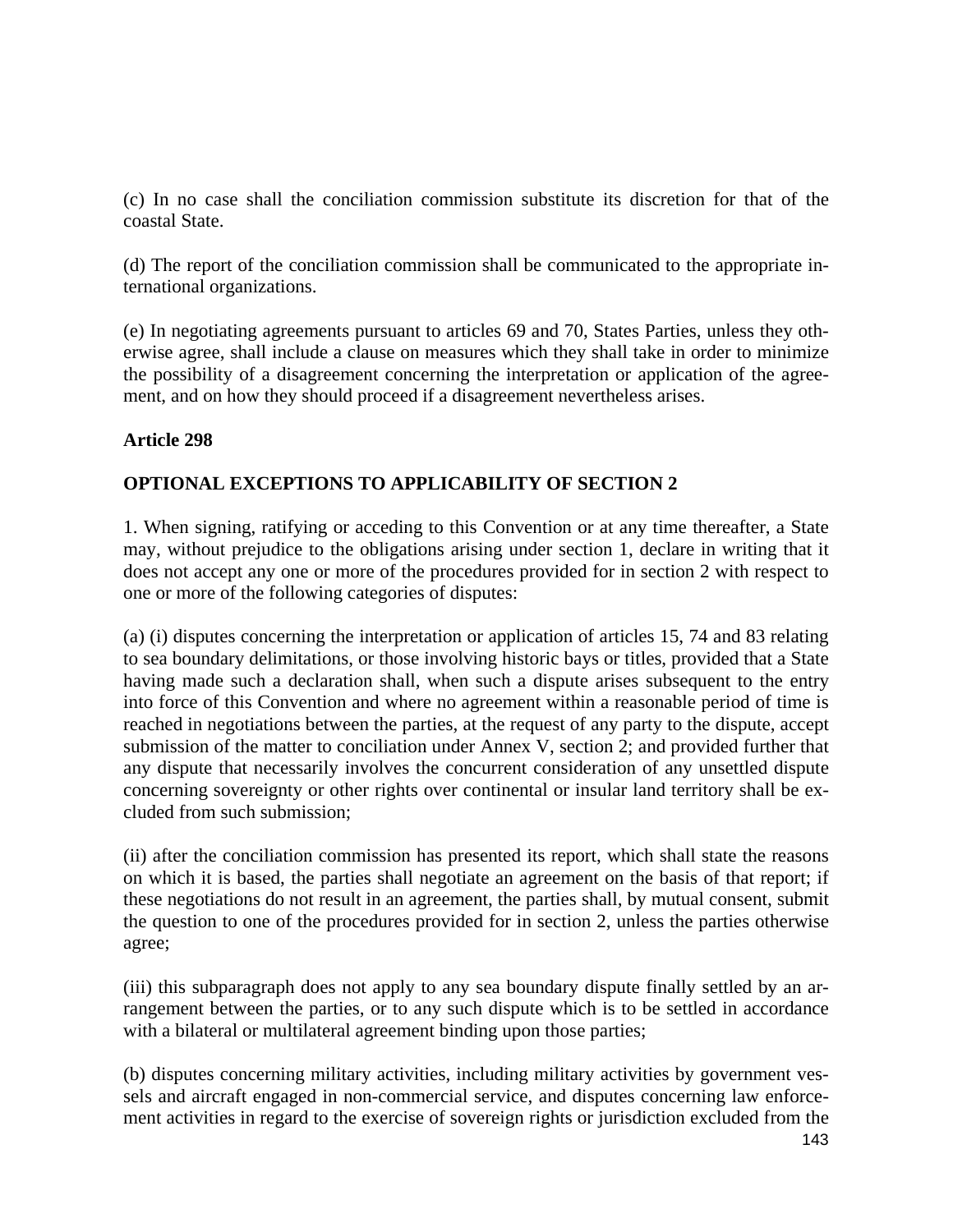jurisdiction of a court or tribunal under article 297, paragraph 2 or 3; (c) disputes in respect of which the Security Council of the United Nations is exercising the functions assigned to it by the Charter of the United Nations, unless the Security Council decides to remove the matter from its agenda or calls upon the parties to settle it by the means provided for in this Convention.

2. A State Party which has made a declaration under paragraph 1 may at anytime withdraw it, or agree to submit a dispute excluded by such declaration to any procedure specified in this Convention.

3. A State Party which has made a declaration under paragraph 1 shall not be entitled to submit any dispute falling within the excepted category of disputes to any procedure in this Convention as against another State Party, without the consent of that party.

4. If one of the States Parties has made a declaration under paragraph 1(a), any other State Party may submit any dispute falling within an excepted category against the declarant party to the procedure specified in such declaration.

5. A new declaration, or the withdrawal of a declaration, does not in anyway affect proceedings pending before a court or tribunal in accordance with this article, unless the parties otherwise agree.

6. Declarations and notices of withdrawal of declarations under this article shall be deposited with the Secretary-General of the United Nations, who shall transmit copies thereof to the States Parties.

# **Article 299**

# **RIGHT OF THE PARTIES TO AGREE UPON A PROCEDURE**

1. A dispute excluded under article 297 or excepted by a declaration made under article 298 from the dispute settlement procedures provided for in section 2 may be submitted to such procedures only by agreement of the parties to the dispute.

2. Nothing in this section impairs the right of the parties to the dispute to agree to some other procedure for the settlement of such dispute or to reach an amicable settlement.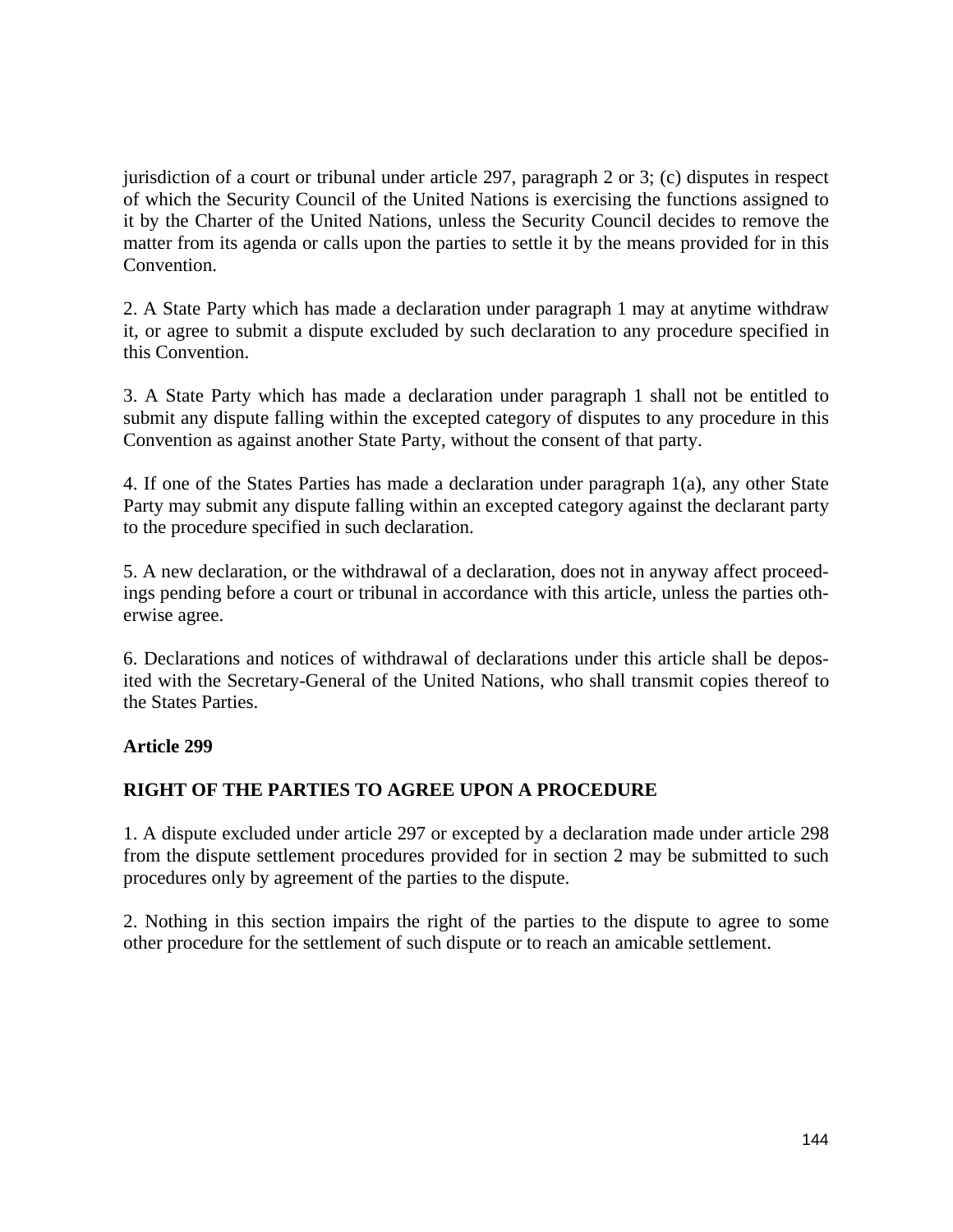### **PART XVI**

## **GENERAL PROVISIONS**

#### **Article 300**

### **GOOD FAITH AND ABUSE OF RIGHTS**

States Parties shall fulfil in good faith the obligations assumed under this Convention and shall exercise the rights, jurisdiction and freedoms recognized in this Convention in a manner which would not constitute an abuse of right.

#### **Article 301**

#### **PEACEFUL USES OF THE SEAS**

In exercising their rights and performing their duties under this Convention, States Parties shall refrain from any threat or use of force against the territorial integrity or political independence of any State, or in any other manner inconsistent with the principles of international law embodied in the Charter of the United Nations.

#### **Article 302**

### **DISCLOSURE OF INFORMATION**

Without prejudice to the right of a State Party to resort to the procedures for the settlement of disputes provided for in this Convention, nothing in this Convention shall be deemed to require a State Party, in the fulfillment of its obligations under this Convention, to supply information the disclosure of which is contrary to the essential interests of its security.

#### **Article 303**

### **ARCHAEOLOGICAL AND HISTORICAL OBJECTS FOUND AT SEA**

1. States have the duty to protect objects of an archaeological and historical nature found at sea and shall co-operate for this purpose.

2. In order to control traffic in such objects, the coastal State may, in applying article 33, presume that their removal from the sea-bed in the zone referred to in that article without its approval would result in an infringement within its territory or territorial sea of the laws and regulations referred to in that article.

3. Nothing in this article affects the rights of identifiable owners, the law of salvage or other rules of admiralty, or laws and practices with respect to cultural exchanges.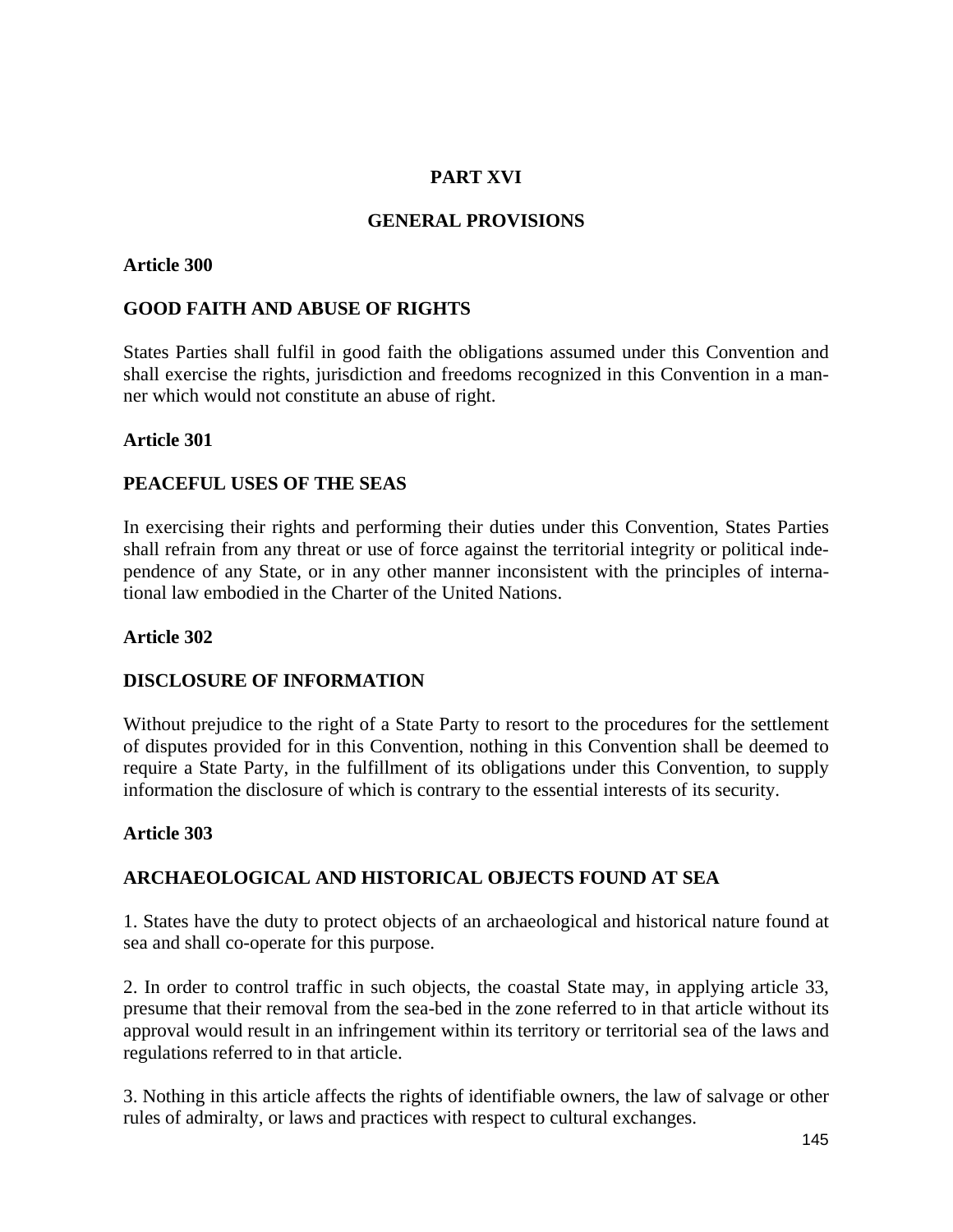4. This article is without prejudice to other international agreements and rules of international law regarding the protection of objects of an archaeological and historical nature.

#### **Article 304**

#### **RESPONSIBILITY AND LIABILITY FOR DAMAGE**

The provisions of this Convention regarding responsibility and liability for damage are without prejudice to the application of existing rules and the development of further rules regarding responsibility and liability under international law.

### **PART XVII**

### **FINAL PROVISIONS**

**Article 305** 

#### **SIGNATURE**

1. This Convention shall be open for signature by:

(a) all States;

(b) Namibia, represented by the United Nations Council for Namibia;

(c) all self-governing associated States which have chosen that status in an act of selfdetermination supervised and approved by the United Nations in accordance with General Assembly resolution 1514 (XV) and which have competence over the matters governed by this Convention, including the competence to enter into treaties in respect of those matters;

(d) all self-governing associated States which, in accordance with their respective instruments of association, have competence over the matters governed by this Convention, including the competence to enter into treaties in respect of those matters; (e) all territories which enjoy full internal self-government, recognized as such by the United Nations, but have not attained full independence in accordance with General Assembly resolution 1514 (XV) and which have competence over the matters governed by this Convention, including the competence to enter into treaties in respect of those matters;

(f) international organizations, in accordance with Annex IX.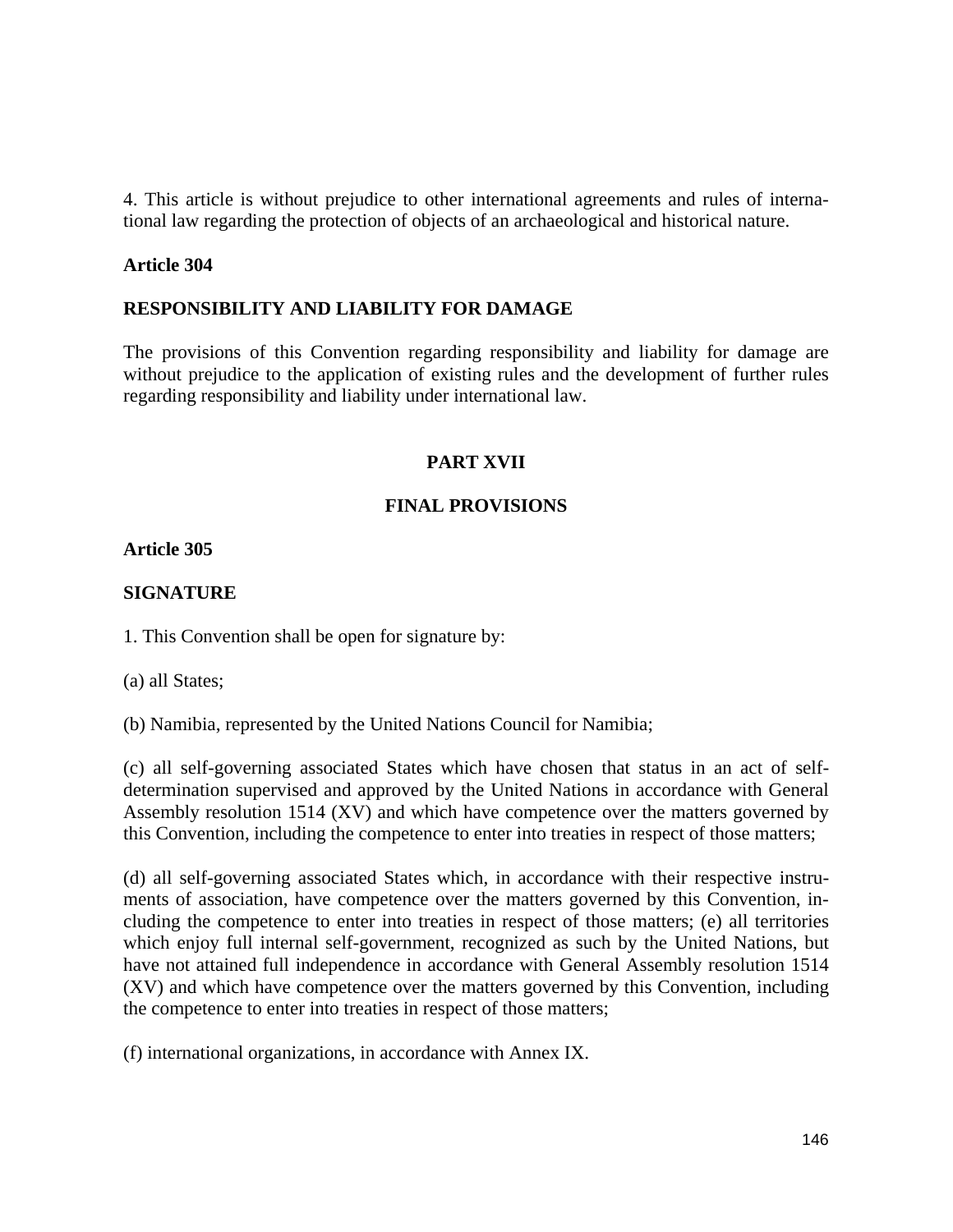2. This Convention shall remain open for signature until 9 December 1984 at the Ministry of Foreign Affairs of Jamaica and also, from 1 July 1983 until 9 December 1984, at United Nations Headquarters in New York.

## **Article 306**

# **RATIFICATION AND FORMAL CONFIRMATION**

This Convention is subject to ratification by States and the other entities referred to in article 305, paragraph 1 (b), (c), (d) and (e), and to formal confirmation, in accordance with Annex IX, by the entities referred to in article 305, paragraph 1 (f). The instruments of ratification and of formal confirmation shall be deposited with the Secretary-General of the United Nations.

#### **Article 307**

### **ACCESSION**

This Convention shall remain open for accession by States and the other entities referred to in article 305. Accession by the entities referred to in article 305, paragraph 1 (f), shall be in accordance with Annex IX. The instruments of accession shall be deposited with the secretary-general of the United Nations.

#### **Article 308**

#### **ENTRY INTO FORCE**

1. This Convention shall enter into force 12 months after the date of deposit of the sixtieth instrument of ratification or accession.

2. For each State ratifying or acceding to this Convention after the deposit of the sixtieth instrument of ratification or accession, the Convention shall enter into force on the thirtieth day following the deposit of its instrument of ratification or accession, subject to paragraph 1.

3. The Assembly of the Authority shall meet on the date of entry into force of this Convention and shall elect the Council of the Authority. The first Council shall be constituted in a manner consistent with the purpose of article 161 if the provisions of that article cannot be strictly applied.

4. The rules, regulations and procedures drafted by the Preparatory Commission shall apply provisionally pending their formal adoption by the Authority in accordance with Part XI.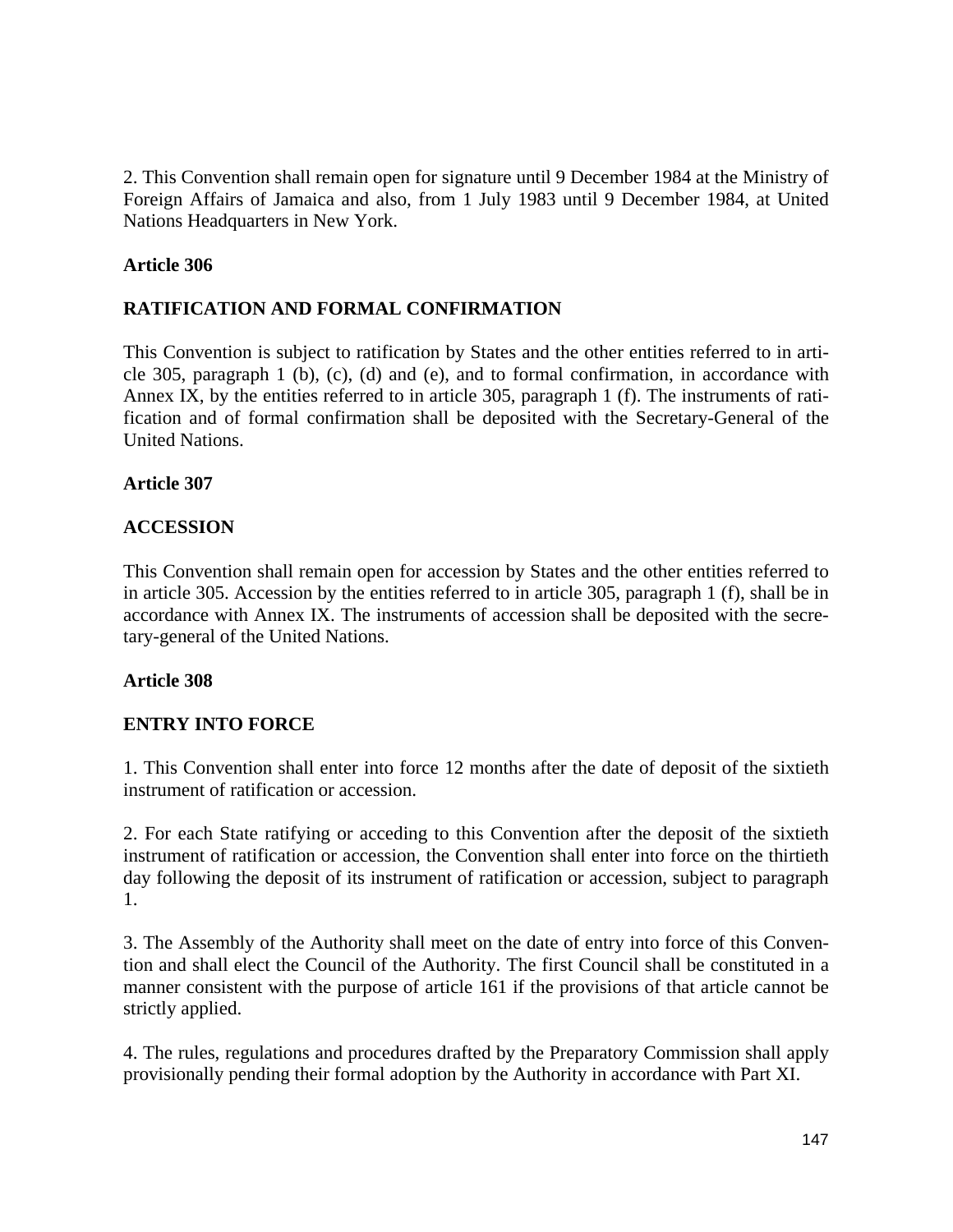5. The Authority and its organs shall act in accordance with resolution II of the Third United Nations Conference on the Law of the Sea relating to preparatory investment and with decisions of the Preparatory Commission taken pursuant to that resolution.

## **Article 309**

# **RESERVATIONS AND EXCEPTIONS**

No reservations or exceptions may be made to this Convention unless expressly permitted by other articles of this Convention.

### **Article 310**

# **DECLARATIONS AND STATEMENTS**

Article 309 does not preclude a State, when signing, ratifying or acceding to this Convention, from making declarations or statements, however phrased or named, with a view, inter alia, to the harmonization of its laws and regulations with the provisions of this Convention, provided that such declarations or statements do not purport to exclude or to modify the legal effect of the provisions of this Convention in their application to that State.

### **Article 311**

# **RELATION TO OTHER CONVENTIONS AND INTERNATIONAL AGREE-MENTS**

1. This Convention shall prevail, as between States Parties, over the Geneva Conventions on the Law of the Sea of 29 April 1958.

2. This Convention shall not alter the rights and obligations of States Parties which arise from other agreements compatible with this Convention and which do not affect the enjoyment by other States Parties of their rights or the performance of their obligations under this Convention.

3. Two or more States Parties may conclude agreements modifying or suspending the operation of provisions of this Convention, applicable solely to the relations between them, provided that such agreements do not relate to a provision derogation from which is incompatible with the effective execution of the object and purpose of this Convention, and provided further that such agreements shall not affect the application of the basic principles embodied herein, and that the provisions of such agreements do not affect the enjoyment by other States Parties of their rights or the performance of their obligations under this Convention.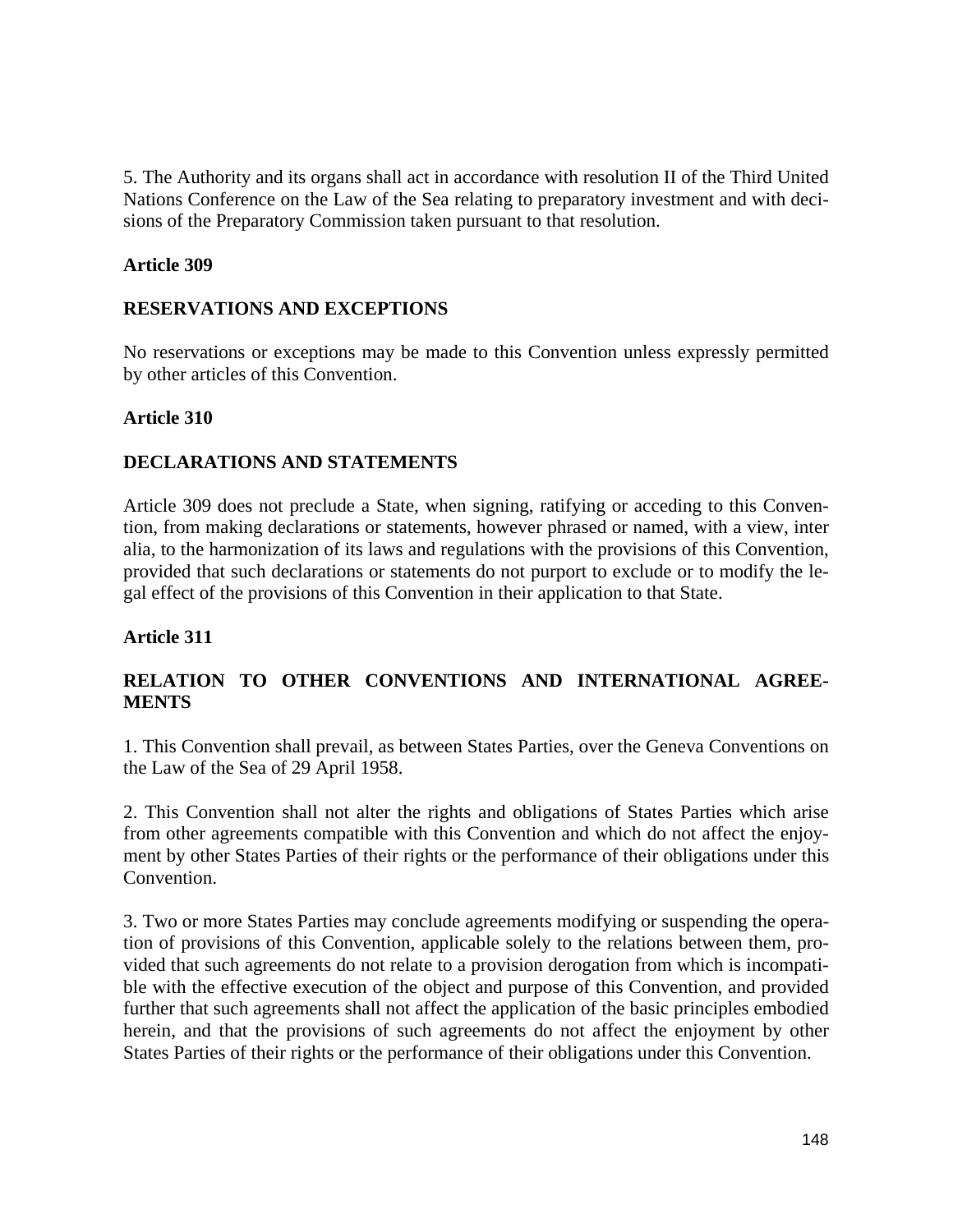4. States Parties intending to conclude an agreement referred to in paragraph 3 shall notify the other States Parties through the depositary of this Convention of their intention to conclude the agreement and of the modification or suspension for which it provides.

5. This article does not affect international agreements expressly permitted or preserved by other articles of this Convention.

6. States Parties agree that there shall be no amendments to the basic principle relating to the common heritage of mankind set forth in article 136 and that they shall not be party to any agreement in derogation thereof.

**Article 312** 

# **AMENDMENT**

1. After the expiry of a period of 10 years from the date of entry inter office of this Convention, a State Party may, by written communication addressed to the Secretary-General of the United Nations, propose specific amendments to this Convention, other than those relating to activities in the Area, and request the convening of a conference to consider such proposed amendments. The Secretary-General shall circulate such communication to all States Parties. If, within 12 months from the date of the circulation of the communication, not less than one half of the States Parties reply favourably to the request, the Secretary-General shall convene the conference.

2. The decision-making procedure applicable at the amendment conference shall be the same as that applicable at the Third United Nations Conference on the Law of the Sea unless otherwise decided by the conference. The conference should make every effort to reach agreement on any amendments byway of consensus and there should be no voting on them until all efforts at consensus have been exhausted.

# **Article 313**

# **AMENDMENT BY SIMPLIFIED PROCEDURE**

1. A State Party may, by written communication addressed to the secretary-general of the United Nations, propose an amendment to this Convention, other than an amendment relating to activities in the Area, to be adopted by the simplified procedure set forth in this article without convening a conference. The Secretary-General shall circulate the communication to all States Parties.

2. If, within a period of 12 months from the date of the circulation of the communication, a State Party objects to the proposed amendment or to the proposal for its adoption by the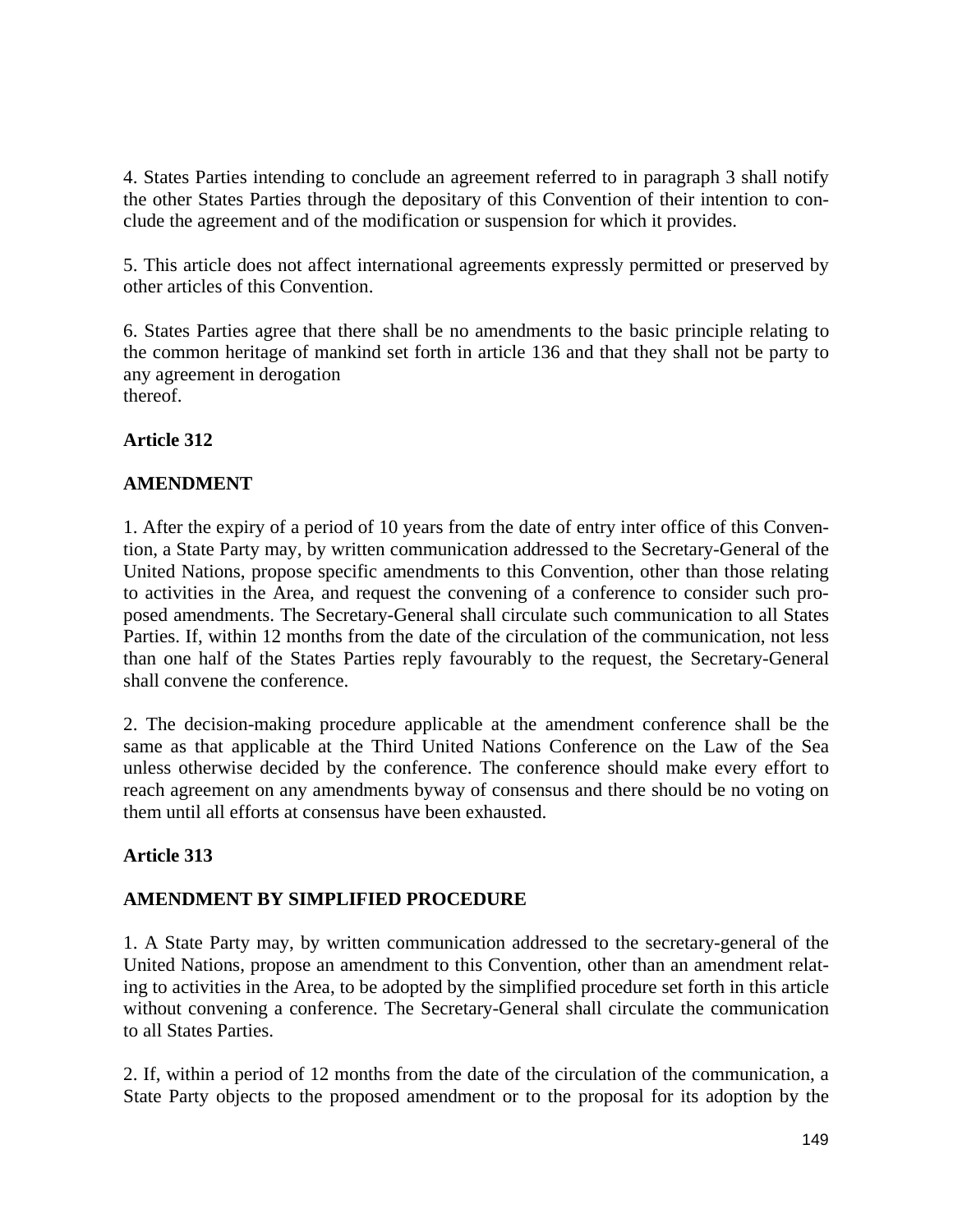simplified procedure, the amendment shall be considered rejected. The Secretary-General shall immediately notify all States Parties accordingly.

3. If, 12 months from the date of the circulation of the communication, no State Party has objected to the proposed amendment or to the proposal for its adoption by the simplified procedure, the proposed amendment shall reconsidered adopted. The Secretary-General shall notify all States Parties that the proposed amendment has been adopted.

#### **Article 314**

# **AMENDMENTS TO THE PROVISIONS OF THIS CONVENTION RELATING EXCLUSIVELY TO ACTIVITIES IN THE AREA**

1. A State Party may, by written communication addressed to the Secretary-General of the Authority, propose an amendment to the provisions of This Convention relating exclusively to activities in the Area, including Annex VI, section 4. The Secretary-General shall circulate such communication to all States Parties. The proposed amendment shall be subject to approval by the Assembly following its approval by the Council. Representatives of States Parties in those organs shall have full powers to consider and approve the proposed amendment. The proposed amendment as approved by the Council and the Assembly shall be considered adopted.

2. Before approving any amendment under paragraph 1, the Council and the Assembly shall ensure that it does not prejudice the system of exploration for and exploitation of the resources of the Area, pending the Review Conference in accordance with article 155.

#### **Article 315**

### **SIGNATURE, RATIFICATION OFT ACCESSION TO AND AUTHENTIC TEXTS OF AMENDMENTS**

1. Once adopted, amendments to this Convention shall be open for signature by States Parties for 12 months from the date of adoption, at United Nations Headquarters in New York, unless otherwise provided in the amendment itself.

2. Articles 306, 307 and 320 apply to all amendments to this Convention.

### **Article 316**

### **ENTRY INTO FORCE OF AMENDMENTS**

1. Amendments to this Convention, other than those referred to in paragraph 5, shall enter into force for the States Parties ratifying or acceding to them on the thirtieth day following the deposit of instruments of ratification or accession by two thirds of the States Parties or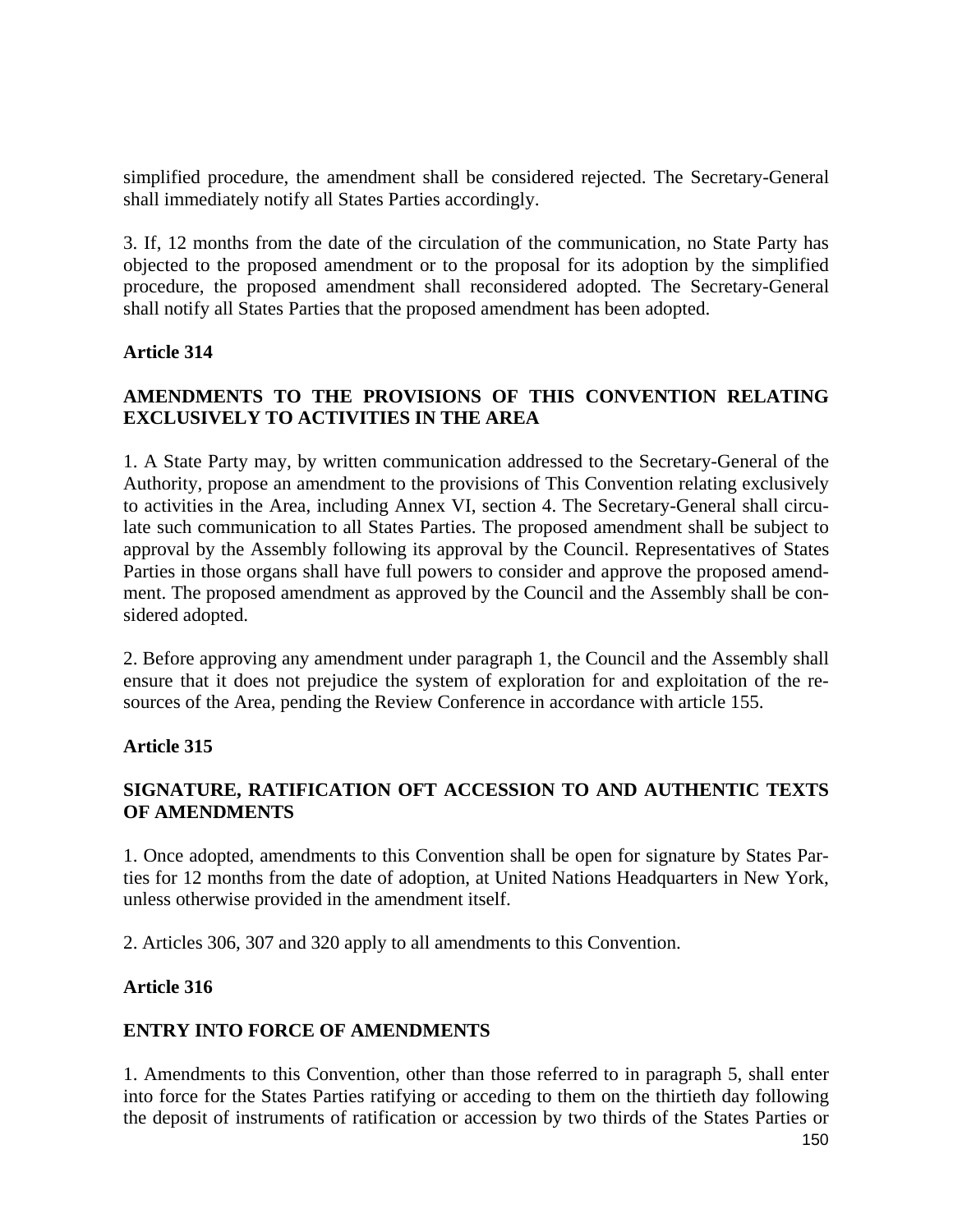by 60 States Parties, whichever is greater. Such amendments shall not affect the enjoyment by other States Parties of their rights or the performance of their obligations under this Convention.

2. An amendment may provide that a larger number of ratifications or accessions shall be required for its entry into force than are required by this article.

3. For each State Party ratifying or acceding to an amendment referred to in paragraph 1 after the deposit of the required number of instruments of ratification or accession, the amendment shall enter into force on the thirtieth day following the deposit of its instrument of ratification or accession.

4. A State which becomes a Party to this Convention after the entry inter office of an amendment in accordance with paragraph 1 shall, failing an expression of a different intention by that State:

(a) be considered as a Party to this Convention as so amended; and

(b) be considered as a Party to the unamended Convention in relation to any State Party not bound by the amendment.

5. Any amendment relating exclusively to activities in the Area and any amendment to Annex VI shall enter into force for all States Parties one year following the deposit of instruments of ratification or accession by three fourths of the States Parties.

6. A State which becomes a Party to this Convention after the entry inter office of amendments in accordance with paragraph 5 shall be considered as a Party to this Convention as so amended.

### **Article 317**

### **DENUNCIATION**

1. A State Party may, by written notification addressed to the Secretary-General of the United Nations, denounce this Convention and may indicate its reasons. Failure to indicate reasons shall not affect the validity of the denunciation. The denunciation shall take effect one year after the date of receipt of the notification, unless the notification specifies a later date.

2. A State shall not be discharged by reason of the denunciation from the financial and contractual obligations which accrued while it was a Party to this Convention, nor shall the denunciation affect any right, obligation or legal situation of that State created through the execution of this Convention prior to its termination for that State.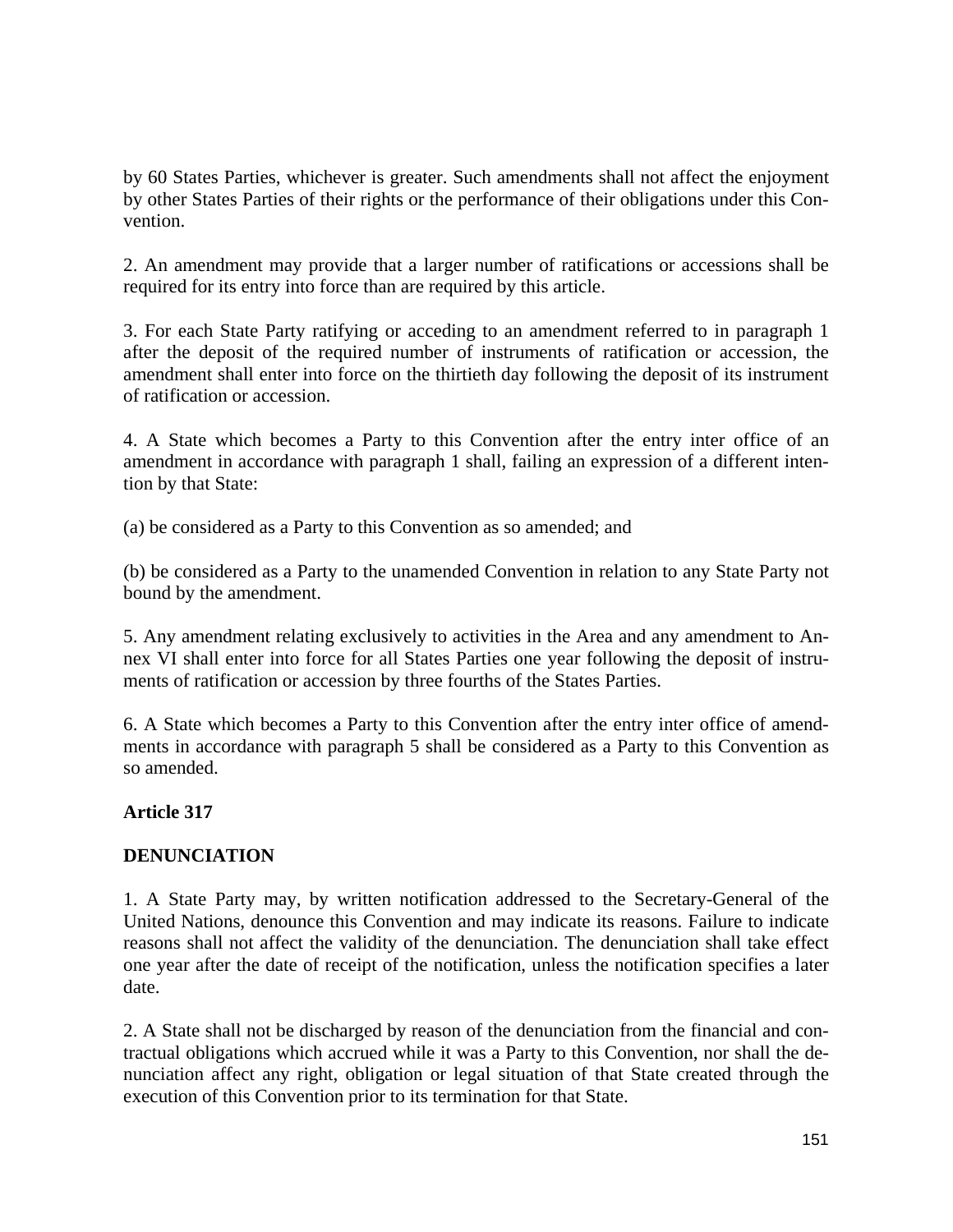3. The denunciation shall not in any way affect the duty of any State Party to fulfill any obligation embodied in this Convention to which it would be subject under international law independently of this Convention.

# **Article 318**

### **STATUS OF ANNEXES**

The Annexes form an integral part of this Convention and, unless expressly provided otherwise, a reference to this Convention or to one of its Parts includes a reference to the Annexes relating thereto.

### **Article 319**

### **DEPOSITARY**

1. The Secretary-General of the United Nations shall be the depositary of this Convention and amendments thereto.

2. In addition to his functions as depositary, the Secretary-General shall:

(a) report to all States Parties, the Authority and competent international organizations on issues of a general nature that have arisen with respect to this Convention;

(b) notify the Authority of ratifications and formal confirmations of and accessions to this Convention and amendments thereto, as well as of denunciations of this Convention;

(c) notify States Parties of agreements in accordance with article 311, paragraph 4;

(d) circulate amendments adopted in accordance with this Convention to States Parties for ratification or accession;

(e) convene necessary meetings of States Parties in accordance with this Convention.

3. (a) The Secretary-General shall also transmit to the observers referred to in article 156:

(i) reports referred to in paragraph 2 (a);

(ii) notifications referred to in paragraph 2 (b) and (c); and

(iii) texts of amendments referred to in paragraph 2 (d), for their information.

(b) The Secretary-General shall also invite those observers to participate as observers at meetings of States Parties referred to in paragraph 2(e).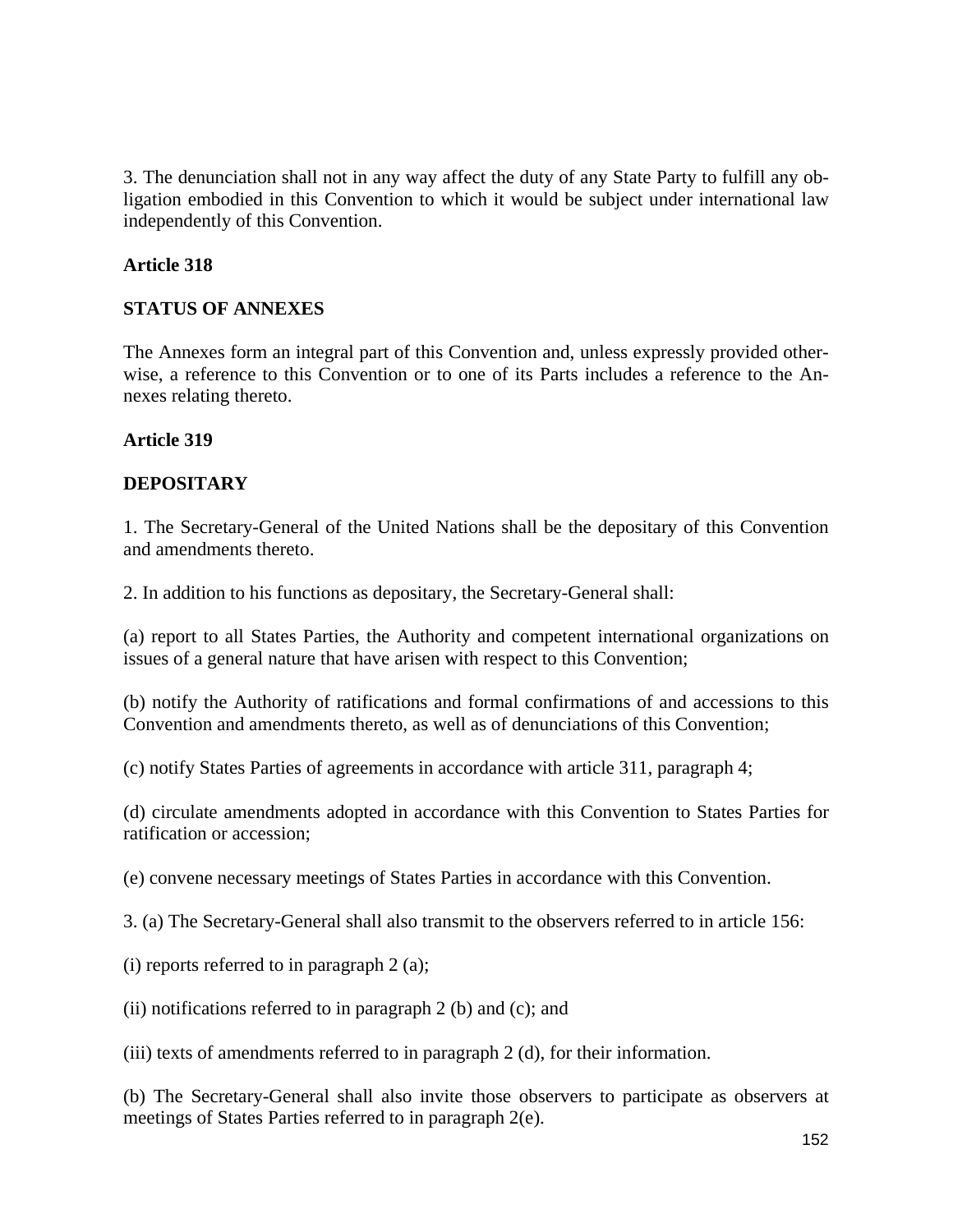### **AUTHENTIC TEXTS**

The original of this Convention, of which the Arabic, Chinese, English, French, Russian and Spanish texts are equally authentic, shall, subject to article 305, paragraph 2, be deposited with the Secretary-General of the United Nations.

IN WITNESS WHEREOF, the undersigned Plenipotentiaries, being duly authorized thereto, have signed this Convention.

DONE AT MONTEGO BAY, this tenth day of December, one thousand nine hundred and eighty-two.

### **ANNEX I**

# **HIGHLY MIGRATORY SPECIES**

- 1. Albacore tuna: Thunnus alalunga.
- 2. Bluefin tuna: Thunnus thynnus.
- 3. Bigeye tuna: Thunnus obesus.
- 4. Skipjack tuna: Katsuwonus pelamis.
- 5. Yellowfin tuna: Thunnus albacares.
- 6. Blackfin tuna: Thunnus atlanticus.
- 7. Little tuna: Euthynnus alletteratus; Euthynnus affinis.
- 8. Southern bluefin tuna: Thunnus maccoyii
- 9. Frigate mackerel: Auxis thazard; Auxis rochei.
- 10. Pomfrets: Family Bramidae.

11. Marlins: Tetrapturus angustirostris; Tetrapturus belone; Tetrapturus pnuegeri; Tetrapturus albidus; Tetrapturus audax; Tetrapturus georgei; Makaira mazara; Makaira indica; Makaira nigricans.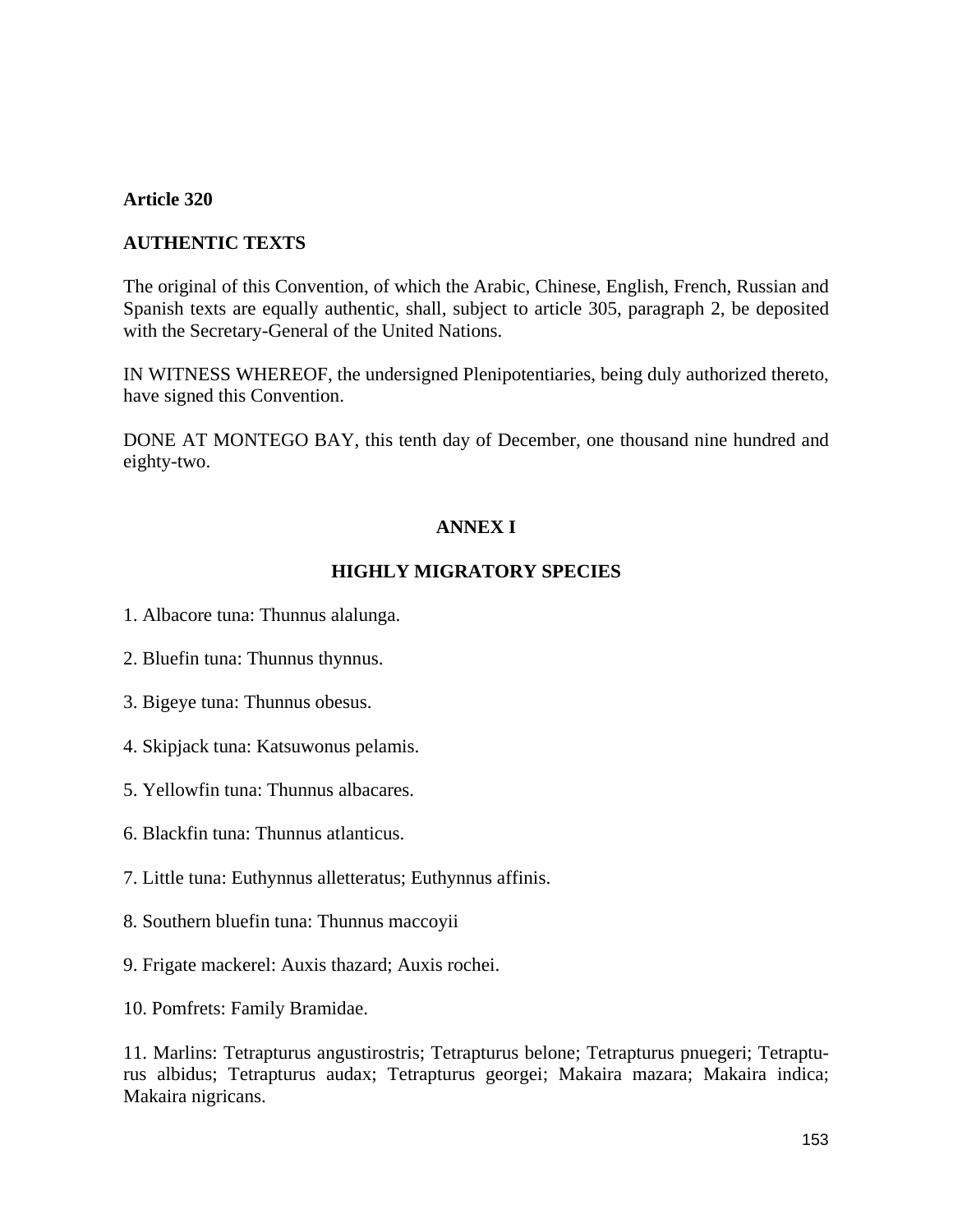12. Sail-fishes: Istiophorus platypterus; Istiophorus albicans.

13. Swordfish: Xiphias gladius.

14. Sauries: Scomberesox saurus; Cololabis saira; Cololabis adocetus; Scomberesox saurus scombroides.

15. Dolphin: Coryphaena hippurus; Coryphaena equiselis.

16. Oceanic sharks: Hexanchus griseus; Cetorhinus maximus; Family Alopiidae; Rhincodon typus; Family Carcharhinidae; Family Sphyrnidae; Family Isurida.

17. Cetaceans: Family Physeteridae, Family Balaenopteridae; Family Balaenidae; Family Eschrichtiidae; Family Monodontidae; Family Ziphiidae; Family Delphinidae.

# **ANNEX II**

# **COMMISSION ON THE LIMITS OF THE CONTINENTAL SHELF**

# **Article 1**

In accordance with the provisions of article 76, a Commission on the Limits of the Continental Shelf beyond 200 nautical miles shall be established in conformity with the following articles.

# **Article 2**

1. The Commission shall consist of 21 members who shall be experts in the field of geology, geophysics or hydrography, elected by States Parties to this Convention from among their nationals, having due regard to the need to ensure equitable geographical representation, who shall serve in their personal capacities.

2. The initial election shall be held as soon as possible but in any case within 18 months after the date of entry into force of this Convention. At least three months before the date of each election, the Secretary-General of the United Nations shall address a letter to the States Parties, inviting the submission of nominations, after appropriate regional consultations, within three months. The Secretary-General shall prepare a list in alphabetical order of all persons thus nominated and shall submit it to all the States Parties.

3. Elections of the members of the Commission shall be held at a meeting of States Parties convened by the Secretary-General at United Nations Headquarters. At that meeting, for which two thirds of the States Parties shall constitute a quorum, the persons elected to the Commission shall be those nominees who obtain a two-thirds majority of the votes of the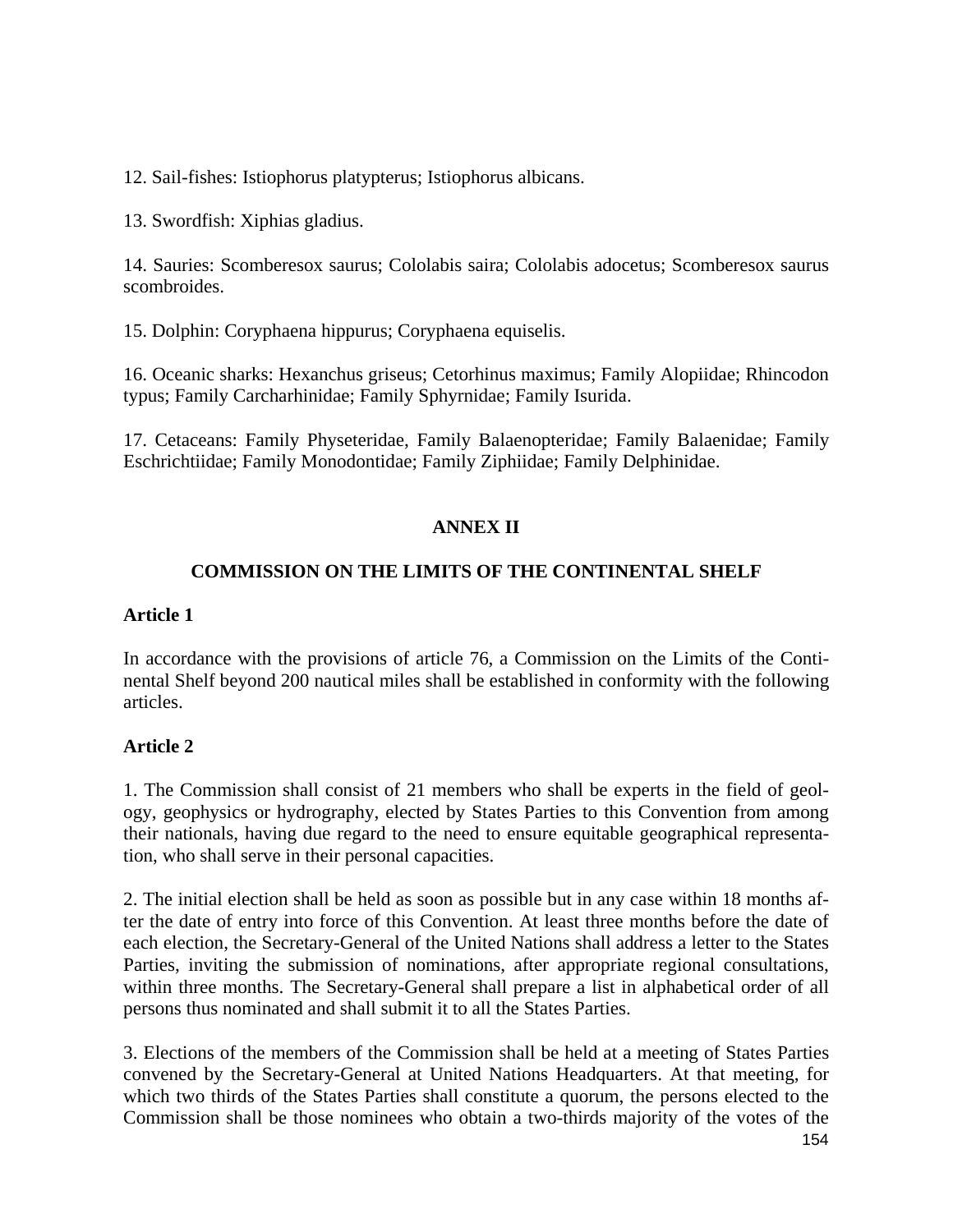representatives of States Parties present and voting. Not less than three members shall be elected from each geographical region.

4. The members of the Commission shall be elected for a term of five years. They shall be eligible for re-election.

5. The State Party which submitted the nomination of a member of the Commission shall defray the expenses of that member while in performance of Commission duties. The coastal State concerned shall defray the expenses incurred in respect of the advice referred to in article 3, paragraph 1(b), of this Annex. The secretariat of the Commission shall be provided by the Secretary-General of the United Nations.

### **Article 3**

1. The functions of the Commission shall be:

(a) to consider the data and other material submitted by coastal States concerning the outer limits of the continental shelf in areas where those limits extend beyond 200 nautical miles, and to make recommendations in accordance with article 76 and the Statement of Understanding adopted on 29 August 1980 by the Third United Nations Conference on the Law of the Sea;

(b) to provide scientific and technical advice, if requested by the coastal State concerned during the preparation of the data referred to in subparagraph (a).

2. The Commission may co-operate, to the extent considered necessary and useful, with the Intergovernmental Oceanographic Commission of UNESCO, the International Hydrographic Organization and other competent international organizations with a view to exchanging scientific and technical information which might be of assistance in discharging the Commission's responsibilities.

### **Article 4**

Where a coastal State intends to establish, in accordance with article 76, the outer limits of its continental shelf beyond 200 nautical miles, it shall submit particulars of such limits to the Commission along with supporting scientific and technical data as soon as possible but in any case within 10 years of the entry into force of this Convention for that State. The coastal State shall at the same time give the names of any Commission members who have provided it with scientific and technical advice.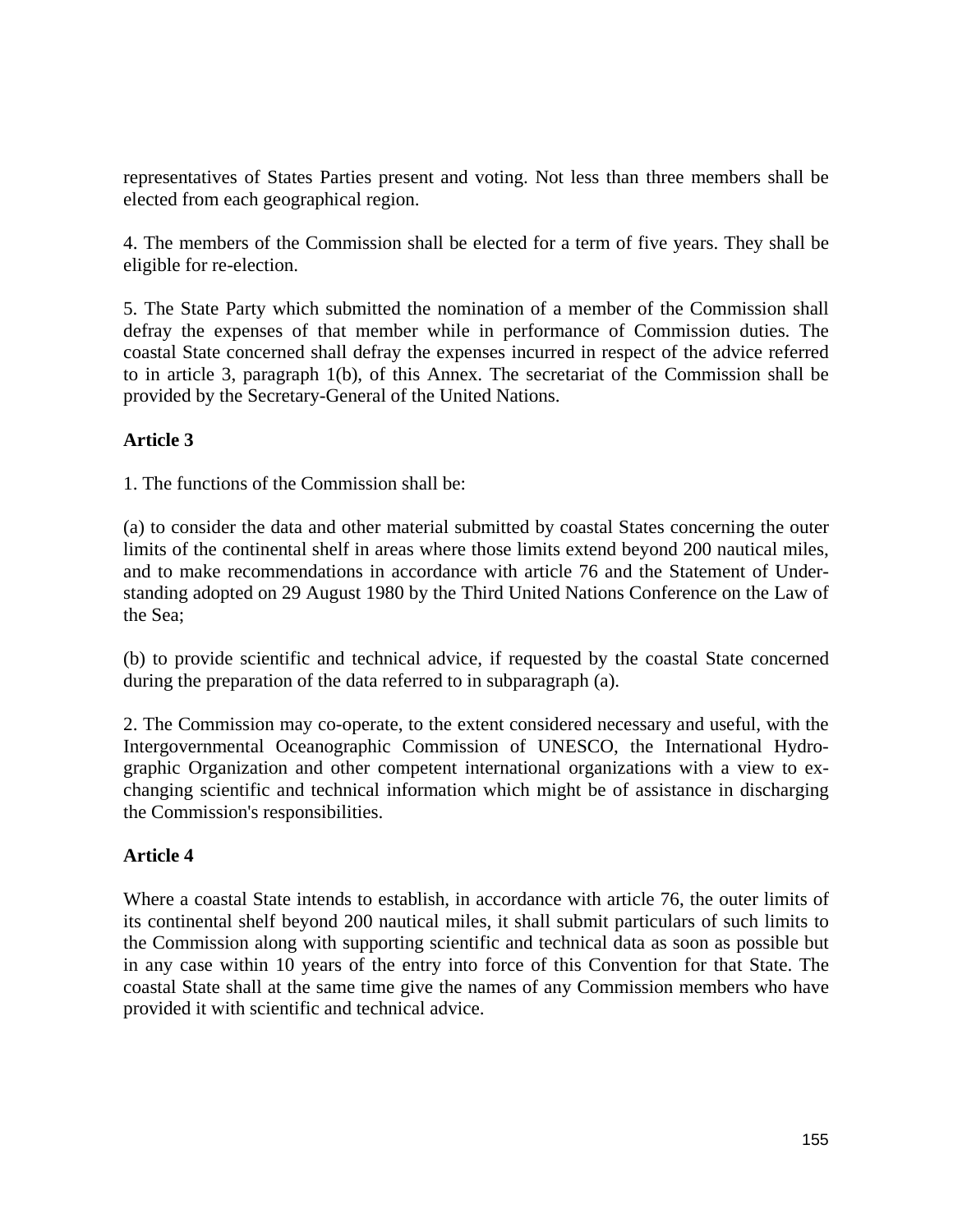Unless the Commission decides otherwise, the Commission shall function byway of subcommissions composed of seven members, appointed in a balanced manner taking into account the specific elements of each submission by a coastal State. Nationals of the coastal State making the submission who are members of the Commission and any Commission member who has assisted a coastal State by providing scientific and technical advice with respect to the delineation shall not be a member of the sub-commission dealing with that submission but has the right to participate as a member in the proceedings of the Commission concerning the said submission. The coastal State which has made a submission to the Commission may send its representatives to participate in the relevant proceedings without the right to vote.

# **Article 6**

1. The sub-commission shall submit its recommendations to the Commission .

2. Approval by the Commission of the recommendations of the sub commission shall be by a majority of two thirds of Commission members present and voting.

3. The recommendations of the Commission shall be submitted in writing to the coastal State which made the submission and to the Secretary-General of the United Nations.

### **Article 7**

Coastal States shall establish the outer limits of the continental shelf in conformity with the provisions of article 76, paragraph 8, and in accordance with the appropriate national procedures.

### **Article 8**

In the case of disagreement by the coastal State with the recommendations of the Commission, the coastal State shall, within a reasonable time, make a revised or new submission to the Commission.

### **Article 9**

The actions of the Commission shall not prejudice matters relating to delimitation of boundaries between States with opposite or adjacent coasts.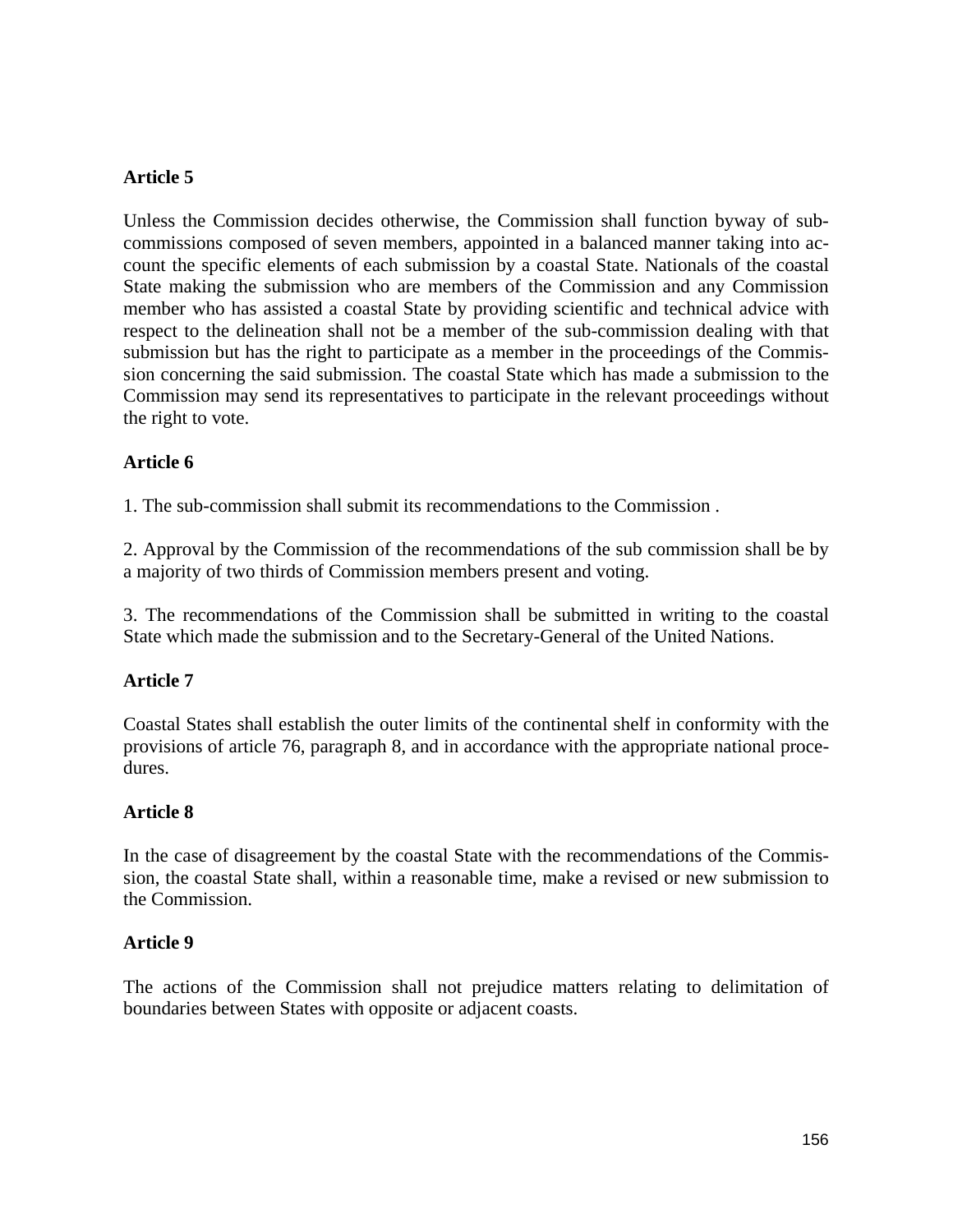## **ANNEX III**

# **BASIC CONDITIONS OF PROSPECTING, EXPLORATION AND EXPLOITA-TION**

**Article 1** 

# **TITLE TO MINERALS**

Title to minerals shall pass upon recovery in accordance with this Convention.

### **Article 2**

# **PROSPECTING**

1. (a) The Authority shall encourage prospecting in the Area.

(b) Prospecting shall be conducted only after the Authority has received a satisfactory written undertaking that the proposed prospector will comply with this Convention and the relevant rules, regulations and procedures of the Authority concerning co-operation in the training programmes referred to in articles 143 and 144 and the protection of the marine environment, and will accept verification by the Authority of compliance therewith. The proposed prospector shall, at the same time, notify the Authority of the approximate area or areas in which prospecting is to be conducted.

(c) Prospecting may be conducted simultaneously by more than one prospector in the same area or areas.

2. Prospecting shall not confer on the prospector any rights with respect to resources. A prospector may, however, recover a reasonable quantity of minerals to be used for testing.

### **Article 3**

# **EXPLORATION AND EXPLOITATION**

1. The Enterprise, States Parties, and the other entities referred to in article 153, paragraph 2(b), may apply to the Authority for approval of plans of work for activities in the Area.

2. The Enterprise may apply with respect to any part of the Area, but applications by others with respect to reserved areas are subject to the additional requirements of article 9 of this Annex.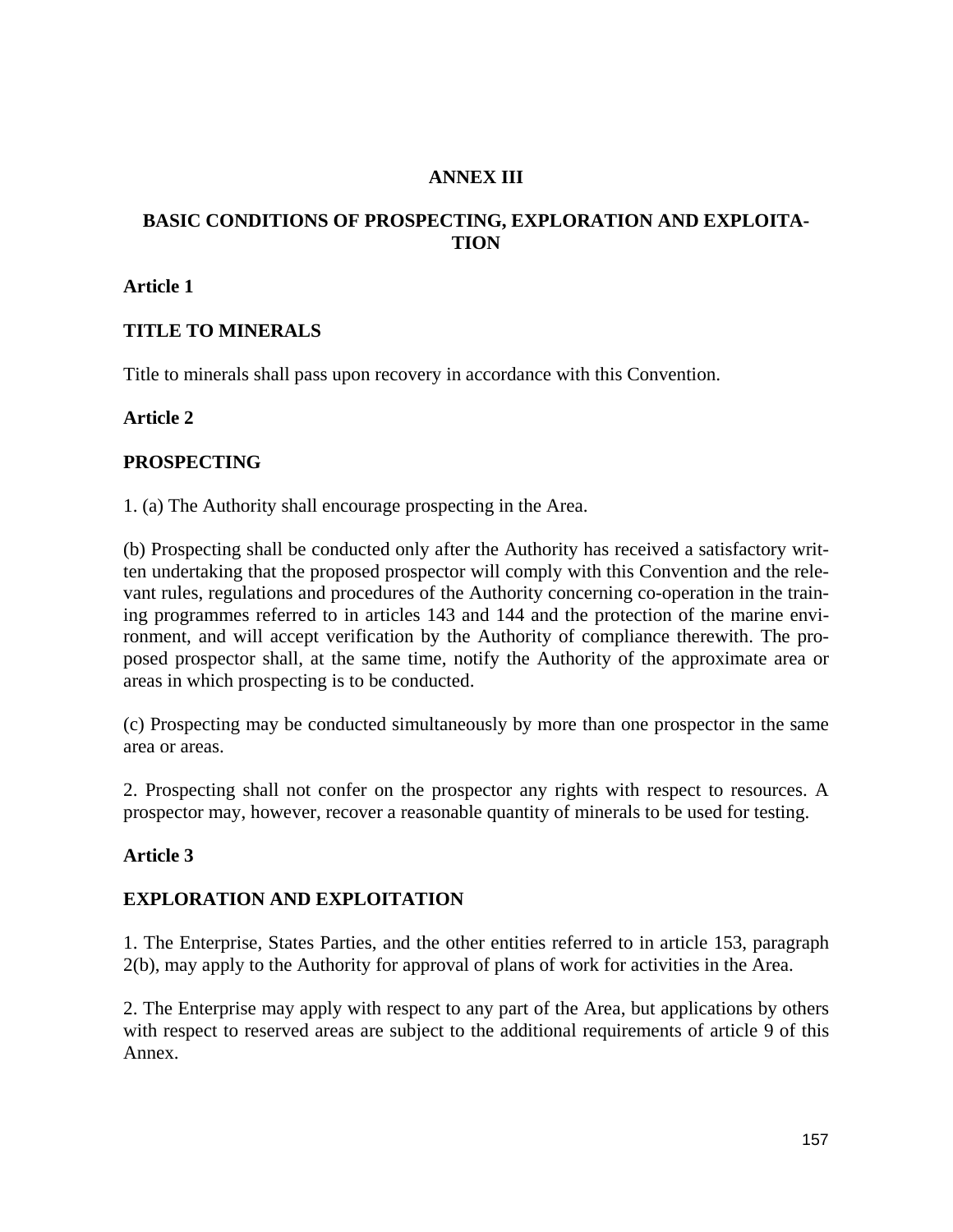3. Exploration and exploitation shall be carried out only in are as specified in plans of work referred to in article 153, paragraph 3, and approved by the Authority in accordance with this Convention and the relevant rules, regulations and procedures of the Authority.

4. Every approved plan of work shall:

(a) be in conformity with this Convention and the rules, regulations and procedures of the Authority;

(b) provide for control by the Authority of activities in the Area in accordance with article 153, paragraph 4;

(c) confer on the operator, in accordance with the rules, regulations and procedures of the Authority, the exclusive right to explore for and exploit the specified categories of resources in the area covered by the plan of work. If, however, the applicant presents for approval a plan of work covering only the stage of exploration or the stage of exploitation, the approved plan of work shall confer such exclusive right with respect to that stage only.

5. Upon its approval by the Authority, every plan of work, except those presented by the Enterprise, shall be in the form of a contract concluded between the Authority and the applicant or applicants.

# **Article 4**

# **QUALIFICATIONS OF APPLICANTS**

1. Applicants, other than the Enterprise, shall be qualified if they have the nationality or control and sponsorship required by article 153, paragraph 2(b), and if they follow the procedures and meet the qualification standards set forth in the rules, regulations and procedures of the Authority.

2. Except as provided in paragraph 6, such qualification standards shall relate to the financial and technical capabilities of the applicant and his performance under any previous contracts with the Authority.

3. Each applicant shall be sponsored by the State Party of which it is a national unless the applicant has more than one nationality, as in the case of a partnership or consortium of entities from several States, in which event all States Parties involved shall sponsor the application, or unless the applicant is effectively controlled by another State Party or its nationals, in which event both States Parties shall sponsor the application. The criteria and procedures for implementation of the sponsorship requirements shall be set forth in the rules, regulations and procedures of the Authority.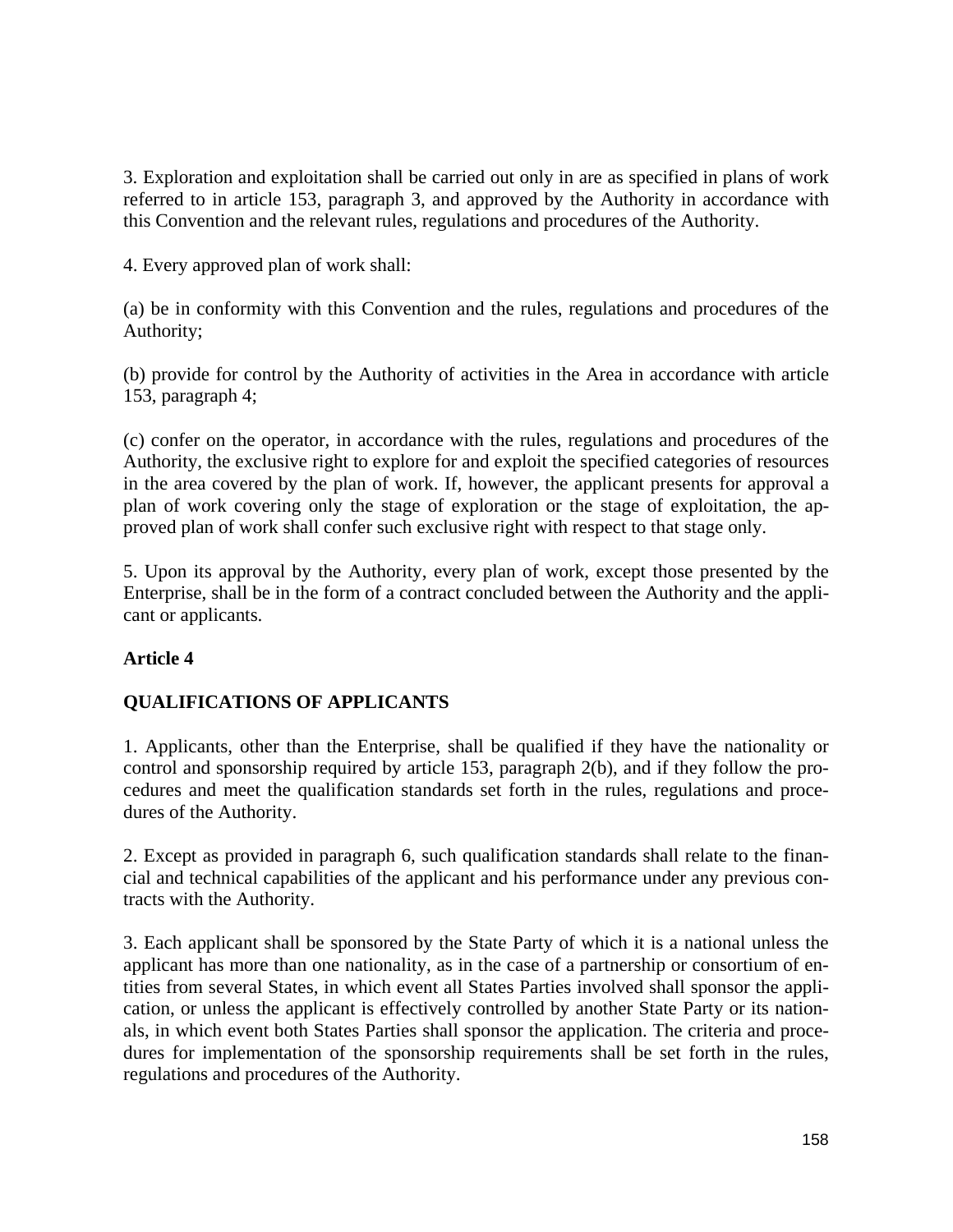4. The sponsoring State or States shall, pursuant to article 139, have the responsibility to ensure, within their legal systems, that a contractor so sponsored shall carry out activities in the Area in conformity with the terms of its contract and its obligations under this Convention. A sponsoring State shall not, however, be liable for damage caused by any failure of a contractor sponsored by it to comply with its obligations if that State Party has adopted laws and regulations and taken administrative measures which are, within the framework of its legal system, reasonably appropriate for securing compliance by persons under its jurisdiction.

5. The procedures for assessing the qualifications of States Parties which are applicants shall take into account their character as States.

6. The qualification standards shall require that every applicant, without exception, shall as part of his application undertake:

(a) to accept as enforceable and comply with the applicable obligations created by the provisions of Part XI, the rules, regulations and procedures of the Authority, the decisions of the organs of the Authority and terms of his contracts with the Authority;

(b) to accept control by the Authority of activities in the Area, as authorized by this Convention;

(c) to provide the Authority with a written assurance that his obligations under the contract will be fulfilled in good faith;

(d) to comply with the provisions on the transfer of technology set forth in article 5 of this Annex.

# **Article 5**

# **TRANSFER OF TECHNOLOGY**

1. When submitting a plan of work, every applicant shall make available to the Authority a general description of the equipment and methods to be used in carrying out activities in the Area, and other relevant non-proprietary information about the characteristics of such technology and information as to where such technology is available.

2. Every operator shall inform the Authority of revisions in the description and information made available pursuant to paragraph 1 whenever a substantial technological change or innovation is introduced.

3. Every contract for carrying out activities in the Area shall contain the following undertakings by the contractor: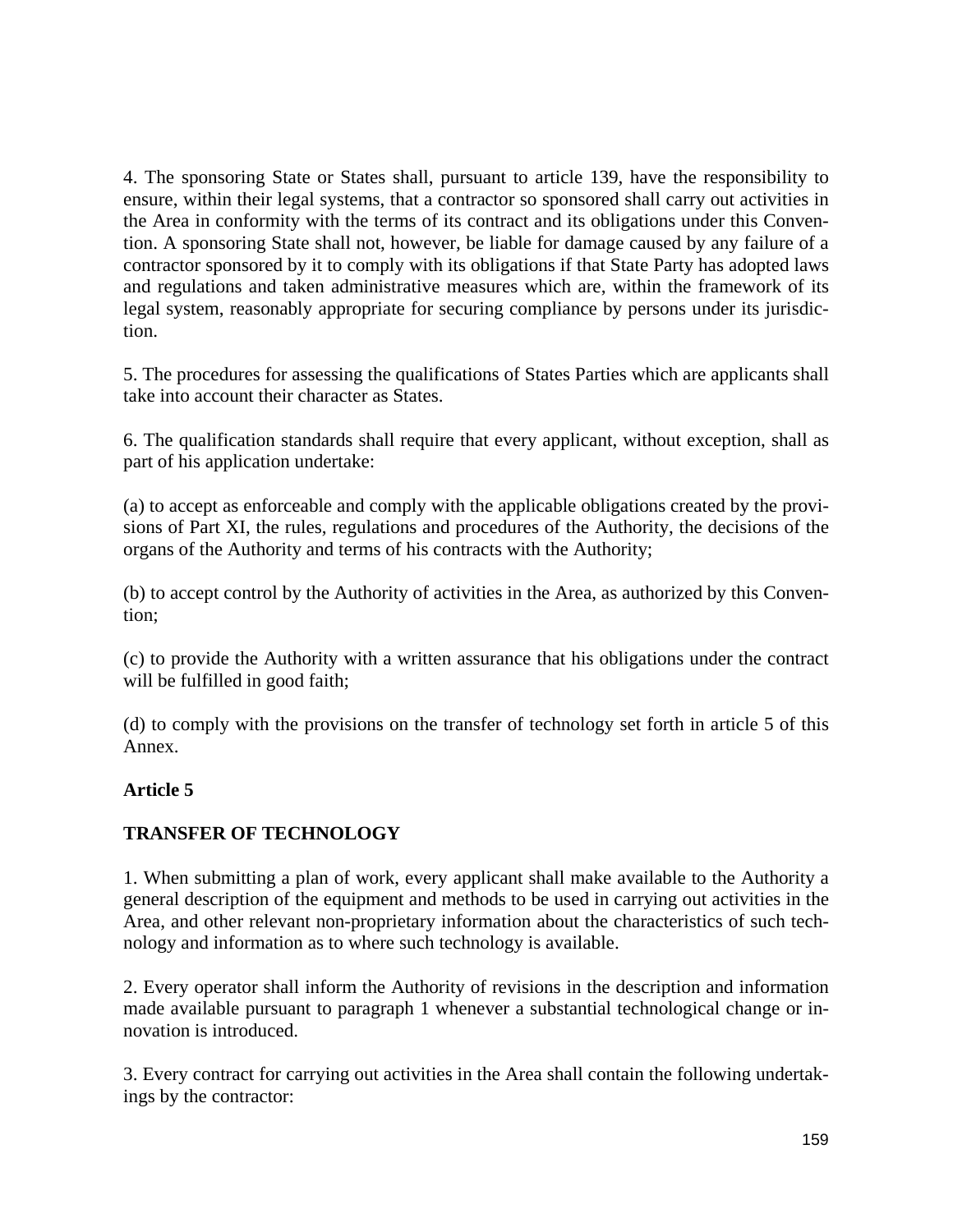(a) to make available to the Enterprise on fair and reasonable commercial terms and conditions, whenever the Authority so requests, the technology which he uses in carrying out activities in the Area under the contract, which the contractor is legally entitled to transfer. This shall be done by means of licences or other appropriate arrangements which the contractor shall negotiate with the Enterprise and which shall be set forth in a specific agreement supplementary to the contract. This undertaking may be invoked only if the Enterprise finds that it is unable to obtain the same or equally efficient and useful technology on the open market on fair and reasonable commercial terms and conditions; (b) to obtain a written assurance from the owner of any technology used in carrying out activities in the Area under the contract, which is not generally available on the open market and which is not covered by subparagraph (a), that the owner will, whenever the Authority so requests, make that technology available to the Enterprise under licence or other appropriate arrangements and on fair and reasonable commercial terms and conditions, to the same extent as made available to the contractor. If this assurance is not obtained, the technology in question shall not be used by the contractor in carrying out activities in the Area;

(c) to acquire from the owner by means of an enforceable contract, upon the request of the Enterprise and if it is possible to do so without substantial cost to the contractor, the legal right to transfer to the Enterprise any technology used by the contractor, in carrying out activities in the Area under the contract, which the contractor is otherwise not legally entitled to transfer and which is not generally available on the open market. In cases where there is a substantial corporate relationship between the contractor and the owner of the technology, the closeness of this relationship and the degree of control or influence shall be relevant to the determination whether all feasible measures have been taken to acquire such a right. In cases where the contractor exercises effective control over the owner, failure to acquire from the owner the legal right shall be considered relevant to the contractor's qualification for any subsequent application for approval of a plan of work;

(d) to facilitate, upon the request of the Enterprise, the acquisition by the Enterprise of any technology covered by subparagraph (b), under licence or other appropriate arrangements and on fair and reasonable commercial terms and conditions, if the Enterprise decides to negotiate directly with the owner of the technology;

(e) to take the same measures as are prescribed in subparagraphs (a), (b), (c) and (d) for the benefit of a developing State or group of developing States which has applied for a contract under article 9 of this Annex, provided that these measures shall be limited to the exploitation of the part of the area proposed by the contractor which has been reserved pursuant to article 8 of this Annex and provided that activities under the contract sought by the developing State or group of developing States would not involve transfer of technology to a third State or the nationals of a third State. The obligation under this provision shall only apply with respect to any given contractor where technology has not been requested by the Enterprise or transferred by that contractor to the Enterprise.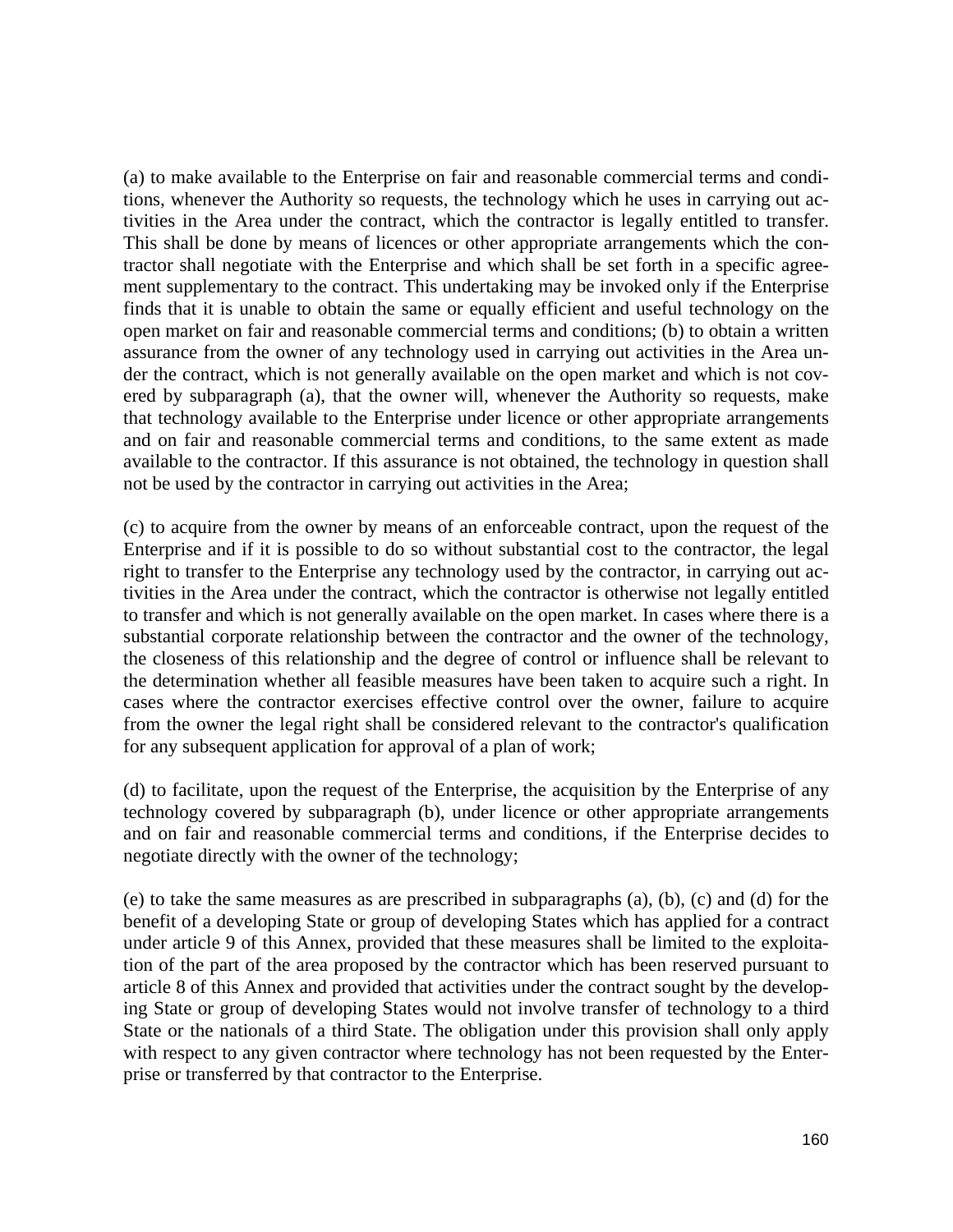4. Disputes concerning undertakings required by paragraph 3, like other provisions of the contracts, shall be subject to compulsory settlement in accordance with Part XI and, in cases of violation of these undertakings, suspension or termination of the contract or monetary penalties may be ordered in accordance with article 18 of this Annex. Disputes as to whether offers made by the contractor are within the range of fair and reasonable commercial terms and conditions may be submitted by either party to binding commercial arbitration in accordance with the UNCITRAL Arbitration Rules or such other arbitration rules as may be prescribed in the rules, regulations and procedures of the Authority. If the finding is that the offer made by the contractor is not within the range of fair and reasonable commercial terms and conditions, the contractor shall be given 45 days to revise his offer to bring it within that range before the Authority takes any action in accordance with article 18 of this Annex.

5. If the Enterprise is unable to obtain on fair and reasonable commercial terms and conditions appropriate technology to enable it to commence in a timely manner the recovery and processing of minerals from the Area, either the Council or the Assembly may convene a group of States Parties composed of those which are engaged in activities in the Area, those which have sponsored entities which are engaged in activities in the Area and other States Parties having access to such technology. This group shall consult together and shall take effective measures to ensure that such technology is made available to the Enterprise on fair and reasonable commercial terms and conditions. Each such State Party shall take all feasible measures to this end within its own legal system .

6. In the case of joint ventures with the Enterprise, transfer of technology will be in accordance with the terms of the joint venture agreement.

7. The undertakings required by paragraph 3 shall be included in each contract for the carrying out of activities in the Area until 10 years after the commencement of commercial production by the Enterprise, and maybe invoked during that period.

8. For the purposes of this article, "technology" means the specialized equipment and technical know-how, including manuals, designs, operating instructions, training and technical advice and assistance, necessary to assemble, maintain and operate a viable system and the legal right to use these items for that purpose on a non-exclusive basis.

### **Article 6**

### **APPROVAL OF PLANS OF WORK**

1. Six months after the entry into force of this Convention, and there after each fourth month, the Authority shall take up for consideration proposed plans of work.

2. When considering an application for approval of a plan of work in the form of a contract, the Authority shall first ascertain whether: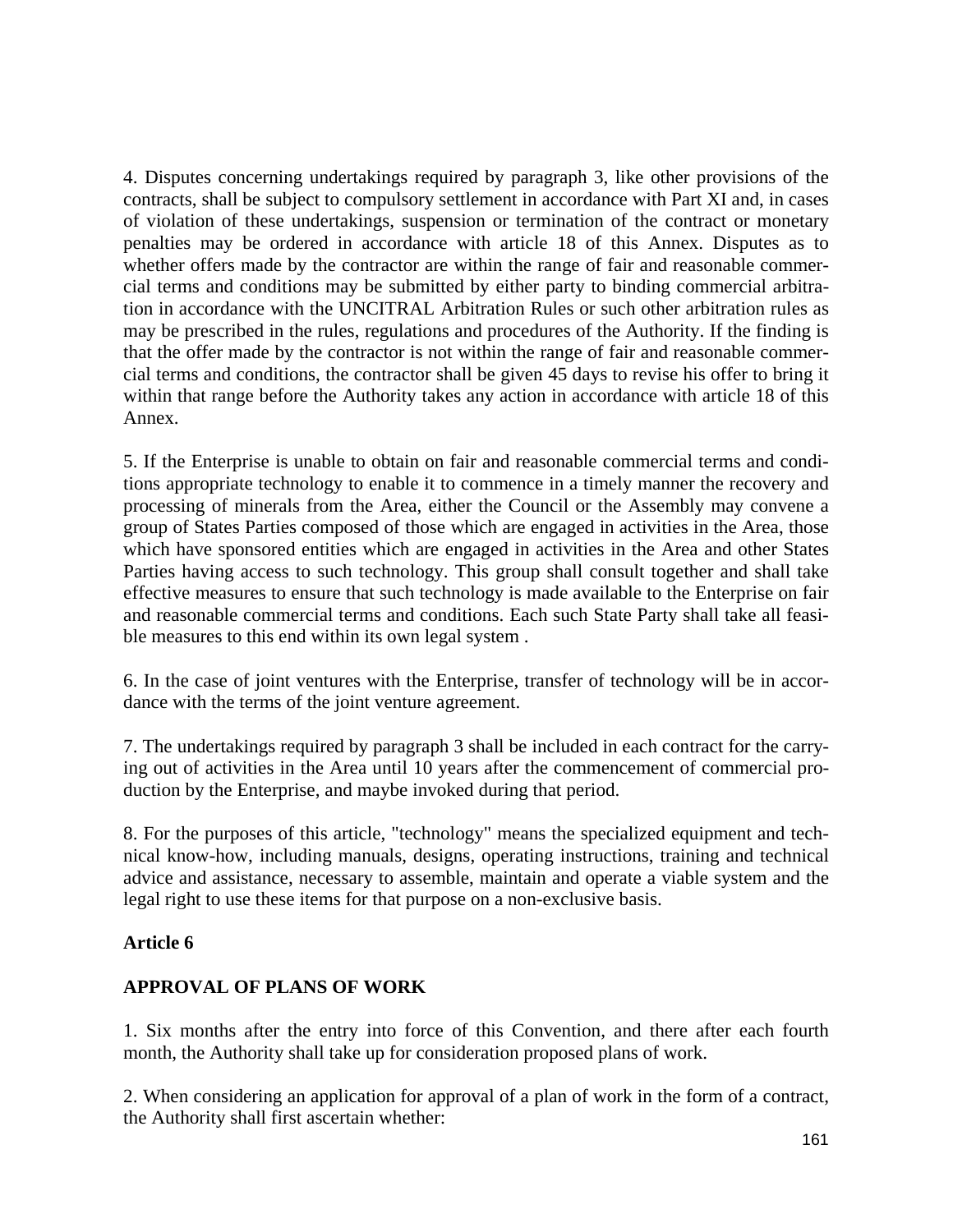(a) the applicant has complied with the procedures established for applications in accordance with article 4 of this Annex and has given the Authority the undertakings and assurances required by that article. In cases of non-compliance with these procedures or in the absence of any of these undertakings and assurances, the applicant shall be given 45 days to remedy these defects;

(b) the applicant possesses the requisite qualifications provided for in article 4 of this Annex.

3. All proposed plans of work shall be taken up in the order in which they are received. The proposed plans of work shall comply with and be governed by the relevant provisions of this Convention and the rules, regulations and procedures of the Authority, including those on operational requirements, financial contributions and the undertakings concerning the transfer of technology. If the proposed plans of work conform to these requirements, the Authority shall approve them provided that they are in accordance with the uniform and nondiscriminatory requirements set forth in the rules, regulations and procedures of the Authority, unless:

(a) part or all of the area covered by the proposed plan of work is included in an approved plan of work or a previously submitted proposed plan of work which has not yet been finally acted on by the Authority;

(b) part or all of the area covered by the proposed plan of work is disapproved by the Authority pursuant to article 162, paragraph  $2(x)$ ; or

(c) the proposed plan of work has been submitted or sponsored by a State Party which already holds:

(i) plans of work for exploration and exploitation of polymetallic nodules in non-reserved areas that, together with either part of the area covered by the application for a plan of work, exceed in size 30 per cent of a circular area of 400,000 square kilometres surrounding the centre of either part of the area covered by the proposed plan of work; (ii) plans of work for the exploration and exploitation of polymetallic nodules in non-reserved areas which, taken together, constitute 2 per cent of the total sea-bed area which is not reserved or disapproved for exploitation pursuant to article 162, paragraph  $(2)$   $(x)$ .

4. For the purpose of the standard set forth in paragraph 3(c), a plan of work submitted by a partnership or consortium shall be counted on a pro rata basis among the sponsoring States Parties involved in accordance with article 4, paragraph 3, of this Annex. The Authority may approve plans of work covered by paragraph 3 (c) if it determines that such approval would not permit a State Party or entities sponsored by it to monopolize the conduct of activities in the Area or to preclude other States Parties from activities in the Area.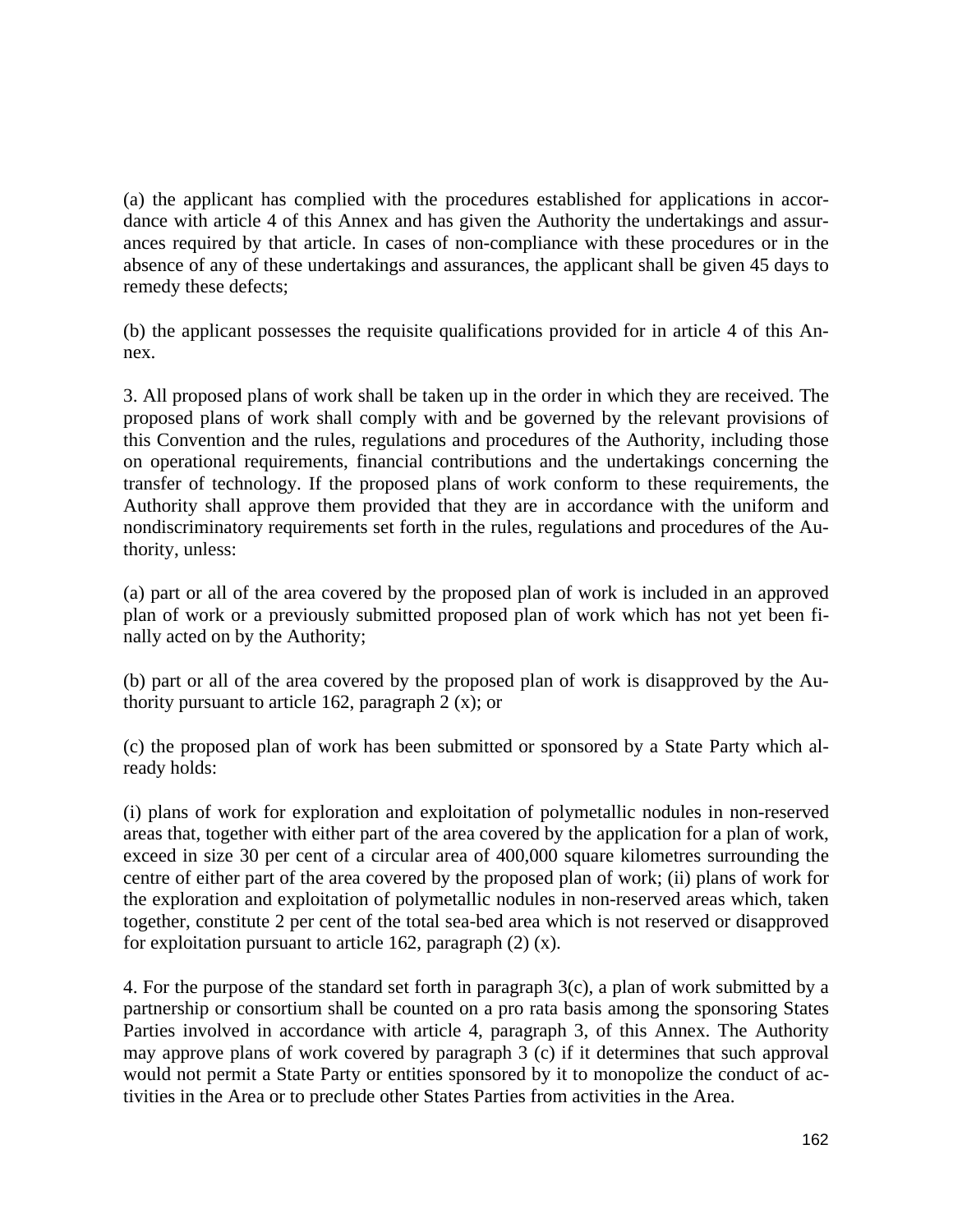5. Notwithstanding paragraph 3(a), after the end of the interim period specified in article 151, paragraph 3, the Authority may adopt by means of rules regulations and procedures other procedures and criteria consistent with this Convention for deciding which applicants shall have plans of work approved in cases of selection among applicants for a proposed area. These procedures and criteria shall ensure approval of plans of work on an equitable and nondiscriminatory basis.

# **Article 7**

# **SELECTION AMONG APPLICANTS FOR PRODUCTION AUTHORIZATIONS**

1. Six months after the entry into force of this Convention and there after each fourth month, the Authority shall take up for consideration applications for production authorizations submitted during the immediately preceding period. The Authority shall issue the authorizations applied for if all such applications can be approved without exceeding the production limitation or contravening the obligations of the Authority under a commodity agreement or arrangement to which it has become a party, as provided in article 151.

2. When a selection must be made among applicants for production authorizations because of the production limitation set forth in article 151, paragraphs 2 to 7, or because of the obligations of the Authority under a commodity agreement or arrangement to which it has become a party, as provided for in article 151, paragraph 1, the Authority shall make the selection on the basis of objective and non-discriminatory standards set forth in its rules, regulations and procedures.

3. In the application of paragraph 2, the Authority shall give priority to those applicants which:

(a) give better assurance of performance, taking into account their financial and technical qualifications and their performance, if any, under previously approved plans of work;

(b) provide earlier prospective financial benefits to the Authority, taking into account when commercial production is scheduled to begin;

(c) have already invested the most resources and effort in prospecting or exploration.

4. Applicants which are not selected in any period shall have priority in subsequent periods until they receive a production authorization.

5. Selection shall be made taking into account the need to enhance opportunities for all States Parties, irrespective of their social and economic systems or geographical locations so as to avoid discrimination against any State or system, to participate in activities in the Area and to prevent monopolization of those activities.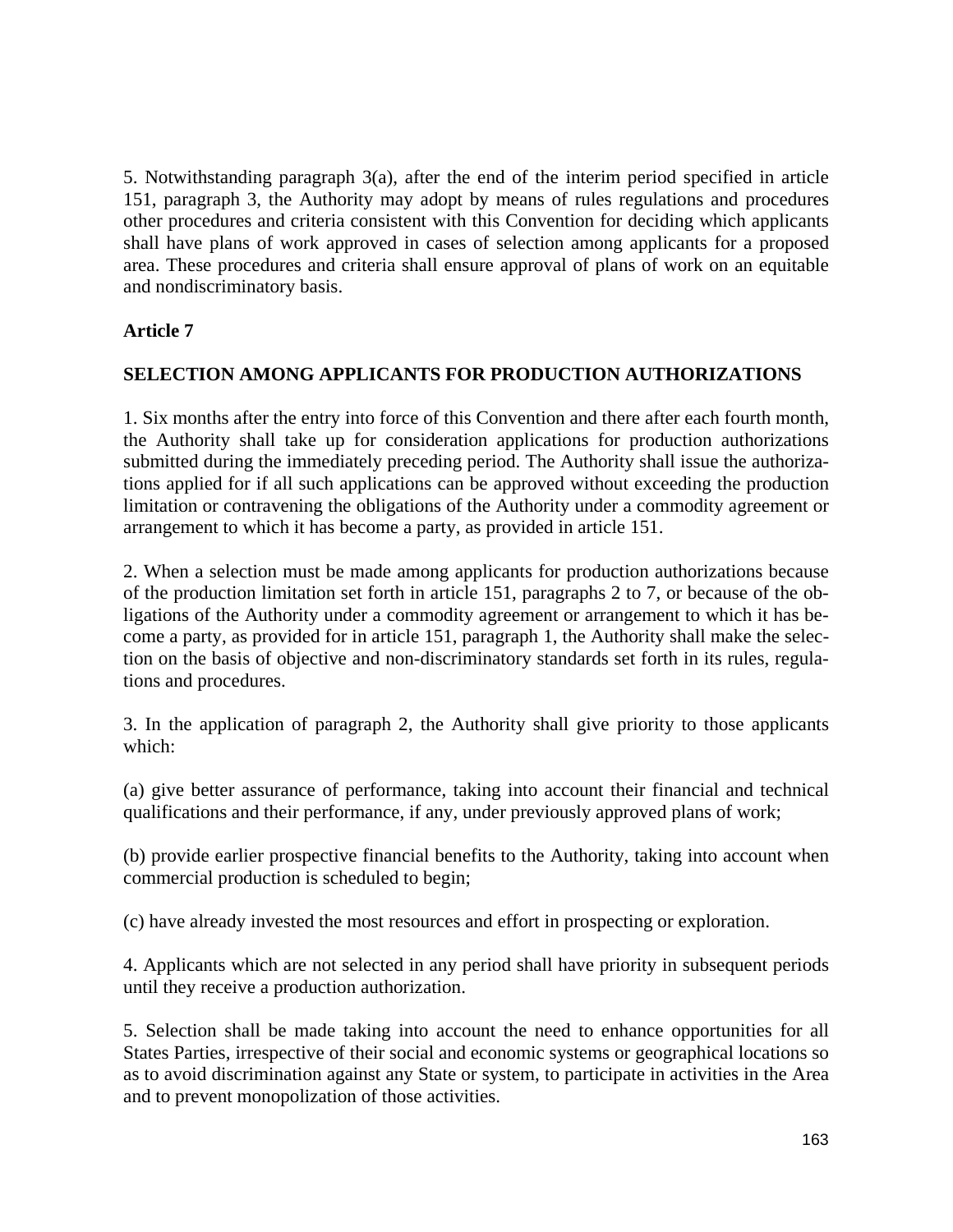6. Whenever fewer reserved areas than non-reserved areas are under exploitation, applications for production authorizations with respect to reserved areas shall have priority.

7. The decisions referred to in this article shall be taken as soon as possible after the close of each period.

#### **Article 8**

#### **RESERVATION OF AREAS**

Each application, other than those submitted by the Enterprise or by any other entities for reserved areas, shall cover a total area, which need not be a single continuous area, sufficiently large and of sufficient estimated commercial value to allow two mining operations. The applicant shall indicate the coordinates dividing the area into two parts of equal estimated commercial value and submit all the data obtained by him with respect to both parts. Without prejudice to the powers of the Authority pursuant to article 17 of this Annex, the data to be submitted concerning polymetallic nodules shall relate to mapping, sampling, the abundance of nodules, and their metal content. Within 45 days of receiving such data, the Authority shall designate which part is to be reserved solely for the conduct of activities by the Authority through the Enterprise or in association with developing States. This designation may be deferred for a further period of 45 days if the Authority requests an independent expert to assess whether all data required by this article has been submitted. The are a designated shall become a reserved area as soon as the plan of work for the non-reserved area is approved and the contract is signed.

#### **Article 9**

### **ACTIVITIES IN RESERVED AREAS**

1. The Enterprise shall be given an opportunity to decide whether it intends to carry out activities in each reserved area. This decision may betaken at any time, unless a notification pursuant to paragraph 4 is received by the Authority, in which event the Enterprise shall take its decision within a reasonable time. The Enterprise may decide to exploit such areas in joint ventures with the interested State or entity.

2. The Enterprise may conclude contracts for the execution of part of its activities in accordance with Annex IV, article 12. It may also enter into joint ventures for the conduct of such activities with any entities which are eligible to carry out activities in the Area pursuant to article 153, paragraph 2(b). When considering such joint ventures, the Enterprise shall offer to States Parties which are developing States and their nationals the opportunity of effective participation.

3. The Authority may prescribe, in its rules, regulations and procedures, substantive and procedural requirements and conditions with respect to such contracts and joint ventures.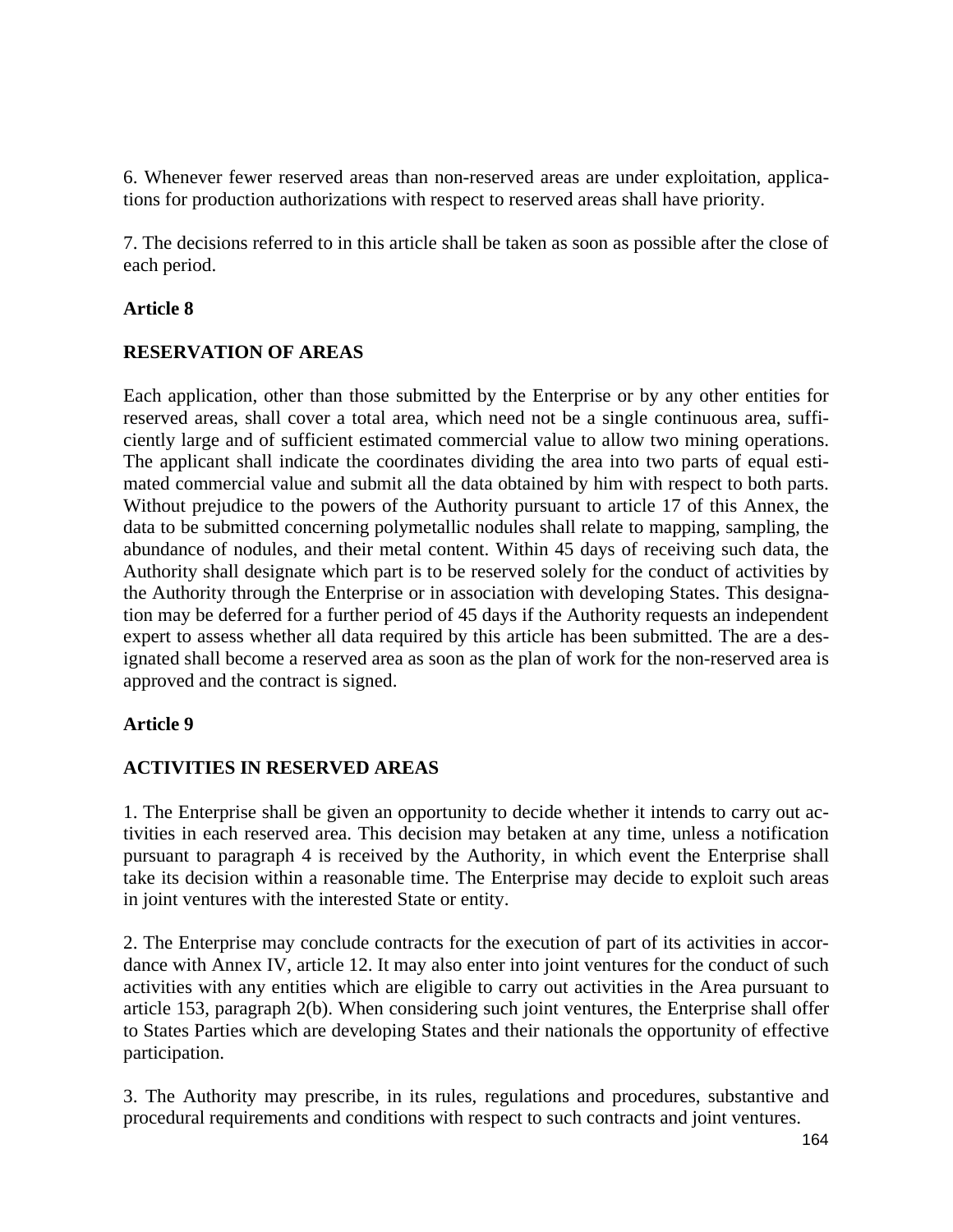4. Any State Party which is a developing State or any natural or juridical person sponsored by it and effectively controlled by it or by other developing State which is a qualified applicant, or any group of the foregoing, may notify the Authority that it wishes to submit a plan of work pursuant to article 6 of this Annex with respect to a reserved area. The plan of work shall be considered if the Enterprise decides, pursuant to paragraph 1, that it does not intend to carry out activities in that area.

# **Article 10**

# **PREFERENCE AND PRIORITY AMONG APPLICANTS**

An operator who has an approved plan of work for exploration only, as provided in article 3, paragraph 4(c), of this Annex shall have a preference and a priority among applicants for a plan of work covering exploitation of the same area and resources. However, such preference or priority may be withdrawn if the operator's performance has not been satisfactory.

### **Article 11**

# **JOINT ARRANGEMENTS**

1. Contracts may provide for joint arrangements between the contractor and the Authority through the Enterprise, in the form of joint ventures or production sharing, as well as any other form of joint arrangement, which shall have the same protection against revision, suspension or termination as contracts with the Authority.

2. Contractors entering into such joint arrangements with the Enterprise may receive financial incentives as provided for in article 13 of this Annex.

3. Partners in joint ventures with the Enterprise shall be liable for the payments required by article 13 of this Annex to the extent of their share in the joint ventures, subject to financial incentives as provided for in that article.

### **Article 12**

### **ACTIVITIES CARRIED OUT BY THE ENTERPRISE**

1. Activities in the Area carried out by the Enterprise pursuant to article 153, paragraph 2(a), shall be governed by Part XI, the rules, regulations and procedures of the Authority and its relevant decisions.

2. Any plan of work submitted by the Enterprise shall be accompanied by evidence supporting its financial and technical capabilities.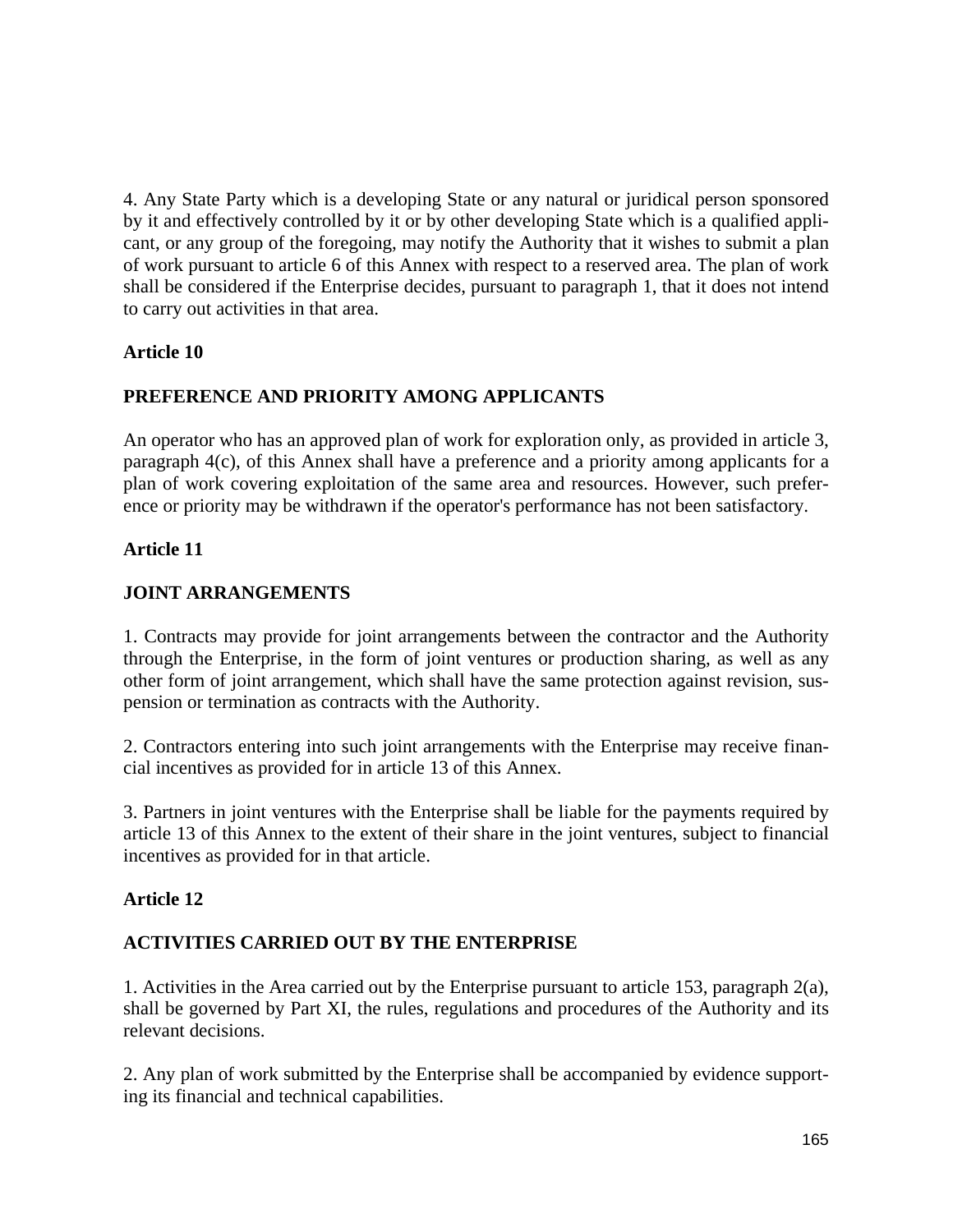## **FINANCIAL TERMS OF CONTRACTS**

1. In adopting rules, regulations and procedures concerning the financial terms of a contract between the Authority and the entities referred to in article 153, paragraph 2 (b), and in negotiating those financial terms in accordance with Part XI and those rules, regulations and procedures, the Authority shall be guided by the following objectives:

(a) to ensure optimum revenues for the Authority from the proceeds of commercial production;

(b) to attract investments and technology to the exploration and exploitation of the Area; (c) to ensure equality of financial treatment and comparable financial obligations for contractors;

(d) to provide incentives on a uniform and non-discriminatory basis for contractors to undertake joint arrangements with the Enterprise and developing States or their nationals, to stimulate the transfer of technology thereto, and to train the personnel of the Authority and of developing States;

(e) to enable the Enterprise to engage in sea-bed mining effectively at the same time as the entities referred to in article 153, paragraph 2(b); and

(f) to ensure that, as a result of the financial incentives provided to contractors under paragraph 14, under the terms of contracts reviewed in accordance with article 19 of this Annex or under the provisions of article 11 of this Annex with respect to joint ventures, contractors are not subsidized so as to be given an artificial competitive advantage with respect to landbased miners.

2. A fee shall be levied for the administrative cost of processing an application for approval of a plan of work in the form of a contract and shall be fixed at an amount of \$US 500,000 per application. The amount of the fee shall be reviewed from time to time by the Council in order to ensure that it covers the administrative cost incurred. If such administrative cost incurred by the Authority in processing an application is less than the fixed amount, the Authority shall refund the difference to the applicant.

3. A contractor shall pay an annual fixed fee of \$US 1 million from the date of entry into force of the contract. If the approved date of commencement of commercial production is postponed because of a delay in issuing the production authorization, in accordance with article 151, the annual fixed fee shall be waived for the period of postponement. From the date of commencement of commercial production, the contractor shall pay either the production charge or the annual fixed fee, whichever is greater.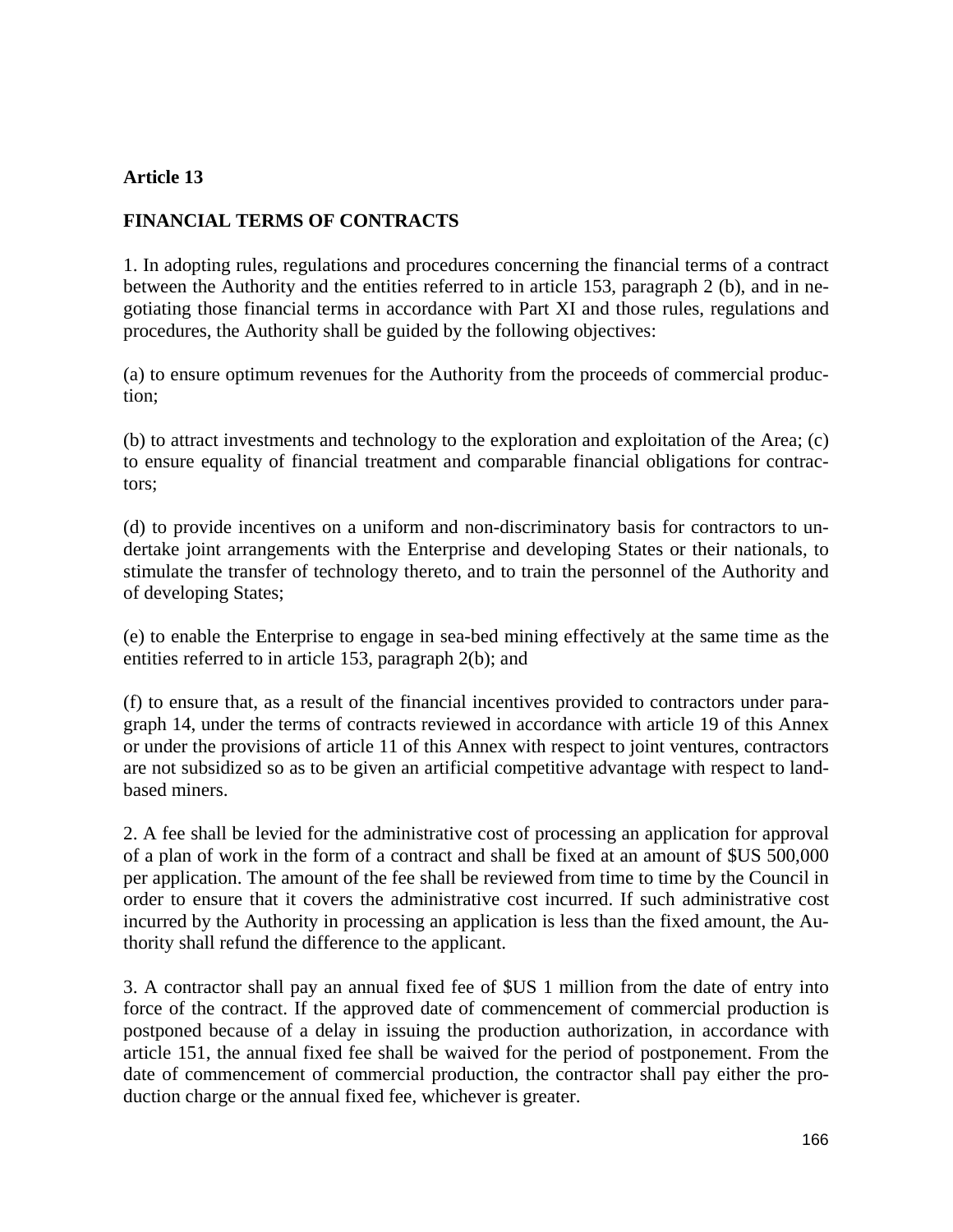4 Within a year of the date of commencement of commercial production, in conformity with paragraph 3, a contractor shall choose to make his financial contribution to the Authority by either:

(a) paying a production charge only; or

(b) paying a combination of a production charge and a share of net proceeds.

5. (a) If a contractor chooses to make his financial contribution to the Authority by paying a production charge only, it shall be fixed at a percentage of the market value of the processed metals produced from the polymetallic nodules recovered from the area covered by the contract. This percentage shall be fixed as follows:

(i) years 1-10 of commercial production 5 per cent

(ii) years 11 to the end of commercial production 12 per cent

(b) The said market value shall be the product of the quantity of the processed metals produced from the polymetallic nodules extracted from the area covered by the contract and the average price for those metals during the relevant accounting year, as defined in paragraphs 7 and 8.

6. If a contractor chooses to make his financial contribution to the Authority by paying a combination of a production charge and a share of net proceeds, such payments shall be determined as follows:

(a) The production charge shall be fixed at a percentage of the market value, determined in accordance with subparagraph

(b), of the processed metals produced from the polymetallic nodules recovered from the area covered by the contract. This percentage shall be fixed as follows:

(i) first period of commercial production 2 per cent

(ii) second period of commercial production 4 per cent If, in the second period of commercial production, as defined in subparagraph (d), the return on investment in any accounting year as defined in subparagraph (m) falls below 15 per cent as a result of the payment of the production charge at 4 per cent, the production charge shall be 2 per cent instead of 4 per cent in that accounting year.(b) The said market value shall be the product of the quantity of the processed metals produced from the polymetallic nodules recovered from the area covered by the contract and the average price for those metals during the relevant accounting year as defined in paragraphs 7 and 8.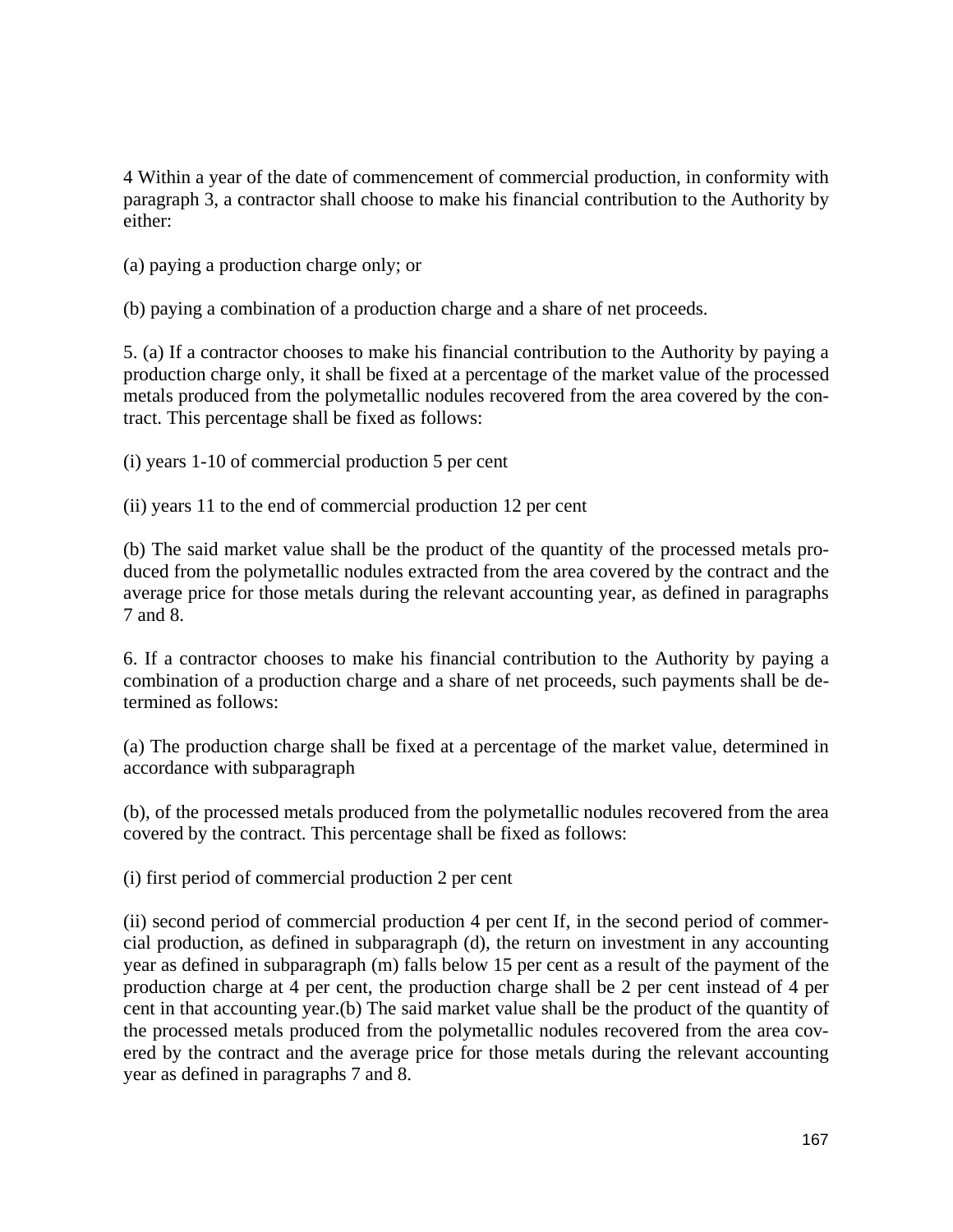(c) (i) The Authority's share of net proceeds shall be taken out of that portion of the contractor's net proceeds which is attributable to the mining of the resources of the area covered by the contract, referred to hereinafter as attributable net proceeds.

(ii) The Authority's share of attributable net proceeds shall be determined in accordance with the following incremental schedule:

| Portion of attributable<br>net proceeds                                                                                     | Share of the Authority                      |                                              |
|-----------------------------------------------------------------------------------------------------------------------------|---------------------------------------------|----------------------------------------------|
|                                                                                                                             | First period of<br>commercial<br>production | Second period of<br>commercial<br>production |
| That portion<br>representing<br>a return on investment<br>which is greater than<br>0 per cent, but<br>less than 10 per cent | 35 per cent                                 | 40 per cent                                  |
| That portion<br>representing<br>a return on investment<br>which is 10 per cent<br>or greater, but<br>less than 20 per cent  | 42.5 per cent                               | 50 per cent                                  |
| That portion<br>representing<br>a return on investment<br>which is 20 per cent<br>or greater                                | 50 per cent                                 | 70 per cent                                  |

(d) (i) The first period of commercial production referred to in subparagraphs (a) and (c) shall commence in the first accounting year of commercial production and terminate in the accounting year in which the contractor's development costs with interest on the unrecovered portion thereof are fully recovered by his cash surplus, as follows: In the first accounting year during which development costs are incurred, unrecovered development costs shall equal the development costs less cash surplus in that year. In each subsequent accounting year, unrecovered development costs shall equal the unrecovered development costs at the end of the preceding accounting year, plus interest thereon at the rate of 10 per cent per annum, plus development costs incurred in the current accounting year and less contractor's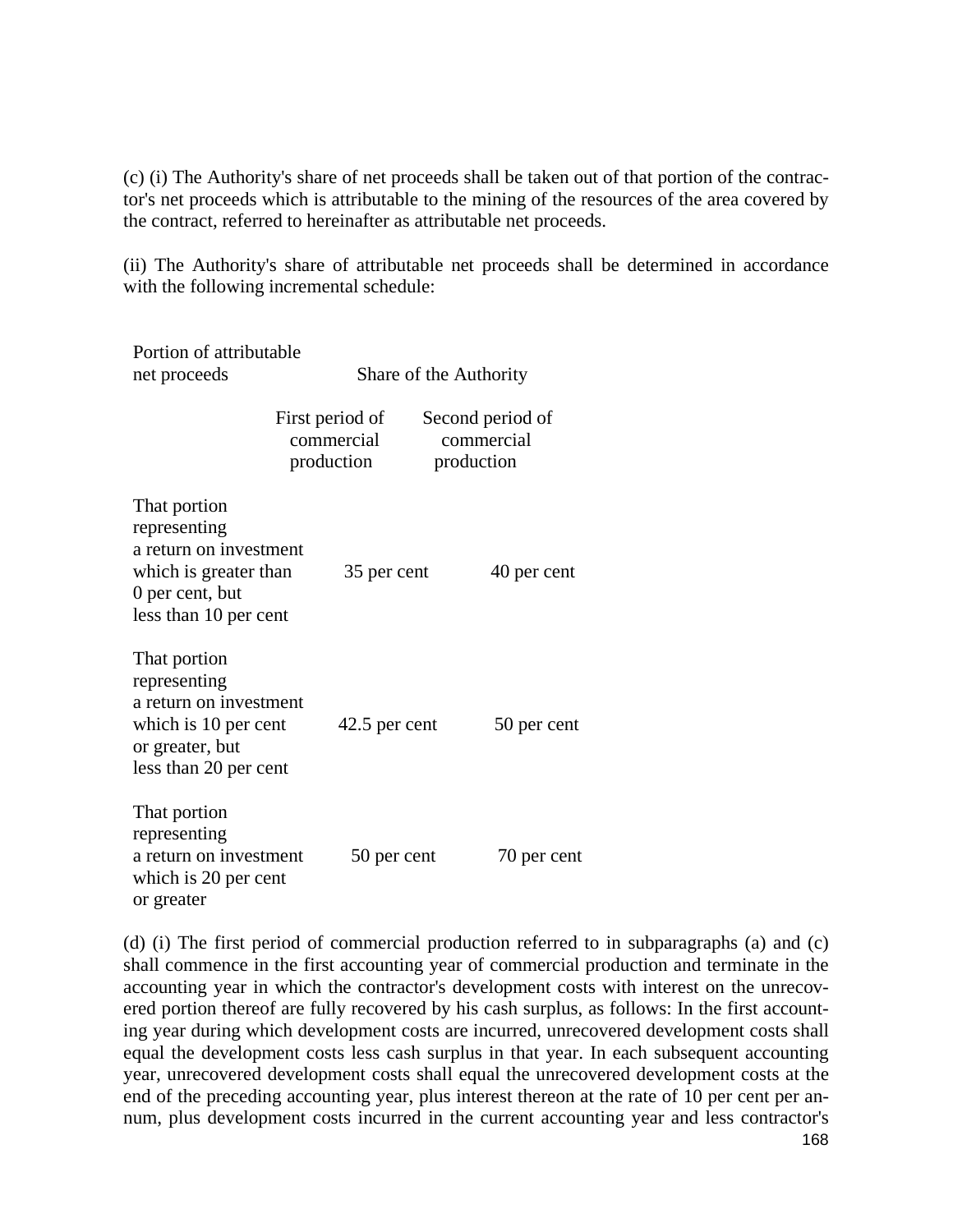cash surplus in the current accounting year. The accounting year in which unrecovered development costs become zero for the first time shall be the accounting year in which the contractor's development costs with interest on the unrecovered portion thereof are fully recovered by his cash surplus. The contractor's cash surplus in any accounting year shall be his gross proceeds less his operating costs and less his payments to the Authority under subparagraph (c).

(ii) The second period of commercial production shall commence in the accounting year following the termination of the first period of commercial production and shall continue until the end of the contract.

(e) "Attributable net proceeds" means the product of the contractor's net proceeds and the ratio of the development costs in the mining sector to the contractor's development costs. If the contractor engages in mining, transporting polymetallic nodules and production primarily of three processed metals, namely, cobalt, copper and nickel, the amount of attributable net proceeds shall not be less than 25 per cent of the contractor's net proceeds. Subject to subparagraph (n), in all other cases, including those where the contractor engages in mining, transporting polymetallic nodules, and production primarily of four processed metals, namely, cobalt, copper, manganese and nickel, the Authority may, in its rules, regulations and procedures, prescribe appropriate floors which shall bear the same relationship to each case as the 25 per cent floor does to the three-metal case.

(f) "Contractor's net proceeds" means the contractor's gross proceeds less his operating costs and less the recovery of his development costs as set out in subparagraph (j).

(g) (i) If the contractor engages in mining, transporting polymetallic nodules and production of processed metals, "contractor's gross proceeds" means the gross revenues from the sale of the processed metals and any other monies deemed reasonably attributable to operations under the contract in accordance with the financial rules, regulations and procedures of the Authority.

(ii) In all cases other than those specified in subparagraphs  $(g)(i)$  and  $(n)(iii)$ , "contractor's gross proceeds" means the gross revenues from the sale of the semi-processed metals from the polymetallic nodules recovered from the area covered by the contract, and any other monies deemed reasonably attributable to operations under the contract in accordance with the financial rules, regulations and procedures of the Authority.

(h) "Contractor's development costs" means:

(i) all expenditures incurred prior to the commencement of commercial production which are directly related to the development of the productive capacity of the area covered by the contract and the activities related thereto for operations under the contract in all cases other than that specified in subparagraph (n), in conformity with generally recognized accounting principles, including, inter alia, costs of machinery, equipment, ships, processing plant, con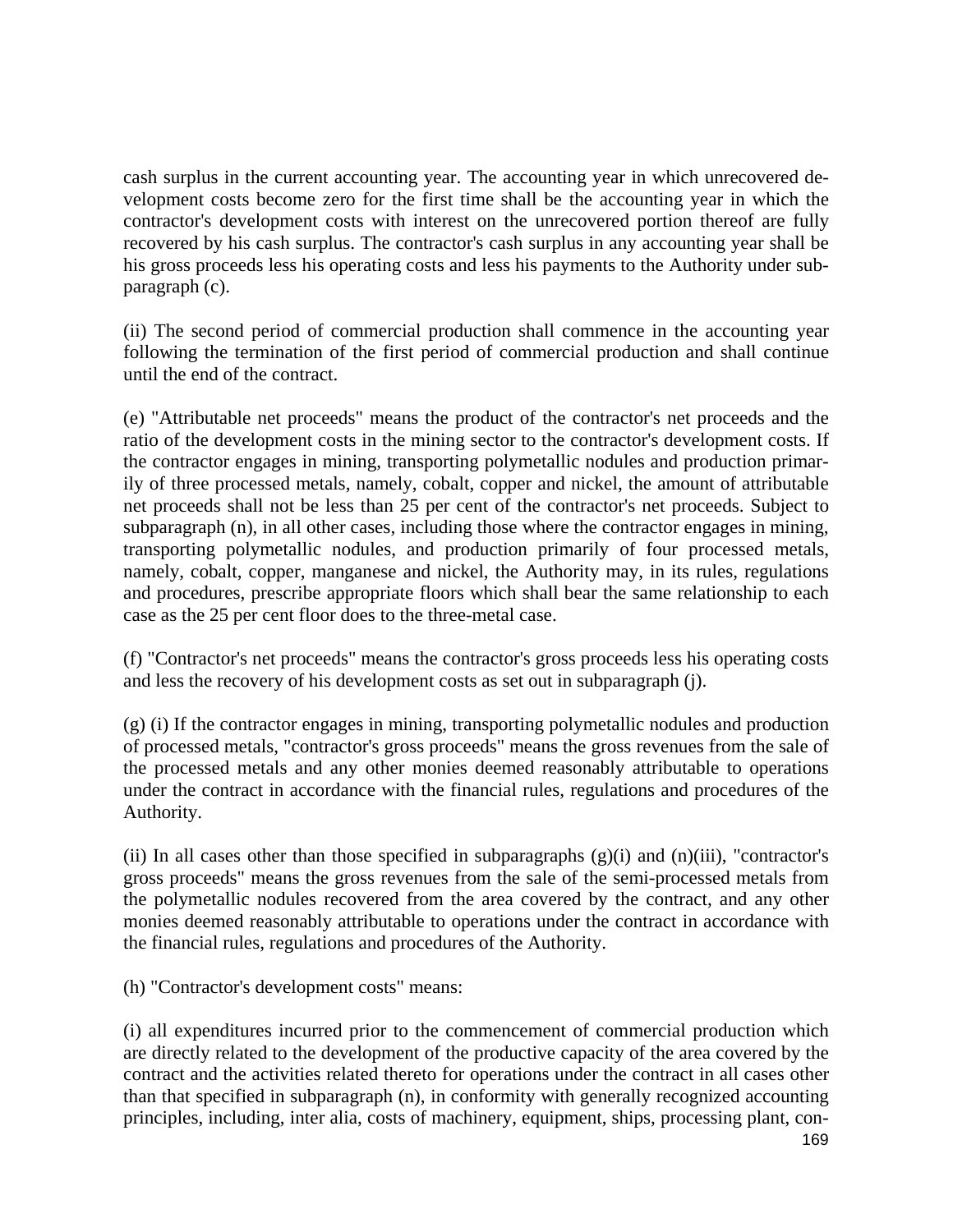struction, buildings, land, roads, prospecting and exploration of the area covered by the contract, research and development, interest, required leases, licences and fees; and

(ii) expenditures similar to those set forth in (i) above incurred subsequent to the commencement of commercial production and necessary to carry out the plan of work, except those chargeable to operating costs.

(i) The proceeds from the disposal of capital assets and the market value of those capital assets which are no longer required for operations under the contract and which are not sold shall be deducted from the contractor's development costs during the relevant accounting year. When these deductions exceed the contractor's development costs the excess shall be added to the contractor's gross proceeds.

(j) The contractor's development costs incurred prior to the commencement of commercial production referred to in subparagraphs (h) (i) and (n) (iv) shall be recovered in 10 equal annual instalments from the date of commencement of commercial production. The contractor's development costs incurred subsequent to the commencement of commercial production referred to in subparagraphs (h)(ii) and (n)(iv) shall be recovered in 10 or fewer equal annual instalments so as to ensure their complete recovery by the end of the contract.

(k) "Contractor's operating costs" means all expenditures incurred after the commencement of commercial production in the operation of the productive capacity of the area covered by the contract and the activities related thereto for operations under the contract, in conformity with generally recognized accounting principles, including, inter alia, the annual fixed fee or the production charge, whichever is greater, expenditures for wages, salaries, employee benefits, materials, services, transporting, processing and marketing costs, interest, utilities, preservation of the marine environment, overhead and administrative costs specifically related to operations under the contract, and any net operating losses carried forward or backward as specified herein. Net operating losses may be carried forward for two consecutive years except in the last two years of the contract in which case they may be carried backward to the two preceding years.

(l) If the contractor engages in mining, transporting of polymetallic nodules, and production of processed and semi-processed metals, "development costs of the mining sector" means the portion of the contractor's development costs which is directly related to the mining of the resources of the area covered by the contract, in conformity with generally recognized accounting principles, and the financial rules, regulations and procedures of the Authority, including, inter alia, application fee, annual fixed fee and, where applicable, costs of prospecting and exploration of the area covered by the contract, and a portion of research and development costs.

(m) "Return on investment" in any accounting year means the ratio of attributable net proceeds in that year to the development costs of the mining sector. For the purpose of computing this ratio the development costs of the mining sector shall include expenditures on new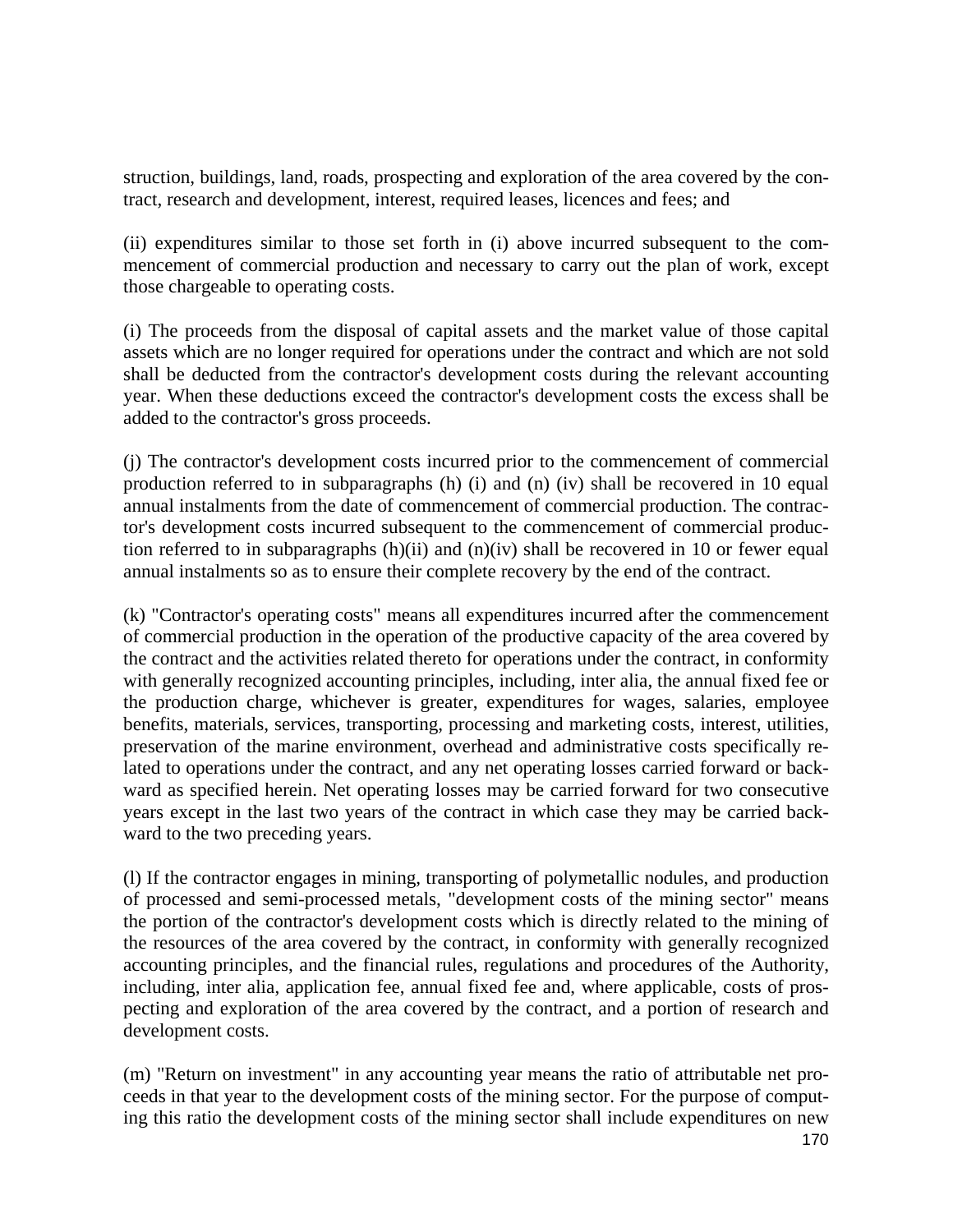or replacement equipment in the mining sector less the original cost of the equipment replaced.

(n) If the contractor engages in mining only:

(i) "attributable net proceeds" means the whole of the contractor's net proceeds;

(ii) "contractor's net proceeds" shall be as defined in subparagraph (f);

(iii) "contractor's gross proceeds" means the gross revenues from the sale of the polymetallic nodules, and any other monies deemed reasonably attributable to operations under the contract in accordance with the financial rules, regulations and procedures of the Authority;

(iv) "contractor's development costs" means all expenditures incurred prior to the commencement of commercial production as set forth in subparagraph (h) (i), and all expenditures incurred subsequent to the commencement of commercial production as set forth in subparagraph (h) (ii), which are directly related to the mining of the resources of the area covered by the contract, in conformity with generally recognized accounting principles;

(v) "contractor's operating costs" means the contractor's operating costs as in subparagraph (k) which are directly related to the mining of the resources of the area covered by the contract in conformity with generally recognized accounting principles; (vi) "return on investment" in any accounting year means the ratio of the contractor's net proceeds in that year to the contractor's development costs. For the purpose of computing this ratio, the contractor's development costs shall include expenditures on new or replacement equipment less the original cost of the equipment replaced.

(o) The costs referred to in subparagraphs (h), (k), (l) and (n) in respect of interest paid by the contractor shall be allowed to the extent that, in all the circumstances, the Authority approves, pursuant to article 4, paragraph 1, of this Annex, the debt-equity ratio and the rates of interest as reasonable, having regard to existing commercial practice.

(p) The costs referred to in this paragraph shall not be interpreted as including payments of corporate income taxes or similar charges levied by States in respect of the operations of the contractor.

7. (a) "Processed metals", referred to in paragraphs 5 and 6, means the metals in the most basic form in which they are customarily traded on international terminal markets. For this purpose, the Authority shall specify, in its financial rules, regulations and procedures, the relevant international terminal market. For the metals which are not traded on such markets, "processed metals" means the metals in the most basic form in which they are customarily traded in representative arm's length transactions.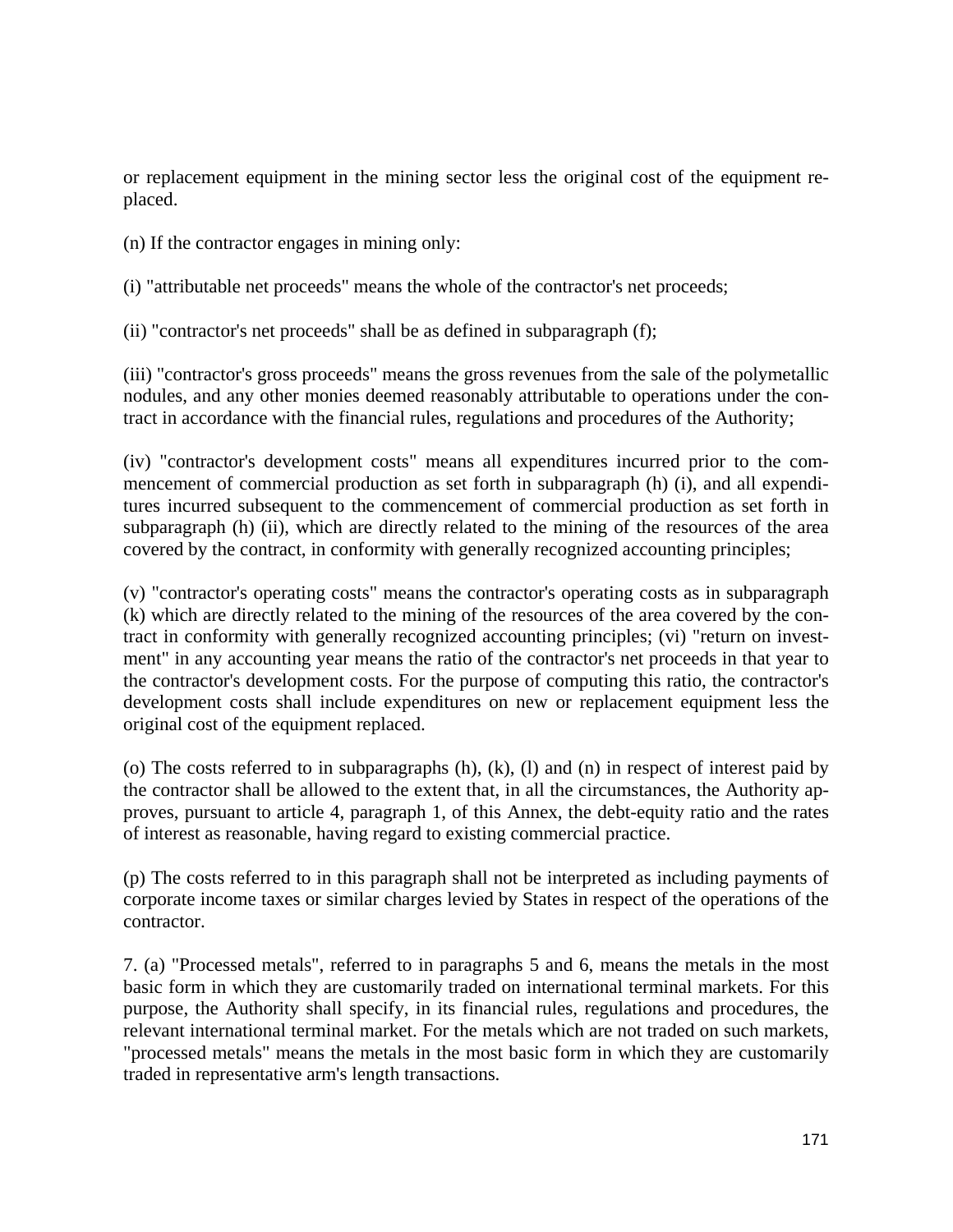(b) If the Authority cannot otherwise determine the quantity of the processed metals produced from the polymetallic nodules recovered from the area covered by the contract referred to in paragraphs 5 (b) and 6 (b), the quantity shall be determined on the basis of the metal content of the nodules, processing recovery efficiency and other relevant factors, in accordance with the rules, regulations and procedures of the Authority and in conformity with generally recognized accounting principles.

8. If an international terminal market provides a representative pricing mechanism for processed metals, polymetallic nodules and semi-processed metals from the nodules, the average price on that market shall be used. In all other cases, the Authority shall, after consulting the contractor, determine a fair price for the said products in accordance with paragraph 9.

9. (a) All costs, expenditures, proceeds and revenues and all determinations of price and value referred to in this article shall be the result of free market or arm's length transactions. In the absence thereof, they shall be determined by the Authority, after consulting the contractor, as though they were the result of free market or arm's length transactions, taking into account relevant transactions in other markets.

(b) In order to ensure compliance with and enforcement of the provisions of this paragraph, the Authority shall be guided by the principles adopted for, and the interpretation given to, arm's length transactions by the Commission on Transnational Corporations of the United Nations, the Group of Experts on Tax Treaties between Developing and Developed Countries and other international organizations, and shall, in its rules, regulations and procedures, specify uniform and internationally acceptable accounting rules and procedures, and the means of selection by the contractor of certified independent accountants acceptable to the Authority for the purpose of carrying out auditing in compliance with those rules, regulations and procedures.

10. The contractor shall make available to the accountants, in accordance with the financial rules, regulations and procedures of the Authority, such financial data as are required to determine compliance with this article.

11. All costs, expenditures, proceeds and revenues, and all prices and values referred to in this article, shall be determined in accordance with generally recognized accounting principles and the financial rules, regulations and procedures of the Authority.

12. Payments to the Authority under paragraphs 5 and 6 shall be made in freely usable currencies or currencies which are freely available and effectively usable on the major foreign exchange markets or, at the contractor's option, in the equivalents of processed metals at market value. The market value shall be determined in accordance with paragraph 5(b). The freely usable currencies and currencies which are freely available and effectively usable on the major foreign exchange markets shall be defined in the rules, regulations and procedures of the Authority in accordance with prevailing international monetary practice.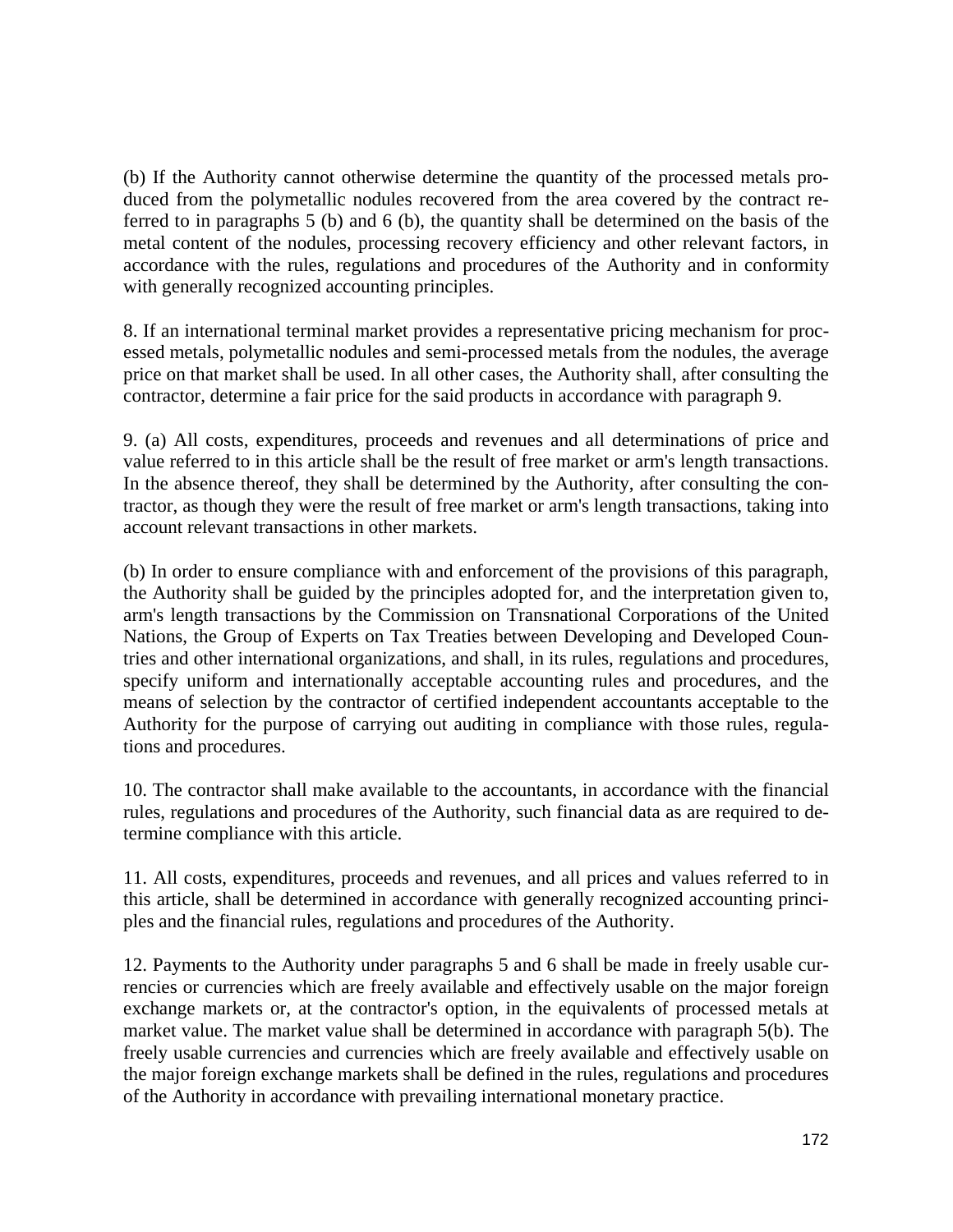13. All financial obligations of the contractor to the Authority, as well as all his fees, costs, expenditures, proceeds and revenues referred to in this article, shall be adjusted by expressing them in constant terms relative to a base year.

14. The Authority may, taking into account any recommendations of the Economic Planning Commission and the Legal and Technical Commission, adopt rules, regulations and procedures that provide for incentives, on a uniform and non-discriminatory basis, to contractors to further the objectives set out in paragraph 1.

15. In the event of a dispute between the Authority and a contractor over the interpretation or application of the financial terms of a contract, either party may submit the dispute to binding commercial arbitration, unless both parties agree to settle the dispute by other means, in accordance with article 188, paragraph 2.

# **BASIC CONDITIONS OF PROSPECTING, EXPLORATION AND EXPLOITA-TION**

**Article 14** 

#### **TRANSFER OF DATA**

1. The operator shall transfer to the Authority, in accordance with its rules, regulations and procedures and the terms and conditions of the play off work, at time intervals determined by the Authority all data which are both necessary for and relevant to the effective exercise of the powers and functions of the principal organs of the Authority in respect of the area covered by the plan of work.

2. Transferred data in respect of the area covered by the plan of work, deemed proprietary, may only be used for the purposes set forth in this article. Data necessary for the formulation by the Authority of rules, regulations and procedures concerning protection of the marine environment and safety, other than equipment design data, shall not be deemed proprietary.

3. Data transferred to the Authority by prospectors, applicants for contracts or contractors, deemed proprietary, shall not be disclosed by the Authority to the Enterprise or to anyone external to the Authority, but data on the reserved areas may be disclosed to the Enterprise. Such data transferred by such persons to the Enterprise shall not be disclosed by the Enterprise to the Authority or to anyone external to the Authority.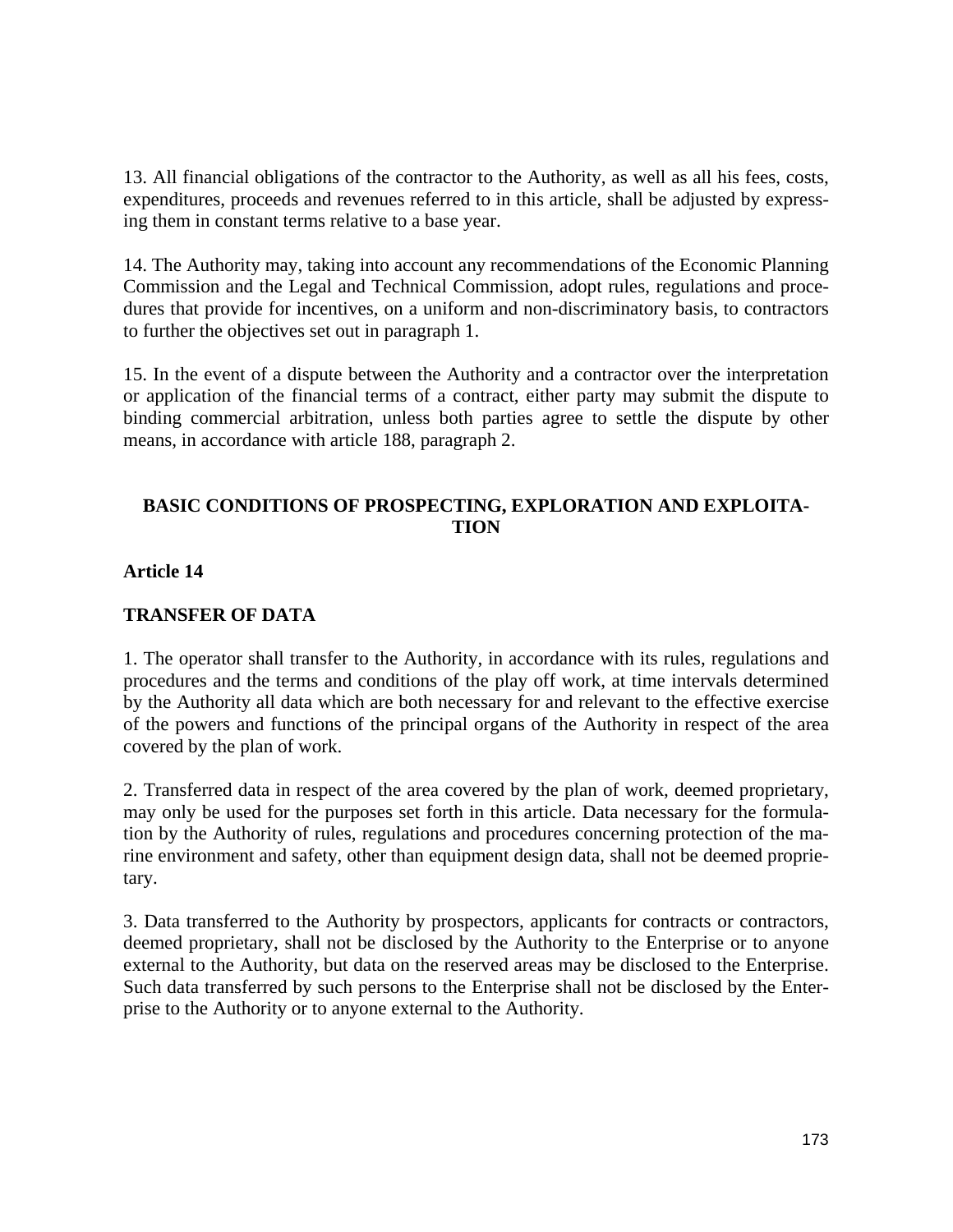# **TRAINING PROGRAMMES**

The contractor shall draw up practical programmes for the training of personnel of the Authority and developing States, including the participation of such personnel in all activities in the Area which are covered by the contract, in accordance with article 144, paragraph 2.

#### **Article 16**

#### **EXCLUSIVE RIGHT TO EXPLORE AND EXPLOIT**

The Authority shall, pursuant to Part XI and its rules, regulations and procedures, accord the operator the exclusive right to explore and exploit the area covered by the plan of work in respect of a specified category of resources and shall ensure that no other entity operates in the same area for a different category of resources in a manner which might interfere with the operations of the operator. The operator shall have security of tenure in accordance with article 153, paragraph 6.

#### **Article 17**

### **RULES, REGULATIONS AND PROCEDURES OF THE AUTHORITY**

1. The Authority shall adopt and uniformly apply rules, regulations and procedures in accordance with article 160, paragraph  $2(f)(ii)$ , and article 162, paragraph  $2(o)(ii)$ , for the exercise of its functions as set forth in Part XI on, inter alia, the following matters:

(a) administrative procedures relating to prospecting, exploration and exploitation in the Area;

- (b) operations:
- (i) size of area;
- (ii) duration of operations;

(iii) performance requirements including assurances pursuant to article 4, paragraph 6(c), of this Annex;

- (iv) categories of resources;
- (v) renunciation of areas;
- (vi) progress reports;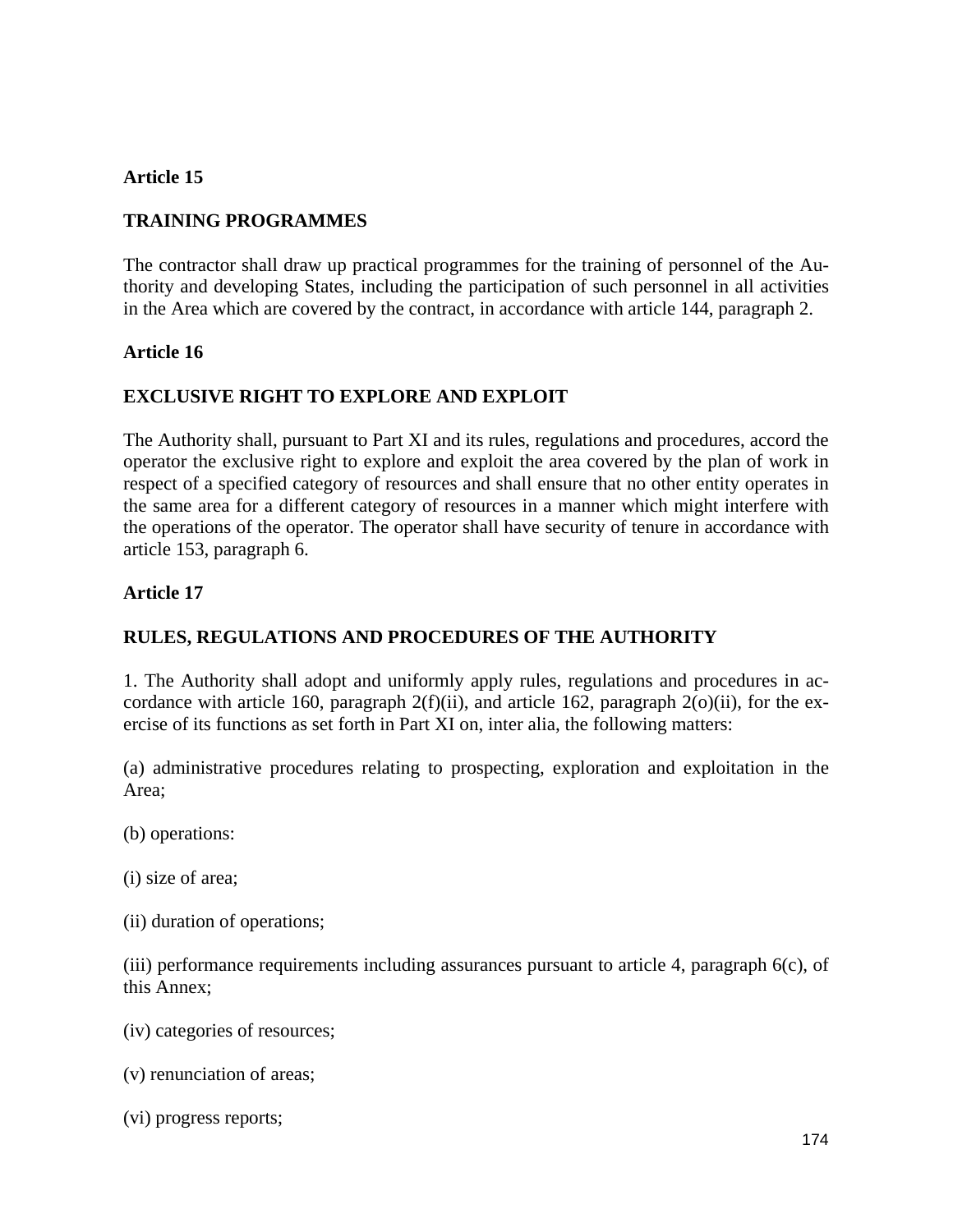(vii) submission of data;

(viii) inspection and supervision of operations;

(ix) prevention of interference with other activities in the marine environment;

(x) transfer of rights and obligations by a contractor;

(xi) procedures for transfer of technology to developing States in accordance with article 144 and for their direct participation;

(xii) mining standards and practices, including those relating to operational safety, conservation of the resources and the protection of the marine environment;

(xiii) definition of commercial production;

(xiv) qualification standards for applicants;

(c) financial matters:

(i) establishment of uniform and non-discriminatory costing and accounting rules and the method of selection of auditors;

(ii) apportionment of proceeds of operations;

(iii) the incentives referred to in article 13 of this Annex;

(d) implementation of decisions taken pursuant to article 151, paragraph 10, and article 164, paragraph 2(d).

2. Rules, regulations and procedures on the following items shall fully reflect the objective criteria set out below:

(a) Size of areas: The Authority shall determine the appropriate size of areas for exploration which may be up to twice as large as those for exploitation in order to permit intensive exploration operations. The size of area shall be calculated to satisfy the requirements of article 8 of this Annex on reservation of areas as well as stated production requirements consistent with article 151 in accordance with the terms of the contract taking into account the state of the art of technology then available for sea-bed mining and the relevant physical characteristics of the areas. Areas shall be neither smaller nor larger than are necessary to satisfy this objective.

(b) Duration of operations: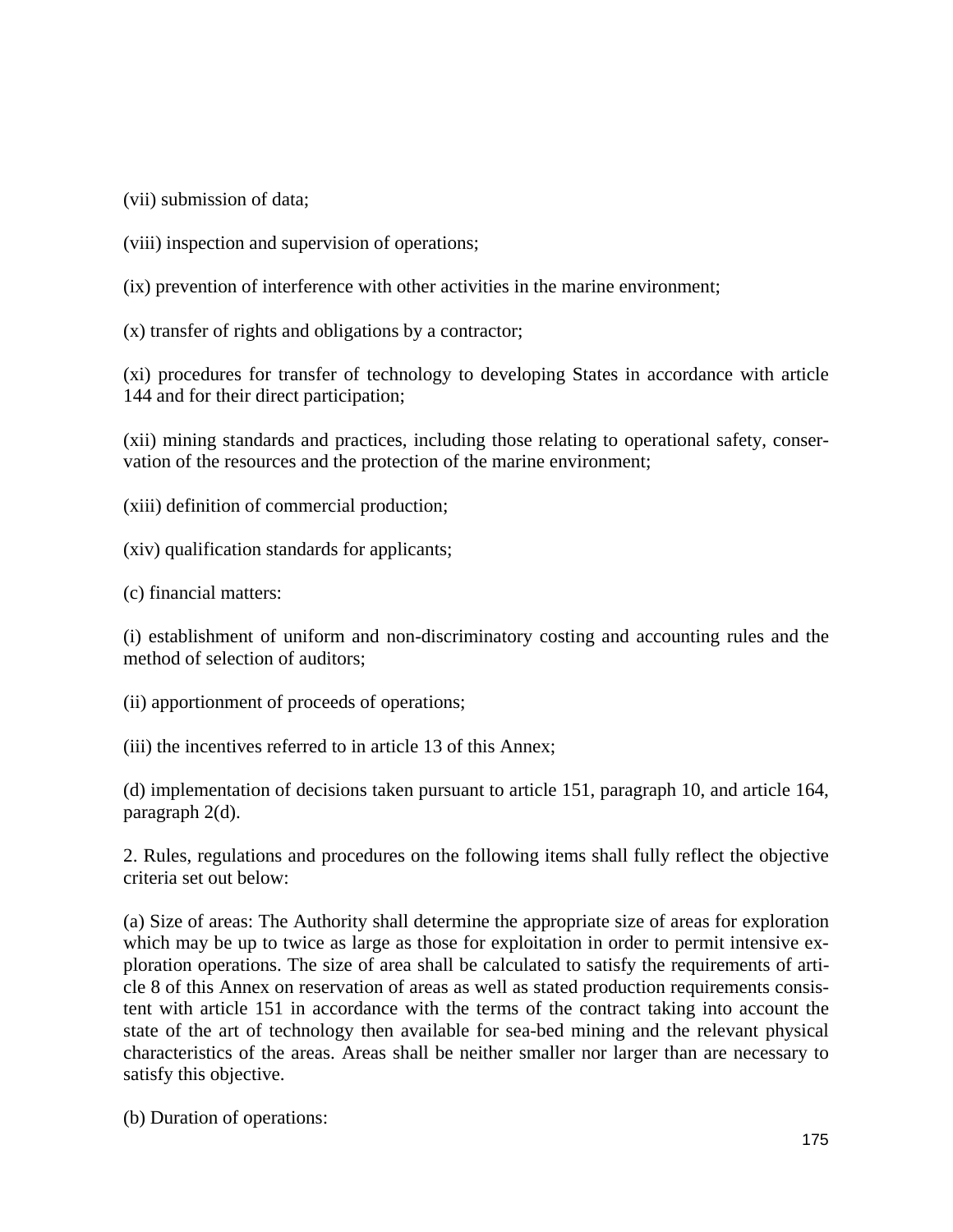(i) Prospecting shall be without time-limit;

(ii) Exploration should be of sufficient duration to permit a thorough survey of the specific area, the design and construction of mining equipment for the area and the design and construction of small and medium-size processing plants for the purpose of testing mining and processing systems;

(iii) The duration of exploitation should be related to the economic life of the mining project, taking into consideration such factors as the depletion of the ore, the useful life of mining equipment and processing facilities and commercial viability. Exploitation should be of sufficient duration to permit commercial extraction of minerals of the area and should include a reasonable time period for construction of commercial-scale mining and processing systems, during which period commercial production should not be required. The total duration of exploitation, however, should also be short enough to give the Authority an opportunity to amend the terms and conditions of the plan of work at the time it considers renewal in accordance with rules, regulations and procedures which it has adopted subsequent to approving the plan of work.

(c) Performance requirements: The Authority shall require that during the exploration stage periodic expenditures be made by the operator which are reasonably related to the size of the area covered by the plan of work and the expenditures which would be expected of a bona fide operator who intended to bring the area into commercial production within the time-limits established by the Authority. The required expenditures should not be established at a level which would discourage prospective operators with less costly technology than is prevalently in use. The Authority shall establish a maximum time interval, after the exploration stage is completed and the exploitation stage begins, to achieve commercial production. To determine this interval, the Authority should take into consideration that construction of large-scale mining and processing systems cannot be initiated until after the termination of the exploration stage and the commencement of the exploitation stage. Accordingly, the interval to bring an area into commercial production should take into account the time necessary for this construction after the completion of the exploration stage and reasonable allowance should be made for unavoidable delays in the construction schedule. Once commercial production is achieved, the Authority shall within reasonable limits and taking into consideration all relevant factors require the operator to maintain commercial production throughout the period of the plan of work.

(d) Categories of resources: In determining the category of resources in respect of which a plan of work may be approved, the Authority shall give emphasis inter alia to the following characteristics:

(i) that certain resources require the use of similar mining methods; and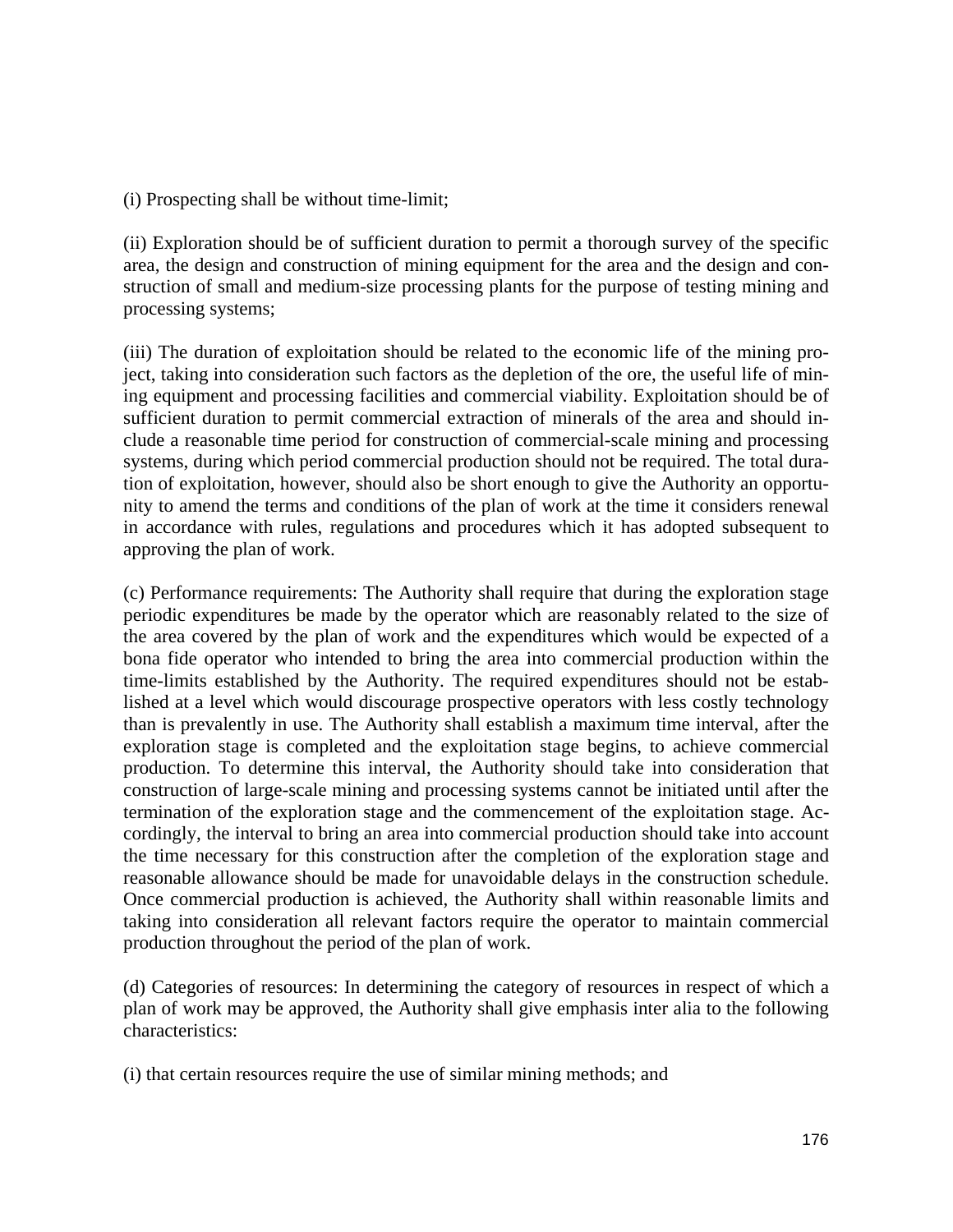(ii) that some resources can be developed simultaneously without undue interference between operators developing different resources in the same area. Nothing in this subparagraph shall preclude the Authority from approving a plan of work with respect to more than one category of resources in the same area to the same applicant.

(e) Renunciation of areas: The operator shall have the right at any time to renounce without penalty the whole or part of his rights in the area covered by a plan of work.

(f) Protection of the marine environment: Rules, regulations and procedures shall be drawn up in order to secure effective protection of the marine environment from harmful effects directly resulting from activities in the Area or from shipboard processing immediately above a mine site of minerals derived from that mine site, taking into account the extent to which such harmful effects may directly result from drilling, dredging, coring and excavation and from disposal, dumping and discharge into the marine environment of sediment, wastes or other effluents.

(g) Commercial production: Commercial production shall be deemed to have begun if an operator engages in sustained large-scale recovery operations which yield a quantity of materials sufficient to indicate clearly that the principal purpose is large-scale production rather than production intended for information gathering, analysis or the testing of equipment or plant.

# **Article 18**

# **PENALTIES**

1. A contractor's rights under the contract may be suspended or terminated only in the following cases:

(a) if, in spite of warnings by the Authority, the contractor has conducted his activities in such a way as to result in serious, persistent and willful violations of the fundamental terms of the contract, Part XI and the rules, regulations and procedures of the Authority; or

(b) if the contractor has failed to comply with a final binding decision of the dispute settlement body applicable to him.

2. In the case of any violation of the contract not covered by paragraph 1(a) or in lieu of suspension or termination under paragraph l(a), the Authority may impose upon the contractor monetary penalties proportionate to the seriousness of the violation.

3. Except for emergency orders under article 162, paragraph 2(w), the Authority may not execute a decision involving monetary penalties, suspension or termination until the contractor has been accorded a reasonable opportunity to exhaust the judicial remedies available to him pursuant to Part XI, section 5.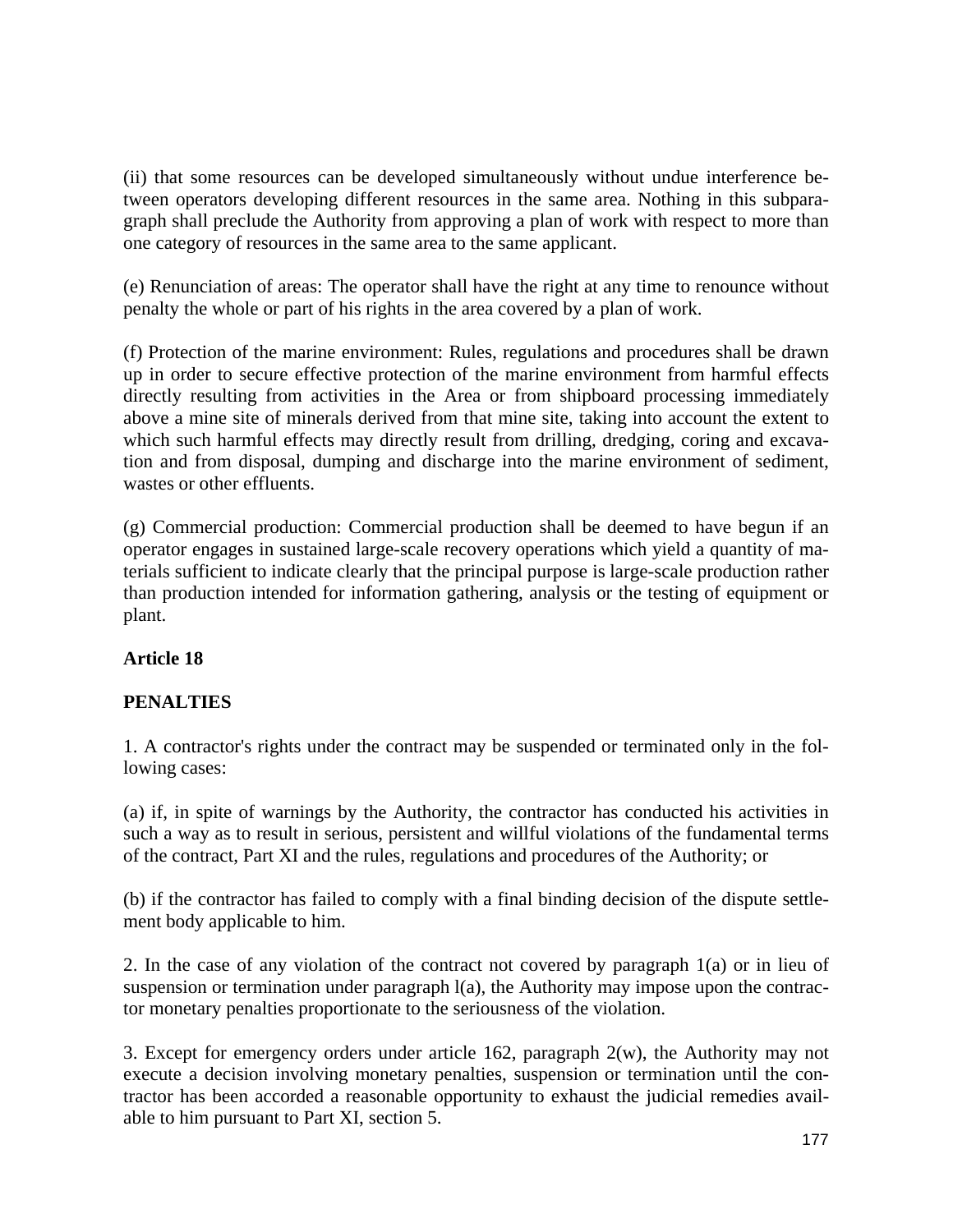# **REVISION OF CONTRACT**

1. When circumstances have arisen or are likely to arise which, in the opinion of either party, would render the contract inequitable or make it impracticable or impossible to achieve the objectives set out in the contract or in Part XI, the parties shall enter into negotiations to revise it accordingly.

2. Any contract entered into in accordance with article 153, paragraph 3, may be revised only with the consent of the parties.

### **Article 20**

### **TRANSFER OF RIGHTS AND OBLIGATIONS**

The rights and obligations arising under a contract may be transferred only with the consent of the Authority, and in accordance with its rules, regulations and procedures. The Authority shall not unreasonably withhold consent to the transfer if the proposed transferee is in all respects a qualified applicant and assumes all of the obligations of the transferor and if the transfer does not confer to the transferee a plan of work, the approval of which would be forbidden by article 6, paragraph 3(c), of this Annex.

#### **Article 21**

### **APPLICABLE LAW**

1. The contract shall be governed by the terms of the contract, the rules, regulations and procedures of the Authority, Part XI and other rules of international law not incompatible with this Convention.

2. Any final decision rendered by a court or tribunal having jurisdiction under this Convention relating to the rights and obligations of the Authority and of the contractor shall be enforceable in the territory of each State Party.

3. No State Party may impose conditions on a contractor that are inconsistent with Part XI. However, the application by a State Party to contractors sponsored by it, or to ships flying its flag, of environmental or other laws and regulations more stringent than those in the rules, regulations and procedures of the Authority adopted pursuant to article 17, paragraph 2(f), of this Annex shall not be deemed inconsistent with PartXI.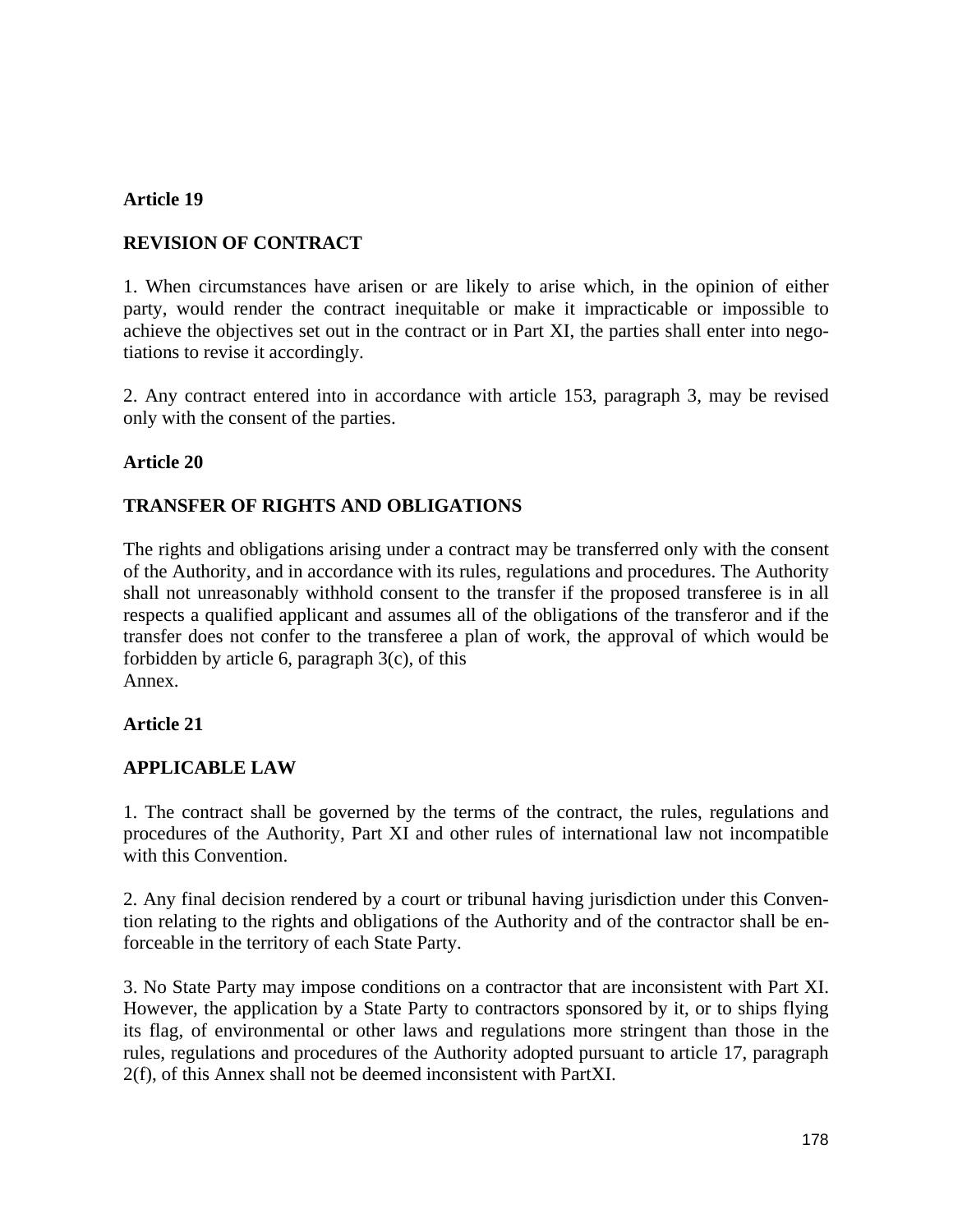### **RESPONSIBILITY**

The contractor shall have responsibility or liability for any damage arising out of wrongful acts in the conduct of its operations, account being taken of contributory acts or omissions by the Authority. Similarly, the Authority shall have responsibility or liability for any damage arising out of wrongful acts in the exercise of its powers and functions, including violations under article 168, paragraph 2, account being taken of contributory acts or omissions by the contractor. Liability in every case shall be for the actual amount of damage.

### **ANNEX IV**

# **STATUTE OF THE ENTERPRISE**

#### **Article 1**

### **PURPOSES**

1. The Enterprise is the organ of the Authority which shall carry out activities in the Area directly, pursuant to article 153, paragraph 2 (a),as well as the transporting, processing and marketing of minerals recovered from the Area.

2. In carrying out its purposes and in the exercise of its functions, the Enterprise shall act in accordance with this Convention and the rules, regulations and procedures of the Authority.

3. In developing the resources of the Area pursuant to paragraph 1, the Enterprise shall, subject to this Convention, operate in accordance with sound commercial principles.

### **Article 2**

### **RELATIONSHIP TO THE AUTHORITY**

1. Pursuant to article 170, the Enterprise shall act in accordance with the general policies of the Assembly and the directives of the Council.

2. Subject to paragraph 1, the Enterprise shall enjoy autonomy in the conduct of its operations.

3. Nothing in this Convention shall make the Enterprise liable for the acts or obligations of the Authority, or make the Authority liable for the acts or obligations of the Enterprise.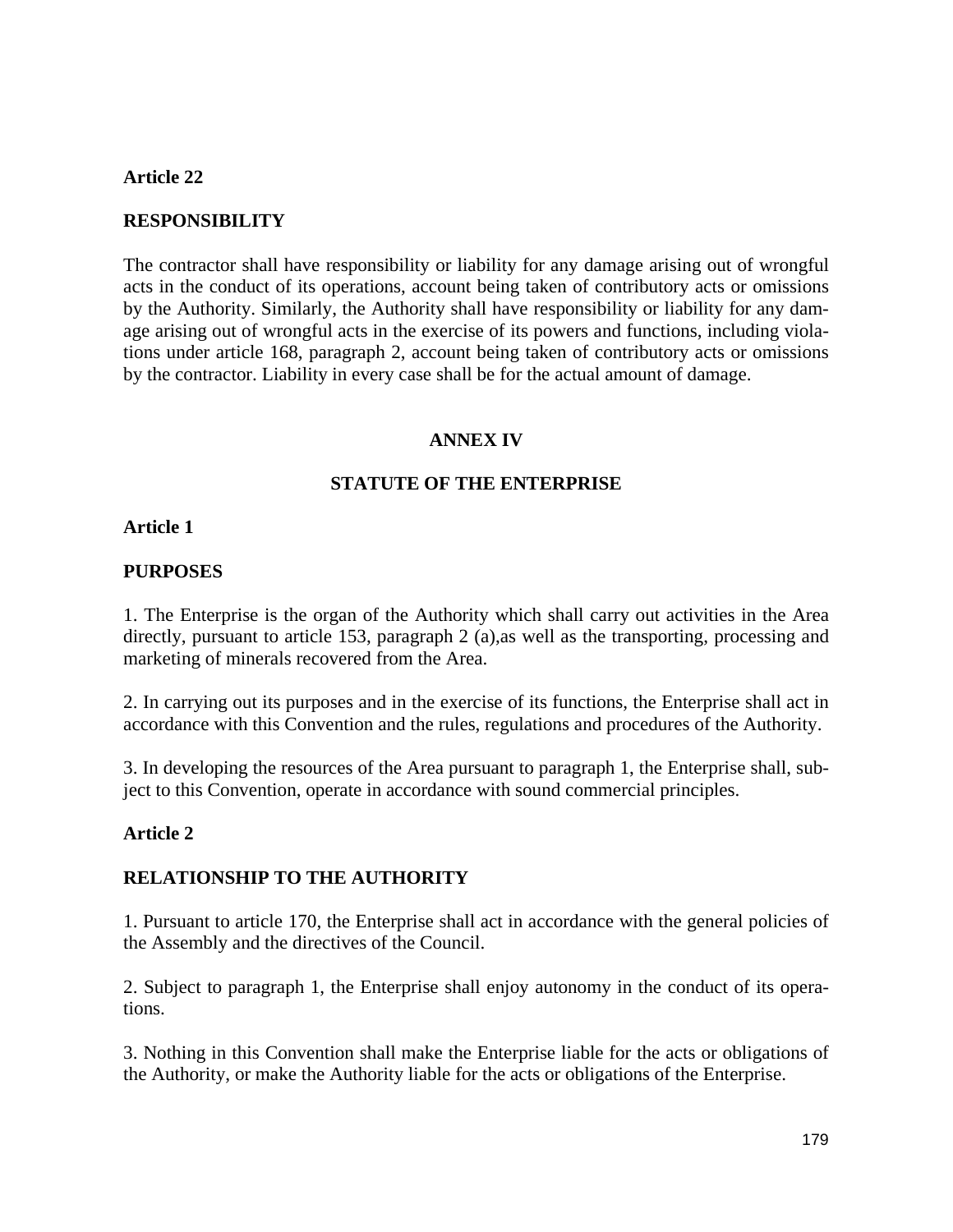# **LIMITATION OF LIABILITY**

Without prejudice to article 11, paragraph 3, of this Annex, no member of the Authority shall be liable by reason only of its membership for the acts or obligations of the Enterprise.

#### **Article 4**

#### **STRUCTURE**

The Enterprise shall have a Governing Board, a Director-General and the staff necessary for the exercise of its functions.

#### **Article 5**

### **GOVERNING BOARD**

1. The Governing Board shall be composed of 15 members elected by the Assembly in accordance with article 160, paragraph 2(c). In the election of the members of the Board, due regard shall be paid to the principle of equitable geographical distribution. In submitting nominations of candidates for election to the Board, members of the Authority shall bear in mind the need to nominate candidates of the highest standard of competence, with qualifications in relevant fields, so as to ensure the viability and success of the Enterprise.

2. Members of the Board shall be elected for four years and may be reelected; and due regard shall be paid to the principle of rotation of membership.

3. Members of the Board shall continue in office until their successors are elected. If the office of a member of the Board becomes vacant, the Assembly shall, in accordance with article 160, paragraph 2(c), elect a new member for the remainder of his predecessor's term.

4. Members of the Board shall act in their personal capacity. In the performance of their duties they shall not seek or receive instructions from any government or from any other source. Each member of the Authority shall respect the independent character of the members of the Board and shall refrain from all attempts to influence any of them in the discharge of their duties.

5. Each member of the Board shall receive remuneration to be paid out of the funds of the Enterprise. The amount of remuneration shall be fixed by the Assembly, upon the recommendation of the Council.

6. The Board shall normally function at the principal office of the Enterprise and shall meet as often as the business of the Enterprise may require.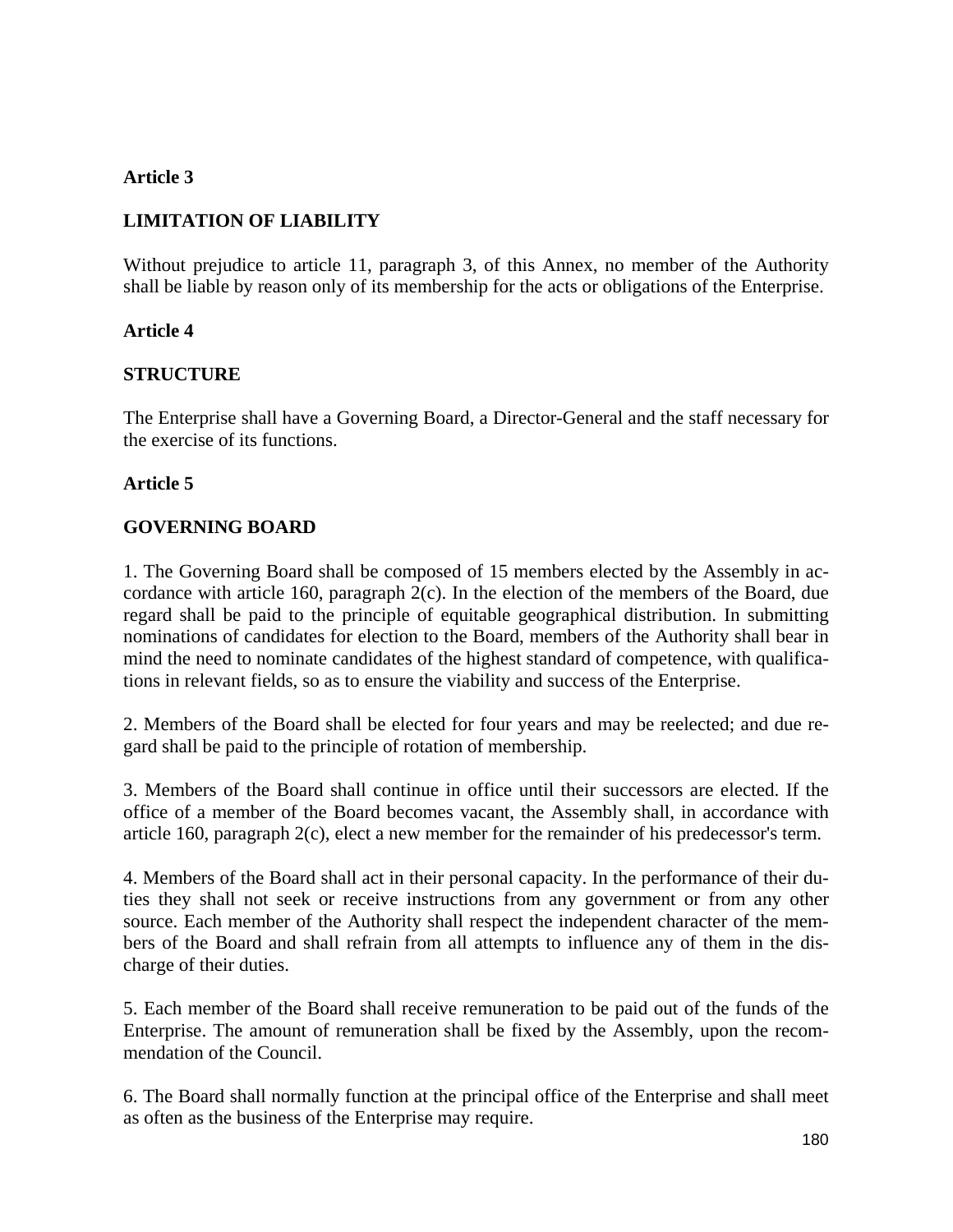7. Two thirds of the members of the Board shall constitute a quorum.

8. Each member of the Board shall have one vote. All matters before the Board shall be decided by a majority of its members. If a member has a conflict of interest on a matter before the Board he shall refrain from voting on that matter.

9. Any member of the Authority may ask the Board for information in respect of its operations which particularly affect that member. The Board shall endeavour to provide such information.

## **Article 6**

# **POWERS AND FUNCTIONS OF THE GOVERNING BOARD**

The Governing Board shall direct the operations of the Enterprise. Subject to this Convention, the Governing Board shall exercise the powers necessary to fulfil the purposes of the Enterprise, including powers:

(a) to elect a Chairman from among its members;

(b) to adopt its rules of procedure;

(c) to draw up and submit formal written plans of work to the Council in accordance with article 153, paragraph 3, and article 162, paragraph  $2(i)$ ;

(d) to develop plans of work and programmes for carrying out the activities specified in article 170;

(e) to prepare and submit to the Council applications for production authorizations in accordance with article 151, paragraphs 2 to 7;

(f) to authorize negotiations concerning the acquisition of technology including those provided for in Annex III, article 5, paragraph 3 (a), (c) and (d), and to approve the results of those negotiations;

(g) to establish terms and conditions, and to authorize negotiations, concerning joint ventures and other forms of joint arrangements referred to in Annex III, articles 9 and 11, and to approve the results of such negotiations;

(h) to recommend to the Assembly what portion of the net income of the Enterprise should be retained as its reserves in accordance with article 160, paragraph 2 (f), and article 10 of this Annex;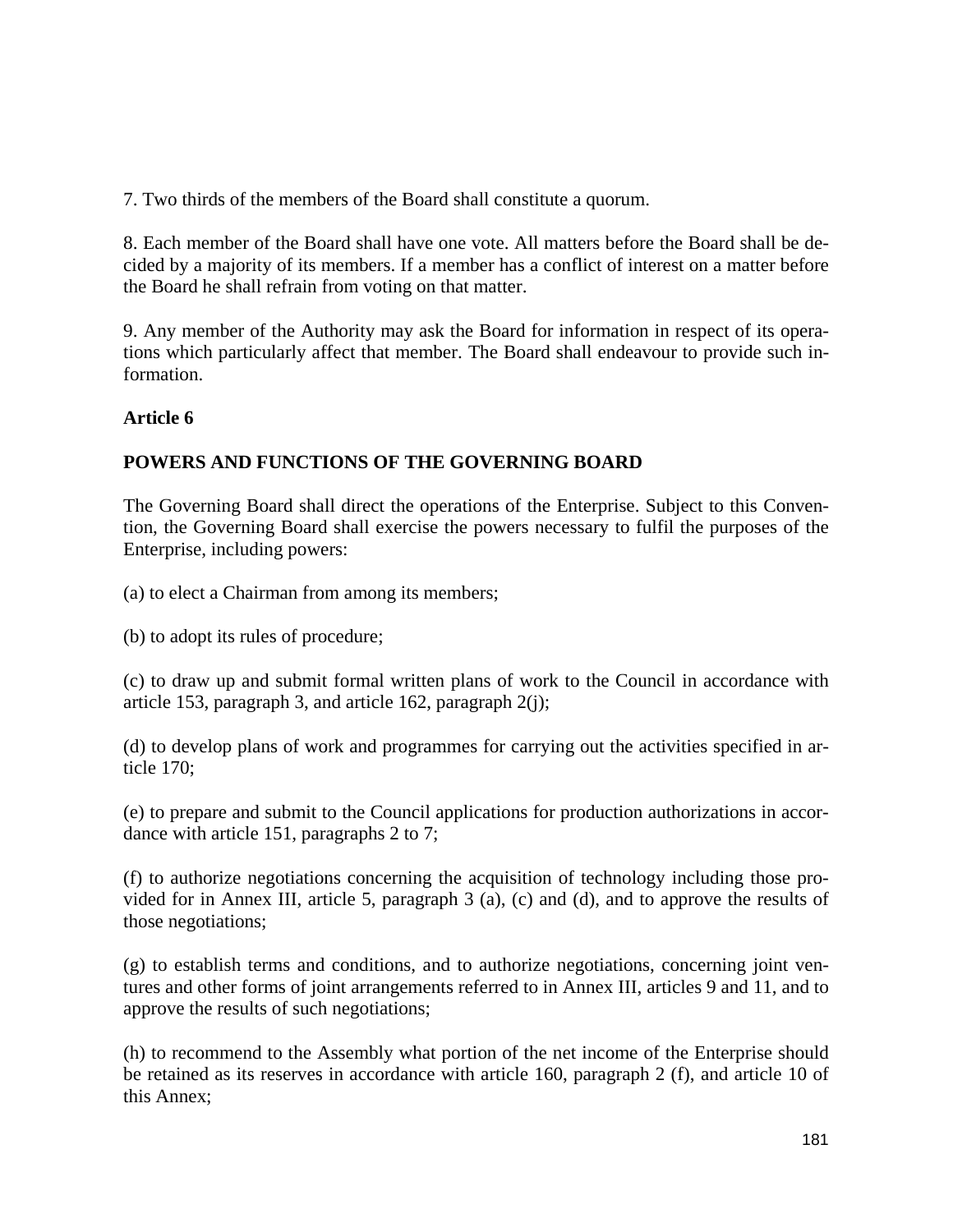(i) to approve the annual budget of the Enterprise;

(j) to authorize the procurement of goods and services in accordance with article 12, paragraph 3, of this Annex;

(k) to submit an annual report to the Council in accordance with article 9 of this Annex; (l) to submit to the Council for the approval of the Assembly draft rules in respect of the organization, management, appointment and dismissal of the staff of the Enterprise and to adopt regulations to give effect to such rules;

(m) to borrow funds and to furnish such collateral or other security as it may determine in accordance with article 11, paragraph 2, of this Annex;

(n) to enter into any legal proceedings, agreements and transactions and to take any other actions in accordance with article 13 of this Annex;

(o) to delegate, subject to the approval of the Council, any non-discretionary powers to the Director-General and to its committees.

# **Article 7**

# **DIRECTOR-GENERAL AND STAFF OF THE ENTERPRISE**

1. The Assembly shall, upon the recommendation of the Council and the nomination of the Governing Board, elect the Director-General of the Enterprise who shall not be a member of the Board. The Director-General shall hold office for a fixed term, not exceeding five years, and may be re-elected for further terms.

2. The Director-General shall be the legal representative and chief executive of the Enterprise and shall be directly responsible to the Board for the conduct of the operations of the Enterprise. He shall be responsible for the organization, management, appointment and dismissal of the staff of the Enterprise in accordance with the rules and regulations referred to in article 6, subparagraph (l), of this Annex. He shall participate, without the right to vote, in the meetings of the Board and may participate, without the right to vote, in the meetings of the Assembly and the Council when these organs are dealing with matters concerning The Enterprise.

3. The paramount consideration in the recruitment and employment of the staff and in the determination of their conditions of service shall be the necessity of securing the highest standards of efficiency and of technical competence. Subject to this consideration, due regard shall be paid to the importance of recruiting the staff on an equitable geographical basis.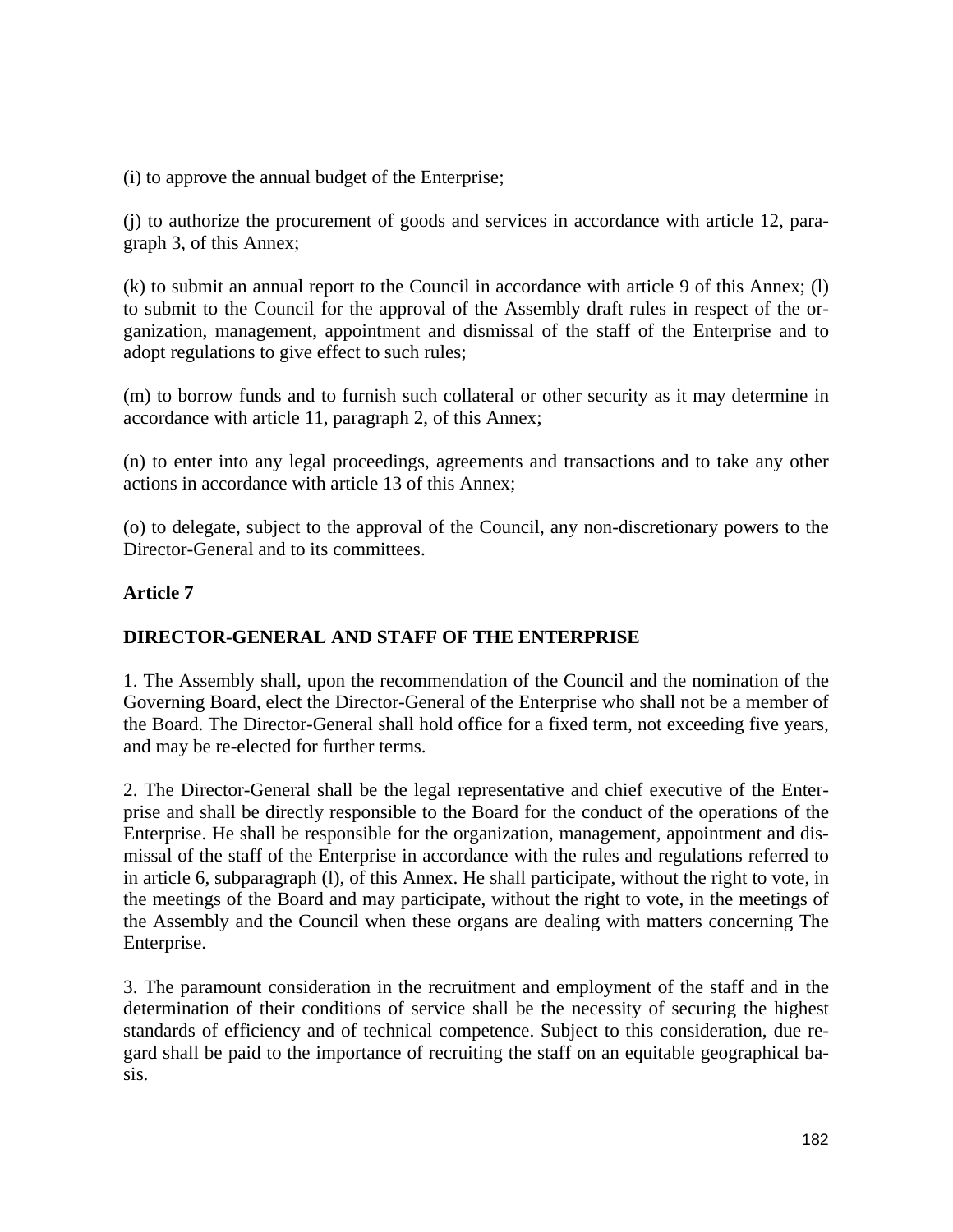4. In the performance of their duties the Director-General and the staff shall not seek or receive instructions from any government or from any other source external to the Enterprise. They shall refrain from any action which might reflect on their position as international officials of the Enterprise responsible only to the Enterprise. Each State Party undertakes to respect the exclusively international character of the responsibilities of the Director-General and the staff and not to seek to influence them in the discharge of their responsibilities.

5. The responsibilities set forth in article 168, paragraph 2, are equally applicable to the staff of the Enterprise.

## **Article 8**

# **LOCATION**

The Enterprise shall have its principal office at the seat of the Authority. The Enterprise may establish other offices and facilities in the territory of any State Party with the consent of that State Party.

## **Article 9**

## **REPORTS AND FINANCIAL STATEMENTS**

1. The Enterprise shall, not later than three months after the end of each financial year, submit to the Council for its consideration an annual report containing an audited statement of its accounts and shall transmit to the Council at appropriate intervals a summary statement of its financial position and a profit and loss statement showing the results of its operations.

2. The Enterprise shall publish its annual report and such other reports as it finds appropriate.

3. All reports and financial statements referred to in this article shall be distributed to the members of the Authority.

## **Article 10**

## **ALLOCATION OF NET INCOME**

1. Subject to paragraph 3, the Enterprise shall make payments to the Authority under Annex III, article 13, or their equivalent.

2. The Assembly shall, upon the recommendation of the Governing Board, determine what portion of the net income of the Enterprise shall be retained as reserves of the Enterprise. The remainder shall be transferred to the Authority.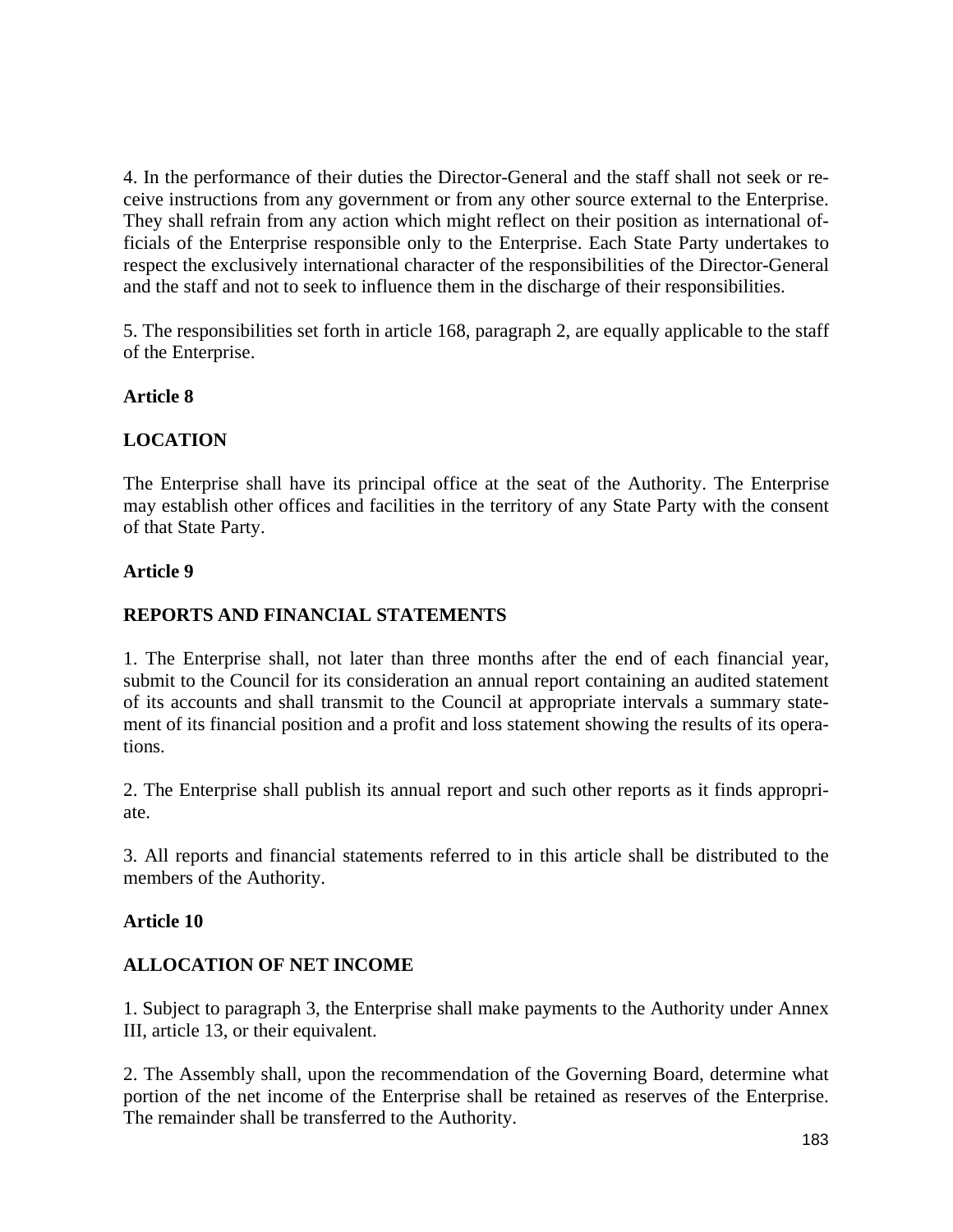3. During an initial period required for the Enterprise to become self-supporting, which shall not exceed 10 years from the commencement of commercial production by it, the Assembly shall exempt the Enterprise from the payments referred to in paragraph 1, and shall leave all of the net income of the Enterprise in its reserves.

# **Article 11**

# **FINANCES**

1. The funds of the Enterprise shall include:

(a) amounts received from the Authority in accordance with article 173, paragraph 2(b); (b) voluntary contributions made by States Parties for the purpose of financing activities of the Enterprise;

(c) amounts borrowed by the Enterprise in accordance with paragraphs 2 and 3;

(d) income of the Enterprise from its operations;

(e) other funds made available to the Enterprise to enable it to commence operations as soon as possible and to carry out its functions.

2. (a) The Enterprise shall have the power to borrow funds and to furnish such collateral or other security as it may determine. Before making a public sale of its obligations in the financial markets or currency of a State Party, the Enterprise shall obtain the approval of that State Party. The total amount of borrowings shall be approved by the Council upon the recommendation of the Governing Board.

(b) States Parties shall make every reasonable effort to support applications by the Enterprise for loans on capital markets and from international financial institutions.

3. (a) The Enterprise shall be provided with the funds necessary to explore and exploit one mine site, and to transport, process and market the minerals recovered therefrom and the nickel, copper, cobalt and manganese obtained, and to meet its initial administrative expenses. The amount of the said funds, and the criteria and factors for its adjustment, shall be included by the Preparatory Commission in the draft rules, regulations and procedures of the Authority.

(b) All States Parties shall make available to the Enterprise an amount equivalent to one half of the funds referred to in subparagraph (a) by way of long-term interest-free loans in accordance with the scale of assessments for the United Nations regular budget in force at the time when the assessments are made, adjusted to take into account the States which are not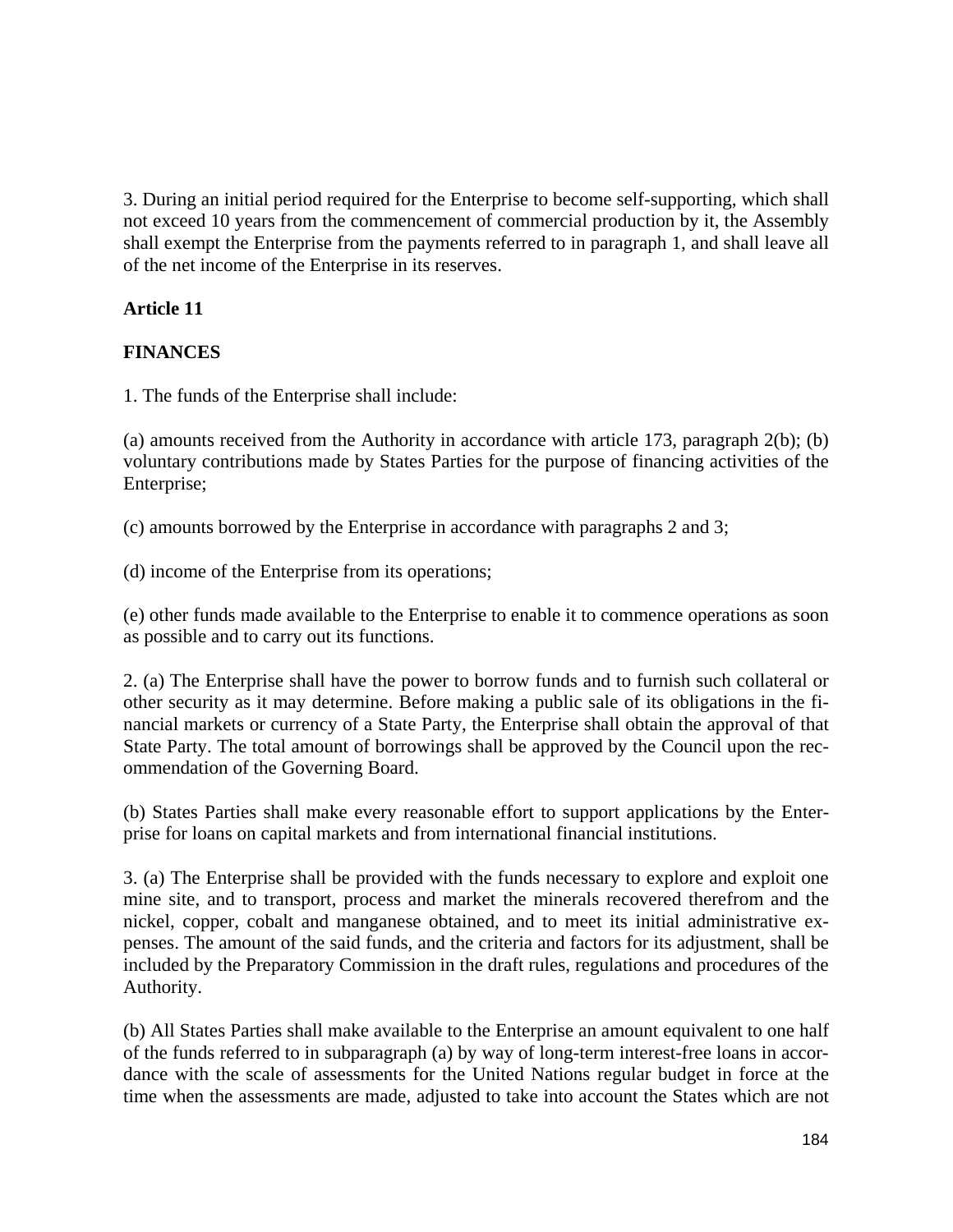members of the United Nations. Debts incurred by the Enterprise in raising the other half of the funds shall be guaranteed by all States Parties in accordance with the same scale.

(c) If the sum of the financial contributions of States Parties is less than the funds to be provided to the Enterprise under subparagraph (a), the Assembly shall, at its first session, consider the extent of the shortfall and adopt by consensus measures for dealing with this shortfall, taking into account the obligation of States Parties under subparagraphs (a) and (b) and any recommendations of the Preparatory Commission.

(d) (i) Each State Party shall, within 60 days after the entry into force of this Convention, or within 30 days after the deposit of its instrument of ratification or accession, whichever is later, deposit with the Enterprise irrevocable, non-negotiable, non-interest-bearing promissory notes in the amount of the share of such State Party of interest-free loans pursuant to subparagraph (b).

(ii) The Board shall prepare, at the earliest practicable date after this Convention enters into force, and thereafter at annual or other appropriate intervals, a schedule of the magnitude and timing of its requirements for the funding of its administrative expenses and for activities carried out by the Enterprise in accordance with article 170 and article 12 of this Annex.

(iii) The States Parties shall, thereupon, be notified by the Enterprise, through the Authority, of their respective shares of the funds in accordance with subparagraph (b), required for such expenses. The Enterprise shall encash such amounts of the promissory notes as may be required to meet the expenditure referred to in the schedule with respect to interest-free loans.

(iv) States Parties shall, upon receipt of the notification, make available their respective shares of debt guarantees for the Enterprise in accordance with subparagraph (b).

(e) (i) If the Enterprise so requests, State Parties may provide debt guarantees in addition to those provided in accordance with the scale referred to in subparagraph (b).

(ii) In lieu of debt guarantees, a State Party may make a voluntary contribution to the Enterprise in an amount equivalent to that portion of the debts which it would otherwise be liable to guarantee.

(f) Repayment of the interest-bearing loans shall have priority over the repayment of the interest-free loans. Repayment of interest-free loans shall be in accordance with a schedule adopted by the Assembly, upon the recommendation of the Council and the advice of the Board. In the exercise of this function the Board shall be guided by the relevant provisions of the rules, regulations and procedures of the Authority, which shall take into account the paramount importance of ensuring the effective functioning of the Enterprise and, in particular, ensuring its financial independence.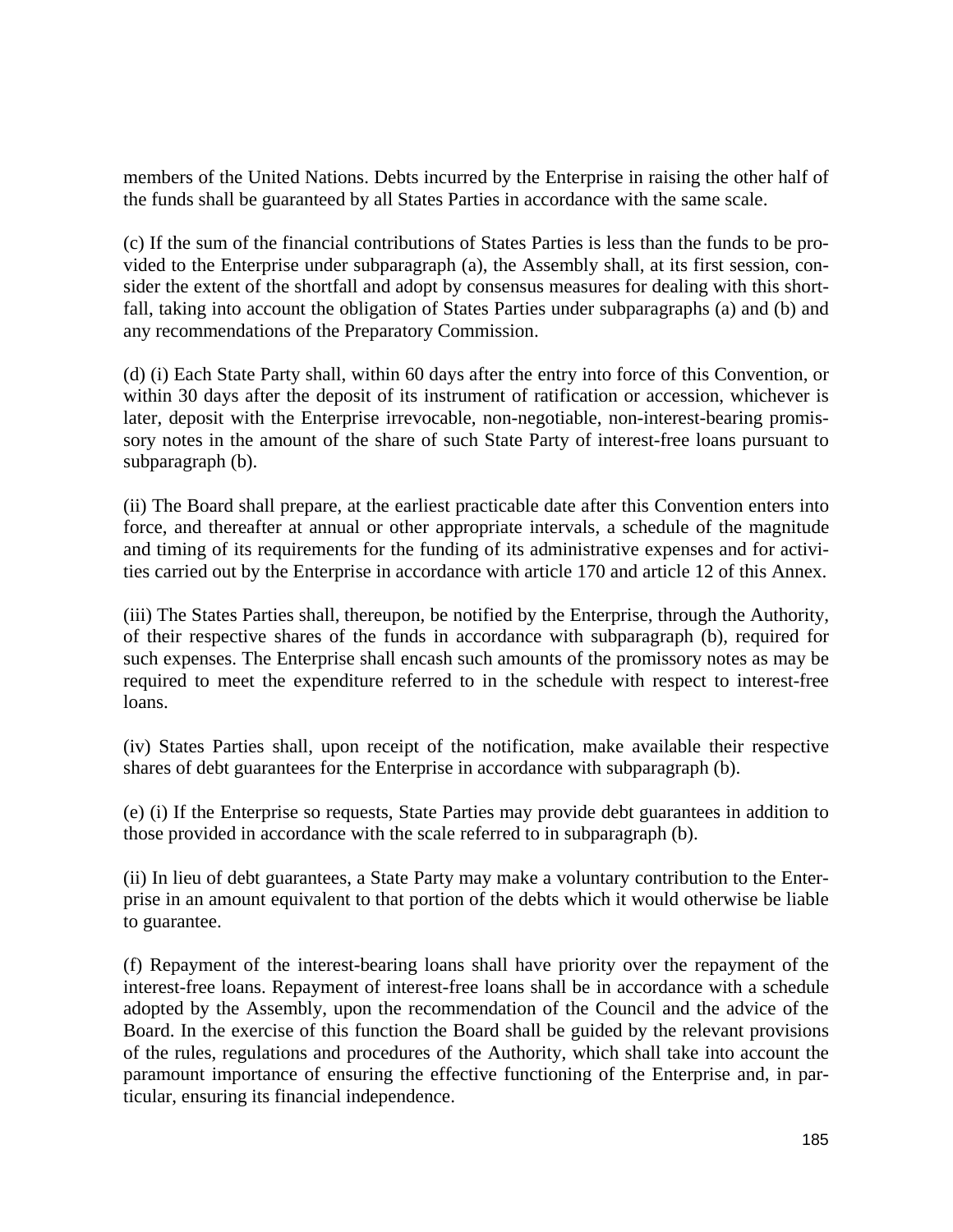(g) Funds made available to the Enterprise shall be in freely usable currencies or currencies which are freely available and effectively usable in the major foreign exchange markets. These currencies shall be defined in the rules, regulations and procedures of the Authority in accordance with prevailing international monetary practice. Except as provided in paragraph 2, no State Party shall maintain or impose restrictions on the holding, use or exchange by the Enterprise of these funds.

(h) "Debt guarantee" means a promise of a State Party to creditors of the Enterprise to pay, pro rata in accordance with the appropriate scale, the financial obligations of the Enterprise covered by the guarantee following notice by the creditors to the State Party of a default by the Enterprise. Procedures for the payment of those obligations shall be in conformity with the rules, regulations and procedures of the Authority.

4. The funds, assets and expenses of the Enterprise shall be kept separate from those of the Authority. This article shall not prevent the Enterprise from making arrangements with the Authority regarding facilities, personnel and services and arrangements for reimbursement of administrative expenses paid by either on behalf of the other.

5. The records, books and accounts of the Enterprise, including its annual financial statements, shall be audited annually by an independent auditor appointed by the Council.

# **Article 12**

## **OPERATIONS**

1. The Enterprise shall propose to the Council projects for carrying out activities in accordance with article 170. Such proposals shall include a formal written plan of work for activities in the Area in accordance with article 153, paragraph 3, and all such other information and data as may be required from time to time for its appraisal by the Legal and Technical Commission and approval by the Council.

2. Upon approval by the Council, the Enterprise shall execute the project on the basis of the formal written plan of work referred to in paragraph 1.

3. (a) If the Enterprise does not possess the goods and services required for its operations it may procure them. For that purpose, it shall issue invitations to tender and award contracts to bidders offering the best combination of quality, price and delivery time.

(b) If there is more than one bid offering such a combination, the contract shall be awarded in accordance with:

(i) the principle of non-discrimination on the basis of political or other considerations not relevant to the carrying out of operations with due diligence and efficiency; and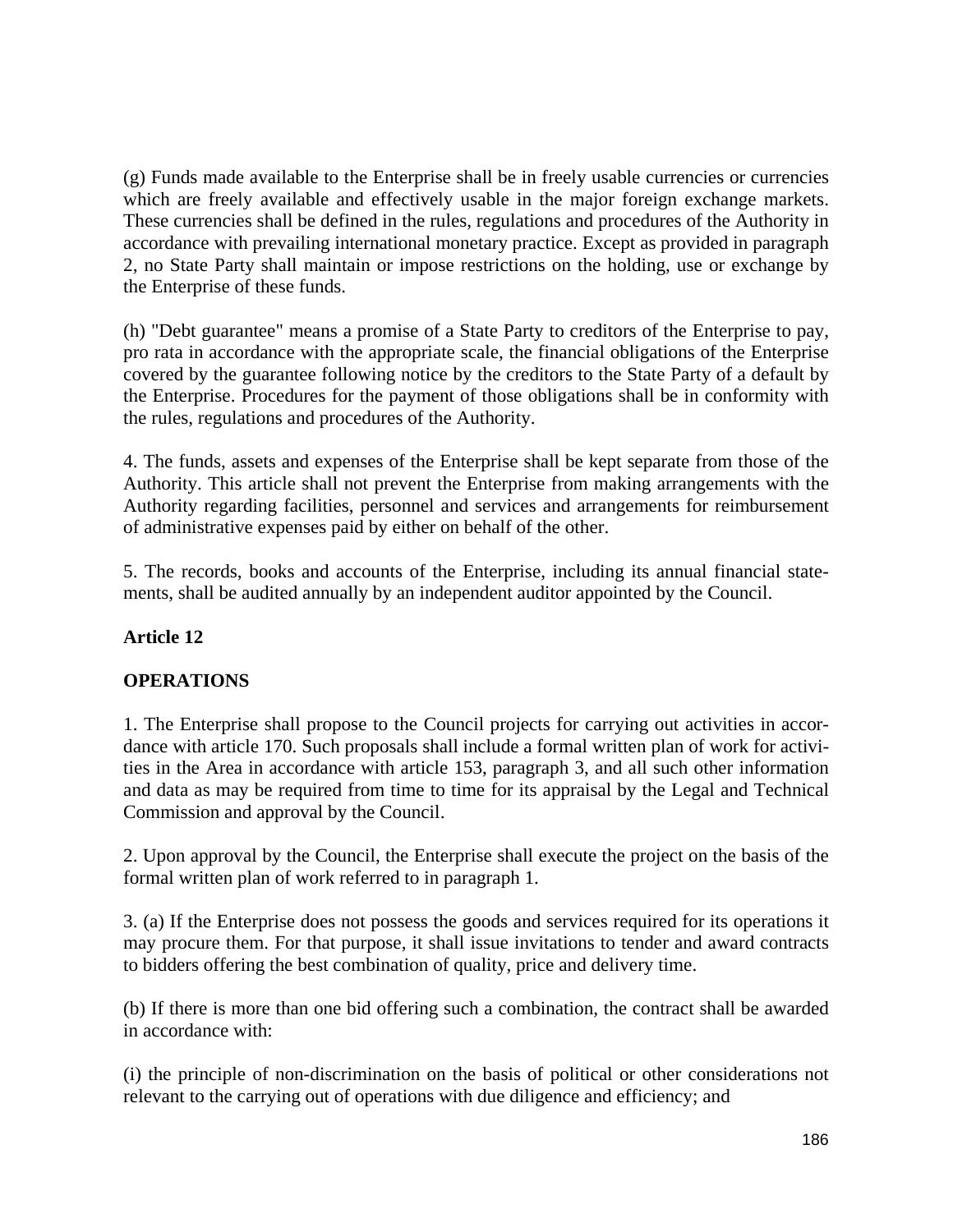(ii) guidelines approved by the Council with regard to the preferences to be accorded to goods and services originating in developing States, including the land-locked and geographically disadvantaged among them.

(c) The Governing Board may adopt rules determining the special circumstances in which the requirement of invitations to bid may, in the best interests of the Enterprise, be dispensed with.

4. The Enterprise shall have title to all minerals and processed substances produced by it.

5. The Enterprise shall sell its products on a non-discriminatory basis. It shall not give noncommercial discounts.

6. Without prejudice to any general or special power conferred on The Enterprise under any other provision of this Convention, the Enterprise shall exercise such powers incidental to its business as shall be necessary.

7. The Enterprise shall not interfere in the political affairs of any State Party; nor shall it be influenced in its decisions by the political character of the State Party concerned. Only commercial considerations shall be relevant to its decisions, and these considerations shall be weighed impartially in order to carry out the purposes specified in article 1 of this Annex.

# **Article 13**

# **LEGAL STATUS, PRIVILEGES AND IMMUNITIES**

1. To enable the Enterprise to exercise its functions, the status, privileges and immunities set forth in this article shall be accorded to the Enterprise in the territories of States Parties. To give effect to this principle the Enterprise and States Parties may, where necessary, enter into special agreements.

2. The Enterprise shall have such legal capacity as is necessary for the exercise of its functions and the fulfilment of its purposes and, in particular, the capacity:

(a) to enter into contracts, joint arrangements or other arrangements, including agreements with States and international organizations;

(b) to acquire, lease, hold and dispose of immovable and movable property;

(c) to be a party to legal proceedings.

3. (a) Actions may be brought against the Enterprise only in a court of competent jurisdiction in the territory of a State Party in which the Enterprise: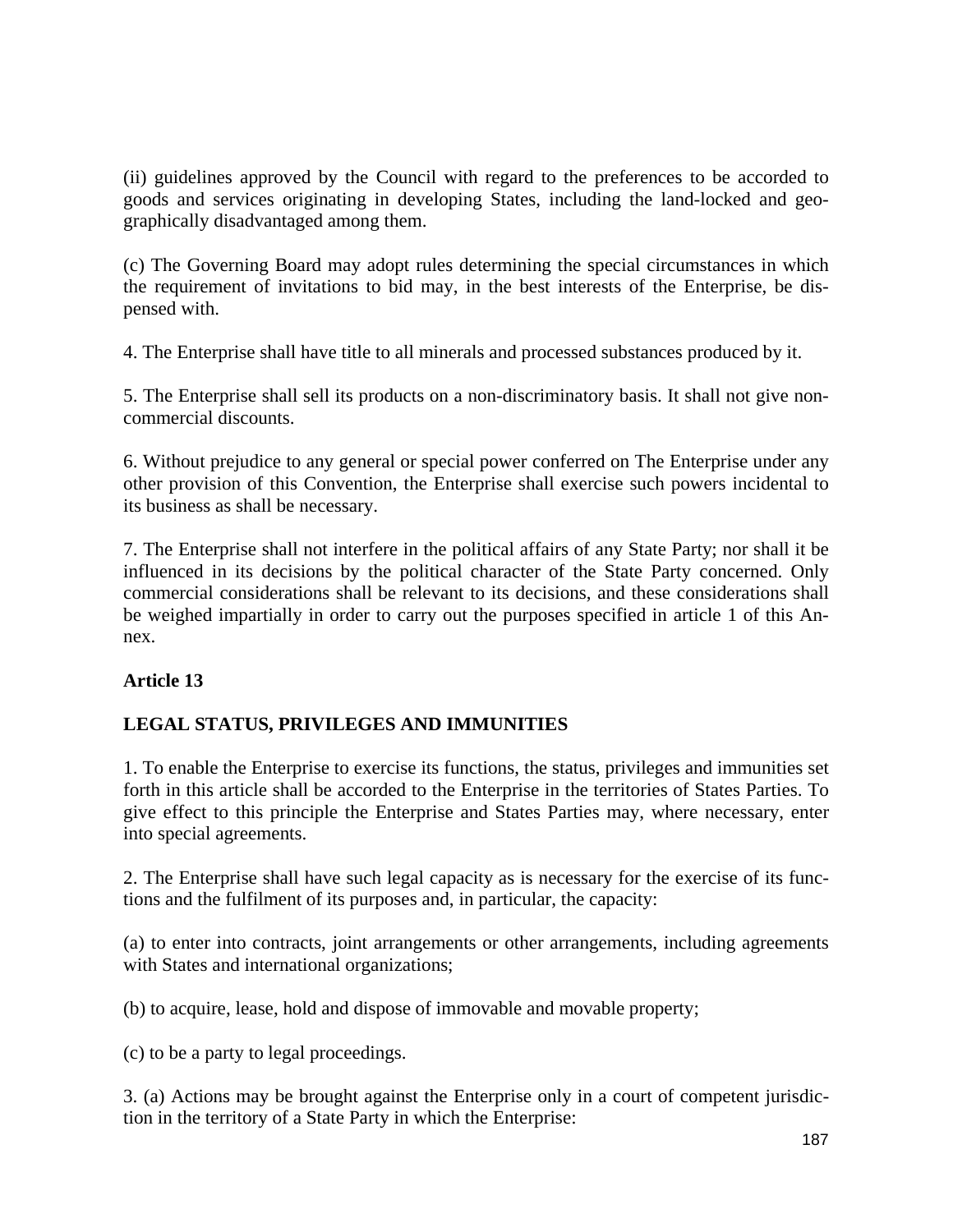(i) has an office or facility;

(ii) has appointed an agent for the purpose of accepting service or notice of process;

(iii) has entered into a contract for goods or services;

(iv) has issued securities; or

(v) is otherwise engaged in commercial activity.

(b) The property and assets of the Enterprise, wherever located and by whomsoever held, shall be immune from all forms of seizure, attachment or execution before the delivery of final judgment against the Enterprise.

4. (a) The property and assets of the Enterprise, wherever located and by whomsoever held, shall be immune from requisition, confiscation, expropriation or any other form of seizure by executive or legislative action.

(b) The property and assets of the Enterprise, wherever located and by whomsoever held, shall be free from discriminatory restrictions, regulations, controls and moratoria of any nature.

(c) The Enterprise and its employees shall respect local laws and regulations in any State or territory in which the Enterprise or its employees may do business or otherwise act.

(d) States Parties shall ensure that the Enterprise enjoys all rights, privileges and immunities accorded by them to entities conducting commercial activities in their territories. These rights, privileges and immunities shall be accorded to the Enterprise on no less favourable a basis than that on which they are accorded to entities engaged in similar commercial activities. If special privileges are provided by States Parties for developing States or their commercial entities, the Enterprise shall enjoy those privileges on a similarly preferential basis.

(e) States Parties may provide special incentives, rights, privileges and immunities to the Enterprise without the obligation to provide such incentives, rights, privileges and immunities to other commercial entities.

5. The Enterprise shall negotiate with the host countries in which its offices and facilities are located for exemption from direct and indirect taxation.

6. Each State Party shall take such action as is necessary for giving effect in terms of its own law to the principles set forth in this Annex and shall inform the Enterprise of the specific action which it has taken.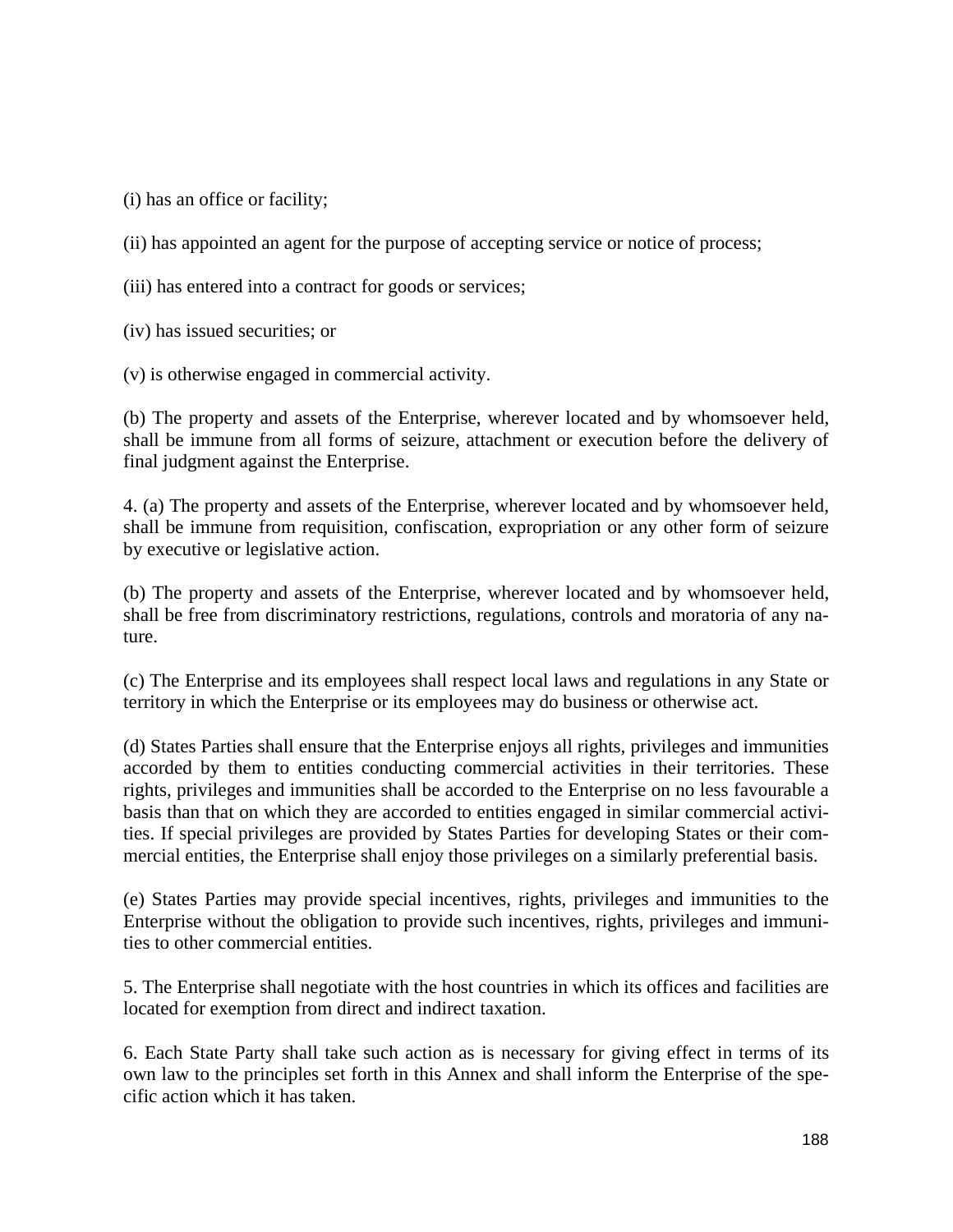7. The Enterprise may waive any of the privileges and immunities conferred under this article or in the special agreements referred to in paragraph 1 to such extent and upon such conditions as it may determine.

#### **ANNEX V**

#### **CONCILIATION**

## **SECTION 1. CONCILIATION PROCEDURE PURSUANT TO SECTION 1 OF PART XV**

#### **Article 1**

#### **INSTITUTION OF PROCEEDINGS**

If the parties to a dispute have agreed, in accordance with article 284, to submit it to conciliation under this section, any such party may institute the proceedings by written notification addressed to the other party or parties to the dispute.

#### **Article 2**

#### **LIST OF CONCILIATORS**

A list of conciliators shall be drawn up and maintained by the secretary-general of the United Nations. Every State Party shall be entitled to nominate four conciliators, each of whom shall be a person enjoying the highest reputation for fairness, competence and integrity. The names of the persons so nominated shall constitute the list. If at any time the conciliators nominated by a State Party in the list so constituted shall be fewer than four, that State Party shall be entitled to make further nominations as necessary. The name of a conciliator shall remain on the list until withdrawn by the State Party which made the nomination, provided that such conciliator shall continue to serve on any conciliation commission to which that conciliator has been appointed until the completion of the proceedings before that commission.

#### **Article 3**

#### **CONSTITUTION OF CONCILIATION COMMISSION**

The conciliation commission shall, unless the parties otherwise agree, be constituted as follows:

(a) Subject to subparagraph (g), the conciliation commission shall consist of five members.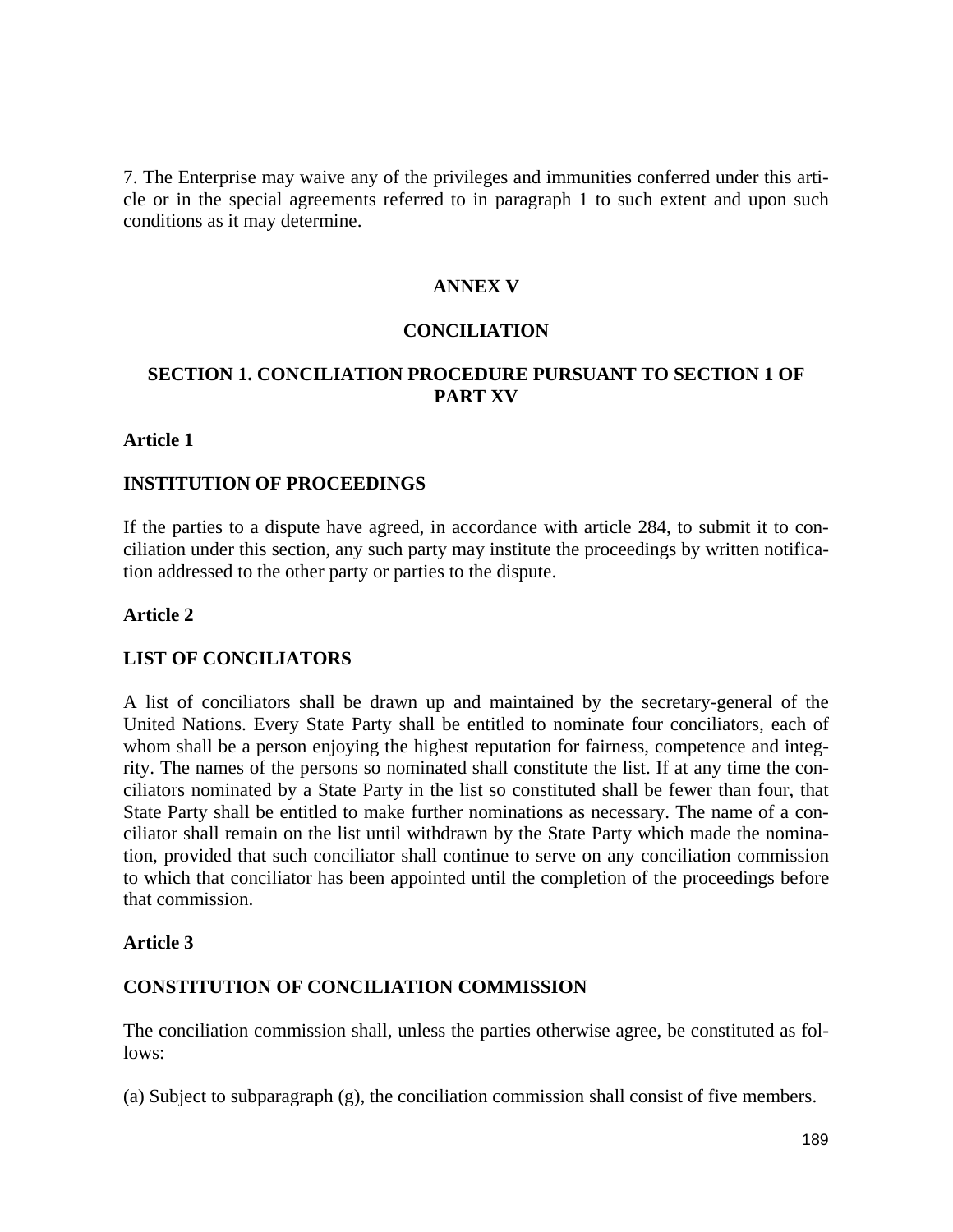(b) The party instituting the proceedings shall appoint two conciliators to be chosen preferably from the list referred to in article 2 of this Annex, one of whom may be its national, unless the parties otherwise agree. Such appointments shall be included in the notification referred to in article 1 of this Annex.

(c) The other party to the dispute shall appoint two conciliators in the manner set forth in subparagraph (b) within 21 days of receipt of the notification referred to in article 1 of this Annex. If the appointments are not made within that period, the party instituting the proceedings may, within one week of the expiration of that period, either terminate the proceedings by notification addressed to the other party or request the Secretary-General of the United Nations to make the appointments in accordance with subparagraph (e).

(d) Within 30 days after all four conciliators have been appointed, they shall appoint a fifth conciliator chosen from the list referred to in article 2 of this Annex, who shall be chairman. If the appointment is not made within that period, either party may, within one week of the expiration of that period, request the Secretary-General of the United Nations to make the appointment in accordance with subparagraph (e).

(e) Within 30 days of the receipt of a request under subparagraph (c) or (d), the Secretary-General of the United Nations shall make the necessary appointments from the list referred to in article 2 of this Annex in consultation with the parties to the dispute.

(f) Any vacancy shall be filled in the manner prescribed for the initial appointment.

(g) Two or more parties which determine by agreement that they are in the same interest shall appoint two conciliators jointly. Where two or more parties have separate interests or there is a disagreement as to whether they are of the same interest, they shall appoint conciliators separately.

(h) In disputes involving more than two parties having separate interests, or where there is disagreement as to whether they are of the same interest, the parties shall apply subparagraphs (a) to (f) in so far as possible.

## **Article 4**

## **PROCEDURE**

The conciliation commission shall, unless the parties otherwise agree, determine its own procedure. The commission may, with the consent of the parties to the dispute, invite any State Party to submit to it its views orally or in writing. Decisions of the commission regarding procedural matters, the report and recommendations shall be made by a majority vote of its members.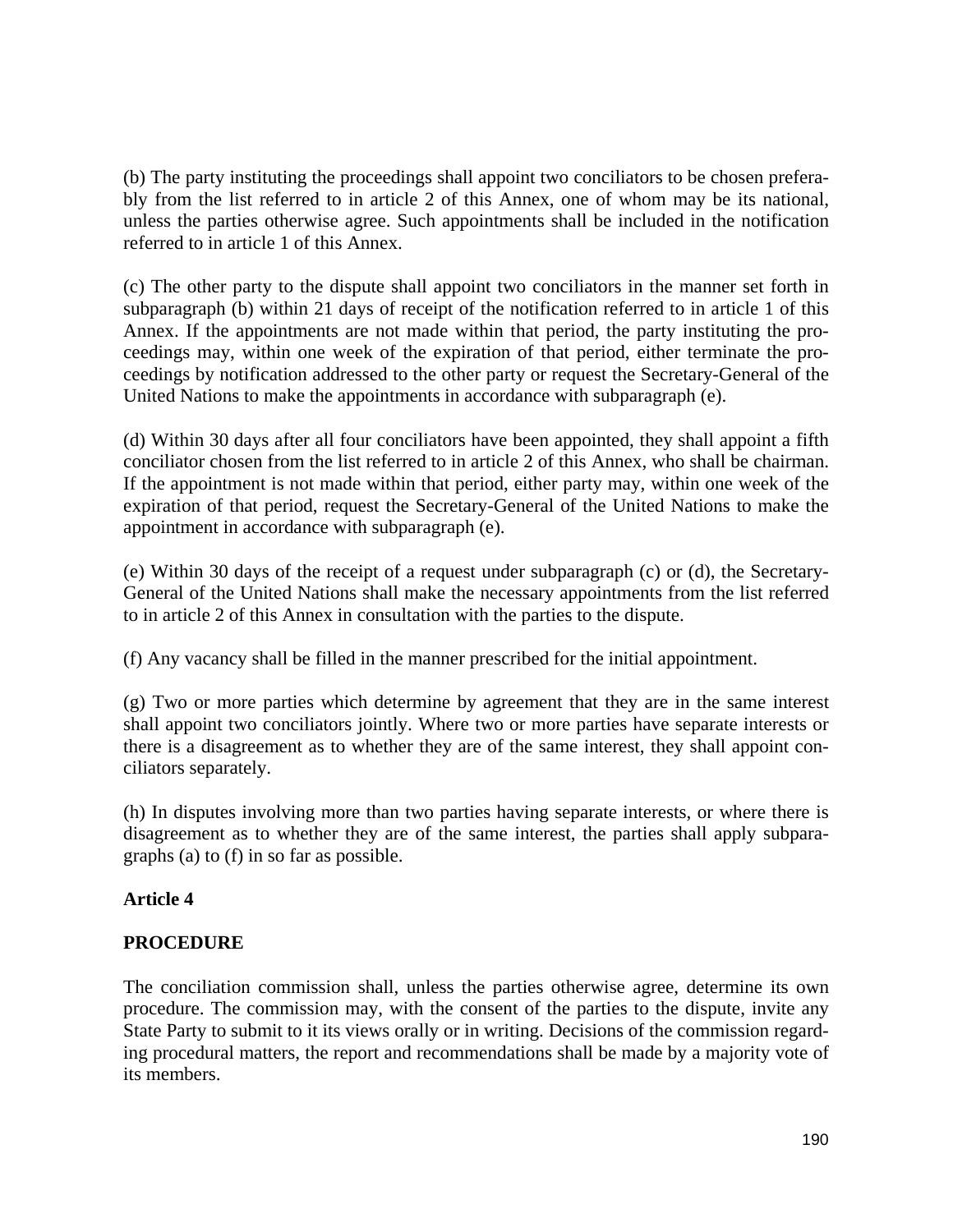## **AMICABLE SETTLEMENT**

The commission may draw the attention of the parties to any measures which might facilitate an amicable settlement of the dispute.

#### **Article 6**

## **FUNCTIONS OF THE COMMISSION**

The commission shall hear the parties, examine their claims and objections, and make proposals to the parties with a view to reaching an amicable settlement.

## **Article 7**

## **REPORT**

1. The commission shall report within 12 months of its constitution. Its report shall record any agreements reached and, failing agreement, its conclusions on all questions of fact or law relevant to the matter in dispute and such recommendations as the commission may deem appropriate for an amicable settlement. The report shall be deposited with the Secretary-General of the United Nations and shall immediately be transmitted by him to the parties to the dispute.

2. The report of the commission, including its conclusions or recommendations, shall not be binding upon the parties.

## **Article 8**

## **TERMINATION**

The conciliation proceedings are terminated when a settlement has been reached, when the parties have accepted or one party has rejected the recommendations of the report by written notification addressed to the Secretary-General of the United Nations, or when a period of three months has expired from the date of transmission of the report to the parties.

#### **Article 9**

## **FEES AND EXPENSES**

The fees and expenses of the commission shall be borne by the parties to the dispute.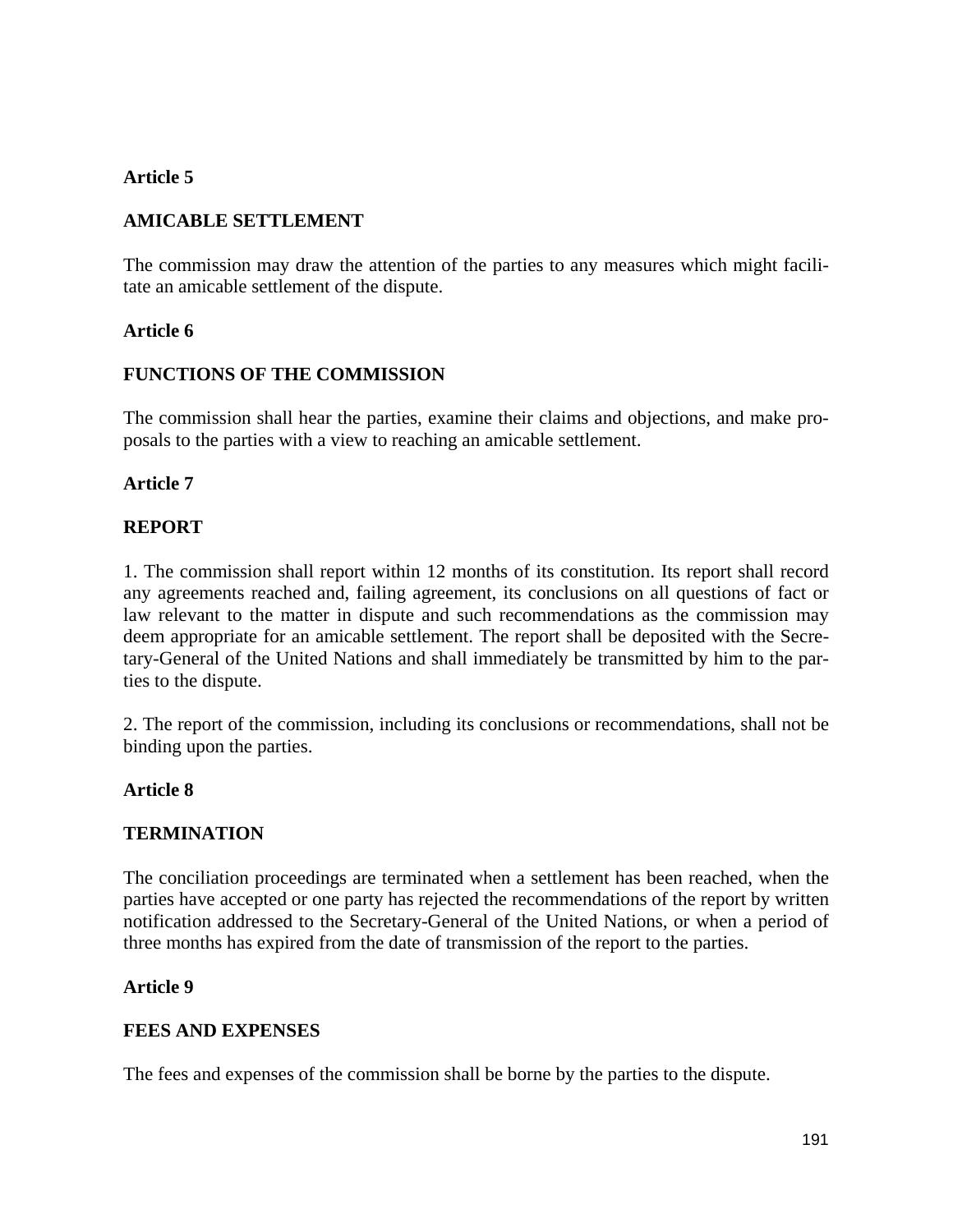#### **RIGHT OF PARTIES TO MODIFY PROCEDURE**

The parties to the dispute may by agreement applicable solely to that dispute modify any provision of this Annex.

# **SECTION 2. COMPULSORY SUBMISSION TO CONCILIATION PROCEDURE PURSUANT TO SECTION 3 OF PART XV**

#### **Article 11**

#### **INSTITUTION OF PROCEEDINGS**

1. Any party to a dispute which, in accordance with Part XV, section 3, maybe submitted to conciliation under this section, may institute the proceedings by written notification addressed to the other party or parties to the dispute.

2. Any party to the dispute, notified under paragraph 1, shall be obliged to submit to such proceedings.

#### **Article 12**

## **FAILURE TO REPLY OR TO SUBMIT TO CONCILIATION**

The failure of a party or parties to the dispute to reply to notification of institution of proceedings or to submit to such proceedings shall not constitute a bar to the proceedings.

#### **Article 13**

#### **COMPETENCE**

A disagreement as to whether a conciliation commission acting under this section has competence shall be decided by the commission.

#### **Article 14**

#### **APPLICATION OF SECTION 1**

Articles 2 to 10 of section I of this Annex apply subject to this section.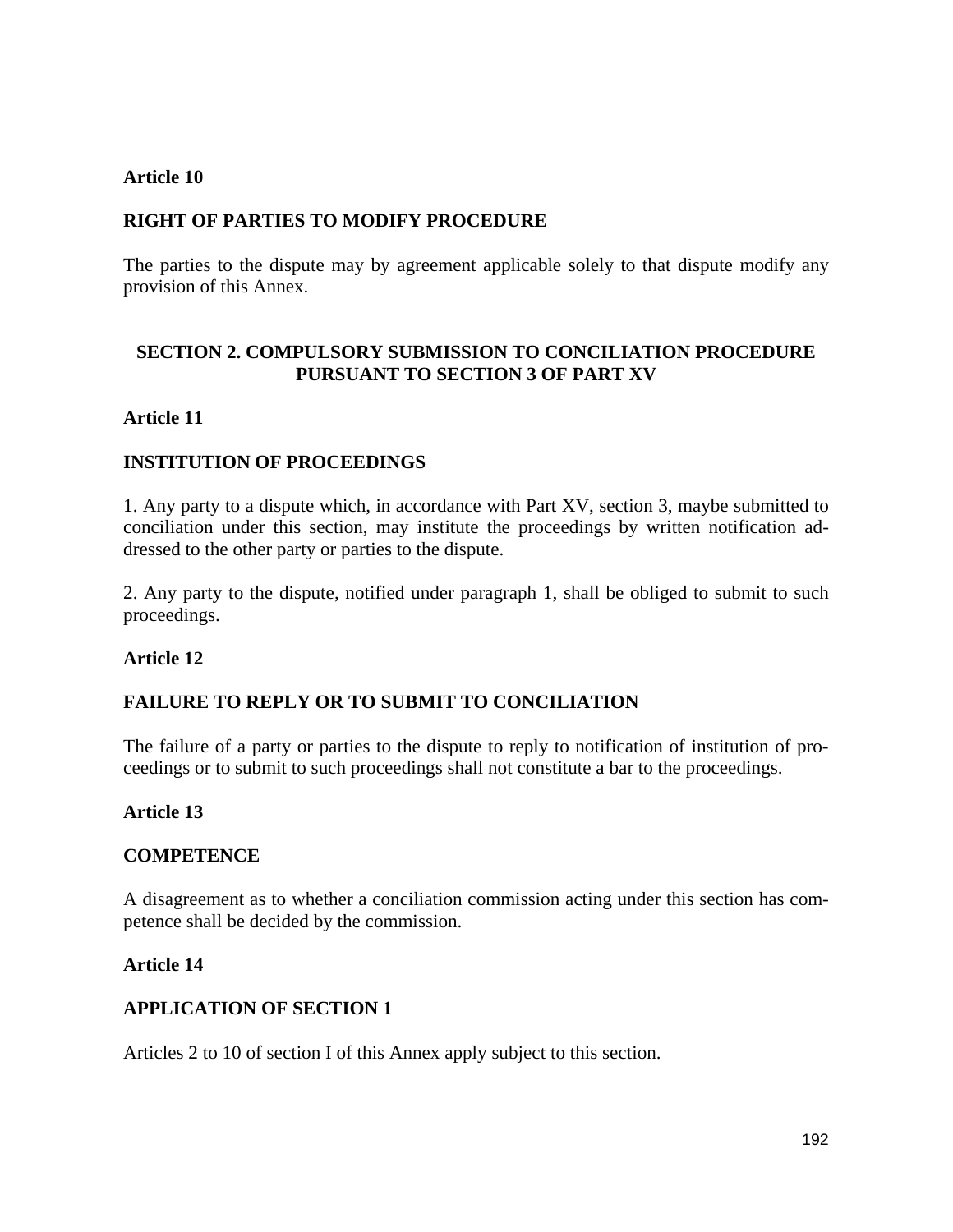#### **ANNEX VI STATUTE OF THE INTERNATIONAL TRIBUNAL FOR THE LAW OF THE SEA**

## **Article 1**

## **GENERAL PROVISIONS**

1. The International Tribunal for the Law of the Sea is constituted and shall function in accordance with the provisions of this Convention and this Statute.

2. The seat of the Tribunal shall be in the Free and Hanseatic City of Hamburg in the Federal Republic of Germany.

3. The Tribunal may sit and exercise its functions elsewhere whenever it considers this desirable.

4. A reference of a dispute to the Tribunal shall be governed by the provisions of Parts XI and XV.

# **SECTION 1. ORGANIZATION OF THE TRIBUNAL**

#### **Article 2**

## **COMPOSITION**

1. The Tribunal shall be composed of a body of 21 independent members, elected from among persons enjoying the highest reputation for fairness and integrity and of recognized competence in the field of the law of the sea.

2. In the Tribunal as a whole the representation of the principal legal systems of the world and equitable geographical distribution shall be assured.

## **Article 3**

## **MEMBERSHIP**

1. No two members of the Tribunal may be nationals of the same State. A person who for the purposes of membership in the Tribunal could be regarded as a national of more than one State shall be deemed to be a national of the one in which he ordinarily exercises civil and political rights.

2. There shall be no fewer than three members from each geographical group as established by the General Assembly of the United Nations.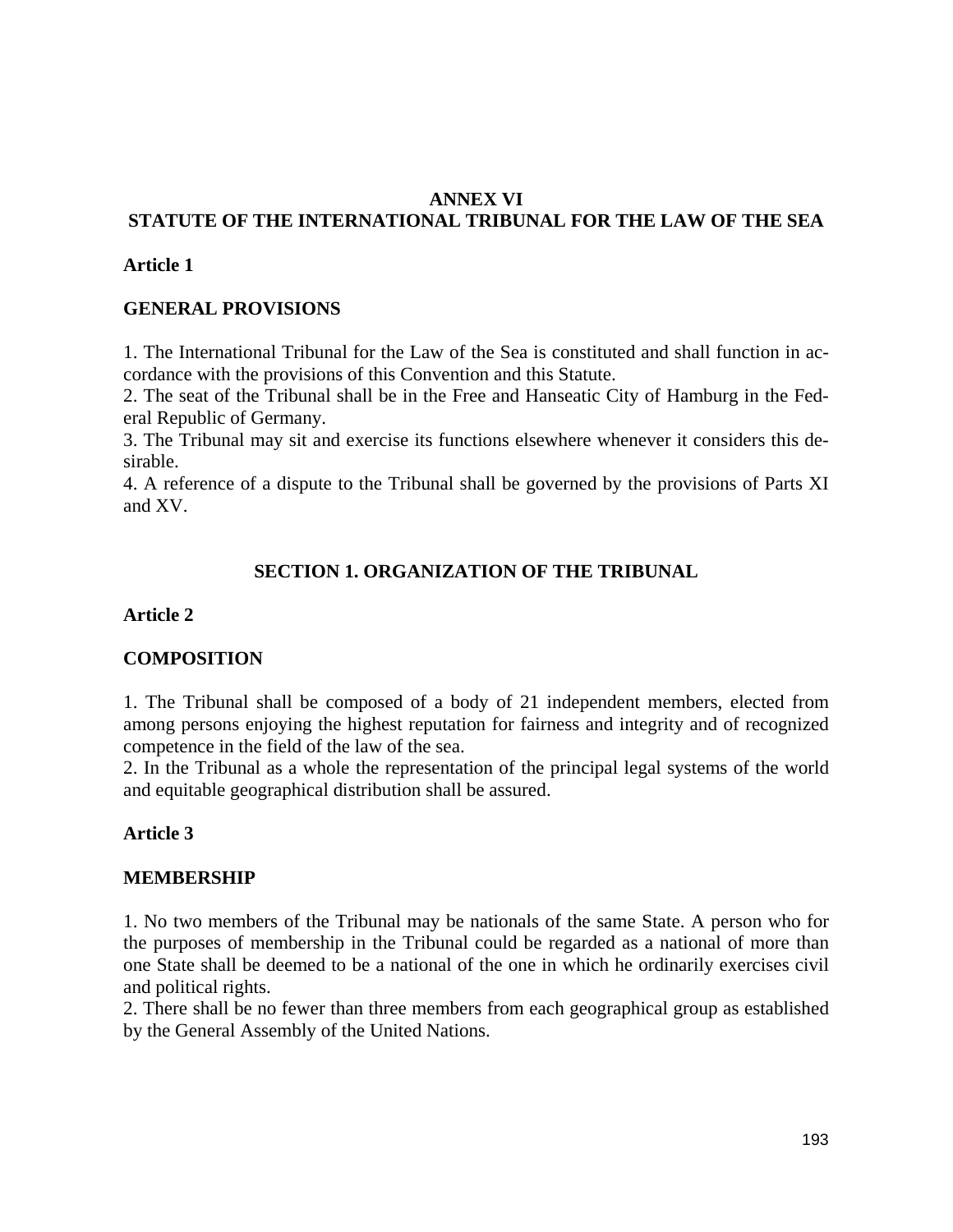## **NOMINATIONS AND ELECTIONS**

1. Each State Party may nominate not more than two persons having the qualifications prescribed in article 2 of this Annex. The members of the Tribunal shall be elected from the list of persons thus nominated.

2. At least three months before the date of the election, the Secretary-General of the United Nations in the case of the first election and the Registrar of the Tribunal in the case of subsequent elections shall address a written invitation to the States Parties to submit their nominations for members of the Tribunal within two months. He shall prepare a list in alphabetical order of all the persons thus nominated, with an indication of the States Parties which have nominated them, and shall submit it to the States Parties before the seventh day of the last month before the date of each election.

3. The first election shall be held within six months of the date of entry into force of this Convention.

4. The members of the Tribunal shall be elected by secret ballot. Elections shall be held at a meeting of the States Parties convened by the Secretary-General of the United Nations in the case of the first election and by a procedure agreed to by the States Parties in the case of subsequent elections. Two thirds of the States Parties shall constitute a quorum at that meeting. The persons elected to the Tribunal shall be those nominees who obtain the largest number of votes and a two-thirds majority of the States Parties present and voting, provided that such majority includes a majority of the States Parties.

## **Article 5**

## **TERM OF OFFICE**

1. The members of the Tribunal shall be elected for nine years and may be re-elected; provided, however, that of the members elected at the first election, the terms of seven members shall expire at the end of three years and the terms of seven more members shall expire at the end of six years.

2. The members of the Tribunal whose terms are to expire at the end of the abovementioned initial periods of three and six years shall be chosen by lot to be drawn by the Secretary-General of the United Nations immediately after the first election.

3. The members of the Tribunal shall continue to discharge their duties until their places have been filled. Though replaced, they shall finish any proceedings which they may have begun before the date of their replacement.

4. In the case of the resignation of a member of the Tribunal, the letter of resignation shall be addressed to the President of the Tribunal. The place becomes vacant on the receipt of that letter.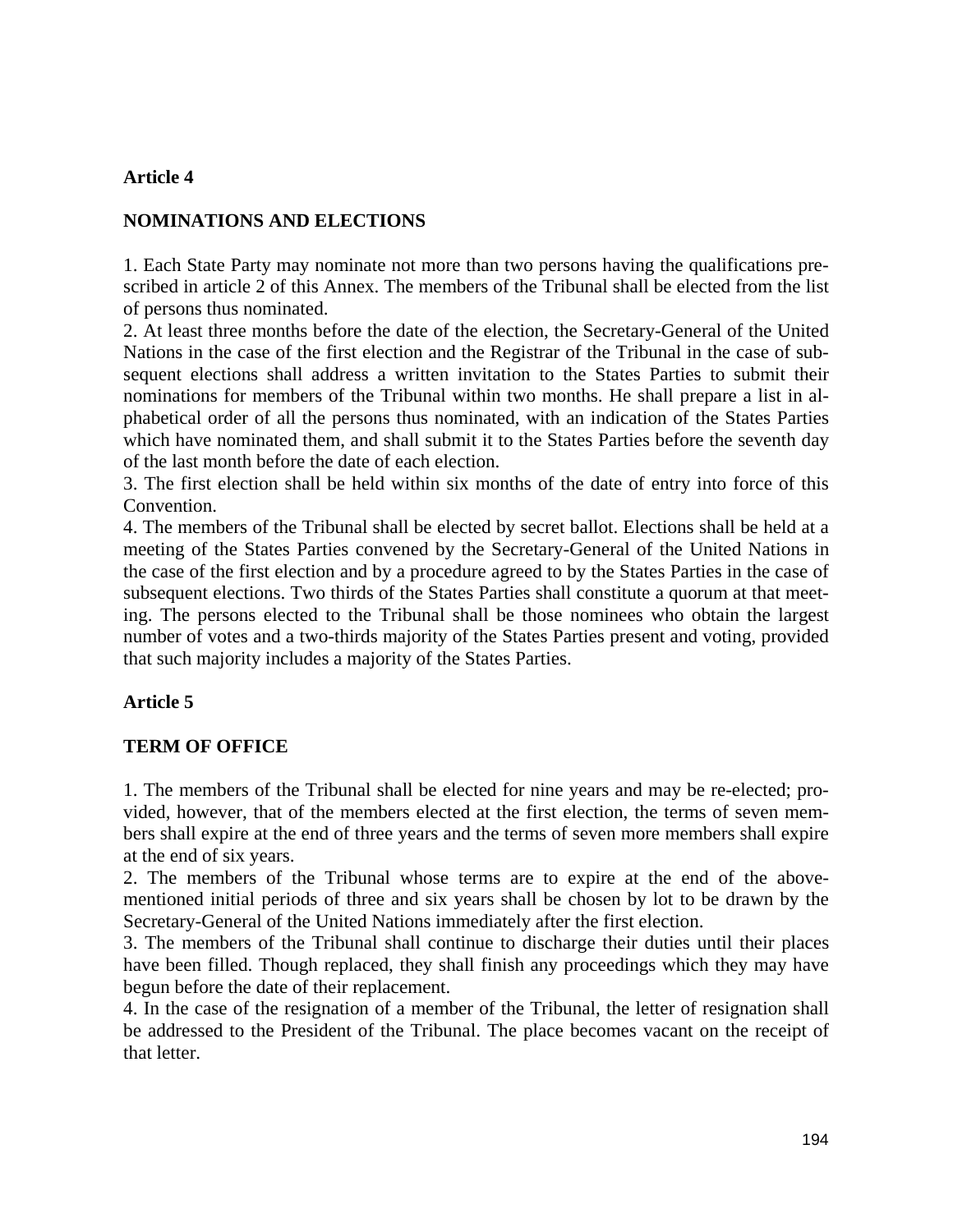## **VACANCIES**

1. Vacancies shall be filled by the same method as that laid down for the first election, subject to the following provision: the Registrar shall, within one month of the occurrence of the vacancy, proceed to issue the invitations provided for in article 4 of this Annex, and the date of the election shall be fixed by the President of the Tribunal after consultation with the States Parties.

2. A member of the Tribunal elected to replace a member whose term of office has not expired shall hold office for the remainder of his predecessor's term.

#### **Article 7**

# **INCOMPATIBLE ACTIVITIES**

1. No member of the Tribunal may exercise any political or administrative function, or associate actively with or be financially interested in any of the operations of any enterprise concerned with the exploration for or exploitation of the resources of the sea or the seabed or other commercial use of the sea or the seabed.

2. No member of the Tribunal may act as agent, counsel or advocate in any case.

3. Any doubt on these points shall be resolved by decision of the majority of the other members of the Tribunal present.

## **Article 8**

# **CONDITIONS RELATING TO PARTICIPATION OF MEMBERS IN A PARTICU-LAR CASE**

1. No member of the Tribunal may participate in the decision of any case in which he has previously taken part as agent, counsel or advocate for one of the parties, or as a member of a national or international court or tribunal, or in any other capacity.

2. If, for some special reason, a member of the Tribunal considers that he should not take part in the decision of a particular case, he shall so inform the President of the Tribunal.

3. If the President considers that for some special reason one of the members of the Tribunal should not sit in a particular case, he shall give him notice accordingly.

4. Any doubt on these points shall be resolved by decision of the majority of the other members of the Tribunal present.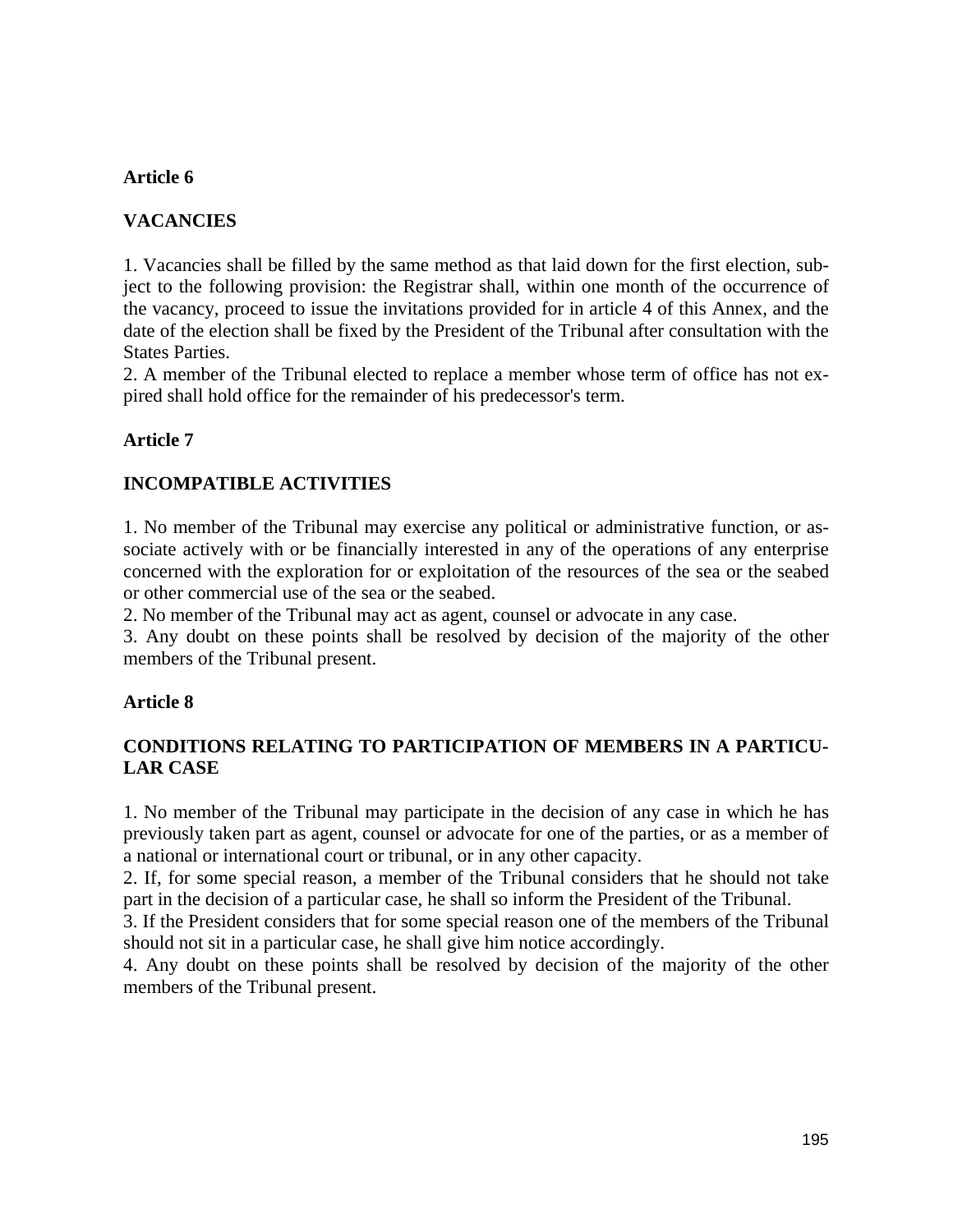# **CONSEQUENCE OF CEASING TO FULFIL REQUIRED CONDITIONS**

If, in the unanimous opinion of the other members of the Tribunal, a member has ceased to fulfil the required conditions, the President of the Tribunal shall declare the seat vacant.

#### **Article 10**

## **PRIVILEGES AND IMMUNITIES**

The members of the Tribunal, when engaged on the business of the Tribunal, shall enjoy diplomatic privileges and immunities.

#### **Article 11**

## **SOLEMN DECLARATION BY MEMBERS**

Every member of the Tribunal shall, before taking up his duties, make a solemn declaration in open session that he will exercise his powers impartially and conscientiously.

## **Article 12**

## **PRESIDENT, VICE-PRESIDENT AND REGISTRAR**

1. The Tribunal shall elect its President and Vice-President for three years; they may be reelected.

2. The Tribunal shall appoint its Registrar and may provide for the appointment of such other officers as may be necessary.

3. The President and the Registrar shall reside at the seat of the Tribunal.

## **Article 13**

## **QUORUM**

1. All available members of the Tribunal shall sit; a quorum of 11 elected members shall be required to constitute the Tribunal.

2. Subject to article 17 of this Annex, the Tribunal shall determine which members are available to constitute the Tribunal for the consideration of a particular dispute, having regard to the effective functioning of the chambers as provided for in articles 14 and 15 of this Annex.

3. All disputes and applications submitted to the Tribunal shall be heard and determined by the Tribunal, unless article 14 of this Annex applies, or the parties request that it shall be dealt with in accordance with article 15 of this Annex.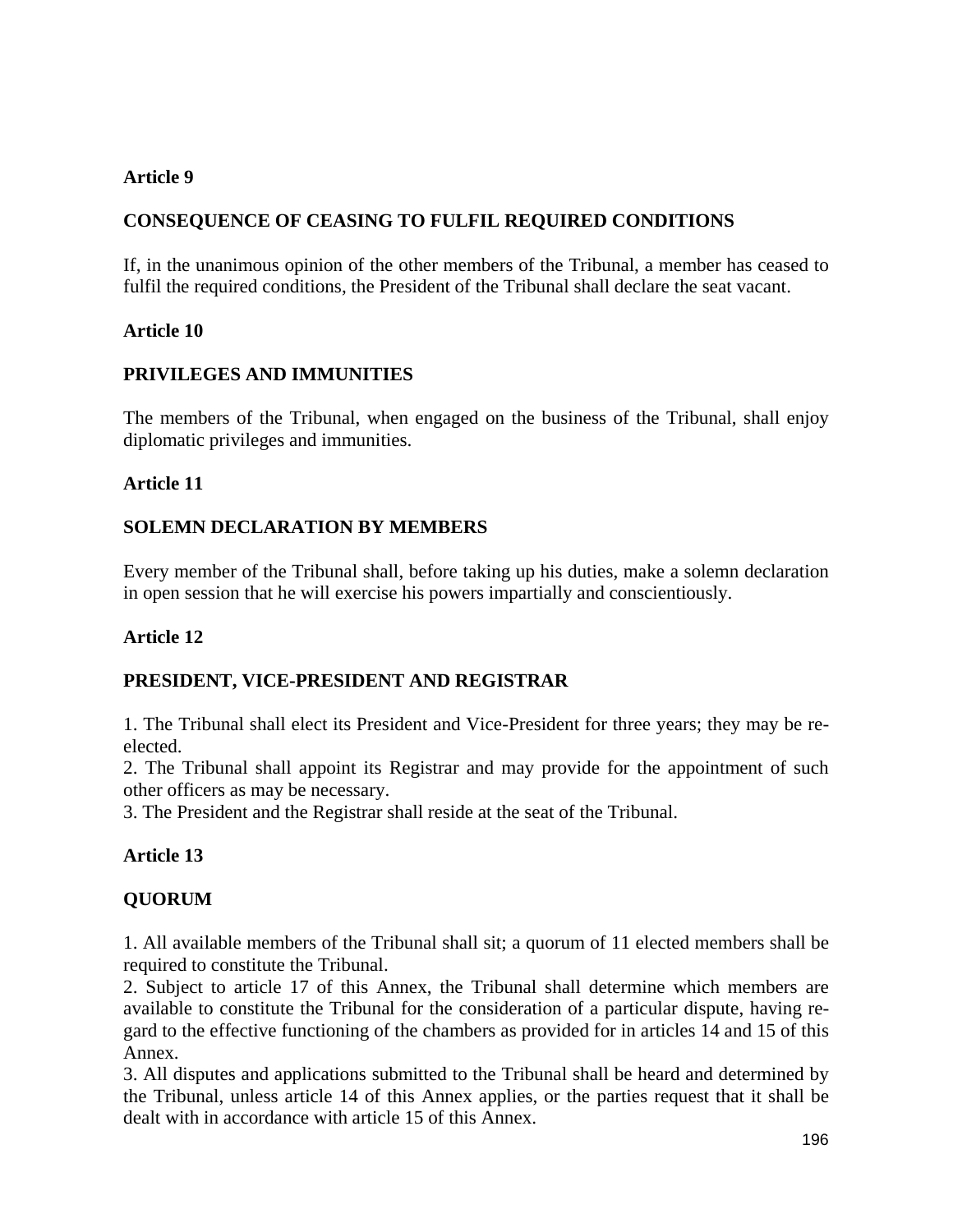# **SEABED DISPUTES CHAMBER**

A Seabed Disputes Chamber shall be established in accordance with the provisions of section 4 of this Annex. Its jurisdiction, powers and functions shall be as provided for in Part XI, section 5.

## **Article 15**

## **SPECIAL CHAMBERS**

1. The Tribunal may form such chambers, composed of three or more of its elected members, as it considers necessary for dealing with particular categories of disputes.

2. The Tribunal shall form a chamber for dealing with a particular dispute submitted to it if the parties so request. The composition of such a chamber shall be determined by the Tribunal with the approval of the parties.

3. With a view to the speedy dispatch of business, the Tribunal shall form annually a chamber composed of five of its elected members which may hear and determine disputes by summary procedure. Two alternative members shall be selected for the purpose of replacing members who are unable to participate in a particular proceeding.

4. Disputes shall be heard and determined by the chambers provided for in this article if the parties so request.

5. A judgment given by any of the chambers provided for in this article and in article 14 of this Annex shall be considered as rendered by the Tribunal.

## **Article 16**

## **RULES OF THE TRIBUNAL**

The Tribunal shall frame rules for carrying out its functions. In particular it shall lay down rules of procedure.

#### **Article 17**

## **NATIONALITY OF MEMBERS**

1. Members of the Tribunal of the nationality of any of the parties to a dispute shall retain their right to participate as members of the Tribunal.

2. If the Tribunal, when hearing a dispute, includes upon the bench a member of the nationality of one of the parties, any other party may choose a person to participate as a member of the Tribunal.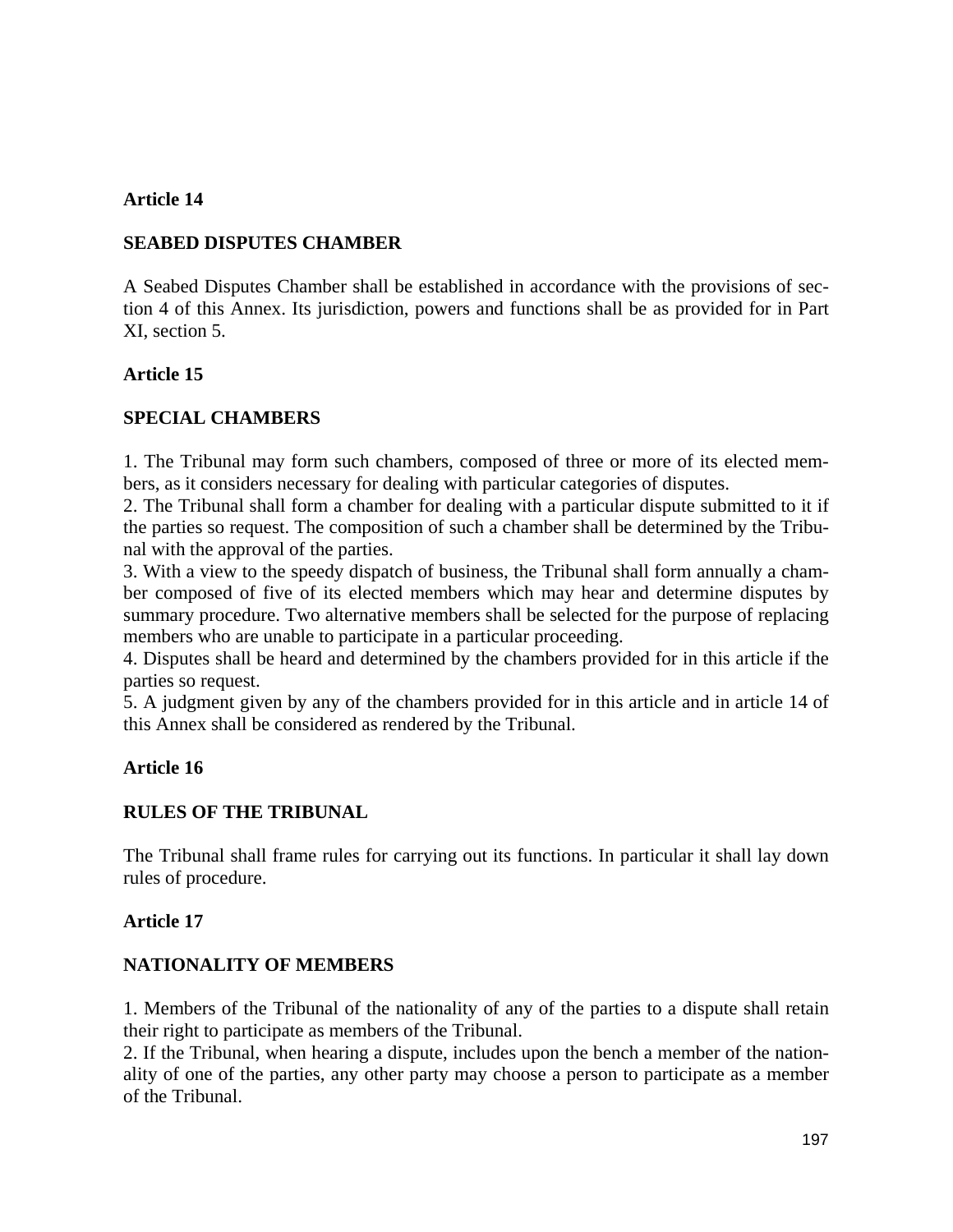3. If the Tribunal, when hearing a dispute, does not include upon the bench a member of the nationality of the parties, each of those parties may choose a person to participate as a member of the Tribunal.

4. This article applies to the chambers referred to in articles 14 and 15 of this Annex. In such cases, the President, in consultation with the parties, shall request specified members of the Tribunal forming the chamber, as many as necessary, to give place to the members of the Tribunal of the nationality of the parties concerned, and, failing such, or if they are unable to be present, to the members specially chosen by the parties.

5. Should there be several parties in the same interest, they shall, for the purpose of the preceding provisions, be considered as one party only. Any doubt on this point shall be settled by the decision of the Tribunal.

6. Members chosen in accordance with paragraphs 2, 3 and 4 shall fulfil the conditions required by articles 2, 8 and 11 of this Annex. They shall participate in the decision on terms of complete equality with their colleagues.

#### **Article 18**

#### **REMUNERATION OF MEMBERS**

1. Each elected member of the Tribunal shall receive an annual allowance and, for each day on which he exercises his functions, a special allowance, provided that in any year the total sum payable to any member as special allowance shall not exceed the amount of the annual allowance.

2. The President shall receive a special annual allowance.

3. The Vice-President shall receive a special allowance for each day on which he acts as President.

4. The members chosen under article 17 of this Annex, other than elected members of the Tribunal, shall receive compensation for each day on which they exercise their functions.

5. The salaries, allowances and compensation shall be determined from time to time at meetings of the States Parties, taking into account the workload of the Tribunal. They may not be decreased during the term of office.

6. The salary of the Registrar shall be determined at meetings of the States Parties, on the proposal of the Tribunal.

7. Regulations adopted at meetings of the States Parties shall determine the conditions under which retirement pensions may be given to members of the Tribunal and to the Registrar, and the conditions under which members of the Tribunal and Registrar shall have their travelling expenses refunded.

8. The salaries, allowances, and compensation shall be free of all taxation.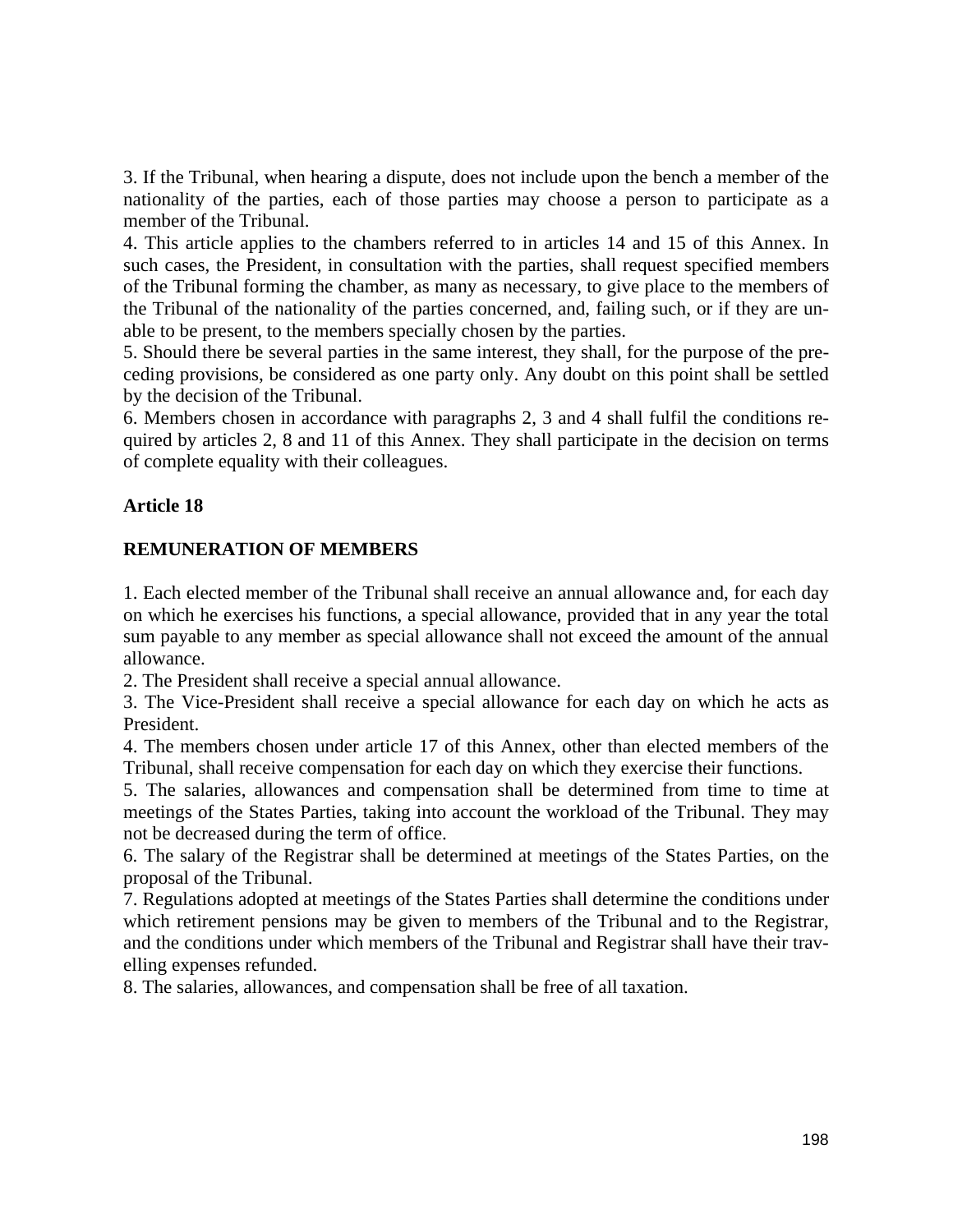## **EXPENSES OF THE TRIBUNAL**

1. The expenses of the Tribunal shall be borne by the States Parties and by the Authority on such terms and in such a manner as shall be decided at meetings of the States Parties. 2. When an entity other than a State Party or the Authority is a party to a case submitted to it, the Tribunal shall fix the amount which that party is to contribute towards the expenses of the Tribunal.

## **SECTION 2. COMPETENCE**

#### **Article 20**

#### **ACCESS TO THE TRIBUNAL**

1. The Tribunal shall be open to States Parties.

2. The Tribunal shall be open to entities other than States Parties in any case expressly provided for in Part XI or in any case submitted pursuant to any other agreement conferring jurisdiction on the Tribunal which is accepted by all the parties to that case.

#### **Article 21**

#### **JURISDICTION**

The jurisdiction of the Tribunal comprises all disputes and all applications submitted to it in accordance with this Convention and all matters specifically provided for in any other agreement which confers jurisdiction on the Tribunal.

#### **Article 22**

#### **REFERENCE OF DISPUTES SUBJECT TO OTHER AGREEMENTS**

If all the parties to a treaty or convention already in force and concerning the subject-matter covered by this Convention so agree, any disputes concerning the interpretation or application of such treaty or convention may, in accordance with such agreement, be submitted to the Tribunal.

#### **Article 23**

#### **APPLICABLE LAW**

The Tribunal shall decide all disputes and applications in accordance with article 293.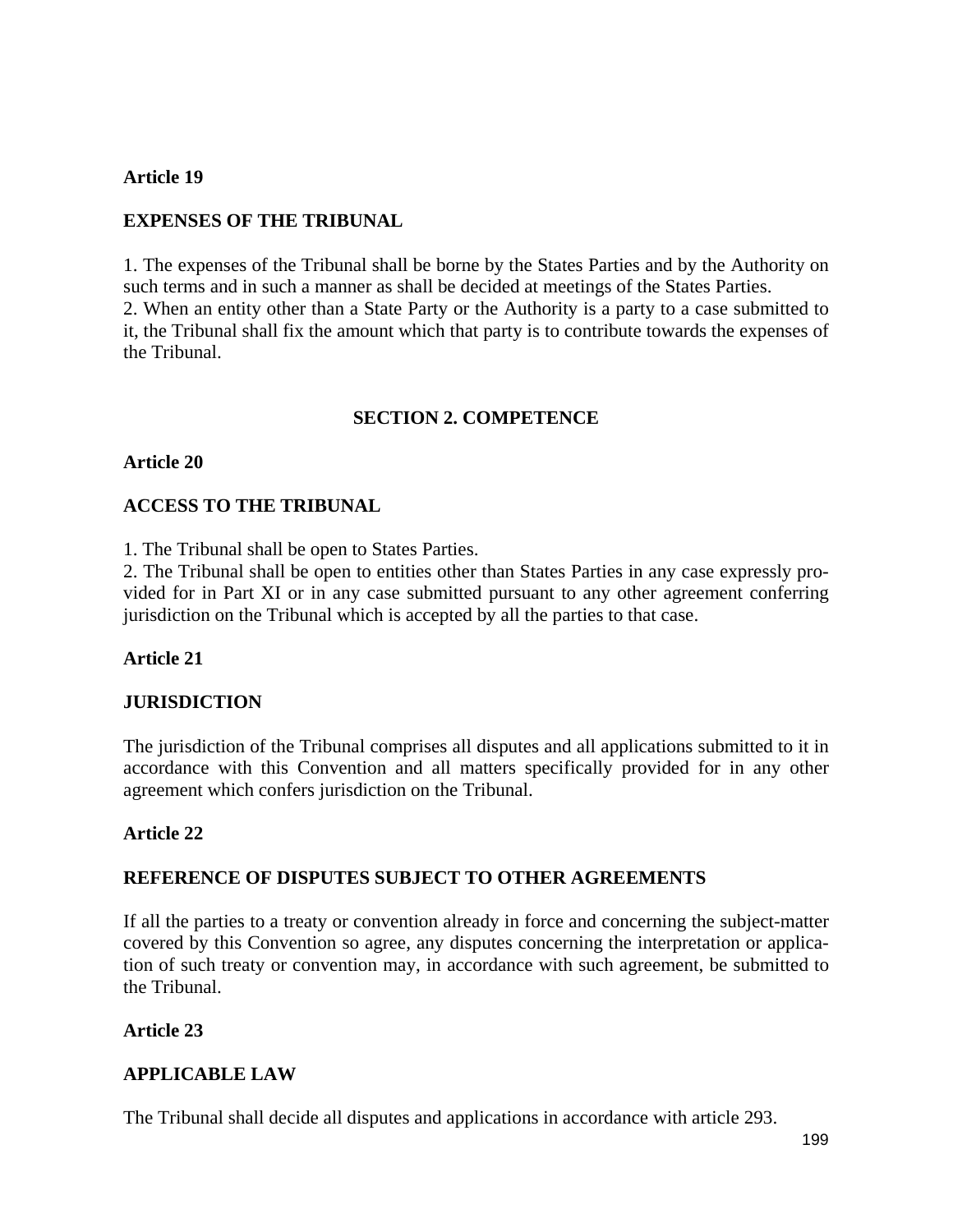# **SECTION 3. PROCEDURE**

# **Article 24**

## **INSTITUTION OF PROCEEDINGS**

1. Disputes are submitted to the Tribunal, as the case may be, either by notification of a special agreement or by written application, addressed to the Registrar. In either case, the subject of the dispute and the parties shall be indicated.

2. The Registrar shall forthwith notify the special agreement or the application to all concerned.

3. The Registrar shall also notify all States Parties.

## **Article 25**

## **PROVISIONAL MEASURES**

1. In accordance with article 290, the Tribunal and its Seabed Disputes Chamber shall have the power to prescribe provisional measures.

2. If the Tribunal is not in session or a sufficient number of members is not available to constitute a quorum, the provisional measures shall be prescribed by the chamber of summary procedure formed under article 15, paragraph 3, of this Annex. Notwithstanding article 15, paragraph 4, of this Annex, such provisional measures may be adopted at the request of any party to the dispute. They shall be subject to review and revision by the Tribunal.

#### **Article 26**

#### **HEARING**

1. The hearing shall be under the control of the President or, if he is unable to preside, of the Vice-President. If neither is able to preside, the senior judge present of the Tribunal shall preside.

2. The hearing shall be public, unless the Tribunal decides otherwise or unless the parties demand that the public be not admitted.

## **Article 27**

## **CONDUCT OF CASES**

The Tribunal shall make orders for the conduct of the case, decide the form and time in which each party must conclude its arguments, and make all arrangements connected with the taking of evidence.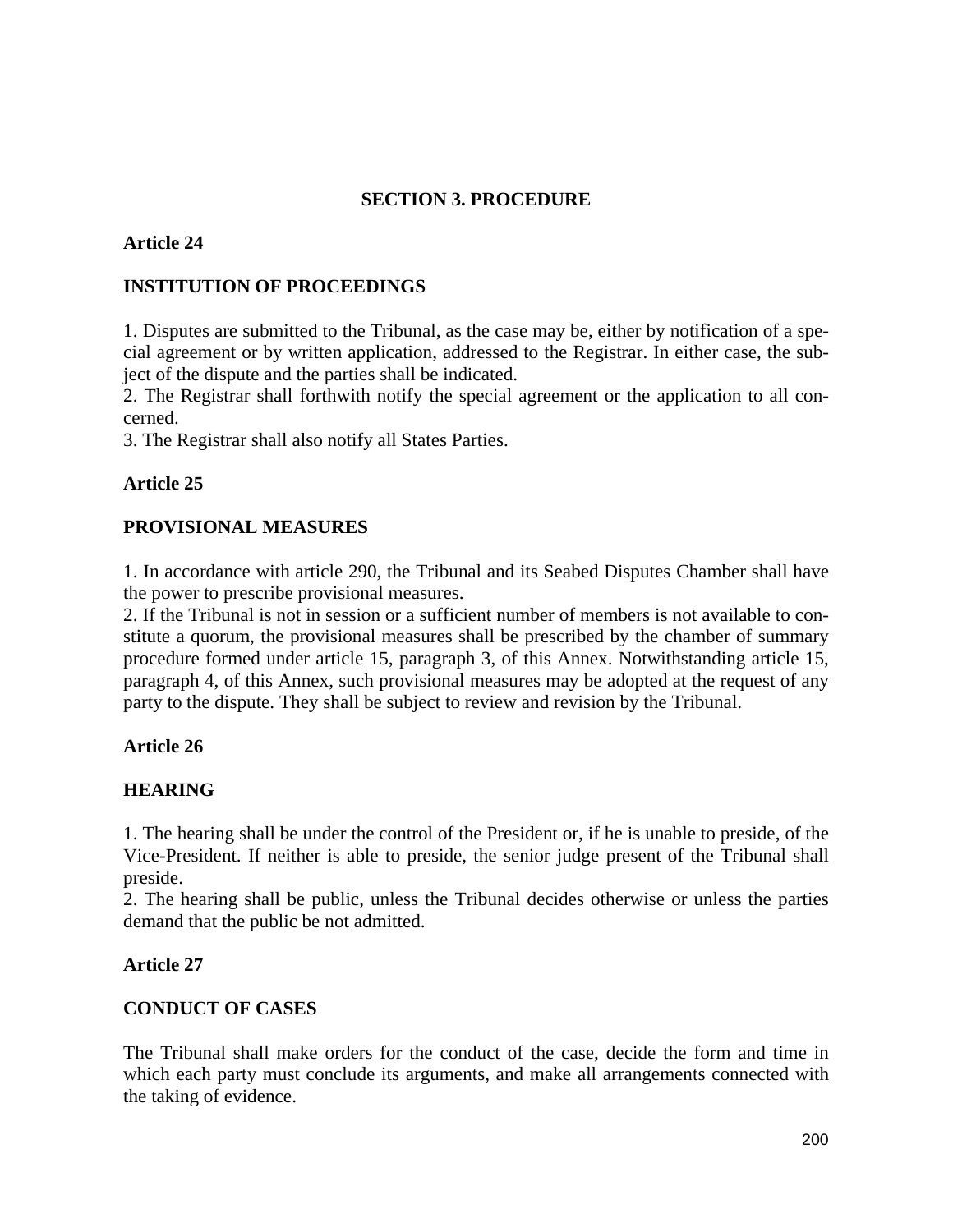## **DEFAULT**

When one of the parties does not appear before the Tribunal or fails to defend its case, the other party may request the Tribunal to continue the proceedings and make its decision. Absence of a party or failure of a party to defend its case shall not constitute a bar to the proceedings. Before making its decision, the Tribunal must satisfy itself not only that it has jurisdiction over the dispute, but also that the claim is well founded in fact and law.

#### **Article 29**

# **MAJORITY FOR DECISION**

1. All questions shall be decided by a majority of the members of the Tribunal who are present.

2. In the event of an equality of votes, the President or the member of the Tribunal who acts in his place shall have a casting vote.

#### **Article 30**

## **JUDGMENT**

1. The judgment shall state the reasons on which it is based.

2. It shall contain the names of the members of the Tribunal who have taken part in the decision.

3. If the judgment does not represent in whole or in part the unanimous opinion of the members of the Tribunal, any member shall be entitled to deliver a separate opinion.

4. The judgment shall be signed by the President and by the Registrar. It shall be read in open court, due notice having been given to the parties to the dispute.

## **Article 31**

## **REQUEST TO INTERVENE**

1. Should a State Party consider that it has an interest of a legal nature which may be affected by the decision in any dispute, it may submit a request to the Tribunal to be permitted to intervene.

2. It shall be for the Tribunal to decide upon this request.

3. If a request to intervene is granted, the decision of the Tribunal in respect of the dispute shall be binding upon the intervening State Party in so far as it relates to matters in respect of which that State Party intervened.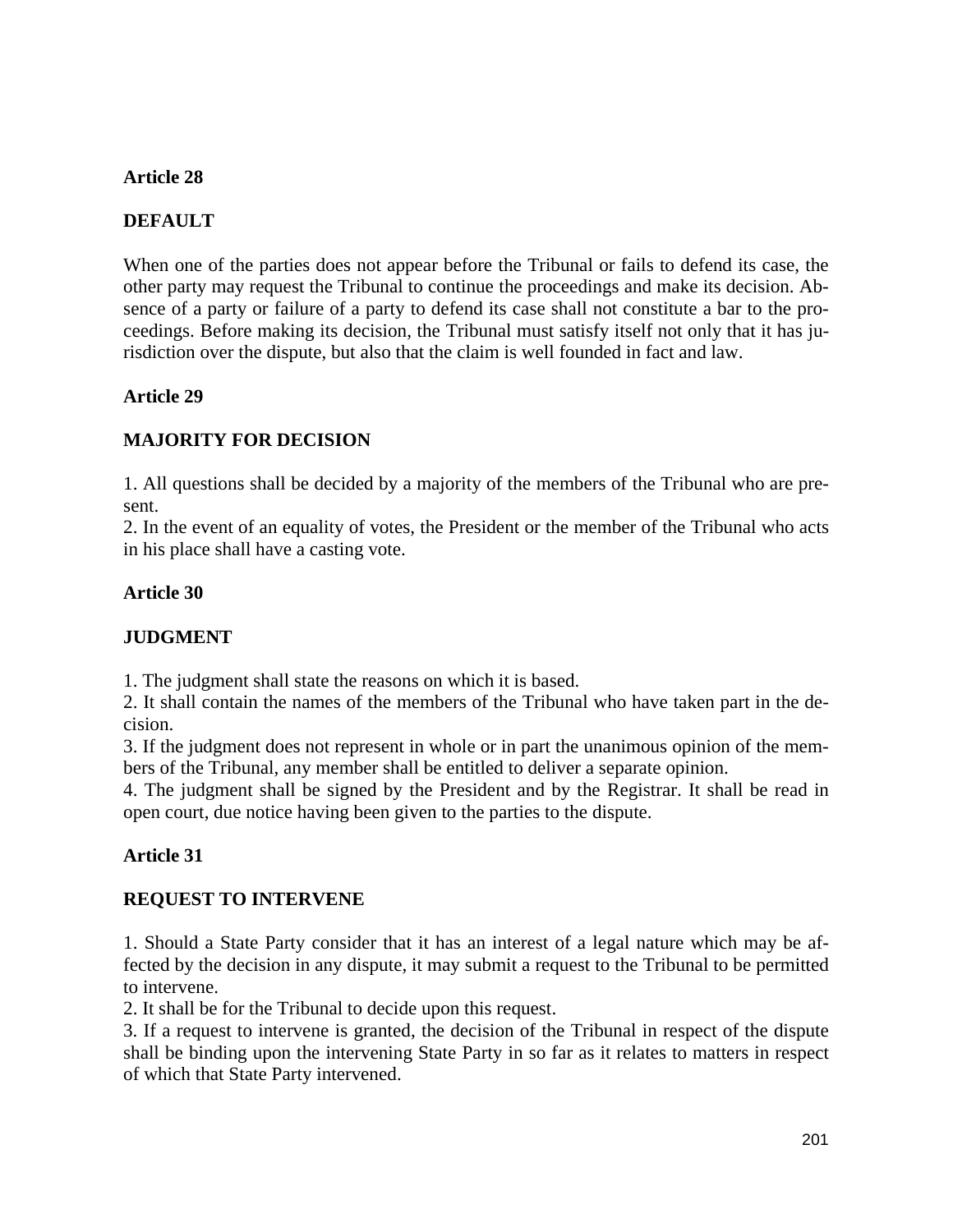# **RIGHT TO INTERVENE IN CASES OF INTERPRETATION OR APPLICATION**

1. Whenever the interpretation or application of this Convention is in question, the Registrar shall notify all States Parties forthwith.

2. Whenever pursuant to article 21 or 22 of this Annex the interpretation or application of an international agreement is in question, the Registrar shall notify all the parties to the agreement.

3. Every party referred to in paragraphs 1 and 2 has the right to intervene in the proceedings; if it uses this right, the interpretation given by the judgment will be equally binding upon it.

# **Article 33**

# **FINALITY AND BINDING FORCE OF DECISIONS**

1. The decision of the Tribunal is final and shall be complied with by all the parties to the dispute.

2. The decision shall have no binding force except between the parties in respect of that particular dispute.

3. In the event of dispute as to the meaning or scope of the decision, the Tribunal shall construe it upon the request of any party.

## **Article 34**

## **COSTS**

Unless otherwise decided by the Tribunal, each party shall bear its own costs.

# **SECTION 4. SEABED DISPUTES CHAMBER**

## **Article 35**

## **COMPOSITION**

1. The Seabed Disputes Chamber referred to in article 14 of this Annex shall be composed of 11 members, selected by a majority of the elected members of the Tribunal from among them.

2. In the selection of the members of the Chamber, the representation of the principal legal systems of the world and equitable geographical distribution shall be assured. The Assembly of the Authority may adopt recommendations of a general nature relating to such representation and distribution.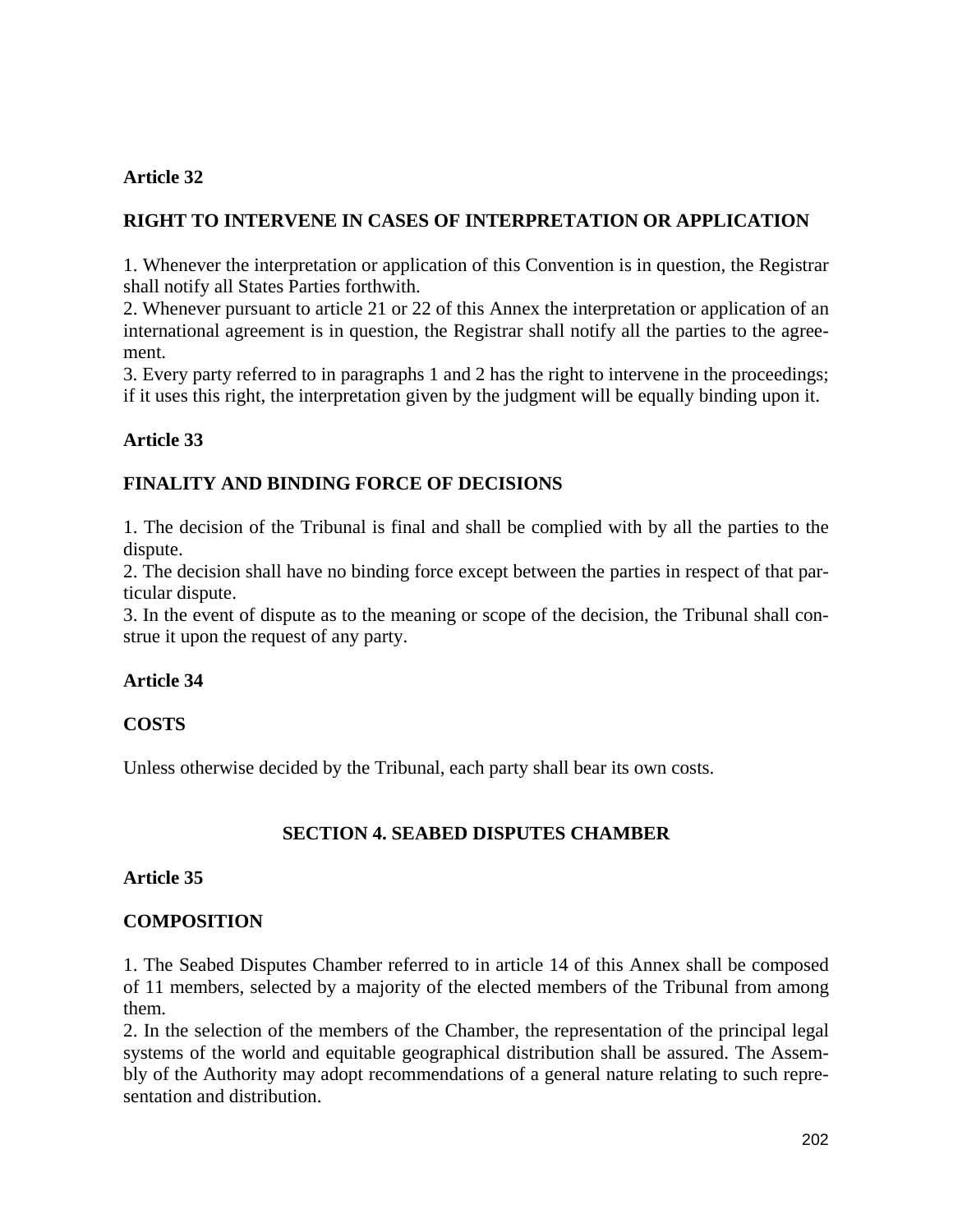3. The members of the Chamber shall be selected every three years and may be selected for a second term.

4. The Chamber shall elect its President from among its members, who shall serve for the term for which the Chamber has been selected.

5. If any proceedings are still pending at the end of any three-year period for which the Chamber has been selected, the Chamber shall complete the proceedings in its original composition.

6. If a vacancy occurs in the Chamber, the Tribunal shall select a successor from among its elected members, who shall hold office for the remainder of his predecessor's term.

7. A quorum of seven of the members selected by the Tribunal shall be required to constitute the Chamber.

## **Article 36**

# **AD HOC CHAMBERS**

1. The Seabed Disputes Chamber shall form an ad hoc chamber, composed of three of its members, for dealing with a particular dispute submitted to it in accordance with article 188, paragraph 1(b). The composition of such a chamber shall be determined by the Seabed Disputes Chamber with the approval of the parties.

2. If the parties do not agree on the composition of an ad hoc chamber, each party to the dispute shall appoint one member, and the third member shall be appointed by them in agreement. If they disagree, or if any party fails to make an appointment, the President of the Seabed Disputes Chamber shall promptly make the appointment or appointments from among its members, after consultation with the parties.

3. Members of the ad hoc chamber must not be in the service of, or nationals of, any of the parties to the dispute.

## **Article 37**

## **ACCESS**

The Chamber shall be open to the States Parties, the Authority and the other entities referred to in Part XI, section 5.

## **Article 38**

## **APPLICABLE LAW**

In addition to the provisions of article 293, the Chamber shall apply:

(a) the rules, regulations and procedures of the Authority adopted in accordance with this Convention; and

(b) the terms of contracts concerning activities in the Area in matters relating to those contracts.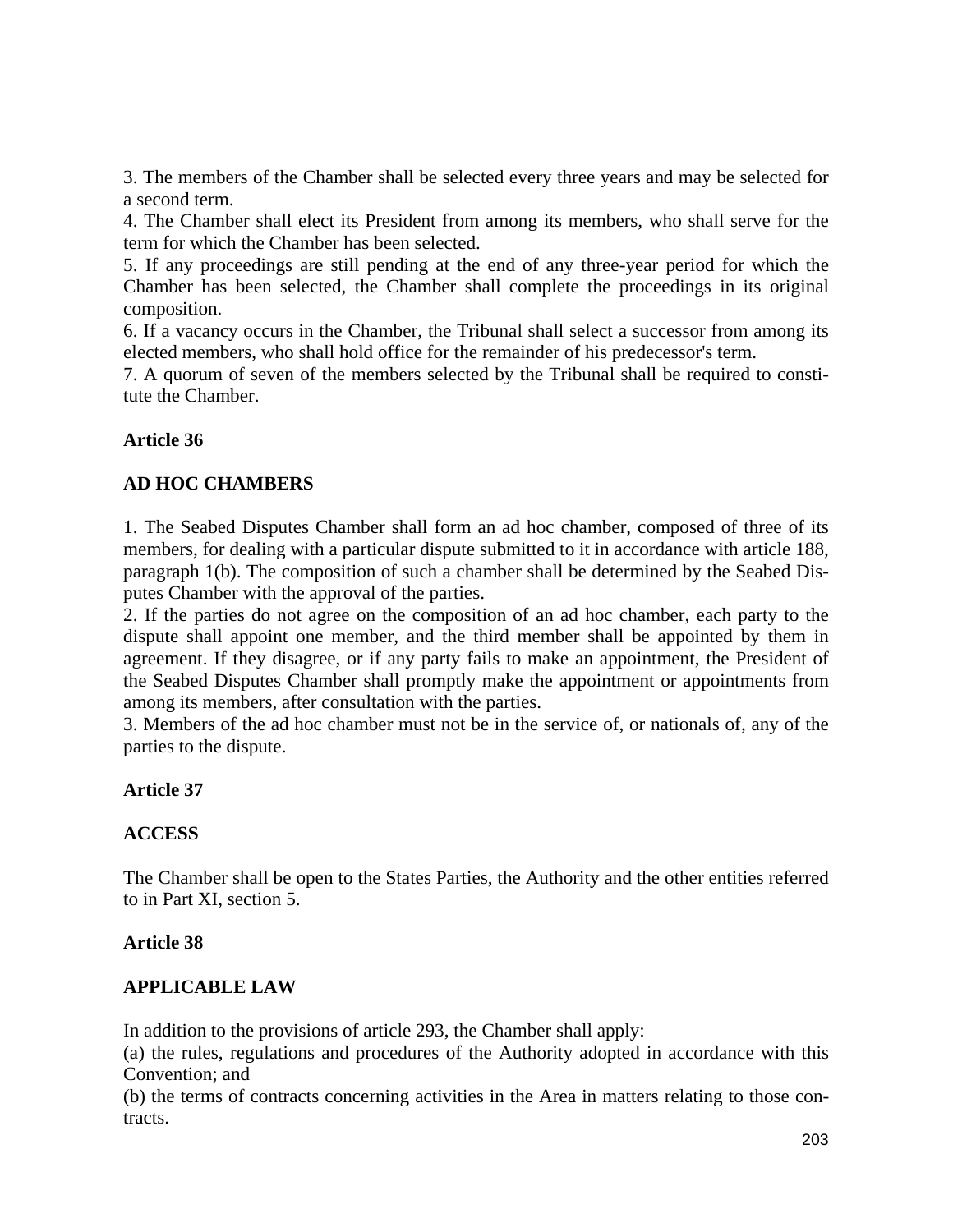## **ENFORCEMENT OF DECISIONS OF THE CHAMBER**

The decisions of the Chamber shall be enforceable in the territories of the States Parties in the same manner as judgments or orders of the highest court of the State Party in whose territory the enforcement is sought.

#### **Article 40**

#### **APPLICABILITY OF OTHER SECTIONS OF THIS ANNEX**

1. The other sections of this Annex which are not incompatible with this section apply to the Chamber.

2. In the exercise of its functions relating to advisory opinions, the Chamber shall be guided by the provisions of this Annex relating to procedure before the Tribunal to the extent to which it recognizes them to be applicable.

## **SECTION 5. AMENDMENTS**

#### **Article 41**

#### **AMENDMENTS**

1. Amendments to this Annex, other than amendments to section 4, may be adopted only in accordance with article 313 or by consensus at a conference convened in accordance with this Convention.

2. Amendments to section 4 may be adopted only in accordance with article 314.

3. The Tribunal may propose such amendments to this Statute as it may consider necessary, by written communications to the States Parties for their consideration in conformity with paragraphs 1 and 2.

#### **ANNEX VII ARBITRATION**

#### **Article 1**

#### **INSTITUTION OF PROCEEDINGS**

Subject to the provisions of Part XV, any party to a dispute may submit the dispute to the arbitral procedure provided for in this Annex by written notification addressed to the other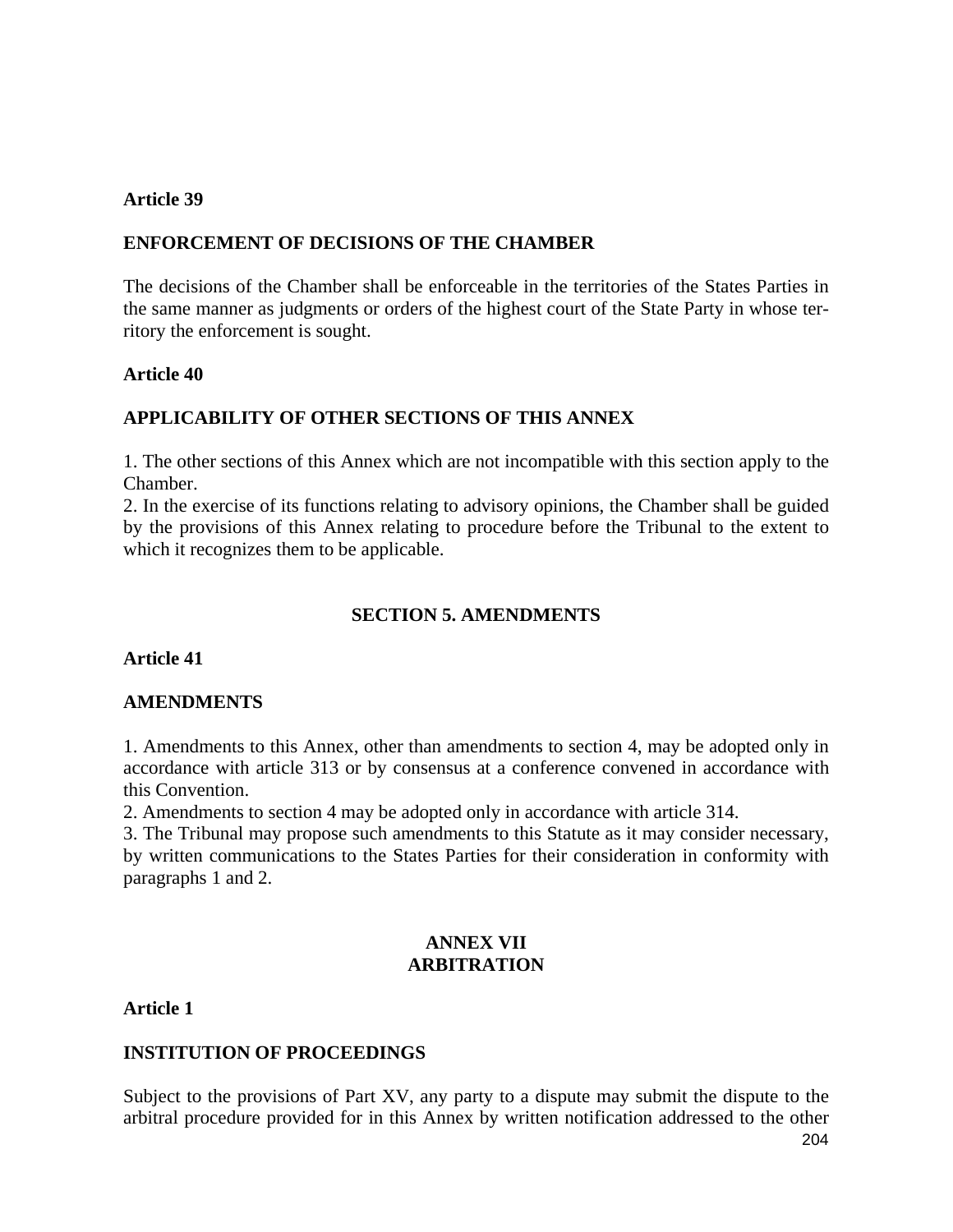party or parties to the dispute. The notification shall be accompanied by a statement of the claim and the grounds on which it is based.

## **Article 2**

## **LIST OF ARBITRATORS**

l. A list of arbitrators shall be drawn up and maintained by the Secretary-General of the United Nations. Every State Party shall be entitled to nominate four arbitrators, each of whom shall be a person experienced in maritime affairs and enjoying the highest reputation for fairness, competence and integrity. The names of the persons so nominated shall constitute the list.

2. If at any time the arbitrators nominated by a State Party in the list so constituted shall be fewer than four, that State Party shall be entitled to make further nominations as necessary.

3. The name of an arbitrator shall remain on the list until withdrawn by the State Party which made the nomination, provided that such arbitrator shall continue to serve on any arbitral tribunal to which that arbitrator has been appointed until the completion of the proceedings before that arbitral tribunal.

## **Article 3**

## **CONSTITUTION OF ARBITRAL TRIBUNAL**

For the purpose of proceedings under this Annex, the arbitral tribunal shall, unless the parties otherwise agree, be constituted as follows:

(a) Subject to subparagraph (g), the arbitral tribunal shall consist of five members.

(b) The party instituting the proceedings shall appoint one member to be chosen preferably from the list referred to in article 2 of this Annex, who may be its national. The appointment shall be included in the notification referred to in article l of this Annex.

(c) The other party to the dispute shall, within 30 days of receipt of the notification referred to in article l of this Annex, appoint one member to be chosen preferably from the list, who may be its national. If the appointment is not made within that period, the party instituting the proceedings may, within two weeks of the expiration of that period, request that the appointment be made in accordance with subparagraph (e).

(d) The other three members shall be appointed by agreement between the parties. They shall be chosen preferably from the list and shall be nationals of third States unless the parties otherwise agree. The parties to the dispute shall appoint the President of the arbitral tribunal from among those three members. If, within 60 days of receipt of the notification referred to in article l of this Annex, the parties are unable to reach agreement on the appointment of one or more of the members of the tribunal to be appointed by agreement, or on the appointment of the President, the remaining appointment or appointments shall be made in accordance with subparagraph (e), at the request of a party to the dispute. Such request shall be made within two weeks of the expiration of the aforementioned 60-day period.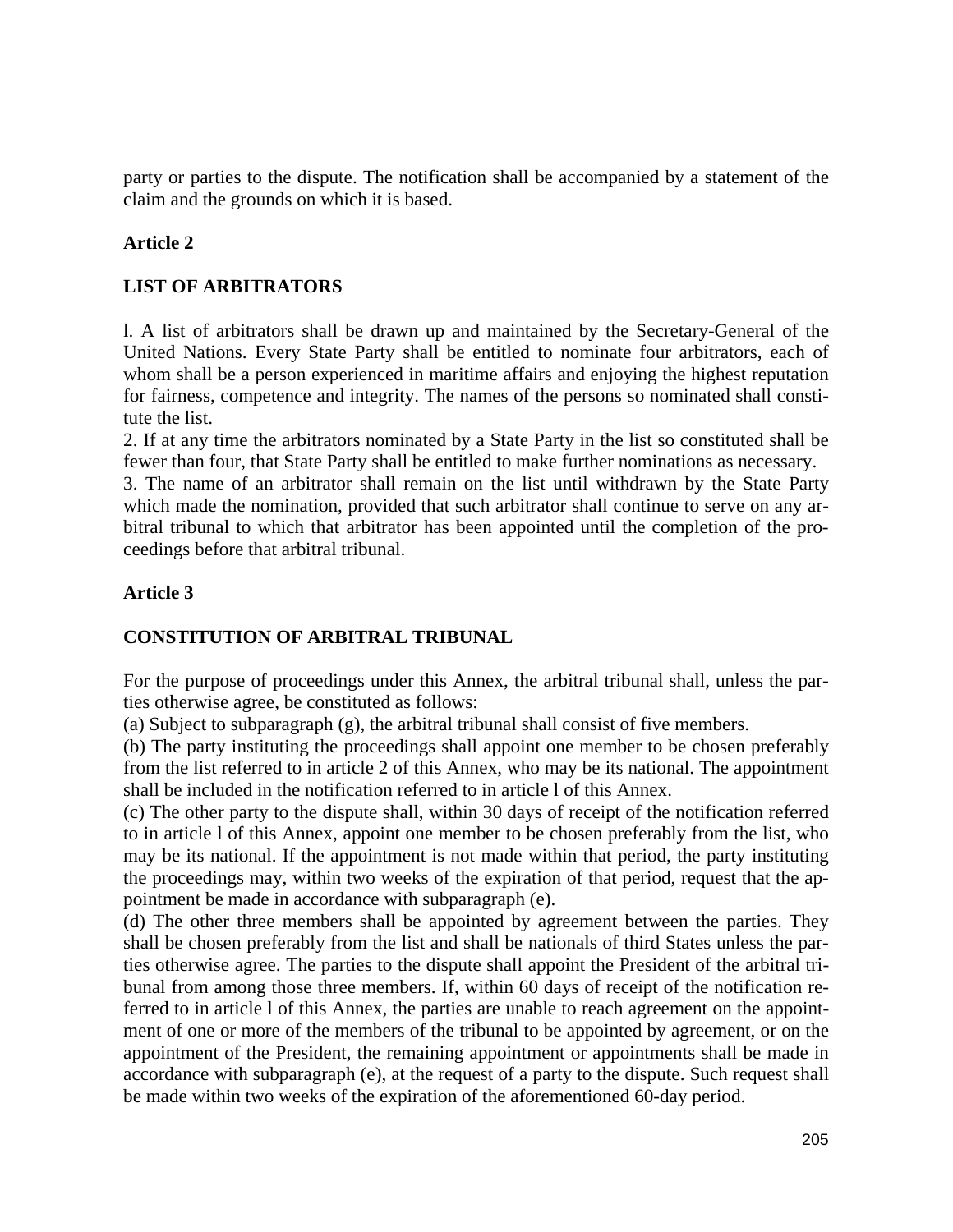(e) Unless the parties agree that any appointment under subparagraphs (c) and (d) be made by a person or a third State chosen by the parties, the President of the International Tribunal for the Law of the Sea shall make the necessary appointments. If the President is unable to act under this subparagraph or is a national of one of the parties to the dispute, the appointment shall be made by the next senior member of the International Tribunal for the Law of the Sea who is available and is not a national of one of the parties. The appointments referred to in this subparagraph shall be made from the list referred to in article 2 of this Annex within a period of 30 days of the receipt of the request and in consultation with the parties. The members so appointed shall be of different nationalities and may not be in the service of, ordinarily resident in the territory of, or nationals of, any of the parties to the dispute.

(f) Any vacancy shall be filled in the manner prescribed for the initial appointment.

(g) Parties in the same interest shall appoint one member of the tribunal jointly by agreement. Where there are several parties having separate interests or where there is disagreement as to whether they are of the same interest, each of them shall appoint one member of the tribunal. The number of members of the tribunal appointed separately by the parties shall always be smaller by one than the number of members of the tribunal to be appointed jointly by the parties.

(h) In disputes involving more than two parties, the provisions of subparagraphs (a) to (f) shall apply to the maximum extent possible.

## **Article 4**

## **FUNCTIONS OF ARBITRAL TRIBUNAL**

An arbitral tribunal constituted under article 3 of this Annex shall function in accordance with this Annex and the other provisions of this Convention.

#### **Article 5**

#### **PROCEDURE**

Unless the parties to the dispute otherwise agree, the arbitral tribunal shall determine its own procedure, assuring to each party a full opportunity to be heard and to present its case.

#### **Article 6**

#### **DUTIES OF PARTIES TO A DISPUTE**

The parties to the dispute shall facilitate the work of the arbitral tribunal and, in particular, in accordance with their law and using all means at their disposal, shall:

(a) provide it with all relevant documents, facilities and information; and

(b) enable it when necessary to call witnesses or experts and receive their evidence and to visit the localities to which the case relates.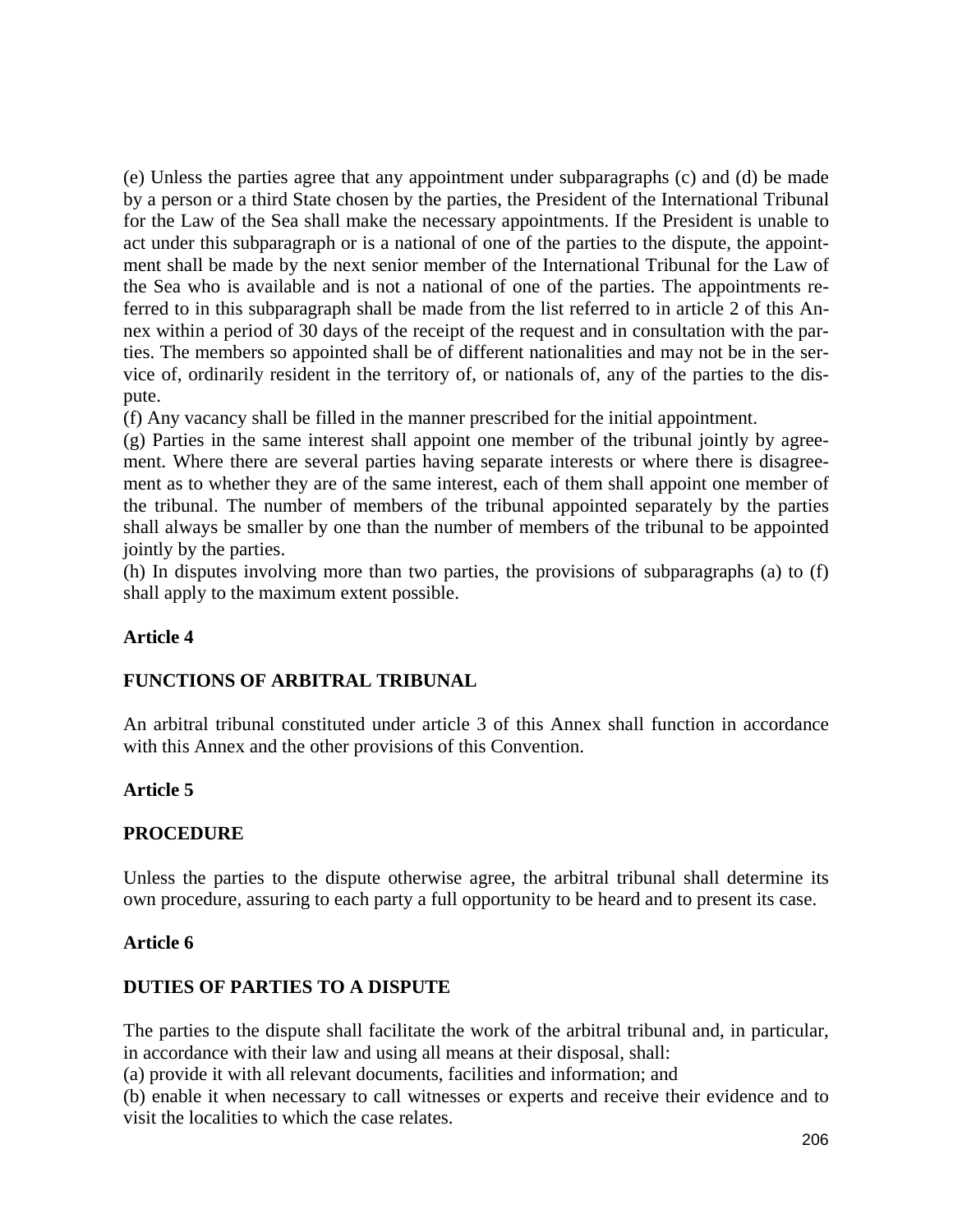#### **EXPENSES**

Unless the arbitral tribunal decides otherwise because of the particular circumstances of the case, the expenses of the tribunal, including the remuneration of its members, shall be borne by the parties to the dispute in equal shares.

#### **Article 8**

# **REQUIRED MAJORITY FOR DECISIONS**

Decisions of the arbitral tribunal shall be taken by a majority vote of its members. The absence or abstention of less than half of the members shall not constitute a bar to the tribunal reaching a decision. In the event of an equality of votes, the President shall have a casting vote.

#### **Article 9**

## **DEFAULT OF APPEARANCE**

If one of the parties to the dispute does not appear before the arbitral tribunal or fails to defend its case, the other party may request the tribunal to continue the proceedings and to make its award. Absence of a party or failure of a party to defend its case shall not constitute a bar to the proceedings. Before making its award, the arbitral tribunal must satisfy itself not only that it has jurisdiction over the dispute but also that the claim is well founded in fact and law.

## **Article 10**

## **AWARD**

The award of the arbitral tribunal shall be confined to the subject-matter of the dispute and state the reasons on which it is based. It shall contain the names of the members who have participated and the date of the award. Any member of the tribunal may attach a separate or dissenting opinion to the award.

## **Article 11**

## **FINALITY OF AWARD**

The award shall be final and without appeal, unless the parties to the dispute have agreed in advance to an appellate procedure. It shall be complied with by the parties to the dispute.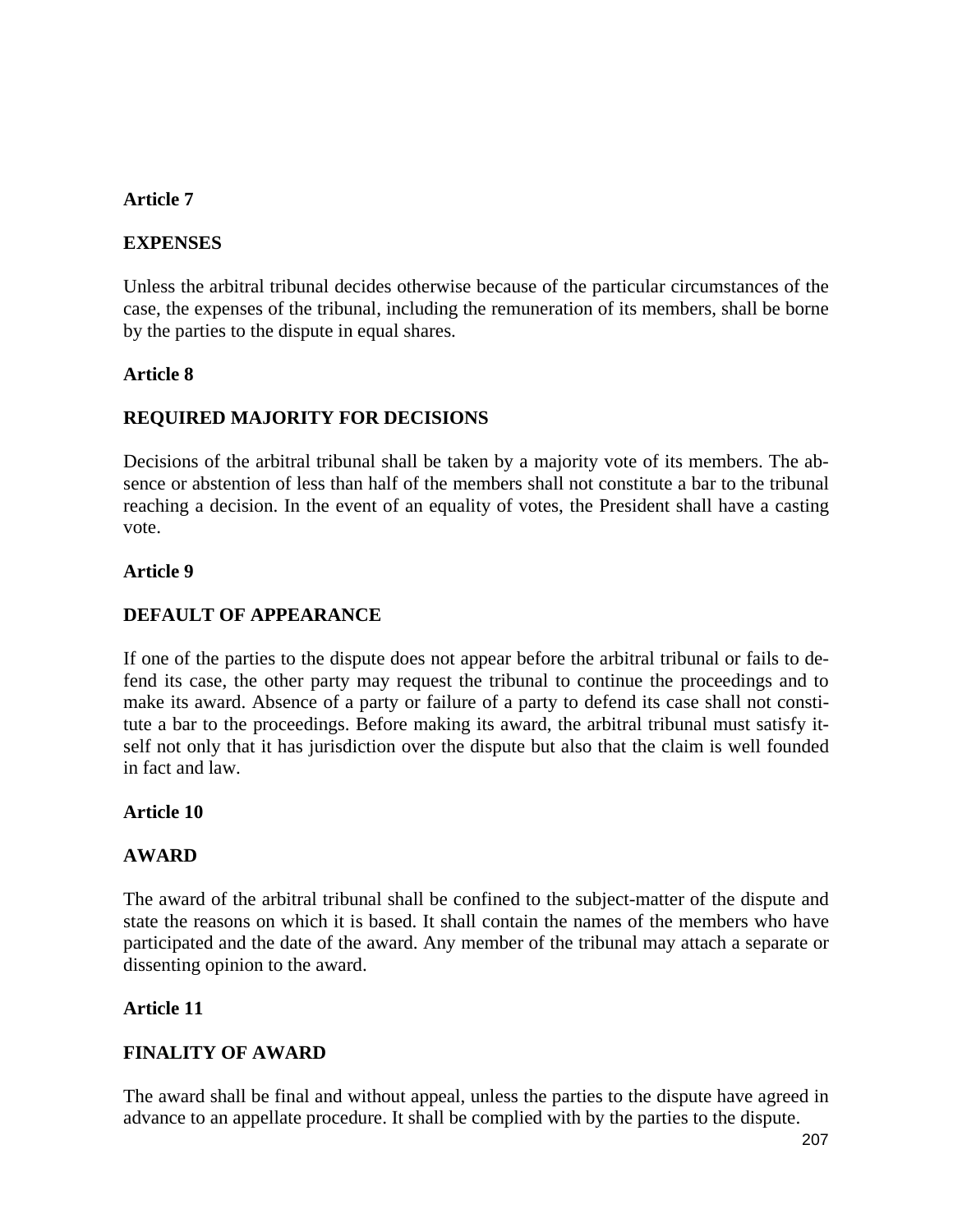## **INTERPRETATION OR IMPLEMENTATION OF AWARD**

1. Any controversy which may arise between the parties to the dispute as regards the interpretation or manner of implementation of the award may be submitted by either party for decision to the arbitral tribunal which made the award. For this purpose, any vacancy in the tribunal shall be filled in the manner provided for in the original appointments of the members of the tribunal.

2. Any such controversy may be submitted to another court or tribunal under article 287 by agreement of all the parties to the dispute.

## **Article 13**

# **APPLICATION TO ENTITIES OTHER THAN STATES PARTIES**

The provisions of this Annex shall apply mutatis mutandis to any dispute involving entities other than States Parties.

#### **ANNEX VIII SPECIAL ARBITRATION**

#### **Article 1**

## **INSTITUTION OF PROCEEDINGS**

Subject to Part XV, any party to a dispute concerning the interpretation or application of the articles of this Convention relating to (1) fisheries, (2) protection and preservation of the marine environment, (3) marine scientific research, or (4) navigation, including pollution from vessels and by dumping, may submit the dispute to the special arbitral procedure provided for in this Annex by written notification addressed to the other party or parties to the dispute. The notification shall be accompanied by a statement of the claim and the grounds on which it is based.

#### **Article 2**

## **LIST OF EXPERTS**

1. A list of experts shall be established and maintained in respect of each of the fields of (1) fisheries, (2) protection and preservation of the marine environment, (3) marine scientific research, and (4) navigation, including pollution from vessels and by dumping.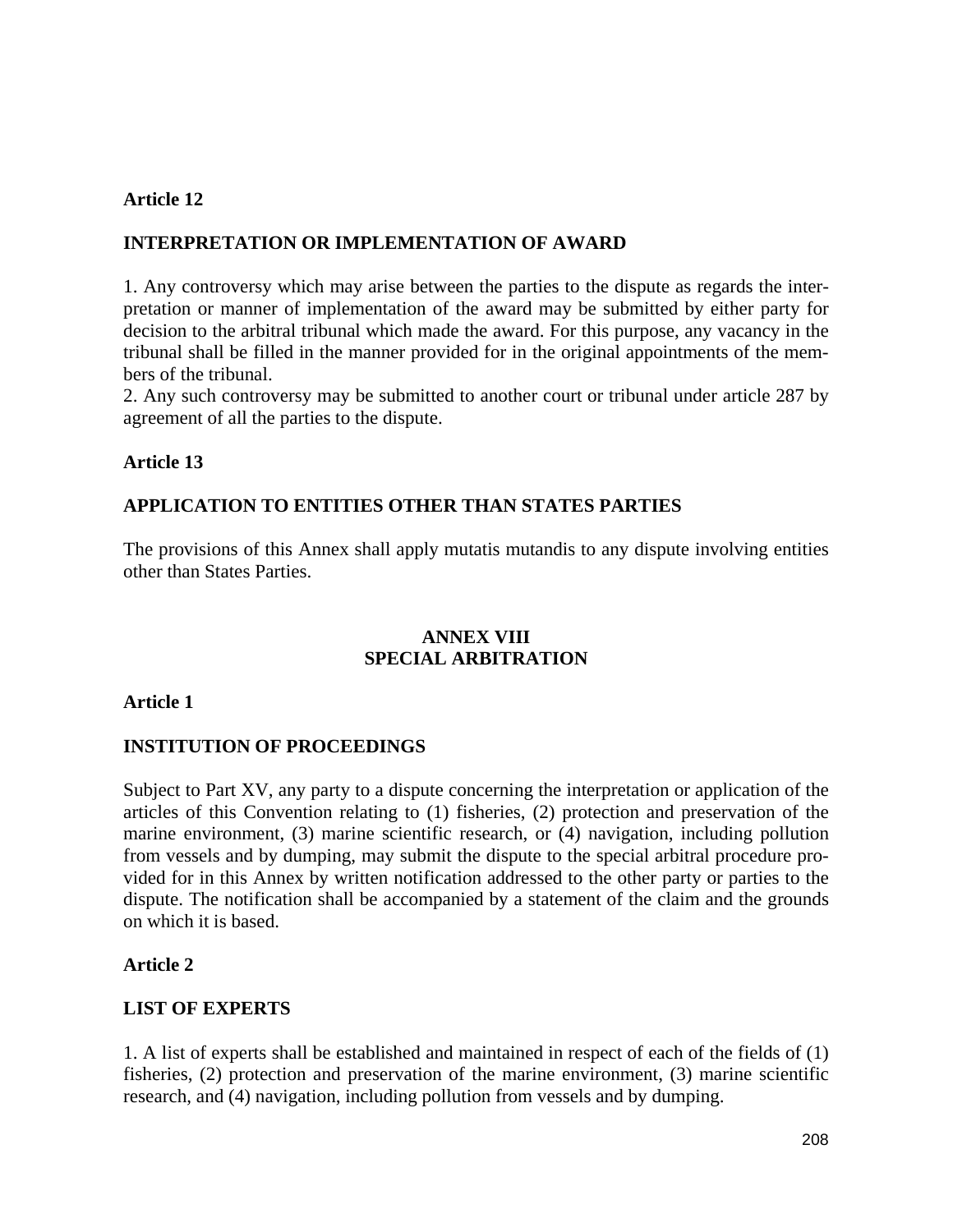2. The lists of experts shall be drawn up and maintained, in the field of fisheries by the Food and Agriculture Organization of the United Nations, in the field of protection and preservation of the marine environment by the United Nations Environment Programme, in the field of marine scientific research by the Intergovernmental Oceanographic Commission, in the field of navigation, including pollution from vessels and by dumping, by the International Maritime Organization, or in each case by the appropriate subsidiary body concerned to which such organization, programme or commission has delegated this function.

3. Every State Party shall be entitled to nominate two experts in each field whose competence in the legal, scientific or technical aspects of such field is established and generally recognized and who enjoy the highest reputation for fairness and integrity. The names of the persons so nominated in each field shall constitute the appropriate list.

4. If at any time the experts nominated by a State Party in the list so constituted shall be fewer than two, that State Party shall be entitled to make further nominations as necessary.

5. The name of an expert shall remain on the list until withdrawn by the State Party which made the nomination, provided that such expert shall continue to serve on any special arbitral tribunal to which that expert has been appointed until the completion of the proceedings before that special arbitral tribunal.

#### **Article 3**

#### **CONSTITUTION OF SPECIAL ARBITRAL TRIBUNAL**

For the purpose of proceedings under this Annex, the special arbitral tribunal shall, unless the parties otherwise agree, be constituted as follows:

(a) Subject to subparagraph (g), the special arbitral tribunal shall consist of five members.

(b) The party instituting the proceedings shall appoint two members to be chosen preferably from the appropriate list or lists referred to in article 2 of this Annex relating to the matters in dispute, one of whom may be its national. The appointments shall be included in the notification referred to in article 1 of this Annex.

(c) The other party to the dispute shall, within 30 days of receipt of the notification referred to in article 1 of this Annex, appoint two members to be chosen preferably from the appropriate list or lists relating to the matters in dispute, one of whom may be its national. If the appointments are not made within that period, the party instituting the proceedings may, within two weeks of the expiration of that period, request that the appointments be made in accordance with subparagraph (e).

(d) The parties to the dispute shall by agreement appoint the President of the special arbitral tribunal, chosen preferably from the appropriate list, who shall be a national of a third State, unless the parties otherwise agree. If, within 30 days of receipt of the notification referred to in article l of this Annex, the parties are unable to reach agreement on the appointment of the President, the appointment shall be made in accordance with subparagraph (e), at the request of a party to the dispute. Such request shall be made within two weeks of the expiration of the aforementioned 30-day period.

(e) Unless the parties agree that the appointment be made by a person or a third State chosen by the parties, the Secretary-General of the United Nations shall make the necessary ap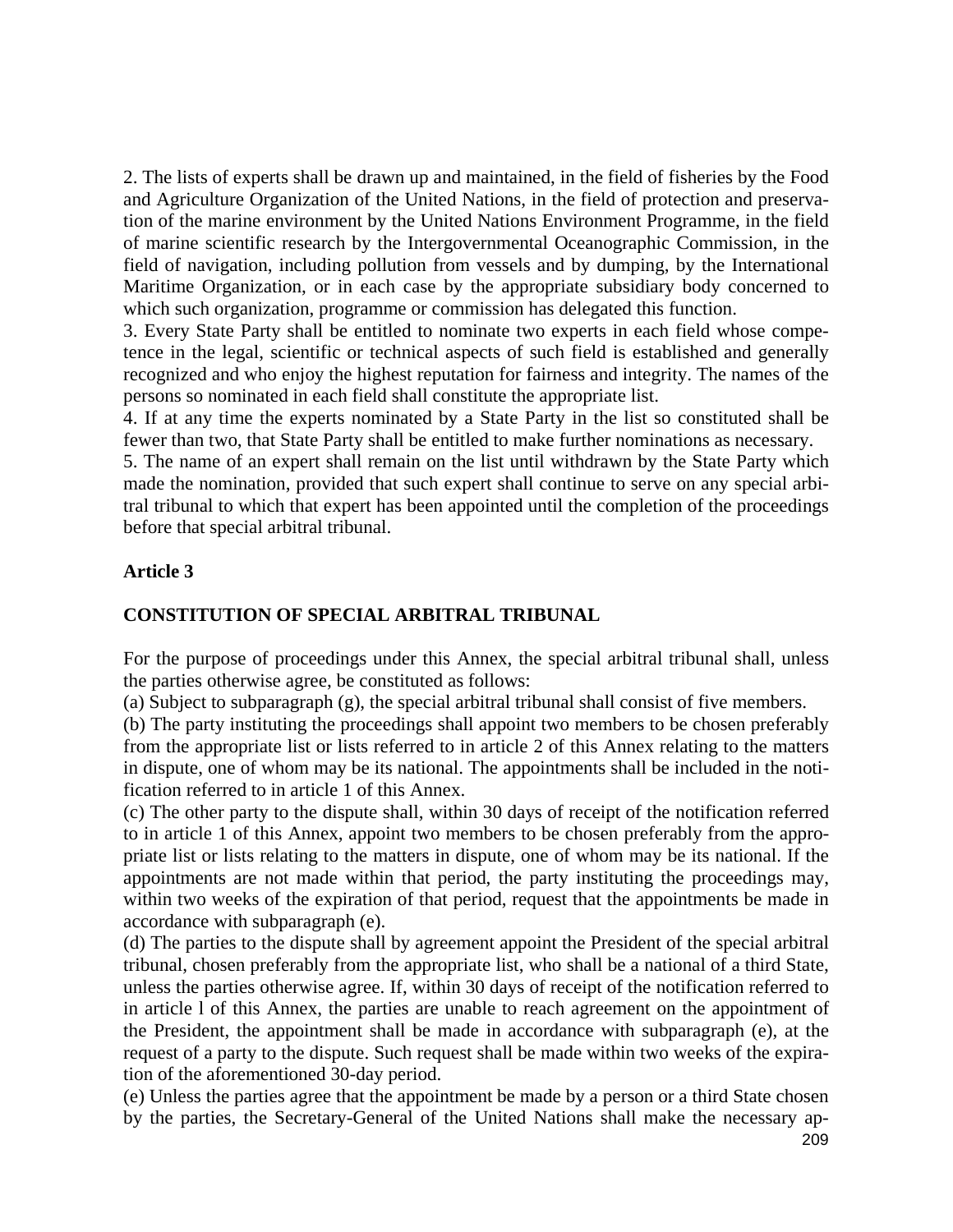pointments within 30 days of receipt of a request under subparagraphs (c) and (d). The appointments referred to in this subparagraph shall be made from the appropriate list or lists of experts referred to in article 2 of this Annex and in consultation with the parties to the dispute and the appropriate international organization. The members so appointed shall be of different nationalities and may not be in the service of, ordinarily resident in the territory of, or nationals of, any of the parties to the dispute.

(f) Any vacancy shall be filled in the manner prescribed for the initial appointment.

(g) Parties in the same interest shall appoint two members of the tribunal jointly by agreement. Where there are several parties having separate interests or where there is disagreement as to whether they are of the same interest, each of them shall appoint one member of the tribunal.

(h) In disputes involving more than two parties, the provisions of subparagraphs (a) to (f) shall apply to the maximum extent possible.

# **Article 4**

# **GENERAL PROVISIONS**

Annex VII, articles 4 to 13, apply mutatis mutandis to the special arbitration proceedings in accordance with this Annex.

# **Article 5**

# **FACT FINDING**

1. The parties to a dispute concerning the interpretation or application of the provisions of this Convention relating to (l) fisheries, (2) protection and preservation of the marine environment, (3) marine scientific research, or (4) navigation, including pollution from vessels and by dumping, may at any time agree to request a special arbitral tribunal constituted in accordance with article 3 of this Annex to carry out an inquiry and establish the facts giving rise to the dispute.

2. Unless the parties otherwise agree, the findings of fact of the special arbitral tribunal acting in accordance with paragraph 1, shall be considered as conclusive as between the parties.

3. If all the parties to the dispute so request, the special arbitral tribunal may formulate recommendations which, without having the force of a decision, shall only constitute the basis for a review by the parties of the questions giving rise to the dispute.

4. Subject to paragraph 2, the special arbitral tribunal shall act in accordance with the provisions of this Annex, unless the parties otherwise agree.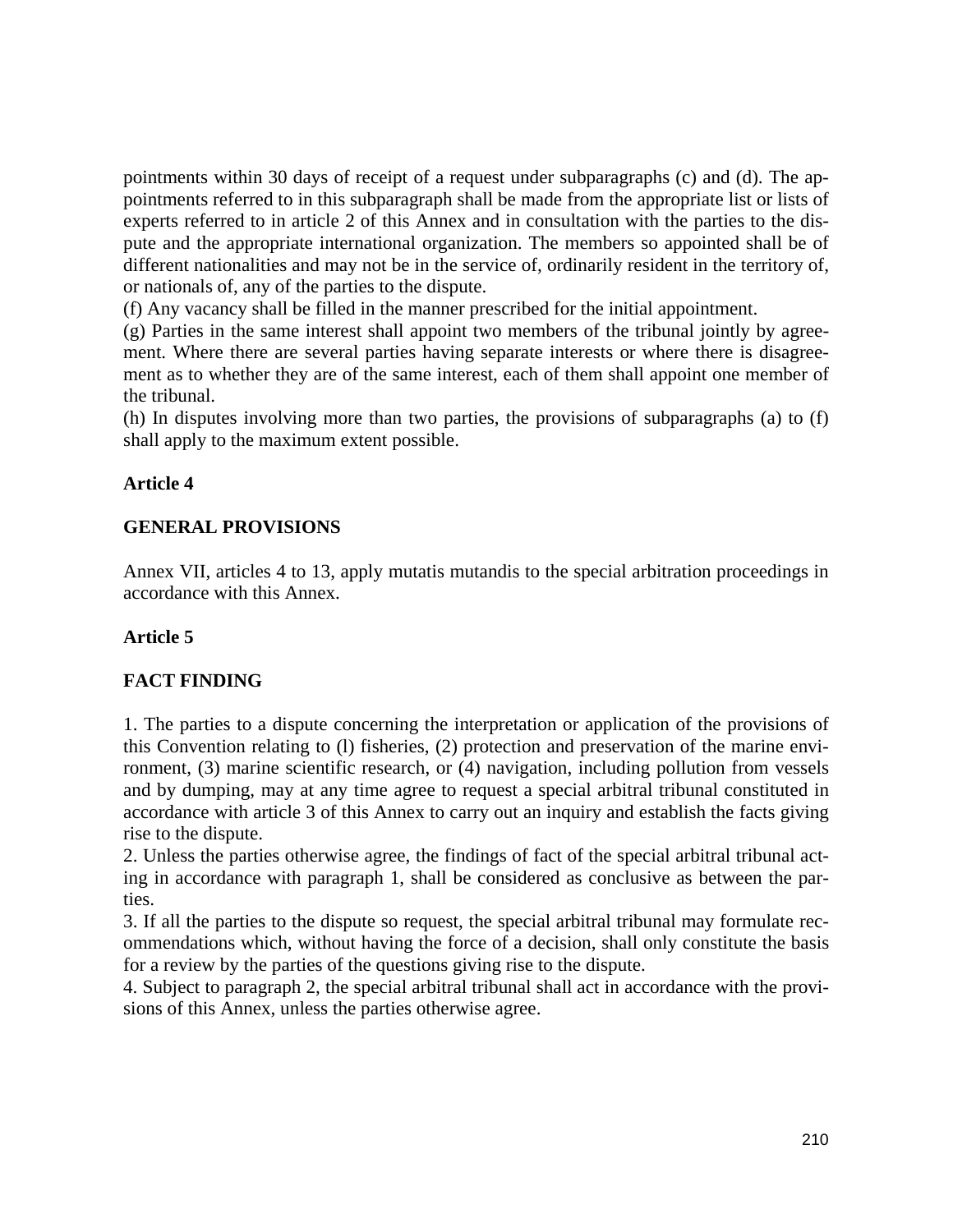#### **ANNEX IX PARTICIPATION BY INTERNATIONAL ORGANIZATIONS**

## **Article 1**

## **USE OF TERMS**

For the purposes of article 305 and of this Annex, "international organization" means an intergovernmental organization constituted by States to which its member States have transferred competence over matters governed by this Convention, including the competence to enter into treaties in respect of those matters.

## **Article 2**

# **SIGNATURE**

An international organization may sign this Convention if a majority of its member States are signatories of this Convention. At the time of signature an international organization shall make a declaration specifying the matters governed by this Convention in respect of which competence has been transferred to that organization by its member States which are signatories, and the nature and extent of that competence.

## **Article 3**

# **FORMAL CONFIRMATION AND ACCESSION**

1. An international organization may deposit its instrument of formal confirmation or of accession if a majority of its member States deposit or have deposited their instruments of ratification or accession.

2. The instruments deposited by the international organization shall contain the undertakings and declarations required by articles 4 and 5 of this Annex.

## **Article 4**

## **EXTENT OF PARTICIPATION AND RIGHTS AND OBLIGATIONS**

l. The instrument of formal confirmation or of accession of an international organization shall contain an undertaking to accept the rights and obligations of States under this Convention in respect of matters relating to which competence has been transferred to it by its member States which are Parties to this Convention.

2. An international organization shall be a Party to this Convention to the extent that it has competence in accordance with the declarations, communications of information or notifications referred to in article 5 of this Annex.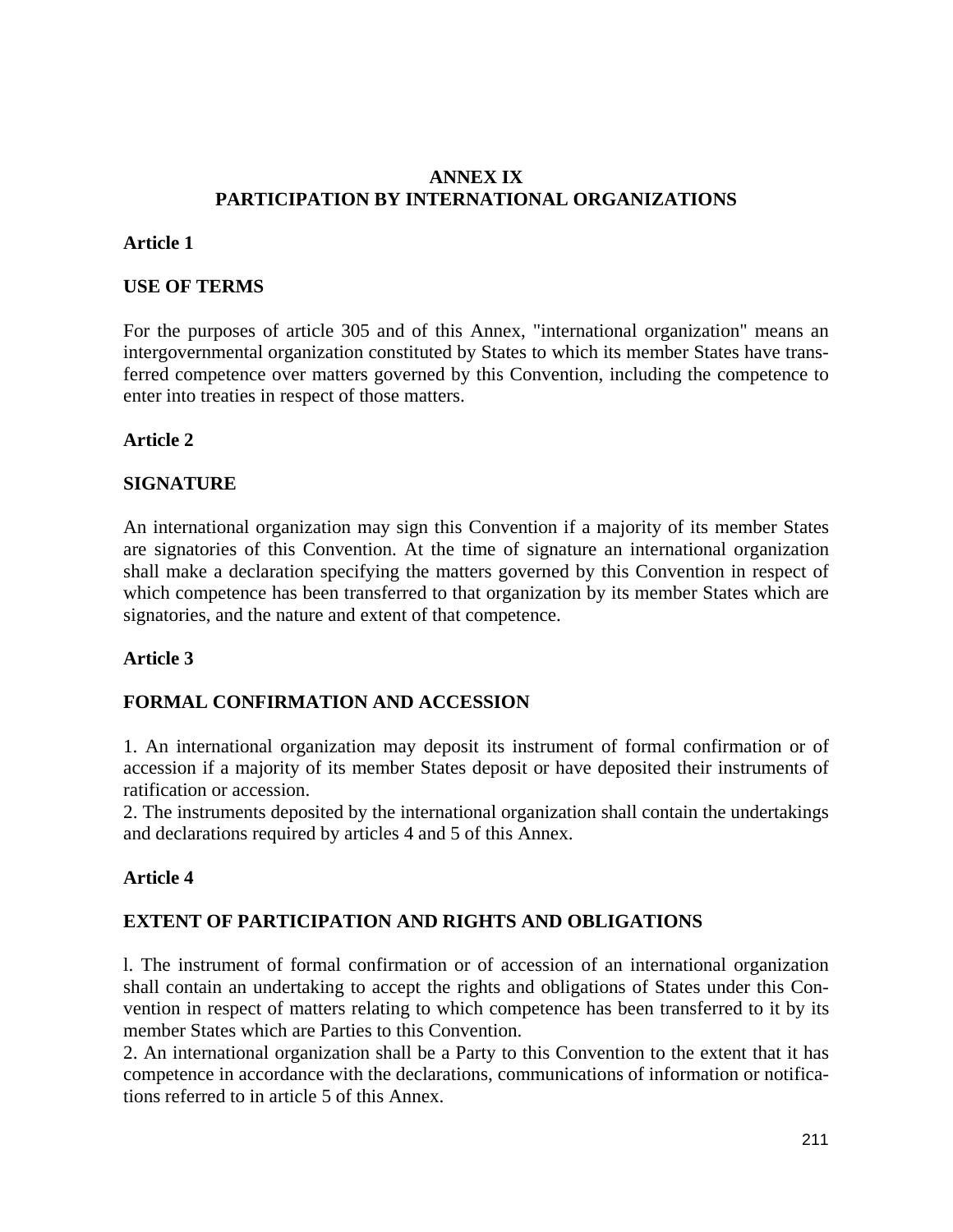3. Such an international organization shall exercise the rights and perform the obligations which its member States which are Parties would otherwise have under this Convention, on matters relating to which competence has been transferred to it by those member States. The member States of that international organization shall not exercise competence which they have transferred to it.

4. Participation of such an international organization shall in no case entail an increase of the representation to which its member States which are States Parties would otherwise be entitled, including rights in decision-making.

5. Participation of such an international organization shall in no case confer any rights under this Convention on member States of the organization which are not States Parties to this Convention.

6. In the event of a conflict between the obligations of an international organization under this Convention and its obligations under the agreement establishing the organization or any acts relating to it, the obligations under this Convention shall prevail.

# **Article 5**

# **DECLARATIONS, NOTIFICATIONS AND COMMUNICATIONS**

l. The instrument of formal confirmation or of accession of an international organization shall contain a declaration specifying the matters governed by this Convention in respect of which competence has been transferred to the organization by its member States which are Parties to this Convention.

2. A member State of an international organization shall, at the time it ratifies or accedes to this Convention or at the time when the organization deposits its instrument of formal confirmation or of accession, whichever is later, make a declaration specifying the matters governed by this Convention in respect of which it has transferred competence to the organization.

3. States Parties which are member States of an international organization which is a Party to this Convention shall be presumed to have competence over all matters governed by this Convention in respect of which transfers of competence to the organization have not been specifically declared, notified or communicated by those States under this article.

4. The international organization and its member States which are States Parties shall promptly notify the depositary of this Convention of any changes to the distribution of competence, including new transfers of competence, specified in the declarations under paragraphs 1 and 2.

5. Any State Party may request an international organization and its member States which are States Parties to provide information as to which, as between the organization and its member States, has competence in respect of any specific question which has arisen. The organization and the member States concerned shall provide this information within a reasonable time. The international organization and the member States may also, on their own initiative, provide this information.

6. Declarations, notifications and communications of information under this article shall specify the nature and extent of the competence transferred.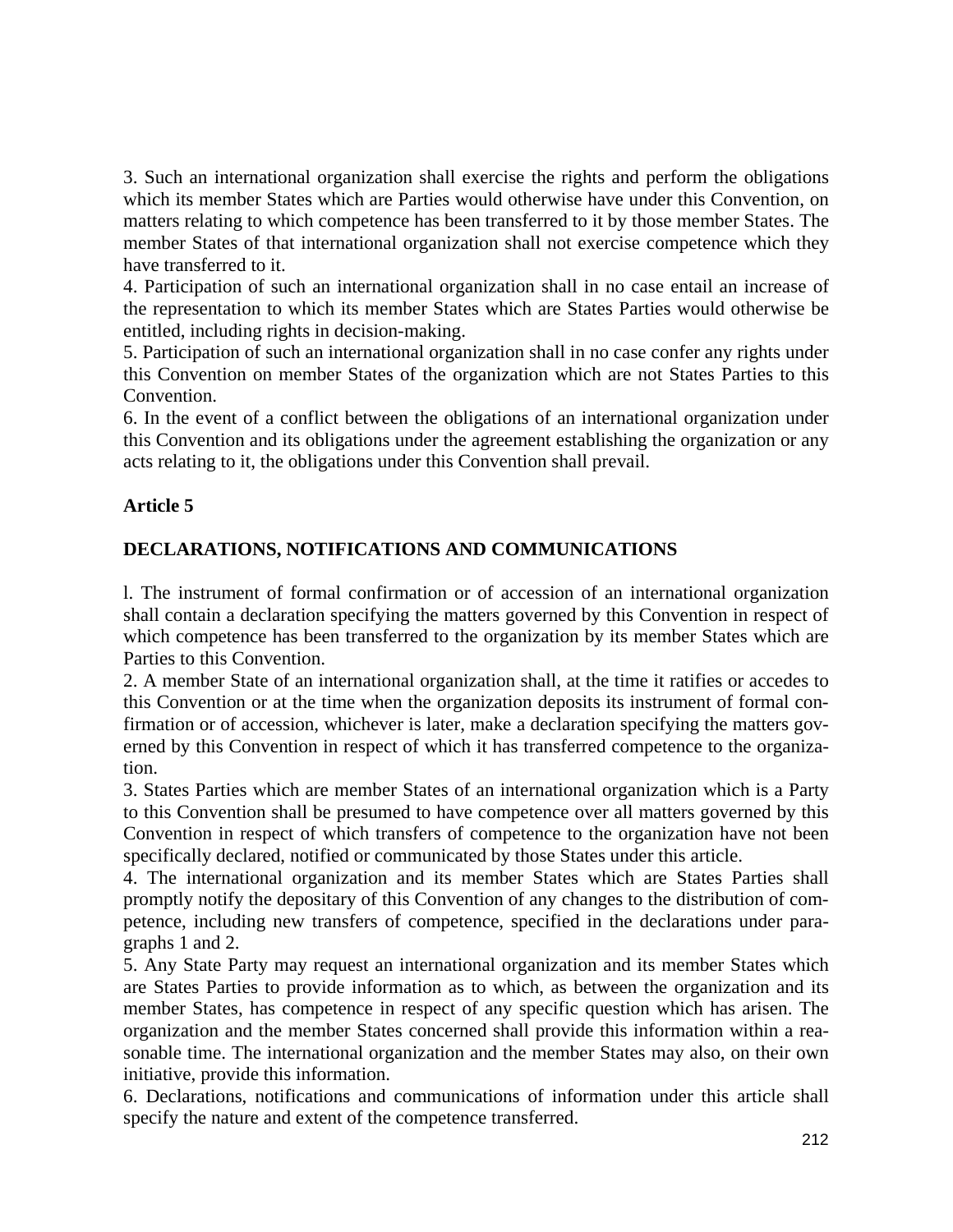# **RESPONIBILITY AND LIABILITY**

l. Parties which have competence under article 5 of this Annex shall have responsibility for failure to comply with obligations or for any other violation of this Convention. 2. Any State Party may request an international organization or its member States which are States Parties for information as to who has responsibility in respect of any specific matter. The organization and the member States concerned shall provide this information. Failure to provide this information within a reasonable time or the provision of contradictory information shall result in joint and several liability.

# **Article 7**

# **SETTLEMENT OF DISPUTES**

l. At the time of deposit of its instrument of formal confirmation or of accession, or at any time thereafter, an international organization shall be free to choose, by means of a written declaration, one or more of the means for the settlement of disputes concerning the interpretation or application of this Convention, referred to in article 287, paragraph 1(a), (c) or (d). 2. Part XV applies mutatis mutandis to any dispute between Parties to this Convention, one or more of which are international organizations.

3. When an international organization and one or more of its member States are joint parties to a dispute, or parties in the same interest, the organization shall be deemed to have accepted the same procedures for the settlement of disputes as the member States; when, however, a member State has chosen only the International Court of Justice under article 287, the organization and the member State concerned shall be deemed to have accepted arbitration in accordance with Annex VII, unless the parties to the dispute otherwise agree.

## **Article 8**

# **APPLICABILITY OF PART XVII**

Part XVII applies mutatis mutandis to an international organization, except in respect of the following:

(a) the instrument of formal confirmation or of accession of an international organization shall not be taken into account in the application of article 308, paragraph l;

(b) (i) an international organization shall have exclusive capacity with respect to the application of articles 312 to 315, to the extent that it has competence under article 5 of this Annex over the entire subject-matter of the amendment;

(ii) the instrument of formal confirmation or of accession of an international organization to an amendment, the entire subject-matter over which the international organization has competence under article 5 of this Annex, shall be considered to be the instrument of ratification